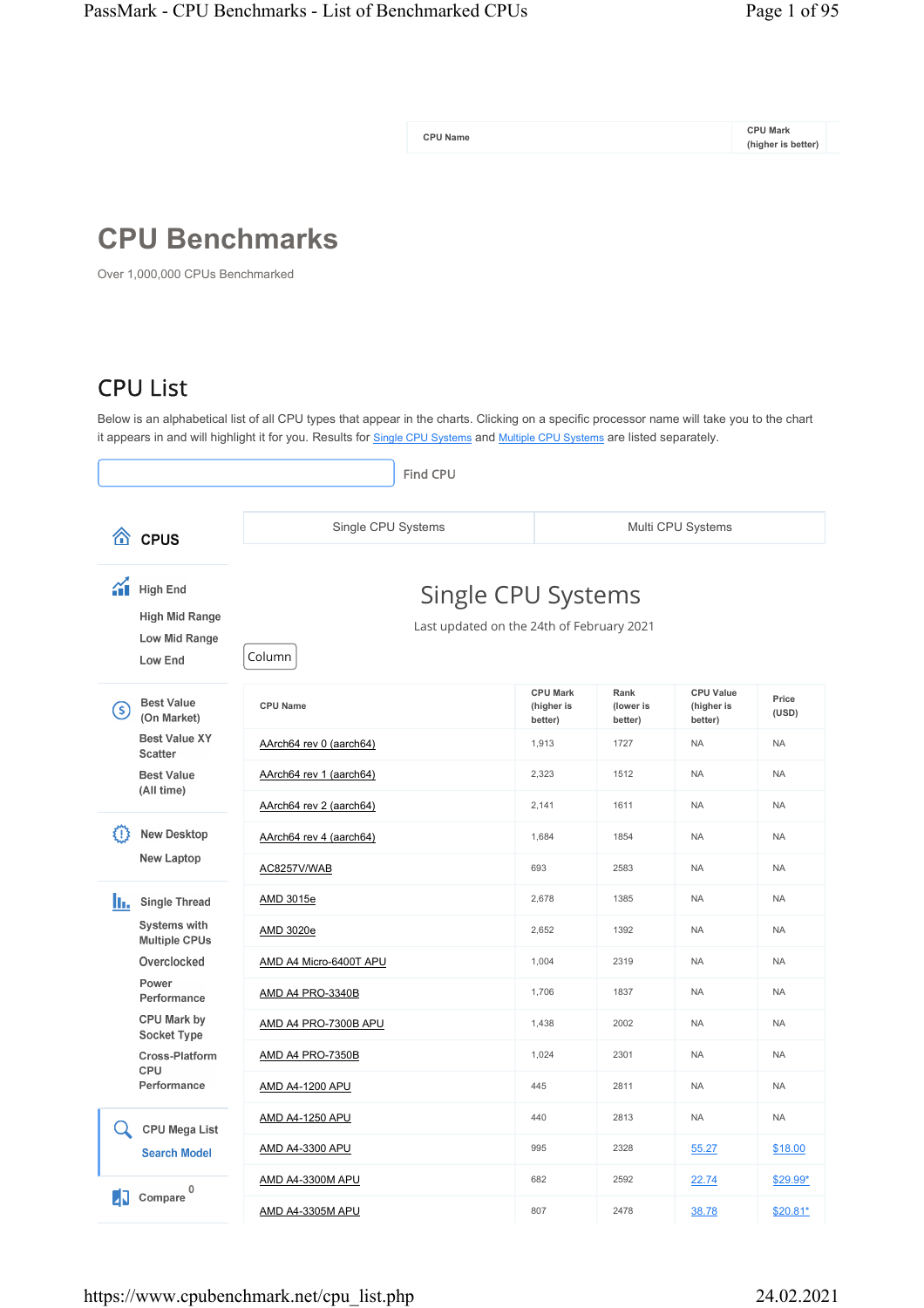## PassMark - CPU Benchmarks - List of Benchmarked CPUs Page 2 of 95

| Most<br>Benchmarked                                                 | <b>CPU Name</b>         | <b>CPU Name</b> | <b>CPU Mark</b><br>(higher is<br>better) | Rank<br>(lower is<br>better) | <b>CPU Value</b><br>(higher is<br>better) | Price<br>CPU Mark <sub>D)</sub><br>(higher is better) |
|---------------------------------------------------------------------|-------------------------|-----------------|------------------------------------------|------------------------------|-------------------------------------------|-------------------------------------------------------|
|                                                                     | AMD A4-3310MX APU       |                 | 844                                      | 2445                         | <b>NA</b>                                 | <b>NA</b>                                             |
| AMD vs Intel<br>$\mathbf{z}$<br><b>Market Share</b><br>Year on Year | AMD A4-3320M APU        |                 | 837                                      | 2453                         | 21.46                                     | \$39.00                                               |
| Performance                                                         | AMD A4-3330MX APU       |                 | 681                                      | 2593                         | <b>NA</b>                                 | <b>NA</b>                                             |
|                                                                     | AMD A4-3400 APU         |                 | 1,049                                    | 2282                         | 13.45                                     | \$77.95                                               |
|                                                                     | AMD A4-3420 APU         |                 | 1,052                                    | 2279                         | 84.20                                     | $$12.50*$                                             |
|                                                                     | <u>AMD A4-4000 APU</u>  |                 | 1,133                                    | 2211                         | 8.10                                      | \$139.84*                                             |
|                                                                     | AMD A4-4020 APU         |                 | 1,186                                    | 2175                         | 13.03                                     | \$91.00                                               |
|                                                                     | AMD A4-4300M APU        |                 | 1,055                                    | 2277                         | 35.32                                     | \$29.86                                               |
|                                                                     | <b>AMD A4-4355M APU</b> |                 | 816                                      | 2471                         | <b>NA</b>                                 | <b>NA</b>                                             |
|                                                                     | AMD A4-5000 APU         |                 | 1,288                                    | 2098                         | <b>NA</b>                                 | <b>NA</b>                                             |
|                                                                     | AMD A4-5050 APU         |                 | 1,328                                    | 2064                         | <b>NA</b>                                 | <b>NA</b>                                             |
|                                                                     | <b>AMD A4-5100 APU</b>  |                 | 1,346                                    | 2050                         | <b>NA</b>                                 | <b>NA</b>                                             |
|                                                                     | AMD A4-5150M APU        |                 | 1,129                                    | 2213                         | <b>NA</b>                                 | <b>NA</b>                                             |
|                                                                     | AMD A4-5300 APU         |                 | 1,289                                    | 2097                         | 47.81                                     | \$26.95*                                              |
|                                                                     | <b>AMD A4-5300B APU</b> |                 | 1,173                                    | 2184                         | 45.20                                     | $$25.95*$                                             |
|                                                                     | AMD A4-6210 APU         |                 | 1,467                                    | 1985                         | <b>NA</b>                                 | <b>NA</b>                                             |
| AMD A4-6250J APU                                                    |                         |                 | 1,685                                    | 1852                         | <b>NA</b>                                 | <b>NA</b>                                             |
|                                                                     | AMD A4-6300 APU         |                 | 1,400                                    | 2023                         | 17.68                                     | \$79.17                                               |
|                                                                     | AMD A4-6300B APU        |                 | 1,328                                    | 2065                         | 47.51                                     | $$27.95*$                                             |
|                                                                     | AMD A4-6320 APU         |                 | 1,563                                    | 1932                         | 22.34                                     | \$69.99*                                              |
|                                                                     | <b>AMD A4-7210 APU</b>  |                 | 1,646                                    | 1879                         | <b>NA</b>                                 | <b>NA</b>                                             |
|                                                                     | AMD A4-7300 APU         |                 | 1,542                                    | 1952                         | 16.58                                     | \$93.00*                                              |
|                                                                     | AMD A4-9120             |                 | 1,257                                    | 2121                         | NA                                        | NA                                                    |
|                                                                     | <u>AMD A4-9120C</u>     |                 | 785                                      | 2502                         | <b>NA</b>                                 | <b>NA</b>                                             |
|                                                                     | AMD A4-9120e            |                 | 908                                      | 2399                         | NA                                        | NA                                                    |
|                                                                     | AMD A4-9125             |                 | 1,229                                    | 2144                         | NA                                        | NA                                                    |
|                                                                     | AMD A6 Micro-6500T APU  |                 | 1,146                                    | 2201                         | NA                                        | <b>NA</b>                                             |
|                                                                     | AMD A6 PRO-7050B APU    |                 | 1,046                                    | 2284                         | NA                                        | NA                                                    |
|                                                                     | AMD A6 PRO-7400B        |                 | 1,555                                    | 1940                         | <b>NA</b>                                 | <b>NA</b>                                             |
|                                                                     | <u>AMD A6-1450 APU</u>  |                 | 1,033                                    | 2294                         | <b>NA</b>                                 | <b>NA</b>                                             |
|                                                                     | <b>AMD A6-3400M APU</b> |                 | 1,191                                    | 2169                         | 41.06                                     | \$29.00*                                              |
|                                                                     | AMD A6-3410MX APU       |                 | 1,293                                    | 2094                         | 324.14                                    | \$3.99*                                               |
|                                                                     | <u>AMD A6-3420M APU</u> |                 | 1,257                                    | 2122                         | NA                                        | NA                                                    |
|                                                                     | AMD A6-3430MX APU       |                 | 1,331                                    | 2062                         | NA                                        | <b>NA</b>                                             |
|                                                                     | $\cdots$                |                 | $\cdots$                                 | $\sim$                       | $\sim$ $\sim$                             | $\sim$                                                |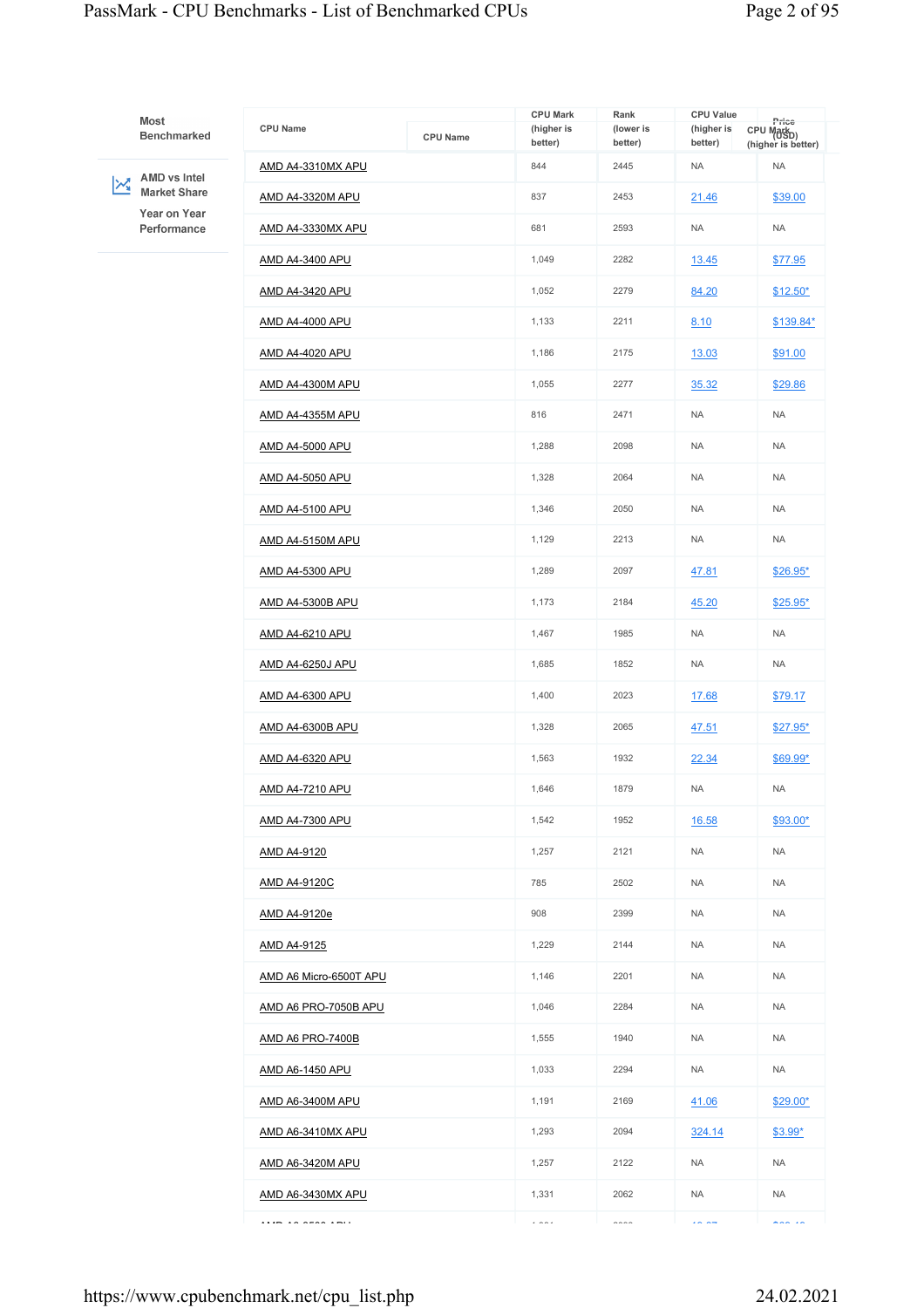| <b>CPU Name</b>         | <b>CPU Name</b> | <b>CPU Mark</b><br>(higher is<br>better) | Rank<br>(lower is<br>better) | <b>CPU Value</b><br>(higher is<br>better) | Price<br>CPU Markp)<br>(higher is better) |
|-------------------------|-----------------|------------------------------------------|------------------------------|-------------------------------------------|-------------------------------------------|
| AMD A6-3600 APU         |                 | 1,636                                    | 1886                         | 65.56                                     | $$24.95*$                                 |
| <u>AMD A6-3620 APU</u>  |                 | 1,802                                    | 1796                         | 80.12                                     | <u>\$22.49*</u>                           |
| AMD A6-3650 APU         |                 | 2,011                                    | 1677                         | 15.48                                     | \$129.85*                                 |
| AMD A6-3670 APU         |                 | 2,040                                    | 1660                         | 3.34                                      | \$610.00*                                 |
| AMD A6-4400M APU        |                 | 1,006                                    | 2316                         | 37.26                                     | \$27.00*                                  |
| <b>AMD A6-4455M APU</b> |                 | 792                                      | 2493                         | <b>NA</b>                                 | <b>NA</b>                                 |
| <b>AMD A6-5200 APU</b>  |                 | 1,632                                    | 1888                         | <b>NA</b>                                 | <b>NA</b>                                 |
| <b>AMD A6-5345M APU</b> |                 | 1,122                                    | 2215                         | <b>NA</b>                                 | <b>NA</b>                                 |
| AMD A6-5350M APU        |                 | 1,049                                    | 2281                         | 31.68                                     | \$33.12                                   |
| <u>AMD A6-5357M APU</u> |                 | 1,260                                    | 2119                         | <b>NA</b>                                 | <b>NA</b>                                 |
| <b>AMD A6-5400B APU</b> |                 | 1,412                                    | 2012                         | 48.80                                     | \$28.94*                                  |
| <b>AMD A6-5400K APU</b> |                 | 1,217                                    | 2153                         | 23.40                                     | \$52.02                                   |
| <b>AMD A6-6310 APU</b>  |                 | 1,698                                    | 1844                         | <b>NA</b>                                 | <b>NA</b>                                 |
| <b>AMD A6-6400B APU</b> |                 | 1,616                                    | 1906                         | <b>NA</b>                                 | <b>NA</b>                                 |
| <b>AMD A6-6400K APU</b> |                 | 1,416                                    | 2011                         | 35.43                                     | \$39.95*                                  |
| <b>AMD A6-6420B APU</b> |                 | 1,550                                    | 1943                         | <b>NA</b>                                 | <b>NA</b>                                 |
| AMD A6-6420K APU        |                 | 1,538                                    | 1955                         | 10.26                                     | \$149.99*                                 |
| AMD A6-7000             |                 | 1,010                                    | 2314                         | <b>NA</b>                                 | <b>NA</b>                                 |
| <b>AMD A6-7310 APU</b>  |                 | 1,699                                    | 1843                         | <b>NA</b>                                 | <b>NA</b>                                 |
| AMD A6-7400K APU        |                 | 1,621                                    | 1900                         | 4.55                                      | \$356.00                                  |
| AMD A6-7470K            |                 | 1.744                                    | 1823                         | 15.48                                     | \$112.67                                  |
| AMD A6-7480             |                 | 1,895                                    | 1745                         | 43.07                                     | $$43.99*$                                 |
| AMD A6-8500P            |                 | 1,452                                    | 1991                         | <b>NA</b>                                 | <b>NA</b>                                 |
| <u>AMD A6-8550</u>      |                 | 1,604                                    | 1915                         | <b>NA</b>                                 | <b>NA</b>                                 |
| AMD A6-9200             |                 | 1,062                                    | 2268                         | <b>NA</b>                                 | <b>NA</b>                                 |
| <u>AMD A6-9210</u>      |                 | 1,167                                    | 2188                         | <b>NA</b>                                 | <b>NA</b>                                 |
| AMD A6-9220             |                 | 1,295                                    | 2093                         | <b>NA</b>                                 | <b>NA</b>                                 |
| <u>AMD A6-9220C</u>     |                 | 1,273                                    | 2109                         | <b>NA</b>                                 | <b>NA</b>                                 |
| AMD A6-9220e            |                 | 959                                      | 2361                         | <b>NA</b>                                 | <b>NA</b>                                 |
| <u>AMD A6-9225</u>      |                 | 1,345                                    | 2051                         | <b>NA</b>                                 | <b>NA</b>                                 |
| AMD A6-9230             |                 | 1,279                                    | 2103                         | <b>NA</b>                                 | <b>NA</b>                                 |
| AMD A6-9400             |                 | 2,717                                    | 1374                         | <b>NA</b>                                 | <b>NA</b>                                 |
| <u>AMD A6-9500</u>      |                 | 1,877                                    | 1758                         | 31.19                                     | \$60.16                                   |
| <b>AMD A6-9500E</b>     |                 | 1,841                                    | 1775                         | <u>12.61</u>                              | \$146.00                                  |
|                         |                 | $\epsilon = 1 -$                         | $\cdots$                     | $\ldots$                                  | $\ldots$                                  |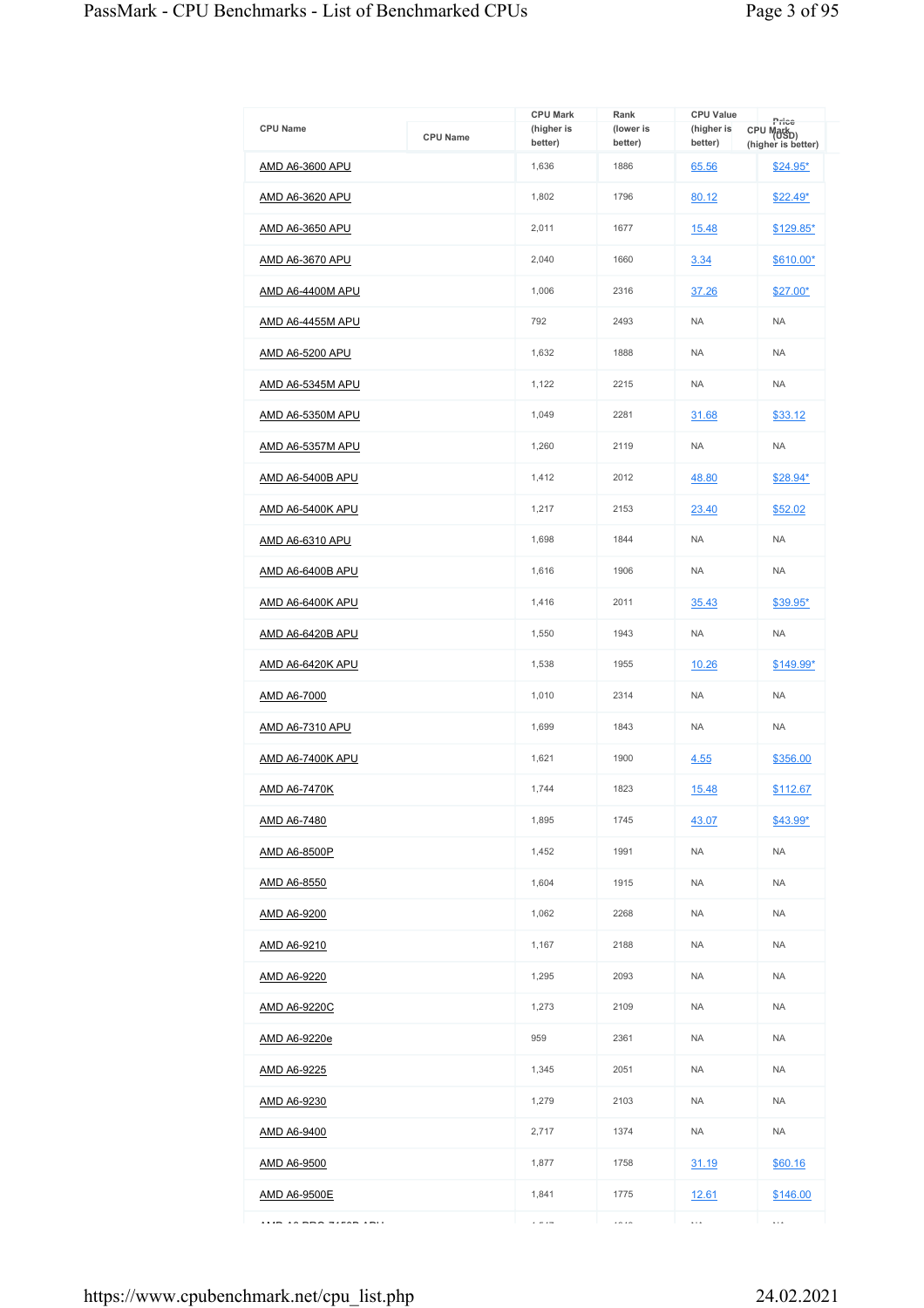|                         |                 | <b>CPU Mark</b>       | Rank                 | <b>CPU Value</b>      | Price                                        |
|-------------------------|-----------------|-----------------------|----------------------|-----------------------|----------------------------------------------|
| <b>CPU Name</b>         | <b>CPU Name</b> | (higher is<br>better) | (lower is<br>better) | (higher is<br>better) | CPU Mark <sub>D)</sub><br>(higher is better) |
| AMD A8 PRO-7600B APU    |                 | 2,601                 | 1415                 | <b>NA</b>             | <b>NA</b>                                    |
| AMD A8-3500M APU        |                 | 1,245                 | 2126                 | 20.76                 | \$59.95                                      |
| AMD A8-3510MX APU       |                 | 1,483                 | 1978                 | 19.24                 | $$77.11*$                                    |
| AMD A8-3520M APU        |                 | 1,416                 | 2010                 | 25.75                 | $$55.00*$                                    |
| AMD A8-3530MX APU       |                 | 1,477                 | 1981                 | <b>NA</b>             | <b>NA</b>                                    |
| AMD A8-3550MX APU       |                 | 1,579                 | 1928                 | <b>NA</b>             | <b>NA</b>                                    |
| AMD A8-3800 APU         |                 | 1,825                 | 1778                 | 16.60                 | \$109.95*                                    |
| <u>AMD A8-3820 APU</u>  |                 | 2,024                 | 1668                 | 45.03                 | <u>\$44.95*</u>                              |
| AMD A8-3850 APU         |                 | 2,102                 | 1629                 | 16.63                 | $$126.41*$                                   |
| <u>AMD A8-3870K APU</u> |                 | 2,338                 | 1509                 | 12.75                 | \$183.36                                     |
| AMD A8-4500M APU        |                 | 1,672                 | 1862                 | 23.90                 | $$69.95^*$                                   |
| <b>AMD A8-4555M APU</b> |                 | 1,336                 | 2058                 | <b>NA</b>             | <b>NA</b>                                    |
| AMD A8-5500 APU         |                 | 2,568                 | 1426                 | 43.57                 | \$58.95*                                     |
| <b>AMD A8-5500B APU</b> |                 | 2,663                 | 1389                 | 54.30                 | \$49.04                                      |
| AMD A8-5545M APU        |                 | 1,553                 | 1941                 | <b>NA</b>             | <b>NA</b>                                    |
| <b>AMD A8-5550M APU</b> |                 | 1,882                 | 1750                 | <b>NA</b>             | <b>NA</b>                                    |
| <b>AMD A8-5557M APU</b> |                 | 1,719                 | 1830                 | <b>NA</b>             | <b>NA</b>                                    |
| <u>AMD A8-5600K APU</u> |                 | 2,735                 | 1369                 | 54.76                 | \$49.95*                                     |
| AMD A8-6410 APU         |                 | 1,769                 | 1811                 | <b>NA</b>             | <b>NA</b>                                    |
| AMD A8-6500 APU         |                 | 2,757                 | 1359                 | 33.20                 | \$83.04*                                     |
| AMD A8-6500B APU        |                 | 2,789                 | 1348                 | 55.84                 | \$49.95*                                     |
| AMD A8-6500T APU        |                 | 1,816                 | 1787                 | 30.29                 | \$59.95*                                     |
| <b>AMD A8-6600K APU</b> |                 | 2,954                 | 1304                 | 29.84                 | \$99.00*                                     |
| <u>AMD A8-7050</u>      |                 | 1,129                 | 2214                 | <b>NA</b>             | <b>NA</b>                                    |
| <u>AMD A8-7100 APU</u>  |                 | 1,687                 | 1850                 | <b>NA</b>             | <b>NA</b>                                    |
| <u>AMD A8-7200P</u>     |                 | 2,156                 | 1602                 | <b>NA</b>             | <b>NA</b>                                    |
| <u>AMD A8-7410 APU</u>  |                 | 1,805                 | 1795                 | <b>NA</b>             | <b>NA</b>                                    |
| <u>AMD A8-7500</u>      |                 | 4,048                 | 1050                 | <b>NA</b>             | <b>NA</b>                                    |
| <u>AMD A8-7600 APU</u>  |                 | 3,198                 | 1225                 | 45.56                 | \$70.19*                                     |
| <u>AMD A8-7650K</u>     |                 | 2,932                 | 1314                 | 19.72                 | $$148.68*$                                   |
| <u>AMD A8-7670K</u>     |                 | 3,028                 | 1280                 | 33.66                 | \$89.95*                                     |
| AMD A8-7680             |                 | 3,553                 | 1134                 | 70.94                 | $$50.08*$                                    |
| AMD A8-8600P            |                 | 2,231                 | 1557                 | <b>NA</b>             | <b>NA</b>                                    |
| <u>AMD A8-8650</u>      |                 | 2,774                 | 1354                 | <b>NA</b>             | <b>NA</b>                                    |
| $ \sim $                |                 | 0.001                 | $\cdots$             | $\cdots$              | $\cdots$                                     |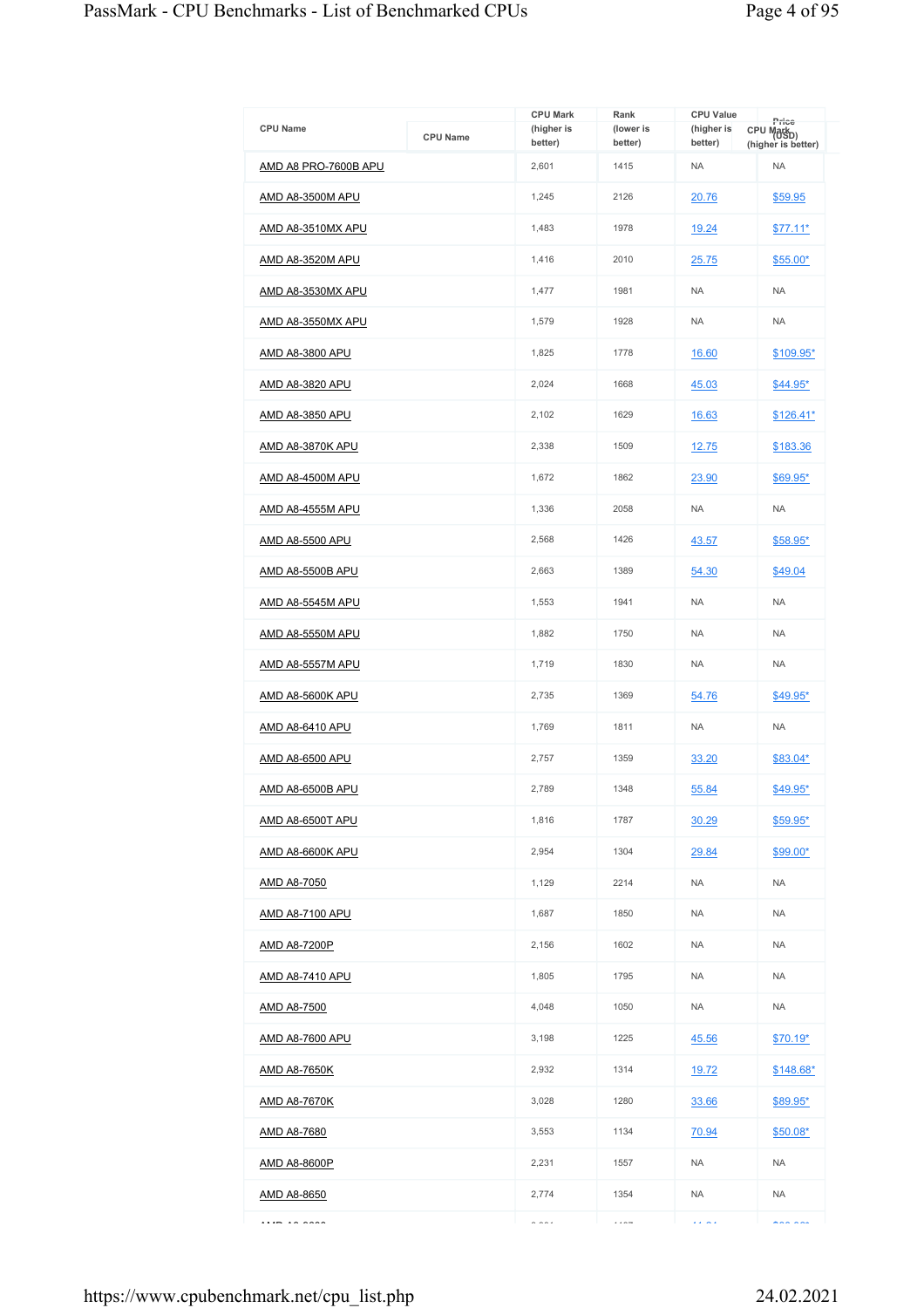|                              |                 | <b>CPU Mark</b>       | Rank                 | <b>CPU Value</b>      | Price                            |
|------------------------------|-----------------|-----------------------|----------------------|-----------------------|----------------------------------|
| <b>CPU Name</b>              | <b>CPU Name</b> | (higher is<br>better) | (lower is<br>better) | (higher is<br>better) | CPU Markp)<br>(higher is better) |
| AMD A9-9400                  |                 | 1,407                 | 2017                 | <b>NA</b>             | <b>NA</b>                        |
| <u>AMD A9-9410</u>           |                 | 1,479                 | 1979                 | <b>NA</b>             | <b>NA</b>                        |
| AMD A9-9420                  |                 | 1,510                 | 1963                 | <b>NA</b>             | <b>NA</b>                        |
| <u>AMD A9-9420e</u>          |                 | 1,118                 | 2219                 | <b>NA</b>             | <b>NA</b>                        |
| AMD A9-9425                  |                 | 1,553                 | 1942                 | <b>NA</b>             | <b>NA</b>                        |
| AMD A9-9430                  |                 | 1,678                 | 1857                 | <b>NA</b>             | <b>NA</b>                        |
| AMD A10 Micro-6700T APU      |                 | 1,291                 | 2096                 | <b>NA</b>             | <b>NA</b>                        |
| AMD A10 PRO-7350B APU        |                 | 1,910                 | 1730                 | <b>NA</b>             | <b>NA</b>                        |
| AMD A10 PRO-7800B APU        |                 | 3,096                 | 1260                 | <b>NA</b>             | <b>NA</b>                        |
| <u>AMD A10 PRO-7850B APU</u> |                 | 3,406                 | 1162                 | <b>NA</b>             | <b>NA</b>                        |
| AMD A10-4600M APU            |                 | 1,903                 | 1736                 | 19.04                 | \$99.95*                         |
| <u>AMD A10-4655M APU</u>     |                 | 1,591                 | 1924                 | <b>NA</b>             | <b>NA</b>                        |
| AMD A10-4657M APU            |                 | 1,759                 | 1816                 | <b>NA</b>             | <b>NA</b>                        |
| <u>AMD A10-5700 APU</u>      |                 | 2,724                 | 1373                 | 45.44                 | $$59.95*$                        |
| AMD A10-5745M APU            |                 | 1,716                 | 1833                 | <b>NA</b>             | <b>NA</b>                        |
| <b>AMD A10-5750M APU</b>     |                 | 1,917                 | 1725                 | 20.64                 | \$92.86*                         |
| AMD A10-5757M APU            |                 | 1,997                 | 1683                 | <b>NA</b>             | <b>NA</b>                        |
| AMD A10-5800B APU            |                 | 2,870                 | 1329                 | 63.79                 | \$44.99*                         |
| AMD A10-5800K APU            |                 | 2,933                 | 1313                 | 8.17                  | <u>\$358.97*</u>                 |
| <u>AMD A10-6700 APU</u>      |                 | 3,133                 | 1247                 | 27.97                 | \$112.02                         |
| <b>AMD A10-6700T APU</b>     |                 | 2.224                 | 1565                 | 15.07                 | $$147.61*$                       |
| <u>AMD A10-6790K APU</u>     |                 | 3,167                 | 1235                 | 31.69                 | \$99.95*                         |
| AMD A10-6800B APU            |                 | 2,824                 | 1344                 | 32.08                 | \$88.02                          |
| AMD A10-6800K APU            |                 | 3,132                 | 1248                 | 7.51                  | $$417.34*$                       |
| <u>AMD A10-7300 APU</u>      |                 | 1,680                 | 1855                 | <b>NA</b>             | <b>NA</b>                        |
| <u>AMD A10-7400P</u>         |                 | 2,096                 | 1630                 | <b>NA</b>             | <b>NA</b>                        |
| AMD A10-7700K APU            |                 | 3,166                 | 1236                 | 6.99                  | \$452.86*                        |
| <u>AMD A10-7800 APU</u>      |                 | 3,095                 | 1263                 | 20.65                 | <u>\$149.86*</u>                 |
| <u>AMD A10-7850K APU</u>     |                 | 3,421                 | 1158                 | 6.46                  | \$529.94                         |
| <u>AMD A10-7860K</u>         |                 | 3,311                 | 1183                 | 22.08                 | <u>\$149.95*</u>                 |
| <u>AMD A10-7870K</u>         |                 | 3,544                 | 1136                 | <u>15.61</u>          | <u>\$226.99*</u>                 |
| <u>AMD A10-7890K</u>         |                 | 3,539                 | 1138                 | 29.45                 | $$120.20*$                       |
| <u>AMD A10-8700P</u>         |                 | 2,259                 | 1547                 | <b>NA</b>             | <b>NA</b>                        |
| <u>AMD A10-8750</u>          |                 | 3,299                 | 1188                 | <b>NA</b>             | <b>NA</b>                        |
|                              |                 | $\sim$ $\sim$ $\sim$  | .                    | $\cdots$              | $\ddotsc$                        |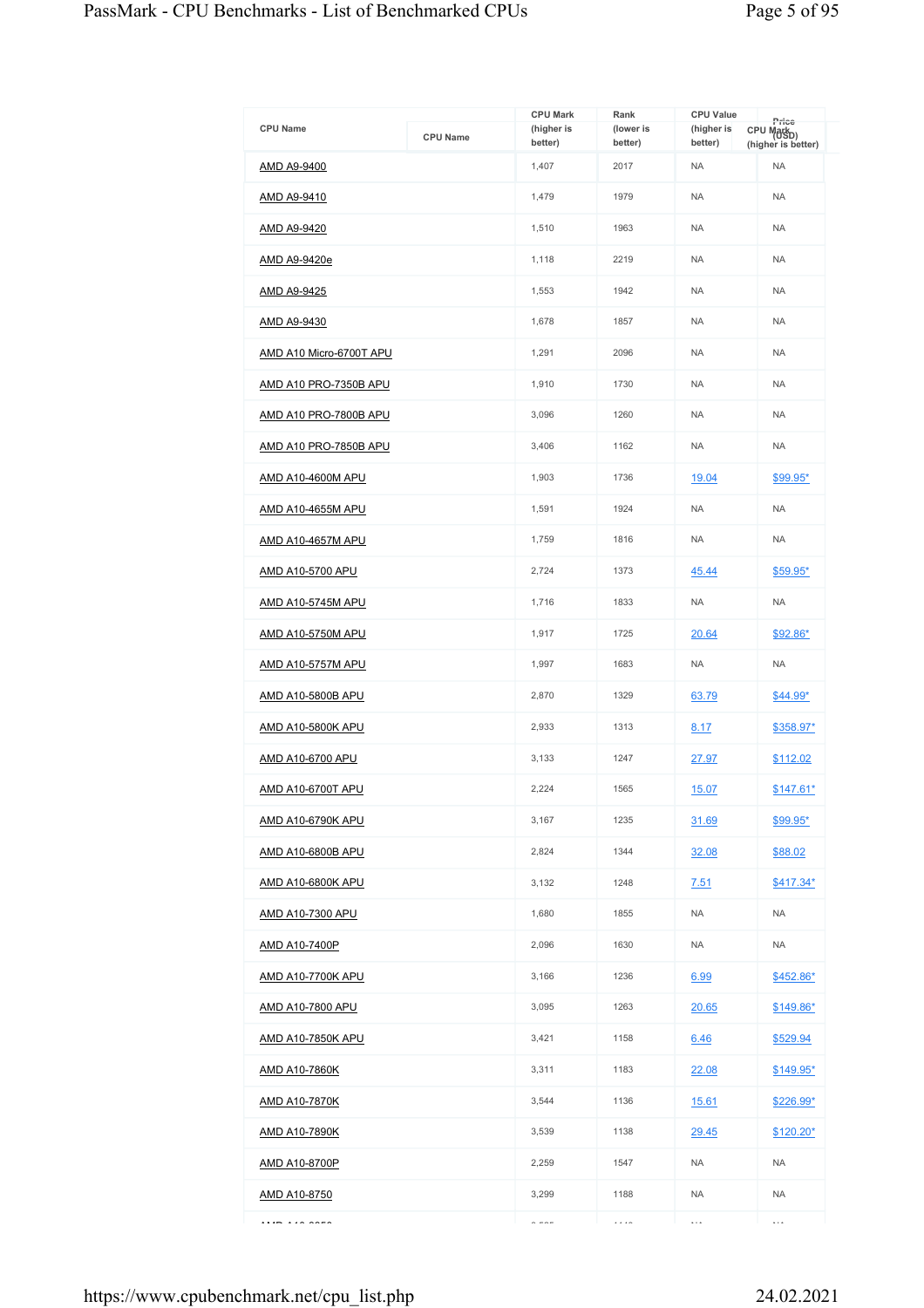| <b>CPU Name</b>                               | <b>CPU Name</b> | <b>CPU Mark</b><br>(higher is<br>better) | Rank<br>(lower is<br>better) | <b>CPU Value</b><br>(higher is<br>better) | Price<br>CPU Markp)<br>(higher is better) |
|-----------------------------------------------|-----------------|------------------------------------------|------------------------------|-------------------------------------------|-------------------------------------------|
| AMD A10-9600P                                 |                 | 2,228                                    | 1562                         | <b>NA</b>                                 | <b>NA</b>                                 |
| AMD A10-9620P                                 |                 | 2,533                                    | 1432                         | <b>NA</b>                                 | <b>NA</b>                                 |
| AMD A10-9630P                                 |                 | 2,947                                    | 1307                         | <b>NA</b>                                 | <b>NA</b>                                 |
| AMD A10-9700                                  |                 | 3,495                                    | 1146                         | 39.38                                     | \$88.76                                   |
| AMD A10-9700E                                 |                 | 3,151                                    | 1243                         | 13.58                                     | \$232.00                                  |
| AMD A12-9700P                                 |                 | 2,416                                    | 1477                         | <b>NA</b>                                 | <b>NA</b>                                 |
| AMD A12-9720P                                 |                 | 2,655                                    | 1391                         | <b>NA</b>                                 | <b>NA</b>                                 |
| <u>AMD A12-9730P</u>                          |                 | 3,172                                    | 1232                         | <b>NA</b>                                 | <b>NA</b>                                 |
| AMD A12-9800                                  |                 | 3,232                                    | 1216                         | 23.38                                     | \$138.24*                                 |
| <b>AMD A12-9800E</b>                          |                 | 3,399                                    | 1163                         | 12.73                                     | \$267.00                                  |
| AMD Athlon64 X2 Dual Core 4600+               |                 | 803                                      | 2484                         | <b>NA</b>                                 | <b>NA</b>                                 |
| AMD Athlon 64 2000+                           |                 | 154                                      | 3158                         | <b>NA</b>                                 | <b>NA</b>                                 |
| AMD Athlon 64 2600+                           |                 | 243                                      | 3033                         | <b>NA</b>                                 | <b>NA</b>                                 |
| AMD Athlon 64 2800+                           |                 | 295                                      | 2963                         | 2.95                                      | \$99.99*                                  |
| AMD Athlon 64 3000+                           |                 | 303                                      | 2952                         | 15.13                                     | $$20.00*$                                 |
| AMD Athlon 64 3100+                           |                 | 484                                      | 2772                         | <b>NA</b>                                 | <b>NA</b>                                 |
| AMD Athlon 64 3200+                           |                 | 332                                      | 2928                         | 2.21                                      | $$149.95*$                                |
| AMD Athlon 64 3300+                           |                 | 375                                      | 2874                         | <b>NA</b>                                 | <b>NA</b>                                 |
| AMD Athlon 64 3400+                           |                 | 375                                      | 2872                         | 3.75                                      | \$99.95*                                  |
| AMD Athlon 64 3500+                           |                 | 366                                      | 2882                         | 4.58                                      | <u>\$79.95*</u>                           |
| AMD Athlon 64 3700+                           |                 | 394                                      | 2856                         | 4.38                                      | \$89.95*                                  |
| AMD Athlon 64 3800+                           |                 | 292                                      | 2967                         | 2.23                                      | $$131.01*$                                |
| AMD Athlon 64 4000+                           |                 | 321                                      | 2933                         | 3.22                                      | $$99.95*$                                 |
| AMD Athlon 64 FX-55                           |                 | 404                                      | 2846                         | 6.22                                      | \$65.00                                   |
| AMD Athlon 64 FX-57                           |                 | 517                                      | 2743                         | <b>NA</b>                                 | <b>NA</b>                                 |
| AMD Athlon 64 FX-59                           |                 | 465                                      | 2792                         | <b>NA</b>                                 | <b>NA</b>                                 |
| AMD Athlon 64 FX-60 Dual Core                 |                 | 709                                      | 2567                         | <b>NA</b>                                 | <b>NA</b>                                 |
| AMD Athlon 64 FX-62 Dual Core                 |                 | 943                                      | 2371                         | <b>NA</b>                                 | <b>NA</b>                                 |
| AMD Athlon 64 FX-74                           |                 | 972                                      | 2346                         | 1.95                                      | $$499.50*$                                |
| AMD Athlon 64 X2 3800+                        |                 | 566                                      | 2704                         | <b>NA</b>                                 | <b>NA</b>                                 |
| AMD Athlon 64 X2 Dual Core 3400+              |                 | 531                                      | 2731                         | <b>NA</b>                                 | <b>NA</b>                                 |
| AMD Athlon 64 X2 Dual Core 3600+              |                 | 660                                      | 2616                         | 9.67                                      | $$68.25*$                                 |
| AMD Athlon 64 X2 Dual Core 3800+              |                 | 641                                      | 2634                         | <b>NA</b>                                 | <b>NA</b>                                 |
| AMD Athlon 64 X2 Dual Core 4000+              |                 | 621                                      | 2650                         | <b>NA</b>                                 | <b>NA</b>                                 |
| <br>$\sim$ $\sim$<br>$\overline{\phantom{a}}$ | $\sim$          | $\sim$ $-$                               | $\sim$                       | $ -$                                      | $\lambda$                                 |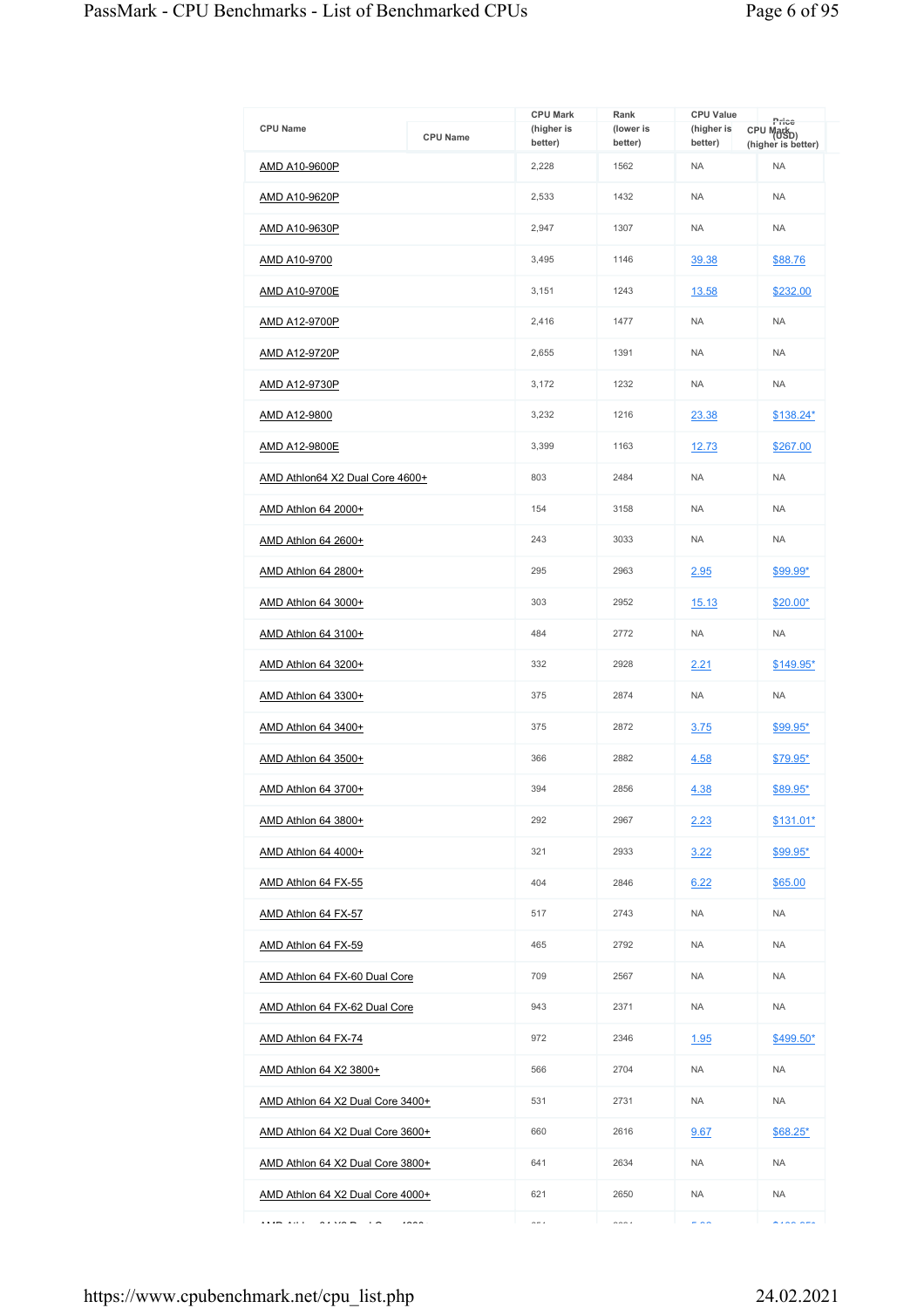| <b>CPU Name</b>                    | <b>CPU Name</b> | <b>CPU Mark</b><br>(higher is<br>better) | Rank<br>(lower is<br>better) | <b>CPU Value</b><br>(higher is<br>better) | Price<br>CPU Markp)<br>(higher is better) |
|------------------------------------|-----------------|------------------------------------------|------------------------------|-------------------------------------------|-------------------------------------------|
| AMD Athlon 64 X2 Dual Core 4400+   |                 | 696                                      | 2580                         | 2.33                                      | \$298.95*                                 |
| AMD Athlon 64 X2 Dual Core 4600+   |                 | 734                                      | 2549                         | 2.10                                      | \$349.95*                                 |
| AMD Athlon 64 X2 Dual Core 4800+   |                 | 704                                      | 2572                         | 4.69                                      | $$149.95*$                                |
| AMD Athlon 64 X2 Dual Core 5000+   |                 | 743                                      | 2540                         | 2.24                                      | \$331.49*                                 |
| AMD Athlon 64 X2 Dual Core 5200+   |                 | 790                                      | 2495                         | 13.16                                     | \$60.00*                                  |
| AMD Athlon 64 X2 Dual Core 5400+   |                 | 876                                      | 2419                         | 16.52                                     | \$52.99*                                  |
| AMD Athlon 64 X2 Dual Core 5600+   |                 | 898                                      | 2409                         | 8.38                                      | $$107.21*$                                |
| AMD Athlon 64 X2 Dual Core 5800+   |                 | 797                                      | 2488                         | 26.60                                     | \$29.95*                                  |
| AMD Athlon 64 X2 Dual Core 6000+   |                 | 907                                      | 2400                         | 23.56                                     | \$38.50*                                  |
| AMD Athlon 64 X2 Dual Core 6400+   |                 | 949                                      | 2367                         | 3.80                                      | \$249.95*                                 |
| AMD Athlon 64 X2 Dual Core BE-2300 |                 | 594                                      | 2675                         | <b>NA</b>                                 | <b>NA</b>                                 |
| AMD Athlon 64 X2 Dual Core BE-2350 |                 | 573                                      | 2696                         | <b>NA</b>                                 | <b>NA</b>                                 |
| AMD Athlon 64 X2 Dual Core TK-53   |                 | 463                                      | 2797                         | 1.57                                      | \$295.11*                                 |
| AMD Athlon 64 X2 Dual Core TK-55   |                 | 463                                      | 2798                         | 8.02                                      | $$57.74*$                                 |
| AMD Athlon 64 X2 Dual-Core TK-42   |                 | 577                                      | 2691                         | <b>NA</b>                                 | <b>NA</b>                                 |
| AMD Athlon 64 X2 Dual-Core TK-53   |                 | 502                                      | 2756                         | <b>NA</b>                                 | <b>NA</b>                                 |
| AMD Athlon 64 X2 Dual-Core TK-55   |                 | 525                                      | 2737                         | 7.21                                      | $$72.74*$                                 |
| AMD Athlon 64 X2 Dual-Core TK-57   |                 | 620                                      | 2651                         | <b>NA</b>                                 | <b>NA</b>                                 |
| AMD Athlon 64 X2 QL-60             |                 | 465                                      | 2791                         | <b>NA</b>                                 | <b>NA</b>                                 |
| AMD Athlon 64 X2 QL-62             |                 | 522                                      | 2739                         | <b>NA</b>                                 | <b>NA</b>                                 |
| AMD Athlon 64 X2 QL-64             |                 | 630                                      | 2645                         | <b>NA</b>                                 | <b>NA</b>                                 |
| AMD Athlon 64 X2 QL-65             |                 | 609                                      | 2659                         | 20.40                                     | \$29.86                                   |
| AMD Athlon 64 X2 QL-66             |                 | 641                                      | 2635                         | NA                                        | <b>NA</b>                                 |
| AMD Athlon 64 X2 QL-67             |                 | 582                                      | 2687                         | NA                                        | <b>NA</b>                                 |
| AMD Athlon 200GE                   |                 | 4,181                                    | 1022                         | 53.70                                     | \$77.86*                                  |
| AMD Athlon 220GE                   |                 | 4,538                                    | 972                          | 21.59                                     | \$210.24                                  |
| <b>AMD Athlon 240GE</b>            |                 | 4,634                                    | 964                          | 20.94                                     | \$221.27                                  |
| AMD Athlon 300GE                   |                 | 4,905                                    | 928                          | <b>NA</b>                                 | <b>NA</b>                                 |
| AMD Athlon 300U                    |                 | 4,051                                    | 1049                         | <b>NA</b>                                 | <b>NA</b>                                 |
| AMD Athlon 1500+                   |                 | 191                                      | 3104                         | <b>NA</b>                                 | <b>NA</b>                                 |
| AMD Athlon 1640B                   |                 | 412                                      | 2841                         | 8.23                                      | $$50.00*$                                 |
| AMD Athlon 2650e                   |                 | 274                                      | 2994                         | 14.43                                     | $$19.00*$                                 |
| <u>AMD Athlon 2800+</u>            |                 | 291                                      | 2970                         | 2.65                                      | $$109.95*$                                |
| AMD Athlon 2850e                   |                 | 333                                      | 2926                         | <b>NA</b>                                 | <b>NA</b>                                 |
| .                                  |                 | $\cdots$                                 | $\sim$                       | $\overline{a}$                            | $A = 1$                                   |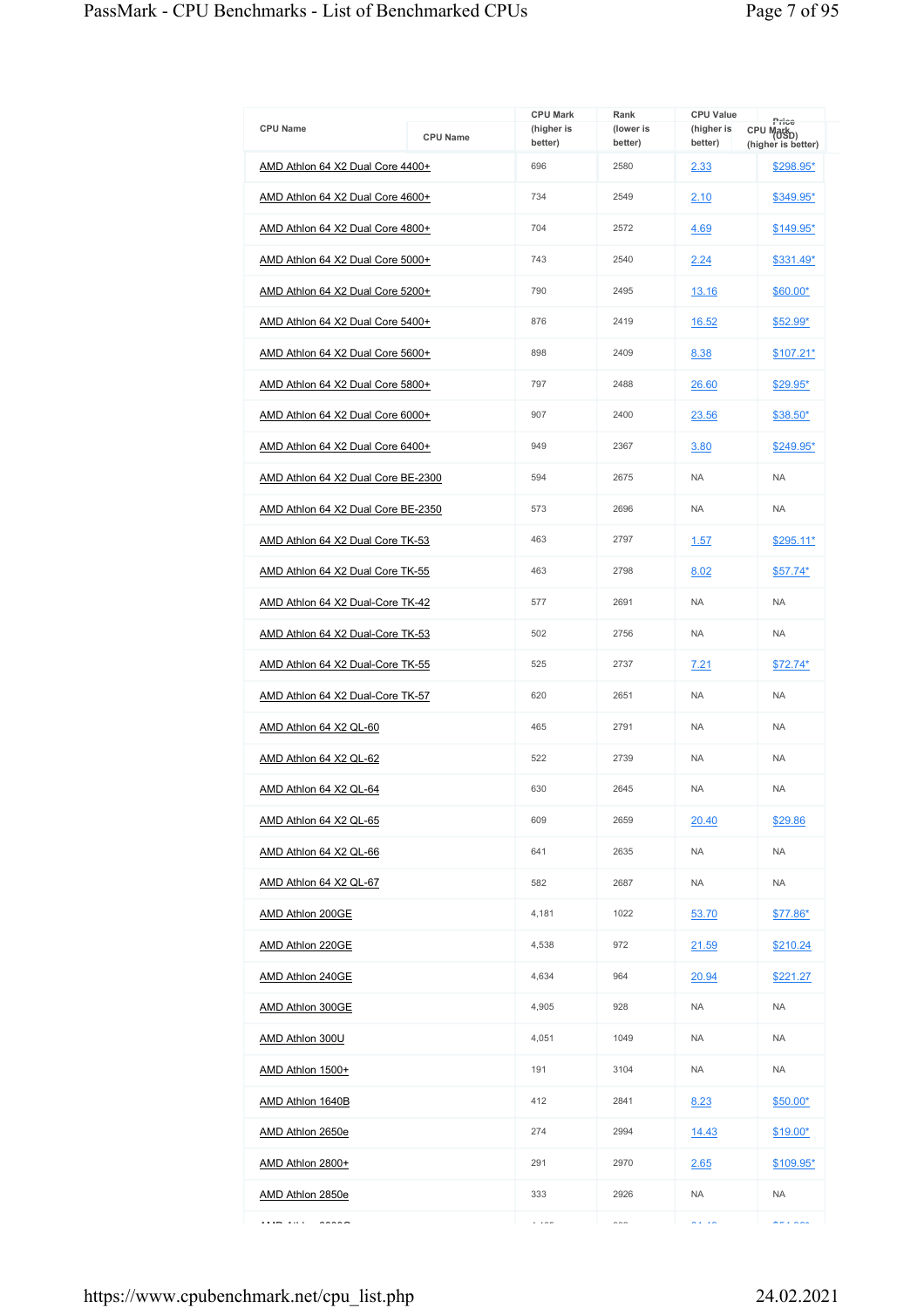| <b>CPU Name</b>                         | <b>CPU Name</b> | <b>CPU Mark</b><br>(higher is<br>better) | Rank<br>(lower is<br>better) | <b>CPU Value</b><br>(higher is<br>better) | Price<br>CPU Markp)            |
|-----------------------------------------|-----------------|------------------------------------------|------------------------------|-------------------------------------------|--------------------------------|
| AMD Athlon 5000 Dual-Core               |                 | 796                                      | 2490                         | 11.21                                     | (higher is better)<br>\$70.99* |
| AMD Athlon 5150 APU                     |                 | 1,362                                    | 2044                         | 13.77                                     | \$98.86*                       |
| AMD Athlon 5200 Dual-Core               |                 | 734                                      | 2550                         | 8.42                                      | \$87.10                        |
| AMD Athlon 5350 APU                     |                 | 1,802                                    | 1797                         | 18.39                                     | \$97.95                        |
| AMD Athlon 5370 APU                     |                 | 1,857                                    | 1765                         | 3.10                                      | \$598.68*                      |
| AMD Athlon 7450 Dual-Core               |                 | 789                                      | 2499                         | <b>NA</b>                                 | <b>NA</b>                      |
| AMD Athlon 7550 Dual-Core               |                 | 824                                      | 2465                         | 55.11                                     | \$14.95*                       |
| AMD Athlon 7750 Dual-Core               |                 | 900                                      | 2407                         | 11.25                                     | \$79.99*                       |
| AMD Athlon 7850 Dual-Core               |                 | 934                                      | 2377                         | 13.52                                     | \$69.04                        |
| AMD Athlon Dual Core 4050e              |                 | 559                                      | 2712                         | <b>NA</b>                                 | <b>NA</b>                      |
| AMD Athlon Dual Core 4450B              |                 | 643                                      | 2632                         | 20.73                                     | $$31.00*$                      |
| <b>AMD Athlon Dual Core 4450e</b>       |                 | 679                                      | 2596                         | 46.90                                     | $$14.48*$                      |
| AMD Athlon Dual Core 4850B              |                 | 727                                      | 2556                         | <b>NA</b>                                 | <b>NA</b>                      |
| <b>AMD Athlon Dual Core 4850e</b>       |                 | 735                                      | 2548                         | 18.85                                     | \$39.00*                       |
| AMD Athlon Dual Core 5000B              |                 | 827                                      | 2460                         | 8.71                                      | \$95.00*                       |
| AMD Athlon Dual Core 5050e              |                 | 759                                      | 2523                         | 12.65                                     | \$60.00*                       |
| AMD Athlon Dual Core 5200B              |                 | 796                                      | 2489                         | <b>NA</b>                                 | <b>NA</b>                      |
| AMD Athlon Dual Core 5400B              |                 | 826                                      | 2461                         | <b>NA</b>                                 | <b>NA</b>                      |
| AMD Athlon Dual Core 5600B              |                 | 737                                      | 2546                         | <b>NA</b>                                 | <b>NA</b>                      |
| AMD Athlon Gold 3150U                   |                 | 4,233                                    | 1017                         | <b>NA</b>                                 | <b>NA</b>                      |
| AMD Athlon Gold PRO 3150G               |                 | 7.702                                    | 573                          | <b>NA</b>                                 | <b>NA</b>                      |
| AMD Athlon Gold PRO 3150GE              |                 | 7,578                                    | 584                          | <b>NA</b>                                 | <b>NA</b>                      |
| AMD Athlon II 160u                      |                 | 358                                      | 2895                         | 11.93                                     | \$29.99*                       |
| AMD Athlon II 170u                      |                 | 361                                      | 2890                         | 15.06                                     | $$24.00*$                      |
| AMD Athlon II Dual-Core M300            |                 | 610                                      | 2658                         | <b>NA</b>                                 | <b>NA</b>                      |
| AMD Athlon II Dual-Core M320            |                 | 679                                      | 2597                         | 22.62                                     | $$30.00*$                      |
| AMD Athlon II Dual-Core M340            |                 | 676                                      | 2598                         | <b>NA</b>                                 | <b>NA</b>                      |
| <b>AMD Athlon II N330 Dual-Core</b>     |                 | 665                                      | 2614                         | <b>NA</b>                                 | <b>NA</b>                      |
| AMD Athlon II N350 Dual-Core            |                 | 767                                      | 2516                         | <b>NA</b>                                 | <b>NA</b>                      |
| <b>AMD Athlon II N370 Dual-Core</b>     |                 | 899                                      | 2408                         | <b>NA</b>                                 | <b>NA</b>                      |
| AMD Athlon II Neo K125                  |                 | 302                                      | 2955                         | <b>NA</b>                                 | <b>NA</b>                      |
| AMD Athlon II Neo K145                  |                 | 298                                      | 2960                         | <b>NA</b>                                 | <b>NA</b>                      |
| AMD Athlon II Neo K325 Dual-Core        |                 | 343                                      | 2912                         | 13.21                                     | $$25.99*$                      |
| <b>AMD Athlon II Neo K345 Dual-Core</b> |                 | 527                                      | 2735                         | <b>NA</b>                                 | <b>NA</b>                      |
| $\cdots$                                |                 | $\cdots$                                 | $\sim$ $\sim$ $-$            | $\cdots$                                  | $\cdots$                       |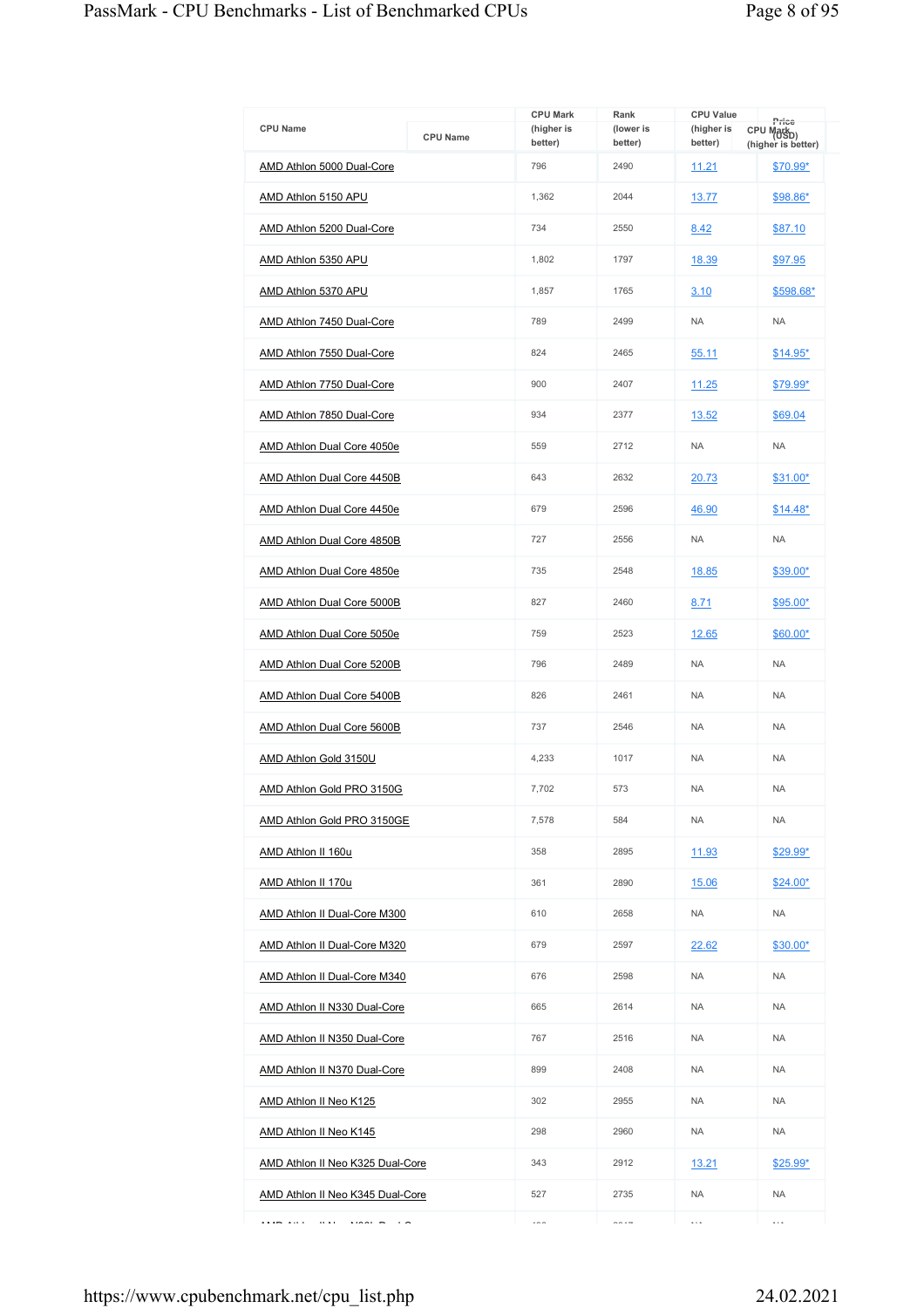| <b>CPU Name</b>                     | <b>CPU Name</b> | <b>CPU Mark</b><br>(higher is | Rank<br>(lower is | <b>CPU Value</b><br>(higher is | Price<br>CPU Markp) |
|-------------------------------------|-----------------|-------------------------------|-------------------|--------------------------------|---------------------|
|                                     |                 | better)                       | better)           | better)                        | (higher is better)  |
| AMD Athlon II P320 Dual-Core        |                 | 642                           | 2633              | 32.16                          | \$19.95             |
| <b>AMD Athlon II P340 Dual-Core</b> |                 | 674                           | 2600              | 19.30                          | $$34.95*$           |
| AMD Athlon II P360 Dual-Core        |                 | 727                           | 2559              | 36.42                          | \$19.95             |
| AMD Athlon II X2 210e               |                 | 1,105                         | 2232              | <b>NA</b>                      | <b>NA</b>           |
| AMD Athlon II X2 215                |                 | 934                           | 2376              | 32.25                          | $$28.97*$           |
| AMD Athlon II X2 220                |                 | 992                           | 2331              | 44.72                          | \$22.19             |
| AMD Athlon II X2 235e               |                 | 1,040                         | 2287              | 61.21                          | \$16.99*            |
| AMD Athlon II X2 240                |                 | 868                           | 2424              | 34.79                          | \$24.95             |
| AMD Athlon II X2 240e               |                 | 968                           | 2349              | 40.53                          | \$23.89*            |
| AMD Athlon II X2 245                |                 | 1,043                         | 2286              | 76.17                          | \$13.69*            |
| AMD Athlon II X2 245e               |                 | 1,075                         | 2257              | 12.88                          | $$83.45^*$          |
| AMD Athlon II X2 250                |                 | 1,058                         | 2273              | 30.29                          | \$34.95             |
| AMD Athlon II X2 250e               |                 | 1,046                         | 2283              | 13.64                          | $$76.73*$           |
| AMD Athlon II X2 250u               |                 | 604                           | 2663              | 24.22                          | $$24.95*$           |
| AMD Athlon II X2 255                |                 | 1,114                         | 2225              | <u>12.18</u>                   | \$91.44*            |
| AMD Athlon II X2 260                |                 | 1,085                         | 2252              | 57.24                          | $$18.95*$           |
| AMD Athlon II X2 260u               |                 | 663                           | 2615              | 7.94                           | \$83.44*            |
| AMD Athlon II X2 265                |                 | 1,182                         | 2179              | 14.27                          | \$82.88*            |
| AMD Athlon II X2 270                |                 | 1,243                         | 2127              | 32.31                          | \$38.48             |
| AMD Athlon II X2 270u               |                 | 675                           | 2599              | 9.98                           | \$67.67*            |
| AMD Athlon II X2 280                |                 | 1.355                         | 2047              | 17.62                          | \$76.89*            |
| AMD Athlon II X2 4300e              |                 | 990                           | 2334              | <b>NA</b>                      | <b>NA</b>           |
| AMD Athlon II X2 4400e              |                 | 1,059                         | 2272              | <b>NA</b>                      | <b>NA</b>           |
| AMD Athlon II X2 4450e              |                 | 867                           | 2425              | <b>NA</b>                      | <b>NA</b>           |
| AMD Athlon II X2 B22                |                 | 1,030                         | 2295              | 39.70                          | $$25.95*$           |
| AMD Athlon II X2 B24                |                 | 1,027                         | 2297              | 42.60                          | \$24.10             |
| AMD Athlon II X2 B26                |                 | 1,236                         | 2137              | 36.38                          | \$33.98             |
| AMD Athlon II X2 B28                |                 | 1,091                         | 2243              | 27.95                          | \$39.05             |
| AMD Athlon II X3 400e               |                 | 1,320                         | 2073              | 12.29                          | $$107.43*$          |
| AMD Athlon II X3 405e               |                 | 1,331                         | 2061              | 16.64                          | \$79.99*            |
| AMD Athlon II X3 415e               |                 | 1,441                         | 2000              | <u>19.21</u>                   | $$75.00*$           |
| AMD Athlon II X3 420e               |                 | 1,495                         | 1976              | <u>12.87</u>                   | $$116.15*$          |
| AMD Athlon II X3 425                |                 | 1,547                         | 1950              | 57.31                          | $$26.99*$           |
| AMD Athlon II X3 435                |                 | 1,655                         | 1872              | 10.35                          | \$159.95            |
| .<br>11.202.440                     |                 | $\cdots$                      | $100 - 100$       | $\sim$ $\sim$                  | $\sim$ $ \sim$ $-$  |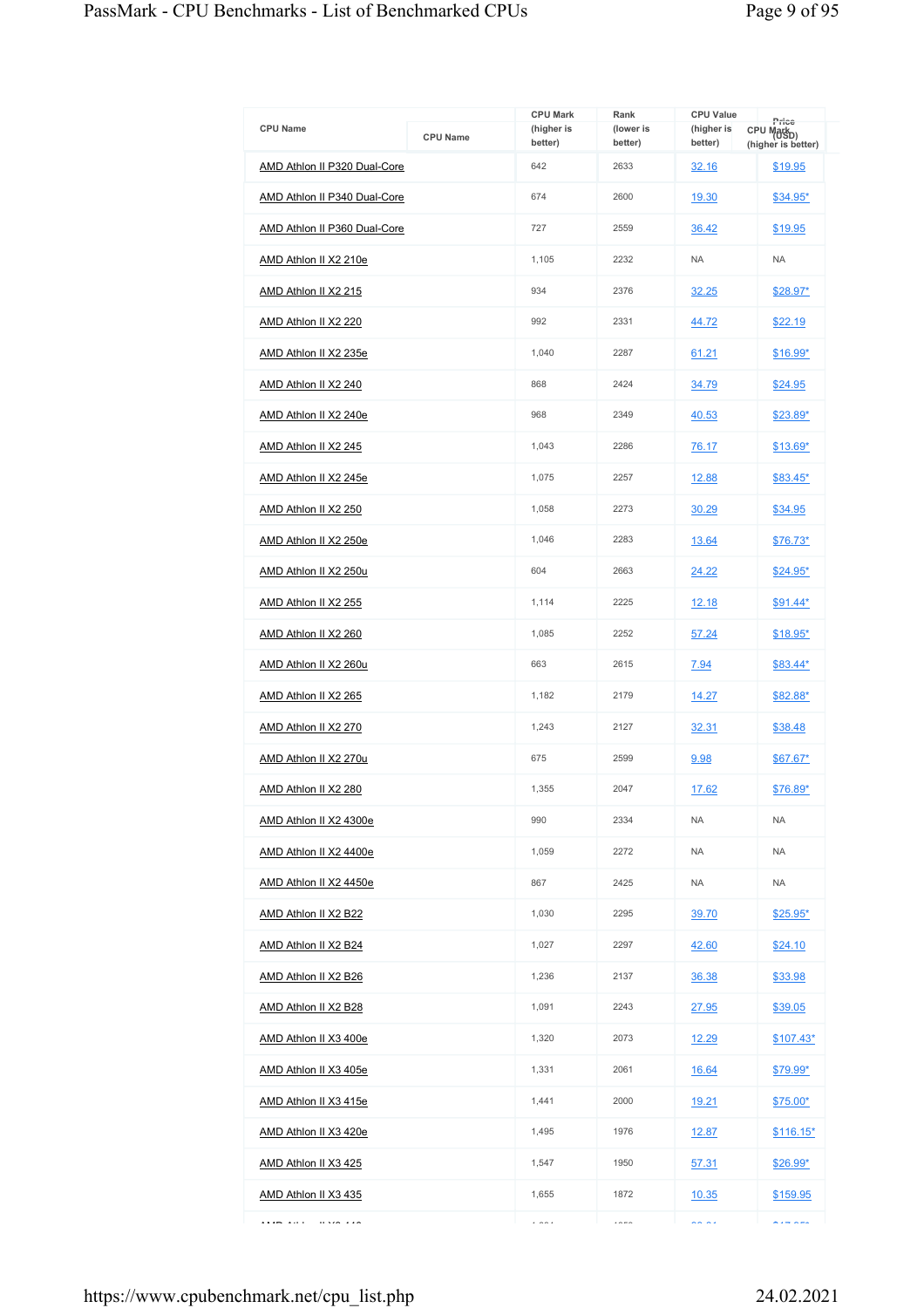| <b>CPU Name</b>                        | <b>CPU Name</b> | <b>CPU Mark</b><br>(higher is<br>better) | Rank<br>(lower is<br>better) | <b>CPU Value</b><br>(higher is<br>better) | Price<br>CPU Mark <sub>D)</sub> |
|----------------------------------------|-----------------|------------------------------------------|------------------------------|-------------------------------------------|---------------------------------|
| AMD Athlon II X3 445                   |                 | 1,770                                    | 1810                         | 89.88                                     | (higher is better)<br>$$19.69*$ |
| AMD Athlon II X3 450                   |                 | 1,751                                    | 1820                         | 62.52                                     | \$28.01                         |
| AMD Athlon II X3 455                   |                 | 1,811                                    | 1792                         | 12.94                                     | \$139.95*                       |
| AMD Athlon II X3 460                   |                 | 1,890                                    | 1746                         | 63.10                                     | \$29.95*                        |
| AMD Athlon II X4 553                   |                 | 2,418                                    | 1476                         | <b>NA</b>                                 | <b>NA</b>                       |
| AMD Athlon II X4 555                   |                 | 2,310                                    | 1514                         | <b>NA</b>                                 | <b>NA</b>                       |
| AMD Athlon II X4 559                   |                 | 2,497                                    | 1450                         | <b>NA</b>                                 | <b>NA</b>                       |
| AMD Athlon II X4 600e                  |                 | 1,711                                    | 1835                         | 13.14                                     | \$130.23*                       |
| AMD Athlon II X4 605e                  |                 | 1.771                                    | 1809                         | 17.95                                     | \$98.68*                        |
| AMD Athlon II X4 610e                  |                 | 1,864                                    | 1763                         | 26.63                                     | $$69.99*$                       |
| AMD Athlon II X4 615e                  |                 | 1,904                                    | 1735                         | 32.27                                     | \$59.00*                        |
| AMD Athlon II X4 620                   |                 | 1,923                                    | 1721                         | 35.00                                     | \$54.95                         |
| AMD Athlon II X4 630                   |                 | 2,074                                    | 1639                         | 43.17                                     | \$48.04                         |
| AMD Athlon II X4 631 Quad-Core         |                 | 2,072                                    | 1641                         | 59.39                                     | $$34.89*$                       |
| AMD Athlon II X4 635                   |                 | 1,981                                    | 1690                         | 33.05                                     | $$59.95^*$                      |
| AMD Athlon II X4 638 Quad-Core         |                 | 2,026                                    | 1667                         | 76.47                                     | $$26.49*$                       |
| AMD Athlon II X4 640                   |                 | 2,129                                    | 1617                         | 34.33                                     | \$62.02                         |
| AMD Athlon II X4 641 Quad-Core         |                 | 2,143                                    | 1607                         | 26.84                                     | \$79.86*                        |
| AMD Athlon II X4 645                   |                 | 2,196                                    | 1583                         | 32.28                                     | \$68.02                         |
| AMD Athlon II X4 650                   |                 | 2,390                                    | 1489                         | 14.34                                     | $$166.60*$                      |
| AMD Athlon II X4 651 Quad-Core         |                 | 2,338                                    | 1508                         | 15.59                                     | \$149.95*                       |
| AMD Athlon II X4 655                   |                 | 2,078                                    | 1637                         | <b>NA</b>                                 | <b>NA</b>                       |
| AMD Athlon L110                        |                 | 197                                      | 3092                         | <b>NA</b>                                 | <b>NA</b>                       |
| AMD Athlon LE-1600                     |                 | 412                                      | 2840                         | 19.63                                     | $$21.00*$                       |
| AMD Athlon LE-1620                     |                 | 421                                      | 2833                         | 23.40                                     | $$18.00*$                       |
| AMD Athlon LE-1640                     |                 | 430                                      | 2825                         | 3.07                                      | \$139.95*                       |
| AMD Athlon LE-1660                     |                 | 416                                      | 2835                         | <b>NA</b>                                 | <b>NA</b>                       |
| AMD Athlon Neo MV-40                   |                 | 286                                      | 2978                         | <b>NA</b>                                 | <b>NA</b>                       |
| AMD Athlon Neo X2 Dual Core 6850e      |                 | 428                                      | 2827                         | <b>NA</b>                                 | <b>NA</b>                       |
| AMD Athlon Neo X2 Dual Core L325       |                 | 476                                      | 2781                         | <b>NA</b>                                 | <b>NA</b>                       |
| AMD Athlon Neo X2 Dual Core L335       |                 | 487                                      | 2769                         | <b>NA</b>                                 | <b>NA</b>                       |
| AMD Athlon PRO 200GE                   |                 | 4,139                                    | 1036                         | <b>NA</b>                                 | <b>NA</b>                       |
| AMD Athlon PRO 300GE                   |                 | 4,337                                    | 1005                         | <b>NA</b>                                 | <b>NA</b>                       |
| <b>AMD Athlon Silver 3050e</b>         |                 | 3,029                                    | 1279                         | <b>NA</b>                                 | <b>NA</b>                       |
| <b>ARAM AH 1</b><br>$\sim$<br>22222222 |                 | $\cdot$ $ \cdot$ $-$                     | $\sim$                       | $\ddotsc$                                 | $\ddotsc$                       |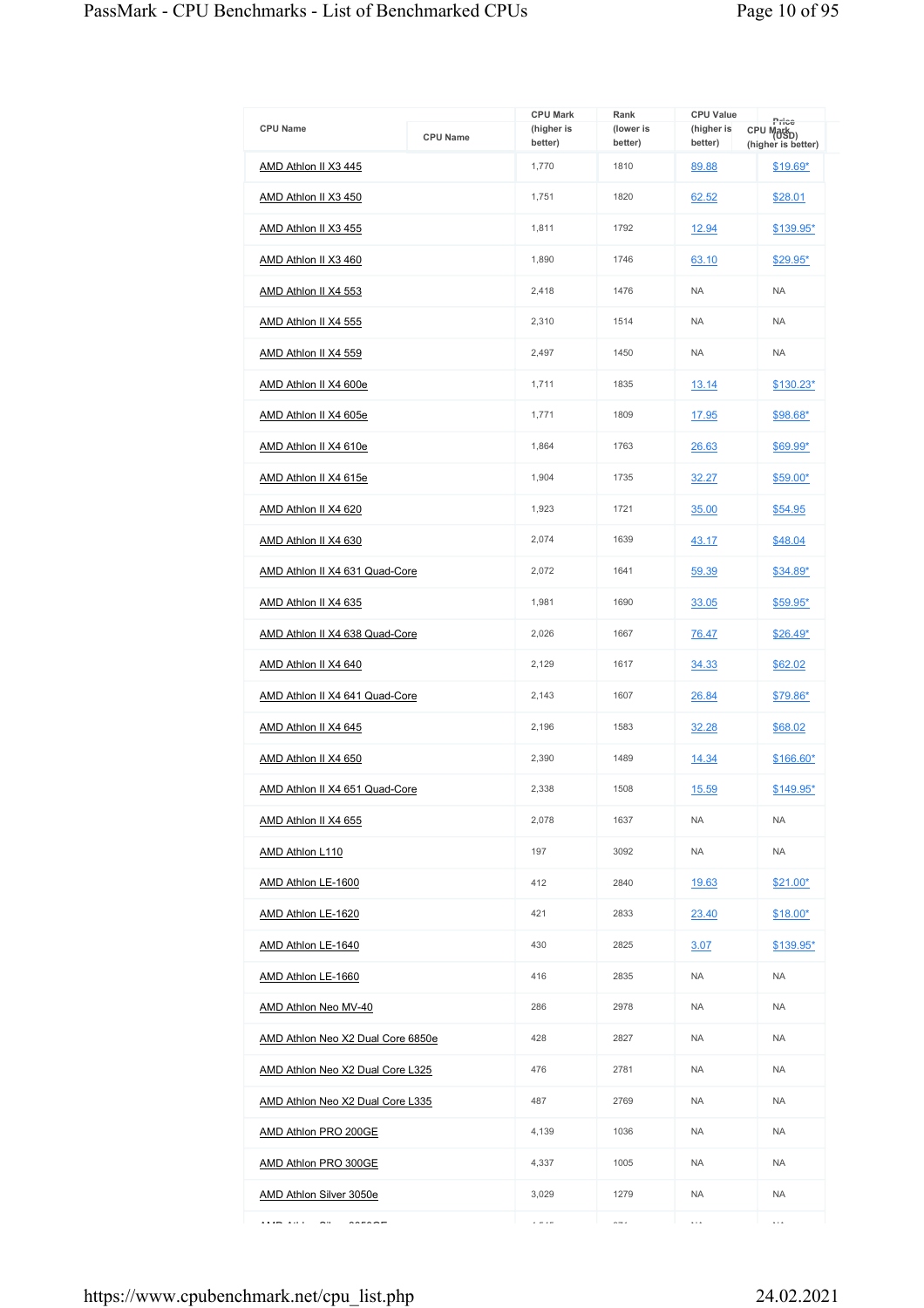|                                          |                 | <b>CPU Mark</b>       | Rank                 | <b>CPU Value</b>      |                                                       |
|------------------------------------------|-----------------|-----------------------|----------------------|-----------------------|-------------------------------------------------------|
| <b>CPU Name</b>                          | <b>CPU Name</b> | (higher is<br>better) | (lower is<br>better) | (higher is<br>better) | Price<br>CPU Mark <sub>D)</sub><br>(higher is better) |
| AMD Athlon Silver 3050U                  |                 | 3,197                 | 1226                 | <b>NA</b>             | <b>NA</b>                                             |
| AMD Athlon Silver PRO 3125GE             |                 | 4,701                 | 951                  | <b>NA</b>             | <b>NA</b>                                             |
| AMD Athlon TF-20                         |                 | 268                   | 3001                 | <b>NA</b>             | <b>NA</b>                                             |
| AMD Athlon TF-36                         |                 | 338                   | 2916                 | <b>NA</b>             | <b>NA</b>                                             |
| AMD Athlon X2 215                        |                 | 996                   | 2326                 | <b>NA</b>             | <b>NA</b>                                             |
| AMD Athlon X2 240                        |                 | 921                   | 2388                 | <b>NA</b>             | <b>NA</b>                                             |
| AMD Athlon X2 240e                       |                 | 1,015                 | 2308                 | <b>NA</b>             | <b>NA</b>                                             |
| AMD Athlon X2 250                        |                 | 993                   | 2329                 | <b>NA</b>             | <b>NA</b>                                             |
| AMD Athlon X2 255                        |                 | 938                   | 2374                 | <b>NA</b>             | <b>NA</b>                                             |
| AMD Athlon X2 280                        |                 | 1,327                 | 2068                 | 39.63                 | $$33.49*$                                             |
| <b>AMD Athlon X2 340 Dual Core</b>       |                 | 1,306                 | 2084                 | 26.12                 | \$49.99*                                              |
| AMD Athlon X2 370K Dual Core             |                 | 1,504                 | 1970                 | <b>NA</b>             | <b>NA</b>                                             |
| AMD Athlon X2 Dual Core 3250e            |                 | 357                   | 2897                 | <b>NA</b>             | <b>NA</b>                                             |
| <b>AMD Athlon X2 Dual Core 6850e</b>     |                 | 564                   | 2706                 | <b>NA</b>             | <b>NA</b>                                             |
| AMD Athlon X2 Dual Core BE-2300          |                 | 570                   | 2699                 | 9.50                  | $$60.00*$                                             |
| AMD Athlon X2 Dual Core BE-2350          |                 | 591                   | 2678                 | <b>NA</b>             | <b>NA</b>                                             |
| AMD Athlon X2 Dual Core BE-2400          |                 | 688                   | 2589                 | <b>NA</b>             | <b>NA</b>                                             |
| AMD Athlon X2 Dual Core L310             |                 | 385                   | 2867                 | <b>NA</b>             | <b>NA</b>                                             |
| AMD Athlon X3 425                        |                 | 1,516                 | 1962                 | <b>NA</b>             | <b>NA</b>                                             |
| AMD Athlon X3 435                        |                 | 1,781                 | 1805                 | 18.65                 | $$95.49*$                                             |
| AMD Athlon X3 440                        |                 | 1,438                 | 2001                 | 16.35                 | \$87.99*                                              |
| AMD Athlon X3 455                        |                 | 1,783                 | 1804                 | <b>NA</b>             | <b>NA</b>                                             |
| AMD Athlon X4 620                        |                 | 1,612                 | 1909                 | 24.82                 | $$64.95*$                                             |
| AMD Athlon X4 640                        |                 | 2,115                 | 1622                 | <b>NA</b>             | <b>NA</b>                                             |
| AMD Athlon X4 740 Quad Core              |                 | 2,682                 | 1383                 | 9.68                  | \$277.00*                                             |
| AMD Athlon X4 750 Quad Core              |                 | 1,986                 | 1688                 | <b>NA</b>             | <b>NA</b>                                             |
| AMD Athlon X4 750K Quad Core             |                 | 2,771                 | 1355                 | 36.00                 | \$76.99*                                              |
| AMD Athlon X4 760K Quad Core             |                 | 2,997                 | 1287                 | 49.99                 | $$59.95*$                                             |
| AMD Athlon X4 830                        |                 | 2,901                 | 1319                 | <b>NA</b>             | <b>NA</b>                                             |
| AMD Athlon X4 840                        |                 | 3,275                 | 1197                 | 33.42                 | \$98.00                                               |
| AMD Athlon X4 845                        |                 | 3,742                 | 1094                 | 70.43                 | $$53.13*$                                             |
| AMD Athlon X4 860K                       |                 | 3,443                 | 1154                 | <u>29.96</u>          | <u>\$114.95*</u>                                      |
| AMD Athlon X4 870K                       |                 | 3,425                 | 1157                 | 42.81                 | \$79.99*                                              |
| AMD Athlon X4 880K                       |                 | 3,595                 | 1124                 | 35.95                 | $$99.99*$                                             |
| A KAPO A GLA<br>$\overline{\phantom{a}}$ |                 | $\sim$ $ \sim$ $-$    | $\cdots$             | $\sim$ $\sim$ $\sim$  | $\lambda$                                             |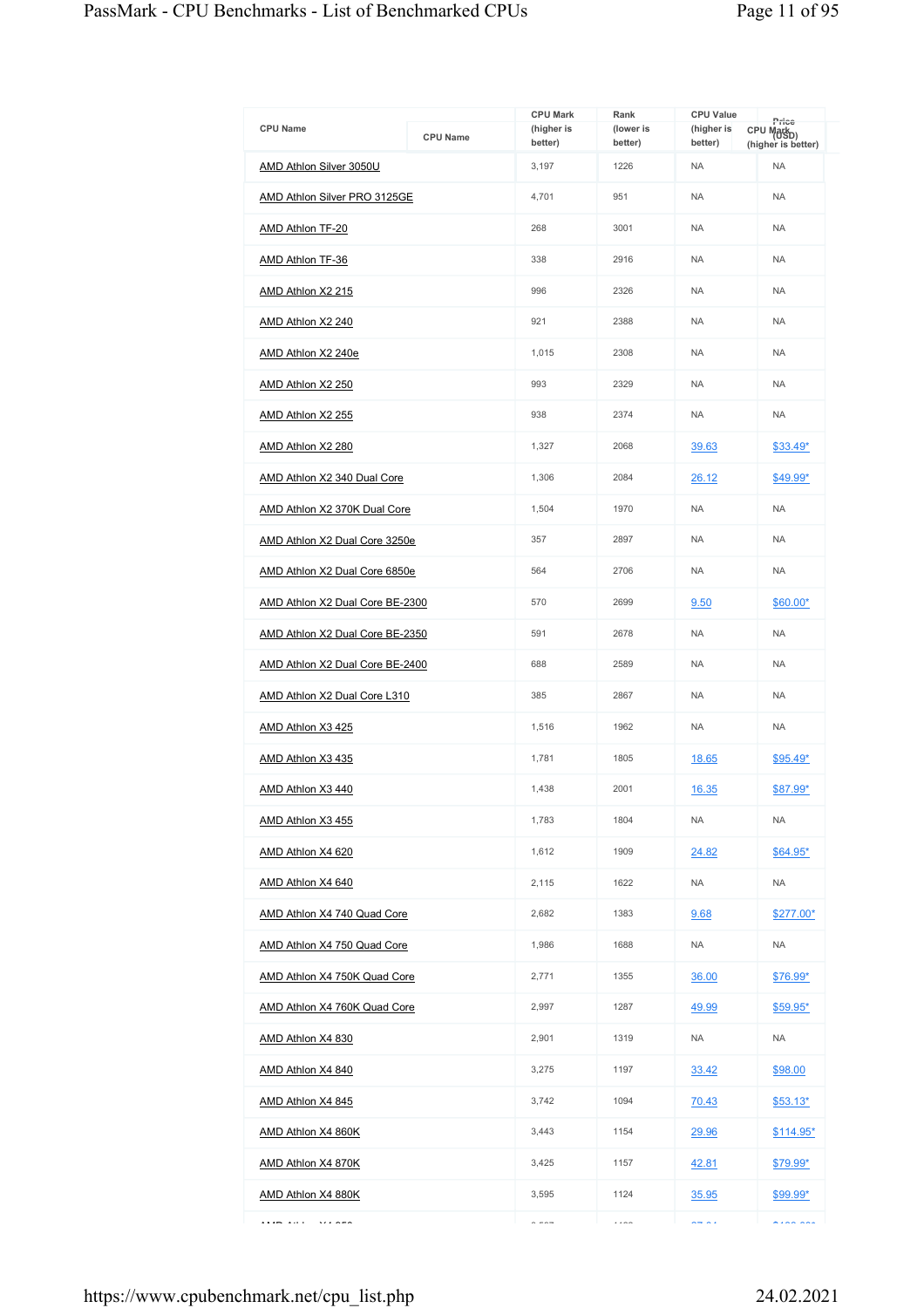| <b>CPU Name</b>         | <b>CPU Name</b> | <b>CPU Mark</b><br>(higher is<br>better) | Rank<br>(lower is<br>better) | <b>CPU Value</b><br>(higher is<br>better) | Price<br>CPU Markp)<br>(higher is better) |
|-------------------------|-----------------|------------------------------------------|------------------------------|-------------------------------------------|-------------------------------------------|
| AMD Athlon XP1600+      |                 | 183                                      | 3113                         | <b>NA</b>                                 | <b>NA</b>                                 |
| AMD Athlon XP2400+      |                 | 243                                      | 3032                         | <b>NA</b>                                 | <b>NA</b>                                 |
| AMD Athlon XP 1500+     |                 | 167                                      | 3133                         | <b>NA</b>                                 | <b>NA</b>                                 |
| AMD Athlon XP 1600+     |                 | 174                                      | 3127                         | <b>NA</b>                                 | <b>NA</b>                                 |
| AMD Athlon XP 1700+     |                 | 176                                      | 3125                         | 3.44                                      | $$51.25*$                                 |
| AMD Athlon XP 1800+     |                 | 195                                      | 3095                         | 3.83                                      | $$50.95*$                                 |
| AMD Athlon XP 1900+     |                 | 203                                      | 3087                         | 4.44                                      | \$45.80*                                  |
| AMD Athlon XP 2000+     |                 | 195                                      | 3096                         | 3.31                                      | \$58.99*                                  |
| AMD Athlon XP 2100+     |                 | 210                                      | 3077                         | 3.30                                      | $$63.75*$                                 |
| AMD Athlon XP 2200+     |                 | 214                                      | 3074                         | 2.52                                      | \$84.95*                                  |
| AMD Athlon XP 2400+     |                 | 234                                      | 3047                         | 2.93                                      | \$79.99*                                  |
| AMD Athlon XP 2500+     |                 | 231                                      | 3055                         | <b>NA</b>                                 | <b>NA</b>                                 |
| AMD Athlon XP 2600+     |                 | 242                                      | 3034                         | 10.52                                     | \$23.03*                                  |
| AMD Athlon XP 2700+     |                 | 256                                      | 3018                         | 3.02                                      | $$84.79*$                                 |
| AMD Athlon XP 2800+     |                 | 260                                      | 3014                         | <b>NA</b>                                 | <b>NA</b>                                 |
| AMD Athlon XP 2900+     |                 | 276                                      | 2992                         | <b>NA</b>                                 | <b>NA</b>                                 |
| AMD Athlon XP 3000+     |                 | 262                                      | 3013                         | 3.29                                      | \$79.70*                                  |
| AMD Athlon XP 3100+     |                 | 282                                      | 2984                         | <b>NA</b>                                 | <b>NA</b>                                 |
| AMD Athlon XP 3200+     |                 | 281                                      | 2985                         | <b>NA</b>                                 | <b>NA</b>                                 |
| <b>AMD C-30</b>         |                 | 178                                      | 3122                         | <b>NA</b>                                 | <b>NA</b>                                 |
| <b>AMD C-50</b>         |                 | 270                                      | 2999                         | <b>NA</b>                                 | <b>NA</b>                                 |
| <b>AMD C-60</b>         |                 | 293                                      | 2966                         | <b>NA</b>                                 | <b>NA</b>                                 |
| AMD C-60 APU            |                 | 326                                      | 2930                         | <b>NA</b>                                 | <b>NA</b>                                 |
| AMD C-70 APU            |                 | 300                                      | 2957                         | <b>NA</b>                                 | <b>NA</b>                                 |
| AMD E1 Micro-6200T APU  |                 | 600                                      | 2670                         | <b>NA</b>                                 | <b>NA</b>                                 |
| AMD E1-1200 APU         |                 | 385                                      | 2863                         | <b>NA</b>                                 | <b>NA</b>                                 |
| <b>AMD E1-1500 APU</b>  |                 | 407                                      | 2844                         | <b>NA</b>                                 | <b>NA</b>                                 |
| <u>AMD E1-2100 APU</u>  |                 | 413                                      | 2838                         | <b>NA</b>                                 | <b>NA</b>                                 |
| AMD E1-2200 APU         |                 | 474                                      | 2784                         | <b>NA</b>                                 | <b>NA</b>                                 |
| <b>AMD E1-2500 APU</b>  |                 | 589                                      | 2680                         | <b>NA</b>                                 | <b>NA</b>                                 |
| <u>AMD E1-6010 APU</u>  |                 | 537                                      | 2726                         | <b>NA</b>                                 | <b>NA</b>                                 |
| <b>AMD E1-6015 APU</b>  |                 | 539                                      | 2724                         | <b>NA</b>                                 | <b>NA</b>                                 |
| <b>AMD E1-6050J APU</b> |                 | 1,385                                    | 2030                         | <b>NA</b>                                 | <b>NA</b>                                 |
| <b>AMD E1-7010 APU</b>  |                 | 585                                      | 2685                         | <b>NA</b>                                 | <b>NA</b>                                 |
| $\cdots$                |                 | $\cdots$                                 | $\sim$                       | $\ddotsc$                                 | $\ldots$                                  |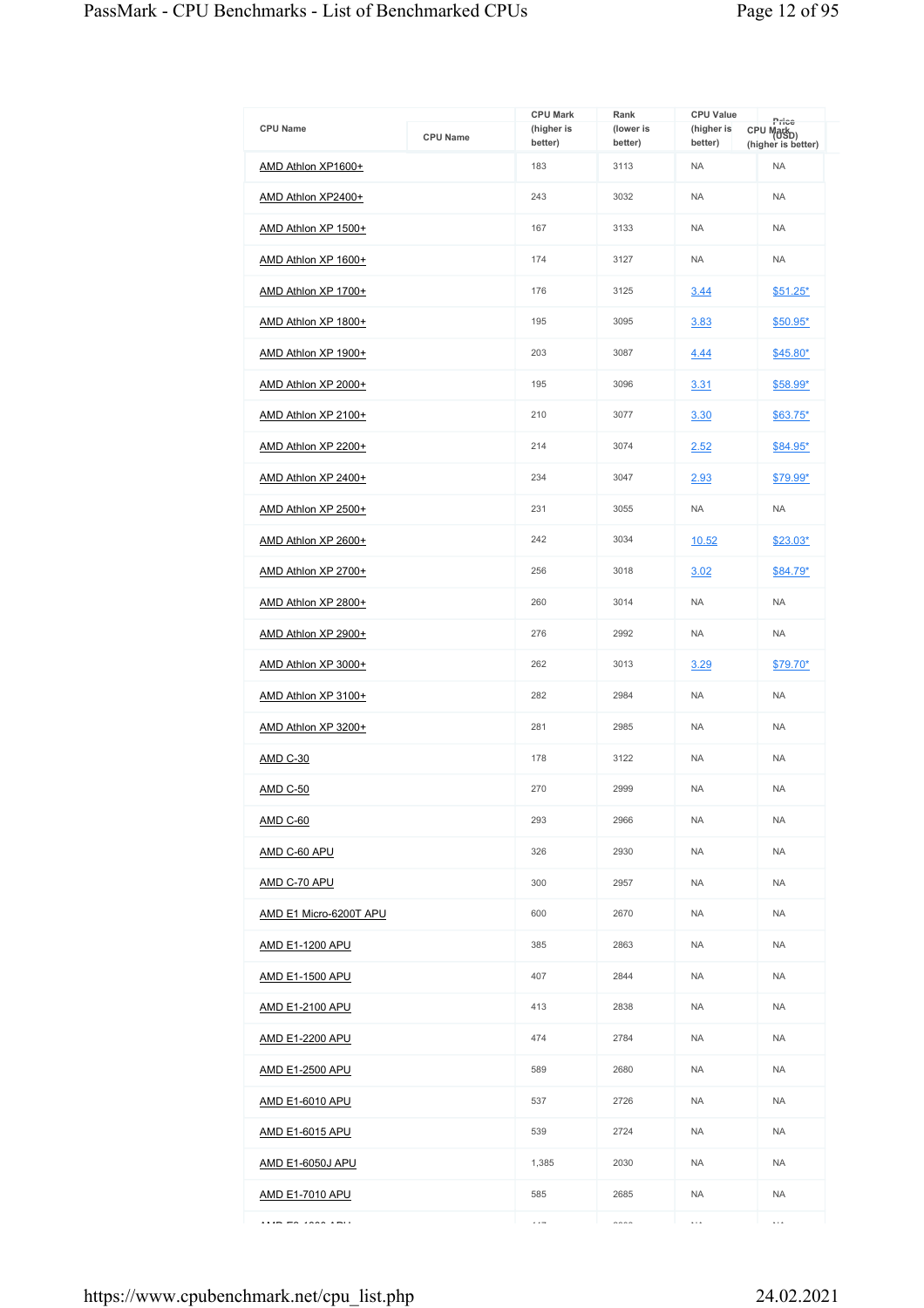| <b>CPU Name</b>                           | <b>CPU Name</b> | <b>CPU Mark</b><br>(higher is | Rank<br>(lower is | <b>CPU Value</b><br>(higher is | Price<br>CPU Markp)                |
|-------------------------------------------|-----------------|-------------------------------|-------------------|--------------------------------|------------------------------------|
| AMD E2-2000 APU                           |                 | better)<br>488                | better)<br>2767   | better)<br><b>NA</b>           | (higher is better)<br><b>NA</b>    |
| <u>AMD E2-3000 APU</u>                    |                 | 726                           | 2560              | <b>NA</b>                      | <b>NA</b>                          |
| AMD E2-3000M APU                          |                 | 674                           | 2601              | 15.69                          |                                    |
|                                           |                 | 971                           | 2348              |                                | \$42.98*                           |
| <b>AMD E2-3200 APU</b>                    |                 |                               |                   | 121.47                         | \$7.99*                            |
| <b>AMD E2-3800 APU</b>                    |                 | 1,103                         | 2233              | <b>NA</b>                      | <b>NA</b>                          |
| AMD E2-6110 APU                           |                 | 1,139                         | 2206              | <b>NA</b>                      | <b>NA</b>                          |
| <b>AMD E2-7110 APU</b>                    |                 | 1,548                         | 1947              | <b>NA</b>                      | <b>NA</b>                          |
| AMD E2-9000                               |                 | 915                           | 2391              | <b>NA</b>                      | <b>NA</b>                          |
| AMD E2-9000e                              |                 | 874                           | 2421              | <b>NA</b>                      | <b>NA</b>                          |
| AMD E2-9010                               |                 | 991                           | 2333              | <b>NA</b>                      | <b>NA</b>                          |
| AMD E2-9030                               |                 | 922                           | 2387              | <b>NA</b>                      | <b>NA</b>                          |
| AMD E-240                                 |                 | 188                           | 3107              | <b>NA</b>                      | <b>NA</b>                          |
| AMD E-300 APU                             |                 | 358                           | 2896              | <b>NA</b>                      | <b>NA</b>                          |
| <u>AMD E-350</u>                          |                 | 413                           | 2837              | <b>NA</b>                      | <b>NA</b>                          |
| <b>AMD E-350 APU</b>                      |                 | 401                           | 2849              | <b>NA</b>                      | <b>NA</b>                          |
| <b>AMD E-350D APU</b>                     |                 | 465                           | 2794              | <b>NA</b>                      | <b>NA</b>                          |
| AMD E-450 APU                             |                 | 419                           | 2834              | <b>NA</b>                      | <b>NA</b>                          |
| AMD Embedded G-Series GX-215JJ Radeon R2E |                 | 1,073                         | 2258              | <b>NA</b>                      | <b>NA</b>                          |
| AMD Embedded G-Series GX-224IJ Radeon R4E |                 | 1,271                         | 2111              | <b>NA</b>                      | <b>NA</b>                          |
| AMD Embedded G-Series GX-420GI Radeon R7E |                 | 1,573                         | 1930              | <b>NA</b>                      | <b>NA</b>                          |
| AMD Embedded R-Series RX-216GD            |                 | 1.628                         | 1891              | <b>NA</b>                      | <b>NA</b>                          |
| AMD Embedded R-Series RX-418GD Radeon R6  |                 | 3,426                         | 1156              | <b>NA</b>                      | <b>NA</b>                          |
| AMD Embedded R-Series RX-421BD            |                 | 3,302                         | 1186              | <b>NA</b>                      | <b>NA</b>                          |
| AMD EPYC 7F32                             |                 | 22,303                        | 110               | <b>NA</b>                      | <b>NA</b>                          |
| <b>AMD EPYC 3201</b>                      |                 | 12,677                        | 322               | <b>NA</b>                      | <b>NA</b>                          |
| <u>AMD EPYC 3251</u>                      |                 | 14,225                        | 273               | 45.16                          | \$315.00*                          |
| <b>AMD EPYC 7232P</b>                     |                 | 16,658                        | 205               | 33.45                          | \$497.99                           |
| <u>AMD EPYC 7251</u>                      |                 | 15,542                        | 233               | 30.47                          | \$510.00                           |
| <b>AMD EPYC 7262</b>                      |                 | 21,127                        | 125               | 29.47                          | \$716.86                           |
| <b>AMD EPYC 7272</b>                      |                 | 26,454                        | 68                | 33.94                          | \$779.39                           |
| <b>AMD EPYC 7281</b>                      |                 | 21,230                        | 124               | 16.34                          | \$1,298.95                         |
| <b>AMD EPYC 7282</b>                      |                 | 31,510                        | 35                | 41.50                          | \$759.33                           |
| <u>AMD EPYC 7301</u>                      |                 | 14,991                        | 241               | 9.99                           | \$1,499.98                         |
| <b>AMD EPYC 7302</b>                      |                 | 34,259                        | 22                | 27.85                          | \$1,229.95                         |
|                                           |                 | $\sim$ $\sim$ $\sim$          | $\sim$            | $\sim$ $\sim$                  | $\sim$ $\sim$ $\sim$ $\sim$ $\sim$ |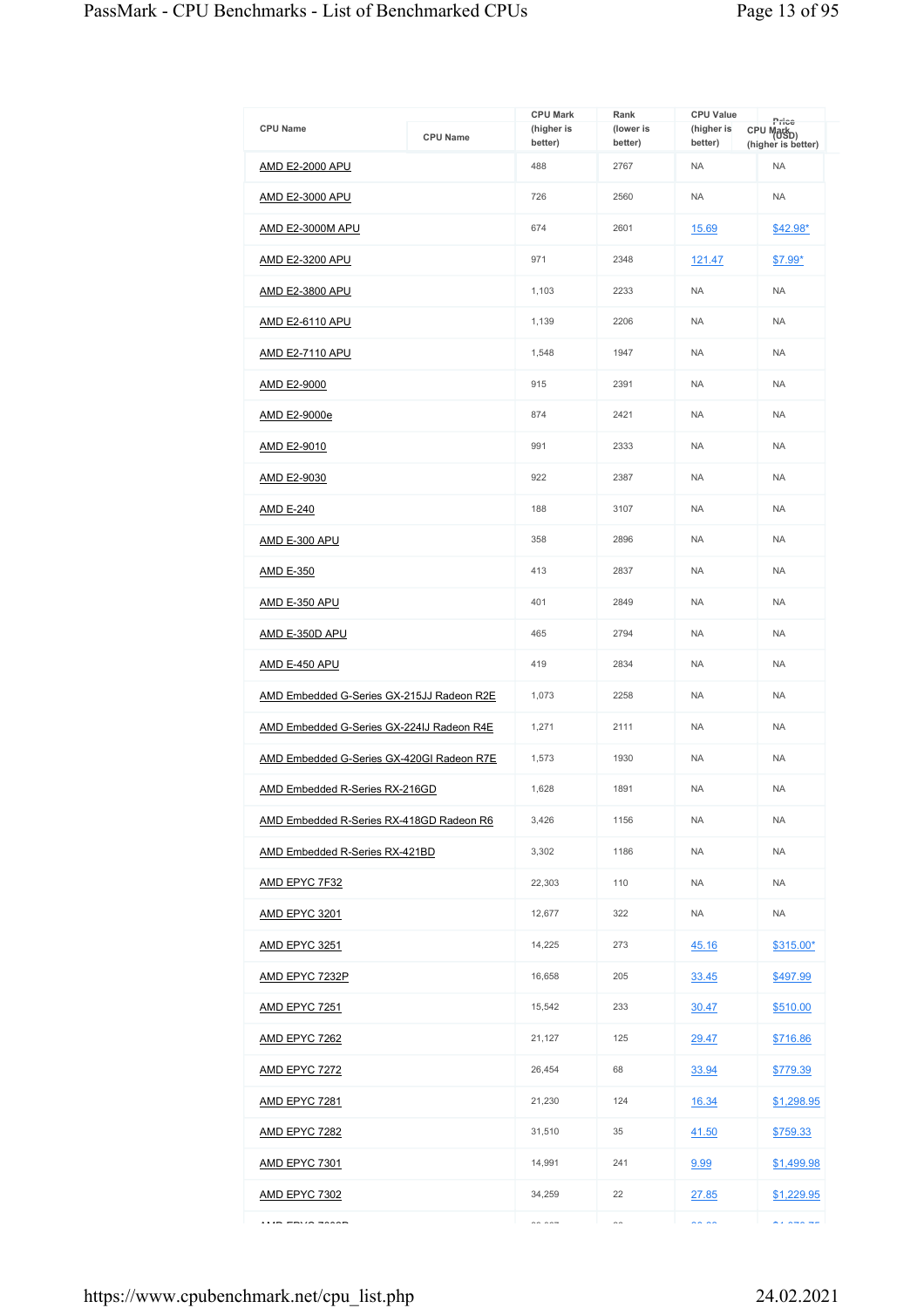| <b>CPU Name</b>              | <b>CPU Name</b> | <b>CPU Mark</b><br>(higher is | Rank<br>(lower is | <b>CPU Value</b><br>(higher is | Price<br>CPU Mark <sub>D)</sub>  |
|------------------------------|-----------------|-------------------------------|-------------------|--------------------------------|----------------------------------|
| AMD EPYC 7351                |                 | better)<br>23,566             | better)<br>96     | better)<br>23.22               | (higher is better)<br>\$1,015.00 |
|                              |                 |                               |                   |                                |                                  |
| <u>AMD EPYC 7351P</u>        |                 | 19,589                        | 149               | 13.48                          | \$1,453.00                       |
| <u>AMD EPYC 7371</u>         |                 | 28,356                        | 51                | 15.67                          | \$1,808.99                       |
| <u>AMD EPYC 7401P</u>        |                 | 26,392                        | 69                | 31.26                          | \$844.39*                        |
| AMD EPYC 7402P               |                 | 39,118                        | 17                | 27.24                          | \$1,435.99                       |
| <u>AMD EPYC 7451</u>         |                 | 20,738                        | 132               | 9.44                           | \$2,197.00                       |
| <u>AMD EPYC 7452</u>         |                 | 45,056                        | 12                | 18.20                          | \$2,475.43                       |
| <b>AMD EPYC 7501</b>         |                 | 24,925                        | 81                | 8.61                           | \$2,896.55                       |
| AMD EPYC 7502                |                 | 53,591                        | 9                 | 24.36                          | \$2,200.00                       |
| <b>AMD EPYC 7502P</b>        |                 | 46,180                        | 10                | 18.13                          | \$2,547.23                       |
| AMD EPYC 7551                |                 | 21,806                        | 120               | 7.44                           | \$2,932.00                       |
| <u>AMD EPYC 7551P</u>        |                 | 25,933                        | 73                | 19.84                          | \$1,307.18                       |
| AMD EPYC 7571                |                 | 27.445                        | 56                | <b>NA</b>                      | <b>NA</b>                        |
| <u>AMD EPYC 7702</u>         |                 | 71,929                        | 3                 | 17.67                          | \$4,070.00                       |
| <u>AMD EPYC 7702P</u>        |                 | 68,213                        | 4                 | 16.09                          | \$4,240.00                       |
| <b>AMD EPYC 7742</b>         |                 | 67,185                        | 5                 | 13.50                          | \$4,978.00                       |
| <u>AMD FirePro A320 APU</u>  |                 | 2,634                         | 1401              | <b>NA</b>                      | <b>NA</b>                        |
| <u>AMD FX-670K Quad-Core</u> |                 | 2,969                         | 1297              | <b>NA</b>                      | <b>NA</b>                        |
| AMD FX-770K Quad-Core        |                 | 2,578                         | 1422              | <b>NA</b>                      | <b>NA</b>                        |
| AMD FX-870K Quad Core        |                 | 3,094                         | 1264              | <b>NA</b>                      | <b>NA</b>                        |
| AMD FX-4100 Quad-Core        |                 | 2,553                         | 1429              | 64.84                          | \$39.38*                         |
| AMD FX-4130 Quad-Core        |                 | 2,699                         | 1379              | 32.12                          | \$84.01                          |
| AMD FX-4150 Quad-Core        |                 | 3,327                         | 1180              | NA.                            | NA                               |
| AMD FX-4170 Quad-Core        |                 | 3,107                         | 1255              | 24.15                          | $$128.68*$                       |
| AMD FX-4200 Quad-Core        |                 | 3,134                         | 1246              | 52.27                          | $$59.95*$                        |
| AMD FX-4300 Quad-Core        |                 | 2,915                         | 1317              | 34.68                          | \$84.04                          |
| <b>AMD FX-4320</b>           |                 | 3,167                         | 1234              | <b>NA</b>                      | <b>NA</b>                        |
| <u>AMD FX-4330</u>           |                 | 3,340                         | 1178              | <b>NA</b>                      | <b>NA</b>                        |
| AMD FX-4350 Quad-Core        |                 | 3,245                         | 1208              | 27.49                          | \$118.02                         |
| AMD FX-6100 Six-Core         |                 | 3,642                         | 1117              | 39.57                          | \$92.02                          |
| AMD FX-6120 Six-Core         |                 | 3,821                         | 1081              | 32.37                          | \$118.02                         |
| AMD FX-6130 Six-Core         |                 | 4,353                         | 1003              | NA                             | <b>NA</b>                        |
| AMD FX-6200 Six-Core         |                 | 3,982                         | 1060              | 13.28                          | \$299.95                         |
| AMD FX-6300 Six-Core         |                 | 4,125                         | 1038              | 34.40                          | \$119.89                         |
| $\cdots$                     |                 | $\cdots$                      | $\sim$ $\sim$     | $\ldots$                       | $\ldots$                         |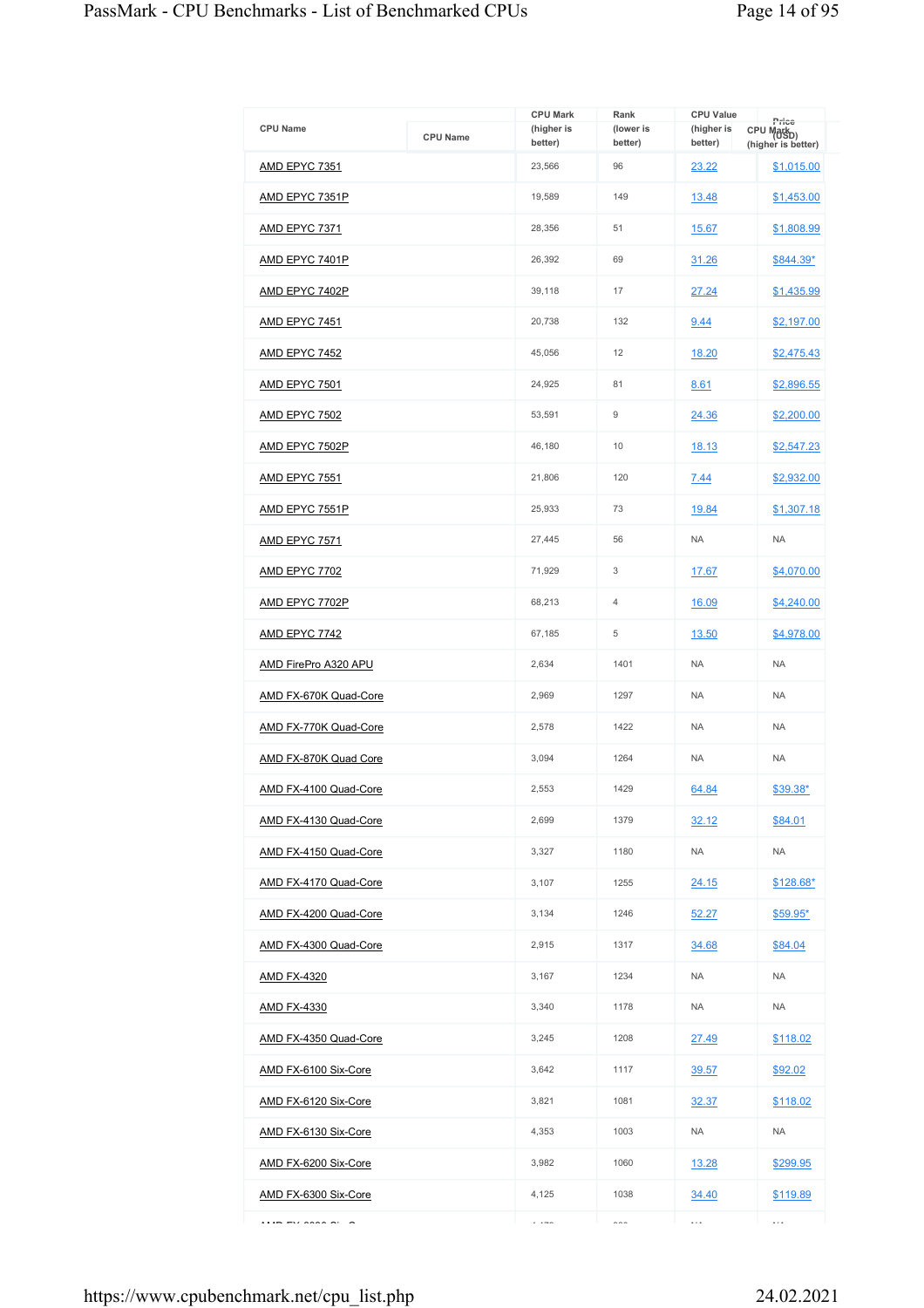| <b>CPU Name</b>         | <b>CPU Name</b> | <b>CPU Mark</b><br>(higher is<br>better) | Rank<br>(lower is<br>better) | <b>CPU Value</b><br>(higher is<br>better) | Price<br>CPU Mark <sub>D)</sub><br>(higher is better) |
|-------------------------|-----------------|------------------------------------------|------------------------------|-------------------------------------------|-------------------------------------------------------|
| AMD FX-6350 Six-Core    |                 | 4,463                                    | 983                          | 30.15                                     | \$148.02                                              |
| <b>AMD FX-7500 APU</b>  |                 | 1,936                                    | 1713                         | <b>NA</b>                                 | <b>NA</b>                                             |
| AMD FX-7600P            |                 | 2,306                                    | 1518                         | <b>NA</b>                                 | <b>NA</b>                                             |
| AMD FX-7600P APU        |                 | 2,856                                    | 1333                         | <b>NA</b>                                 | <b>NA</b>                                             |
| AMD FX-8100 Eight-Core  |                 | 3,847                                    | 1075                         | 29.86                                     | \$128.86*                                             |
| AMD FX-8120 Eight-Core  |                 | 4,511                                    | 976                          | 28.55                                     | \$158.02                                              |
| AMD FX-8140 Eight-Core  |                 | 4,953                                    | 921                          | 33.27                                     | \$148.86*                                             |
| AMD FX-8150 Eight-Core  |                 | 5,045                                    | 911                          | 16.82                                     | \$299.95                                              |
| AMD FX-8300 Eight-Core  |                 | 5,255                                    | 882                          | 31.28                                     | \$168.02                                              |
| AMD FX-8310 Eight-Core  |                 | 5,316                                    | 872                          | 28.28                                     | \$188.02                                              |
| AMD FX-8320 Eight-Core  |                 | 5,379                                    | 856                          | 30.73                                     | \$175.05                                              |
| AMD FX-8320E Eight-Core |                 | 4.956                                    | 920                          | 27.84                                     | \$178.02                                              |
| AMD FX-8350 Eight-Core  |                 | 5,932                                    | 794                          | 24.31                                     | \$244.04                                              |
| AMD FX-8370 Eight-Core  |                 | 6,181                                    | 766                          | 13.92                                     | \$444.04                                              |
| AMD FX-8370E Eight-Core |                 | 5,115                                    | 903                          | 10.64                                     | \$480.70*                                             |
| <b>AMD FX-8800P</b>     |                 | 2,767                                    | 1357                         | <b>NA</b>                                 | <b>NA</b>                                             |
| AMD FX-9370 Eight-Core  |                 | 6,039                                    | 783                          | 30.22                                     | \$199.87*                                             |
| AMD FX-9590 Eight-Core  |                 | 6,719                                    | 698                          | 13.71                                     | \$489.95                                              |
| <b>AMD FX-9800P</b>     |                 | 2,081                                    | 1634                         | <b>NA</b>                                 | <b>NA</b>                                             |
| AMD FX-9830P            |                 | 3,222                                    | 1220                         | <b>NA</b>                                 | <b>NA</b>                                             |
| AMD FX-B4150 Quad-Core  |                 | 3.369                                    | 1172                         | 37.57                                     | \$89.68*                                              |
| AMD G-T40E              |                 | 263                                      | 3011                         | <b>NA</b>                                 | <b>NA</b>                                             |
| <b>AMD G-T40R</b>       |                 | 120                                      | 3195                         | <b>NA</b>                                 | <b>NA</b>                                             |
| <b>AMD G-T44R</b>       |                 | 112                                      | 3206                         | <b>NA</b>                                 | <b>NA</b>                                             |
| AMD G-T48E              |                 | 416                                      | 2836                         | <b>NA</b>                                 | <b>NA</b>                                             |
| <b>AMD G-T52R</b>       |                 | 177                                      | 3123                         | <b>NA</b>                                 | <b>NA</b>                                             |
| AMD G-T56E              |                 | 442                                      | 2812                         | <b>NA</b>                                 | <b>NA</b>                                             |
| <u>AMD G-T56N</u>       |                 | 454                                      | 2802                         | <b>NA</b>                                 | <b>NA</b>                                             |
| AMD Geode NX 2400+      |                 | 400                                      | 2852                         | <b>NA</b>                                 | <b>NA</b>                                             |
| <u>AMD GX-210JA SOC</u> |                 | 248                                      | 3029                         | <b>NA</b>                                 | <b>NA</b>                                             |
| AMD GX-212JC SOC        |                 | 570                                      | 2700                         | <b>NA</b>                                 | <b>NA</b>                                             |
| AMD GX-217GA SOC        |                 | 744                                      | 2537                         | <b>NA</b>                                 | <b>NA</b>                                             |
| AMD GX-218GL SOC        |                 | 754                                      | 2526                         | <b>NA</b>                                 | <b>NA</b>                                             |
| AMD GX-222GC SOC        |                 | 1,038                                    | 2289                         | <b>NA</b>                                 | <b>NA</b>                                             |
| $\cdots$                |                 | $\sim$                                   | $\sim$ - $\sim$              | $\ddotsc$                                 | $\ddotsc$                                             |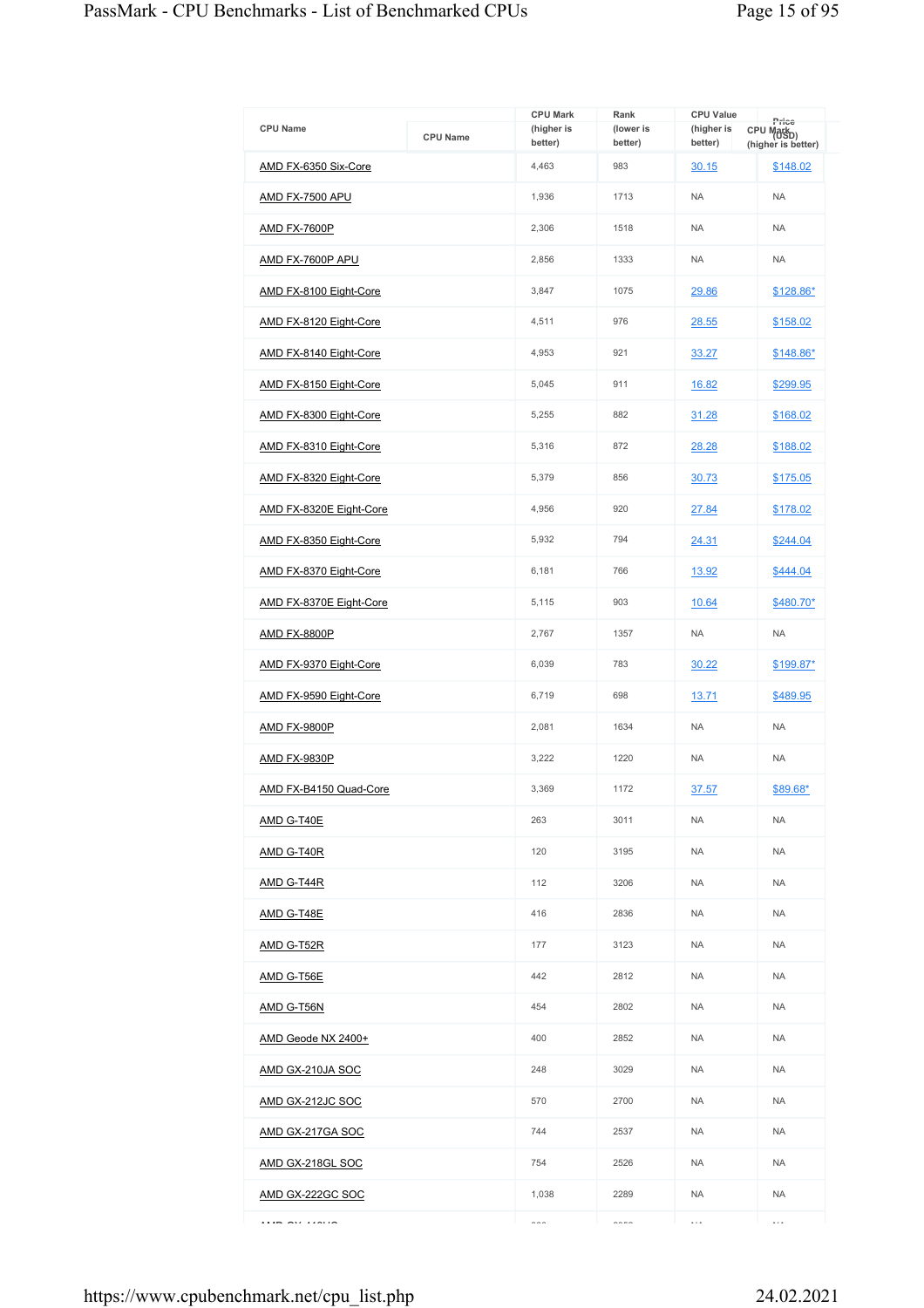| <b>CPU Name</b>                  | <b>CPU Name</b> | <b>CPU Mark</b><br>(higher is | Rank<br>(lower is | <b>CPU Value</b><br>(higher is | Price<br>CPU Mark <sub>D)</sub> |
|----------------------------------|-----------------|-------------------------------|-------------------|--------------------------------|---------------------------------|
| AMD GX-415GA SOC                 |                 | better)<br>1,363              | better)<br>2042   | better)<br><b>NA</b>           | (higher is better)<br><b>NA</b> |
| AMD GX-420CA SOC                 |                 | 1,597                         | 1919              | <b>NA</b>                      | <b>NA</b>                       |
|                                  |                 |                               |                   |                                |                                 |
| AMD GX-420MC SOC                 |                 | 1,796                         | 1800              | <b>NA</b>                      | <b>NA</b>                       |
| AMD GX-424CC SOC                 |                 | 1,625                         | 1896              | <b>NA</b>                      | <b>NA</b>                       |
| AMD Opteron 144                  |                 | 316                           | 2937              | 10.55                          | \$29.95*                        |
| AMD Opteron 146                  |                 | 346                           | 2906              | 9.88                           | \$35.00                         |
| AMD Opteron 148                  |                 | 392                           | 2860              | <b>NA</b>                      | <b>NA</b>                       |
| <b>AMD Opteron 150</b>           |                 | 393                           | 2858              | 9.82                           | \$40.00                         |
| AMD Opteron 152                  |                 | 428                           | 2828              | <b>NA</b>                      | <b>NA</b>                       |
| AMD Opteron 154                  |                 | 457                           | 2800              | <b>NA</b>                      | <b>NA</b>                       |
| AMD Opteron 165                  |                 | 531                           | 2733              | 0.97                           | \$550.00*                       |
| AMD Opteron 170                  |                 | 648                           | 2629              | <b>NA</b>                      | <b>NA</b>                       |
| AMD Opteron 175                  |                 | 689                           | 2588              | <b>NA</b>                      | <b>NA</b>                       |
| <b>AMD Opteron 180</b>           |                 | 746                           | 2533              | 6.22                           | \$119.95*                       |
| AMD Opteron 185                  |                 | 695                           | 2581              | <b>NA</b>                      | <b>NA</b>                       |
| AMD Opteron 254                  |                 | 451                           | 2804              | <b>NA</b>                      | <b>NA</b>                       |
| <b>AMD Opteron 270</b>           |                 | 761                           | 2522              | 3.04                           | \$249.95*                       |
| AMD Opteron 275                  |                 | 839                           | 2448              | 73.23                          | \$11.46                         |
| AMD Opteron 280                  |                 | 765                           | 2517              | 2.02                           | \$377.83                        |
| AMD Opteron 285                  |                 | 956                           | 2363              | 38.30                          | \$24.95*                        |
| AMD Opteron 290                  |                 | 952                           | 2366              | 7.05                           | \$135.00*                       |
| AMD Opteron 1212                 |                 | 593                           | 2677              | 2.04                           | $$290.00*$                      |
| AMD Opteron 1214                 |                 | 696                           | 2579              | 6.34                           | \$109.87                        |
| AMD Opteron 1214 HE              |                 | 806                           | 2479              | <b>NA</b>                      | <b>NA</b>                       |
| AMD Opteron 1216                 |                 | 781                           | 2505              | 14.23                          | $$54.85*$                       |
| AMD Opteron 1216 HE              |                 | 727                           | 2558              | <b>NA</b>                      | <b>NA</b>                       |
| AMD Opteron 1218                 |                 | 910                           | 2395              | <b>NA</b>                      | <b>NA</b>                       |
| AMD Opteron 1220                 |                 | 1,036                         | 2291              | <b>NA</b>                      | <b>NA</b>                       |
| AMD Opteron 1222                 |                 | 1,089                         | 2246              | <b>NA</b>                      | <b>NA</b>                       |
| <b>AMD Opteron 1352</b>          |                 | 1,464                         | 1989              | <u>10.76</u>                   | \$135.99*                       |
| AMD Opteron 1354                 |                 | 1,620                         | 1901              | 6.81                           | \$238.01*                       |
| AMD Opteron 1356                 |                 | 1,703                         | 1841              | 18.92                          | \$89.99*                        |
| <b>AMD Opteron 1381</b>          |                 | 1,797                         | 1799              | <b>NA</b>                      | NA                              |
| AMD Opteron 1385                 |                 | 1,898                         | 1742              | 42.19                          | $$45.00*$                       |
| $\cdots$ $\sim$ $\cdots$<br>1000 |                 | $\sim$ $\sim$ $\sim$          | 1000              | $\ldots$                       | $\ldots$                        |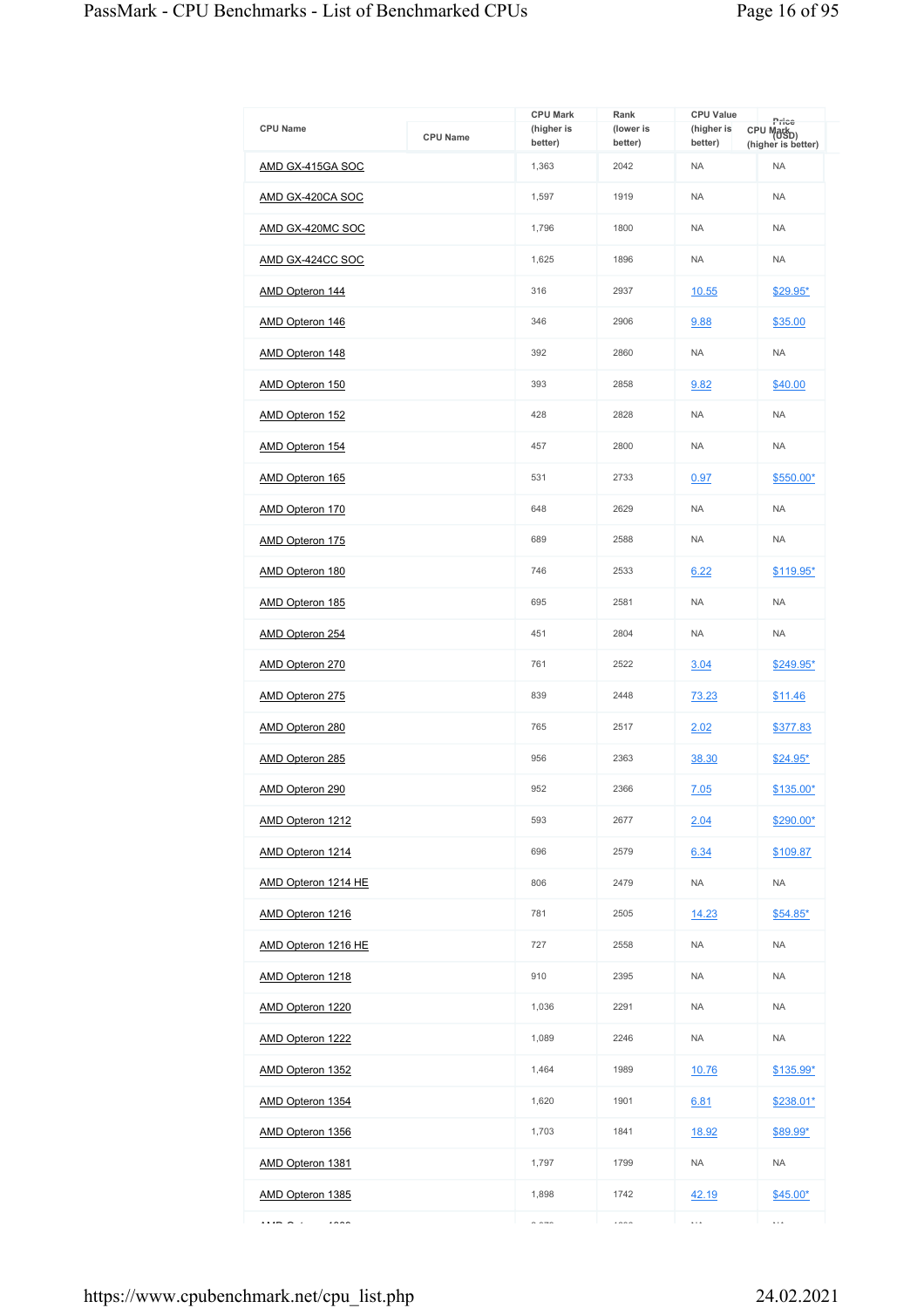| <b>CPU Name</b>                                  | <b>CPU Name</b> | <b>CPU Mark</b><br>(higher is<br>better) | Rank<br>(lower is<br>better) | <b>CPU Value</b><br>(higher is<br>better) | Price<br>CPU Mark <sub>D)</sub><br>(higher is better) |
|--------------------------------------------------|-----------------|------------------------------------------|------------------------------|-------------------------------------------|-------------------------------------------------------|
| AMD Opteron 2218                                 |                 | 1,036                                    | 2290                         | 10.75                                     | \$96.41                                               |
| AMD Opteron 2220                                 |                 | 1.106                                    | 2231                         | 1.07                                      | \$1,038.26                                            |
| AMD Opteron 2220 SE                              |                 | 909                                      | 2397                         | 36.35                                     | $$25.00*$                                             |
| AMD Opteron 2222                                 |                 | 1,198                                    | 2165                         | 63.08                                     | $$19.00*$                                             |
| AMD Opteron 2354                                 |                 | 1.509                                    | 1965                         | 5.29                                      | \$285.19*                                             |
| AMD Opteron 2356                                 |                 | 1,733                                    | 1826                         | 41.25                                     | \$42.00                                               |
| AMD Opteron 2373 EE                              |                 | 1,635                                    | 1887                         | <b>NA</b>                                 | <b>NA</b>                                             |
| AMD Opteron 2378                                 |                 | 1,864                                    | 1761                         | 128.65                                    | \$14.49                                               |
| AMD Opteron 2384                                 |                 | 2,074                                    | 1638                         | 2.67                                      | \$777.00                                              |
| AMD Opteron 2393 SE                              |                 | 1,317                                    | 2077                         | <b>NA</b>                                 | <b>NA</b>                                             |
| AMD Opteron 2419 EE                              |                 | 1,902                                    | 1739                         | <b>NA</b>                                 | <b>NA</b>                                             |
| AMD Opteron 2427                                 |                 | 1,995                                    | 1684                         | 36.28                                     | $$55.00*$                                             |
| AMD Opteron 2431                                 |                 | 2,936                                    | 1312                         | 117.48                                    | \$24.99                                               |
| AMD Opteron 2435                                 |                 | 3,061                                    | 1273                         | 219.41                                    | \$13.95                                               |
| AMD Opteron 3250 HE                              |                 | 2,061                                    | 1645                         | 20.82                                     | \$99.00*                                              |
| AMD Opteron 3260 HE                              |                 | 2,283                                    | 1531                         | <b>NA</b>                                 | <b>NA</b>                                             |
| AMD Opteron 3280                                 |                 | 3,720                                    | 1098                         | 37.95                                     | \$98.02                                               |
| AMD Opteron 3320 EE                              |                 | 1,918                                    | 1723                         | 3.29                                      | \$583.00*                                             |
| AMD Opteron 3350 HE                              |                 | 2,825                                    | 1343                         | 7.70                                      | \$367.00*                                             |
| AMD Opteron 3365                                 |                 | 3,940                                    | 1065                         | <b>NA</b>                                 | <b>NA</b>                                             |
| AMD Opteron 3380                                 |                 | 4,134                                    | 1037                         | 5.11                                      | \$809.00*                                             |
| AMD Opteron 4162 EE                              |                 | 2,058                                    | 1647                         | 102.97                                    | \$19.99*                                              |
| AMD Opteron 4170 HE                              |                 | 2,382                                    | 1490                         | 59.56                                     | \$39.99*                                              |
| AMD Opteron 4184                                 |                 | 2,872                                    | 1328                         | 5.76                                      | \$498.95*                                             |
| AMD Opteron 4274 HE                              |                 | 5,776                                    | 815                          | 144.44                                    | \$39.99*                                              |
| AMD Opteron 4280                                 |                 | 4,504                                    | 978                          | 90.07                                     | $$50.00*$                                             |
| AMD Opteron 4284                                 |                 | 4,665                                    | 961                          | 77.77                                     | $$59.99^{\star}$                                      |
| AMD Opteron 4332 HE                              |                 | 3,715                                    | 1100                         | 100.44                                    | \$36.99*                                              |
| AMD Opteron 4334                                 |                 | 3,949                                    | 1063                         | 30.69                                     | \$128.68*                                             |
| AMD Opteron 4365 EE                              |                 | 3,263                                    | 1200                         | <b>NA</b>                                 | <b>NA</b>                                             |
| AMD Opteron 4386                                 |                 | 4,378                                    | 999                          | 55.43                                     | \$78.99*                                              |
| AMD Opteron 6128                                 |                 | 2,826                                    | 1342                         | 10.50                                     | \$269.00                                              |
| AMD Opteron 6136                                 |                 | 3,381                                    | 1170                         | <u>74.15</u>                              | \$45.60                                               |
| AMD Opteron 6164 HE                              |                 | 3,478                                    | 1150                         | <b>NA</b>                                 | <b>NA</b>                                             |
| $\cdots$ $\sim$ $\cdots$<br>$\sim$ $\sim$ $\sim$ |                 | $\sim$ $\sim$                            | $\cdots$                     | $\sim$ $\sim$                             | $\sim$ $\sim$ $\sim$                                  |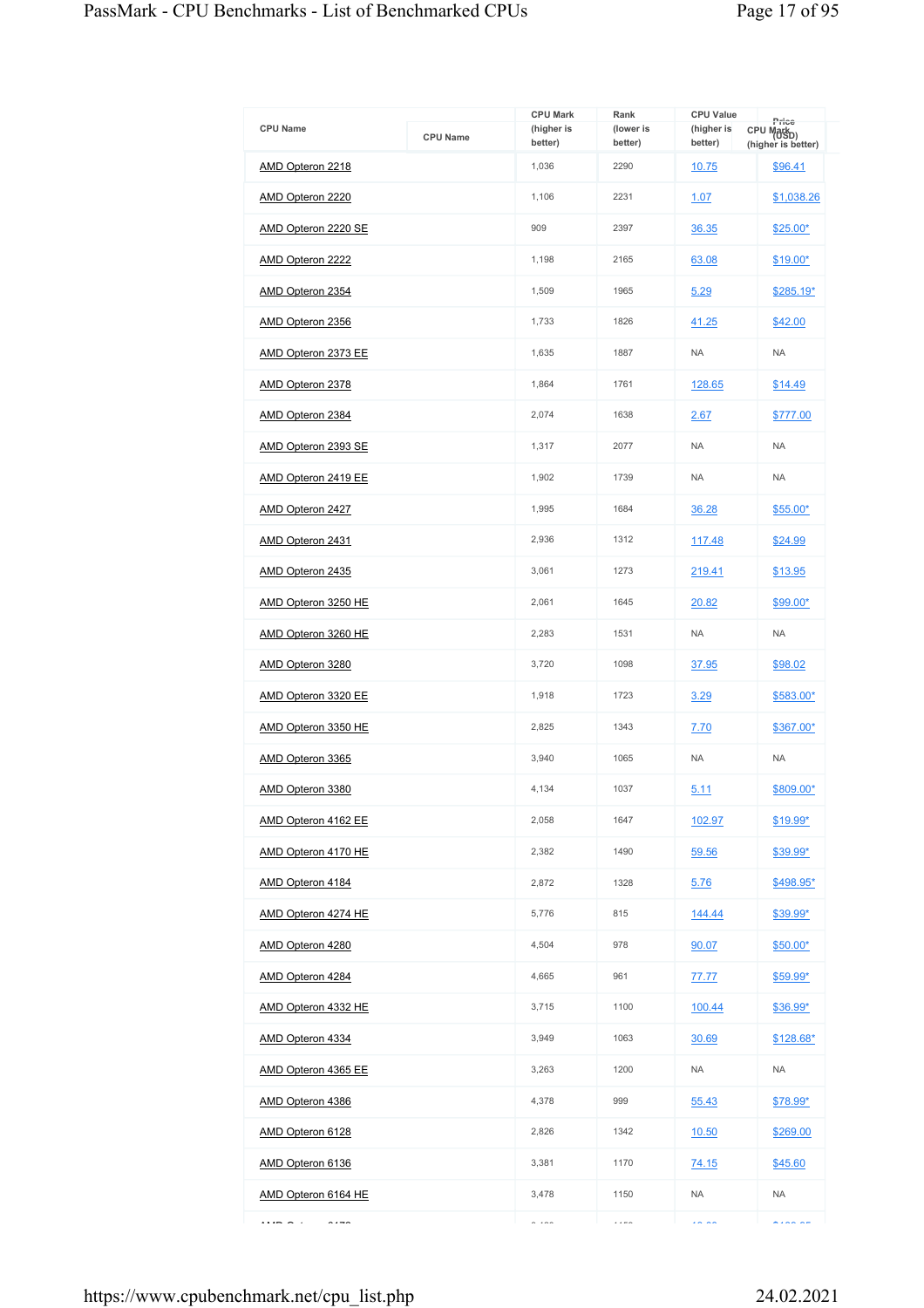|                                        |                 | <b>CPU Mark</b>       | Rank                 | <b>CPU Value</b>      | Price                                        |
|----------------------------------------|-----------------|-----------------------|----------------------|-----------------------|----------------------------------------------|
| <b>CPU Name</b>                        | <b>CPU Name</b> | (higher is<br>better) | (lower is<br>better) | (higher is<br>better) | CPU Mark <sub>D)</sub><br>(higher is better) |
| AMD Opteron 6174                       |                 | 3,697                 | 1106                 | 1.10                  | \$3,374.00                                   |
| AMD Opteron 6176 SE                    |                 | 3,564                 | 1132                 | 14.26                 | \$249.89*                                    |
| AMD Opteron 6212                       |                 | 4,046                 | 1051                 | 202.80                | \$19.95                                      |
| AMD Opteron 6220                       |                 | 4.753                 | 946                  | 18.64                 | \$255.00                                     |
| AMD Opteron 6234                       |                 | 4,072                 | 1046                 | 9.03                  | \$450.99*                                    |
| AMD Opteron 6238                       |                 | 5,625                 | 826                  | 16.08                 | \$349.89*                                    |
| AMD Opteron 6272                       |                 | 5,146                 | 897                  | 26.58                 | \$193.59*                                    |
| AMD Opteron 6274                       |                 | 5,286                 | 876                  | 5.97                  | \$885.95                                     |
| AMD Opteron 6276                       |                 | 6.351                 | 742                  | 19.47                 | $$326.19*$                                   |
| AMD Opteron 6281                       |                 | 7,279                 | 613                  | <b>NA</b>             | <b>NA</b>                                    |
| AMD Opteron 6282 SE                    |                 | 6,385                 | 735                  | 10.13                 | $$630.10*$                                   |
| AMD Opteron 6287 SE                    |                 | 6.925                 | 669                  | <b>NA</b>             | <b>NA</b>                                    |
| AMD Opteron 6328                       |                 | 5,210                 | 885                  | 3.16                  | \$1,646.00                                   |
| AMD Opteron 6344                       |                 | 6,069                 | 779                  | 16.01                 | \$379.00*                                    |
| AMD Opteron 6348                       |                 | 8,030                 | 541                  | <u>13.06</u>          | \$614.98*                                    |
| AMD Opteron 6366 HE                    |                 | 4,858                 | 934                  | 162.00                | \$29.99*                                     |
| AMD Opteron 6376                       |                 | 5,572                 | 834                  | 2.64                  | \$2,109.00                                   |
| AMD Opteron 6378                       |                 | 5,889                 | 802                  | 58.89                 | \$99.99                                      |
| AMD Opteron 6380                       |                 | 7,061                 | 647                  | 7.07                  | \$998.99*                                    |
| AMD Opteron 6386 SE                    |                 | 7,017                 | 654                  | 51.94                 | \$135.09*                                    |
| AMD Opteron 8439 SE                    |                 | 2,479                 | 1456                 | 47.67                 | $$52.00*$                                    |
| <b>AMD Opteron X2170 APU</b>           |                 | 1,911                 | 1729                 | <b>NA</b>             | <b>NA</b>                                    |
| AMD Opteron X3216 APU                  |                 | 1,556                 | 1938                 | <b>NA</b>             | <b>NA</b>                                    |
| AMD Opteron X3418 APU                  |                 | 3,074                 | 1269                 | <b>NA</b>             | <b>NA</b>                                    |
| <b>AMD Opteron X3421 APU</b>           |                 | 3,289                 | 1192                 | <b>NA</b>             | <b>NA</b>                                    |
| AMD Phenom 8250 Triple-Core            |                 | 1,114                 | 2224                 | <b>NA</b>             | <b>NA</b>                                    |
| AMD Phenom 8250e Triple-Core           |                 | 1,084                 | 2253                 | 23.08                 | \$46.99*                                     |
| AMD Phenom 8400 Triple-Core            |                 | 1,085                 | 2251                 | <b>NA</b>             | <b>NA</b>                                    |
| AMD Phenom 8450 Triple-Core            |                 | 1,121                 | 2216                 | 50.86                 | $$22.05^*$                                   |
| AMD Phenom 8450e Triple-Core           |                 | 1,134                 | 2210                 | <b>NA</b>             | <b>NA</b>                                    |
| AMD Phenom 8600 Triple-Core            |                 | 1,210                 | 2158                 | 22.84                 | \$52.99*                                     |
| AMD Phenom 8600B Triple-Core           |                 | 1,390                 | 2025                 | 92.96                 | $$14.95^*$                                   |
| AMD Phenom 8650 Triple-Core            |                 | 1,205                 | 2160                 | 80.93                 | $$14.89*$                                    |
| AMD Phenom 8750 Triple-Core            |                 | 1,337                 | 2055                 | <b>NA</b>             | <b>NA</b>                                    |
| <br>$\sim$ $\sim$ $\sim$ $\sim$ $\sim$ |                 | $\cdots$              | $\sim$ $\sim$ $\sim$ | $\ldots$              | $\ldots$                                     |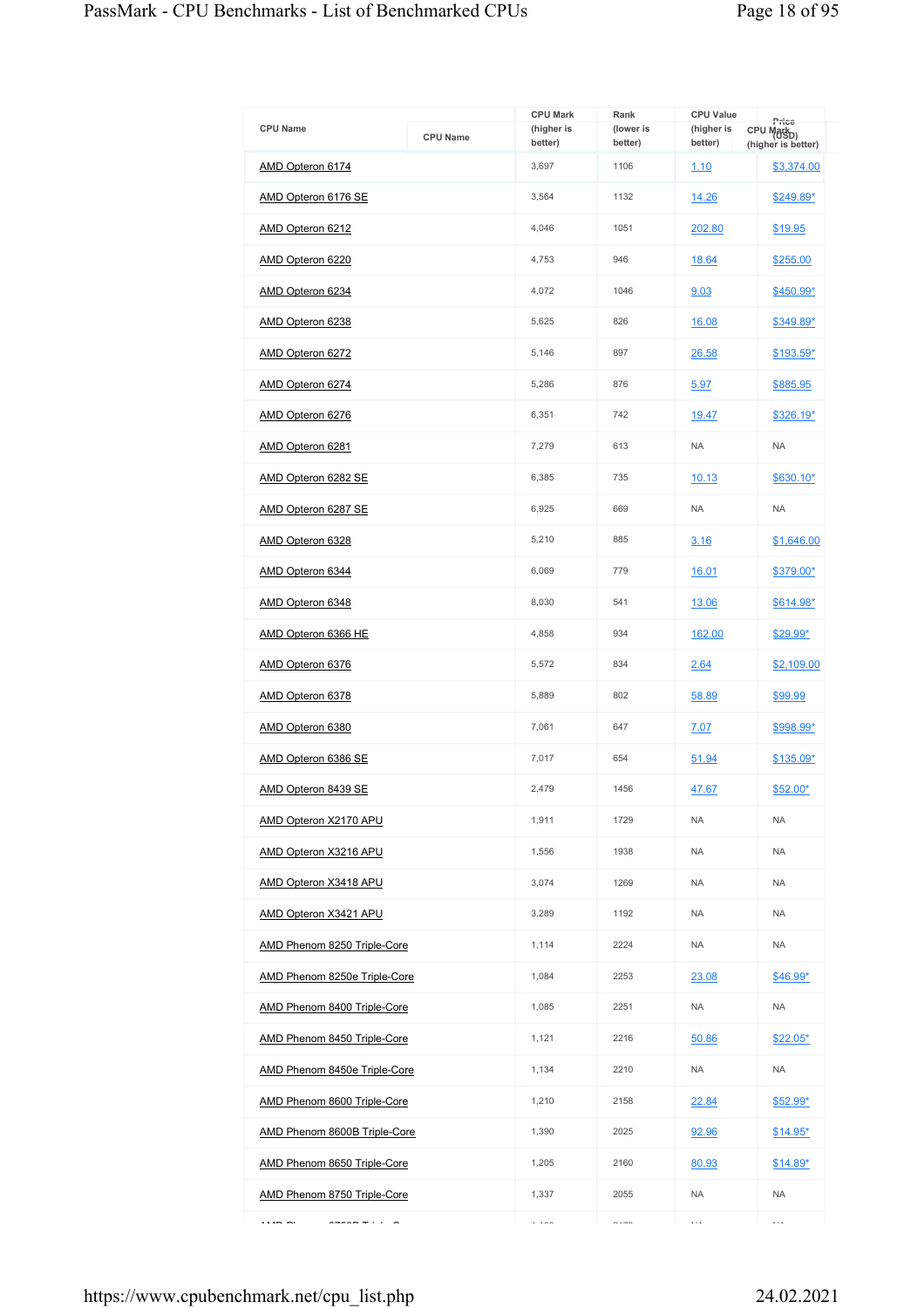|                                                |                 | <b>CPU Mark</b>       | Rank                 | <b>CPU Value</b>      | Price                                        |
|------------------------------------------------|-----------------|-----------------------|----------------------|-----------------------|----------------------------------------------|
| <b>CPU Name</b>                                | <b>CPU Name</b> | (higher is<br>better) | (lower is<br>better) | (higher is<br>better) | CPU Mark <sub>D)</sub><br>(higher is better) |
| AMD Phenom 8850 Triple-Core                    |                 | 1,142                 | 2203                 | <b>NA</b>             | <b>NA</b>                                    |
| <b>AMD Phenom 8850B Triple-Core</b>            |                 | 1,281                 | 2102                 | <b>NA</b>             | <b>NA</b>                                    |
| AMD Phenom 9100e Quad-Core                     |                 | 1,279                 | 2104                 | 25.60                 | $$49.95^*$                                   |
| AMD Phenom 9150e Quad-Core                     |                 | 1,267                 | 2113                 | 31.71                 | \$39.95*                                     |
| AMD Phenom 9350e Quad-Core                     |                 | 1,501                 | 1971                 | 0.44                  | \$3,382.07*                                  |
| AMD Phenom 9450e Quad-Core                     |                 | 1,455                 | 1990                 | 13.86                 | $$105.00*$                                   |
| AMD Phenom 9500 Quad-Core                      |                 | 1,445                 | 1996                 | 76.23                 | $$18.95*$                                    |
| AMD Phenom 9550 Quad-Core                      |                 | 1,639                 | 1884                 | 91.30                 | $$17.95*$                                    |
| AMD Phenom 9600 Quad-Core                      |                 | 1,549                 | 1944                 | 38.78                 | \$39.95                                      |
| AMD Phenom 9600B Quad-Core                     |                 | 1,663                 | 1869                 | 41.62                 | \$39.95*                                     |
| AMD Phenom 9650 Quad-Core                      |                 | 1,694                 | 1845                 | 42.41                 | \$39.95                                      |
| AMD Phenom 9750 Quad-Core                      |                 | 1,783                 | 1803                 | 35.70                 | \$49.95                                      |
| AMD Phenom 9750B Quad-Core                     |                 | 1,520                 | 1960                 | <b>NA</b>             | <b>NA</b>                                    |
| AMD Phenom 9850 Quad-Core                      |                 | 1,749                 | 1822                 | 13.45                 | \$129.99*                                    |
| AMD Phenom 9850B Quad-Core                     |                 | 1,946                 | 1707                 | <b>NA</b>             | <b>NA</b>                                    |
| AMD Phenom 9950 Quad-Core                      |                 | 1,814                 | 1790                 | 18.69                 | \$97.04*                                     |
| AMD Phenom FX-5000 Quad-Core                   |                 | 1,599                 | 1917                 | <b>NA</b>             | <b>NA</b>                                    |
| AMD Phenom FX-5200 Quad-Core                   |                 | 1,699                 | 1842                 | <b>NA</b>             | <b>NA</b>                                    |
| AMD Phenom II N620 Dual-Core                   |                 | 968                   | 2350                 | 242.61                | \$3.99*                                      |
| AMD Phenom II N640 Dual-Core                   |                 | 965                   | 2353                 | 14.86                 | $$64.95*$                                    |
| AMD Phenom II N660 Dual-Core                   |                 | 1,065                 | 2264                 | 11.96                 | \$89.00*                                     |
| AMD Phenom II N830 3+1                         |                 | 1,768                 | 1812                 | <b>NA</b>             | <b>NA</b>                                    |
| <b>AMD Phenom II N830 Triple-Core</b>          |                 | 1,107                 | 2230                 | <b>NA</b>             | <b>NA</b>                                    |
| AMD Phenom II N850 Triple-Core                 |                 | 1,238                 | 2134                 | 49.51                 | $$25.00*$                                    |
| AMD Phenom II N870 Triple-Core                 |                 | 1,139                 | 2207                 | <b>NA</b>             | <b>NA</b>                                    |
| AMD Phenom II N930 Quad-Core                   |                 | 1,540                 | 1954                 | <u>11.85</u>          | \$129.95*                                    |
| AMD Phenom II N950 Quad-Core                   |                 | 1,637                 | 1885                 | 14.53                 | $$112.60*$                                   |
| AMD Phenom II N970 Quad-Core                   |                 | 1,612                 | 1910                 | 10.74                 | \$149.99*                                    |
| <b>AMD Phenom II P650 Dual-Core</b>            |                 | 821                   | 2468                 | 23.45                 | $$35.00*$                                    |
| AMD Phenom II P820 Triple-Core                 |                 | 1,068                 | 2261                 | <b>NA</b>             | <b>NA</b>                                    |
| AMD Phenom II P840 Triple-Core                 |                 | 1,100                 | 2237                 | <b>NA</b>             | <b>NA</b>                                    |
| <b>AMD Phenom II P860 Triple-Core</b>          |                 | 1,183                 | 2178                 | <b>NA</b>             | <b>NA</b>                                    |
| AMD Phenom II P920 Quad-Core                   |                 | 1,160                 | 2193                 | 17.85                 | \$65.00*                                     |
| AMD Phenom II P940 Quad-Core                   |                 | 1,319                 | 2075                 | <b>NA</b>             | <b>NA</b>                                    |
| $ -$<br>$ - - - -$<br>$\overline{\phantom{0}}$ |                 | $\cdots$              | $\sim$ $\sim$ $\sim$ | $- - -$               | $\lambda$                                    |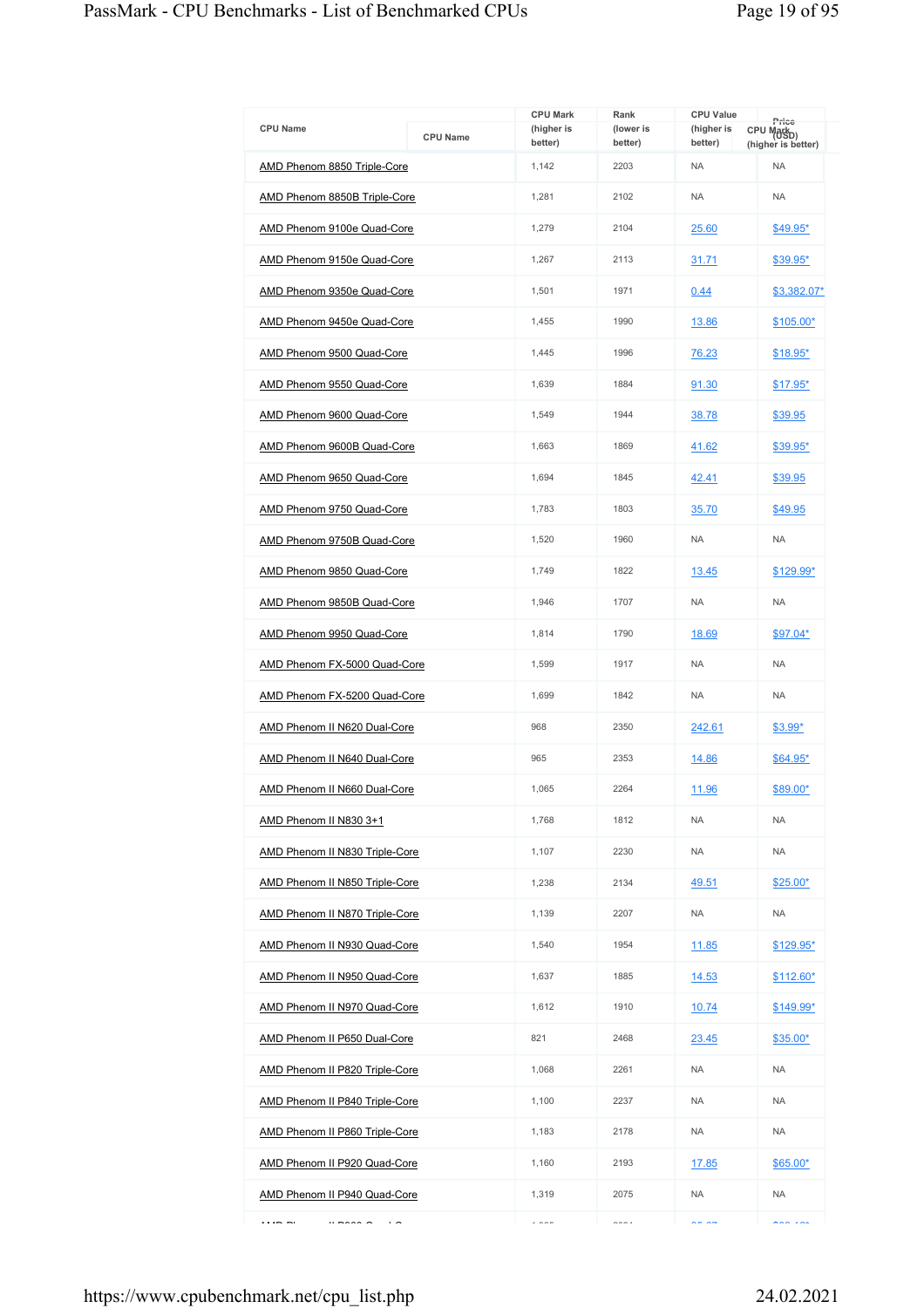|                       |                 | <b>CPU Mark</b>       | Rank                 | <b>CPU Value</b>      | Price                                        |
|-----------------------|-----------------|-----------------------|----------------------|-----------------------|----------------------------------------------|
| <b>CPU Name</b>       | <b>CPU Name</b> | (higher is<br>better) | (lower is<br>better) | (higher is<br>better) | CPU Mark <sub>D)</sub><br>(higher is better) |
| AMD Phenom II X2 511  |                 | 1,163                 | 2190                 | <b>NA</b>             | <b>NA</b>                                    |
| AMD Phenom II X2 521  |                 | 1,190                 | 2171                 | <b>NA</b>             | <b>NA</b>                                    |
| AMD Phenom II X2 545  |                 | 1,204                 | 2162                 | 27.38                 | \$43.98*                                     |
| AMD Phenom II X2 550  |                 | 1,148                 | 2199                 | 6.38                  | \$180.03*                                    |
| AMD Phenom II X2 555  |                 | 1,298                 | 2089                 | 4.48                  | \$289.95*                                    |
| AMD Phenom II X2 560  |                 | 1,328                 | 2066                 | 20.43                 | $$64.99*$                                    |
| AMD Phenom II X2 565  |                 | 1,385                 | 2032                 | 8.20                  | $$168.87*$                                   |
| AMD Phenom II X2 570  |                 | 1,361                 | 2045                 | <b>NA</b>             | <b>NA</b>                                    |
| AMD Phenom II X2 B53  |                 | 1,155                 | 2196                 | <b>NA</b>             | <b>NA</b>                                    |
| AMD Phenom II X2 B55  |                 | 1,151                 | 2197                 | 24.01                 | \$47.95*                                     |
| AMD Phenom II X2 B57  |                 | 1,099                 | 2239                 | <b>NA</b>             | <b>NA</b>                                    |
| AMD Phenom II X2 B59  |                 | 1,337                 | 2054                 | 35.15                 | \$38.05                                      |
| AMD Phenom II X3 700e |                 | 1,430                 | 2006                 | <b>NA</b>             | <b>NA</b>                                    |
| AMD Phenom II X3 705e |                 | 1,222                 | 2151                 | 8.02                  | $$152.34*$                                   |
| AMD Phenom II X3 710  |                 | 1,478                 | 1980                 | 17.49                 | $$84.53*$                                    |
| AMD Phenom II X3 720  |                 | 1,560                 | 1935                 | 14.24                 | \$109.55*                                    |
| AMD Phenom II X3 740  |                 | 1,424                 | 2008                 | 16.00                 | \$88.99*                                     |
| AMD Phenom II X3 B73  |                 | 1,538                 | 1956                 | 20.50                 | $$75.00*$                                    |
| AMD Phenom II X3 B75  |                 | 1.403                 | 2020                 | 35.09                 | \$39.99*                                     |
| AMD Phenom II X3 B77  |                 | 1,813                 | 1791                 | 81.32                 | $$22.29*$                                    |
| AMD Phenom II X4 805  |                 | 1,844                 | 1774                 | 10.60                 | \$173.99*                                    |
| AMD Phenom II X4 810  |                 | 1,678                 | 1858                 | 67.25                 | $$24.95*$                                    |
| AMD Phenom II X4 820  |                 | 2,064                 | 1643                 | 31.78                 | $$64.95*$                                    |
| AMD Phenom II X4 830  |                 | 1,867                 | 1760                 | 26.69                 | \$69.95*                                     |
| AMD Phenom II X4 840  |                 | 2,358                 | 1498                 | 30.23                 | \$78.02                                      |
| AMD Phenom II X4 840T |                 | 2,246                 | 1552                 | 34.01                 | \$66.04                                      |
| AMD Phenom II X4 850  |                 | 2,397                 | 1486                 | 36.89                 | \$64.99*                                     |
| AMD Phenom II X4 900e |                 | 1,505                 | 1969                 | <b>NA</b>             | <b>NA</b>                                    |
| AMD Phenom II X4 905e |                 | 1,877                 | 1757                 | 34.77                 | \$53.99*                                     |
| AMD Phenom II X4 910  |                 | 1,600                 | 1916                 | <u>16.00</u>          | $$100.00*$                                   |
| AMD Phenom II X4 910e |                 | 2,016                 | 1672                 | 28.85                 | \$69.90*                                     |
| AMD Phenom II X4 920  |                 | 2,051                 | 1655                 | <u>73.54</u>          | <u>\$27.89*</u>                              |
| AMD Phenom II X4 925  |                 | 2,151                 | 1604                 | 71.83                 | $$29.95^*$                                   |
| AMD Phenom II X4 940  |                 | 2,219                 | 1568                 | 1.85                  | $$1,200.00*$                                 |
| $0.324 - 0.47$<br>    |                 | 0.000                 | $---$                | $\sim$ $\sim$         | $\lambda = \lambda \lambda =$                |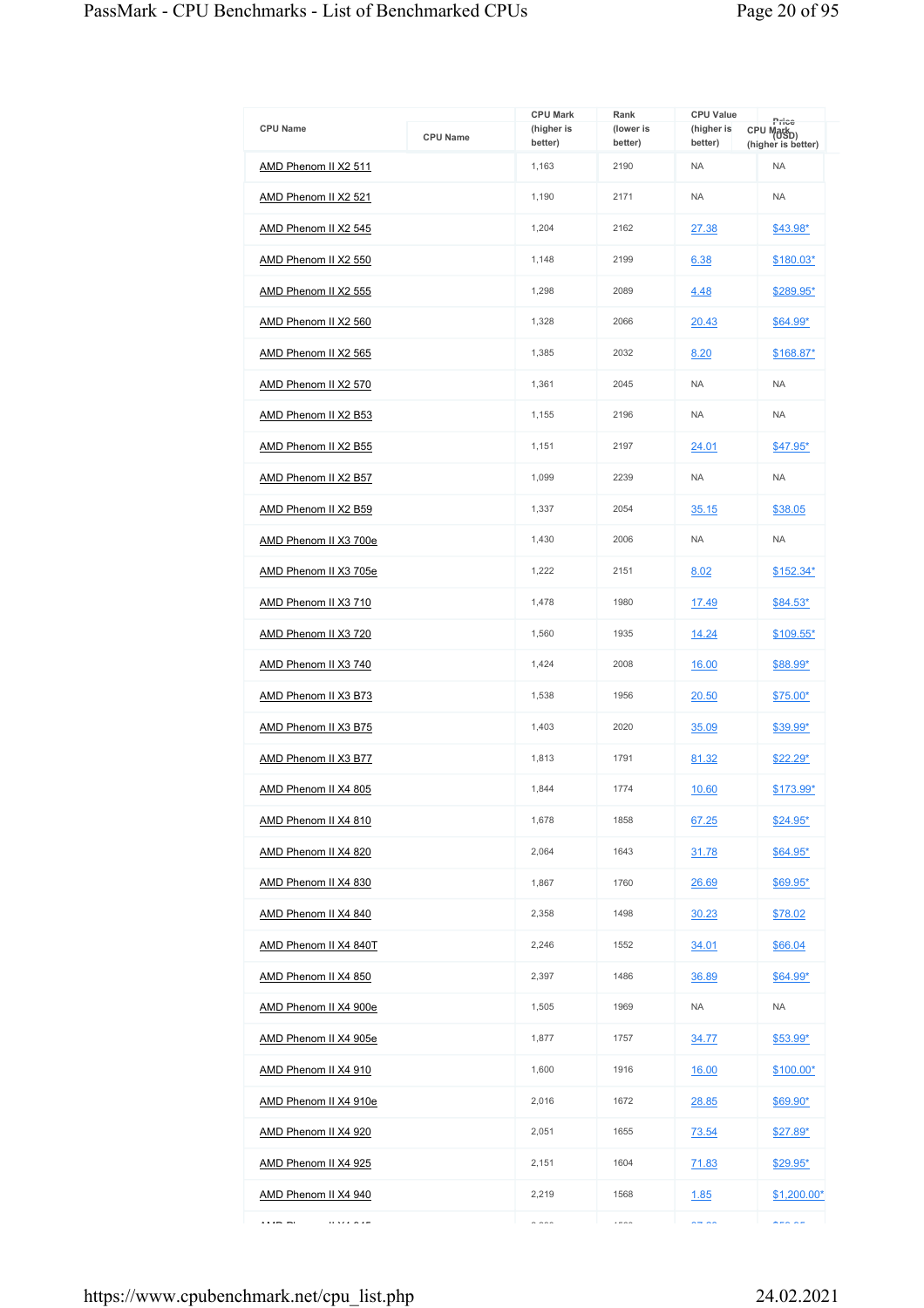|                                  |                 | <b>CPU Mark</b>       | Rank                 | <b>CPU Value</b>      | Price                                        |
|----------------------------------|-----------------|-----------------------|----------------------|-----------------------|----------------------------------------------|
| <b>CPU Name</b>                  | <b>CPU Name</b> | (higher is<br>better) | (lower is<br>better) | (higher is<br>better) | CPU Mark <sub>D)</sub><br>(higher is better) |
| AMD Phenom II X4 955             |                 | 2,430                 | 1470                 | 13.80                 | $$176.18*$                                   |
| AMD Phenom II X4 960T            |                 | 2,255                 | 1550                 | 50.16                 | $$44.95*$                                    |
| AMD Phenom II X4 965             |                 | 2,508                 | 1445                 | 31.75                 | \$79.01                                      |
| AMD Phenom II X4 970             |                 | 2,637                 | 1398                 | 19.09                 | $$138.11*$                                   |
| AMD Phenom II X4 973             |                 | 2,204                 | 1578                 | <b>NA</b>             | <b>NA</b>                                    |
| AMD Phenom II X4 975             |                 | 2,424                 | 1473                 | 24.99                 | \$97.00*                                     |
| AMD Phenom II X4 977             |                 | 2,377                 | 1491                 | <b>NA</b>             | <b>NA</b>                                    |
| AMD Phenom II X4 980             |                 | 2,785                 | 1351                 | 21.43                 | \$130.00*                                    |
| AMD Phenom II X4 B05e            |                 | 1,862                 | 1764                 | <b>NA</b>             | <b>NA</b>                                    |
| AMD Phenom II X4 B15e            |                 | 1,825                 | 1779                 | <b>NA</b>             | <b>NA</b>                                    |
| AMD Phenom II X4 B25             |                 | 2.108                 | 1624                 | <b>NA</b>             | <b>NA</b>                                    |
| AMD Phenom II X4 B35             |                 | 2,341                 | 1506                 | <b>NA</b>             | <b>NA</b>                                    |
| AMD Phenom II X4 B40             |                 | 2,238                 | 1555                 | <b>NA</b>             | <b>NA</b>                                    |
| AMD Phenom II X4 B45             |                 | 2,155                 | 1603                 | <b>NA</b>             | <b>NA</b>                                    |
| AMD Phenom II X4 B50             |                 | 2,181                 | 1592                 | <b>NA</b>             | <b>NA</b>                                    |
| AMD Phenom II X4 B55             |                 | 2,413                 | 1478                 | <b>NA</b>             | <b>NA</b>                                    |
| AMD Phenom II X4 B60             |                 | 2,357                 | 1499                 | <b>NA</b>             | <b>NA</b>                                    |
| AMD Phenom II X4 B65             |                 | 2,576                 | 1423                 | <b>NA</b>             | <b>NA</b>                                    |
| AMD Phenom II X4 B70             |                 | 2,303                 | 1521                 | <b>NA</b>             | <b>NA</b>                                    |
| AMD Phenom II X4 B93             |                 | 2,104                 | 1628                 | <b>NA</b>             | <b>NA</b>                                    |
| AMD Phenom II X4 B95             |                 | 2,274                 | 1535                 | 42.95                 | \$52.95                                      |
| AMD Phenom II X4 B97             |                 | 2,467                 | 1460                 | 30.85                 | $$79.95^*$                                   |
| AMD Phenom II X4 B99             |                 | 2,520                 | 1438                 | <b>NA</b>             | <b>NA</b>                                    |
| AMD Phenom II X6 1035T           |                 | 2,916                 | 1316                 | 15.43                 | \$189.00*                                    |
| AMD Phenom II X6 1045T           |                 | 2,955                 | 1303                 | 27.35                 | $$108.04*$                                   |
| AMD Phenom II X6 1055T           |                 | 3,186                 | 1230                 | 29.50                 | \$108.02                                     |
| AMD Phenom II X6 1065T           |                 | 3,232                 | 1214                 | <b>NA</b>             | NA                                           |
| AMD Phenom II X6 1075T           |                 | 3,000                 | 1285                 | 30.35                 | \$98.86*                                     |
| AMD Phenom II X6 1090T           |                 | 3,614                 | 1118                 | 8.42                  | \$429.00                                     |
| AMD Phenom II X6 1100T           |                 | 3,744                 | 1093                 | <u>18.91</u>          | \$198.04*                                    |
| AMD Phenom II X6 1405T           |                 | 3,335                 | 1179                 | <b>NA</b>             | <b>NA</b>                                    |
| AMD Phenom II X620 Dual-Core     |                 | 1,262                 | 2117                 | <b>NA</b>             | <b>NA</b>                                    |
| AMD Phenom II X640 Dual-Core     |                 | 1,165                 | 2189                 | <b>NA</b>             | <b>NA</b>                                    |
| AMD Phenom II X920 Quad-Core     |                 | 1,669                 | 1867                 | <b>NA</b>             | <b>NA</b>                                    |
| <br><br>$\overline{\phantom{0}}$ |                 | $- - -$               | $1 - 0$              | $\ddotsc$             | $\cdots$                                     |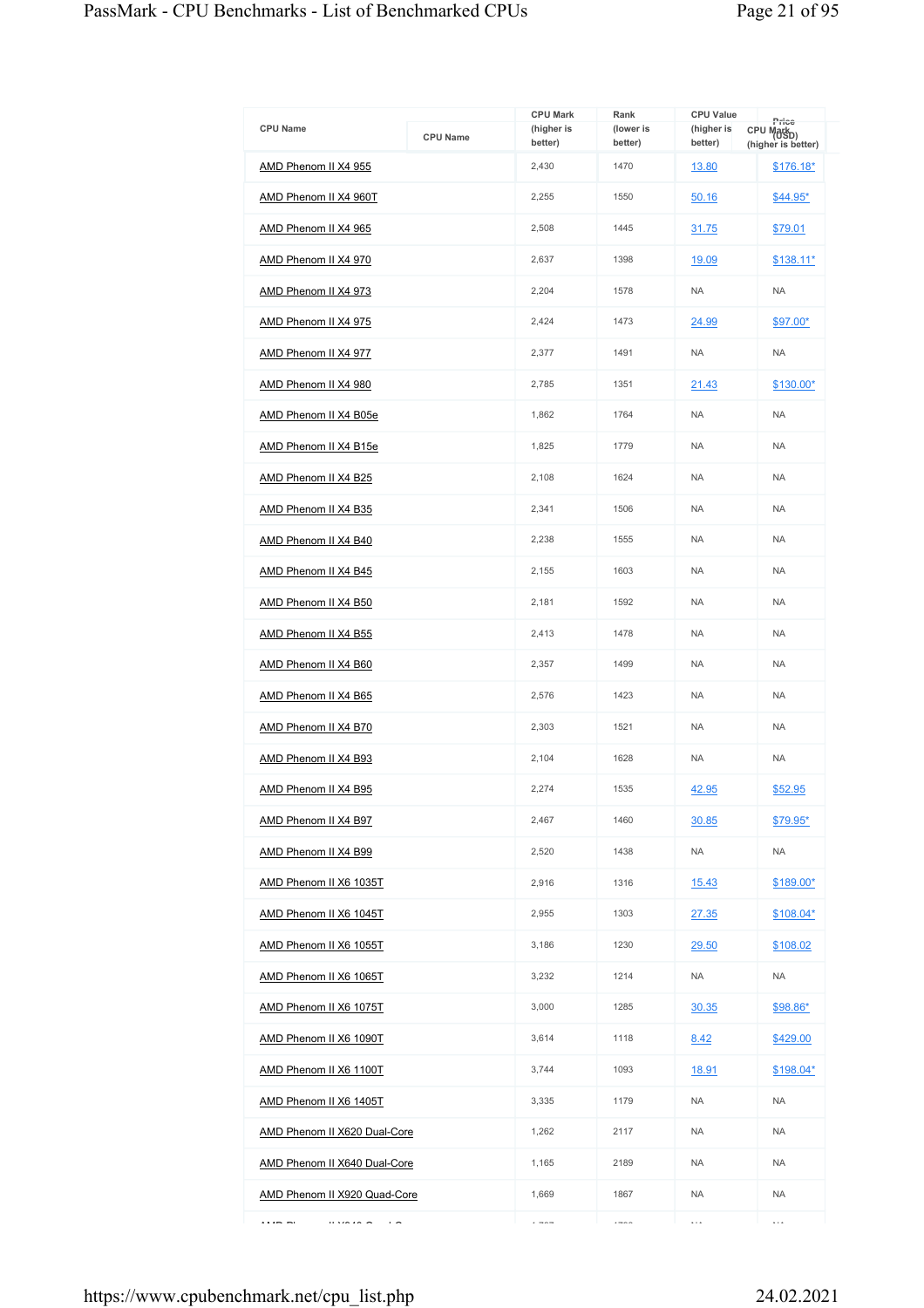|                                 |                 | <b>CPU Mark</b>       | Rank                 | <b>CPU Value</b>      |                                                       |
|---------------------------------|-----------------|-----------------------|----------------------|-----------------------|-------------------------------------------------------|
| <b>CPU Name</b>                 | <b>CPU Name</b> | (higher is<br>better) | (lower is<br>better) | (higher is<br>better) | Price<br>CPU Mark <sub>D)</sub><br>(higher is better) |
| AMD Phenom X2 Dual-Core GE-5060 |                 | 1,566                 | 1931                 | <b>NA</b>             | <b>NA</b>                                             |
| AMD Phenom X2 Dual-Core GE-6060 |                 | 1,722                 | 1829                 | <b>NA</b>             | <b>NA</b>                                             |
| AMD Phenom X2 Dual-Core GE-7060 |                 | 1,010                 | 2313                 | <b>NA</b>             | <b>NA</b>                                             |
| AMD Phenom X2 Dual-Core GP-7730 |                 | 884                   | 2414                 | <b>NA</b>             | <b>NA</b>                                             |
| AMD Phenom X3 8550              |                 | 1,212                 | 2157                 | 7.13                  | $$169.95*$                                            |
| AMD Phenom X4 Quad-Core GP-9500 |                 | 1,297                 | 2091                 | <b>NA</b>             | <b>NA</b>                                             |
| AMD Phenom X4 Quad-Core GP-9530 |                 | 1,228                 | 2145                 | <b>NA</b>             | <b>NA</b>                                             |
| AMD Phenom X4 Quad-Core GP-9600 |                 | 1,649                 | 1876                 | <b>NA</b>             | <b>NA</b>                                             |
| AMD Phenom X4 Quad-Core GP-9730 |                 | 1,784                 | 1802                 | <b>NA</b>             | <b>NA</b>                                             |
| AMD Phenom X4 Quad-Core GS-6560 |                 | 1,063                 | 2266                 | <b>NA</b>             | <b>NA</b>                                             |
| AMD PRO A4-3350B APU            |                 | 1,671                 | 1864                 | <b>NA</b>             | <b>NA</b>                                             |
| <b>AMD PRO A4-4350B</b>         |                 | 1,046                 | 2285                 | <b>NA</b>             | <b>NA</b>                                             |
| AMD PRO A4-8350B                |                 | 1,733                 | 1825                 | 59.77                 | \$28.99*                                              |
| <b>AMD PRO A6-7350B</b>         |                 | 1,679                 | 1856                 | <b>NA</b>             | <b>NA</b>                                             |
| <b>AMD PRO A6-8500B</b>         |                 | 1,704                 | 1839                 | <b>NA</b>             | <b>NA</b>                                             |
| <b>AMD PRO A6-8530B</b>         |                 | 1,498                 | 1975                 | <b>NA</b>             | <b>NA</b>                                             |
| AMD PRO A6-8550B                |                 | 1,885                 | 1749                 | <b>NA</b>             | <b>NA</b>                                             |
| AMD PRO A6-8570                 |                 | 1,616                 | 1905                 | <b>NA</b>             | <b>NA</b>                                             |
| <b>AMD PRO A6-8570E</b>         |                 | 1,489                 | 1977                 | <b>NA</b>             | <b>NA</b>                                             |
| <b>AMD PRO A6-9500</b>          |                 | 1.938                 | 1711                 | 26.19                 | \$74.00*                                              |
| AMD PRO A6-9500B                |                 | 1,340                 | 2052                 | <b>NA</b>             | <b>NA</b>                                             |
| AMD PRO A6-9500E                |                 | 1,662                 | 1870                 | 22.46                 | $$74.00*$                                             |
| <b>AMD PRO A8-8600B</b>         |                 | 2.262                 | 1544                 | <b>NA</b>             | <b>NA</b>                                             |
| <b>AMD PRO A8-8650B</b>         |                 | 3,206                 | 1223                 | <b>NA</b>             | <b>NA</b>                                             |
| <b>AMD PRO A8-8670E</b>         |                 | 2,989                 | 1290                 | <b>NA</b>             | <b>NA</b>                                             |
| <u>AMD PRO A8-9600</u>          |                 | 3,347                 | 1176                 | 28.13                 | \$119.00*                                             |
| AMD PRO A8-9600B                |                 | 2,299                 | 1524                 | <b>NA</b>             | <b>NA</b>                                             |
| <u>AMD PRO A10-8700B</u>        |                 | 2,259                 | 1548                 | <b>NA</b>             | <b>NA</b>                                             |
| <b>AMD PRO A10-8730B</b>        |                 | 2,261                 | 1545                 | <b>NA</b>             | <b>NA</b>                                             |
| <u>AMD PRO A10-8750B</u>        |                 | 2,751                 | 1363                 | <b>NA</b>             | <b>NA</b>                                             |
| <b>AMD PRO A10-8770</b>         |                 | 3,479                 | 1149                 | <b>NA</b>             | <b>NA</b>                                             |
| <b>AMD PRO A10-8770E</b>        |                 | 3,121                 | 1250                 | <b>NA</b>             | <b>NA</b>                                             |
| <u>AMD PRO A10-8850B</u>        |                 | 3,752                 | 1091                 | <b>NA</b>             | <b>NA</b>                                             |
| <u>AMD PRO A10-9700</u>         |                 | 3,583                 | 1129                 | 21.20                 | \$169.00*                                             |
| $\cdots$                        |                 | 0.000                 | $\cdots$             | $\ldots$              | .                                                     |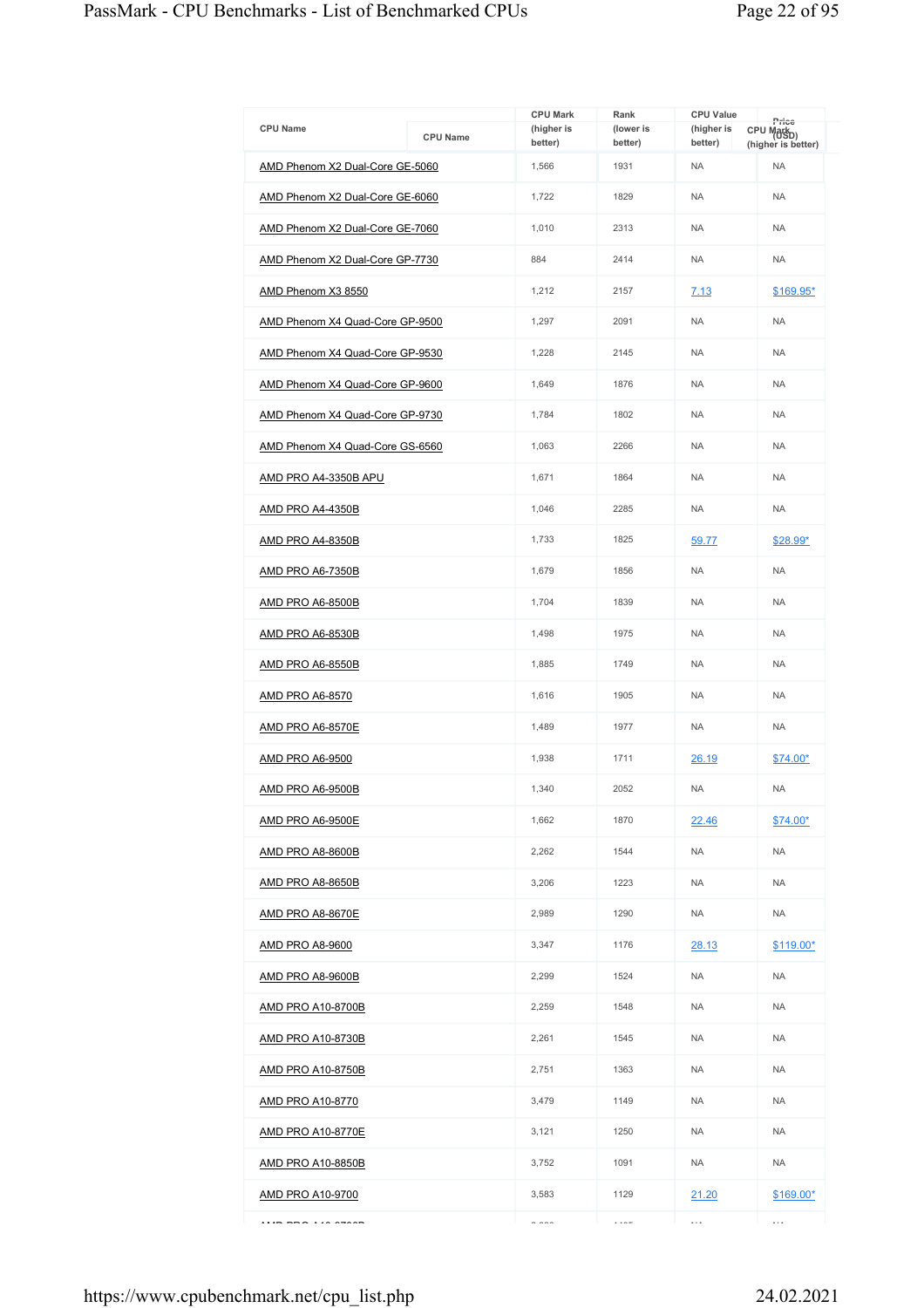|                                |                 | <b>CPU Mark</b>       | Rank                 | <b>CPU Value</b>      | Price                                        |
|--------------------------------|-----------------|-----------------------|----------------------|-----------------------|----------------------------------------------|
| <b>CPU Name</b>                | <b>CPU Name</b> | (higher is<br>better) | (lower is<br>better) | (higher is<br>better) | CPU Mark <sub>D)</sub><br>(higher is better) |
| AMD PRO A10-9700E              |                 | 3,195                 | 1227                 | 22.98                 | \$139.00*                                    |
| <b>AMD PRO A12-8800B</b>       |                 | 2,509                 | 1444                 | <b>NA</b>             | <b>NA</b>                                    |
| <b>AMD PRO A12-8830B</b>       |                 | 2,392                 | 1488                 | <b>NA</b>             | <b>NA</b>                                    |
| <b>AMD PRO A12-8870</b>        |                 | 3,848                 | 1074                 | <b>NA</b>             | <b>NA</b>                                    |
| <b>AMD PRO A12-8870E</b>       |                 | 3,014                 | 1282                 | <b>NA</b>             | <b>NA</b>                                    |
| <b>AMD PRO A12-9800</b>        |                 | 3,852                 | 1073                 | 22.79                 | \$169.00*                                    |
| AMD PRO A12-9800B              |                 | 2,650                 | 1393                 | <b>NA</b>             | <b>NA</b>                                    |
| <b>AMD PRO A12-9800E</b>       |                 | 3,110                 | 1253                 | 18.40                 | \$169.00*                                    |
| <b>AMD QC-4000</b>             |                 | 1,155                 | 2194                 | <b>NA</b>             | <b>NA</b>                                    |
| AMD R-260H APU                 |                 | 954                   | 2364                 | <b>NA</b>             | <b>NA</b>                                    |
| AMD R-272F APU                 |                 | 1,215                 | 2155                 | <b>NA</b>             | <b>NA</b>                                    |
| AMD R-460L APU                 |                 | 1,183                 | 2177                 | <b>NA</b>             | <b>NA</b>                                    |
| AMD R-464L APU                 |                 | 1.773                 | 1808                 | <b>NA</b>             | <b>NA</b>                                    |
| <b>AMD RX-427BB</b>            |                 | 2,584                 | 1419                 | <b>NA</b>             | <b>NA</b>                                    |
| <b>AMD Ryzen 3 1200</b>        |                 | 6,275                 | 754                  | 20.92                 | \$300.00                                     |
| AMD Ryzen 3 1300X              |                 | 6,907                 | 674                  | 19.13                 | \$361.00                                     |
| <b>AMD Ryzen 3 2200G</b>       |                 | 6,761                 | 696                  | 37.59                 | \$179.89                                     |
| AMD Ryzen 3 2200GE             |                 | 6,292                 | 751                  | <b>NA</b>             | <b>NA</b>                                    |
| <b>AMD Ryzen 3 2200U</b>       |                 | 3.699                 | 1105                 | <b>NA</b>             | <b>NA</b>                                    |
| <b>AMD Ryzen 3 2300U</b>       |                 | 5,396                 | 855                  | <b>NA</b>             | <b>NA</b>                                    |
| AMD Ryzen 3 2300X              |                 | 7,772                 | 563                  | 43.64                 | \$178.09*                                    |
| <b>AMD Ryzen 3 3100</b>        |                 | 11,738                | 350                  | 65.60                 | \$178.95                                     |
| AMD Ryzen 3 3200G              |                 | 7,238                 | 619                  | 72.38                 | \$99.99                                      |
| AMD Ryzen 3 3200GE             |                 | 7,434                 | 595                  | <b>NA</b>             | <b>NA</b>                                    |
| AMD Ryzen 3 3200U              |                 | 3,990                 | 1057                 | <b>NA</b>             | <b>NA</b>                                    |
| <b>AMD Ryzen 3 3250U</b>       |                 | 4,167                 | 1025                 | <b>NA</b>             | <b>NA</b>                                    |
| <b>AMD Ryzen 3 3300U</b>       |                 | 5,855                 | 807                  | <b>NA</b>             | <b>NA</b>                                    |
| AMD Ryzen 3 3300X              |                 | 12,752                | 319                  | 63.76                 | \$199.99*                                    |
| <b>AMD Ryzen 3 4300G</b>       |                 | 11,163                | 373                  | <b>NA</b>             | <b>NA</b>                                    |
| AMD Ryzen 3 4300GE             |                 | 11,878                | 347                  | <b>NA</b>             | <b>NA</b>                                    |
| AMD Ryzen 3 4300U              |                 | 7,697                 | 574                  | <b>NA</b>             | <b>NA</b>                                    |
| AMD Ryzen 3 PRO 1200           |                 | 6,376                 | 737                  | <b>NA</b>             | <b>NA</b>                                    |
| AMD Ryzen 3 PRO 1300           |                 | 7,717                 | 571                  | <b>NA</b>             | <b>NA</b>                                    |
| AMD Ryzen 3 PRO 2100GE         |                 | 4,308                 | 1008                 | <b>NA</b>             | <b>NA</b>                                    |
| $ -$<br>$\sim$ nno anno $\sim$ |                 | $\sim$ $\sim$ $\sim$  | $\sim$               | $\ddotsc$             | $\cdots$                                     |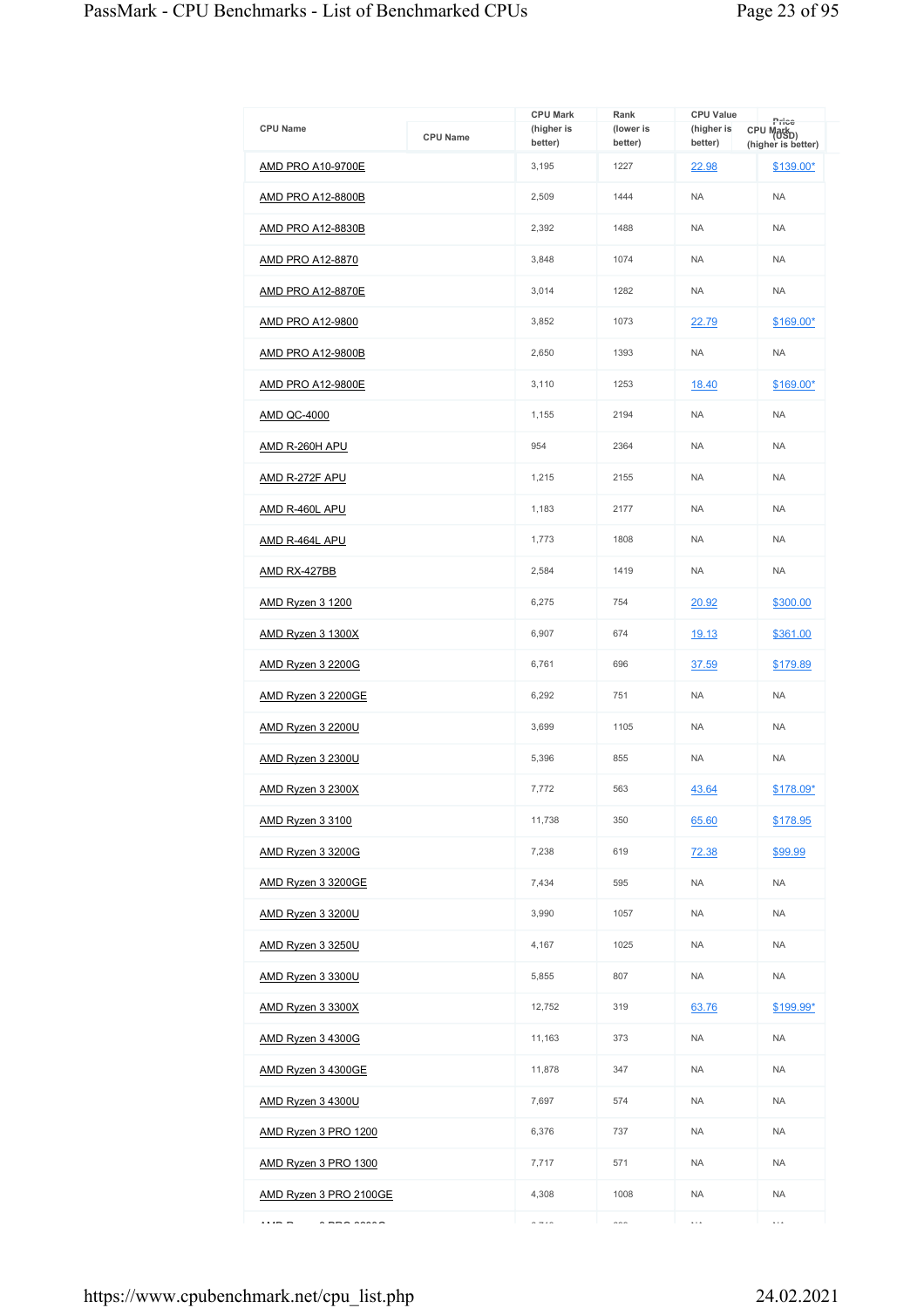| <b>CPU Name</b>          | <b>CPU Name</b> | <b>CPU Mark</b><br>(higher is | Rank<br>(lower is | <b>CPU Value</b><br>(higher is | Price<br>CPU Mark <sub>D)</sub> |
|--------------------------|-----------------|-------------------------------|-------------------|--------------------------------|---------------------------------|
| AMD Ryzen 3 PRO 2200GE   |                 | better)<br>6,223              | better)<br>758    | better)<br><b>NA</b>           | (higher is better)<br><b>NA</b> |
| AMD Ryzen 3 PRO 2300U    |                 | 6,206                         | 760               | <b>NA</b>                      | <b>NA</b>                       |
|                          |                 | 7,067                         | 644               | <b>NA</b>                      | <b>NA</b>                       |
| AMD Ryzen 3 PRO 3200G    |                 |                               |                   | <b>NA</b>                      |                                 |
| AMD Ryzen 3 PRO 3200GE   |                 | 7,113                         | 640               |                                | <b>NA</b>                       |
| AMD Ryzen 3 PRO 3300U    |                 | 6,060                         | 780               | <b>NA</b>                      | <b>NA</b>                       |
| AMD Ryzen 3 PRO 4200G    |                 | 11,315                        | 367               | <b>NA</b>                      | <b>NA</b>                       |
| AMD Ryzen 3 PRO 4200GE   |                 | 11,006                        | 381               | <b>NA</b>                      | <b>NA</b>                       |
| AMD Ryzen 3 PRO 4350G    |                 | 11,026                        | 380               | <b>NA</b>                      | <b>NA</b>                       |
| AMD Ryzen 3 PRO 4350GE   |                 | 11,443                        | 362               | <b>NA</b>                      | <b>NA</b>                       |
| AMD Ryzen 3 PRO 4450U    |                 | 10,097                        | 421               | <b>NA</b>                      | <b>NA</b>                       |
| AMD Ryzen 5 1400         |                 | 7,828                         | 559               | 30.70                          | \$254.99                        |
| AMD Ryzen 5 1500X        |                 | 9,043                         | 478               | 10.61                          | \$852.28                        |
| <b>AMD Ryzen 5 1600</b>  |                 | 12,381                        | 332               | 82.55                          | \$149.99                        |
| AMD Ryzen 5 1600X        |                 | 13,081                        | 309               | 62.30                          | \$209.99                        |
| <b>AMD Ryzen 5 2400G</b> |                 | 8,744                         | 498               | 26.83                          | \$325.91                        |
| AMD Ryzen 5 2400GE       |                 | 7,619                         | 580               | <b>NA</b>                      | <b>NA</b>                       |
| AMD Ryzen 5 2500U        |                 | 6,686                         | 701               | <b>NA</b>                      | <b>NA</b>                       |
| <b>AMD Ryzen 5 2500X</b> |                 | 9,569                         | 442               | <b>NA</b>                      | <b>NA</b>                       |
| AMD Ryzen 5 2600         |                 | 13,216                        | 305               | 70.30                          | \$188.00                        |
| AMD Ryzen 5 2600H        |                 | 7,537                         | 586               | <b>NA</b>                      | <b>NA</b>                       |
| <b>AMD Ryzen 5 2600X</b> |                 | 14,080                        | 278               | 71.51                          | \$196.91                        |
| AMD Ryzen 5 3350G        |                 | 9,132                         | 471               | <b>NA</b>                      | <b>NA</b>                       |
| AMD Ryzen 5 3350GE       |                 | 9,684                         | 437               | <b>NA</b>                      | <b>NA</b>                       |
| <u>AMD Ryzen 5 3400G</u> |                 | 9,373                         | 457               | <u>34.46</u>                   | \$271.95                        |
| AMD Ryzen 5 3400GE       |                 | 8,928                         | 485               | <b>NA</b>                      | <b>NA</b>                       |
| <u>AMD Ryzen 5 3450U</u> |                 | 7,255                         | 616               | <b>NA</b>                      | <b>NA</b>                       |
| <b>AMD Ryzen 5 3500</b>  |                 | 12,834                        | 316               | <b>NA</b>                      | <b>NA</b>                       |
| AMD Ryzen 5 3500U        |                 | 7,181                         | 626               | <b>NA</b>                      | <b>NA</b>                       |
| AMD Ryzen 5 3500X        |                 | 13,419                        | 300               | 70.63                          | \$189.97                        |
| AMD Ryzen 5 3550H        |                 | 8,112                         | 533               | <b>NA</b>                      | <b>NA</b>                       |
| <b>AMD Ryzen 5 3550U</b> |                 | 7,681                         | 575               | <b>NA</b>                      | <b>NA</b>                       |
| <b>AMD Ryzen 5 3580U</b> |                 | 8,001                         | 543               | NA                             | <b>NA</b>                       |
| <b>AMD Ryzen 5 3600</b>  |                 | 17,864                        | 180               | 89.33                          | \$199.99                        |
| AMD Ryzen 5 3600X        |                 | 18,324                        | 172               | 81.81                          | \$223.99                        |
| $ - -$<br>500000         |                 | $\cdots$                      | $\cdots$          | $\sim$ $\sim$                  | $\cdots$                        |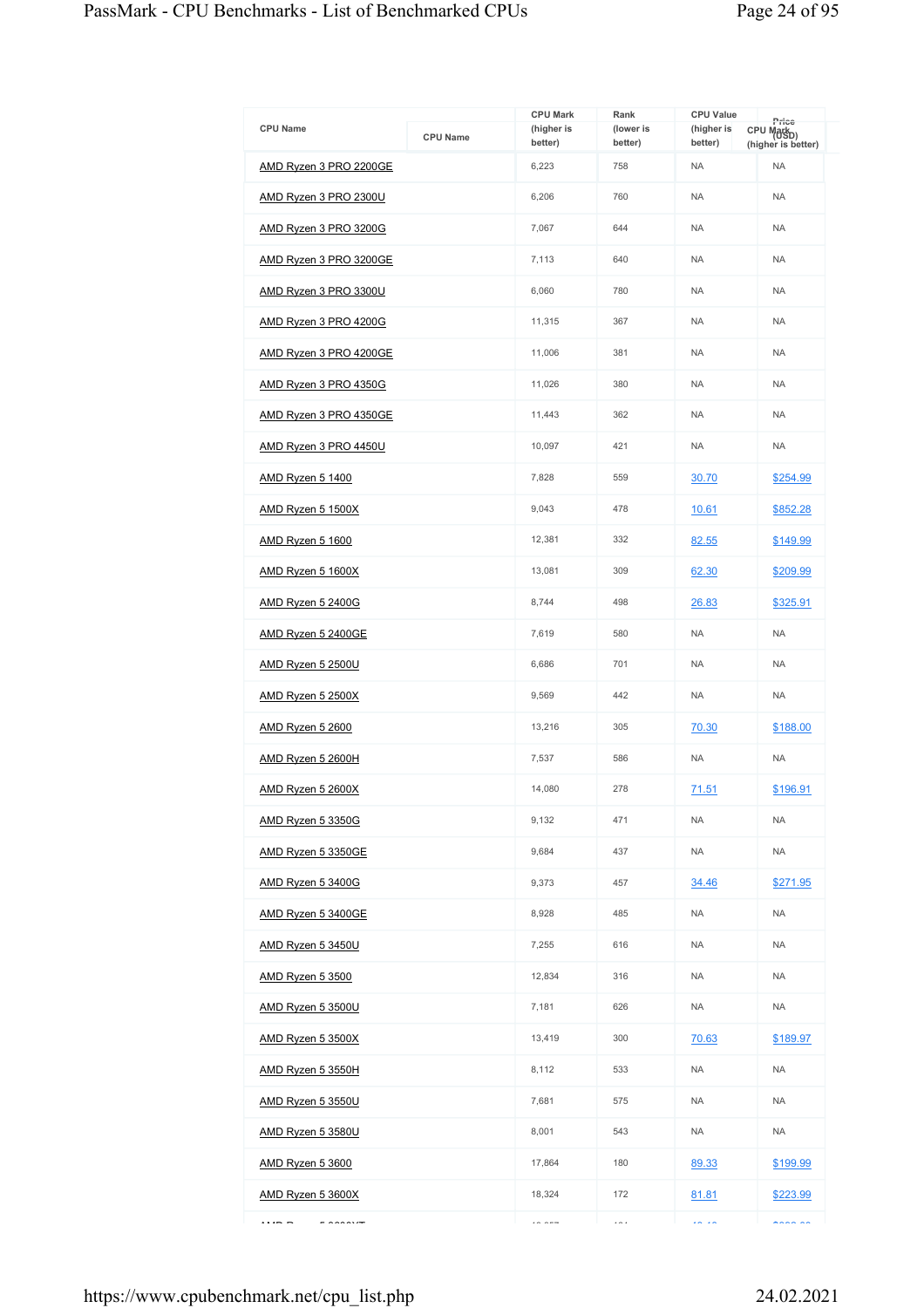| <b>CPU Name</b>                    | <b>CPU Name</b> | <b>CPU Mark</b><br>(higher is<br>better) | Rank<br>(lower is<br>better) | <b>CPU Value</b><br>(higher is<br>better) | Price<br>CPU Mark <sub>D)</sub><br>(higher is better) |
|------------------------------------|-----------------|------------------------------------------|------------------------------|-------------------------------------------|-------------------------------------------------------|
| AMD Ryzen 5 4500U                  |                 | 11,266                                   | 369                          | <b>NA</b>                                 | <b>NA</b>                                             |
| <u>AMD Ryzen 5 4600G</u>           |                 | 15,939                                   | 224                          | <b>NA</b>                                 | <b>NA</b>                                             |
| <u>AMD Ryzen 5 4600GE</u>          |                 | 16,377                                   | 213                          | <b>NA</b>                                 | <b>NA</b>                                             |
| <u>AMD Ryzen 5 4600H</u>           |                 | 14,852                                   | 245                          | <b>NA</b>                                 | <b>NA</b>                                             |
| AMD Ryzen 5 4600HS                 |                 | 14,475                                   | 261                          | <b>NA</b>                                 | <b>NA</b>                                             |
| <u>AMD Ryzen 5 4600U</u>           |                 | 13,948                                   | 284                          | <b>NA</b>                                 | <b>NA</b>                                             |
| <u>AMD Ryzen 5 5600X</u>           |                 | 22,183                                   | 113                          | 54.27                                     | \$408.78                                              |
| AMD Ryzen 5 PRO 1500               |                 | 9,434                                    | 454                          | <b>NA</b>                                 | <b>NA</b>                                             |
| <u>AMD Ryzen 5 PRO 1600</u>        |                 | 10,401                                   | 404                          | <b>NA</b>                                 | <b>NA</b>                                             |
| AMD Ryzen 5 PRO 2400G              |                 | 8,477                                    | 507                          | <b>NA</b>                                 | <b>NA</b>                                             |
| AMD Ryzen 5 PRO 2400GE             |                 | 7,562                                    | 585                          | <b>NA</b>                                 | <b>NA</b>                                             |
| <u>AMD Ryzen 5 PRO 2500U</u>       |                 | 6,589                                    | 708                          | <b>NA</b>                                 | <b>NA</b>                                             |
| AMD Ryzen 5 PRO 2600               |                 | 13,575                                   | 294                          | <b>NA</b>                                 | <b>NA</b>                                             |
| AMD Ryzen 5 PRO 3350G              |                 | 9,582                                    | 440                          | <b>NA</b>                                 | <b>NA</b>                                             |
| <u>AMD Ryzen 5 PRO 3350GE</u>      |                 | 9,643                                    | 438                          | <b>NA</b>                                 | <b>NA</b>                                             |
| AMD Ryzen 5 PRO 3400G              |                 | 9,502                                    | 450                          | <b>NA</b>                                 | <b>NA</b>                                             |
| <u>AMD Ryzen 5 PRO 3400GE</u>      |                 | 8,181                                    | 525                          | <b>NA</b>                                 | <b>NA</b>                                             |
| <u>AMD Ryzen 5 PRO 3500U</u>       |                 | 6,966                                    | 665                          | <b>NA</b>                                 | <b>NA</b>                                             |
| <u>AMD Ryzen 5 PRO 3600</u>        |                 | 18,037                                   | 178                          | <b>NA</b>                                 | <b>NA</b>                                             |
| AMD Ryzen 5 PRO 4400G              |                 | 16,456                                   | 210                          | <b>NA</b>                                 | <b>NA</b>                                             |
| AMD Ryzen 5 PRO 4400GE             |                 | 14,795                                   | 247                          | <b>NA</b>                                 | <b>NA</b>                                             |
| AMD Ryzen 5 PRO 4500U              |                 | 12,049                                   | 340                          | <b>NA</b>                                 | <b>NA</b>                                             |
| AMD Ryzen 5 PRO 4650G              |                 | 16,555                                   | 208                          | 55.19                                     | \$299.99                                              |
| AMD Ryzen 5 PRO 4650GE             |                 | 16,433                                   | 211                          | <b>NA</b>                                 | <b>NA</b>                                             |
| AMD Ryzen 5 PRO 4650U              |                 | 12,930                                   | 315                          | <b>NA</b>                                 | <b>NA</b>                                             |
| <b>AMD Ryzen 7 1700</b>            |                 | 14,668                                   | 254                          | 41.91                                     | \$349.98                                              |
| AMD Ryzen 7 1700X                  |                 | 15,549                                   | 232                          | 52.22                                     | \$297.76                                              |
| <u>AMD Ryzen 7 1800X</u>           |                 | 16,269                                   | 215                          | 25.87                                     | \$629.00                                              |
| <b>AMD Ryzen 7 2700</b>            |                 | 15,701                                   | 228                          | 51.23                                     | \$306.47                                              |
| AMD Ryzen 7 2700E                  |                 | 14,657                                   | 255                          | <b>NA</b>                                 | <b>NA</b>                                             |
| <b>AMD Ryzen 7 2700U</b>           |                 | 6,894                                    | 678                          | <b>NA</b>                                 | <b>NA</b>                                             |
| <b>AMD Ryzen 7 2700X</b>           |                 | 17,609                                   | 187                          | 59.69                                     | \$294.99                                              |
| <u>AMD Ryzen 7 2800H</u>           |                 | 7,656                                    | 578                          | <b>NA</b>                                 | <b>NA</b>                                             |
| <u>AMD Ryzen 7 3700U</u>           |                 | 7,349                                    | 606                          | <b>NA</b>                                 | <b>NA</b>                                             |
| $ - -$<br>$\overline{\phantom{a}}$ |                 | $\sim$ $\sim$ $\sim$                     | $\cdots$                     | $\sim$ $\sim$                             | $\sim$                                                |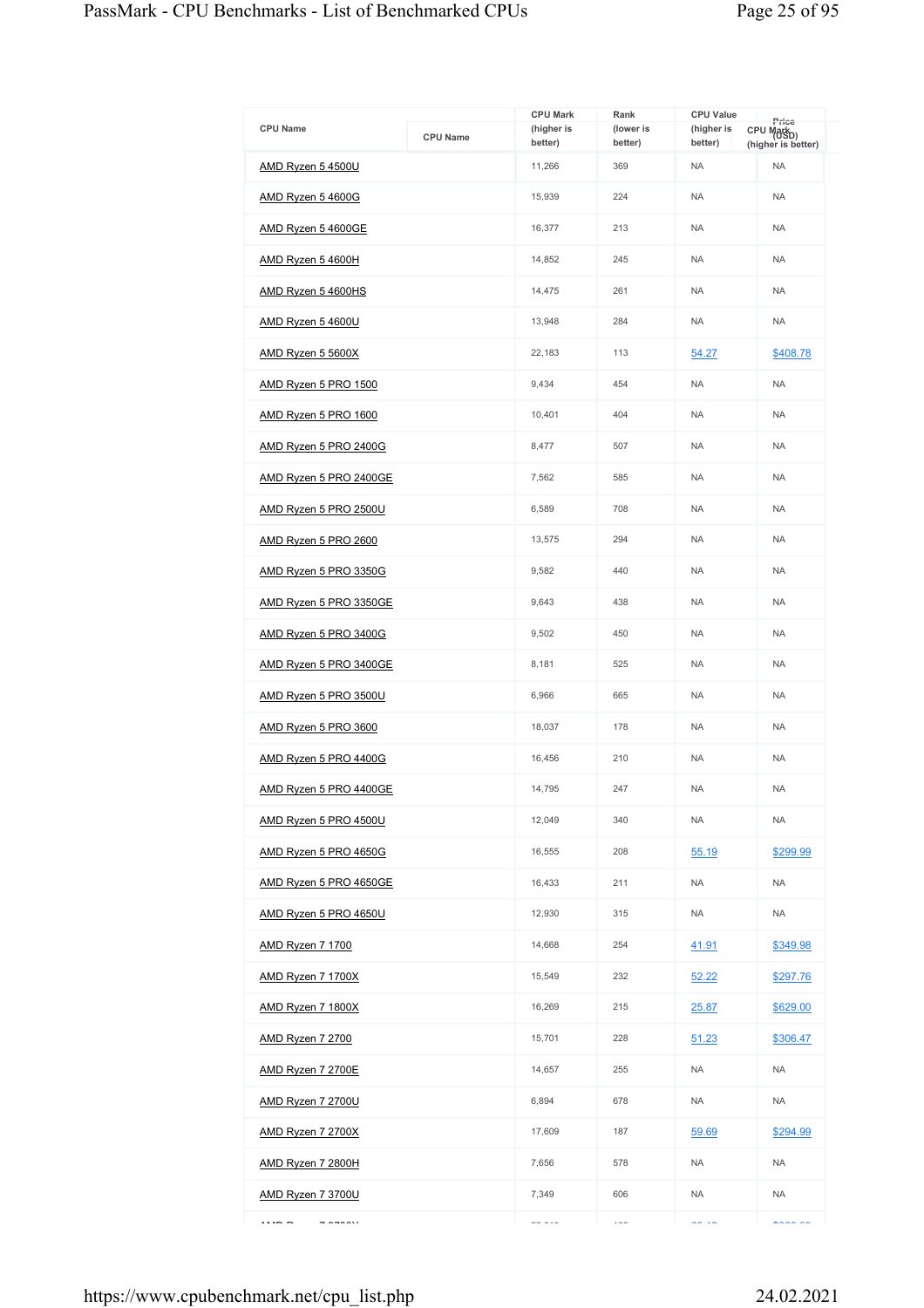| <b>CPU Name</b>                    | <b>CPU Name</b> | <b>CPU Mark</b><br>(higher is<br>better) | Rank<br>(lower is<br>better) | <b>CPU Value</b><br>(higher is<br>better) | Price<br>CPU Mark <sub>D)</sub> |
|------------------------------------|-----------------|------------------------------------------|------------------------------|-------------------------------------------|---------------------------------|
| AMD Ryzen 7 3750H                  |                 | 8,389                                    | 514                          | <b>NA</b>                                 | (higher is better)<br><b>NA</b> |
| <b>AMD Ryzen 7 3780U</b>           |                 | 7,194                                    | 624                          | <b>NA</b>                                 | <b>NA</b>                       |
| AMD Ryzen 7 3800X                  |                 | 23,367                                   | 99                           | 59.92                                     | \$389.99                        |
| AMD Ryzen 7 3800XT                 |                 | 23.983                                   | 92                           | 57.12                                     | \$419.85                        |
| AMD Ryzen 7 4700G                  |                 | 20,055                                   | 141                          | <b>NA</b>                                 | <b>NA</b>                       |
| AMD Ryzen 7 4700GE                 |                 | 20,671                                   | 133                          | <b>NA</b>                                 | <b>NA</b>                       |
| <b>AMD Ryzen 7 4700U</b>           |                 | 13,799                                   | 289                          | <b>NA</b>                                 | <b>NA</b>                       |
| AMD Ryzen 7 4800H                  |                 | 19,189                                   | 157                          | <b>NA</b>                                 | <b>NA</b>                       |
| AMD Ryzen 7 4800HS                 |                 | 19,017                                   | 159                          | <b>NA</b>                                 | <b>NA</b>                       |
| AMD Ryzen 7 4800U                  |                 | 17,292                                   | 192                          | <b>NA</b>                                 | <b>NA</b>                       |
| <b>AMD Ryzen 7 5800</b>            |                 | 21,564                                   | 122                          | <b>NA</b>                                 | <b>NA</b>                       |
| AMD Ryzen 7 5800U                  |                 | 19,887                                   | 143                          | <b>NA</b>                                 | <b>NA</b>                       |
| AMD Ryzen 7 5800X                  |                 | 28.676                                   | 49                           | 63.73                                     | \$449.99                        |
| <b>AMD Ryzen 7 Extreme Edition</b> |                 | 18,283                                   | 174                          | <b>NA</b>                                 | <b>NA</b>                       |
| AMD Ryzen 7 PRO 1700               |                 | 14,565                                   | 258                          | <b>NA</b>                                 | <b>NA</b>                       |
| AMD Ryzen 7 PRO 1700X              |                 | 15,697                                   | 229                          | <b>NA</b>                                 | <b>NA</b>                       |
| AMD Ryzen 7 PRO 2700               |                 | 14,878                                   | 244                          | <b>NA</b>                                 | <b>NA</b>                       |
| AMD Ryzen 7 PRO 2700U              |                 | 7,166                                    | 632                          | <b>NA</b>                                 | <b>NA</b>                       |
| AMD Ryzen 7 PRO 2700X              |                 | 16.846                                   | 202                          | <b>NA</b>                                 | <b>NA</b>                       |
| AMD Ryzen 7 PRO 3700               |                 | 22,130                                   | 114                          | 67.06                                     | \$329.99*                       |
| AMD Ryzen 7 PRO 3700U              |                 | 7,440                                    | 594                          | <b>NA</b>                                 | <b>NA</b>                       |
| AMD Ryzen 7 PRO 4700G              |                 | 20,848                                   | 131                          | <b>NA</b>                                 | <b>NA</b>                       |
| AMD Ryzen 7 PRO 4750G              |                 | 21,016                                   | 129                          | 72.72                                     | \$289.00*                       |
| AMD Ryzen 7 PRO 4750GE             |                 | 20,390                                   | 136                          | <b>NA</b>                                 | <b>NA</b>                       |
| AMD Ryzen 7 PRO 4750U              |                 | 15,608                                   | 230                          | <b>NA</b>                                 | <b>NA</b>                       |
| AMD Ryzen 9 3900                   |                 | 30,935                                   | 38                           | 68.75                                     | \$449.99*                       |
| AMD Ryzen 9 3900X                  |                 | 32.849                                   | 28                           | 67.87                                     | \$484.00                        |
| AMD Ryzen 9 3900XT                 |                 | 33,020                                   | 27                           | 53.09                                     | \$622.00                        |
| AMD Ryzen 9 3950X                  |                 | 39,265                                   | 16                           | 54.16                                     | \$724.99                        |
| AMD Ryzen 9 4900H                  |                 | 19,061                                   | 158                          | <b>NA</b>                                 | <b>NA</b>                       |
| AMD Ryzen 9 4900HS                 |                 | 19,834                                   | 144                          | <b>NA</b>                                 | <b>NA</b>                       |
| AMD Ryzen 9 5900HS                 |                 | 23,185                                   | 101                          | <b>NA</b>                                 | <b>NA</b>                       |
| AMD Ryzen 9 5900HX                 |                 | 24,001                                   | 91                           | <b>NA</b>                                 | <b>NA</b>                       |
| AMD Ryzen 9 5900X                  |                 | 39,507                                   | 14                           | 71.83                                     | \$549.99                        |
| $ - -$<br>$\sim$ $\sim$ $\sim$     |                 | $\sim$ $\sim$ $\sim$                     | ÷.                           | $- - - -$                                 | $\sim$                          |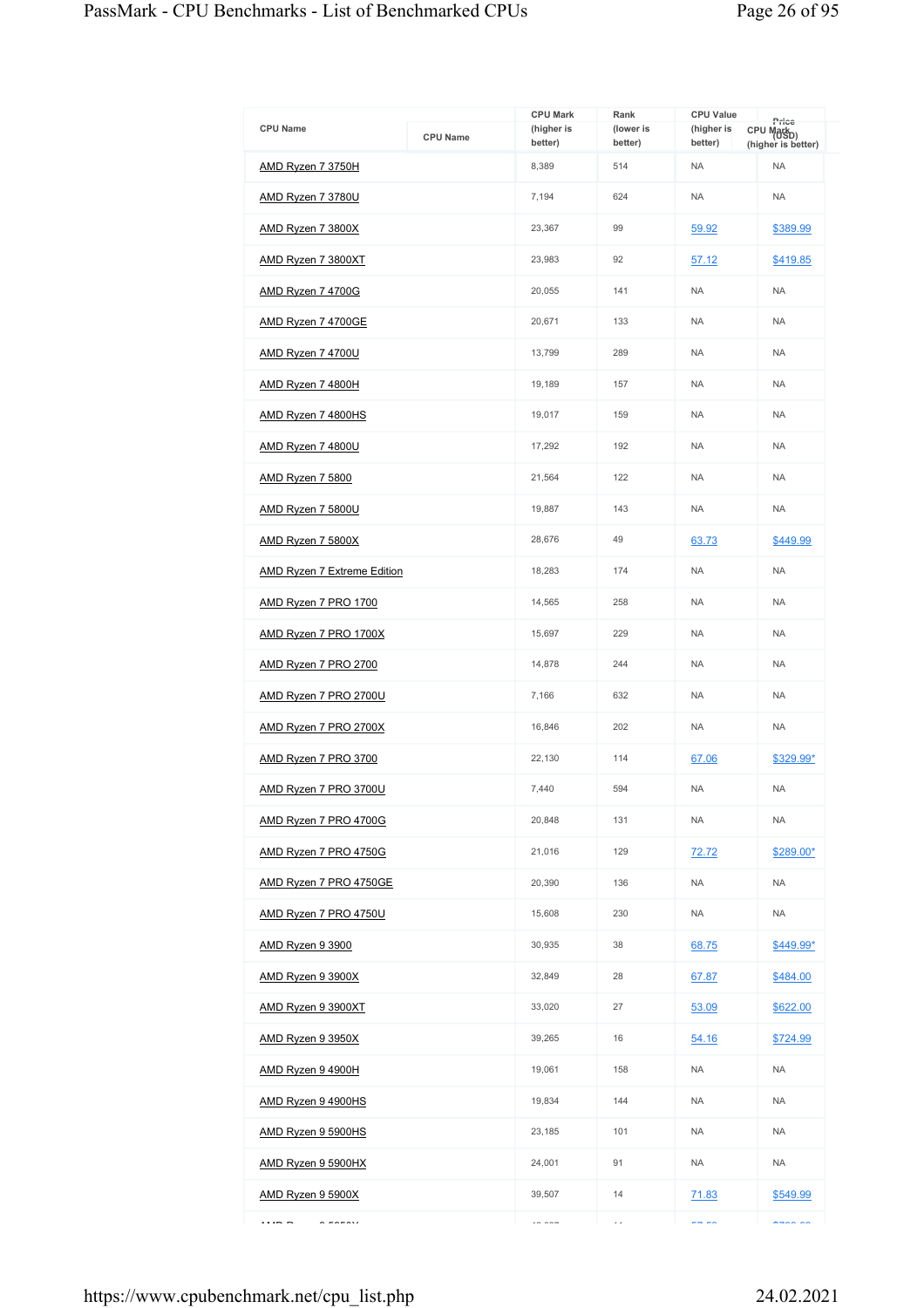|                                          |                 | <b>CPU Mark</b>       | Rank                 | <b>CPU Value</b>      |                                                       |
|------------------------------------------|-----------------|-----------------------|----------------------|-----------------------|-------------------------------------------------------|
| <b>CPU Name</b>                          | <b>CPU Name</b> | (higher is<br>better) | (lower is<br>better) | (higher is<br>better) | Price<br>CPU Mark <sub>D)</sub><br>(higher is better) |
| AMD Ryzen 9 PRO 3900                     |                 | 31,800                | 34                   | <b>NA</b>             | <b>NA</b>                                             |
| <b>AMD Ryzen Embedded R1305G</b>         |                 | 3,306                 | 1185                 | <b>NA</b>             | <b>NA</b>                                             |
| AMD Ryzen Embedded R1505G                |                 | 3.921                 | 1068                 | <b>NA</b>             | <b>NA</b>                                             |
| AMD Ryzen Embedded R1606G                |                 | 4,378                 | 998                  | <b>NA</b>             | <b>NA</b>                                             |
| AMD Ryzen Embedded V1202B                |                 | 3,823                 | 1080                 | <b>NA</b>             | <b>NA</b>                                             |
| <b>AMD Ryzen Embedded V1404I</b>         |                 | 5,491                 | 846                  | <b>NA</b>             | <b>NA</b>                                             |
| AMD Ryzen Embedded V1605B                |                 | 6,905                 | 675                  | <b>NA</b>             | <b>NA</b>                                             |
| AMD Ryzen Embedded V1756B                |                 | 8,180                 | 526                  | <b>NA</b>             | <b>NA</b>                                             |
| AMD Ryzen Embedded V1807B                |                 | 8,095                 | 535                  | <b>NA</b>             | <b>NA</b>                                             |
| <b>AMD Ryzen Threadripper 1900X</b>      |                 | 16,600                | 207                  | 41.65                 | \$398.51                                              |
| AMD Ryzen Threadripper 1920X             |                 | 23,061                | 103                  | 27.69                 | \$832.80                                              |
| AMD Ryzen Threadripper 1950X             |                 | 26,716                | 63                   | 34.15                 | \$782.40*                                             |
| AMD Ryzen Threadripper 2920X             |                 | 25,565                | 76                   | 31.96                 | \$799.99                                              |
| <b>AMD Ryzen Threadripper 2950X</b>      |                 | 30,676                | 40                   | 39.28                 | \$780.87                                              |
| AMD Ryzen Threadripper 2970WX            |                 | 29,051                | 48                   | 25.65                 | \$1,132.52                                            |
| AMD Ryzen Threadripper 2990WX            |                 | 32,058                | 30                   | 11.07                 | \$2,895.95                                            |
| <b>AMD Ryzen Threadripper 2990X</b>      |                 | 26,469                | 67                   | <b>NA</b>             | <b>NA</b>                                             |
| AMD Ryzen Threadripper 3960X             |                 | 55,021                | 8                    | 40.76                 | \$1,349.99                                            |
| AMD Ryzen Threadripper 3970X             |                 | 64,131                | 6                    | 30.89                 | \$2,075.88                                            |
| <b>AMD Ryzen Threadripper 3990X</b>      |                 | 80,889                | $\overline{2}$       | 20.27                 | \$3,989.99                                            |
| AMD Ryzen Threadripper PRO 3945WX        |                 | 34,162                | 23                   | <b>NA</b>             | <b>NA</b>                                             |
| <b>AMD Ryzen Threadripper PRO 3955WX</b> |                 | 40,844                | 13                   | <b>NA</b>             | <b>NA</b>                                             |
| AMD Ryzen Threadripper PRO 3975WX        |                 | 63,744                | $\overline{7}$       | <b>NA</b>             | <b>NA</b>                                             |
| AMD Ryzen Threadripper PRO 3995WX        |                 | 88,731                | $\mathbf{1}$         | <b>NA</b>             | <b>NA</b>                                             |
| AMD Sempron 130                          |                 | 526                   | 2736                 | 17.55                 | $$30.00*$                                             |
| <b>AMD Sempron 140</b>                   |                 | 465                   | 2793                 | 38.92                 | $$11.95*$                                             |
| AMD Sempron 145                          |                 | 480                   | 2776                 | 8.01                  | \$60.00                                               |
| <b>AMD Sempron 150</b>                   |                 | 498                   | 2759                 | 33.32                 | $$14.95*$                                             |
| AMD Sempron 210U                         |                 | 267                   | 3003                 | <b>NA</b>             | <b>NA</b>                                             |
| <b>AMD Sempron 240</b>                   |                 | 1,278                 | 2107                 | 35.39                 | \$36.10                                               |
| AMD Sempron 2200+                        |                 | 184                   | 3112                 | 4.60                  | \$39.95*                                              |
| AMD Sempron 2300+                        |                 | 207                   | 3082                 | 4.60                  | $$45.00*$                                             |
| AMD Sempron 2400+                        |                 | 205                   | 3085                 | 15.74                 | $$12.99*$                                             |
| AMD Sempron 2500+                        |                 | 195                   | 3097                 | 3.25                  | \$59.95*                                              |
| $\cdots$ $\sim$<br>$\sim$                |                 | $\sim$ $\sim$         | $\sim$ $\sim$ $\sim$ | $\rightarrow$ 00      | $\mathbf{A} \mathbf{A}$ $\mathbf{A} \mathbf{A}$       |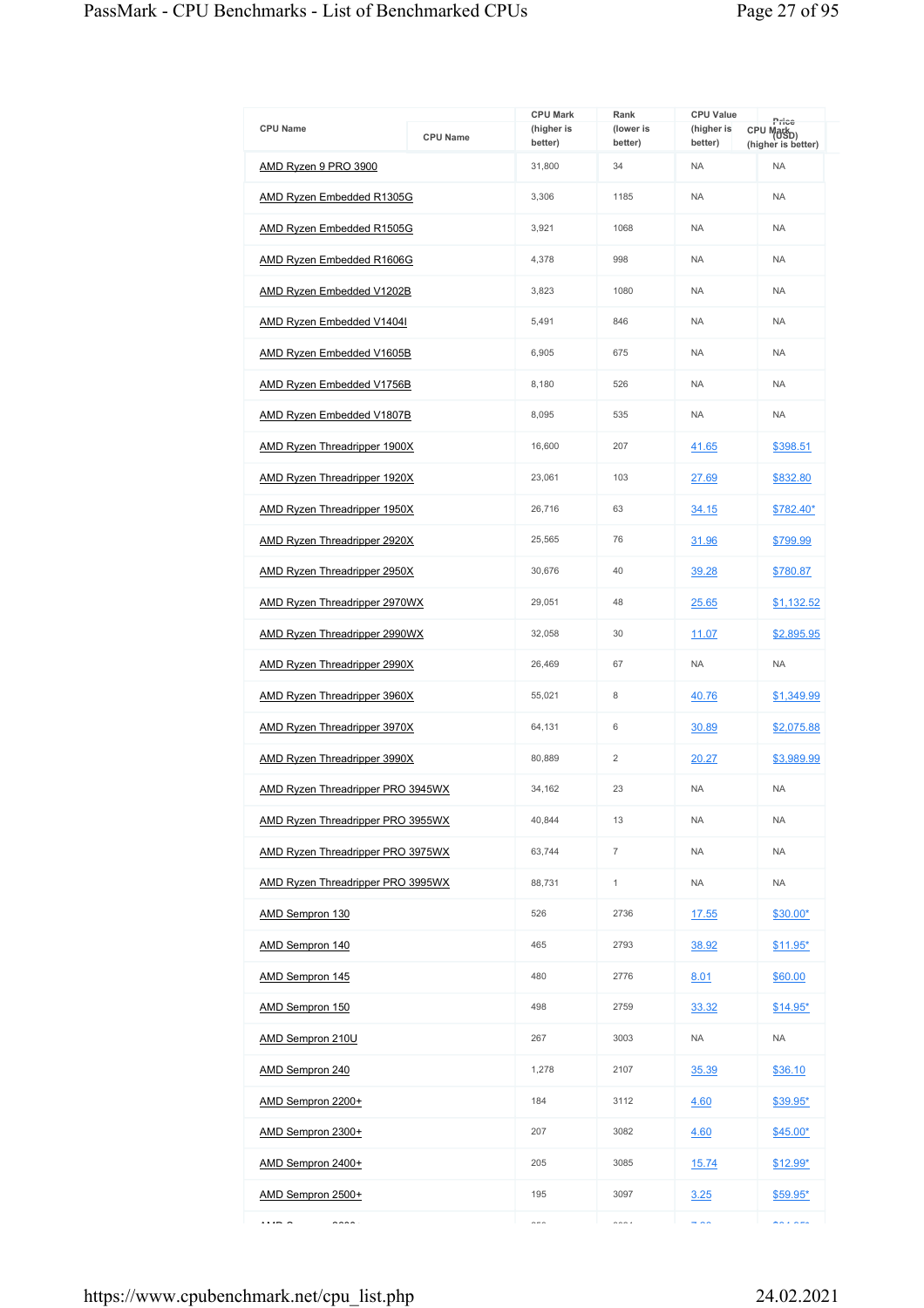| <b>CPU Name</b>                   | <b>CPU Name</b> | <b>CPU Mark</b><br>(higher is<br>better) | Rank<br>(lower is<br>better) | <b>CPU Value</b><br>(higher is<br>better) | Price<br>CPU Mark <sub>D)</sub><br>(higher is better) |
|-----------------------------------|-----------------|------------------------------------------|------------------------------|-------------------------------------------|-------------------------------------------------------|
| AMD Sempron 2650 APU              |                 | 531                                      | 2732                         | 8.91                                      | \$59.61                                               |
| AMD Sempron 2800+                 |                 | 233                                      | 3051                         | 7.78                                      | \$29.95*                                              |
| AMD Sempron 3000+                 |                 | 268                                      | 3002                         | 7.66                                      | $$34.95*$                                             |
| AMD Sempron 3100+                 |                 | 298                                      | 2959                         | 4.58                                      | \$65.00                                               |
| AMD Sempron 3200+                 |                 | 288                                      | 2973                         | 2.31                                      | $$124.68*$                                            |
| AMD Sempron 3300+                 |                 | 315                                      | 2942                         | 15.74                                     | \$20.00*                                              |
| AMD Sempron 3400+                 |                 | 292                                      | 2968                         | 3.37                                      | \$86.68*                                              |
| AMD Sempron 3500+                 |                 | 232                                      | 3054                         | 9.28                                      | \$24.99*                                              |
| AMD Sempron 3600+                 |                 | 364                                      | 2887                         | 24.24                                     | $$15.00*$                                             |
| AMD Sempron 3800+                 |                 | 360                                      | 2892                         | 24.03                                     | $$14.99*$                                             |
| AMD Sempron 3850 APU              |                 | 1,231                                    | 2140                         | 15.45                                     | \$79.68*                                              |
| AMD Sempron Dual Core 2100        |                 | 533                                      | 2729                         | 14.04                                     | \$37.99*                                              |
| <b>AMD Sempron Dual Core 2200</b> |                 | 563                                      | 2707                         | 14.09                                     | \$39.95                                               |
| <b>AMD Sempron Dual Core 2300</b> |                 | 555                                      | 2715                         | 13.22                                     | \$41.99*                                              |
| AMD Sempron LE-1100               |                 | 316                                      | 2938                         | 9.03                                      | \$34.95                                               |
| AMD Sempron LE-1150               |                 | 251                                      | 3026                         | 16.82                                     | $$14.94*$                                             |
| AMD Sempron LE-1200               |                 | 358                                      | 2894                         | 23.96                                     | $$14.95*$                                             |
| AMD Sempron LE-1250               |                 | 354                                      | 2900                         | 3.54                                      | \$99.99                                               |
| AMD Sempron LE-1300               |                 | 400                                      | 2853                         | 14.81                                     | \$27.00                                               |
| <b>AMD Sempron M100</b>           |                 | 338                                      | 2918                         | 28.18                                     | $$12.00*$                                             |
| AMD Sempron M120                  |                 | 298                                      | 2958                         | <b>NA</b>                                 | <b>NA</b>                                             |
| AMD Sempron SI-40                 |                 | 257                                      | 3016                         | 21.40                                     | $$12.00*$                                             |
| <b>AMD Sempron SI-42</b>          |                 | 267                                      | 3006                         | 8.89                                      | \$29.99*                                              |
| AMD Sempron X2 180                |                 | 826                                      | 2463                         | 11.90                                     | \$69.40*                                              |
| AMD Sempron X2 190                |                 | 879                                      | 2416                         | 10.53                                     | $$83.44*$                                             |
| AMD Sempron X2 198 Dual-Core      |                 | 930                                      | 2380                         | <b>NA</b>                                 | <b>NA</b>                                             |
| AMD Turion 64 Mobile MK-36        |                 | 334                                      | 2924                         | <b>NA</b>                                 | <b>NA</b>                                             |
| AMD Turion 64 Mobile MK-38        |                 | 359                                      | 2893                         | <b>NA</b>                                 | <b>NA</b>                                             |
| <b>AMD Turion 64 Mobile ML-28</b> |                 | 254                                      | 3021                         | <b>NA</b>                                 | <b>NA</b>                                             |
| AMD Turion 64 Mobile ML-30        |                 | 277                                      | 2990                         | <b>NA</b>                                 | <b>NA</b>                                             |
| <b>AMD Turion 64 Mobile ML-32</b> |                 | 285                                      | 2980                         | <b>NA</b>                                 | <b>NA</b>                                             |
| AMD Turion 64 Mobile ML-34        |                 | 277                                      | 2991                         | <b>NA</b>                                 | <b>NA</b>                                             |
| AMD Turion 64 Mobile ML-37        |                 | 318                                      | 2936                         | 12.22                                     | $$25.99*$                                             |
| AMD Turion 64 Mobile ML-40        |                 | 339                                      | 2915                         | <b>NA</b>                                 | <b>NA</b>                                             |
| .<br>$ -$                         |                 | $\cdots$                                 | $\sim -1$                    | $\ldots$                                  | $\cdots$                                              |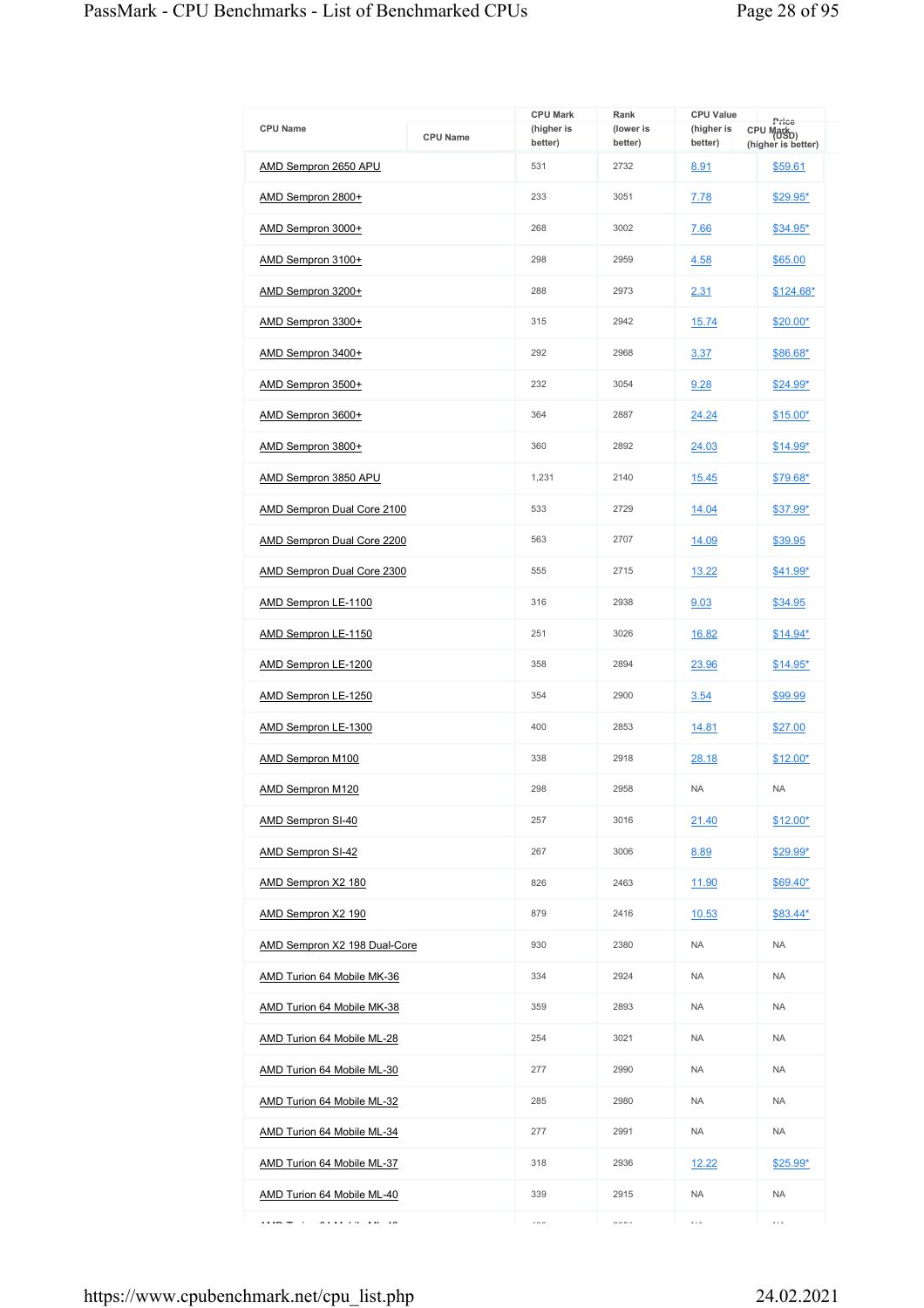| <b>CPU Name</b>                                    | <b>CPU Name</b> | <b>CPU Mark</b><br>(higher is<br>better) | Rank<br>(lower is<br>better) | <b>CPU Value</b><br>(higher is<br>better) | Price<br>CPU Mark <sub>D)</sub><br>(higher is better) |
|----------------------------------------------------|-----------------|------------------------------------------|------------------------------|-------------------------------------------|-------------------------------------------------------|
| AMD Turion 64 Mobile ML-44                         |                 | 384                                      | 2869                         | <b>NA</b>                                 | <b>NA</b>                                             |
| AMD Turion 64 Mobile MT-30                         |                 | 246                                      | 3030                         | <b>NA</b>                                 | <b>NA</b>                                             |
| AMD Turion 64 Mobile MT-32                         |                 | 286                                      | 2979                         | <b>NA</b>                                 | <b>NA</b>                                             |
| AMD Turion 64 Mobile MT-34                         |                 | 279                                      | 2987                         | <b>NA</b>                                 | <b>NA</b>                                             |
| AMD Turion 64 Mobile MT-37                         |                 | 315                                      | 2941                         | <b>NA</b>                                 | <b>NA</b>                                             |
| AMD Turion 64 X2 Mobile TL-50                      |                 | 448                                      | 2806                         | 23.61                                     | \$18.99*                                              |
| AMD Turion 64 X2 Mobile TL-52                      |                 | 384                                      | 2868                         | <b>NA</b>                                 | <b>NA</b>                                             |
| AMD Turion 64 X2 Mobile TL-56                      |                 | 453                                      | 2803                         | 6.93                                      | $$65.40*$                                             |
| AMD Turion 64 X2 Mobile TL-58                      |                 | 577                                      | 2690                         | <b>NA</b>                                 | <b>NA</b>                                             |
| AMD Turion 64 X2 Mobile TL-60                      |                 | 598                                      | 2672                         | 37.46                                     | $$15.95*$                                             |
| AMD Turion 64 X2 Mobile TL-62                      |                 | 738                                      | 2545                         | 25.44                                     | $$29.00*$                                             |
| AMD Turion 64 X2 Mobile TL-64                      |                 | 692                                      | 2584                         | 17.58                                     | \$39.39*                                              |
| AMD Turion 64 X2 Mobile TL-66                      |                 | 627                                      | 2647                         | 7.04                                      | \$89.00*                                              |
| AMD Turion 64 X2 Mobile TL-68                      |                 | 861                                      | 2431                         | 9.56                                      | \$90.00*                                              |
| AMD Turion Dual-Core RM-70                         |                 | 561                                      | 2709                         | 22.46                                     | \$25.00*                                              |
| <b>AMD Turion Dual-Core RM-72</b>                  |                 | 649                                      | 2628                         | 21.63                                     | \$29.99*                                              |
| AMD Turion Dual-Core RM-74                         |                 | 588                                      | 2682                         | <b>NA</b>                                 | <b>NA</b>                                             |
| AMD Turion Dual-Core RM-75                         |                 | 659                                      | 2617                         | 23.99                                     | $$27.46*$                                             |
| AMD Turion II Dual-Core Mobile M500                |                 | 810                                      | 2474                         | <b>NA</b>                                 | <b>NA</b>                                             |
| AMD Turion II Dual-Core Mobile M520                |                 | 783                                      | 2503                         | 11.33                                     | $$69.10*$                                             |
| <b>AMD Turion II Dual-Core Mobile M540</b>         |                 | 912                                      | 2394                         | <b>NA</b>                                 | <b>NA</b>                                             |
| AMD Turion II N530 Dual-Core                       |                 | 855                                      | 2437                         | 28.51                                     | \$30.00*                                              |
| AMD Turion II N550 Dual-Core                       |                 | 877                                      | 2418                         | <b>NA</b>                                 | <b>NA</b>                                             |
| <b>AMD Turion II Neo K625 Dual-Core</b>            |                 | 565                                      | 2705                         | <b>NA</b>                                 | <b>NA</b>                                             |
| AMD Turion II Neo K685 Dual-Core                   |                 | 684                                      | 2591                         | <b>NA</b>                                 | <b>NA</b>                                             |
| <b>AMD Turion II Neo N40L Dual-Core</b>            |                 | 588                                      | 2681                         | <b>NA</b>                                 | <b>NA</b>                                             |
| AMD Turion II Neo N54L Dual-Core                   |                 | 763                                      | 2519                         | <b>NA</b>                                 | <b>NA</b>                                             |
| <b>AMD Turion II P520 Dual-Core</b>                |                 | 790                                      | 2494                         | <b>NA</b>                                 | <b>NA</b>                                             |
| <b>AMD Turion II P540 Dual-Core</b>                |                 | 884                                      | 2415                         | <u>17.70</u>                              | \$49.95*                                              |
| <b>AMD Turion II P560 Dual-Core</b>                |                 | 818                                      | 2469                         | <b>NA</b>                                 | <b>NA</b>                                             |
| AMD Turion II Ultra Dual-Core Mobile M600          |                 | 923                                      | 2386                         | 34.51                                     | $$26.76*$                                             |
| AMD Turion II Ultra Dual-Core Mobile M620          |                 | 814                                      | 2472                         | <b>NA</b>                                 | <b>NA</b>                                             |
| AMD Turion II Ultra Dual-Core Mobile M640          |                 | 1,016                                    | 2306                         | <b>NA</b>                                 | <b>NA</b>                                             |
| AMD Turion II Ultra Dual-Core Mobile M660          |                 | 1,011                                    | 2312                         | <b>NA</b>                                 | <b>NA</b>                                             |
| $\ddot{\phantom{a}}$<br>$\cdots$<br>$ -$<br>$\sim$ |                 | $\sim$                                   | $\sim$                       | $\cdots$                                  | $\cdots$                                              |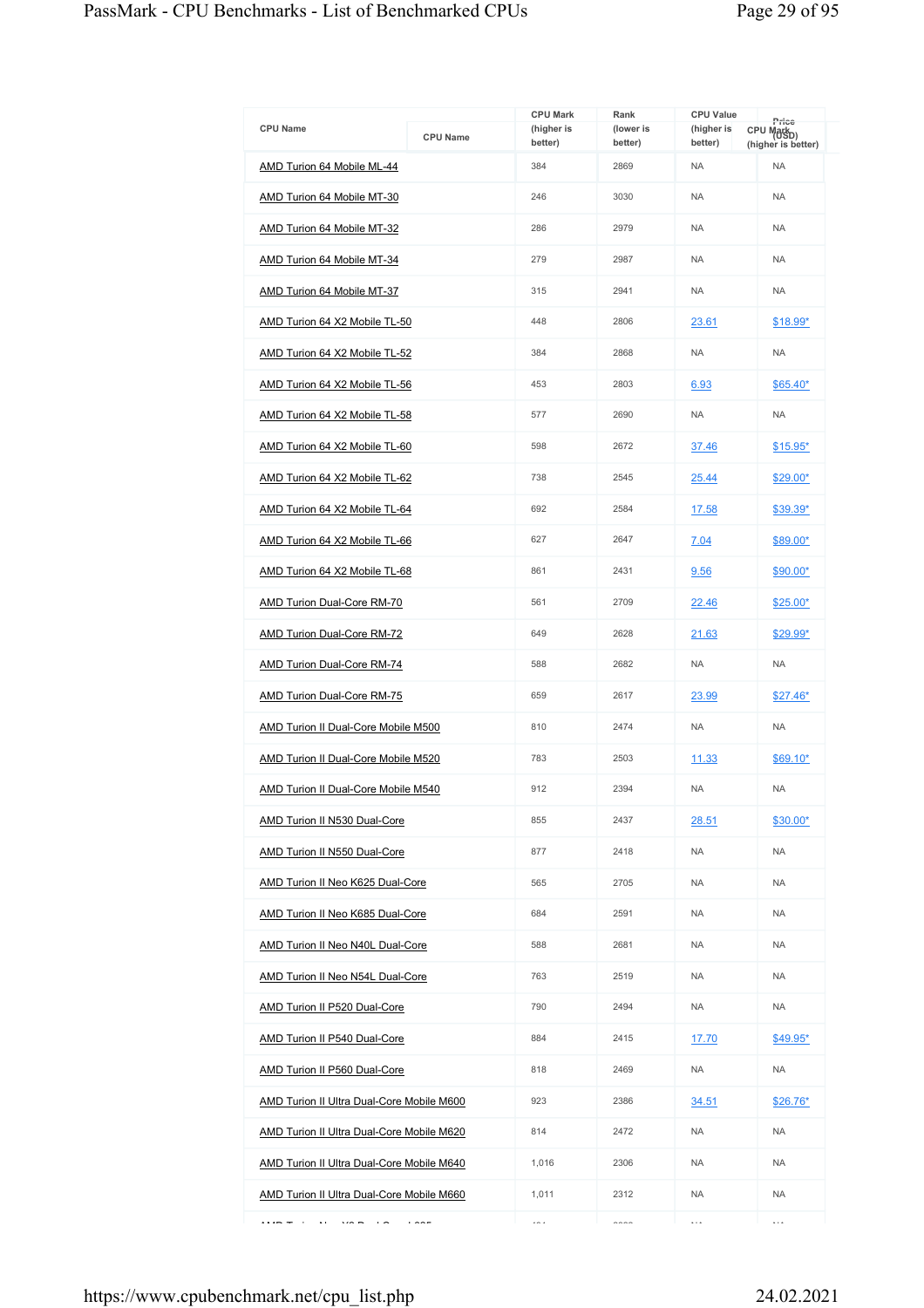| <b>CPU Name</b>                             | <b>CPU Name</b> | <b>CPU Mark</b><br>(higher is<br>better) | Rank<br>(lower is<br>better) | <b>CPU Value</b><br>(higher is<br>better) | Price<br>CPU Markp)<br>(higher is better) |
|---------------------------------------------|-----------------|------------------------------------------|------------------------------|-------------------------------------------|-------------------------------------------|
| AMD Turion X2 Dual Core L510                |                 | 603                                      | 2667                         | <b>NA</b>                                 | <b>NA</b>                                 |
| <b>AMD Turion X2 Dual Core Mobile RM-70</b> |                 | 497                                      | 2762                         | 3.75                                      | \$132.56*                                 |
| AMD Turion X2 Dual Core Mobile RM-76        |                 | 691                                      | 2585                         | <b>NA</b>                                 | <b>NA</b>                                 |
| <b>AMD Turion X2 Dual-Core Mobile RM-70</b> |                 | 634                                      | 2643                         | <b>NA</b>                                 | <b>NA</b>                                 |
| AMD Turion X2 Dual-Core Mobile RM-72        |                 | 616                                      | 2654                         | 2.75                                      | \$224.26*                                 |
| AMD Turion X2 Dual-Core Mobile RM-74        |                 | 602                                      | 2668                         | 40.29                                     | $$14.95*$                                 |
| AMD Turion X2 Dual-Core Mobile RM-75        |                 | 708                                      | 2569                         | <b>NA</b>                                 | <b>NA</b>                                 |
| <b>AMD Turion X2 Dual-Core Mobile RM-77</b> |                 | 635                                      | 2642                         | <b>NA</b>                                 | <b>NA</b>                                 |
| AMD Turion X2 Ultra Dual-Core Mobile ZM-80  |                 | 530                                      | 2734                         | 10.61                                     | \$49.95                                   |
| AMD Turion X2 Ultra Dual-Core Mobile ZM-82  |                 | 654                                      | 2623                         | <b>NA</b>                                 | <b>NA</b>                                 |
| AMD Turion X2 Ultra Dual-Core Mobile ZM-84  |                 | 720                                      | 2561                         | 37.91                                     | \$18.99*                                  |
| AMD Turion X2 Ultra Dual-Core Mobile ZM-85  |                 | 730                                      | 2554                         | 16.22                                     | \$45.00*                                  |
| AMD Turion X2 Ultra Dual-Core Mobile ZM-86  |                 | 658                                      | 2618                         | 10.78                                     | \$61.00*                                  |
| AMD Turion X2 Ultra Dual-Core Mobile ZM-87  |                 | 733                                      | 2551                         | 18.34                                     | \$39.95*                                  |
| AMD TurionX2 Dual Core Mobile RM-70         |                 | 497                                      | 2761                         | <b>NA</b>                                 | <b>NA</b>                                 |
| <b>AMD TurionX2 Dual Core Mobile RM-72</b>  |                 | 471                                      | 2787                         | <b>NA</b>                                 | <b>NA</b>                                 |
| AMD TurionX2 Ultra DualCore Mobile ZM-85    |                 | 841                                      | 2446                         | <b>NA</b>                                 | <b>NA</b>                                 |
| <b>AMD V105</b>                             |                 | 184                                      | 3111                         | <b>NA</b>                                 | <b>NA</b>                                 |
| <b>AMD V120</b>                             |                 | 362                                      | 2888                         | <b>NA</b>                                 | <b>NA</b>                                 |
| <b>AMD V140</b>                             |                 | 372                                      | 2877                         | 7.45                                      | \$49.95*                                  |
| <b>AMD V160</b>                             |                 | 337                                      | 2919                         | <b>NA</b>                                 | <b>NA</b>                                 |
| <u>AMD Z-01</u>                             |                 | 308                                      | 2948                         | <b>NA</b>                                 | <b>NA</b>                                 |
| AMD Z-60 APU                                |                 | 262                                      | 3012                         | <b>NA</b>                                 | <b>NA</b>                                 |
| Amlogic                                     |                 | 501                                      | 2757                         | <b>NA</b>                                 | <b>NA</b>                                 |
| Apple A8                                    |                 | 1,549                                    | 1945                         | <b>NA</b>                                 | <b>NA</b>                                 |
| <b>Apple A8X</b>                            |                 | 2,404                                    | 1481                         | <b>NA</b>                                 | <b>NA</b>                                 |
| Apple A9                                    |                 | 2,136                                    | 1612                         | <b>NA</b>                                 | <b>NA</b>                                 |
| <b>Apple A9X</b>                            |                 | 2,511                                    | 1443                         | <b>NA</b>                                 | <b>NA</b>                                 |
| Apple A11 Bionic                            |                 | 4,340                                    | 1004                         | <b>NA</b>                                 | <b>NA</b>                                 |
| <b>Apple A12 Bionic</b>                     |                 | 4,595                                    | 966                          | <b>NA</b>                                 | <b>NA</b>                                 |
| Apple A12X Bionic                           |                 | 11,341                                   | 365                          | <b>NA</b>                                 | <b>NA</b>                                 |
| Apple A13 Bionic                            |                 | 5,318                                    | 871                          | <b>NA</b>                                 | <b>NA</b>                                 |
| Apple A14 Bionic                            |                 | 8,676                                    | 499                          | NA                                        | <b>NA</b>                                 |
| Apple M1 8 Core 3200 MHz                    |                 | 14,976                                   | 242                          | <b>NA</b>                                 | <b>NA</b>                                 |
| $\cdots$                                    | 1000111         | $\sim$                                   | $\sim$                       | $\ddotsc$                                 | $\ddotsc$                                 |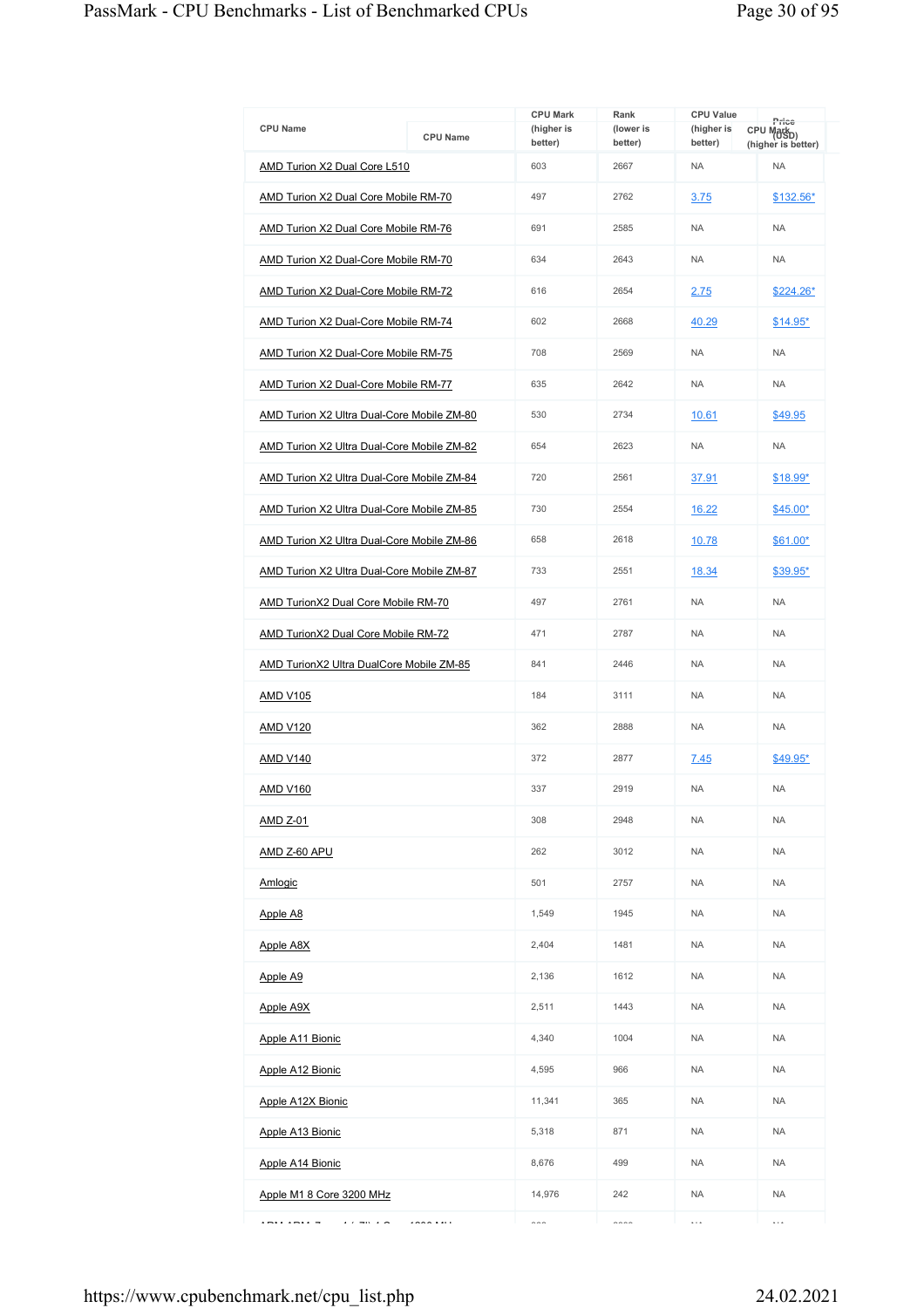| <b>CPU Name</b>                     |                 | <b>CPU Mark</b><br>(higher is | Rank<br>(lower is | <b>CPU Value</b><br>(higher is | Price<br>CPU Mark <sub>D)</sub> |
|-------------------------------------|-----------------|-------------------------------|-------------------|--------------------------------|---------------------------------|
|                                     | <b>CPU Name</b> | better)                       | better)           | better)                        | (higher is better)              |
| ARM Cortex-A53 4 Core 1152 MHz      |                 | 342                           | 2913              | <b>NA</b>                      | <b>NA</b>                       |
| ARM Cortex-A53 4 Core 1200 MHz      |                 | 166                           | 3135              | <b>NA</b>                      | <b>NA</b>                       |
| ARM Cortex-A53 4 Core 1800 MHz      |                 | 545                           | 2721              | <b>NA</b>                      | <b>NA</b>                       |
| ARM Cortex-A53 6 Core 1896 MHz      |                 | 1,851                         | 1770              | <b>NA</b>                      | <b>NA</b>                       |
| ARM Cortex-A57 4 Core 1479 MHz      |                 | 962                           | 2358              | <b>NA</b>                      | <b>NA</b>                       |
| ARM Cortex-A72 4 Core 1500 MHz      |                 | 853                           | 2440              | <b>NA</b>                      | <b>NA</b>                       |
| ARM Cortex-A72 4 Core 1800 MHz      |                 | 1,501                         | 1972              | <b>NA</b>                      | <b>NA</b>                       |
| ARM Cortex-A72 4 Core 2000 MHz      |                 | 1,088                         | 2247              | <b>NA</b>                      | <b>NA</b>                       |
| ARM Neoverse-N1 2 Core 0 MHz        |                 | 1,971                         | 1694              | <b>NA</b>                      | <b>NA</b>                       |
| ARM phytium FT1500a 4 Core 2000 MHz |                 | 1,579                         | 1927              | <b>NA</b>                      | <b>NA</b>                       |
| Athlon 64 Dual Core 3800+           |                 | 736                           | 2547              | <b>NA</b>                      | <b>NA</b>                       |
| Athlon 64 Dual Core 5000+           |                 | 850                           | 2441              | <b>NA</b>                      | <b>NA</b>                       |
| Athlon 64 Dual Core 5600+           |                 | 875                           | 2420              | <b>NA</b>                      | <b>NA</b>                       |
| Athlon Dual Core 4050e              |                 | 670                           | 2611              | <b>NA</b>                      | <b>NA</b>                       |
| Athlon Dual Core 4450e              |                 | 681                           | 2594              | <b>NA</b>                      | <b>NA</b>                       |
| Athlon Dual Core 4850e              |                 | 769                           | 2515              | <b>NA</b>                      | <b>NA</b>                       |
| Celeron Dual-Core T3000 @ 1.80GHz   |                 | 603                           | 2666              | <b>NA</b>                      | <b>NA</b>                       |
| Celeron Dual-Core T3100 @ 1.90GHz   |                 | 512                           | 2747              | 16.01                          | \$32.00*                        |
| Celeron Dual-Core T3300 @ 2.00GHz   |                 | 646                           | 2630              | 43.17                          | $$14.97*$                       |
| Celeron Dual-Core T3500 @ 2.10GHz   |                 | 786                           | 2501              | <b>NA</b>                      | <b>NA</b>                       |
| Dual-Core AMD Opteron 1220 SE       |                 | 748                           | 2532              | <b>NA</b>                      | <b>NA</b>                       |
| Hisilicon Kirin710                  |                 | 2,141                         | 1609              | <b>NA</b>                      | <b>NA</b>                       |
| Hisilicon Kirin970                  |                 | 2,286                         | 1528              | <b>NA</b>                      | <b>NA</b>                       |
| Hisilicon Kirin980                  |                 | 3,688                         | 1108              | <b>NA</b>                      | <b>NA</b>                       |
| Hisilicon Kirin990                  |                 | 4,681                         | 954               | <b>NA</b>                      | <b>NA</b>                       |
| HiSilicon Kirin 650                 |                 | 1,592                         | 1923              | <b>NA</b>                      | <b>NA</b>                       |
| Hisilicon Kirin 930                 |                 | 1,390                         | 2026              | <b>NA</b>                      | <b>NA</b>                       |
| <b>HiSilicon Kirin 960</b>          |                 | 2,398                         | 1485              | <b>NA</b>                      | <b>NA</b>                       |
| HP Hexa-Core 2.0GHz                 |                 | 1,741                         | 1824              | 3.45                           | \$504.27*                       |
| Intel 2.80GHz                       |                 | 341                           | 2914              | <b>NA</b>                      | <b>NA</b>                       |
| Intel Atom 230 @ 1.60GHz            |                 | 210                           | 3076              | <b>NA</b>                      | <b>NA</b>                       |
| Intel Atom 330 @ 1.60GHz            |                 | 371                           | 2879              | <b>NA</b>                      | <b>NA</b>                       |
| Intel Atom C2338 $@$ 1.74 GHz       |                 | 584                           | 2686              | <b>NA</b>                      | <b>NA</b>                       |
| Intel Atom C2358 @ 1.74GHz          |                 | 625                           | 2648              | <b>NA</b>                      | <b>NA</b>                       |
| <b>Contact</b><br>$\mathsf{S}$      |                 |                               | $\sim\sim\sim$    | معالمه                         | $\lambda$                       |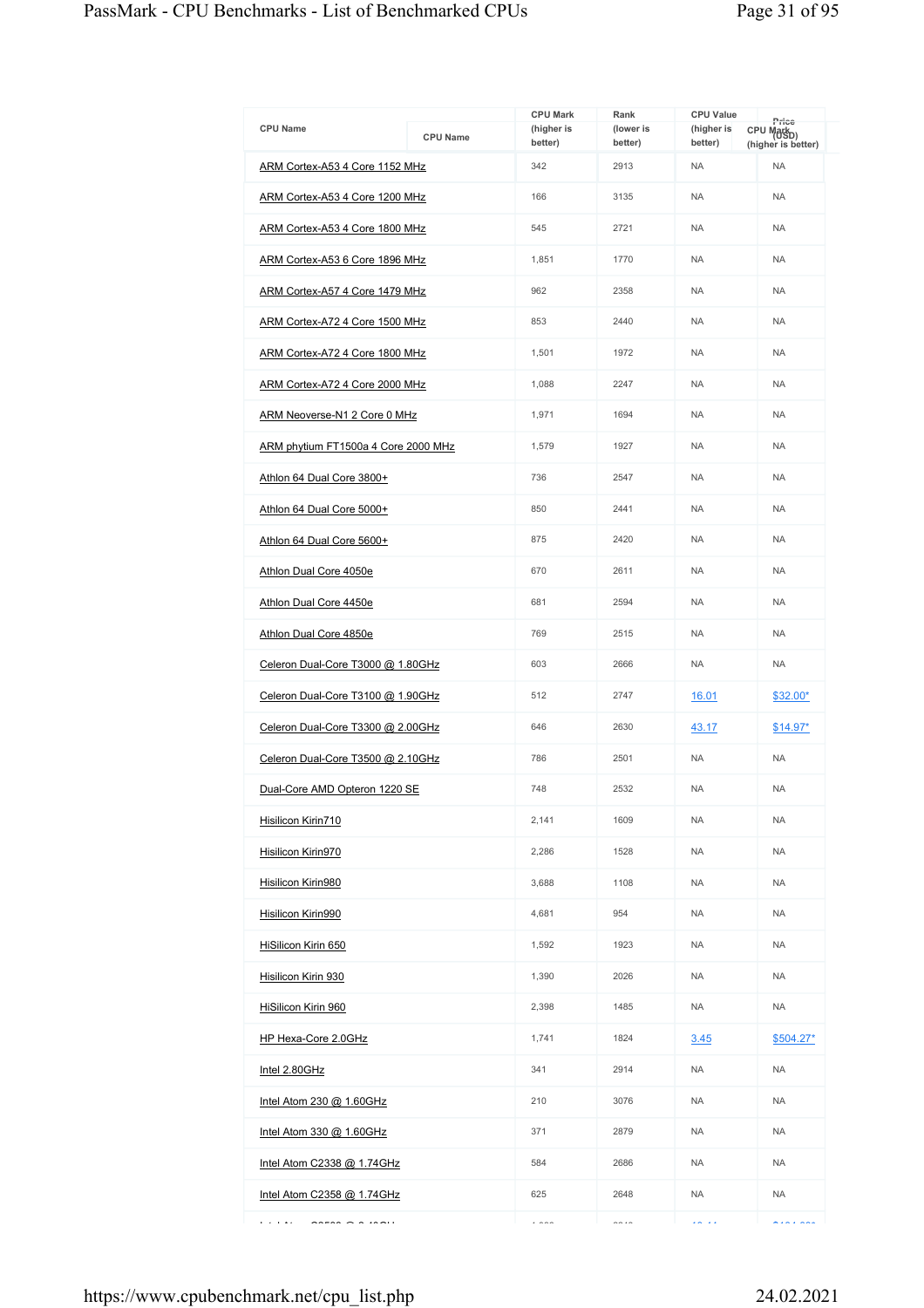| <b>CPU Name</b>                   | <b>CPU Name</b> | <b>CPU Mark</b><br>(higher is | Rank<br>(lower is | <b>CPU Value</b><br>(higher is | Price<br>CPU Mark <sub>D)</sub> |
|-----------------------------------|-----------------|-------------------------------|-------------------|--------------------------------|---------------------------------|
| Intel Atom C2550 @ 2.40GHz        |                 | better)<br>1,331              | better)<br>2060   | better)<br><b>NA</b>           | (higher is better)<br><b>NA</b> |
| <u>Intel Atom C2558 @ 2.40GHz</u> |                 | 1.410                         | 2014              | 10.37                          | \$136.00*                       |
| Intel Atom C2750 @ 2.40GHz        |                 | 2,401                         | 1483              | 10.35                          | \$232.00*                       |
| Intel Atom C2750 @ 2.41GHz        |                 | 2,174                         | 1595              | <b>NA</b>                      | <b>NA</b>                       |
| Intel Atom C2758 @ 2.40GHz        |                 | 2,056                         | 1649              | 9.57                           | $$214.86*$                      |
| Intel Atom C3538 @ 2.10GHz        |                 | 1,596                         | 1920              | 21.28                          | \$75.00*                        |
| Intel Atom C3558 @ 2.20GHz        |                 | 1,650                         | 1874              | 19.19                          | \$86.00*                        |
| Intel Atom C3758 @ 2.20GHz        |                 | 4,675                         | 958               | 24.22                          | \$193.00*                       |
| Intel Atom C3858 @ 2.00GHz        |                 | 3,154                         | 1241              | 9.50                           | \$332.00*                       |
| <u>Intel Atom C3958 @ 2.00GHz</u> |                 | 4,281                         | 1011              | 9.53                           | \$449.00*                       |
| Intel Atom D410 $@$ 1.66GHz       |                 | 162                           | 3142              | 0.26                           | \$635.99*                       |
|                                   |                 | 222                           | 3067              | 0.22                           | \$992.98*                       |
| <u>Intel Atom D425 @ 1.80GHz</u>  |                 | 385                           | 2866              |                                |                                 |
| Intel Atom D510 $@$ 1.66GHz       |                 | 423                           | 2831              | 3.96<br><b>NA</b>              | $$97.16*$<br><b>NA</b>          |
| Intel Atom D525 @ 1.80GHz         |                 |                               |                   |                                |                                 |
| Intel Atom D2500 @ 1.86GHz        |                 | 275                           | 2993              | <b>NA</b>                      | <b>NA</b>                       |
| <u>Intel Atom D2550 @ 1.86GHz</u> |                 | 405                           | 2845              | <b>NA</b>                      | <b>NA</b>                       |
| Intel Atom D2560 @ 2.00GHz        |                 | 433                           | 2820              | <b>NA</b>                      | <b>NA</b>                       |
| Intel Atom D2700 @ 2.13GHz        |                 | 481                           | 2775              | <b>NA</b>                      | <b>NA</b>                       |
| Intel Atom D2701 @ 2.13GHz        |                 | 438                           | 2815              | <b>NA</b>                      | <b>NA</b>                       |
| Intel Atom E3815 @ 1.46GHz        |                 | 105                           | 3208              | 0.52                           | \$199.99                        |
| Intel Atom E3825 @ 1.33GHz        |                 | 385                           | 2865              | 5.47                           | \$70.32*                        |
| Intel Atom E3826 @ 1.46GHz        |                 | 256                           | 3019              | <b>NA</b>                      | <b>NA</b>                       |
| Intel Atom E3827 @ 1.74GHz        |                 | 515                           | 2746              | <b>NA</b>                      | <b>NA</b>                       |
| <u>Intel Atom E3840 @ 1.91GHz</u> |                 | 704                           | 2571              | <b>NA</b>                      | <b>NA</b>                       |
| Intel Atom E3845 @ 1.91GHz        |                 | 962                           | 2359              | <b>NA</b>                      | <b>NA</b>                       |
| Intel Atom E3900 @ 1.60GHz        |                 | 1,953                         | 1700              | <b>NA</b>                      | <b>NA</b>                       |
| Intel Atom E3940 $@$ 1.60GHz      |                 | 1,940                         | 1709              | <b>NA</b>                      | <b>NA</b>                       |
| Intel Atom E3950 @ 1.60GHz        |                 | 2,147                         | 1606              | <b>NA</b>                      | <b>NA</b>                       |
| Intel Atom N270 @ 1.60GHz         |                 | 175                           | 3126              | <b>NA</b>                      | <b>NA</b>                       |
| Intel Atom N280 @ 1.66GHz         |                 | 181                           | 3118              | <b>NA</b>                      | <b>NA</b>                       |
| Intel Atom N435 @ 1.33GHz         |                 | 153                           | 3161              | <b>NA</b>                      | <b>NA</b>                       |
| Intel Atom N450 @ 1.66GHz         |                 | 177                           | 3124              | <b>NA</b>                      | <b>NA</b>                       |
| Intel Atom N455 @ 1.66GHz         |                 | 162                           | 3144              | <b>NA</b>                      | <b>NA</b>                       |
| <u>Intel Atom N470 @ 1.83GHz</u>  |                 | 224                           | 3066              | <b>NA</b>                      | <b>NA</b>                       |
| $\cdots$<br>$\cdots$              |                 | $-$                           | $\cdots$          | $\ddotsc$                      | $\ldots$                        |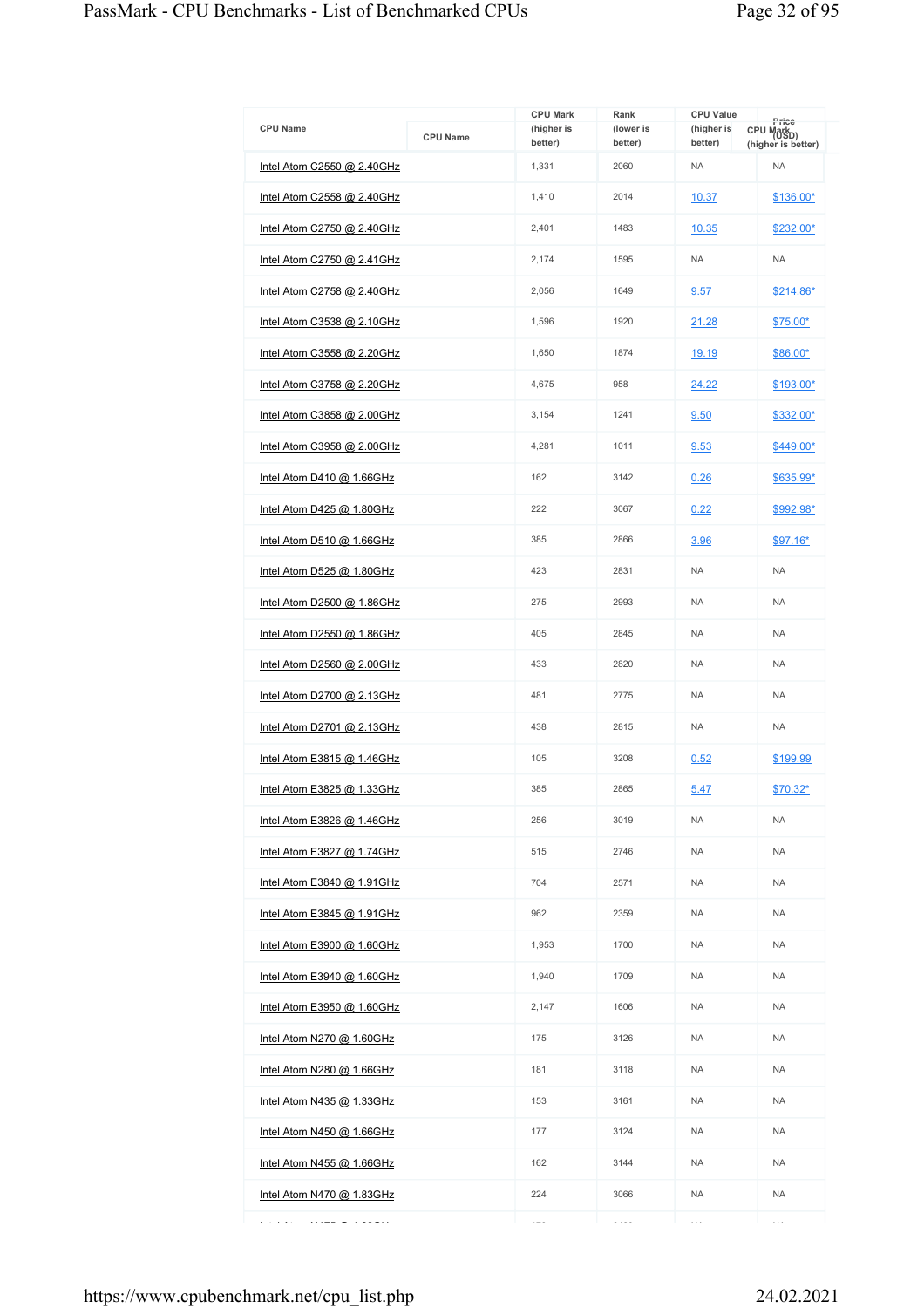| <b>CPU Name</b>                      | <b>CPU Name</b> | <b>CPU Mark</b><br>(higher is<br>better) | Rank<br>(lower is<br>better) | <b>CPU Value</b><br>(higher is<br>better) | Price<br>CPU Mark <sub>D)</sub><br>(higher is better) |
|--------------------------------------|-----------------|------------------------------------------|------------------------------|-------------------------------------------|-------------------------------------------------------|
| Intel Atom N550 @ 1.50GHz            |                 | 316                                      | 2939                         | 3.67                                      | \$86.00*                                              |
| <u>Intel Atom N570 @ 1.66GHz</u>     |                 | 335                                      | 2922                         | 3.89                                      | \$86.00*                                              |
| Intel Atom N2100 $@$ 1.60GHz         |                 | 188                                      | 3106                         | <b>NA</b>                                 | <b>NA</b>                                             |
| Intel Atom N2600 @ 1.60GHz           |                 | 323                                      | 2932                         | <b>NA</b>                                 | <b>NA</b>                                             |
| Intel Atom N2800 @ 1.86GHz           |                 | 408                                      | 2843                         | <b>NA</b>                                 | <b>NA</b>                                             |
| Intel Atom S1260 @ 2.00GHz           |                 | 596                                      | 2673                         | 9.31                                      | \$64.00*                                              |
| Intel Atom T5700 @ 1.70GHz           |                 | 1,326                                    | 2070                         | <b>NA</b>                                 | <b>NA</b>                                             |
| <u>Intel Atom x5-E3930 @ 1.30GHz</u> |                 | 993                                      | 2330                         | <b>NA</b>                                 | <b>NA</b>                                             |
| Intel Atom x5-E8000 @ 1.04GHz        |                 | 1,040                                    | 2288                         | <b>NA</b>                                 | <b>NA</b>                                             |
| <u>Intel Atom x5-Z8300 @ 1.44GHz</u> |                 | 845                                      | 2444                         | 6.35                                      | \$132.99*                                             |
| Intel Atom x5-Z8330 @ 1.44GHz        |                 | 830                                      | 2458                         | <b>NA</b>                                 | <b>NA</b>                                             |
| Intel Atom x5-Z8350 @ 1.44GHz        |                 | 915                                      | 2392                         | 43.55                                     | \$21.00*                                              |
| Intel Atom $x5$ -Z8500 @ 1.44GHz     |                 | 1,238                                    | 2133                         | 19.79                                     | $$62.57*$                                             |
| Intel Atom x5-Z8550 @ 1.44GHz        |                 | 1,190                                    | 2170                         | <b>NA</b>                                 | <b>NA</b>                                             |
| Intel Atom x7-Z8700 @ 1.60GHz        |                 | 1,328                                    | 2067                         | 18.03                                     | \$73.63*                                              |
| <u>Intel Atom x7-Z8750 @ 1.60GHz</u> |                 | 1,373                                    | 2035                         | <b>NA</b>                                 | <b>NA</b>                                             |
| Intel Atom Z520 @ 1.33GHz            |                 | 156                                      | 3153                         | <b>NA</b>                                 | <b>NA</b>                                             |
| Intel Atom Z530 @ 1.60GHz            |                 | 183                                      | 3114                         | <b>NA</b>                                 | <b>NA</b>                                             |
| Intel Atom Z670 @ 1.50GHz            |                 | 158                                      | 3149                         | <b>NA</b>                                 | <b>NA</b>                                             |
| <u>Intel Atom Z2760 @ 1.80GHz</u>    |                 | 375                                      | 2873                         | <b>NA</b>                                 | <b>NA</b>                                             |
| Intel Atom Z3735D @ 1.33GHz          |                 | 540                                      | 2723                         | <b>NA</b>                                 | <b>NA</b>                                             |
| Intel Atom Z3735E @ 1.33GHz          |                 | 557                                      | 2714                         | 4.76                                      | $$117.00*$                                            |
| Intel Atom Z3735F @ 1.33GHz          |                 | 520                                      | 2740                         | 1.04                                      | \$500.00*                                             |
| Intel Atom $Z3735G$ @ 1.33GHz        |                 | 534                                      | 2728                         | <b>NA</b>                                 | <b>NA</b>                                             |
| Intel Atom Z3736F @ 1.33GHz          |                 | 511                                      | 2748                         | <b>NA</b>                                 | <b>NA</b>                                             |
| <u>Intel Atom Z3740 @ 1.33GHz</u>    |                 | 600                                      | 2669                         | <b>NA</b>                                 | <b>NA</b>                                             |
| Intel Atom Z3740D @ 1.33GHz          |                 | 614                                      | 2657                         | NA.                                       | <b>NA</b>                                             |
| Intel Atom Z3745 @ 1.33GHz           |                 | 617                                      | 2653                         | 20.56                                     | \$30.00*                                              |
| Intel Atom Z3745D @ 1.33GHz          |                 | 585                                      | 2684                         | NA                                        | <b>NA</b>                                             |
| <u>Intel Atom Z3770 @ 1.46GHz</u>    |                 | 746                                      | 2534                         | 4.99                                      | $$149.44*$                                            |
| Intel Atom Z3770D @ 1.49GHz          |                 | 488                                      | 2768                         | <b>NA</b>                                 | <b>NA</b>                                             |
| Intel Atom Z3775 @ 1.46GHz           |                 | 754                                      | 2527                         | 1.51                                      | $$500.00*$                                            |
| Intel Atom $Z3775D$ @ 1.49GHz        |                 | 794                                      | 2491                         | <b>NA</b>                                 | <b>NA</b>                                             |
| Intel Atom Z3795 @ 1.60GHz           |                 | 1,115                                    | 2222                         | <b>NA</b>                                 | <b>NA</b>                                             |
| .<br>$-222$                          |                 | $\overline{\phantom{a}}$                 | $\sim$ $\sim$                | $\cdots$                                  | $\cdots$                                              |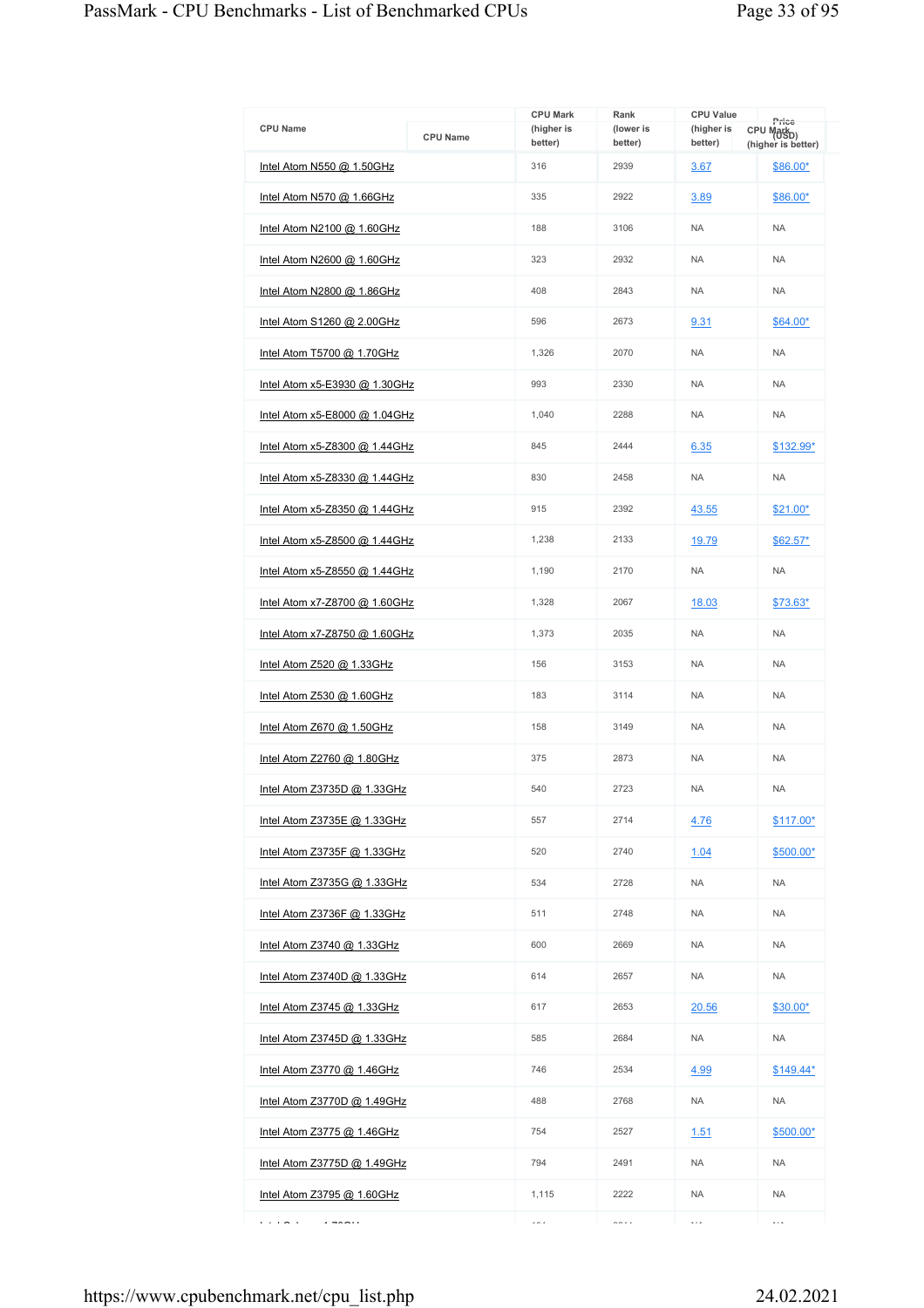| <b>CPU Name</b>               | <b>CPU Name</b> | <b>CPU Mark</b><br>(higher is<br>better) | Rank<br>(lower is<br>better) | <b>CPU Value</b><br>(higher is<br>better) | Price<br>CPU Markp)<br>(higher is better) |
|-------------------------------|-----------------|------------------------------------------|------------------------------|-------------------------------------------|-------------------------------------------|
| Intel Celeron 1.80GHz         |                 | 96                                       | 3214                         | <b>NA</b>                                 | <b>NA</b>                                 |
| Intel Celeron 2.00GHz         |                 | 125                                      | 3190                         | <b>NA</b>                                 | <b>NA</b>                                 |
| Intel Celeron 2.13GHz         |                 | 166                                      | 3134                         | <b>NA</b>                                 | <b>NA</b>                                 |
| Intel Celeron 2.20GHz         |                 | 139                                      | 3179                         | <b>NA</b>                                 | <b>NA</b>                                 |
| Intel Celeron 2.26GHz         |                 | 182                                      | 3117                         | <b>NA</b>                                 | <b>NA</b>                                 |
| Intel Celeron 2.30GHz         |                 | 148                                      | 3167                         | <b>NA</b>                                 | <b>NA</b>                                 |
| Intel Celeron 2.40GHz         |                 | 143                                      | 3173                         | <b>NA</b>                                 | <b>NA</b>                                 |
| Intel Celeron 2.50GHz         |                 | 164                                      | 3138                         | <b>NA</b>                                 | <b>NA</b>                                 |
| Intel Celeron 2.53GHz         |                 | 169                                      | 3132                         | <b>NA</b>                                 | <b>NA</b>                                 |
| Intel Celeron 2.60GHz         |                 | 143                                      | 3172                         | <b>NA</b>                                 | <b>NA</b>                                 |
| Intel Celeron 2.66GHz         |                 | 154                                      | 3159                         | <b>NA</b>                                 | <b>NA</b>                                 |
| Intel Celeron 2.70GHz         |                 | 159                                      | 3147                         | <b>NA</b>                                 | <b>NA</b>                                 |
| Intel Celeron 2.80GHz         |                 | 190                                      | 3105                         | <b>NA</b>                                 | <b>NA</b>                                 |
| Intel Celeron 2.93GHz         |                 | 230                                      | 3056                         | <b>NA</b>                                 | <b>NA</b>                                 |
| Intel Celeron 3.06GHz         |                 | 234                                      | 3048                         | <b>NA</b>                                 | <b>NA</b>                                 |
| Intel Celeron 3.20GHz         |                 | 267                                      | 3004                         | <b>NA</b>                                 | <b>NA</b>                                 |
| Intel Celeron 3.33GHz         |                 | 263                                      | 3009                         | <b>NA</b>                                 | <b>NA</b>                                 |
| Intel Celeron 215 @ 1.33GHz   |                 | 174                                      | 3128                         | <b>NA</b>                                 | <b>NA</b>                                 |
| Intel Celeron 220 @ 1.20GHz   |                 | 209                                      | 3080                         | <b>NA</b>                                 | <b>NA</b>                                 |
| Intel Celeron 420 @ 1.60GHz   |                 | 293                                      | 2965                         | 5.86                                      | \$49.95*                                  |
| Intel Celeron 430 @ 1.80GHz   |                 | 272                                      | 2995                         | 3.87                                      | \$70.30*                                  |
| Intel Celeron 440 @ 2.00 GHz  |                 | 368                                      | 2881                         | 7.37                                      | \$49.99*                                  |
| Intel Celeron 450 @ 2.20GHz   |                 | 433                                      | 2819                         | 32.11                                     | $$13.50*$                                 |
| Intel Celeron 530 @ 1.73GHz   |                 | 287                                      | 2975                         | 22.09                                     | $$13.00*$                                 |
| Intel Celeron 540 @ 1.86GHz   |                 | 296                                      | 2961                         | <b>NA</b>                                 | <b>NA</b>                                 |
| Intel Celeron 550 @ 2.00GHz   |                 | 365                                      | 2884                         | 6.64                                      | $$54.95*$                                 |
| Intel Celeron 560 @ 2.13GHz   |                 | 365                                      | 2885                         | 5.21                                      | $$69.95*$                                 |
| Intel Celeron 570 @ 2.26GHz   |                 | 344                                      | 2909                         | <b>NA</b>                                 | <b>NA</b>                                 |
| Intel Celeron 723 @ 1.20GHz   |                 | 213                                      | 3075                         | <b>NA</b>                                 | <b>NA</b>                                 |
| Intel Celeron 743 @ 1.30GHz   |                 | 263                                      | 3008                         | <b>NA</b>                                 | <b>NA</b>                                 |
| Intel Celeron 807 @ 1.50GHz   |                 | 392                                      | 2861                         | <b>NA</b>                                 | <b>NA</b>                                 |
| Intel Celeron 807UE @ 1.00GHz |                 | 210                                      | 3079                         | <b>NA</b>                                 | <b>NA</b>                                 |
| Intel Celeron 827E @ 1.40GHz  |                 | 371                                      | 2880                         | <b>NA</b>                                 | <b>NA</b>                                 |
| Intel Celeron 847 @ 1.10GHz   |                 | 473                                      | 2786                         | 1.50                                      | \$315.00*                                 |
| .                             |                 | $\sim$                                   | $\sim$                       | $\cdots$                                  | $\ldots$                                  |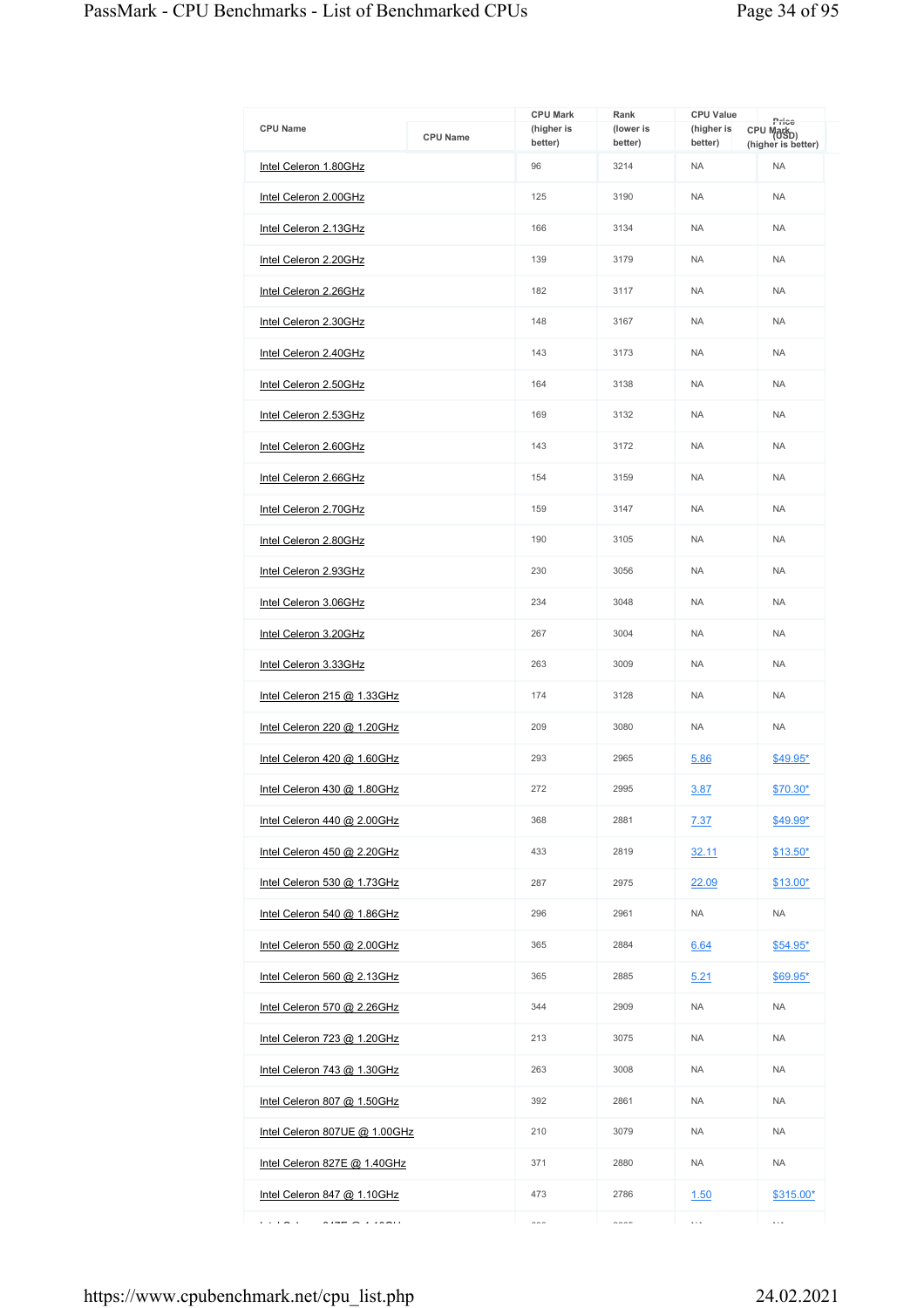|                                      |                 | <b>CPU Mark</b>       | Rank                 | <b>CPU Value</b>      | Price                            |
|--------------------------------------|-----------------|-----------------------|----------------------|-----------------------|----------------------------------|
| <b>CPU Name</b>                      | <b>CPU Name</b> | (higher is<br>better) | (lower is<br>better) | (higher is<br>better) | CPU Markp)<br>(higher is better) |
| Intel Celeron 857 @ 1.20GHz          |                 | 569                   | 2701                 | <b>NA</b>             | <b>NA</b>                        |
| Intel Celeron 867 @ 1.30GHz          |                 | 562                   | 2708                 | 18.72                 | \$29.99*                         |
| Intel Celeron 877 @ 1.40GHz          |                 | 643                   | 2631                 | <b>NA</b>             | <b>NA</b>                        |
| Intel Celeron 887 @ 1.50GHz          |                 | 727                   | 2557                 | <b>NA</b>             | <b>NA</b>                        |
| Intel Celeron 900 @ 2.20GHz          |                 | 384                   | 2870                 | 20.20                 | $$18.99*$                        |
| Intel Celeron 925 @ 2.30GHz          |                 | 433                   | 2821                 | <b>NA</b>             | <b>NA</b>                        |
| Intel Celeron 1000M @ 1.80GHz        |                 | 1,016                 | 2305                 | <b>NA</b>             | <b>NA</b>                        |
| Intel Celeron 1000MHz                |                 | 139                   | 3177                 | <b>NA</b>             | <b>NA</b>                        |
| Intel Celeron 1005M @ 1.90GHz        |                 | 1,059                 | 2270                 | <b>NA</b>             | <b>NA</b>                        |
| Intel Celeron 1007U @ 1.50GHz        |                 | 775                   | 2507                 | 4.19                  | \$184.99*                        |
| Intel Celeron 1017U @ 1.60GHz        |                 | 859                   | 2433                 | <b>NA</b>             | <b>NA</b>                        |
| Intel Celeron 1019Y @ 1.00GHz        |                 | 576                   | 2692                 | <b>NA</b>             | <b>NA</b>                        |
| Intel Celeron 1020E @ 2.20GHz        |                 | 1,406                 | 2019                 | <b>NA</b>             | <b>NA</b>                        |
| Intel Celeron 1020M @ 2.10GHz        |                 | 1,275                 | 2108                 | <b>NA</b>             | <b>NA</b>                        |
| Intel Celeron 1037U @ 1.80GHz        |                 | 1,026                 | 2299                 | <b>NA</b>             | <b>NA</b>                        |
| Intel Celeron 1047UE @ 1.40GHz       |                 | 748                   | 2531                 | <b>NA</b>             | <b>NA</b>                        |
| Intel Celeron 1100MHz                |                 | 113                   | 3204                 | 7.55                  | \$15.00*                         |
| Intel Celeron 1200MHz                |                 | 159                   | 3148                 | <b>NA</b>             | <b>NA</b>                        |
| Intel Celeron 2000E @ 2.20GHz        |                 | 1,607                 | 1914                 | <b>NA</b>             | <b>NA</b>                        |
| Intel Celeron 2002E @ 1.50GHz        |                 | 1,091                 | 2244                 | 12.68                 | \$86.00*                         |
| Intel Celeron 2950M @ 2.00GHz        |                 | 1,260                 | 2118                 | <b>NA</b>             | <b>NA</b>                        |
| Intel Celeron 2955U @ 1.40GHz        |                 | 763                   | 2518                 | <b>NA</b>             | <b>NA</b>                        |
| Intel Celeron 2957U @ 1.40GHz        |                 | 810                   | 2473                 | <b>NA</b>             | <b>NA</b>                        |
| Intel Celeron 2961Y @ 1.10GHz        |                 | 732                   | 2552                 | <b>NA</b>             | <b>NA</b>                        |
| Intel Celeron 2970M @ 2.20GHz        |                 | 1,501                 | 1973                 | <b>NA</b>             | <b>NA</b>                        |
| Intel Celeron 2980U @ 1.60GHz        |                 | 1,056                 | 2275                 | <b>NA</b>             | <b>NA</b>                        |
| Intel Celeron 2981U @ 1.60GHz        |                 | 991                   | 2332                 | <b>NA</b>             | <b>NA</b>                        |
| <u>Intel Celeron 3205U @ 1.50GHz</u> |                 | 920                   | 2389                 | 3.20                  | \$287.04*                        |
| Intel Celeron 3215U @ 1.70GHz        |                 | 1,102                 | 2235                 | NA                    | <b>NA</b>                        |
| Intel Celeron 3755U @ 1.70GHz        |                 | 1,182                 | 2180                 | <b>NA</b>             | <b>NA</b>                        |
| Intel Celeron 3765U @ 1.90GHz        |                 | 1,286                 | 2099                 | <b>NA</b>             | <b>NA</b>                        |
| Intel Celeron 3855U @ 1.60GHz        |                 | 1,227                 | 2146                 | NA.                   | <b>NA</b>                        |
| Intel Celeron 3865U @ 1.80GHz        |                 | 1,286                 | 2100                 | <b>NA</b>             | <b>NA</b>                        |
| Intel Celeron 3867U @ 1.80GHz        |                 | 1,467                 | 1986                 | <u>13.71</u>          | $$107.00*$                       |
| .                                    |                 | $\cdots$              | 1000                 | $\ddotsc$             | $\ldots$                         |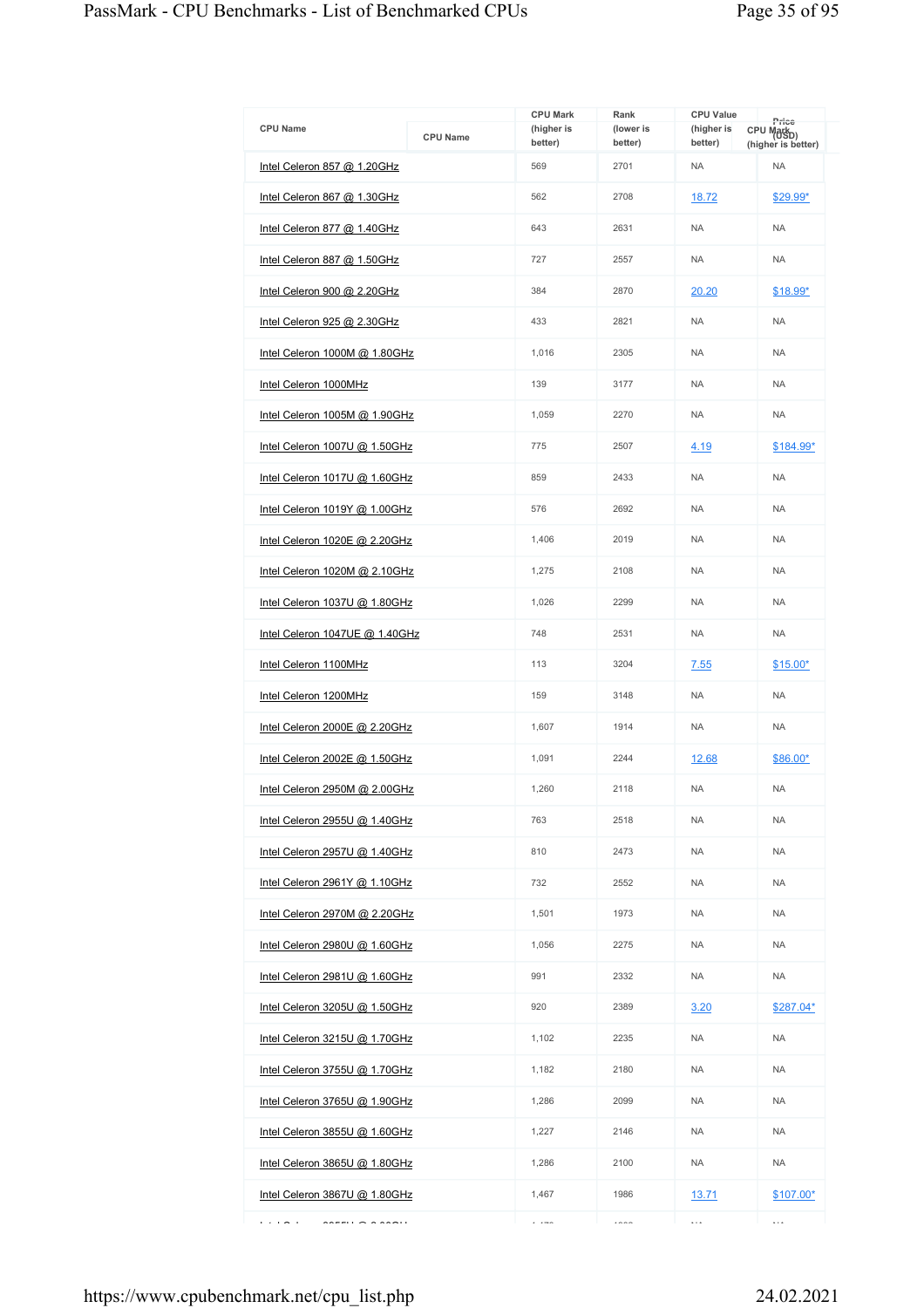| <b>CPU Name</b>                                                                                                                           | <b>CPU Name</b> | <b>CPU Mark</b><br>(higher is<br>better) | Rank<br>(lower is<br>better) | <b>CPU Value</b><br>(higher is<br>better) | Price<br>CPU Mark <sub>D)</sub><br>(higher is better) |
|-------------------------------------------------------------------------------------------------------------------------------------------|-----------------|------------------------------------------|------------------------------|-------------------------------------------|-------------------------------------------------------|
| Intel Celeron 3965U @ 2.20GHz                                                                                                             |                 | 1,665                                    | 1868                         | 15.56                                     | $$107.00*$                                            |
| Intel Celeron 3965Y @ 1.50GHz                                                                                                             |                 | 1,220                                    | 2152                         | 11.40                                     | $$107.00*$                                            |
| Intel Celeron 4205U @ 1.80GHz                                                                                                             |                 | 1,300                                    | 2087                         | 12.15                                     | $$107.00*$                                            |
| Intel Celeron 4305UE @ 2.00GHz                                                                                                            |                 | 1,950                                    | 1703                         | <b>NA</b>                                 | <b>NA</b>                                             |
| Intel Celeron 5205U @ 1.90GHz                                                                                                             |                 | 1,432                                    | 2005                         | 13.39                                     | $$107.00*$                                            |
| Intel Celeron 6305 @ 1.80GHz                                                                                                              |                 | 2.246                                    | 1553                         | <b>NA</b>                                 | <b>NA</b>                                             |
| Intel Celeron @ 1.30GHz                                                                                                                   |                 | 548                                      | 2719                         | <b>NA</b>                                 | <b>NA</b>                                             |
| Intel Celeron B710 @ 1.60GHz                                                                                                              |                 | 106                                      | 3207                         | <b>NA</b>                                 | <b>NA</b>                                             |
| Intel Celeron B800 @ 1.50GHz                                                                                                              |                 | 657                                      | 2619                         | 26.28                                     | $$24.99*$                                             |
| Intel Celeron B810 @ 1.60GHz                                                                                                              |                 | 775                                      | 2508                         | 9.69                                      | \$79.95*                                              |
| Intel Celeron B815 @ 1.60GHz                                                                                                              |                 | 672                                      | 2603                         | <b>NA</b>                                 | <b>NA</b>                                             |
| Intel Celeron B820 @ 1.70GHz                                                                                                              |                 | 773                                      | 2509                         | 26.41                                     | \$29.29*                                              |
| Intel Celeron B830 @ 1.80GHz                                                                                                              |                 | 787                                      | 2500                         | 15.73                                     | $$49.99*$                                             |
| Intel Celeron B840 @ 1.90GHz                                                                                                              |                 | 930                                      | 2381                         | <b>NA</b>                                 | <b>NA</b>                                             |
| Intel Celeron D 347 @ 3.06GHz                                                                                                             |                 | 232                                      | 3052                         | <b>NA</b>                                 | <b>NA</b>                                             |
| Intel Celeron D 352 @ 3.20GHz                                                                                                             |                 | 283                                      | 2982                         | <b>NA</b>                                 | <b>NA</b>                                             |
| Intel Celeron D 356 @ 3.33GHz                                                                                                             |                 | 251                                      | 3027                         | <b>NA</b>                                 | <b>NA</b>                                             |
| Intel Celeron D $360$ @ $3.46$ GHz                                                                                                        |                 | 372                                      | 2878                         | <b>NA</b>                                 | <b>NA</b>                                             |
| Intel Celeron D 420 @ 1.60GHz                                                                                                             |                 | 313                                      | 2943                         | <b>NA</b>                                 | <b>NA</b>                                             |
| Intel Celeron E1200 @ 1.60GHz                                                                                                             |                 | 492                                      | 2766                         | 10.07                                     | \$48.88                                               |
| Intel Celeron E1400 @ 2.00GHz                                                                                                             |                 | 671                                      | 2608                         | 47.91                                     | \$14.00                                               |
| Intel Celeron E1500 @ 2.20GHz                                                                                                             |                 | 649                                      | 2626                         | 33.02                                     | $$19.65*$                                             |
| Intel Celeron E1600 @ 2.40GHz                                                                                                             |                 | 712                                      | 2564                         | <b>NA</b>                                 | <b>NA</b>                                             |
| Intel Celeron E3200 @ 2.40GHz                                                                                                             |                 | 860                                      | 2432                         | 43.02                                     | \$19.99*                                              |
| Intel Celeron E3300 @ 2.50GHz                                                                                                             |                 | 805                                      | 2481                         | 20.13                                     | \$39.99*                                              |
| Intel Celeron E3400 @ 2.60GHz                                                                                                             |                 | 808                                      | 2477                         | 27.86                                     | $$29.00*$                                             |
| Intel Celeron E3500 $@$ 2.70GHz                                                                                                           |                 | 935                                      | 2375                         | 44.54                                     | \$21.00                                               |
| Intel Celeron G440 @ 1.60GHz                                                                                                              |                 | 426                                      | 2829                         | 8.52                                      | \$49.99*                                              |
| Intel Celeron G460 @ 1.80GHz                                                                                                              |                 | 483                                      | 2774                         | 8.78                                      | $$55.00*$                                             |
| Intel Celeron G465 @ 1.90GHz                                                                                                              |                 | 480                                      | 2777                         | 12.00                                     | $$40.00*$                                             |
| Intel Celeron G470 @ 2.00GHz                                                                                                              |                 | 691                                      | 2586                         | 19.67                                     | $$35.15*$                                             |
| Intel Celeron G530 @ 2.40GHz                                                                                                              |                 | 1,102                                    | 2234                         | 27.57                                     | $$39.99^*$                                            |
| Intel Celeron G530T @ 2.00GHz                                                                                                             |                 | 1,055                                    | 2276                         | 62.11                                     | $$16.99*$                                             |
| Intel Celeron G540 @ 2.50GHz                                                                                                              |                 | 1,054                                    | 2278                         | 95.56                                     | $$11.03*$                                             |
| .<br>$\mathsf{O}\mathsf{P}\mathsf{I}\mathsf{O}\mathsf{P}\mathsf{P}\mathsf{O}\mathsf{I}\mathsf{O}\mathsf{O}\mathsf{I}\mathsf{I}\mathsf{I}$ |                 | $\cdots$                                 | $\sim$ $\sim$ $\sim$         | $\ldots$                                  | $\ldots$                                              |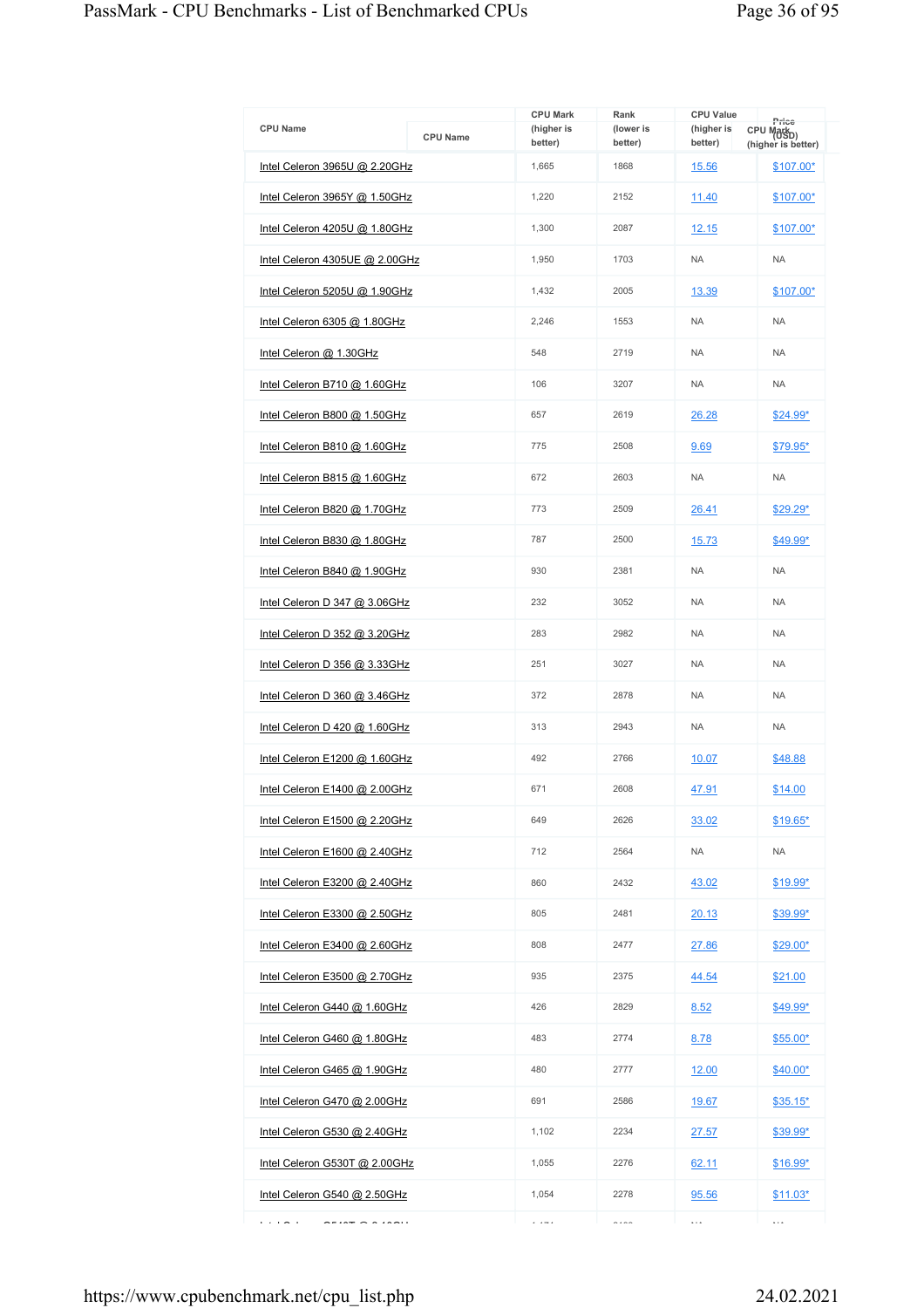| <b>CPU Name</b>                 | <b>CPU Name</b> | <b>CPU Mark</b><br>(higher is<br>better) | Rank<br>(lower is<br>better) | <b>CPU Value</b><br>(higher is<br>better) | Price<br>CPU Mark <sub>D)</sub><br>(higher is better) |
|---------------------------------|-----------------|------------------------------------------|------------------------------|-------------------------------------------|-------------------------------------------------------|
| Intel Celeron G550 @ 2.60GHz    |                 | 1,295                                    | 2092                         | 26.43                                     | \$49.00                                               |
| Intel Celeron G550T @ 2.20GHz   |                 | 1,102                                    | 2236                         | <b>NA</b>                                 | <b>NA</b>                                             |
| Intel Celeron G555 @ 2.70GHz    |                 | 1,268                                    | 2112                         | 28.18                                     | \$45.00                                               |
| Intel Celeron G1101 @ 2.27GHz   |                 | 1,086                                    | 2249                         | 54.92                                     | <u>\$19.77*</u>                                       |
| Intel Celeron G1610 @ 2.60GHz   |                 | 1,444                                    | 1997                         | 39.04                                     | \$37.00                                               |
| Intel Celeron G1610T @ 2.30GHz  |                 | 1,378                                    | 2034                         | 91.96                                     | \$14.98*                                              |
| Intel Celeron G1620 @ 2.70GHz   |                 | 1,350                                    | 2049                         | 15.18                                     | \$88.98*                                              |
| Intel Celeron G1620T @ 2.40GHz  |                 | 1,507                                    | 1966                         | 35.88                                     | $$42.00*$                                             |
| Intel Celeron G1630 @ 2.80GHz   |                 | 1,646                                    | 1880                         | 32.92                                     | \$49.99*                                              |
| Intel Celeron G1820 @ 2.70GHz   |                 | 1,641                                    | 1883                         | 54.72                                     | \$29.99*                                              |
| Intel Celeron G1820T @ 2.40GHz  |                 | 1,614                                    | 1907                         | 38.43                                     | \$42.00*                                              |
| Intel Celeron G1820TE @ 2.20GHz |                 | 1,115                                    | 2223                         | <b>NA</b>                                 | <b>NA</b>                                             |
| Intel Celeron G1830 @ 2.80GHz   |                 | 1,560                                    | 1933                         | 16.43                                     | \$94.95*                                              |
| Intel Celeron G1840 @ 2.80GHz   |                 | 1,718                                    | 1831                         | 14.44                                     | \$119.00                                              |
| Intel Celeron G1840T @ 2.50GHz  |                 | 1,576                                    | 1929                         | <b>NA</b>                                 | <b>NA</b>                                             |
| Intel Celeron G1850 @ 2.90GHz   |                 | 1,895                                    | 1744                         | 23.69                                     | <u>\$79.99*</u>                                       |
| Intel Celeron G3900 @ 2.80GHz   |                 | 2,220                                    | 1567                         | 15.23                                     | \$145.78*                                             |
| Intel Celeron G3900E @ 2.40GHz  |                 | 2,034                                    | 1662                         | 19.01                                     | \$107.00*                                             |
| Intel Celeron G3900T @ 2.60GHz  |                 | 2,199                                    | 1580                         | 19.56                                     | \$112.46*                                             |
| Intel Celeron G3900TE @ 2.30GHz |                 | 1,967                                    | 1697                         | 46.84                                     | \$42.00*                                              |
| Intel Celeron G3920 @ 2.90GHz   |                 | 2,265                                    | 1541                         | 22.36                                     | \$101.27                                              |
| Intel Celeron G3930 @ 2.90GHz   |                 | 2,278                                    | 1533                         | 21.09                                     | \$108.02                                              |
| Intel Celeron G3930T @ 2.70GHz  |                 | 2,109                                    | 1623                         | 52.79                                     | \$39.95*                                              |
| Intel Celeron G3930TE @ 2.70GHz |                 | 2,218                                    | 1569                         | 52.82                                     | <u>\$42.00*</u>                                       |
| Intel Celeron G3950 @ 3.00GHz   |                 | 2,369                                    | 1495                         | 21.72                                     | \$109.04*                                             |
| Intel Celeron G4900 @ 3.10GHz   |                 | 2,419                                    | 1474                         | 9.82                                      | <u>\$246.34*</u>                                      |
| Intel Celeron G4900T @ 2.90GHz  |                 | 2.292                                    | 1527                         | 54.56                                     | \$42.00*                                              |
| Intel Celeron G4920 @ 3.20GHz   |                 | 2,284                                    | 1529                         | 31.11                                     | $$73.44*$                                             |
| Intel Celeron G4930 @ 3.20GHz   |                 | 2,574                                    | 1424                         | 53.64                                     | <u>\$47.99</u>                                        |
| Intel Celeron G4930T @ 3.00GHz  |                 | 2,224                                    | 1566                         | 52.95                                     | $$42.00*$                                             |
| Intel Celeron G5900 @ 3.40GHz   |                 | 2,748                                    | 1364                         | 37.70                                     | \$72.89                                               |
| Intel Celeron G5905 @ 3.50GHz   |                 | 2,852                                    | 1335                         | 44.74                                     | \$63.75                                               |
| Intel Celeron G5920 @ 3.50GHz   |                 | 2,840                                    | 1340                         | 45.81                                     | \$61.99                                               |
| Intel Celeron J1750 @ 2.41GHz   |                 | 595                                      | 2674                         | <b>NA</b>                                 | <b>NA</b>                                             |
| .<br>14000000011                |                 | ---                                      | $\sim$ $\sim$ $\sim$         | $\ddotsc$                                 | $\ldots$                                              |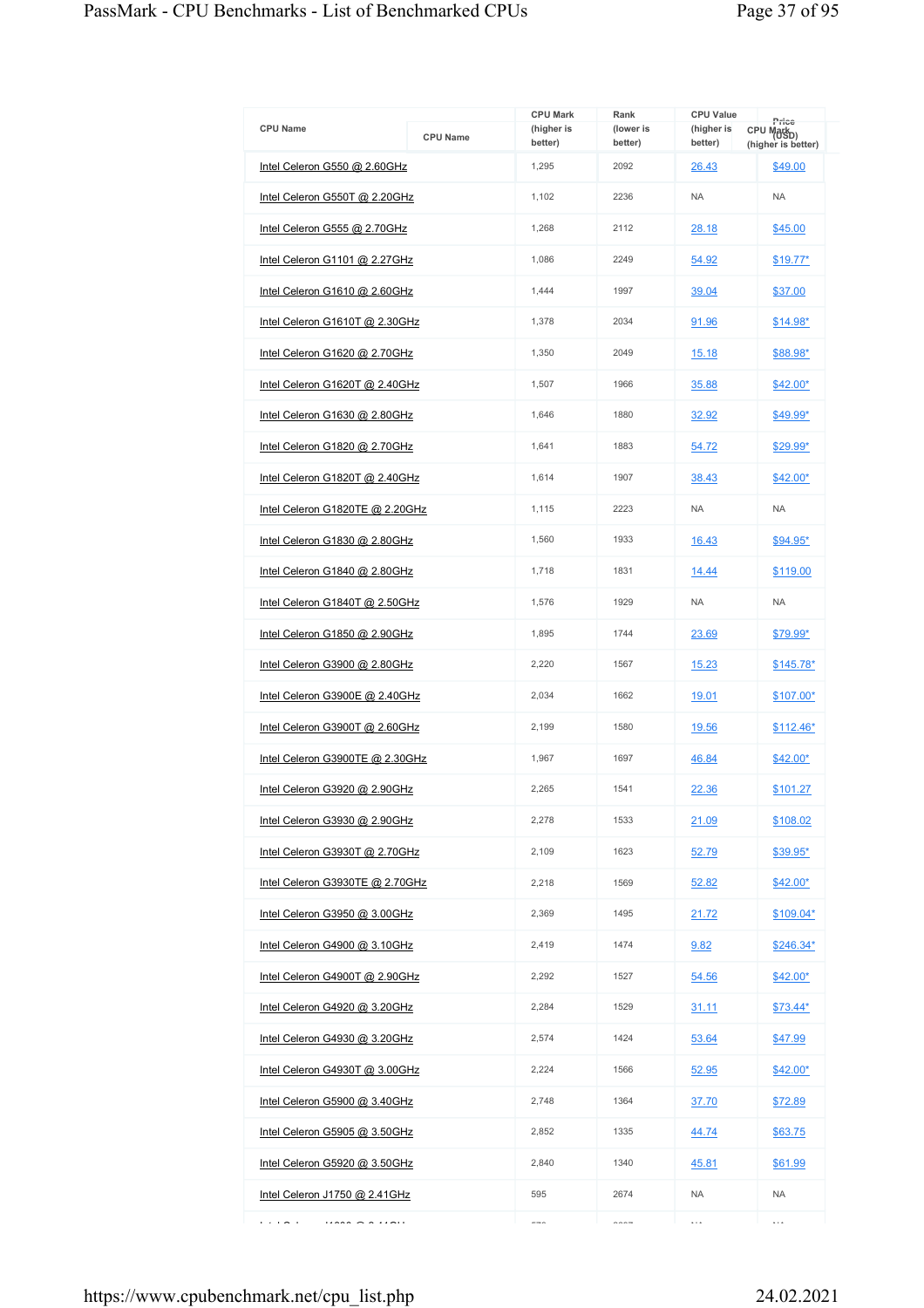| <b>CPU Name</b>                | <b>CPU Name</b> | <b>CPU Mark</b><br>(higher is<br>better) | Rank<br>(lower is<br>better) | <b>CPU Value</b><br>(higher is<br>better) | Price<br>CPU Mark <sub>D)</sub><br>(higher is better) |
|--------------------------------|-----------------|------------------------------------------|------------------------------|-------------------------------------------|-------------------------------------------------------|
| Intel Celeron J1850 @ 1.99GHz  |                 | 942                                      | 2372                         | <b>NA</b>                                 | <b>NA</b>                                             |
| Intel Celeron J1900 @ 1.99GHz  |                 | 1,109                                    | 2228                         | <b>NA</b>                                 | <b>NA</b>                                             |
| Intel Celeron J3060 @ 1.60GHz  |                 | 671                                      | 2609                         | <b>NA</b>                                 | <b>NA</b>                                             |
| Intel Celeron J3160 @ 1.60GHz  |                 | 1,318                                    | 2076                         | <b>NA</b>                                 | <b>NA</b>                                             |
| Intel Celeron J3355 @ 2.00GHz  |                 | 1,223                                    | 2149                         | <b>NA</b>                                 | <b>NA</b>                                             |
| Intel Celeron J3455 @ 1.50GHz  |                 | 2,282                                    | 1532                         | 7.20                                      | \$317.00                                              |
| Intel Celeron J3455E @ 1.50GHz |                 | 2,333                                    | 1510                         | <b>NA</b>                                 | <b>NA</b>                                             |
| Intel Celeron J4005 @ 2.00GHz  |                 | 1,626                                    | 1893                         | 5.44                                      | \$299.00                                              |
| Intel Celeron J4025 @ 2.00GHz  |                 | 1,946                                    | 1706                         | <b>NA</b>                                 | <b>NA</b>                                             |
| Intel Celeron J4105 @ 1.50GHz  |                 | 2.975                                    | 1295                         | 27.81                                     | $$107.00*$                                            |
| Intel Celeron J4115 @ 1.80GHz  |                 | 2,726                                    | 1370                         | <b>NA</b>                                 | <b>NA</b>                                             |
| Intel Celeron J4125 @ 2.00GHz  |                 | 3.104                                    | 1257                         | <b>NA</b>                                 | <b>NA</b>                                             |
| Intel Celeron J6413 @ 1.80GHz  |                 | 4,075                                    | 1045                         | <b>NA</b>                                 | <b>NA</b>                                             |
| Intel Celeron M 1.00GHz        |                 | 149                                      | 3166                         | 0.59                                      | \$252.09*                                             |
| Intel Celeron M 1.30GHz        |                 | 205                                      | 3083                         | <b>NA</b>                                 | <b>NA</b>                                             |
| Intel Celeron M 1.50GHz        |                 | 216                                      | 3072                         | <b>NA</b>                                 | <b>NA</b>                                             |
| Intel Celeron M 1.60GHz        |                 | 224                                      | 3065                         | <b>NA</b>                                 | <b>NA</b>                                             |
| Intel Celeron M 1.70GHz        |                 | 252                                      | 3025                         | <b>NA</b>                                 | <b>NA</b>                                             |
| Intel Celeron M 360 1.40GHz    |                 | 221                                      | 3068                         | <b>NA</b>                                 | <b>NA</b>                                             |
| Intel Celeron M 410 @ 1.46GHz  |                 | 123                                      | 3191                         | <b>NA</b>                                 | <b>NA</b>                                             |
| Intel Celeron M 420 @ 1.60GHz  |                 | 139                                      | 3178                         | <b>NA</b>                                 | <b>NA</b>                                             |
| Intel Celeron M 430 @ 1.73GHz  |                 | 169                                      | 3130                         | <b>NA</b>                                 | <b>NA</b>                                             |
| Intel Celeron M 440 @ 1.86GHz  |                 | 155                                      | 3155                         | NA.                                       | <b>NA</b>                                             |
| Intel Celeron M 443 @ 1.20GHz  |                 | 125                                      | 3189                         | <b>NA</b>                                 | <b>NA</b>                                             |
| Intel Celeron M 450 @ 2.00GHz  |                 | 230                                      | 3057                         | <b>NA</b>                                 | <b>NA</b>                                             |
| Intel Celeron M 520 @ 1.60GHz  |                 | 227                                      | 3060                         | NA.                                       | <b>NA</b>                                             |
| Intel Celeron M 530 @ 1.73GHz  |                 | 338                                      | 2917                         | <b>NA</b>                                 | <b>NA</b>                                             |
| Intel Celeron M 723 @ 1.20GHz  |                 | 267                                      | 3005                         | <b>NA</b>                                 | <b>NA</b>                                             |
| Intel Celeron M 900MHz         |                 | 123                                      | 3192                         | NA.                                       | <b>NA</b>                                             |
| Intel Celeron M 1300MHz        |                 | 197                                      | 3091                         | <b>NA</b>                                 | <b>NA</b>                                             |
| Intel Celeron M 1500MHz        |                 | 217                                      | 3071                         | <b>NA</b>                                 | <b>NA</b>                                             |
| Intel Celeron N2805 @ 1.46GHz  |                 | 335                                      | 2921                         | NA.                                       | <b>NA</b>                                             |
| Intel Celeron N2806 @ 1.60GHz  |                 | 486                                      | 2770                         | <b>NA</b>                                 | <b>NA</b>                                             |
| Intel Celeron N2807 @ 1.58GHz  |                 | 447                                      | 2809                         | <b>NA</b>                                 | <b>NA</b>                                             |
| .<br>$\cdots$                  |                 | $\sim$                                   | $\sim$ $\sim$                | $\ldots$                                  | $\ldots$                                              |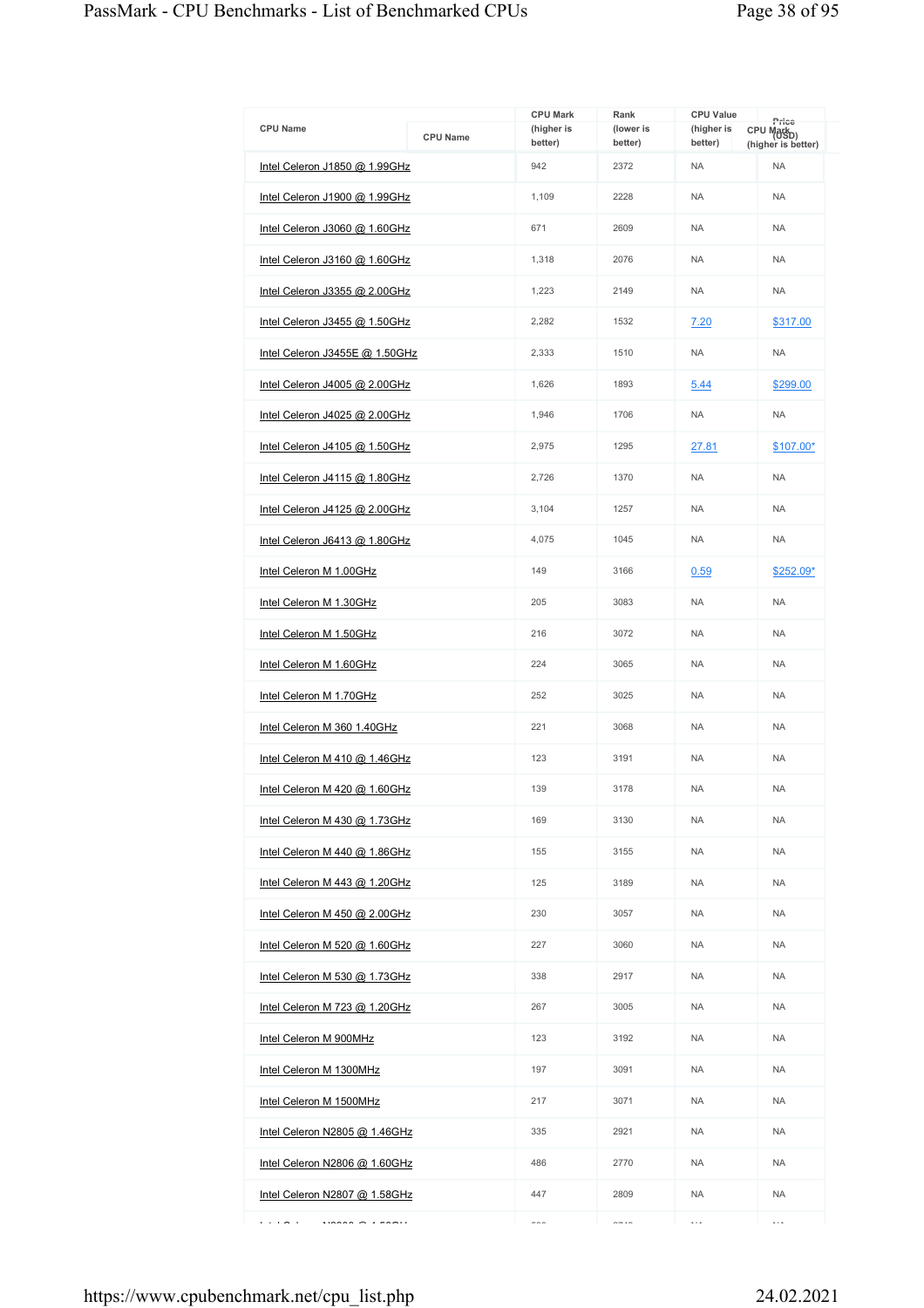|                                 |                 | <b>CPU Mark</b>       | Rank                 | <b>CPU Value</b>      | Price                                        |
|---------------------------------|-----------------|-----------------------|----------------------|-----------------------|----------------------------------------------|
| <b>CPU Name</b>                 | <b>CPU Name</b> | (higher is<br>better) | (lower is<br>better) | (higher is<br>better) | CPU Mark <sub>D)</sub><br>(higher is better) |
| Intel Celeron N2810 @ 2.00GHz   |                 | 465                   | 2790                 | 3.32                  | \$139.99*                                    |
| Intel Celeron N2815 @ 1.86GHz   |                 | 477                   | 2779                 | <b>NA</b>             | <b>NA</b>                                    |
| Intel Celeron N2820 @ 2.13GHz   |                 | 429                   | 2826                 | <u>1.91</u>           | $$225.00*$                                   |
| Intel Celeron N2830 @ 2.16GHz   |                 | 560                   | 2710                 | 3.74                  | \$149.99*                                    |
| Intel Celeron N2840 @ 2.16GHz   |                 | 581                   | 2689                 | <b>NA</b>             | <b>NA</b>                                    |
| Intel Celeron N2910 @ 1.60GHz   |                 | 672                   | 2605                 | <b>NA</b>             | <b>NA</b>                                    |
| Intel Celeron N2920 @ 1.86GHz   |                 | 901                   | 2404                 | <b>NA</b>             | <b>NA</b>                                    |
| Intel Celeron N2930 @ 1.83GHz   |                 | 987                   | 2337                 | <b>NA</b>             | <b>NA</b>                                    |
| Intel Celeron N2940 @ 1.83GHz   |                 | 1,026                 | 2298                 | <b>NA</b>             | <b>NA</b>                                    |
| Intel Celeron N3000 @ 1.04GHz   |                 | 649                   | 2627                 | <b>NA</b>             | <b>NA</b>                                    |
| Intel Celeron N3010 @ 1.04GHz   |                 | 505                   | 2753                 | <b>NA</b>             | <b>NA</b>                                    |
| Intel Celeron N3050 @ 1.60GHz   |                 | 576                   | 2694                 | 3.74                  | \$154.00                                     |
| Intel Celeron N3060 @ 1.60GHz   |                 | 672                   | 2606                 | 3.98                  | \$169.00                                     |
| Intel Celeron N3150 @ 1.60GHz   |                 | 1,187                 | 2174                 | <b>NA</b>             | <b>NA</b>                                    |
| Intel Celeron N3160 @ 1.60GHz   |                 | 1,263                 | 2115                 | 3.62                  | \$349.00*                                    |
| Intel Celeron N3350 @ 1.10GHz   |                 | 1,161                 | 2192                 | 4.97                  | \$233.82                                     |
| Intel Celeron N3450 @ 1.10GHz   |                 | 1,929                 | 1716                 | 10.42                 | \$185.08*                                    |
| Intel Celeron N4000 $@$ 1.10GHz |                 | 1,447                 | 1995                 | 13.52                 | \$107.00*                                    |
| Intel Celeron N4000C @ 1.10GHz  |                 | 1.596                 | 1921                 | <b>NA</b>             | <b>NA</b>                                    |
| Intel Celeron N4020 @ 1.10GHz   |                 | 1,625                 | 1895                 | <b>NA</b>             | <b>NA</b>                                    |
| Intel Celeron N4100 @ 1.10GHz   |                 | 2,475                 | 1457                 | 23.13                 | \$107.00*                                    |
| Intel Celeron N4120 @ 1.10GHz   |                 | 2,524                 | 1435                 | <b>NA</b>             | <b>NA</b>                                    |
| Intel Celeron P4500 @ 1.87GHz   |                 | 816                   | 2470                 | <b>NA</b>             | <b>NA</b>                                    |
| Intel Celeron P4505 @ 1.87GHz   |                 | 689                   | 2587                 | <b>NA</b>             | <b>NA</b>                                    |
| Intel Celeron P4600 @ 2.00GHz   |                 | 700                   | 2577                 | <b>NA</b>             | <b>NA</b>                                    |
| Intel Celeron SU2300 @ 1.20GHz  |                 | 422                   | 2832                 | <b>NA</b>             | <b>NA</b>                                    |
| Intel Celeron T1600 @ 1.66GHz   |                 | 520                   | 2741                 | 26.01                 | \$19.99*                                     |
| Intel Celeron U1900 @ 1.99GHz   |                 | 1,028                 | 2296                 | <b>NA</b>             | <b>NA</b>                                    |
| Intel Celeron U3400 @ 1.07GHz   |                 | 473                   | 2785                 | <b>NA</b>             | <b>NA</b>                                    |
| Intel Celeron U3600 @ 1.20GHz   |                 | 560                   | 2711                 | NA.                   | <b>NA</b>                                    |
| Intel Core2 Duo E4300 @ 1.80GHz |                 | 543                   | 2722                 | 3.39                  | $$159.95*$                                   |
| Intel Core2 Duo E4400 @ 2.00GHz |                 | 656                   | 2620                 | <u>13.11</u>          | <u>\$49.99*</u>                              |
| Intel Core2 Duo E4500 @ 2.20GHz |                 | 738                   | 2544                 | 10.36                 | $$71.25^*$                                   |
| Intel Core2 Duo E4600 @ 2.40GHz |                 | 752                   | 2529                 | 4.76                  | $$157.95*$                                   |
| .<br>17000000000000             |                 | $\sim$                | $\sim$ $\sim$ $\sim$ | $\sim -1$             | $\sim$ $\sim$ $\sim$                         |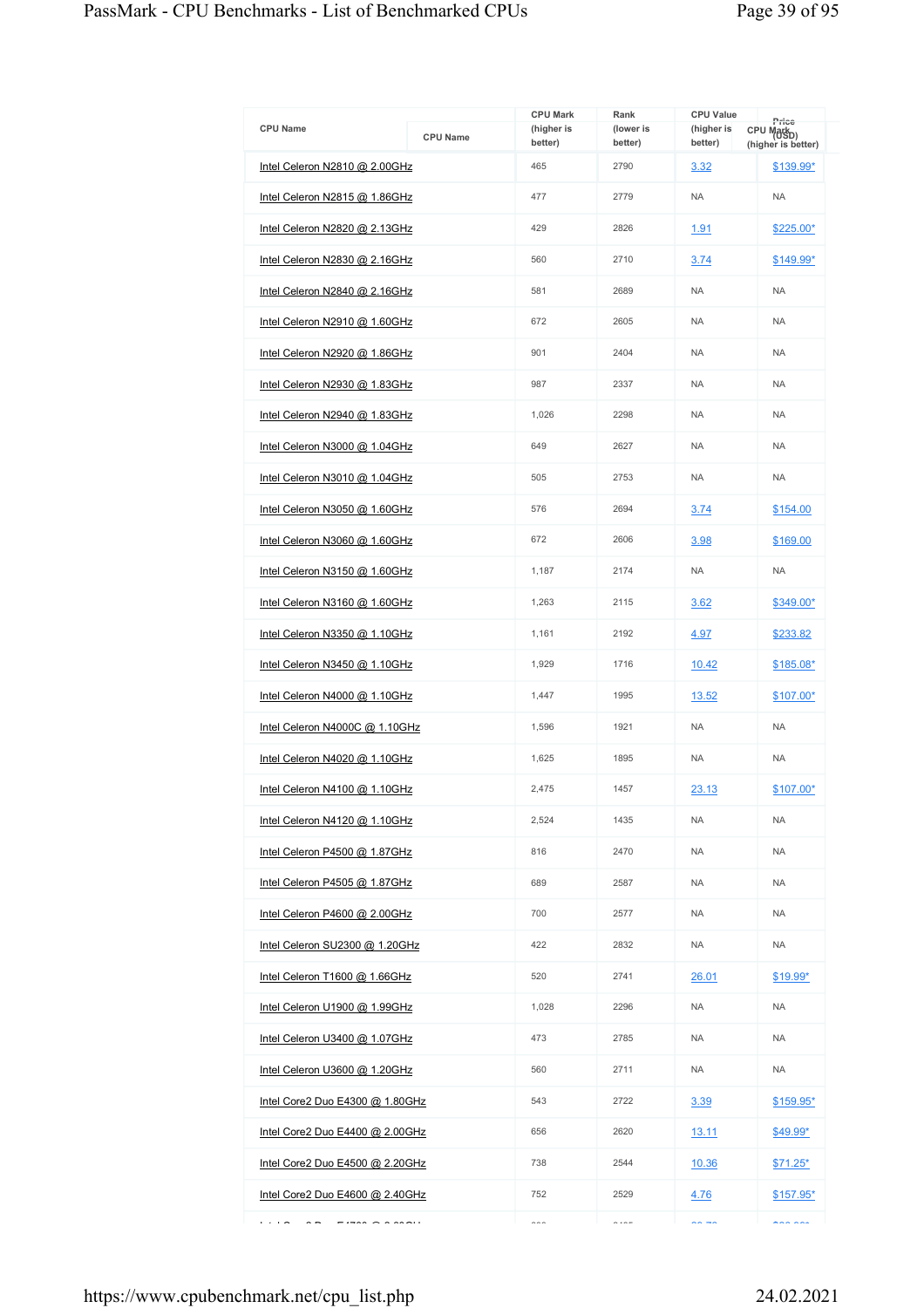| <b>CPU Name</b>                 |                 | <b>CPU Mark</b><br>(higher is | Rank<br>(lower is    | <b>CPU Value</b><br>(higher is | Price<br>CPU Mark <sub>D)</sub> |
|---------------------------------|-----------------|-------------------------------|----------------------|--------------------------------|---------------------------------|
|                                 | <b>CPU Name</b> | better)                       | better)              | better)                        | (higher is better)              |
| Intel Core2 Duo E6300 @ 1.86GHz |                 | 549                           | 2717                 | 42.26                          | \$12.99*                        |
| Intel Core2 Duo E6320 @ 1.86GHz |                 | 524                           | 2738                 | 10.48                          | \$49.99*                        |
| Intel Core2 Duo E6400 @ 2.13GHz |                 | 802                           | 2486                 | 40.31                          | \$19.89*                        |
| Intel Core2 Duo E6420 @ 2.13GHz |                 | 742                           | 2542                 | 3.91                           | \$189.95*                       |
| Intel Core2 Duo E6540 @ 2.33GHz |                 | 808                           | 2476                 | <b>NA</b>                      | <b>NA</b>                       |
| Intel Core2 Duo E6550 @ 2.33GHz |                 | 878                           | 2417                 | 7.99                           | \$109.95                        |
| Intel Core2 Duo E6600 @ 2.40GHz |                 | 856                           | 2436                 | 8.74                           | \$97.99                         |
| Intel Core2 Duo E6700 @ 2.66GHz |                 | 1,000                         | 2322                 | 33.33                          | \$29.99*                        |
| Intel Core2 Duo E6750 @ 2.66GHz |                 | 1.008                         | 2315                 | 97.87                          | \$10.30*                        |
| Intel Core2 Duo E6850 @ 3.00GHz |                 | 1,140                         | 2204                 | 22.80                          | \$49.99*                        |
| Intel Core2 Duo E7200 @ 2.53GHz |                 | 952                           | 2365                 | 19.43                          | \$49.00*                        |
| Intel Core2 Duo E7300 @ 2.66GHz |                 | 929                           | 2382                 | 77.73                          | $$11.95*$                       |
| Intel Core2 Duo E7400 @ 2.80GHz |                 | 974                           | 2345                 | 33.60                          | \$28.99*                        |
| Intel Core2 Duo E7500 @ 2.93GHz |                 | 1,100                         | 2238                 | 79.15                          | <u>\$13.90*</u>                 |
| Intel Core2 Duo E7600 @ 3.06GHz |                 | 1,184                         | 2176                 | 9.87                           | \$119.95*                       |
| Intel Core2 Duo E8135 @ 2.40GHz |                 | 821                           | 2467                 | <b>NA</b>                      | <b>NA</b>                       |
| Intel Core2 Duo E8135 @ 2.66GHz |                 | 1,092                         | 2242                 | <b>NA</b>                      | <b>NA</b>                       |
| Intel Core2 Duo E8200 @ 2.66GHz |                 | 983                           | 2340                 | 19.66                          | \$49.99*                        |
| Intel Core2 Duo E8235 @ 2.80GHz |                 | 995                           | 2327                 | <b>NA</b>                      | <b>NA</b>                       |
| Intel Core2 Duo E8290 @ 2.83GHz |                 | 1,408                         | 2016                 | <b>NA</b>                      | <b>NA</b>                       |
| Intel Core2 Duo E8300 @ 2.83GHz |                 | 1,034                         | 2292                 | 51.71                          | \$19.99*                        |
| Intel Core2 Duo E8335 @ 2.66GHz |                 | 1,172                         | 2185                 | <b>NA</b>                      | <b>NA</b>                       |
| Intel Core2 Duo E8335 @ 2.93GHz |                 | 1,216                         | 2154                 | <b>NA</b>                      | <b>NA</b>                       |
| Intel Core2 Duo E8400 @ 3.00GHz |                 | 1,151                         | 2198                 | 32.41                          | \$35.50                         |
| Intel Core2 Duo E8435 @ 3.06GHz |                 | 1,213                         | 2156                 | 20.22                          | \$59.99*                        |
| Intel Core2 Duo E8500 @ 3.16GHz |                 | 1,232                         | 2138                 | 9.48                           | \$129.95                        |
| Intel Core2 Duo E8600 @ 3.33GHz |                 | 1,336                         | 2057                 | 16.71                          | \$80.00                         |
| Intel Core2 Duo L7100 @ 1.20GHz |                 | 476                           | 2782                 | <b>NA</b>                      | <b>NA</b>                       |
| Intel Core2 Duo L7300 @ 1.40GHz |                 | 550                           | 2716                 | <b>NA</b>                      | <b>NA</b>                       |
| Intel Core2 Duo L7400 @ 1.50GHz |                 | 516                           | 2745                 | NA.                            | <b>NA</b>                       |
| Intel Core2 Duo L7500 @ 1.60GHz |                 | 575                           | 2695                 | <b>NA</b>                      | <b>NA</b>                       |
| Intel Core2 Duo L7700 @ 1.80GHz |                 | 607                           | 2660                 | <b>NA</b>                      | <b>NA</b>                       |
| Intel Core2 Duo L7800 @ 2.00GHz |                 | 680                           | 2595                 | NA.                            | <b>NA</b>                       |
| Intel Core2 Duo L9300 @ 1.60GHz |                 | 615                           | 2655                 | <b>NA</b>                      | <b>NA</b>                       |
| .<br>10000000000000             |                 | $\sim$ $\sim$ $-$             | $\sim$ $\sim$ $\sim$ | $\cdots$                       | $\cdots$                        |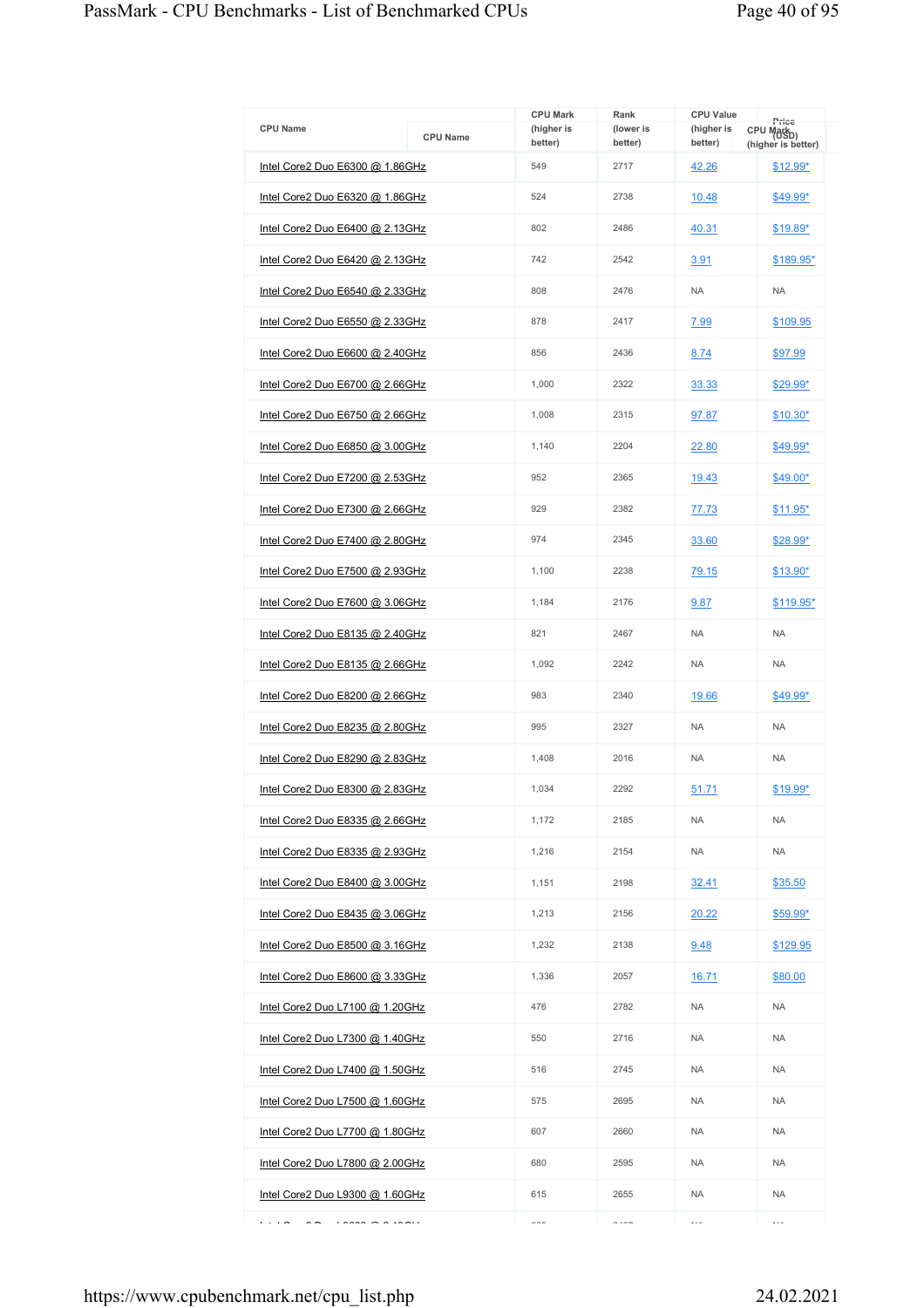| <b>CPU Name</b>                        | <b>CPU Name</b> | <b>CPU Mark</b><br>(higher is | Rank<br>(lower is | <b>CPU Value</b><br>(higher is | Price<br>CPU Mark <sub>D)</sub> |
|----------------------------------------|-----------------|-------------------------------|-------------------|--------------------------------|---------------------------------|
| Intel Core2 Duo P7350 @ 2.00GHz        |                 | better)<br>711                | better)<br>2565   | better)<br>35.58               | (higher is better)<br>\$19.99*  |
| Intel Core2 Duo P7370 @ 2.00GHz        |                 | 790                           | 2496              | <b>NA</b>                      | <b>NA</b>                       |
| Intel Core2 Duo P7450 @ 2.13GHz        |                 | 773                           | 2511              | 19.32                          | $$39.99^*$                      |
|                                        |                 | 900                           | 2406              |                                |                                 |
| Intel Core2 Duo P7550 @ 2.26GHz        |                 |                               |                   | 3.91                           | \$229.99*                       |
| Intel Core2 Duo P7570 @ 2.26GHz        |                 | 926                           | 2385              | <b>NA</b>                      | <b>NA</b>                       |
| Intel Core2 Duo P8400 @ 2.26GHz        |                 | 829                           | 2459              | 2.79                           | \$297.01*                       |
| Intel Core2 Duo P8600 @ 2.40GHz        |                 | 837                           | 2451              | 17.02                          | $$49.18*$                       |
| Intel Core2 Duo P8700 @ 2.53GHz        |                 | 948                           | 2369              | 20.83                          | $$45.49*$                       |
| Intel Core2 Duo P8800 @ 2.66GHz        |                 | 903                           | 2402              | 15.85                          | \$56.99*                        |
| Intel Core2 Duo P9300 @ 2.26GHz        |                 | 909                           | 2396              | <b>NA</b>                      | <b>NA</b>                       |
| Intel Core2 Duo P9500 @ 2.53GHz        |                 | 933                           | 2378              | 0.93                           | \$998.99*                       |
| Intel Core2 Duo P9600 @ 2.53GHz        |                 | 1.012                         | 2311              | 10.22                          | \$99.00*                        |
| Intel Core2 Duo P9600 @ 2.66GHz        |                 | 1,067                         | 2263              | <b>NA</b>                      | <b>NA</b>                       |
| Intel Core2 Duo P9700 @ 2.80GHz        |                 | 1,059                         | 2271              | <b>NA</b>                      | <b>NA</b>                       |
| Intel Core2 Duo SL9400 @ 1.86GHz       |                 | 712                           | 2563              | 2.82                           | \$253.00*                       |
| Intel Core2 Duo SP9400 @ 2.40GHz       |                 | 948                           | 2368              | 3.34                           | \$284.00*                       |
| Intel Core2 Duo SU9400 @ 1.40GHz       |                 | 533                           | 2730              | <b>NA</b>                      | <b>NA</b>                       |
| Intel Core2 Duo T5200 @ 1.60GHz        |                 | 409                           | 2842              | <b>NA</b>                      | <b>NA</b>                       |
| Intel Core2 Duo T5250 @ 1.50GHz        |                 | 483                           | 2773              | 5.37                           | \$89.95*                        |
| Intel Core2 Duo T5270 @ 1.40GHz        |                 | 496                           | 2763              | <b>NA</b>                      | <b>NA</b>                       |
| Intel Core2 Duo T5300 @ 1.73GHz        |                 | 635                           | 2641              | <b>NA</b>                      | <b>NA</b>                       |
| Intel Core2 Duo T5450 @ 1.66GHz        |                 | 535                           | 2727              | <b>NA</b>                      | <b>NA</b>                       |
| Intel Core2 Duo T5470 @ 1.60GHz        |                 | 504                           | 2754              | <b>NA</b>                      | <b>NA</b>                       |
| Intel Core2 Duo T5500 @ 1.66GHz        |                 | 504                           | 2755              | <b>NA</b>                      | <b>NA</b>                       |
| Intel Core2 Duo T5550 @ 1.83GHz        |                 | 548                           | 2718              | <b>NA</b>                      | <b>NA</b>                       |
| Intel Core2 Duo T5600 @ 1.83GHz        |                 | 634                           | 2644              | <b>NA</b>                      | <b>NA</b>                       |
| Intel Core2 Duo T5670 @ 1.80GHz        |                 | 539                           | 2725              | <b>NA</b>                      | <b>NA</b>                       |
| Intel Core2 Duo T5750 @ 2.00GHz        |                 | 671                           | 2610              | 67.13                          | $$9.99*$                        |
| Intel Core2 Duo T5800 @ 2.00GHz        |                 | 650                           | 2625              | <b>NA</b>                      | <b>NA</b>                       |
| <u>Intel Core2 Duo T5850 @ 2.16GHz</u> |                 | 705                           | 2570              | 25.36                          | $$27.79*$                       |
| Intel Core2 Duo T5870 @ 2.00GHz        |                 | 731                           | 2553              | <b>NA</b>                      | <b>NA</b>                       |
| Intel Core2 Duo T5900 @ 2.20GHz        |                 | 701                           | 2576              | <b>NA</b>                      | <b>NA</b>                       |
| Intel Core2 Duo T6400 @ 2.00GHz        |                 | 711                           | 2566              | 47.41                          | $$14.99*$                       |
| Intel Core2 Duo T6500 @ 2.10GHz        |                 | 687                           | 2590              | 45.80                          | $$14.99*$                       |
| $\cdots$<br>$\tau$                     |                 | $\sim$                        | $---$             | $\overline{a}$                 | $n \times n$                    |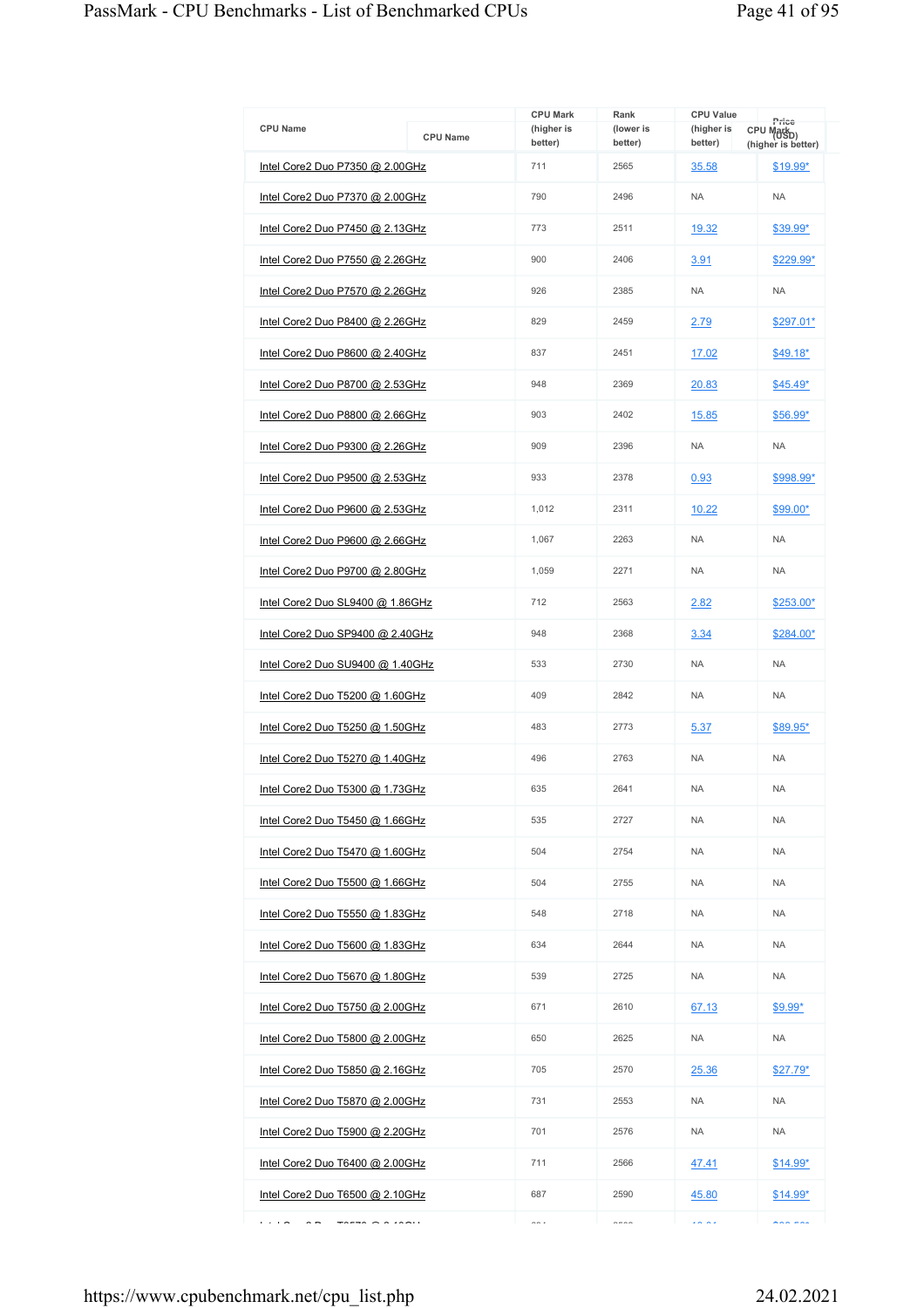|                                        |                 | <b>CPU Mark</b>       | Rank                 | <b>CPU Value</b>      | Price                                        |
|----------------------------------------|-----------------|-----------------------|----------------------|-----------------------|----------------------------------------------|
| <b>CPU Name</b>                        | <b>CPU Name</b> | (higher is<br>better) | (lower is<br>better) | (higher is<br>better) | CPU Mark <sub>D)</sub><br>(higher is better) |
| Intel Core2 Duo T6600 @ 2.20GHz        |                 | 753                   | 2528                 | 39.83                 | \$18.90*                                     |
| Intel Core2 Duo T6670 @ 2.20GHz        |                 | 769                   | 2514                 | <b>NA</b>             | <b>NA</b>                                    |
| Intel Core2 Duo T7100 @ 1.80GHz        |                 | 620                   | 2652                 | 41.34                 | <u>\$14.99*</u>                              |
| Intel Core2 Duo T7200 @ 2.00GHz        |                 | 702                   | 2575                 | 11.89                 | \$59.00                                      |
| Intel Core2 Duo T7250 @ 2.00GHz        |                 | 700                   | 2578                 | 3.47                  | \$201.48*                                    |
| Intel Core2 Duo T7300 @ 2.00GHz        |                 | 703                   | 2573                 | 13.01                 | <u>\$53.99*</u>                              |
| Intel Core2 Duo T7400 @ 2.16GHz        |                 | 743                   | 2539                 | <b>NA</b>             | <b>NA</b>                                    |
| <u>Intel Core2 Duo T7500 @ 2.20GHz</u> |                 | 826                   | 2462                 | 19.21                 | \$42.99*                                     |
| Intel Core2 Duo T7600 @ 2.33GHz        |                 | 758                   | 2524                 | 7.58                  | \$99.95*                                     |
| Intel Core2 Duo T7700 @ 2.40GHz        |                 | 804                   | 2482                 | 16.10                 | \$49.95                                      |
| Intel Core2 Duo T7800 @ 2.60GHz        |                 | 932                   | 2379                 | 1.53                  | \$607.99*                                    |
| Intel Core2 Duo T8100 @ 2.10GHz        |                 | 745                   | 2535                 | 0.74                  | \$999.99*                                    |
| Intel Core2 Duo T8300 @ 2.40GHz        |                 | 897                   | 2410                 | 8.23                  | \$108.95*                                    |
| Intel Core2 Duo T9300 @ 2.50GHz        |                 | 989                   | 2336                 | 12.36                 | <u>\$79.99*</u>                              |
| Intel Core2 Duo T9400 @ 2.53GHz        |                 | 894                   | 2412                 | 25.58                 | \$34.95                                      |
| Intel Core2 Duo T9500 @ 2.60GHz        |                 | 1,004                 | 2320                 | 9.29                  | \$108.02*                                    |
| Intel Core2 Duo T9550 @ 2.66GHz        |                 | 833                   | 2457                 | 2.79                  | \$298.95*                                    |
| Intel Core2 Duo T9600 @ 2.80GHz        |                 | 1,077                 | 2256                 | 18.30                 | \$58.88*                                     |
| Intel Core2 Duo T9800 @ 2.93GHz        |                 | 1,162                 | 2191                 | 2.74                  | \$423.89*                                    |
| Intel Core2 Duo T9900 @ 3.06GHz        |                 | 1.194                 | 2168                 | 2.99                  | \$398.95*                                    |
| Intel Core2 Duo U7300 @ 1.30GHz        |                 | 509                   | 2750                 | <b>NA</b>             | <b>NA</b>                                    |
| Intel Core2 Duo U7500 @ 1.06GHz        |                 | 366                   | 2883                 | <b>NA</b>             | <b>NA</b>                                    |
| Intel Core2 Duo U7600 @ 1.20GHz        |                 | 334                   | 2923                 | <b>NA</b>             | <b>NA</b>                                    |
| Intel Core2 Duo U7700 @ 1.33GHz        |                 | 345                   | 2907                 | <b>NA</b>             | <b>NA</b>                                    |
| Intel Core2 Duo U9300 @ 1.20GHz        |                 | 485                   | 2771                 | <b>NA</b>             | <b>NA</b>                                    |
| Intel Core2 Duo U9600 @ 1.60GHz        |                 | 572                   | 2698                 | <b>NA</b>             | <b>NA</b>                                    |
| Intel Core2 Extreme Q6800 @ 2.93GHz    |                 | 2.267                 | 1538                 | 2.02                  | $$1,125.00*$                                 |
| Intel Core2 Extreme Q6850 @ 3.00GHz    |                 | 2,241                 | 1554                 | 1.50                  | \$1,495.95*                                  |
| Intel Core2 Extreme Q9200 @ 2.40GHz    |                 | 2,011                 | 1678                 | <b>NA</b>             | <b>NA</b>                                    |
| Intel Core2 Extreme Q9300 @ 2.53GHz    |                 | 1,807                 | 1794                 | NA.                   | <b>NA</b>                                    |
| Intel Core2 Extreme X6800 @ 2.93GHz    |                 | 1,004                 | 2318                 | 3.81                  | $$263.64*$                                   |
| Intel Core2 Extreme X7800 @ 2.60GHz    |                 | 1,138                 | 2208                 | <b>NA</b>             | <b>NA</b>                                    |
| Intel Core2 Extreme X7900 @ 2.80GHz    |                 | 1,018                 | 2304                 | 6.79                  | \$149.95                                     |
| Intel Core2 Extreme X9000 @ 2.80GHz    |                 | 1,232                 | 2139                 | 3.00                  | $$409.95*$                                   |
| $\cdots$<br>$\cdots$                   |                 | $\cdots$              | $\sim$ $\sim$ $\sim$ | $\overline{a}$        | $\lambda$                                    |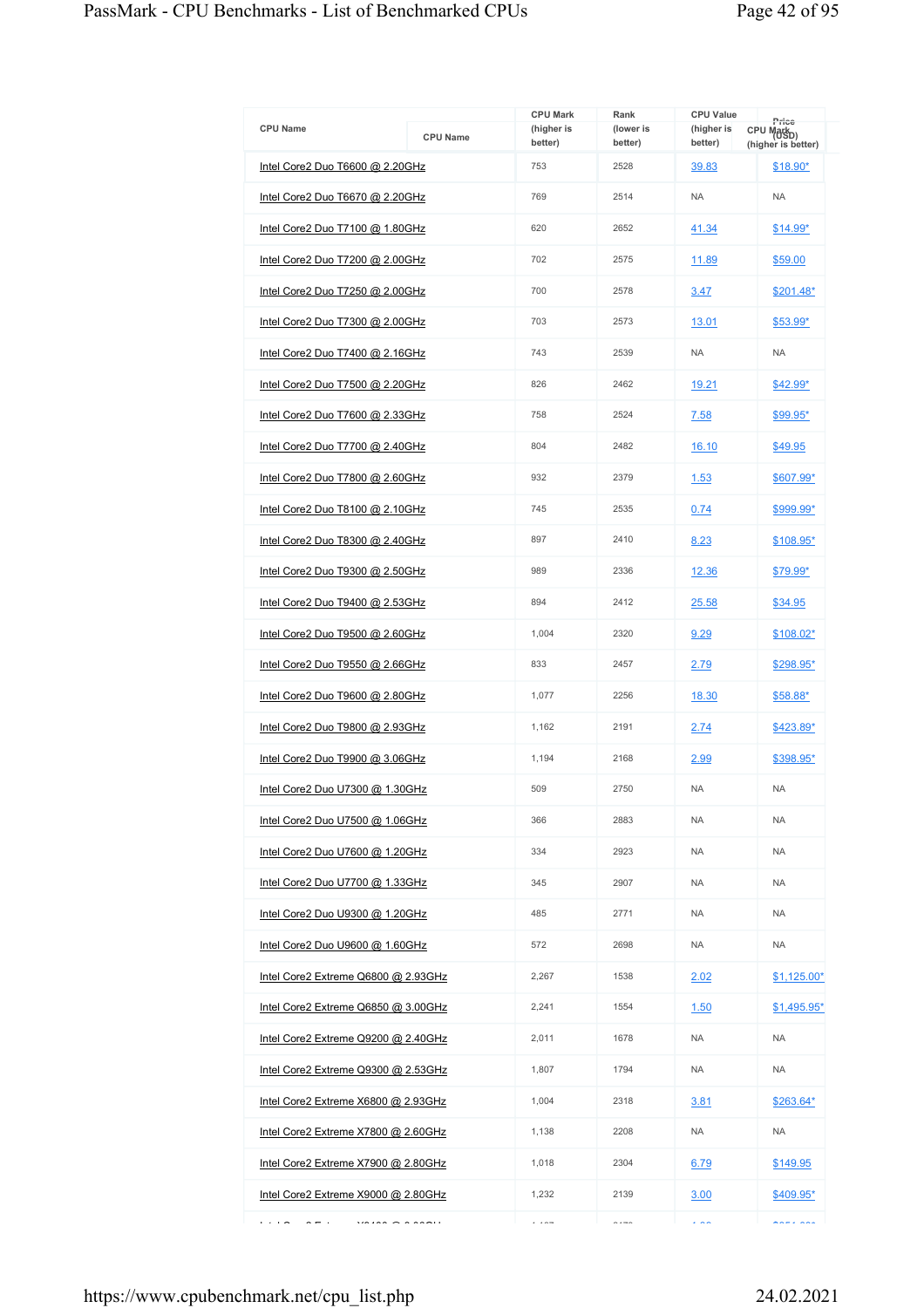| <b>CPU Name</b>                     | <b>CPU Name</b> | <b>CPU Mark</b><br>(higher is<br>better) | Rank<br>(lower is<br>better) | <b>CPU Value</b><br>(higher is<br>better) | Price<br>CPU Mark <sub>D)</sub><br>(higher is better) |
|-------------------------------------|-----------------|------------------------------------------|------------------------------|-------------------------------------------|-------------------------------------------------------|
| Intel Core2 Extreme X9650 @ 3.00GHz |                 | 2,473                                    | 1458                         | 2.88                                      | \$859.99*                                             |
| Intel Core2 Extreme X9750 @ 3.16GHz |                 | 2,348                                    | 1501                         | <b>NA</b>                                 | <b>NA</b>                                             |
| Intel Core2 Extreme X9770 @ 3.20GHz |                 | 2,632                                    | 1403                         | 1.64                                      | \$1,608.95*                                           |
| Intel Core2 Extreme X9775 @ 3.20GHz |                 | 2,780                                    | 1353                         | 1.54                                      | \$1,805.95*                                           |
| Intel Core2 Quad Q6600 @ 2.40GHz    |                 | 1,765                                    | 1813                         | 3.54                                      | \$498.00                                              |
| Intel Core2 Quad Q6700 @ 2.66GHz    |                 | 2,043                                    | 1659                         | 20.44                                     | \$99.95                                               |
| Intel Core2 Quad Q8200 @ 2.33GHz    |                 | 1,775                                    | 1807                         | 13.03                                     | \$136.26*                                             |
| Intel Core2 Quad Q8300 @ 2.50GHz    |                 | 1,807                                    | 1793                         | 36.16                                     | \$49.99*                                              |
| Intel Core2 Quad Q8400 @ 2.66GHz    |                 | 2,011                                    | 1676                         | 15.61                                     | \$128.88*                                             |
| Intel Core2 Quad Q9000 @ 2.00GHz    |                 | 1,448                                    | 1994                         | 3.72                                      | \$389.00*                                             |
| Intel Core2 Quad Q9100 @ 2.26GHz    |                 | 1,923                                    | 1722                         | 4.98                                      | \$385.89*                                             |
| Intel Core2 Quad Q9300 @ 2.50GHz    |                 | 1,951                                    | 1702                         | 27.48                                     | \$71.00                                               |
| Intel Core2 Quad Q9400 @ 2.66GHz    |                 | 2,063                                    | 1644                         | 54.24                                     | $$38.03*$                                             |
| Intel Core2 Quad Q9450 @ 2.66GHz    |                 | 2,054                                    | 1650                         | 57.54                                     | \$35.70*                                              |
| Intel Core2 Quad Q9500 @ 2.83GHz    |                 | 2,178                                    | 1594                         | 44.44                                     | \$49.01*                                              |
| Intel Core2 Quad Q9505 @ 2.83GHz    |                 | 2,053                                    | 1652                         | 10.81                                     | \$190.00*                                             |
| Intel Core2 Quad Q9550 @ 2.83GHz    |                 | 2,267                                    | 1539                         | 7.82                                      | \$289.99                                              |
| Intel Core2 Quad Q9650 @ 3.00GHz    |                 | 2,372                                    | 1494                         | 8.47                                      | \$279.99*                                             |
| Intel Core2 Solo U2100 @ 1.06GHz    |                 | 233                                      | 3049                         | <b>NA</b>                                 | <b>NA</b>                                             |
| Intel Core2 Solo U3500 @ 1.40GHz    |                 | 265                                      | 3007                         | <b>NA</b>                                 | <b>NA</b>                                             |
| Intel Core 860 @ 2.80GHz            |                 | 2,754                                    | 1361                         | 41.73                                     | \$65.99*                                              |
| Intel Core Duo L2300 @ 1.50GHz      |                 | 387                                      | 2862                         | <b>NA</b>                                 | <b>NA</b>                                             |
| Intel Core Duo L2400 @ 1.66GHz      |                 | 348                                      | 2904                         | <b>NA</b>                                 | <b>NA</b>                                             |
| Intel Core Duo L2500 @ 1.83GHz      |                 | 404                                      | 2847                         | <b>NA</b>                                 | <b>NA</b>                                             |
| Intel Core Duo T2050 @ 1.60GHz      |                 | 313                                      | 2945                         | <b>NA</b>                                 | <b>NA</b>                                             |
| Intel Core Duo T2250 @ 1.73GHz      |                 | 349                                      | 2902                         | <b>NA</b>                                 | <b>NA</b>                                             |
| Intel Core Duo T2300 @ 1.66GHz      |                 | 344                                      | 2910                         | NA.                                       | <b>NA</b>                                             |
| Intel Core Duo T2350 @ 1.86GHz      |                 | 364                                      | 2886                         | <b>NA</b>                                 | <b>NA</b>                                             |
| Intel Core Duo T2400 @ 1.83GHz      |                 | 354                                      | 2899                         | <u>22.12</u>                              | <u>\$16.00*</u>                                       |
| Intel Core Duo T2450 @ 2.00GHz      |                 | 395                                      | 2855                         | <b>NA</b>                                 | NA                                                    |
| Intel Core Duo T2500 @ 2.00GHz      |                 | 412                                      | 2839                         | 3.44                                      | \$119.99*                                             |
| Intel Core Duo T2600 @ 2.16GHz      |                 | 449                                      | 2805                         | NA.                                       | NA                                                    |
| Intel Core Duo T2700 @ 2.33GHz      |                 | 498                                      | 2758                         | <b>NA</b>                                 | <b>NA</b>                                             |
| Intel Core Duo U2400 $@$ 1.06GHz    |                 | 255                                      | 3020                         | <b>NA</b>                                 | <b>NA</b>                                             |
| $\cdots$                            |                 | $\sim$                                   | $\sim$                       | $\ddotsc$                                 | $\cdots$                                              |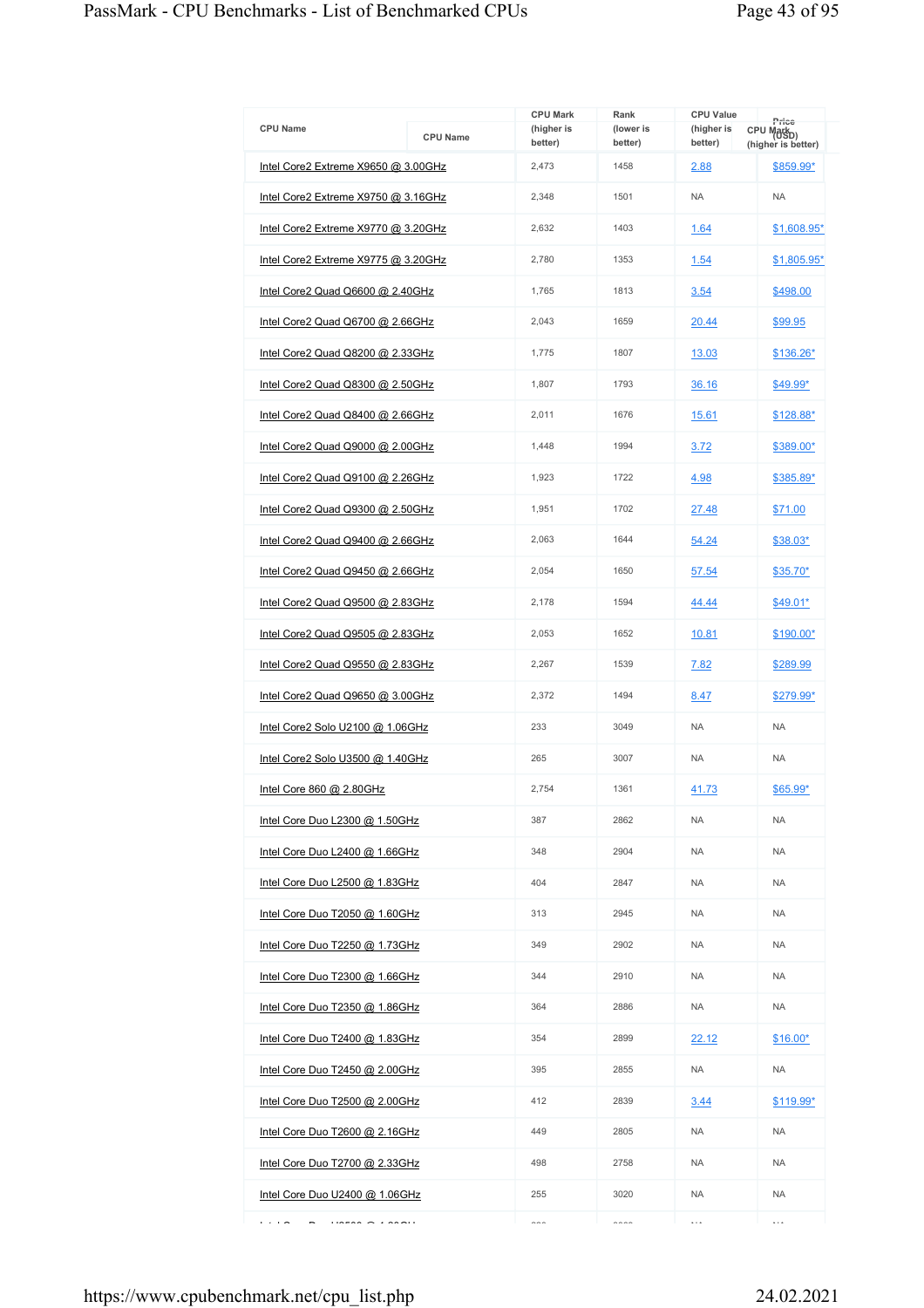| <b>CPU Name</b>                               | <b>CPU Name</b> | <b>CPU Mark</b><br>(higher is<br>better) | Rank<br>(lower is<br>better) | <b>CPU Value</b><br>(higher is<br>better) | Price<br>CPU Mark <sub>D)</sub> |
|-----------------------------------------------|-----------------|------------------------------------------|------------------------------|-------------------------------------------|---------------------------------|
| Intel Core i3-330E @ 2.13GHz                  |                 | 1,260                                    | 2120                         | <b>NA</b>                                 | (higher is better)<br><b>NA</b> |
| Intel Core i3-330M @ 2.13GHz                  |                 | 978                                      | 2342                         | 6.52                                      | \$149.95                        |
| Intel Core i3-330UM @ 1.20GHz                 |                 | 666                                      | 2612                         | <b>NA</b>                                 | <b>NA</b>                       |
| <u>Intel Core i3-350M @ 2.27GHz</u>           |                 | 1.061                                    | 2269                         | 36.60                                     | \$29.00                         |
| Intel Core i3-370M @ 2.40GHz                  |                 | 1,121                                    | 2217                         | 37.41                                     | \$29.96                         |
| Intel Core i3-380M @ 2.53GHz                  |                 | 1,147                                    | 2200                         | 22.97                                     | \$49.95                         |
| Intel Core i3-380UM @ 1.33GHz                 |                 | 708                                      | 2568                         | <b>NA</b>                                 | <b>NA</b>                       |
| <u>Intel Core i3-390M @ 2.67GHz</u>           |                 | 1,231                                    | 2142                         | 31.60                                     | $$38.95*$                       |
| Intel Core i3-530 @ 2.93GHz                   |                 | 1.436                                    | 2004                         | 28.04                                     | $$51.21*$                       |
| Intel Core i3-540 @ 3.07GHz                   |                 | 1,506                                    | 1967                         | 3.78                                      | \$398.00                        |
| Intel Core i3-550 @ 3.20GHz                   |                 | 1,557                                    | 1937                         | 52.17                                     | \$29.85                         |
| Intel Core i3-560 @ 3.33GHz                   |                 | 1.626                                    | 1894                         | 9.04                                      | \$179.95*                       |
| Intel Core i3-1000NG4 @ 1.10GHz               |                 | 4,460                                    | 984                          | <b>NA</b>                                 | <b>NA</b>                       |
| <u>Intel Core i3-1005G1 @ 1.20GHz</u>         |                 | 5,260                                    | 880                          | 18.72                                     | \$281.00*                       |
| Intel Core i3-1115G4 @ 3.00GHz                |                 | 6,399                                    | 733                          | 22.77                                     | \$281.00*                       |
| Intel Core i3-1125G4 @ 2.00GHz                |                 | 10,327                                   | 409                          | <b>NA</b>                                 | <b>NA</b>                       |
| Intel Core i3-2100 @ 3.10GHz                  |                 | 1,791                                    | 1801                         | 71.65                                     | $$25.00*$                       |
| Intel Core i3-2100T @ 2.50GHz                 |                 | 1,694                                    | 1846                         | 28.24                                     | $$59.99*$                       |
| Intel Core i3-2102 @ 3.10GHz                  |                 | 2,029                                    | 1665                         | 34.98                                     | $$58.00*$                       |
| Intel Core i3-2105 @ 3.10GHz                  |                 | 1,814                                    | 1788                         | 15.78                                     | \$114.99*                       |
| <u>Intel Core i3-2120 @ 3.30GHz</u>           |                 | 1.902                                    | 1738                         | 22.38                                     | \$85.00                         |
| Intel Core i3-2120T @ 2.60GHz                 |                 | 1,443                                    | 1999                         | 10.31                                     | $$140.00*$                      |
| Intel Core i3-2125 @ 3.30GHz                  |                 | 2,120                                    | 1621                         | 14.82                                     | $$143.01*$                      |
| <u>Intel Core i3-2130 @ 3.40GHz</u>           |                 | 1,989                                    | 1686                         | 19.44                                     | \$102.33                        |
| Intel Core i3-2140 @ 3.50GHz                  |                 | 2,456                                    | 1464                         | <b>NA</b>                                 | <b>NA</b>                       |
| Intel Core i3-2310E @ 2.10GHz                 |                 | 1,845                                    | 1772                         | 8.20                                      | $$225.00*$                      |
| Intel Core i3-2310M @ 2.10GHz                 |                 | 1,181                                    | 2182                         | 30.43                                     | \$38.81*                        |
| Intel Core i3-2312M @ 2.10GHz                 |                 | 1,369                                    | 2037                         | <b>NA</b>                                 | <b>NA</b>                       |
| Intel Core i3-2328M @ 2.20GHz                 |                 | 1,223                                    | 2150                         | 13.15                                     | $$92.97*$                       |
| <u>Intel Core i3-2330E @ 2.20GHz</u>          |                 | 1,823                                    | 1781                         | NA                                        | <b>NA</b>                       |
| Intel Core i3-2330M @ 2.20GHz                 |                 | 1,203                                    | 2164                         | 30.10                                     | \$39.95                         |
| Intel Core i3-2332M @ 2.20GHz                 |                 | 1,353                                    | 2048                         | <b>NA</b>                                 | <b>NA</b>                       |
| Intel Core i3-2340UE @ 1.30GHz                |                 | 976                                      | 2343                         | NA.                                       | <b>NA</b>                       |
| <u>Intel Core i3-2348M @ 2.30GHz</u>          |                 | 1,240                                    | 2132                         | <b>NA</b>                                 | <b>NA</b>                       |
| .<br>$\sum_{i=1}^{n} a_i = a_i a_i + a_i a_i$ |                 | $\cdots$                                 | .                            | $\sim$ $\sim$                             | maxmax                          |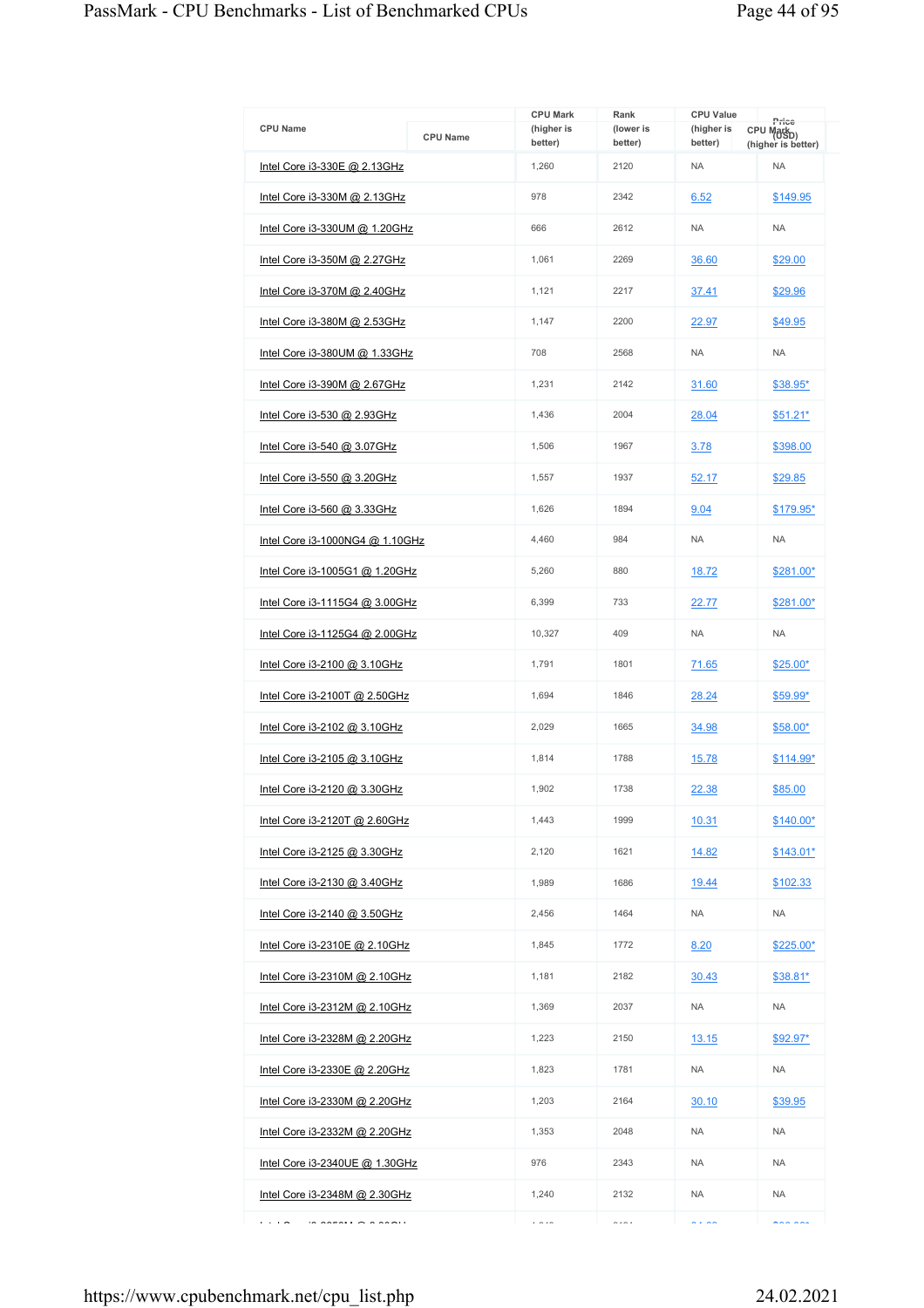|                                      |                 | <b>CPU Mark</b>       | Rank                 | <b>CPU Value</b>      | Price                                        |
|--------------------------------------|-----------------|-----------------------|----------------------|-----------------------|----------------------------------------------|
| <b>CPU Name</b>                      | <b>CPU Name</b> | (higher is<br>better) | (lower is<br>better) | (higher is<br>better) | CPU Mark <sub>D)</sub><br>(higher is better) |
| Intel Core i3-2357M @ 1.30GHz        |                 | 866                   | 2426                 | <b>NA</b>             | <b>NA</b>                                    |
| Intel Core i3-2365M @ 1.40GHz        |                 | 861                   | 2430                 | <b>NA</b>             | <b>NA</b>                                    |
| Intel Core i3-2367M @ 1.40GHz        |                 | 872                   | 2422                 | <b>NA</b>             | <b>NA</b>                                    |
| <u>Intel Core i3-2370M @ 2.40GHz</u> |                 | 1,311                 | 2078                 | 35.43                 | \$36.99*                                     |
| Intel Core i3-2375M @ 1.50GHz        |                 | 902                   | 2403                 | <b>NA</b>             | <b>NA</b>                                    |
| <u>Intel Core i3-2377M @ 1.50GHz</u> |                 | 861                   | 2429                 | <b>NA</b>             | <b>NA</b>                                    |
| Intel Core $i3-3110M$ @ 2.40GHz      |                 | 1,582                 | 1926                 | 19.79                 | $$79.95*$                                    |
| <u>Intel Core i3-3120M @ 2.50GHz</u> |                 | 1,630                 | 1889                 | 12.64                 | \$129.00                                     |
| Intel Core i3-3130M @ 2.60GHz        |                 | 1.824                 | 1780                 | <b>NA</b>             | <b>NA</b>                                    |
| Intel Core i3-3210 @ 3.20GHz         |                 | 2,052                 | 1653                 | 8.73                  | \$235.00                                     |
| Intel Core i3-3217U @ 1.80GHz        |                 | 1,181                 | 2181                 | 5.68                  | $$208.00*$                                   |
| Intel Core i3-3217UE @ 1.60GHz       |                 | 1,362                 | 2043                 | <b>NA</b>             | <b>NA</b>                                    |
| Intel Core i3-3220 @ 3.30GHz         |                 | 2,159                 | 1599                 | 17.55                 | \$122.99                                     |
| <u>Intel Core i3-3220T @ 2.80GHz</u> |                 | 1,968                 | 1696                 | 7.46                  | \$263.95                                     |
| Intel Core i3-3225 @ 3.30GHz         |                 | 2,208                 | 1573                 | 6.80                  | \$324.99                                     |
| <u>Intel Core i3-3227U @ 1.90GHz</u> |                 | 1,271                 | 2110                 | <b>NA</b>             | <b>NA</b>                                    |
| Intel Core i3-3229Y @ 1.40GHz        |                 | 978                   | 2341                 | <b>NA</b>             | <b>NA</b>                                    |
| Intel Core i3-3240 @ 3.40GHz         |                 | 2,272                 | 1537                 | 51.62                 | \$44.02                                      |
| Intel Core i3-3240T @ 2.90GHz        |                 | 1,985                 | 1689                 | <b>NA</b>             | <b>NA</b>                                    |
| Intel Core i3-3245 @ 3.40GHz         |                 | 2,514                 | 1441                 | 20.13                 | \$124.88                                     |
| Intel Core i3-3250 @ 3.50GHz         |                 | 2.317                 | 1513                 | 42.15                 | \$54.97                                      |
| Intel Core i3-3250T @ 3.00GHz        |                 | 2,650                 | 1394                 | <b>NA</b>             | <b>NA</b>                                    |
| Intel Core i3-4000M @ 2.40GHz        |                 | 1,678                 | 1861                 | 28.87                 | $$58.11*$                                    |
| <u>Intel Core i3-4005U @ 1.70GHz</u> |                 | 1,648                 | 1878                 | <b>NA</b>             | <b>NA</b>                                    |
| Intel Core i3-4010U @ 1.70GHz        |                 | 1,644                 | 1881                 | 13.16                 | $$124.95*$                                   |
| Intel Core i3-4010Y @ 1.30GHz        |                 | 1,310                 | 2079                 | <b>NA</b>             | <b>NA</b>                                    |
| Intel Core i3-4012Y @ 1.50GHz        |                 | 1,305                 | 2086                 | NA                    | <b>NA</b>                                    |
| Intel Core i3-4020Y @ 1.50GHz        |                 | 1,437                 | 2003                 | <b>NA</b>             | <b>NA</b>                                    |
| Intel Core i3-4025U @ 1.90GHz        |                 | 1,918                 | 1724                 | <b>NA</b>             | <b>NA</b>                                    |
| <u>Intel Core i3-4030U @ 1.90GHz</u> |                 | 1,881                 | 1752                 | NA.                   | <b>NA</b>                                    |
| Intel Core i3-4030Y @ 1.60GHz        |                 | 1,623                 | 1898                 | <b>NA</b>             | <b>NA</b>                                    |
| Intel Core i3-4100M @ 2.50GHz        |                 | 2,411                 | 1479                 | 11.03                 | \$218.57*                                    |
| Intel Core $i3-4110M$ @ 2.60GHz      |                 | 2,580                 | 1420                 | <b>NA</b>             | <b>NA</b>                                    |
| Intel Core i3-4110U @ 1.90GHz        |                 | 1,853                 | 1768                 | <b>NA</b>             | <b>NA</b>                                    |
| .                                    |                 | $\overline{a}$        | $1 - 2$              | $\cdots$              | $\cdots$                                     |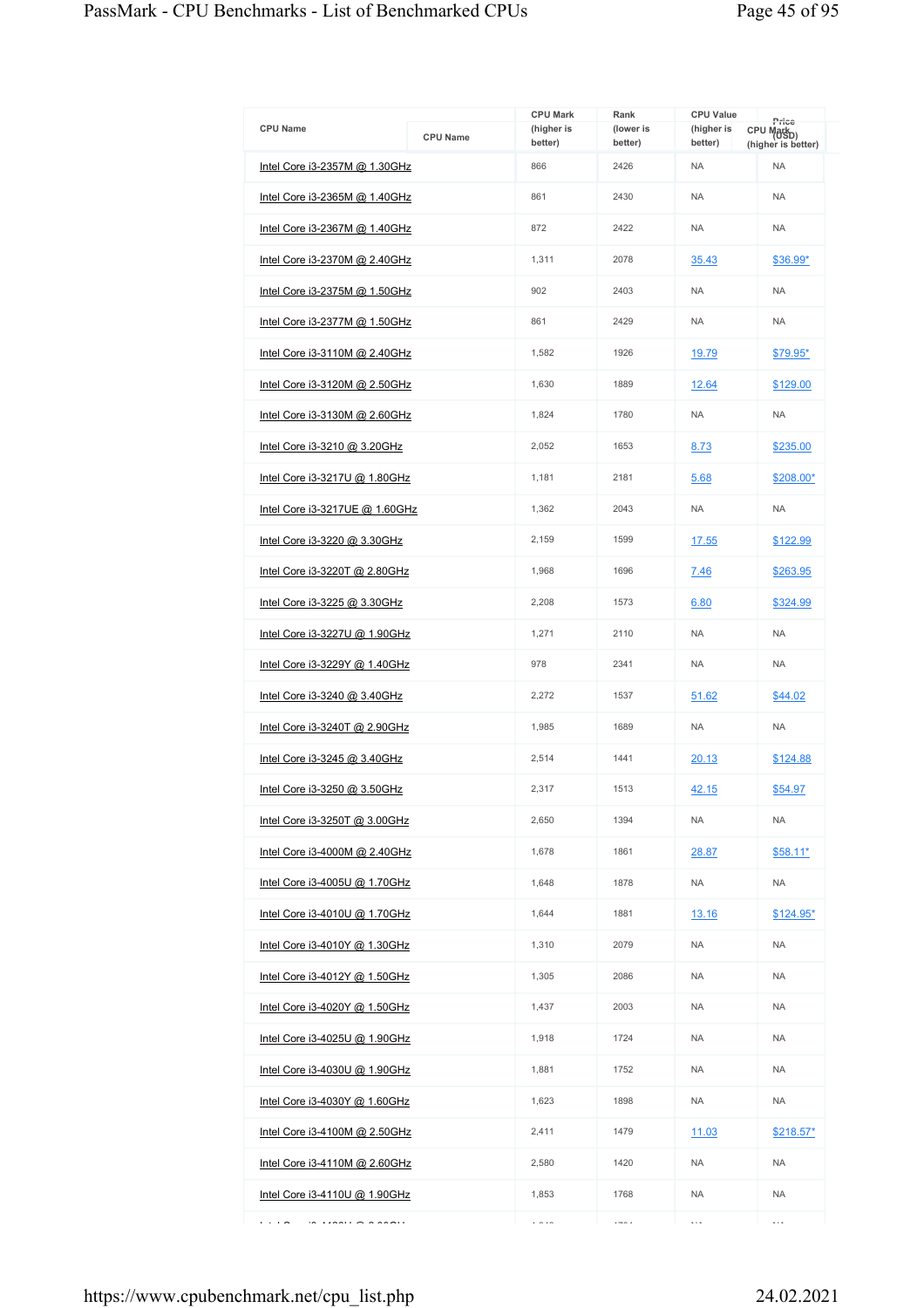| <b>CPU Name</b>                      | <b>CPU Name</b> | <b>CPU Mark</b><br>(higher is | Rank<br>(lower is | <b>CPU Value</b><br>(higher is | Price<br>CPU Mark <sub>D)</sub> |
|--------------------------------------|-----------------|-------------------------------|-------------------|--------------------------------|---------------------------------|
| Intel Core i3-4130 @ 3.40GHz         |                 | better)<br>3,266              | better)<br>1199   | better)<br>31.11               | (higher is better)<br>\$104.96  |
| Intel Core i3-4130T @ 2.90GHz        |                 | 2,858                         | 1332              | 11.50                          | \$248.56*                       |
| Intel Core i3-4150 @ 3.50GHz         |                 | 3,383                         | 1169              | 15.12                          | $$223.71*$                      |
| Intel Core i3-4150T @ 3.00GHz        |                 | 2,850                         | 1337              | 12.96                          | \$219.95*                       |
| Intel Core i3-4158U @ 2.00GHz        |                 | 1,718                         | 1832              | <b>NA</b>                      | <b>NA</b>                       |
| <u>Intel Core i3-4160 @ 3.60GHz</u>  |                 | 3,460                         | 1152              | 18.21                          | \$189.99                        |
| Intel Core i3-4160T @ 3.10GHz        |                 | 3,083                         | 1266              | 20.55                          | \$149.99*                       |
| <u>Intel Core i3-4170 @ 3.70GHz</u>  |                 | 3,607                         | 1121              | 24.27                          | $$148.61*$                      |
| Intel Core i3-4170T @ 3.20GHz        |                 | 3.137                         | 1244              | 14.94                          | \$209.95*                       |
| Intel Core i3-4330 @ 3.50GHz         |                 | 3.549                         | 1135              | 8.98                           | \$395.27                        |
| Intel Core i3-4330T @ 3.00GHz        |                 | 3,098                         | 1259              | <b>NA</b>                      | <b>NA</b>                       |
| Intel Core i3-4330TE @ 2.40GHz       |                 | 2,500                         | 1447              | <b>NA</b>                      | <b>NA</b>                       |
| Intel Core i3-4340 @ 3.60GHz         |                 | 3,594                         | 1125              | 19.97                          | \$179.99*                       |
| <u>Intel Core i3-4350 @ 3.60GHz</u>  |                 | 3,163                         | 1238              | 18.61                          | \$169.99*                       |
| Intel Core i3-4350T @ 3.10GHz        |                 | 2,888                         | 1323              | <b>NA</b>                      | <b>NA</b>                       |
| <u>Intel Core i3-4360 @ 3.70GHz</u>  |                 | 3,577                         | 1130              | 13.25                          | \$269.95*                       |
| Intel Core i3-4360T @ 3.20GHz        |                 | 3,164                         | 1237              | <b>NA</b>                      | <b>NA</b>                       |
| Intel Core i3-4370 @ 3.80GHz         |                 | 3,682                         | 1109              | 12.31                          | \$299.00*                       |
| Intel Core i3-4370T @ 3.30GHz        |                 | 3,250                         | 1205              | 23.55                          | \$138.00*                       |
| Intel Core i3-4570T @ 2.90GHz        |                 | 3,244                         | 1209              | <b>NA</b>                      | <b>NA</b>                       |
| Intel Core i3-5005U @ 2.00GHz        |                 | 2,031                         | 1663              | <b>NA</b>                      | <b>NA</b>                       |
| <u>Intel Core i3-5010U @ 2.10GHz</u> |                 | 2,106                         | 1627              | 7.02                           | \$299.86                        |
| Intel Core i3-5015U @ 2.10GHz        |                 | 2.127                         | 1619              | <b>NA</b>                      | <b>NA</b>                       |
| Intel Core i3-5020U @ 2.20GHz        |                 | 2,178                         | 1593              | 4.75                           | \$459.00*                       |
| Intel Core i3-5157U @ 2.50GHz        |                 | 2.613                         | 1411              | NA.                            | <b>NA</b>                       |
| Intel Core i3-6006U @ 2.00GHz        |                 | 2,297                         | 1525              | <b>NA</b>                      | <b>NA</b>                       |
| Intel Core i3-6098P @ 3.60GHz        |                 | 4,161                         | 1027              | 31.12                          | $$133.74*$                      |
| Intel Core i3-6100 @ 3.70GHz         |                 | 4,167                         | 1026              | 21.94                          | \$189.95                        |
| Intel Core i3-6100E @ 2.70GHz        |                 | 3,315                         | 1182              | <b>NA</b>                      | <b>NA</b>                       |
| Intel Core i3-6100H @ 2.70GHz        |                 | 3,191                         | 1228              | <b>NA</b>                      | <b>NA</b>                       |
| Intel Core i3-6100T @ 3.20GHz        |                 | 3,674                         | 1112              | 27.21                          | $$134.99*$                      |
| Intel Core i3-6100TE @ 2.70GHz       |                 | 3,280                         | 1195              | <b>NA</b>                      | <b>NA</b>                       |
| Intel Core $i3-6100U$ @ 2.30GHz      |                 | 2,616                         | 1410              | 4.94                           | \$529.99*                       |
| Intel Core i3-6102E @ 1.90GHz        |                 | 2,349                         | 1500              | 10.44                          | $$225.00*$                      |
| .<br>$\overline{a}$                  |                 | $\sim$ $\sim$ $\sim$          | 1000              | $\cdots$                       | $\ldots$                        |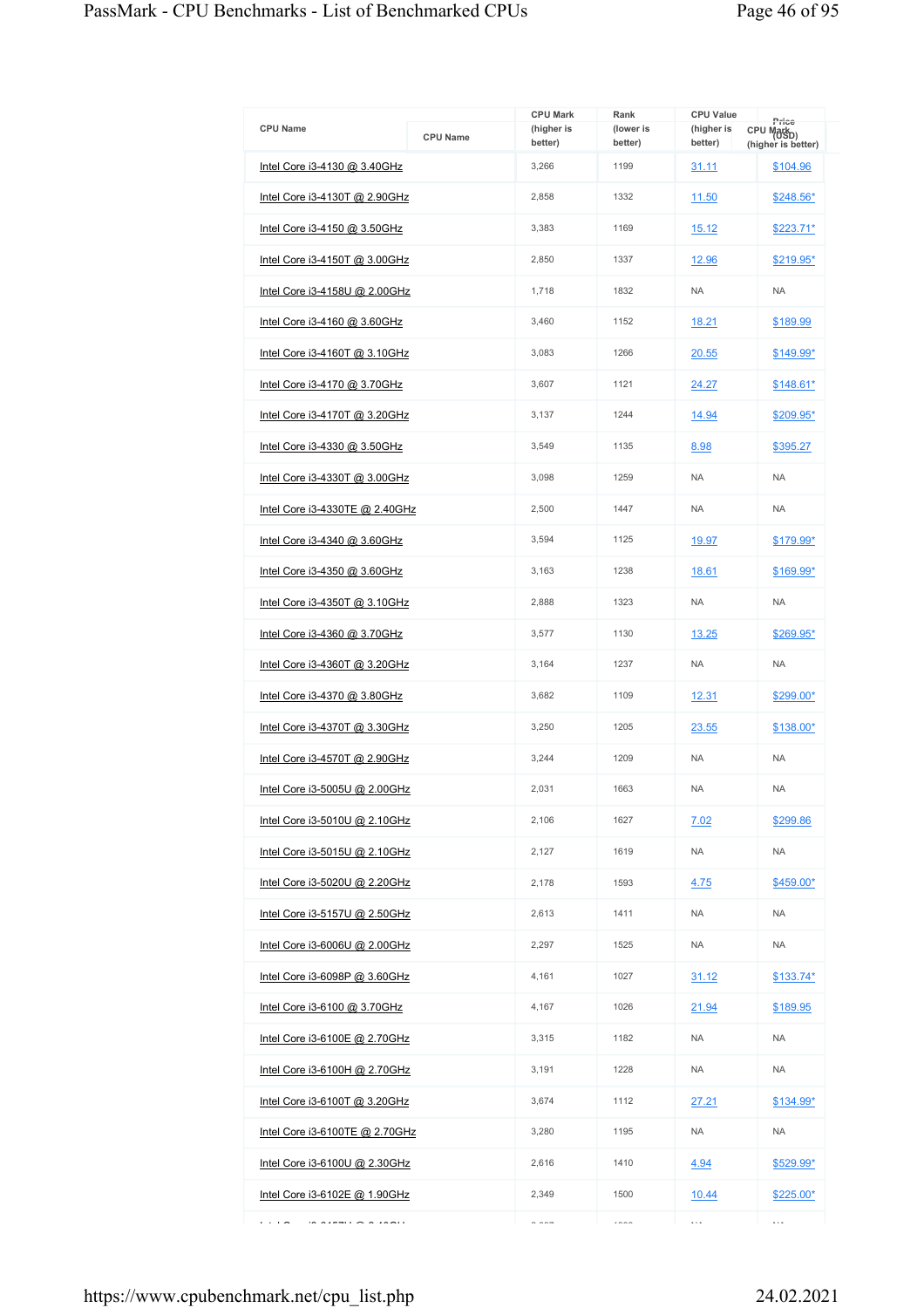| <b>CPU Name</b>                      | <b>CPU Name</b> | <b>CPU Mark</b><br>(higher is<br>better) | Rank<br>(lower is<br>better) | <b>CPU Value</b><br>(higher is<br>better) | Price<br>CPU Mark <sub>D)</sub><br>(higher is better) |
|--------------------------------------|-----------------|------------------------------------------|------------------------------|-------------------------------------------|-------------------------------------------------------|
| Intel Core i3-6300 @ 3.80GHz         |                 | 4,389                                    | 996                          | 14.63                                     | \$299.99*                                             |
| <u>Intel Core i3-6300T @ 3.30GHz</u> |                 | 4,040                                    | 1053                         | 23.26                                     | \$173.67*                                             |
| Intel Core i3-6320 @ 3.90GHz         |                 | 4,441                                    | 987                          | 8.18                                      | \$543.00*                                             |
| Intel Core i3-7020U @ 2.30GHz        |                 | 2.585                                    | 1418                         | 9.20                                      | \$281.00*                                             |
| Intel Core i3-7100 @ 3.90GHz         |                 | 4,300                                    | 1010                         | 32.13                                     | \$133.83                                              |
| Intel Core i3-7100H @ 3.00GHz        |                 | 3,430                                    | 1155                         | 15.25                                     | \$225.00*                                             |
| Intel Core i3-7100T @ 3.40GHz        |                 | 3,838                                    | 1078                         | 10.60                                     | \$362.00*                                             |
| <u>Intel Core i3-7100U @ 2.40GHz</u> |                 | 2,725                                    | 1372                         | 11.62                                     | \$234.52*                                             |
| Intel Core i3-7101TE @ 3.40GHz       |                 | 3,985                                    | 1059                         | 34.06                                     | $$117.00*$                                            |
| <u>Intel Core i3-7102E @ 2.10GHz</u> |                 | 2,521                                    | 1437                         | 11.21                                     | \$225.00*                                             |
| Intel Core i3-7130U @ 2.70GHz        |                 | 2,967                                    | 1298                         | 6.45                                      | \$459.99*                                             |
| Intel Core i3-7167U @ 2.80GHz        |                 | 3,489                                    | 1147                         | <b>NA</b>                                 | <b>NA</b>                                             |
| Intel Core i3-7300 @ 4.00GHz         |                 | 4,786                                    | 943                          | 18.44                                     | \$259.57*                                             |
| Intel Core i3-7300T @ 3.50GHz        |                 | 4,159                                    | 1029                         | 22.90                                     | $$181.59*$                                            |
| Intel Core i3-7320 @ 4.10GHz         |                 | 4,862                                    | 932                          | 26.61                                     | \$182.72*                                             |
| <u>Intel Core i3-7350K @ 4.20GHz</u> |                 | 4,860                                    | 933                          | 23.14                                     | \$209.99                                              |
| Intel Core i3-8100 @ 3.60GHz         |                 | 6,140                                    | 769                          | 33.39                                     | \$183.90                                              |
| Intel Core i3-8100B @ 3.60GHz        |                 | 6,829                                    | 689                          | 51.35                                     | \$133.00*                                             |
| Intel Core i3-8100T @ 3.10GHz        |                 | 5,329                                    | 868                          | 37.90                                     | \$140.61                                              |
| <u>Intel Core i3-8109U @ 3.00GHz</u> |                 | 4,356                                    | 1002                         | 17.51                                     | \$248.81                                              |
| Intel Core i3-8121U @ 2.20GHz        |                 | 4,366                                    | 1001                         | <u>11.00</u>                              | \$397.00                                              |
| <u>Intel Core i3-8130U @ 2.20GHz</u> |                 | 3,673                                    | 1113                         | 13.07                                     | \$281.00*                                             |
| Intel Core i3-8145U @ 2.10GHz        |                 | 3,811                                    | 1083                         | 13.56                                     | \$281.00*                                             |
| Intel Core i3-8145UE @ 2.20GHz       |                 | 4,193                                    | 1020                         | 14.92                                     | \$281.00*                                             |
| Intel Core i3-8300 @ 3.70GHz         |                 | 6,283                                    | 752                          | 33.17                                     | \$189.39                                              |
| Intel Core i3-8300T @ 3.20GHz        |                 | 5,827                                    | 810                          | 36.66                                     | \$158.95*                                             |
| Intel Core i3-8350K @ 4.00GHz        |                 | 6,921                                    | 671                          | 19.39                                     | \$357.00                                              |
| Intel Core i3-9100 @ 3.60GHz         |                 | 6,696                                    | 700                          | 45.87                                     | \$145.99                                              |
| Intel Core i3-9100F @ 3.60GHz        |                 | 6,792                                    | 694                          | <u>47.17</u>                              | \$143.99                                              |
| <u>Intel Core i3-9100T @ 3.10GHz</u> |                 | 5,610                                    | 831                          | 45.98                                     | $$122.00*$                                            |
| Intel Core i3-9100TE @ 2.20GHz       |                 | 5,705                                    | 819                          | 46.76                                     | $$122.00*$                                            |
| Intel Core i3-9300 @ 3.70GHz         |                 | 7,267                                    | 615                          | 41.29                                     | \$176.00                                              |
| Intel Core i3-9300T @ 3.20GHz        |                 | 5,927                                    | 797                          | 41.45                                     | $$143.00*$                                            |
| <u>Intel Core i3-9320 @ 3.70GHz</u>  |                 | 7,358                                    | 605                          | 45.42                                     | \$162.00*                                             |
| .<br>$\sum_{n=1}^{n} a_n = a_n$      |                 | $\rightarrow$ $\rightarrow$ $\sim$       | $---$                        | $\sim -$                                  |                                                       |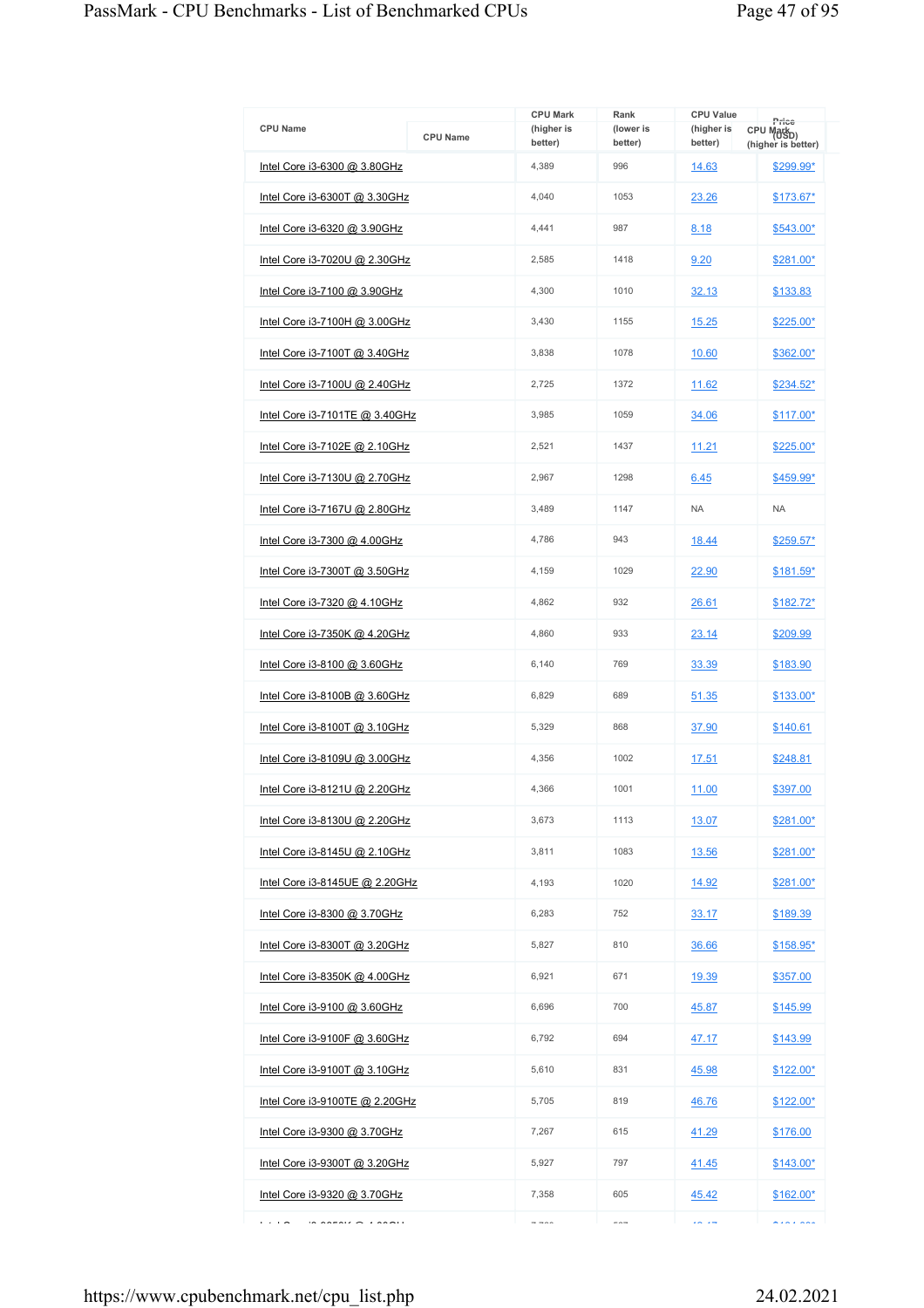|                                                            |                 | <b>CPU Mark</b>       | Rank                 | <b>CPU Value</b>      |                                                       |
|------------------------------------------------------------|-----------------|-----------------------|----------------------|-----------------------|-------------------------------------------------------|
| <b>CPU Name</b>                                            | <b>CPU Name</b> | (higher is<br>better) | (lower is<br>better) | (higher is<br>better) | Price<br>CPU Mark <sub>D)</sub><br>(higher is better) |
| Intel Core i3-9350KF @ 4.00GHz                             |                 | 7,399                 | 600                  | 37.00                 | \$200.00                                              |
| <u>Intel Core i3-10100 @ 3.60GHz</u>                       |                 | 8,905                 | 487                  | 77.44                 | \$114.99                                              |
| Intel Core i3-10100F @ 3.60GHz                             |                 | 8,816                 | 494                  | 67.82                 | \$129.98                                              |
| <u>Intel Core i3-10100T @ 3.00GHz</u>                      |                 | 7,518                 | 587                  | 61.63                 | \$122.00*                                             |
| Intel Core i3-10110U @ 2.10GHz                             |                 | 4,093                 | 1043                 | 11.05                 | \$370.56                                              |
| Intel Core i3-10110Y @ 1.00GHz                             |                 | 3,504                 | 1144                 | 12.21                 | \$287.00*                                             |
| Intel Core i3-10300 @ 3.70GHz                              |                 | 9,351                 | 458                  | 56.36                 | \$165.92                                              |
| Intel Core i3-10300T @ 3.00GHz                             |                 | 8,162                 | 531                  | 57.08                 | $$143.00*$                                            |
| Intel Core i3-10320 @ 3.80GHz                              |                 | 10,247                | 413                  | 59.24                 | \$172.99                                              |
| <u>Intel Core i3-21050 @ 3.10GHz</u>                       |                 | 2,193                 | 1585                 | <b>NA</b>             | <b>NA</b>                                             |
| Intel Core i5 750S @ 2.40GHz                               |                 | 1,326                 | 2069                 | 13.26                 | \$99.99*                                              |
| Intel Core i5 E 520 @ 2.40GHz                              |                 | 1,619                 | 1902                 | <b>NA</b>             | <b>NA</b>                                             |
| Intel Core i5-7Y54 @ 1.20GHz                               |                 | 2,890                 | 1322                 | <b>NA</b>             | <b>NA</b>                                             |
| <u>Intel Core i5-7Y57 @ 1.20GHz</u>                        |                 | 3,070                 | 1270                 | <b>NA</b>             | <b>NA</b>                                             |
| Intel Core i5-430M @ 2.27GHz                               |                 | 1,204                 | 2163                 | 9.27                  | \$129.95*                                             |
| Intel Core i5-430UM @ 1.20GHz                              |                 | 836                   | 2454                 | <b>NA</b>             | <b>NA</b>                                             |
| Intel Core i5-450M @ 2.40GHz                               |                 | 1,208                 | 2159                 | 37.81                 | $$31.95*$                                             |
| Intel Core i5-460M @ 2.53GHz                               |                 | 1,278                 | 2106                 | 19.68                 | \$64.95                                               |
| Intel Core i5-470UM @ 1.33GHz                              |                 | 752                   | 2530                 | <b>NA</b>             | <b>NA</b>                                             |
| <u>Intel Core i5-480M @ 2.67GHz</u>                        |                 | 1,319                 | 2074                 | 16.36                 | \$80.60*                                              |
| Intel Core i5-520M @ 2.40GHz                               |                 | 1,709                 | 1836                 | 42.20                 | \$40.51*                                              |
| Intel Core i5-520UM @ 1.07GHz                              |                 | 928                   | 2383                 | <b>NA</b>             | <b>NA</b>                                             |
| Intel Core i5-540M @ 2.53GHz                               |                 | 1,761                 | 1815                 | 35.94                 | \$48.99*                                              |
| <u>Intel Core i5-540UM @ 1.20GHz</u>                       |                 | 1,002                 | 2321                 | <b>NA</b>             | <b>NA</b>                                             |
| Intel Core i5-560M @ 2.67GHz                               |                 | 1,850                 | 1771                 | 20.57                 | \$89.95                                               |
| Intel Core i5-560UM @ 1.33GHz                              |                 | 1,015                 | 2309                 | NA                    | <b>NA</b>                                             |
| Intel Core i5-580M @ 2.67GHz                               |                 | 1,905                 | 1733                 | 19.06                 | <u>\$99.95*</u>                                       |
| <u>Intel Core i5-650 @ 3.20GHz</u>                         |                 | 2,208                 | 1574                 | 29.45                 | \$74.98                                               |
| <u>Intel Core i5-655K @ 3.20GHz</u>                        |                 | 2,017                 | 1671                 | 33.63                 | $$59.99^{\star}$                                      |
| <u>Intel Core i5-660 @ 3.33GHz</u>                         |                 | 2,346                 | 1503                 | 109.89                | $$21.35^*$                                            |
| <u>Intel Core i5-661 @ 3.33GHz</u>                         |                 | 2,410                 | 1480                 | 10.48                 | \$229.99*                                             |
| Intel Core i5-670 @ 3.47GHz                                |                 | 2,483                 | 1454                 | 6.15                  | $$403.50*$                                            |
| Intel Core i5-680 @ 3.60GHz                                |                 | 2,630                 | 1404                 | 52.65                 | $$49.95*$                                             |
| <u>Intel Core i5-750 @ 2.67GHz</u>                         |                 | 2,450                 | 1466                 | 27.22                 | \$90.00                                               |
| .<br>$\Rightarrow$ $\land$ $\land$ $\land$ $\land$ $\land$ |                 | $\sim$ $\sim$ $\sim$  | $\cdots$             | $\sim$ $\sim$         | $\lambda$                                             |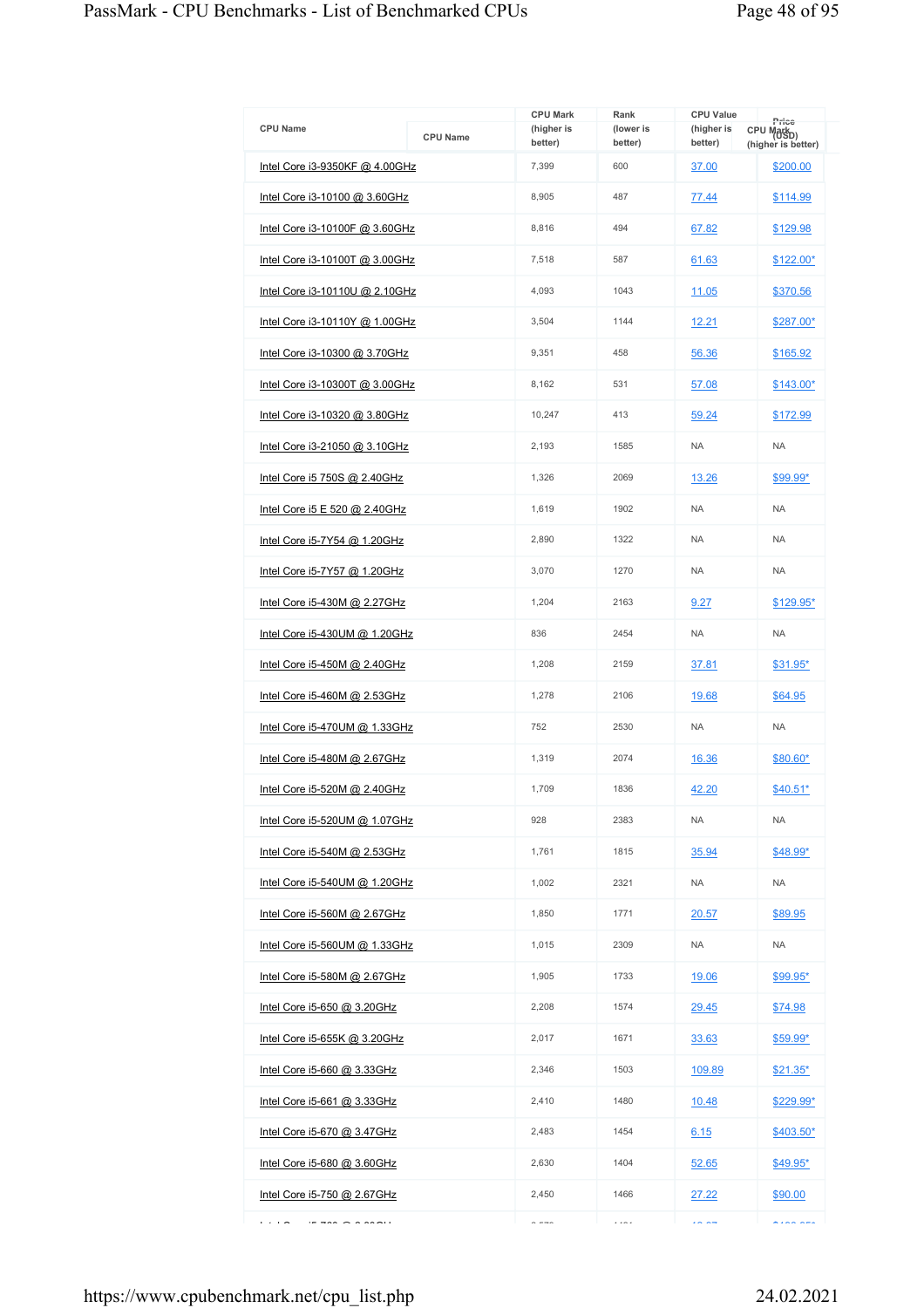| <b>CPU Name</b>                       | <b>CPU Name</b> | <b>CPU Mark</b><br>(higher is<br>better) | Rank<br>(lower is<br>better) | <b>CPU Value</b><br>(higher is<br>better) | Price<br>CPU Mark <sub>D)</sub><br>(higher is better) |
|---------------------------------------|-----------------|------------------------------------------|------------------------------|-------------------------------------------|-------------------------------------------------------|
| Intel Core i5-760S @ 2.53GHz          |                 | 5,440                                    | 849                          | <b>NA</b>                                 | <b>NA</b>                                             |
| Intel Core i5-1030NG7 @ 1.10GHz       |                 | 5,416                                    | 852                          | <b>NA</b>                                 | <b>NA</b>                                             |
| Intel Core i5-1035G1 @ 1.00GHz        |                 | 7,963                                    | 547                          | 26.81                                     | \$297.00*                                             |
| Intel Core i5-1035G4 @ 1.10GHz        |                 | 8,353                                    | 517                          | 27.03                                     | \$309.00*                                             |
| Intel Core i5-1035G7 @ 1.20GHz        |                 | 8,391                                    | 513                          | 26.22                                     | \$320.00*                                             |
| Intel Core i5-1038NG7 @ 2.00GHz       |                 | 9,554                                    | 444                          | 29.86                                     | \$320.00*                                             |
| Intel Core i5-1130G7 @ 1.10GHz        |                 | 10,274                                   | 412                          | 33.25                                     | \$309.00*                                             |
| <u>Intel Core i5-1135G7 @ 2.40GHz</u> |                 | 9,905                                    | 429                          | 32.05                                     | \$309.00*                                             |
| Intel Core i5-1145G7 @ 2.60GHz        |                 | 10,842                                   | 390                          | <b>NA</b>                                 | <b>NA</b>                                             |
| Intel Core i5-2300 @ 2.80GHz          |                 | 3,375                                    | 1171                         | 112.53                                    | \$29.99*                                              |
| Intel Core i5-2310 @ 2.90GHz          |                 | 3.512                                    | 1143                         | 100.67                                    | $$34.89*$                                             |
| Intel Core i5-2320 @ 3.00GHz          |                 | 3.591                                    | 1126                         | 14.37                                     | \$249.95*                                             |
| Intel Core i5-2380P @ 3.10GHz         |                 | 3,797                                    | 1087                         | 8.82                                      | \$430.59*                                             |
| <u>Intel Core i5-2390T @ 2.70GHz</u>  |                 | 2,348                                    | 1502                         | 23.51                                     | \$99.90*                                              |
| Intel Core i5-2400 @ 3.10GHz          |                 | 3,815                                    | 1082                         | 25.44                                     | \$149.99                                              |
| Intel Core i5-2400S @ 2.50GHz         |                 | 3,095                                    | 1262                         | 17.99                                     | \$172.00                                              |
| Intel Core i5-2405S @ 2.50GHz         |                 | 2,980                                    | 1293                         | 14.33                                     | \$208.00*                                             |
| Intel Core $i5-2410M$ @ 2.30GHz       |                 | 1,969                                    | 1695                         | 51.71                                     | \$38.07                                               |
| Intel Core i5-2415M @ 2.30GHz         |                 | 1,939                                    | 1710                         | <b>NA</b>                                 | <b>NA</b>                                             |
| Intel Core i5-2430M @ 2.40GHz         |                 | 2,012                                    | 1675                         | 26.83                                     | \$75.02*                                              |
| Intel Core i5-2435M @ 2.40GHz         |                 | 1.878                                    | 1756                         | <b>NA</b>                                 | <b>NA</b>                                             |
| Intel Core i5-2450M @ 2.50GHz         |                 | 2,022                                    | 1670                         | 31.58                                     | \$64.02                                               |
| Intel Core i5-2450P @ 3.20GHz         |                 | 3,974                                    | 1062                         | 44.16                                     | \$89.99*                                              |
| <u>Intel Core i5-2467M @ 1.60GHz</u>  |                 | 1,466                                    | 1988                         | <b>NA</b>                                 | <b>NA</b>                                             |
| Intel Core i5-2500 @ 3.30GHz          |                 | 4.076                                    | 1044                         | 33.91                                     | \$120.20                                              |
| Intel Core i5-2500K @ 3.30GHz         |                 | 4,100                                    | 1041                         | 9.44                                      | \$434.26*                                             |
| Intel Core i5-2500S @ 2.70GHz         |                 | 3,415                                    | 1160                         | 61.72                                     | \$55.34*                                              |
| Intel Core i5-2500T @ 2.30GHz         |                 | 2,852                                    | 1334                         | 31.70                                     | \$89.99*                                              |
| Intel Core i5-2510E @ 2.50GHz         |                 | 1,889                                    | 1747                         | <b>NA</b>                                 | <b>NA</b>                                             |
| <u>Intel Core i5-2515E @ 2.50GHz</u>  |                 | 1,882                                    | 1751                         | <b>NA</b>                                 | <b>NA</b>                                             |
| Intel Core i5-2520M @ 2.50GHz         |                 | 2,264                                    | 1542                         | 53.77                                     | \$42.10                                               |
| Intel Core i5-2537M @ 1.40GHz         |                 | 1,094                                    | 2241                         | NA.                                       | <b>NA</b>                                             |
| Intel Core i5-2540M @ 2.60GHz         |                 | 2,295                                    | 1526                         | 28.70                                     | \$79.97                                               |
| Intel Core i5-2550K @ 3.40GHz         |                 | 4,180                                    | 1023                         | 59.76                                     | $$69.95*$                                             |
| .<br>$A = 1$                          |                 | $\overline{\phantom{a}}$                 | 1000                         | $\cdots$                                  | $\ldots$                                              |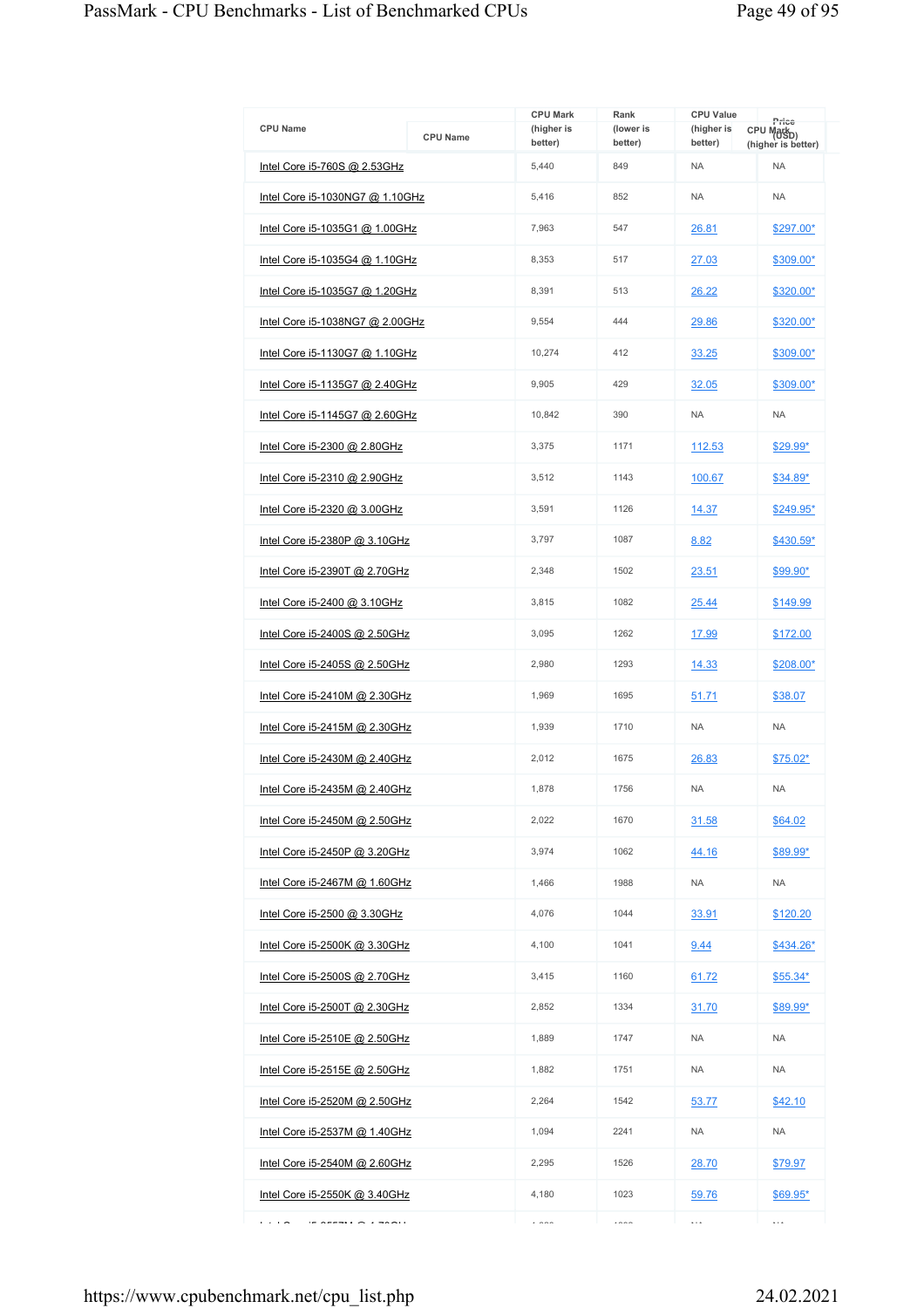| <b>CPU Name</b>                      | <b>CPU Name</b> | <b>CPU Mark</b><br>(higher is | Rank<br>(lower is | <b>CPU Value</b><br>(higher is | Price<br>CPU Mark <sub>D)</sub> |
|--------------------------------------|-----------------|-------------------------------|-------------------|--------------------------------|---------------------------------|
|                                      |                 | better)                       | better)           | better)                        | (higher is better)              |
| Intel Core i5-2560M @ 2.70GHz        |                 | 2,131                         | 1615              | <b>NA</b>                      | <b>NA</b>                       |
| Intel Core i5-3170K @ 3.20GHz        |                 | 8,882                         | 489               | <b>NA</b>                      | <b>NA</b>                       |
| Intel Core i5-3210M @ 2.50GHz        |                 | 2,429                         | 1471              | 39.17                          | $$62.02*$                       |
| Intel Core i5-3230M @ 2.60GHz        |                 | 2,529                         | 1434              | 25.29                          | \$99.99                         |
| Intel Core i5-3317U @ 1.70GHz        |                 | 1,937                         | 1712              | 8.61                           | \$225.00*                       |
| <u>Intel Core i5-3320M @ 2.60GHz</u> |                 | 2,633                         | 1402              | 47.89                          | \$54.99                         |
| Intel Core i5-3330 @ 3.00GHz         |                 | 4,053                         | 1048              | 34.73                          | \$116.69                        |
| <u>Intel Core i5-3330S @ 2.70GHz</u> |                 | 3,878                         | 1072              | 19.39                          | \$199.95*                       |
| Intel Core i5-3335S @ 2.70GHz        |                 | 3.754                         | 1090              | <b>NA</b>                      | <b>NA</b>                       |
| Intel Core i5-3337U @ 1.80GHz        |                 | 2,053                         | 1651              | 9.13                           | \$225.00*                       |
| Intel Core i5-3339Y @ 1.50GHz        |                 | 1,332                         | 2059              | <b>NA</b>                      | <b>NA</b>                       |
| Intel Core i5-3340 @ 3.10GHz         |                 | 4.261                         | 1013              | 24.77                          | \$172.02*                       |
| Intel Core i5-3340M @ 2.70GHz        |                 | 2,669                         | 1387              | 38.16                          | \$69.95*                        |
| <u>Intel Core i5-3340S @ 2.80GHz</u> |                 | 3,974                         | 1061              | 39.74                          | $$100.00*$                      |
| Intel Core $i5-3350P$ @ 3.10GHz      |                 | 4,192                         | 1021              | 27.95                          | $$149.99*$                      |
| Intel Core i5-3360M @ 2.80GHz        |                 | 2,947                         | 1308              | 37.77                          | \$78.02*                        |
| Intel Core i5-3380M @ 2.90GHz        |                 | 3,031                         | 1278              | <b>NA</b>                      | <b>NA</b>                       |
| Intel Core i5-3427U @ 1.80GHz        |                 | 2,302                         | 1522              | 5.48                           | \$420.05*                       |
| Intel Core i5-3437U @ 1.90GHz        |                 | 2,211                         | 1571              | <b>NA</b>                      | <b>NA</b>                       |
| <u>Intel Core i5-3439Y @ 1.50GHz</u> |                 | 1.907                         | 1731              | <b>NA</b>                      | <b>NA</b>                       |
| Intel Core i5-3450 @ 3.10GHz         |                 | 4,436                         | 990               | 27.75                          | \$159.88*                       |
| <u>Intel Core i5-3450S @ 2.80GHz</u> |                 | 4.199                         | 1019              | 44.20                          | \$95.00                         |
| Intel Core i5-3470 @ 3.20GHz         |                 | 4,635                         | 963               | 60.21                          | \$76.98                         |
| <u>Intel Core i5-3470S @ 2.90GHz</u> |                 | 4,309                         | 1007              | 18.93                          | \$227.59*                       |
| Intel Core i5-3470T @ 2.90GHz        |                 | 2,939                         | 1311              | 10.89                          | \$269.95*                       |
| Intel Core i5-3475S @ 2.90GHz        |                 | 4,067                         | 1047              | 28.34                          | $$143.50*$                      |
| Intel Core i5-3550 @ 3.30GHz         |                 | 4.809                         | 940               | <u>15.82</u>                   | \$303.96                        |
| Intel Core i5-3550S @ 3.00GHz        |                 | 4,440                         | 988               | 13.88                          | \$319.95                        |
| Intel Core i5-3570 @ 3.40GHz         |                 | 4,868                         | 931               | 19.48                          | \$249.95                        |
| <u>Intel Core i5-3570K @ 3.40GHz</u> |                 | 4,920                         | 926               | 49.22                          | \$99.95                         |
| Intel Core i5-3570S @ 3.10GHz        |                 | 4,581                         | 967               | 43.62                          | \$105.00                        |
| Intel Core i5-3570T @ 2.30GHz        |                 | 4,168                         | 1024              | NA                             | <b>NA</b>                       |
| Intel Core i5-3610ME @ 2.70GHz       |                 | 2,623                         | 1406              | NA.                            | <b>NA</b>                       |
| <u>Intel Core i5-4200H @ 2.80GHz</u> |                 | 3,102                         | 1258              | <b>NA</b>                      | <b>NA</b>                       |
| .<br>$\sim$                          |                 | $\sim$ $\sim$ $\sim$          | $\cdots$          | $\sim$ $\sim$                  | $\sum_{n=1}^{n}$                |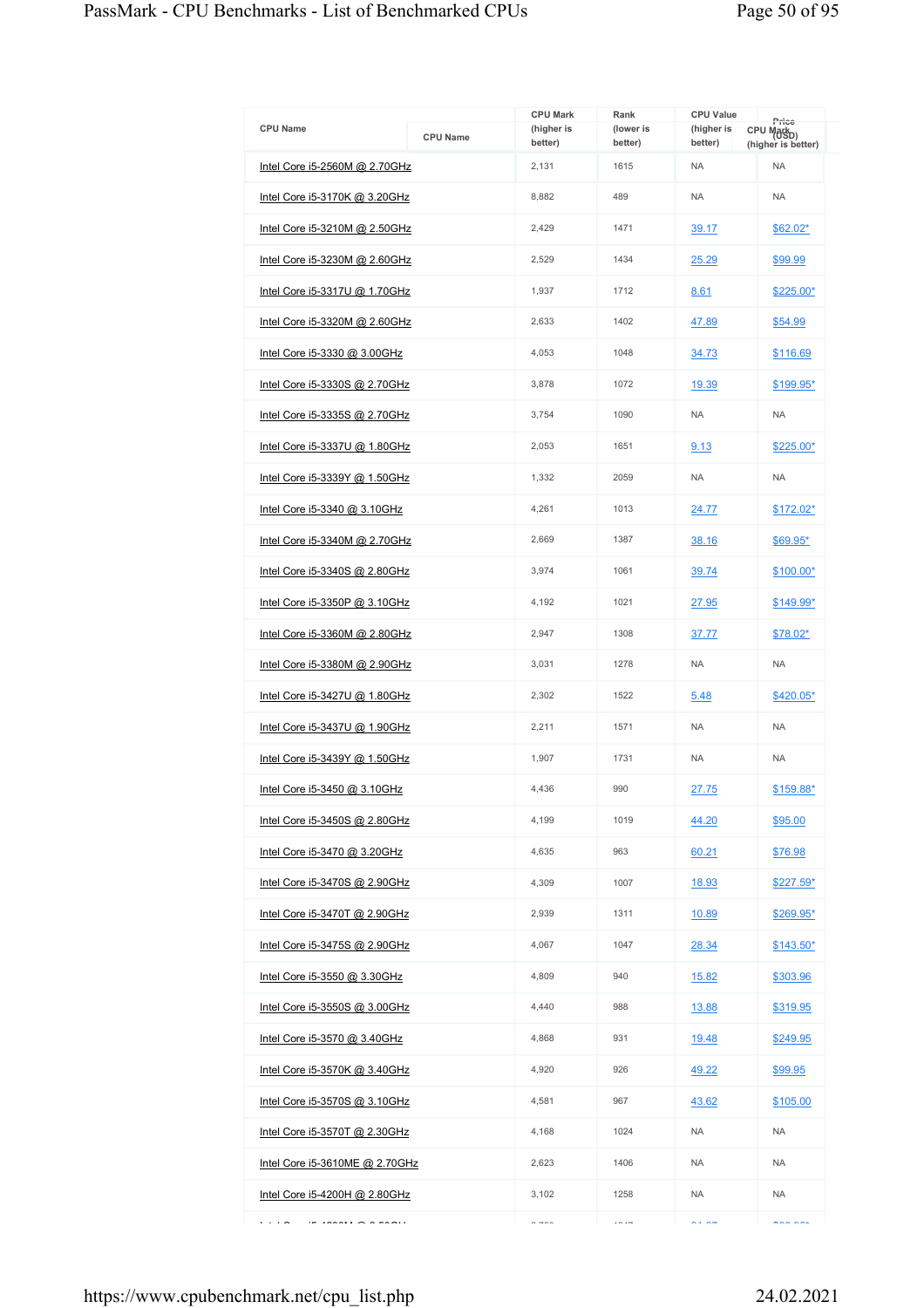|                                      |                 | <b>CPU Mark</b>       | Rank                 | <b>CPU Value</b>      |                                                       |
|--------------------------------------|-----------------|-----------------------|----------------------|-----------------------|-------------------------------------------------------|
| <b>CPU Name</b>                      | <b>CPU Name</b> | (higher is<br>better) | (lower is<br>better) | (higher is<br>better) | Price<br>CPU Mark <sub>D)</sub><br>(higher is better) |
| Intel Core i5-4200U @ 1.60GHz        |                 | 2,187                 | 1590                 | <b>NA</b>             | <b>NA</b>                                             |
| <u>Intel Core i5-4200Y @ 1.40GHz</u> |                 | 1,558                 | 1936                 | <b>NA</b>             | <b>NA</b>                                             |
| Intel Core i5-4202Y @ 1.60GHz        |                 | 1,670                 | 1866                 | <b>NA</b>             | <b>NA</b>                                             |
| Intel Core i5-4210H @ 2.90GHz        |                 | 2,876                 | 1326                 | <b>NA</b>             | <b>NA</b>                                             |
| Intel Core i5-4210M @ 2.60GHz        |                 | 2.942                 | 1310                 | 9.49                  | \$309.95*                                             |
| <u>Intel Core i5-4210U @ 1.70GHz</u> |                 | 2,276                 | 1534                 | <b>NA</b>             | <b>NA</b>                                             |
| Intel Core i5-4210Y @ 1.50GHz        |                 | 1,657                 | 1871                 | <b>NA</b>             | <b>NA</b>                                             |
| <u>Intel Core i5-4220Y @ 1.60GHz</u> |                 | 1,591                 | 1925                 | <b>NA</b>             | <b>NA</b>                                             |
| Intel Core i5-4230U @ 1.90GHz        |                 | 1,853                 | 1767                 | <b>NA</b>             | <b>NA</b>                                             |
| Intel Core i5-4250U @ 1.30GHz        |                 | 2,121                 | 1620                 | 6.08                  | $$349.00*$                                            |
| Intel Core i5-4258U @ 2.40GHz        |                 | 2,755                 | 1360                 | <b>NA</b>             | <b>NA</b>                                             |
| <u>Intel Core i5-4260U @ 1.40GHz</u> |                 | 2,468                 | 1459                 | <b>NA</b>             | <b>NA</b>                                             |
| Intel Core i5-4278U @ 2.60GHz        |                 | 2,974                 | 1296                 | <b>NA</b>             | <b>NA</b>                                             |
| Intel Core i5-4288U @ 2.60GHz        |                 | 2,400                 | 1484                 | <b>NA</b>             | <b>NA</b>                                             |
| Intel Core i5-4300M @ 2.60GHz        |                 | 2,985                 | 1292                 | <b>NA</b>             | <b>NA</b>                                             |
| Intel Core i5-4300U @ 1.90GHz        |                 | 2,483                 | 1455                 | <b>NA</b>             | <b>NA</b>                                             |
| Intel Core i5-4300Y @ 1.60GHz        |                 | 1,532                 | 1957                 | <b>NA</b>             | <b>NA</b>                                             |
| Intel Core i5-4302Y @ 1.60GHz        |                 | 1,817                 | 1785                 | <b>NA</b>             | <b>NA</b>                                             |
| Intel Core i5-4308U @ 2.80GHz        |                 | 2,960                 | 1302                 | <b>NA</b>             | <b>NA</b>                                             |
| <u>Intel Core i5-4310M @ 2.70GHz</u> |                 | 3.179                 | 1231                 | <b>NA</b>             | <b>NA</b>                                             |
| Intel Core i5-4310U @ 2.00GHz        |                 | 2,519                 | 1439                 | <b>NA</b>             | <b>NA</b>                                             |
| Intel Core i5-4330M @ 2.80GHz        |                 | 3,187                 | 1229                 | 11.59                 | \$274.99*                                             |
| Intel Core i5-4340M @ 2.90GHz        |                 | 3,398                 | 1164                 | NA.                   | <b>NA</b>                                             |
| <u>Intel Core i5-4350U @ 1.40GHz</u> |                 | 2,305                 | 1519                 | <b>NA</b>             | <b>NA</b>                                             |
| Intel Core i5-4400E @ 2.70GHz        |                 | 3,251                 | 1204                 | 12.22                 | $$266.00*$                                            |
| <u>Intel Core i5-4402E @ 1.60GHz</u> |                 | 2,681                 | 1384                 | NA.                   | <b>NA</b>                                             |
| Intel Core i5-4422E @ 1.80GHz        |                 | 1,907                 | 1732                 | 7.17                  | \$266.00*                                             |
| Intel Core i5-4430 @ 3.00GHz         |                 | 4,695                 | 953                  | 31.30                 | \$149.99                                              |
| Intel Core i5-4430S @ 2.70GHz        |                 | 3,894                 | 1070                 | 24.34                 | $$159.99*$                                            |
| Intel Core i5-4440 @ 3.10GHz         |                 | 4,668                 | 960                  | 16.68                 | \$279.96                                              |
| Intel Core i5-4440S @ 2.80GHz        |                 | 4,140                 | 1035                 | 8.94                  | $$462.97*$                                            |
| Intel Core i5-4460 @ 3.20GHz         |                 | 4,795                 | 942                  | 26.26                 | \$182.59                                              |
| Intel Core i5-4460S @ 2.90GHz        |                 | 4,474                 | 981                  | 6.78                  | \$659.99*                                             |
| Intel Core $i5-4460T$ @ 1.90GHz      |                 | 3,559                 | 1133                 | <b>NA</b>             | <b>NA</b>                                             |
| .                                    |                 | $\cdot$ - $\cdot$ -   | $\sim$ $-$           | $\cdots$              | $\ddotsc$                                             |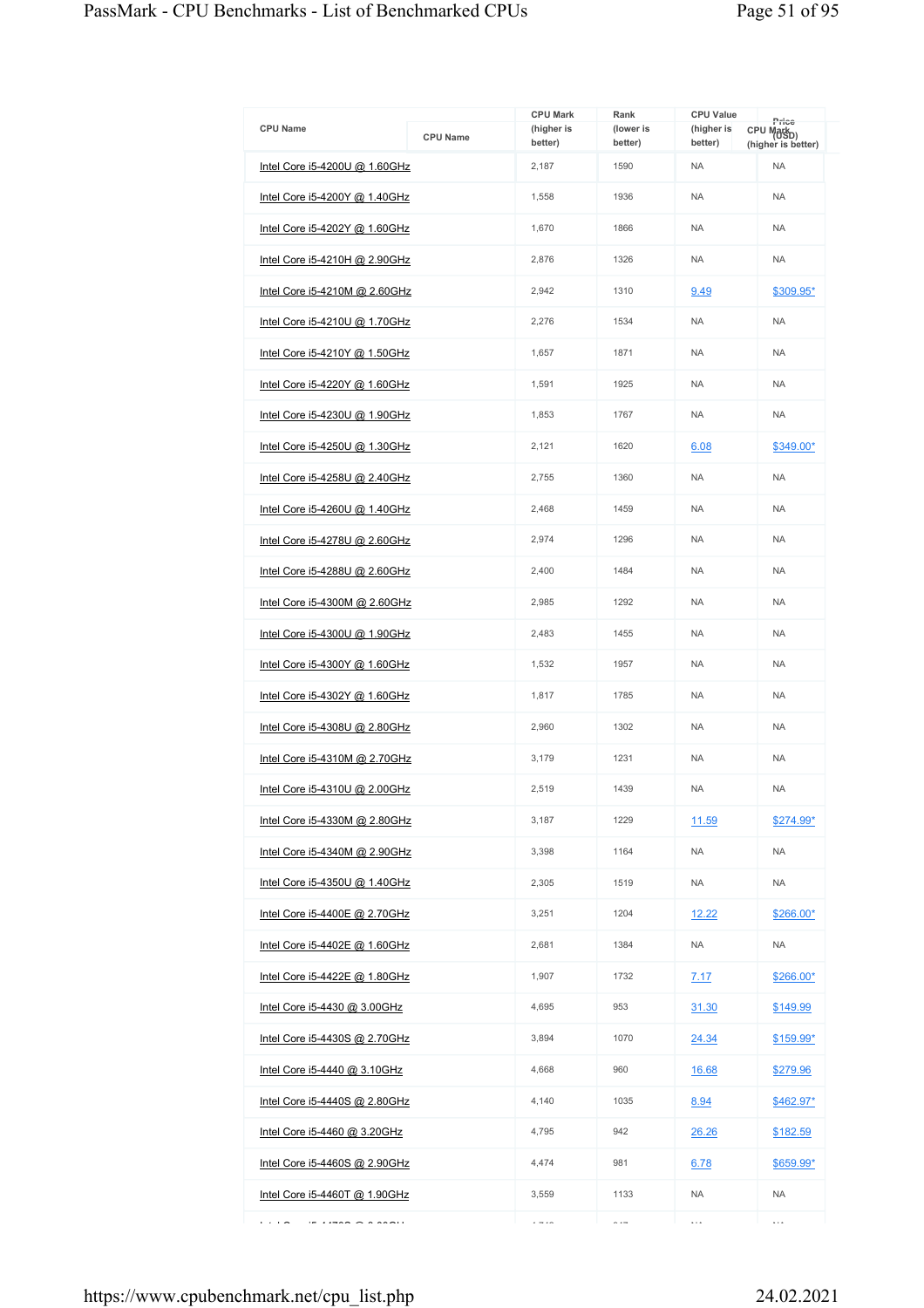| <b>CPU Name</b>                      | <b>CPU Name</b> | <b>CPU Mark</b><br>(higher is | Rank<br>(lower is | <b>CPU Value</b><br>(higher is | Price<br>CPU Mark <sub>D)</sub> |
|--------------------------------------|-----------------|-------------------------------|-------------------|--------------------------------|---------------------------------|
|                                      |                 | better)                       | better)           | better)                        | (higher is better)              |
| Intel Core i5-4570 @ 3.20GHz         |                 | 5,157                         | 893               | 21.73                          | \$237.26                        |
| Intel Core i5-4570R @ 2.70GHz        |                 | 4.828                         | 939               | <b>NA</b>                      | <b>NA</b>                       |
| Intel Core i5-4570S @ 2.90GHz        |                 | 4,930                         | 924               | 27.39                          | $$179.98*$                      |
| Intel Core i5-4570T @ 2.90GHz        |                 | 3,248                         | 1206              | 16.24                          | \$199.95*                       |
| Intel Core i5-4570TE @ 2.70GHz       |                 | 3,107                         | 1256              | 15.54                          | \$199.99*                       |
| <u>Intel Core i5-4590 @ 3.30GHz</u>  |                 | 5,307                         | 873               | <u>18.15</u>                   | \$292.42                        |
| Intel Core i5-4590S @ 3.00GHz        |                 | 5,117                         | 902               | 20.47                          | \$249.95*                       |
| <u>Intel Core i5-4590T @ 2.00GHz</u> |                 | 4,033                         | 1055              | 19.21                          | \$209.95*                       |
| Intel Core i5-4670 @ 3.40GHz         |                 | 5,407                         | 854               | 17.25                          | \$313.56*                       |
| Intel Core i5-4670K @ 3.40GHz        |                 | 5,497                         | 845               | 22.05                          | \$249.28*                       |
| Intel Core i5-4670K CPT @ 3.40GHz    |                 | 5,034                         | 912               | <b>NA</b>                      | <b>NA</b>                       |
| Intel Core i5-4670R @ 3.00GHz        |                 | 5,335                         | 864               | 19.33                          | \$276.00*                       |
| Intel Core i5-4670S @ 3.10GHz        |                 | 5,161                         | 892               | 24.23                          | \$213.00*                       |
| <u>Intel Core i5-4670T @ 2.30GHz</u> |                 | 4,453                         | 985               | 17.19                          | \$259.02*                       |
| Intel Core i5-4690 @ 3.50GHz         |                 | 5,607                         | 832               | 36.23                          | \$154.75                        |
| Intel Core i5-4690K @ 3.50GHz        |                 | 5,584                         | 833               | 16.77                          | \$332.94*                       |
| Intel Core i5-4690S @ 3.20GHz        |                 | 5,378                         | 857               | 14.97                          | $$359.21*$                      |
| Intel Core i5-4690T $@$ 2.50GHz      |                 | 4,410                         | 994               | <b>NA</b>                      | <b>NA</b>                       |
| Intel Core i5-5200U @ 2.20GHz        |                 | 2,507                         | 1446              | 8.92                           | \$281.00*                       |
| Intel Core i5-5250U @ 1.60GHz        |                 | 2,486                         | 1453              | 4.69                           | \$529.99*                       |
| Intel Core i5-5257U @ 2.70GHz        |                 | 3,035                         | 1275              | <b>NA</b>                      | <b>NA</b>                       |
| Intel Core i5-5287U @ 2.90GHz        |                 | 3,356                         | 1174              | <b>NA</b>                      | <b>NA</b>                       |
| Intel Core i5-5300U @ 2.30GHz        |                 | 2,738                         | 1368              | 9.44                           | $$289.99*$                      |
| <u>Intel Core i5-5350U @ 1.80GHz</u> |                 | 2,667                         | 1388              | <b>NA</b>                      | <b>NA</b>                       |
| Intel Core i5-5575R @ 2.80GHz        |                 | 5,155                         | 894               | <b>NA</b>                      | <b>NA</b>                       |
| <u>Intel Core i5-5675C @ 3.10GHz</u> |                 | 5,903                         | 801               | 19.04                          | \$309.95*                       |
| Intel Core i5-5675R @ 3.10GHz        |                 | 5,906                         | 799               | <b>NA</b>                      | <b>NA</b>                       |
| Intel Core i5-6198DU @ 2.30GHz       |                 | 3,161                         | 1239              | <b>NA</b>                      | <b>NA</b>                       |
| Intel Core i5-6200U @ 2.30GHz        |                 | 3,034                         | 1276              | <b>NA</b>                      | <b>NA</b>                       |
| <u>Intel Core i5-6260U @ 1.80GHz</u> |                 | 3,067                         | 1271              | 6.15                           | \$499.00                        |
| Intel Core i5-6267U @ 2.90GHz        |                 | 3,276                         | 1196              | <b>NA</b>                      | <b>NA</b>                       |
| Intel Core i5-6287U @ 3.10GHz        |                 | 3,804                         | 1086              | <u>12.51</u>                   | $$304.00*$                      |
| Intel Core i5-6300HQ @ 2.30GHz       |                 | 4,669                         | 959               | <b>NA</b>                      | <b>NA</b>                       |
| <u>Intel Core i5-6300U @ 2.40GHz</u> |                 | 3,269                         | 1198              | <b>NA</b>                      | <b>NA</b>                       |
| .<br>5.0001122222                    |                 | $\sim$ $\sim$ $\sim$          | $\cdots$          | $\cdots$                       | $\cdots$                        |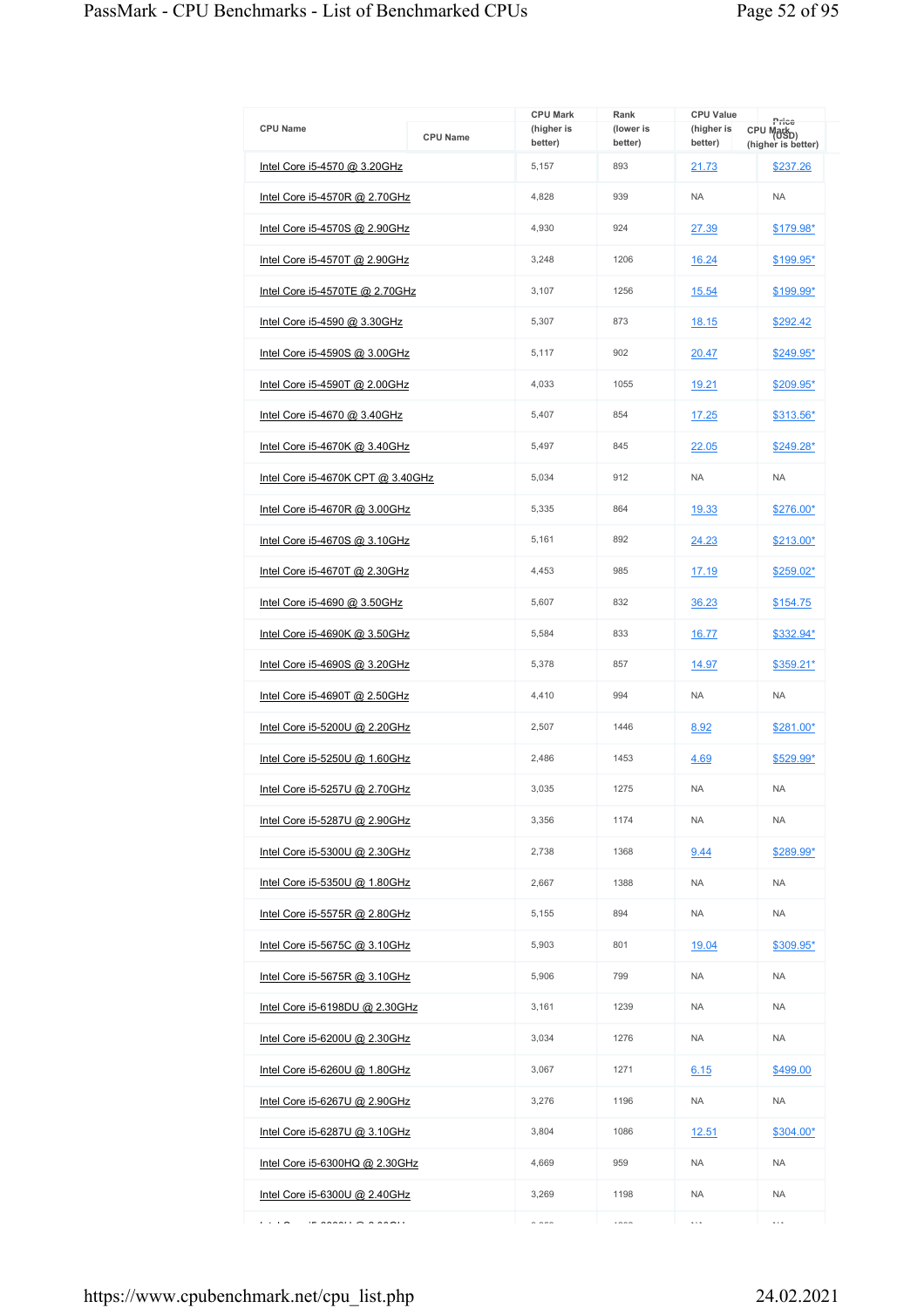| <b>CPU Name</b>                                                              | <b>CPU Name</b> | <b>CPU Mark</b><br>(higher is | Rank<br>(lower is        | <b>CPU Value</b><br>(higher is | Price<br>CPU Mark <sub>D)</sub> |
|------------------------------------------------------------------------------|-----------------|-------------------------------|--------------------------|--------------------------------|---------------------------------|
| Intel Core i5-6400 @ 2.70GHz                                                 |                 | better)<br>5,164              | better)<br>890           | better)<br>38.25               | (higher is better)<br>\$135.00* |
|                                                                              |                 | 4,423                         | 991                      |                                |                                 |
| Intel Core i5-6400T @ 2.20GHz                                                |                 |                               |                          | 17.01                          | \$259.95*                       |
| Intel Core i5-6402P $@$ 2.80GHz                                              |                 | 5,551                         | 836                      | 29.22                          | \$189.99*                       |
| Intel Core i5-6440EQ @ 2.70GHz                                               |                 | 5,368                         | 858                      | <b>NA</b>                      | <b>NA</b>                       |
| Intel Core i5-6440HQ @ 2.60GHz                                               |                 | 5.162                         | 891                      | <b>NA</b>                      | <b>NA</b>                       |
| Intel Core i5-6442EQ @ 1.90GHz                                               |                 | 4,519                         | 975                      | 18.08                          | \$250.00*                       |
| Intel Core i5-6500 @ 3.20GHz                                                 |                 | 5,653                         | 822                      | 30.56                          | \$184.98                        |
| Intel Core i5-6500T @ 2.50GHz                                                |                 | 4,802                         | 941                      | 18.47                          | \$259.95                        |
| Intel Core i5-6500TE @ 2.30GHz                                               |                 | 5,329                         | 867                      | 23.11                          | \$230.60*                       |
| <u>Intel Core i5-6600 @ 3.30GHz</u>                                          |                 | 6,096                         | 774                      | 23.26                          | $$262.13*$                      |
| Intel Core i5-6600K @ 3.50GHz                                                |                 | 6,275                         | 755                      | 30.08                          | $$208.61*$                      |
| Intel Core i5-6600T @ 2.70GHz                                                |                 | 5,622                         | 828                      | 19.39                          | \$289.95*                       |
| Intel Core i5-7200U @ 2.50GHz                                                |                 | 3,396                         | 1165                     | 6.81                           | \$499.00*                       |
| Intel Core i5-7260U @ 2.20GHz                                                |                 | 3,985                         | 1058                     | 7.99                           | \$499.00                        |
| Intel Core i5-7267U @ 3.10GHz                                                |                 | 4,146                         | 1032                     | <b>NA</b>                      | <b>NA</b>                       |
| Intel Core i5-7287U @ 3.30GHz                                                |                 | 4.149                         | 1031                     | <b>NA</b>                      | <b>NA</b>                       |
| Intel Core i5-7300HQ @ 2.50GHz                                               |                 | 5,131                         | 900                      | <b>NA</b>                      | <b>NA</b>                       |
| Intel Core i5-7300U @ 2.60GHz                                                |                 | 3,725                         | 1097                     | 3.88                           | \$959.00*                       |
| Intel Core i5-7360U @ 2.30GHz                                                |                 | 4,301                         | 1009                     | <b>NA</b>                      | <b>NA</b>                       |
| <u>Intel Core i5-7400 @ 3.00GHz</u>                                          |                 | 5,518                         | 842                      | 29.57                          | \$186.60                        |
| Intel Core i5-7400T @ 2.40GHz                                                |                 | 4,721                         | 949                      | 14.27                          | \$330.73                        |
| Intel Core $i5-7440EQ$ @ 2.90GHz                                             |                 | 5,711                         | 817                      | 22.84                          | \$250.00*                       |
| Intel Core i5-7440HQ @ 2.80GHz                                               |                 | 5.516                         | 843                      | <b>NA</b>                      | <b>NA</b>                       |
| Intel Core i5-7442EQ @ 2.10GHz                                               |                 | 4,834                         | 938                      | 19.34                          | $$250.00*$                      |
| Intel Core i5-7500 @ 3.40GHz                                                 |                 | 6,082                         | 777                      | 21.51                          | \$282.69                        |
| Intel Core i5-7500T @ 2.70GHz                                                |                 | 5,362                         | 860                      | 14.31                          | \$374.62                        |
| Intel Core i5-7600 @ 3.50GHz                                                 |                 | 6,636                         | 704                      | 26.16                          | \$253.66                        |
| <u>Intel Core i5-7600K @ 3.80GHz</u>                                         |                 | 6,877                         | 681                      | 24.66                          | \$278.90                        |
| Intel Core i5-7600T @ 2.80GHz                                                |                 | 5,961                         | 790                      | 21.25                          | $$280.55*$                      |
| <u>Intel Core i5-7640X @ 4.00GHz</u>                                         |                 | 6,497                         | 723                      | 32.92                          | \$197.33                        |
| Intel Core i5-8200Y @ 1.30GHz                                                |                 | 2,308                         | 1517                     | 7.93                           | $$291.00*$                      |
| Intel Core i5-8210Y @ 1.60GHz                                                |                 | 2,917                         | 1315                     | <b>NA</b>                      | <b>NA</b>                       |
| Intel Core i5-8250U @ 1.60GHz                                                |                 | 6,042                         | 782                      | <b>NA</b>                      | <b>NA</b>                       |
| <u>Intel Core i5-8257U @ 1.40GHz</u>                                         |                 | 7,917                         | 552                      | 24.74                          | $$320.00*$                      |
| .<br>$\overline{a}$ and $\overline{a}$ and $\overline{a}$ and $\overline{a}$ |                 | 0.011                         | $\overline{\phantom{a}}$ | $\sim$ $\sim$                  | $n = n - n$                     |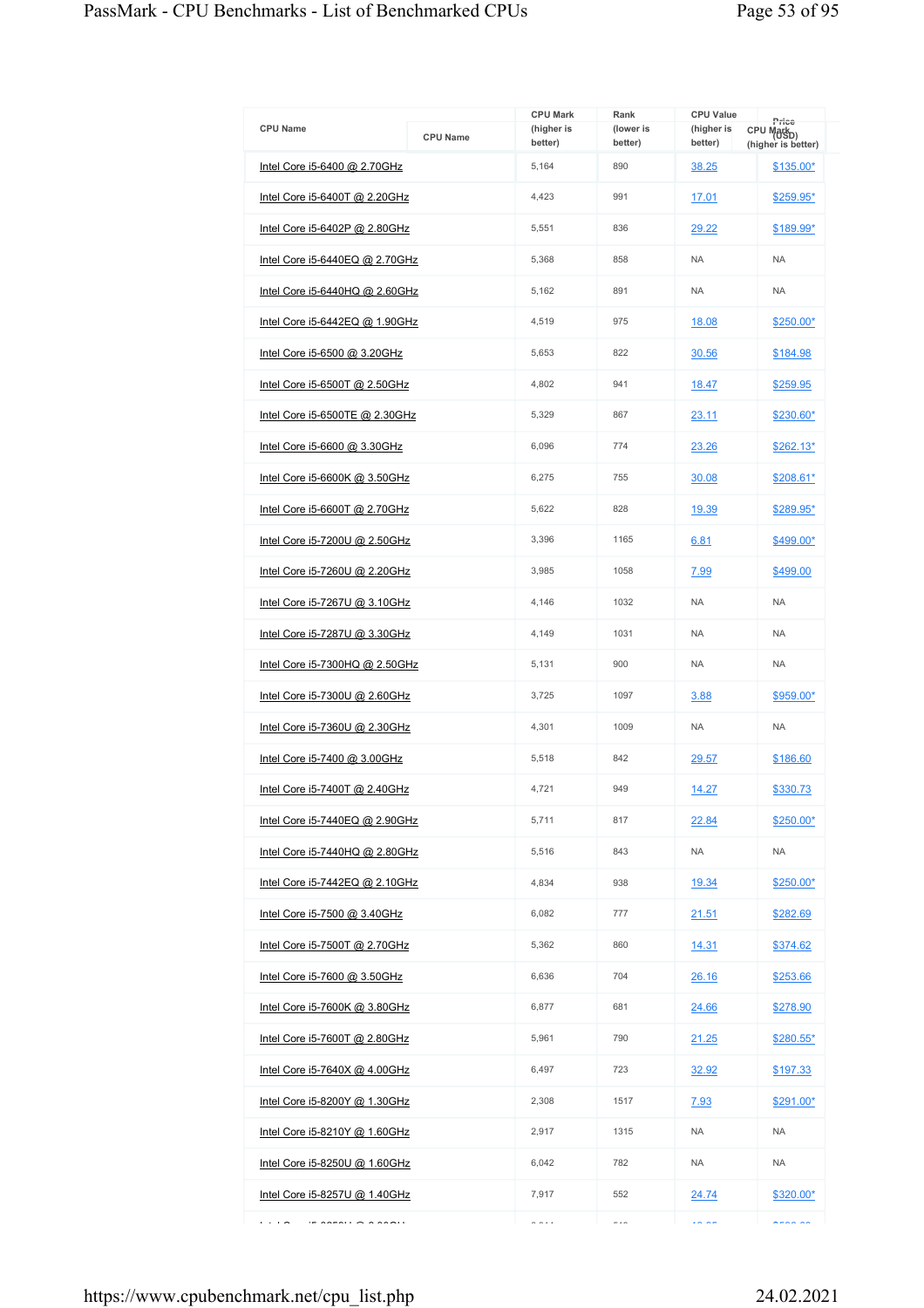|                                       |                 | <b>CPU Mark</b>       | Rank                 | <b>CPU Value</b>      | Price                                        |
|---------------------------------------|-----------------|-----------------------|----------------------|-----------------------|----------------------------------------------|
| <b>CPU Name</b>                       | <b>CPU Name</b> | (higher is<br>better) | (lower is<br>better) | (higher is<br>better) | CPU Mark <sub>D)</sub><br>(higher is better) |
| Intel Core $i5-8260U$ @ 1.60GHz       |                 | 7,630                 | 579                  | 19.56                 | \$389.99                                     |
| Intel Core i5-8265U @ 1.60GHz         |                 | 6,156                 | 767                  | 8.22                  | \$749.00*                                    |
| Intel Core i5-8265UC @ 1.60GHz        |                 | 5,988                 | 787                  | <b>NA</b>             | <b>NA</b>                                    |
| Intel Core i5-8279U @ 2.40GHz         |                 | 7,917                 | 551                  | 24.74                 | \$320.00*                                    |
| Intel Core i5-8300H @ 2.30GHz         |                 | 7,589                 | 583                  | 30.36                 | $$250.00*$                                   |
| <u>Intel Core i5-8305G @ 2.80GHz</u>  |                 | 7,073                 | 643                  | <b>NA</b>             | <b>NA</b>                                    |
| Intel Core i5-8350U @ 1.70GHz         |                 | 6,356                 | 741                  | 21.40                 | \$297.00*                                    |
| Intel Core i5-8365U @ 1.60GHz         |                 | 6,376                 | 736                  | 10.72                 | \$594.99*                                    |
| Intel Core i5-8365UE @ 1.60GHz        |                 | 5,408                 | 853                  | 18.21                 | \$297.00*                                    |
| <u>Intel Core i5-8400 @ 2.80GHz</u>   |                 | 9,235                 | 467                  | 48.11                 | \$191.95                                     |
| Intel Core i5-8400H @ 2.50GHz         |                 | 8,175                 | 527                  | 32.70                 | $$250.00*$                                   |
| <u>Intel Core i5-8400T @ 1.70GHz</u>  |                 | 7,381                 | 602                  | 32.42                 | \$227.67                                     |
| Intel Core i5-8500 @ 3.00GHz          |                 | 9,534                 | 447                  | 31.78                 | \$299.99                                     |
| Intel Core i5-8500B @ 3.00GHz         |                 | 9,538                 | 446                  | 49.67                 | \$192.00*                                    |
| Intel Core i5-8500T $@$ 2.10GHz       |                 | 7,894                 | 555                  | 31.89                 | \$247.55                                     |
| Intel Core i5-8600 @ 3.10GHz          |                 | 9,885                 | 430                  | 42.64                 | \$231.83                                     |
| Intel Core i5-8600K @ 3.60GHz         |                 | 10,196                | 418                  | 45.56                 | \$223.80                                     |
| Intel Core i5-8600T $@$ 2.30GHz       |                 | 8,798                 | 496                  | 43.99                 | \$199.99*                                    |
| Intel Core i5-9300H $@$ 2.40GHz       |                 | 7,915                 | 553                  | 31.66                 | \$250.00*                                    |
| Intel Core i5-9300HF @ 2.40GHz        |                 | 7,715                 | 572                  | 30.86                 | $$250.00*$                                   |
| Intel Core i5-9400 @ 2.90GHz          |                 | 9.514                 | 448                  | 56.97                 | \$167.00                                     |
| Intel Core i5-9400F @ 2.90GHz         |                 | 9,579                 | 441                  | 65.27                 | \$146.75                                     |
| Intel Core i5-9400H @ 2.50GHz         |                 | 8,259                 | 521                  | 33.04                 | $$250.00*$                                   |
| Intel Core i5-9400T @ 1.80GHz         |                 | 7.782                 | 562                  | 42.76                 | $$182.00*$                                   |
| Intel Core i5-9500 @ 3.00GHz          |                 | 9,744                 | 435                  | 46.40                 | \$209.99                                     |
| Intel Core i5-9500F @ 3.00GHz         |                 | 10.295                | 410                  | 39.13                 | \$263.08*                                    |
| Intel Core i5-9500T @ 2.20GHz         |                 | 8,171                 | 528                  | 42.56                 | $$192.00*$                                   |
| <u>Intel Core i5-9500TE @ 2.20GHz</u> |                 | 9,212                 | 469                  | 47.98                 | \$192.00*                                    |
| Intel Core i5-9600 @ 3.10GHz          |                 | 10,589                | 397                  | 40.53                 | \$261.25                                     |
| Intel Core i5-9600K @ 3.70GHz         |                 | 10,859                | 387                  | 54.30                 | \$199.99                                     |
| Intel Core i5-9600KF @ 3.70GHz        |                 | 10,891                | 384                  | 54.73                 | \$198.99                                     |
| Intel Core i5-9600T @ 2.30GHz         |                 | 9,488                 | 451                  | 44.55                 | \$213.00*                                    |
| Intel Core i5-10200H @ 2.40GHz        |                 | 8,937                 | 482                  | 35.75                 | $$250.00*$                                   |
| Intel Core i5-10210U @ 1.60GHz        |                 | 6,525                 | 718                  | <u>12.11</u>          | \$539.00                                     |
| $\cdots$<br>$\overline{1}$            |                 | $\cdots$              | $\sim$ $-$           | .                     | .                                            |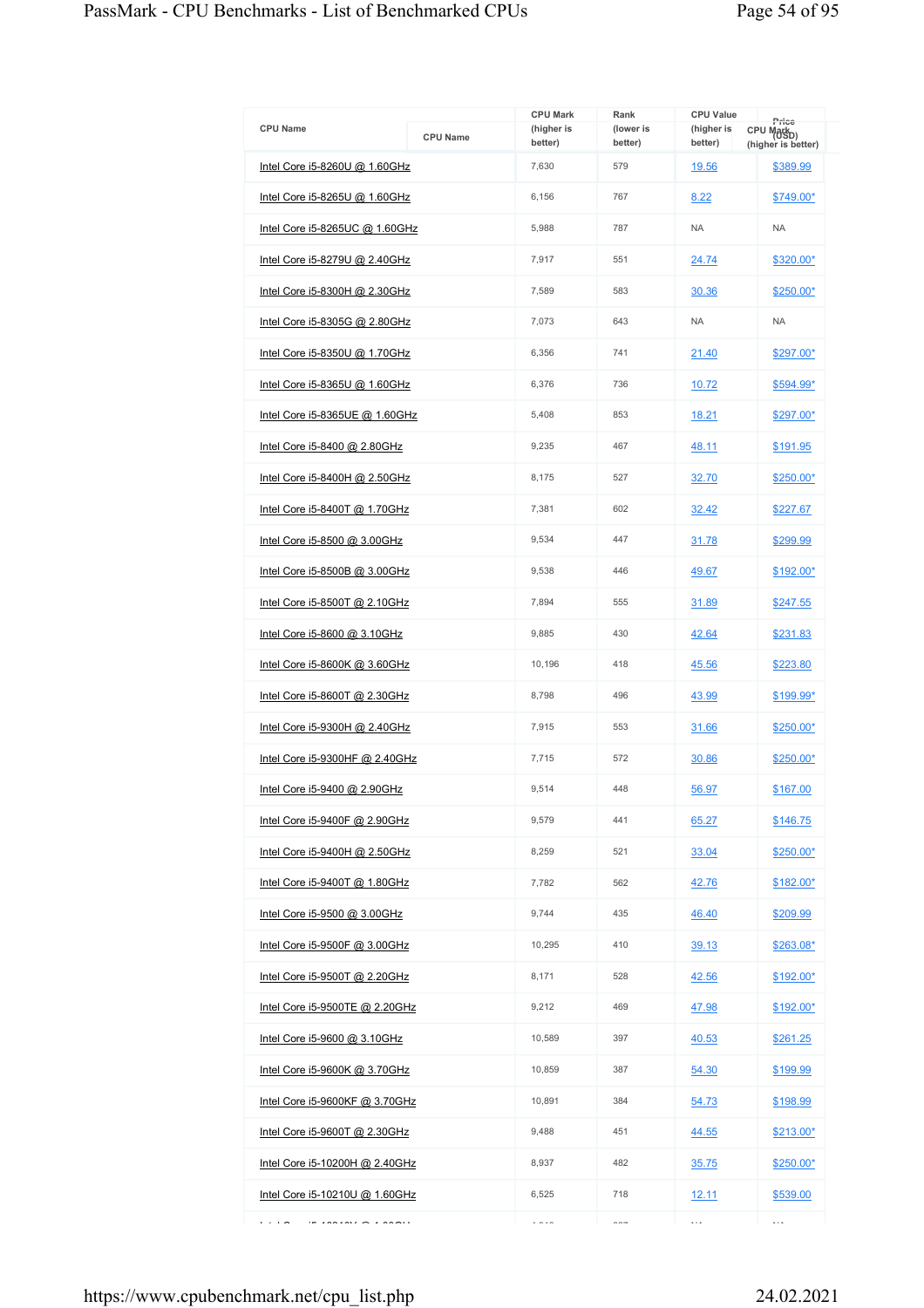|                                                                                                                                                                                                                                                                                                                                                                                                                                                                                      |                 | <b>CPU Mark</b>       | Rank                 | <b>CPU Value</b>            |                                                       |
|--------------------------------------------------------------------------------------------------------------------------------------------------------------------------------------------------------------------------------------------------------------------------------------------------------------------------------------------------------------------------------------------------------------------------------------------------------------------------------------|-----------------|-----------------------|----------------------|-----------------------------|-------------------------------------------------------|
| <b>CPU Name</b>                                                                                                                                                                                                                                                                                                                                                                                                                                                                      | <b>CPU Name</b> | (higher is<br>better) | (lower is<br>better) | (higher is<br>better)       | Price<br>CPU Mark <sub>D)</sub><br>(higher is better) |
| Intel Core i5-10300H @ 2.50GHz                                                                                                                                                                                                                                                                                                                                                                                                                                                       |                 | 8,819                 | 493                  | 35.28                       | \$250.00*                                             |
| <u>Intel Core i5-10310U @ 1.70GHz</u>                                                                                                                                                                                                                                                                                                                                                                                                                                                |                 | 6,993                 | 657                  | 23.55                       | \$297.00*                                             |
| Intel Core i5-10400 @ 2.90GHz                                                                                                                                                                                                                                                                                                                                                                                                                                                        |                 | 12,515                | 329                  | 69.92                       | \$178.99                                              |
| Intel Core i5-10400F @ 2.90GHz                                                                                                                                                                                                                                                                                                                                                                                                                                                       |                 | 12,603                | 326                  | 86.45                       | \$145.79                                              |
| Intel Core i5-10400H @ 2.60GHz                                                                                                                                                                                                                                                                                                                                                                                                                                                       |                 | 8,863                 | 491                  | 35.45                       | $$250.00*$                                            |
| <u>Intel Core i5-10400T @ 2.00GHz</u>                                                                                                                                                                                                                                                                                                                                                                                                                                                |                 | 10,137                | 420                  | 55.70                       | $$182.00*$                                            |
| Intel Core i5-10500 @ 3.10GHz                                                                                                                                                                                                                                                                                                                                                                                                                                                        |                 | 13,373                | 302                  | 62.13                       | \$215.25                                              |
| Intel Core i5-10500T @ 2.30GHz                                                                                                                                                                                                                                                                                                                                                                                                                                                       |                 | 10,848                | 389                  | 56.50                       | \$192.00*                                             |
| Intel Core i5-10600 @ 3.30GHz                                                                                                                                                                                                                                                                                                                                                                                                                                                        |                 | 13,886                | 286                  | 59.60                       | \$232.99                                              |
| Intel Core i5-10600K @ 4.10GHz                                                                                                                                                                                                                                                                                                                                                                                                                                                       |                 | 14,623                | 256                  | 64.14                       | \$227.99                                              |
| Intel Core i5-10600KF @ 4.10GHz                                                                                                                                                                                                                                                                                                                                                                                                                                                      |                 | 14,622                | 257                  | 68.65                       | \$212.99                                              |
| Intel Core i5-10600T @ 2.40GHz                                                                                                                                                                                                                                                                                                                                                                                                                                                       |                 | 12,145                | 338                  | 57.02                       | \$213.00*                                             |
| Intel Core i5-24050S @ 2.50GHz                                                                                                                                                                                                                                                                                                                                                                                                                                                       |                 | 2,799                 | 1346                 | <b>NA</b>                   | <b>NA</b>                                             |
| Intel Core i5-L16G7 @ 1.40GHz                                                                                                                                                                                                                                                                                                                                                                                                                                                        |                 | 3,307                 | 1184                 | 11.77                       | \$281.00*                                             |
| Intel Core i7-7Y75 @ 1.30GHz                                                                                                                                                                                                                                                                                                                                                                                                                                                         |                 | 2,745                 | 1365                 | <b>NA</b>                   | <b>NA</b>                                             |
| Intel Core i7-610E @ 2.53GHz                                                                                                                                                                                                                                                                                                                                                                                                                                                         |                 | 1,818                 | 1784                 | <b>NA</b>                   | <b>NA</b>                                             |
| Intel Core i7-620LM @ 2.00GHz                                                                                                                                                                                                                                                                                                                                                                                                                                                        |                 | 1,367                 | 2039                 | <b>NA</b>                   | <b>NA</b>                                             |
| Intel Core i7-620M @ 2.67GHz                                                                                                                                                                                                                                                                                                                                                                                                                                                         |                 | 1,977                 | 1693                 | 19.77                       | \$100.01                                              |
| Intel Core i7-620UM @ 1.07GHz                                                                                                                                                                                                                                                                                                                                                                                                                                                        |                 | 964                   | 2355                 | <b>NA</b>                   | <b>NA</b>                                             |
| <u>Intel Core i7-640LM @ 2.13GHz</u>                                                                                                                                                                                                                                                                                                                                                                                                                                                 |                 | 1,623                 | 1897                 | <b>NA</b>                   | <b>NA</b>                                             |
| Intel Core i7-640M @ 2.80GHz                                                                                                                                                                                                                                                                                                                                                                                                                                                         |                 | 2,066                 | 1642                 | 20.66                       | \$99.99                                               |
| Intel Core i7-640UM @ 1.20GHz                                                                                                                                                                                                                                                                                                                                                                                                                                                        |                 | 1,090                 | 2245                 | <b>NA</b>                   | <b>NA</b>                                             |
| Intel Core i7-660UM @ 1.33GHz                                                                                                                                                                                                                                                                                                                                                                                                                                                        |                 | 1,284                 | 2101                 | NA.                         | <b>NA</b>                                             |
| <u>Intel Core i7-680UM @ 1.47GHz</u>                                                                                                                                                                                                                                                                                                                                                                                                                                                 |                 | 1,196                 | 2166                 | <b>NA</b>                   | <b>NA</b>                                             |
| Intel Core i7-720QM @ 1.60GHz                                                                                                                                                                                                                                                                                                                                                                                                                                                        |                 | 1,649                 | 1877                 | 16.50                       | \$99.95*                                              |
| <u>Intel Core i7-740QM @ 1.73GHz</u>                                                                                                                                                                                                                                                                                                                                                                                                                                                 |                 | 1,757                 | 1819                 | <u>17.58</u>                | \$99.95*                                              |
| Intel Core i7-820QM @ 1.73GHz                                                                                                                                                                                                                                                                                                                                                                                                                                                        |                 | 1,816                 | 1786                 | 14.08                       | $$129.00*$                                            |
| <u>Intel Core i7-840QM @ 1.87GHz</u>                                                                                                                                                                                                                                                                                                                                                                                                                                                 |                 | 1,887                 | 1748                 | 6.51                        | \$289.97*                                             |
| Intel Core i7-860 @ 2.80GHz                                                                                                                                                                                                                                                                                                                                                                                                                                                          |                 | 2,877                 | 1325                 | 65.40                       | $$43.99*$                                             |
| <u>Intel Core i7-860S @ 2.53GHz</u>                                                                                                                                                                                                                                                                                                                                                                                                                                                  |                 | 2,725                 | 1371                 | 13.63                       | \$199.99*                                             |
| Intel Core i7-870 @ 2.93GHz                                                                                                                                                                                                                                                                                                                                                                                                                                                          |                 | 3,063                 | 1272                 | 15.40                       | \$198.95                                              |
| Intel Core i7-870S @ 2.67GHz                                                                                                                                                                                                                                                                                                                                                                                                                                                         |                 | 2,786                 | 1350                 | NA                          | <b>NA</b>                                             |
| <u>Intel Core i7-875K @ 2.93GHz</u>                                                                                                                                                                                                                                                                                                                                                                                                                                                  |                 | 3,117                 | 1252                 | 8.91                        | \$349.99*                                             |
| <u>Intel Core i7-880 @ 3.07GHz</u>                                                                                                                                                                                                                                                                                                                                                                                                                                                   |                 | 2,803                 | 1345                 | 4.81                        | \$583.00*                                             |
| .<br>$\overline{\phantom{a}}$ $\overline{\phantom{a}}$ $\overline{\phantom{a}}$ $\overline{\phantom{a}}$ $\overline{\phantom{a}}$ $\overline{\phantom{a}}$ $\overline{\phantom{a}}$ $\overline{\phantom{a}}$ $\overline{\phantom{a}}$ $\overline{\phantom{a}}$ $\overline{\phantom{a}}$ $\overline{\phantom{a}}$ $\overline{\phantom{a}}$ $\overline{\phantom{a}}$ $\overline{\phantom{a}}$ $\overline{\phantom{a}}$ $\overline{\phantom{a}}$ $\overline{\phantom{a}}$ $\overline{\$ |                 | $\sim -10$            | $---$                | $\sim$ $\rightarrow$ $\sim$ | $max =$                                               |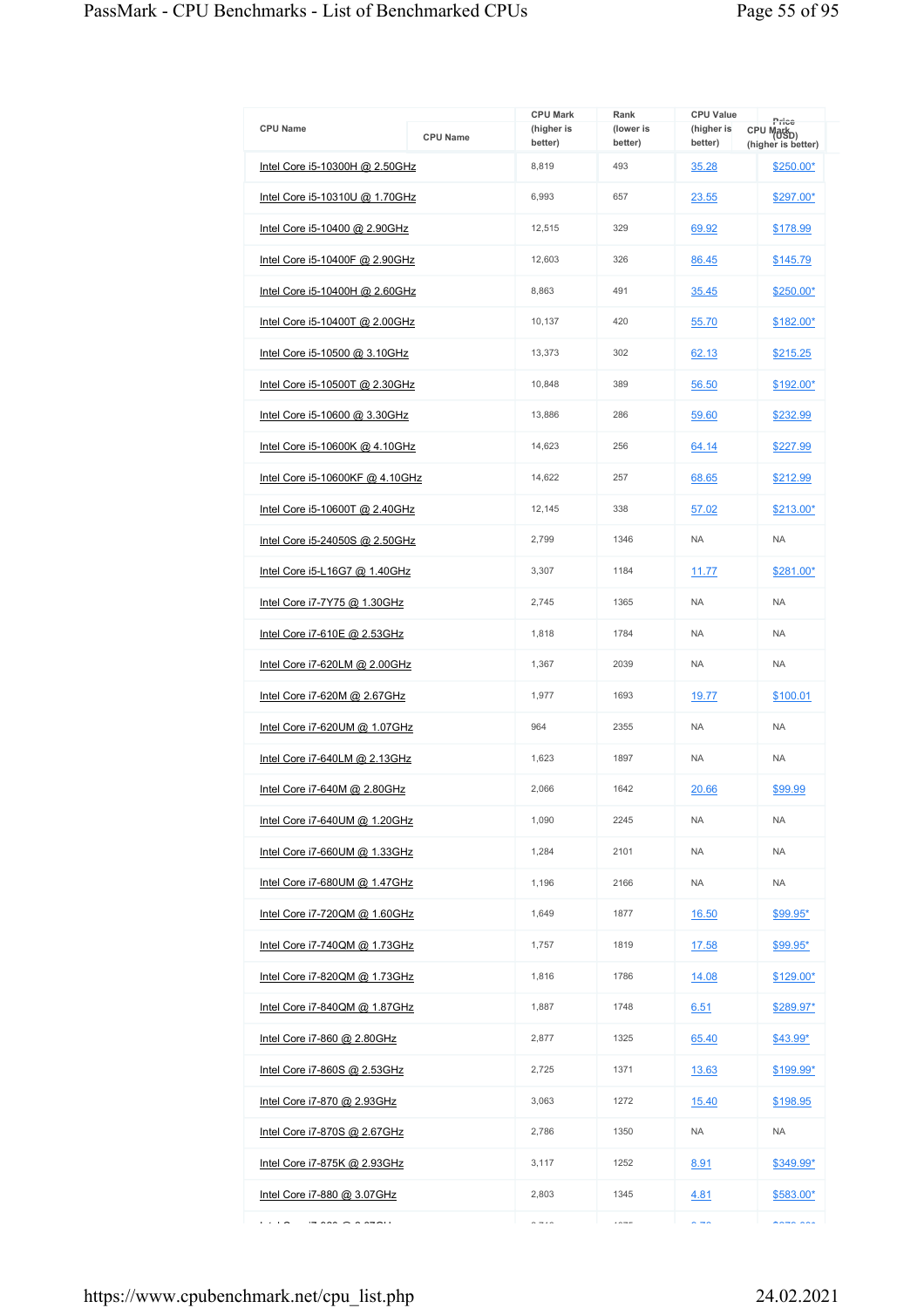| <b>CPU Name</b>                       | <b>CPU Name</b> | <b>CPU Mark</b><br>(higher is<br>better) | Rank<br>(lower is<br>better) | <b>CPU Value</b><br>(higher is<br>better) | Price<br>CPU Mark <sub>D)</sub><br>(higher is better) |
|---------------------------------------|-----------------|------------------------------------------|------------------------------|-------------------------------------------|-------------------------------------------------------|
| Intel Core i7-920XM @ 2.00GHz         |                 | 2,001                                    | 1681                         | 5.02                                      | \$398.95*                                             |
| <u>Intel Core i7-930 @ 2.80GHz</u>    |                 | 2,869                                    | 1331                         | 37.40                                     | \$76.70                                               |
| Intel Core i7-940 @ 2.93GHz           |                 | 3,075                                    | 1268                         | 29.57                                     | \$103.99*                                             |
| Intel Core i7-940XM @ 2.13GHz         |                 | 2,308                                    | 1516                         | <b>NA</b>                                 | <b>NA</b>                                             |
| Intel Core i7-950 @ 3.07GHz           |                 | 3,088                                    | 1265                         | 7.72                                      | \$399.99                                              |
| Intel Core i7-960 @ 3.20GHz           |                 | 3,230                                    | 1217                         | 11.96                                     | \$270.00*                                             |
| Intel Core i7-965 @ 3.20GHz           |                 | 3,288                                    | 1193                         | 23.49                                     | \$139.99*                                             |
| <u>Intel Core i7-970 @ 3.20GHz</u>    |                 | 6,739                                    | 697                          | 13.97                                     | \$482.52*                                             |
| Intel Core i7-975 @ 3.33GHz           |                 | 3,259                                    | 1201                         | 40.76                                     | \$79.95*                                              |
| <u>Intel Core i7-980 @ 3.33GHz</u>    |                 | 6,992                                    | 658                          | 6.36                                      | \$1,098.95*                                           |
| Intel Core i7-980X @ 3.33GHz          |                 | 6,850                                    | 684                          | 6.23                                      | $$1,099.95$ *                                         |
| Intel Core i7-985 @ 3.47GHz           |                 | 3,928                                    | 1067                         | <b>NA</b>                                 | <b>NA</b>                                             |
| Intel Core i7-990X @ 3.47GHz          |                 | 7,305                                    | 611                          | 9.25                                      | \$789.95*                                             |
| Intel Core i7-995X @ 3.60GHz          |                 | 7,079                                    | 642                          | <b>NA</b>                                 | <b>NA</b>                                             |
| Intel Core i7-1060NG7 @ 1.20GHz       |                 | 6,234                                    | 757                          | <b>NA</b>                                 | <b>NA</b>                                             |
| <u>Intel Core i7-1065G7 @ 1.30GHz</u> |                 | 8,893                                    | 488                          | 20.87                                     | \$426.00*                                             |
| Intel Core i7-1068NG7 @ 2.30GHz       |                 | 10,689                                   | 394                          | 25.09                                     | \$426.00*                                             |
| Intel Core i7-1160G7 @ 1.20GHz        |                 | 10,997                                   | 382                          | 25.82                                     | $$426.00*$                                            |
| Intel Core i7-1165G7 @ 2.80GHz        |                 | 10,468                                   | 402                          | 24.57                                     | \$426.00*                                             |
| Intel Core i7-1185G7 @ 3.00GHz        |                 | 11,489                                   | 361                          | 26.97                                     | \$426.00*                                             |
| Intel Core i7-2600 @ 3.40GHz          |                 | 5,320                                    | 870                          | 26.75                                     | \$198.89                                              |
| Intel Core i7-2600K @ 3.40GHz         |                 | 5,467                                    | 848                          | 11.16                                     | \$489.84                                              |
| Intel Core i7-2600S @ 2.80GHz         |                 | 4,448                                    | 986                          | 15.43                                     | \$288.26                                              |
| Intel Core i7-2610UE @ 1.50GHz        |                 | 1,409                                    | 2015                         | <b>NA</b>                                 | <b>NA</b>                                             |
| Intel Core i7-2617M @ 1.50GHz         |                 | 1,687                                    | 1851                         | <b>NA</b>                                 | <b>NA</b>                                             |
| Intel Core i7-2620M @ 2.70GHz         |                 | 2,419                                    | 1475                         | 14.24                                     | \$169.81*                                             |
| Intel Core i7-2630QM @ 2.00GHz        |                 | 3,595                                    | 1123                         | 38.24                                     | $$94.02*$                                             |
| Intel Core i7-2630UM @ 1.60GHz        |                 | 400                                      | 2850                         | <b>NA</b>                                 | <b>NA</b>                                             |
| Intel Core i7-2635QM @ 2.00GHz        |                 | 3,232                                    | 1215                         | NA.                                       | <b>NA</b>                                             |
| <u>Intel Core i7-2637M @ 1.70GHz</u>  |                 | 1,980                                    | 1691                         | NA.                                       | <b>NA</b>                                             |
| Intel Core i7-2640M @ 2.80GHz         |                 | 2,461                                    | 1462                         | 20.85                                     | $$118.02*$                                            |
| Intel Core i7-2655LE @ 2.20GHz        |                 | 1,999                                    | 1682                         | NA.                                       | <b>NA</b>                                             |
| Intel Core i7-2670QM @ 2.20GHz        |                 | 3,778                                    | 1089                         | 29.29                                     | \$129.00                                              |
| Intel Core i7-2675QM @ 2.20GHz        |                 | 3,168                                    | 1233                         | <b>NA</b>                                 | <b>NA</b>                                             |
| .<br>$\cdots$                         |                 | $\overline{a}$                           | $\cdots$                     | $\cdots$                                  | $\ddotsc$                                             |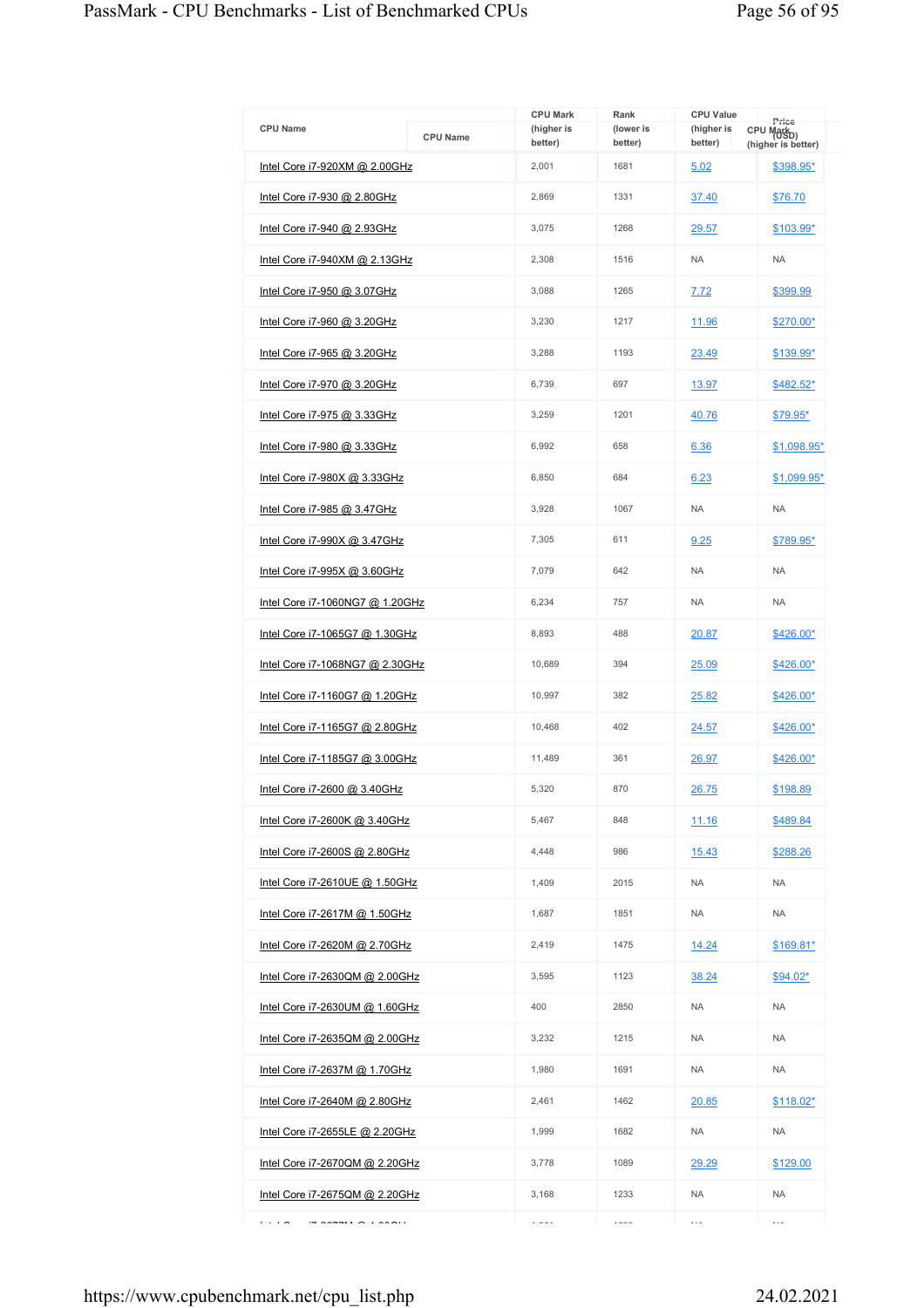| <b>CPU Name</b>                                                  | <b>CPU Name</b> | <b>CPU Mark</b><br>(higher is | Rank<br>(lower is | <b>CPU Value</b><br>(higher is | Price<br>CPU Mark <sub>D)</sub> |
|------------------------------------------------------------------|-----------------|-------------------------------|-------------------|--------------------------------|---------------------------------|
| Intel Core i7-2700K @ 3.50GHz                                    |                 | better)<br>5,619              | better)<br>830    | better)<br>25.20               | (higher is better)<br>\$223.00  |
| Intel Core i7-2710QE @ 2.10GHz                                   |                 | 3.704                         | 1104              | <b>NA</b>                      | <b>NA</b>                       |
| Intel Core i7-2715QE @ 2.10GHz                                   |                 | 3,221                         | 1221              | <b>NA</b>                      | <b>NA</b>                       |
|                                                                  |                 | 4,094                         | 1042              |                                |                                 |
| Intel Core i7-2720QM @ 2.20GHz                                   |                 |                               |                   | 22.75                          | \$179.95*                       |
| Intel Core i7-2760QM @ 2.40GHz                                   |                 | 4,379                         | 997               | 31.73                          | \$138.02                        |
| Intel Core i7-2820QM @ 2.30GHz                                   |                 | 4,270                         | 1012              | 25.42                          | \$168.02*                       |
| Intel Core i7-2840QM @ 2.40GHz                                   |                 | 3,842                         | 1077              | <b>NA</b>                      | <b>NA</b>                       |
| Intel Core i7-2860QM @ 2.50GHz                                   |                 | 4,548                         | 970               | 24.99                          | \$182.01*                       |
| Intel Core i7-2920XM @ 2.50GHz                                   |                 | 4,370                         | 1000              | 9.92                           | $$440.44*$                      |
| Intel Core i7-2960XM @ 2.70GHz                                   |                 | 4,144                         | 1033              | 10.11                          | \$409.95*                       |
| Intel Core i7-3517U @ 1.90GHz                                    |                 | 2,170                         | 1596              | <b>NA</b>                      | <b>NA</b>                       |
| Intel Core i7-3517UE @ 1.70GHz                                   |                 | 2,141                         | 1610              | <b>NA</b>                      | <b>NA</b>                       |
| Intel Core i7-3520M @ 2.90GHz                                    |                 | 2,878                         | 1324              | 23.59                          | \$122.02                        |
| <u>Intel Core i7-3537U @ 2.00GHz</u>                             |                 | 2,393                         | 1487              | <b>NA</b>                      | <b>NA</b>                       |
| Intel Core i7-3540M @ 3.00GHz                                    |                 | 2.898                         | 1320              | 6.74                           | \$429.95*                       |
| <u>Intel Core i7-3555LE @ 2.50GHz</u>                            |                 | 1,880                         | 1754              | <b>NA</b>                      | <b>NA</b>                       |
| Intel Core i7-3610QE @ 2.30GHz                                   |                 | 5,122                         | 901               | <b>NA</b>                      | <b>NA</b>                       |
| Intel Core i7-3610QM @ 2.30GHz                                   |                 | 5,152                         | 895               | 12.88                          | \$399.99*                       |
| Intel Core i7-3612QE @ 2.10GHz                                   |                 | 4,783                         | 945               | <b>NA</b>                      | <b>NA</b>                       |
| Intel Core i7-3612QM @ 2.10GHz                                   |                 | 4,411                         | 993               | <b>NA</b>                      | <b>NA</b>                       |
| Intel Core i7-3615QE @ 2.30GHz                                   |                 | 5,174                         | 888               | <b>NA</b>                      | <b>NA</b>                       |
| Intel Core i7-3615QM @ 2.30GHz                                   |                 | 5,012                         | 916               | <b>NA</b>                      | <b>NA</b>                       |
| Intel Core i7-3630QM @ 2.40GHz                                   |                 | 5,086                         | 906               | 22.21                          | $$229.00*$                      |
| Intel Core i7-3632QM @ 2.20GHz                                   |                 | 4,559                         | 969               | 21.71                          | \$209.95                        |
| Intel Core i7-3635QM @ 2.40GHz                                   |                 | 4,487                         | 979               | <b>NA</b>                      | <b>NA</b>                       |
| Intel Core i7-3667U @ 2.00GHz                                    |                 | 2,545                         | 1430              | <b>NA</b>                      | <b>NA</b>                       |
| Intel Core i7-3687U @ 2.10GHz                                    |                 | 2.603                         | 1414              | <b>NA</b>                      | <b>NA</b>                       |
| Intel Core i7-3689Y @ 1.50GHz                                    |                 | 1,642                         | 1882              | <b>NA</b>                      | <b>NA</b>                       |
| Intel Core i7-3720QM @ 2.60GHz                                   |                 | 5,651                         | 823               | 28.83                          | $$195.97*$                      |
| Intel Core i7-3740QM @ 2.70GHz                                   |                 | 5,636                         | 825               | 25.85                          | \$218.02*                       |
| Intel Core i7-3770 @ 3.40GHz                                     |                 | 6,369                         | 738               | 35.99                          | \$176.99                        |
| Intel Core i7-3770K @ 3.50GHz                                    |                 | 6,419                         | 730               | <u>19.57</u>                   | \$327.98                        |
| Intel Core i7-3770S @ 3.10GHz                                    |                 | 6,188                         | 764               | 21.75                          | $$284.50*$                      |
| Intel Core i7-3770T @ 2.50GHz                                    |                 | 5,554                         | 835               | 16.83                          | \$329.99*                       |
| $\cdots$<br>$\overline{z}$ and $\overline{z}$ and $\overline{z}$ |                 | $ -$                          | $\sim$            | $\sim -\infty$                 | $n \times n \times n$           |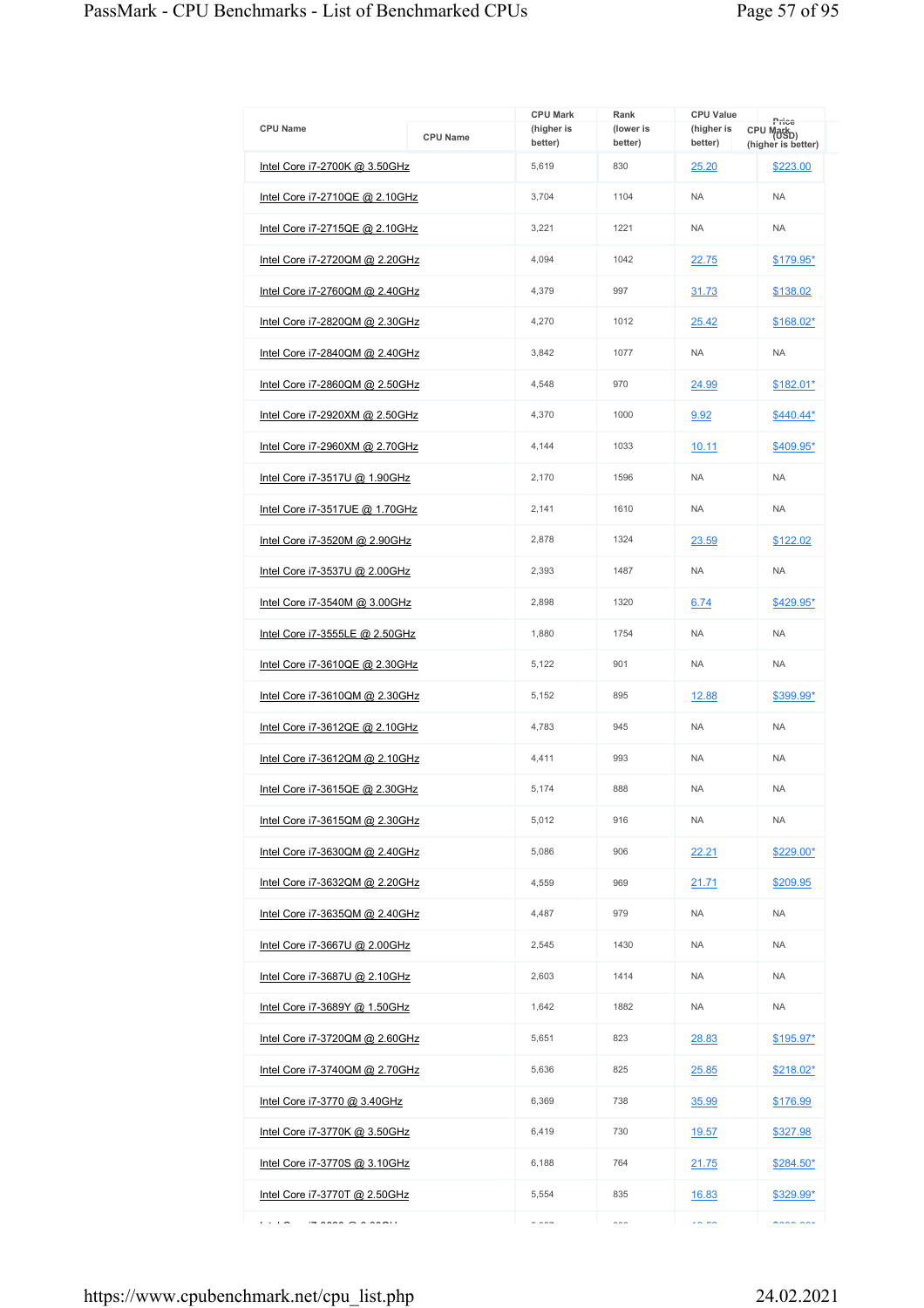| <b>CPU Name</b>                       | <b>CPU Name</b> | <b>CPU Mark</b><br>(higher is<br>better) | Rank<br>(lower is<br>better) | <b>CPU Value</b><br>(higher is<br>better) | Price<br>CPU Mark <sub>D)</sub><br>(higher is better) |
|---------------------------------------|-----------------|------------------------------------------|------------------------------|-------------------------------------------|-------------------------------------------------------|
| Intel Core i7-3820QM @ 2.70GHz        |                 | 5,540                                    | 838                          | 20.14                                     | $$275.00*$                                            |
| Intel Core i7-3840QM @ 2.80GHz        |                 | 5,912                                    | 798                          | 12.19                                     | \$484.89*                                             |
| Intel Core i7-3920XM @ 2.90GHz        |                 | 5,816                                    | 811                          | 5.31                                      | $$1,096.00*$                                          |
| Intel Core i7-3930K @ 3.20GHz         |                 | 8,168                                    | 529                          | 15.71                                     | $$520.00*$                                            |
| Intel Core i7-3940XM @ 3.00GHz        |                 | 5,797                                    | 812                          | 16.85                                     | \$344.04                                              |
| Intel Core i7-3960X @ 3.30GHz         |                 | 8,594                                    | 505                          | 7.78                                      | $$1,105.08*$                                          |
| Intel Core i7-3970X @ 3.50GHz         |                 | 7,829                                    | 558                          | 5.72                                      | \$1,367.90*                                           |
| <u>Intel Core i7-4500U @ 1.80GHz</u>  |                 | 2,540                                    | 1431                         | <b>NA</b>                                 | <b>NA</b>                                             |
| Intel Core i7-4510U @ 2.00GHz         |                 | 2,595                                    | 1417                         | <b>NA</b>                                 | <b>NA</b>                                             |
| Intel Core i7-4550U @ 1.50GHz         |                 | 2,359                                    | 1497                         | <b>NA</b>                                 | <b>NA</b>                                             |
| Intel Core i7-4558U @ 2.80GHz         |                 | 2,999                                    | 1286                         | <b>NA</b>                                 | <b>NA</b>                                             |
| Intel Core i7-4560U @ 1.60GHz         |                 | 2,950                                    | 1305                         | <b>NA</b>                                 | <b>NA</b>                                             |
| Intel Core i7-4578U @ 3.00GHz         |                 | 3,258                                    | 1203                         | <b>NA</b>                                 | <b>NA</b>                                             |
| Intel Core i7-4600M @ 2.90GHz         |                 | 3,228                                    | 1218                         | <b>NA</b>                                 | <b>NA</b>                                             |
| Intel Core i7-4600U @ 2.10GHz         |                 | 2,701                                    | 1378                         | <b>NA</b>                                 | <b>NA</b>                                             |
| <u>Intel Core i7-4610M @ 3.00GHz</u>  |                 | 3,342                                    | 1177                         | <b>NA</b>                                 | <b>NA</b>                                             |
| Intel Core i7-4610Y @ 1.70GHz         |                 | 2,446                                    | 1468                         | <b>NA</b>                                 | <b>NA</b>                                             |
| Intel Core i7-4650U @ 1.70GHz         |                 | 2,302                                    | 1523                         | <b>NA</b>                                 | <b>NA</b>                                             |
| Intel Core i7-4700EQ @ 2.40GHz        |                 | 4,941                                    | 922                          | <b>NA</b>                                 | <b>NA</b>                                             |
| Intel Core i7-4700HQ @ 2.40GHz        |                 | 5,471                                    | 847                          | 14.28                                     | \$383.00*                                             |
| Intel Core i7-4700MQ @ 2.40GHz        |                 | 5,353                                    | 861                          | 28.32                                     | \$189.00*                                             |
| Intel Core i7-4702HQ @ 2.20GHz        |                 | 5,048                                    | 910                          | <b>NA</b>                                 | <b>NA</b>                                             |
| Intel Core i7-4702MQ @ 2.20GHz        |                 | 5,053                                    | 909                          | 23.13                                     | $$218.45*$                                            |
| <u>Intel Core i7-4710HQ @ 2.50GHz</u> |                 | 5.433                                    | 850                          | 14.37                                     | \$378.00*                                             |
| Intel Core i7-4710MQ @ 2.50GHz        |                 | 5,788                                    | 814                          | 21.31                                     | $$271.57*$                                            |
| <u>Intel Core i7-4712HQ @ 2.30GHz</u> |                 | 5,097                                    | 904                          | <b>NA</b>                                 | <b>NA</b>                                             |
| Intel Core i7-4712MQ @ 2.30GHz        |                 | 5,199                                    | 886                          | <b>NA</b>                                 | <b>NA</b>                                             |
| Intel Core i7-4720HQ @ 2.60GHz        |                 | 5,709                                    | 818                          | <b>NA</b>                                 | <b>NA</b>                                             |
| Intel Core i7-4722HQ @ 2.40GHz        |                 | 5,620                                    | 829                          | NA.                                       | <b>NA</b>                                             |
| Intel Core i7-4750HQ @ 2.00GHz        |                 | 5,546                                    | 837                          | <b>NA</b>                                 | <b>NA</b>                                             |
| Intel Core i7-4760HQ @ 2.10GHz        |                 | 6,300                                    | 747                          | <b>NA</b>                                 | <b>NA</b>                                             |
| Intel Core i7-4765T @ 2.00GHz         |                 | 4,924                                    | 925                          | 9.87                                      | \$498.95*                                             |
| Intel Core i7-4770 @ 3.40GHz          |                 | 7,025                                    | 652                          | 22.10                                     | \$317.92                                              |
| <u>Intel Core i7-4770HQ @ 2.20GHz</u> |                 | 6,198                                    | 762                          | <b>NA</b>                                 | <b>NA</b>                                             |
| .<br>$177012 \times 277011$           |                 | $\rightarrow$ 0.00                       | $\sim$ $\sim$                | $\sim$ $\sim$                             | $\sim 100$                                            |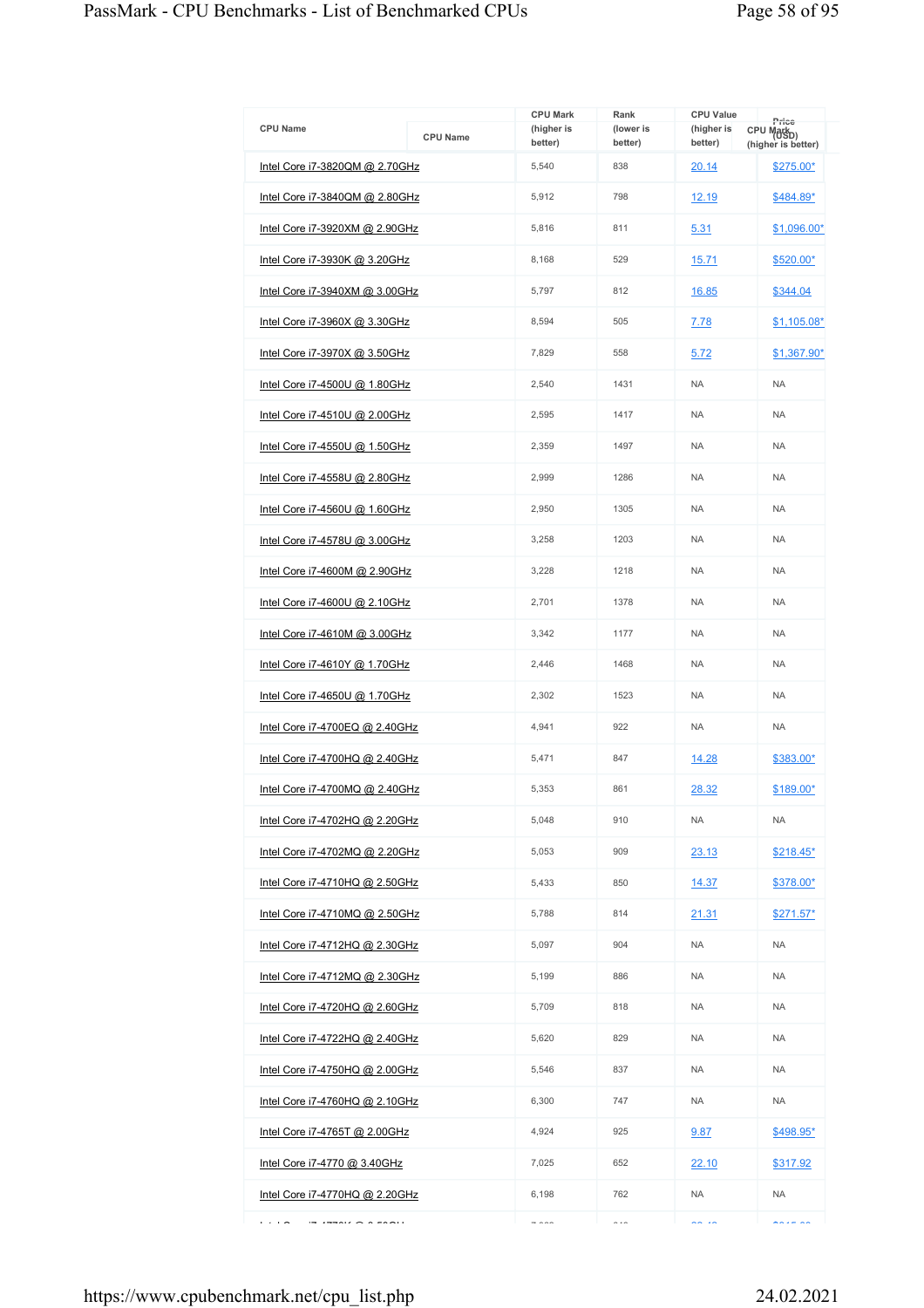| <b>CPU Name</b>                      | <b>CPU Name</b> | <b>CPU Mark</b><br>(higher is<br>better) | Rank<br>(lower is<br>better) | <b>CPU Value</b><br>(higher is<br>better) | Price<br>CPU Mark <sub>D)</sub><br>(higher is better) |
|--------------------------------------|-----------------|------------------------------------------|------------------------------|-------------------------------------------|-------------------------------------------------------|
| Intel Core i7-4770R @ 3.20GHz        |                 | 6,918                                    | 672                          | <b>NA</b>                                 | <b>NA</b>                                             |
| <u>Intel Core i7-4770S @ 3.10GHz</u> |                 | 6,851                                    | 683                          | 7.61                                      | \$899.99                                              |
| Intel Core i7-4770T @ 2.50GHz        |                 | 6,001                                    | 786                          | 15.00                                     | \$399.99*                                             |
| Intel Core i7-4770TE @ 2.30GHz       |                 | 4,257                                    | 1014                         | <b>NA</b>                                 | <b>NA</b>                                             |
| Intel Core i7-4771 @ 3.50GHz         |                 | 7,006                                    | 656                          | 30.59                                     | $$229.01*$                                            |
| Intel Core i7-4785T @ 2.20GHz        |                 | 5,340                                    | 863                          | <b>NA</b>                                 | <b>NA</b>                                             |
| Intel Core i7-4790 @ 3.60GHz         |                 | 7,197                                    | 623                          | 28.07                                     | \$256.45                                              |
| Intel Core i7-4790K @ 4.00GHz        |                 | 8,063                                    | 538                          | 28.19                                     | \$286.01                                              |
| Intel Core i7-4790S @ 3.20GHz        |                 | 6,975                                    | 664                          | 9.46                                      | \$737.61*                                             |
| Intel Core i7-4790T @ 2.70GHz        |                 | 6,281                                    | 753                          | 31.43                                     | \$199.88*                                             |
| Intel Core i7-4800MQ @ 2.70GHz       |                 | 5,947                                    | 792                          | 30.64                                     | $$194.10*$                                            |
| Intel Core i7-4810MQ @ 2.80GHz       |                 | 6,123                                    | 771                          | 35.60                                     | \$172.01                                              |
| Intel Core i7-4820K @ 3.70GHz        |                 | 6,539                                    | 714                          | 21.80                                     | \$299.97*                                             |
| Intel Core i7-4850HQ @ 2.30GHz       |                 | 6,154                                    | 768                          | 14.18                                     | \$434.00*                                             |
| Intel Core i7-4860EQ @ 1.80GHz       |                 | 5,280                                    | 877                          | <b>NA</b>                                 | <b>NA</b>                                             |
| Intel Core i7-4860HQ @ 2.40GHz       |                 | 6,485                                    | 727                          | <b>NA</b>                                 | <b>NA</b>                                             |
| Intel Core i7-4870HQ @ 2.50GHz       |                 | 6,500                                    | 722                          | <b>NA</b>                                 | <b>NA</b>                                             |
| Intel Core i7-4900MQ @ 2.80GHz       |                 | 6,019                                    | 785                          | 10.26                                     | \$586.67*                                             |
| Intel Core i7-4910MQ @ 2.90GHz       |                 | 6,292                                    | 750                          | 13.68                                     | \$459.95*                                             |
| Intel Core i7-4930K @ 3.40GHz        |                 | 9,245                                    | 465                          | 23.17                                     | \$399.00*                                             |
| Intel Core i7-4930MX @ 3.00GHz       |                 | 6,821                                    | 690                          | 6.22                                      | \$1,096.00*                                           |
| Intel Core i7-4940MX @ 3.10GHz       |                 | 7,063                                    | 645                          | 10.09                                     | \$699.95*                                             |
| Intel Core i7-4960HQ @ 2.60GHz       |                 | 7,177                                    | 628                          | 11.52                                     | $$623.00*$                                            |
| Intel Core i7-4960X @ 3.60GHz        |                 | 9,909                                    | 428                          | <u>12.87</u>                              | \$769.99*                                             |
| Intel Core i7-4980HQ @ 2.80GHz       |                 | 6,904                                    | 676                          | <b>NA</b>                                 | <b>NA</b>                                             |
| Intel Core i7-5500U @ 2.40GHz        |                 | 2,742                                    | 1367                         | <b>NA</b>                                 | <b>NA</b>                                             |
| Intel Core i7-5550U @ 2.00GHz        |                 | 2,908                                    | 1318                         | NA.                                       | <b>NA</b>                                             |
| Intel Core i7-5557U @ 3.10GHz        |                 | 3,521                                    | 1141                         | 5.81                                      | \$605.99*                                             |
| Intel Core i7-5600U @ 2.60GHz        |                 | 3,004                                    | 1284                         | NA.                                       | <b>NA</b>                                             |
| Intel Core i7-5650U @ 2.20GHz        |                 | 3,110                                    | 1254                         | <b>NA</b>                                 | <b>NA</b>                                             |
| Intel Core i7-5675C @ 3.10GHz        |                 | 6,089                                    | 775                          | <b>NA</b>                                 | <b>NA</b>                                             |
| Intel Core i7-5700EQ @ 2.60GHz       |                 | 5,905                                    | 800                          | NA.                                       | <b>NA</b>                                             |
| Intel Core i7-5700HQ @ 2.70GHz       |                 | 5,944                                    | 793                          | <b>NA</b>                                 | <b>NA</b>                                             |
| <u>Intel Core i7-5775C @ 3.30GHz</u> |                 | 7,763                                    | 566                          | 11.93                                     | \$650.95                                              |
| .<br>$\overline{\phantom{a}}$        |                 | $  -$                                    | $\sim$                       | $\ldots$                                  | $\cdots$                                              |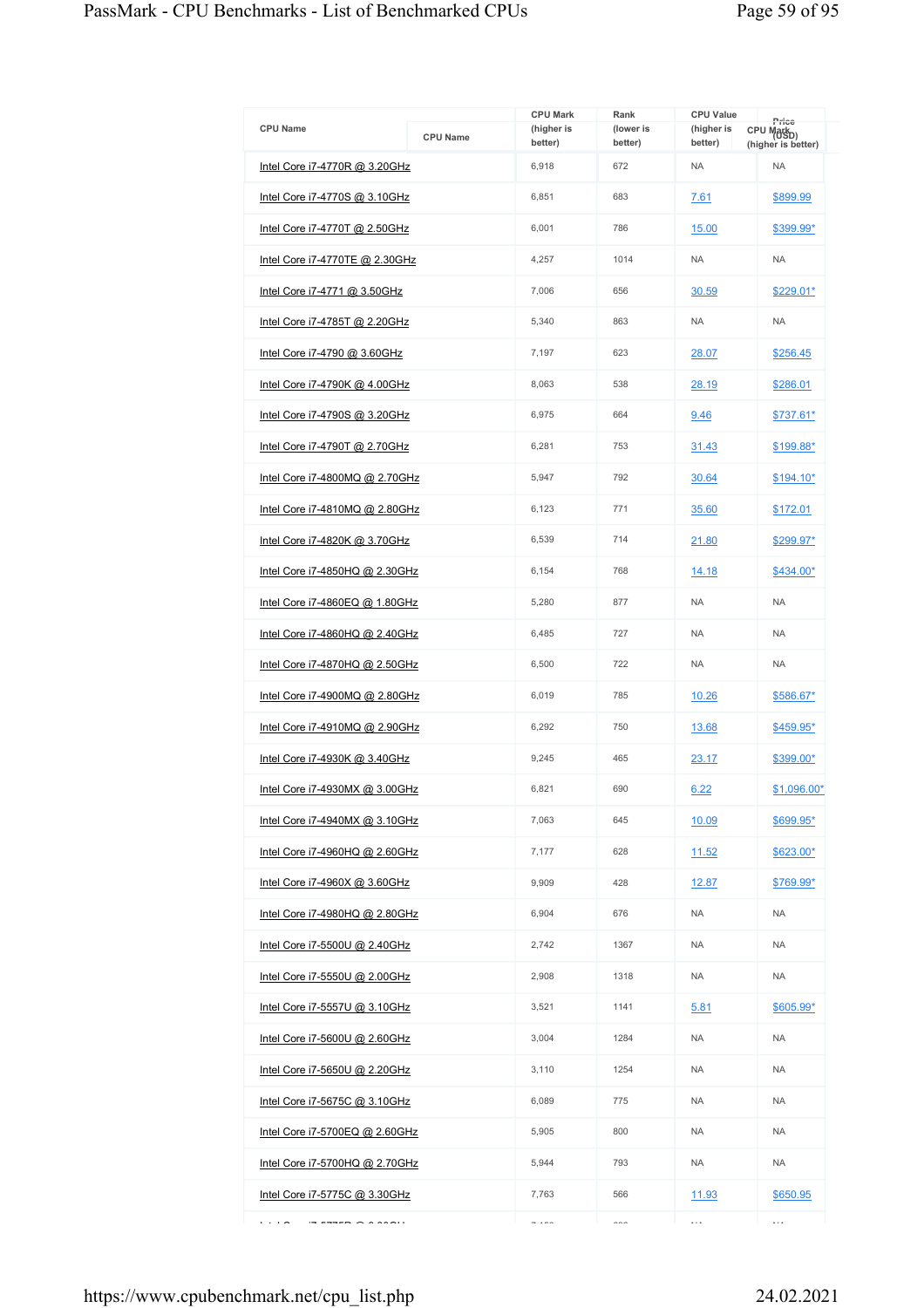| <b>CPU Name</b>                                              |                 | <b>CPU Mark</b><br>(higher is | Rank<br>(lower is | <b>CPU Value</b><br>(higher is | Price                                        |
|--------------------------------------------------------------|-----------------|-------------------------------|-------------------|--------------------------------|----------------------------------------------|
|                                                              | <b>CPU Name</b> | better)                       | better)           | better)                        | CPU Mark <sub>D)</sub><br>(higher is better) |
| Intel Core i7-5820K @ 3.30GHz                                |                 | 9,799                         | 433               | 49.00                          | \$199.99*                                    |
| Intel Core i7-5850EQ @ 2.70GHz                               |                 | 7,036                         | 650               | 16.17                          | \$435.00*                                    |
| Intel Core i7-5850HQ @ 2.70GHz                               |                 | 6,866                         | 682               | 15.82                          | \$434.00*                                    |
| Intel Core i7-5930K @ 3.50GHz                                |                 | 10,209                        | 415               | 36.47                          | \$279.92*                                    |
| Intel Core i7-5950HQ @ 2.90GHz                               |                 | 7,759                         | 568               | <b>NA</b>                      | <b>NA</b>                                    |
| Intel Core i7-5960X @ 3.00GHz                                |                 | 12,673                        | 323               | 38.11                          | \$332.52                                     |
| Intel Core i7-6498DU @ 2.50GHz                               |                 | 3,293                         | 1190              | <b>NA</b>                      | <b>NA</b>                                    |
| Intel Core i7-6500U @ 2.50GHz                                |                 | 3,290                         | 1191              | 8.37                           | \$393.00*                                    |
| Intel Core i7-6560U @ 2.20GHz                                |                 | 3,394                         | 1166              | <b>NA</b>                      | <b>NA</b>                                    |
| <u>Intel Core i7-6567U @ 3.30GHz</u>                         |                 | 3,825                         | 1079              | <b>NA</b>                      | <b>NA</b>                                    |
| Intel Core i7-6600U @ 2.60GHz                                |                 | 3,527                         | 1139              | <b>NA</b>                      | <b>NA</b>                                    |
| <u>Intel Core i7-6650U @ 2.20GHz</u>                         |                 | 3,591                         | 1127              | <b>NA</b>                      | <b>NA</b>                                    |
| Intel Core i7-6660U @ 2.40GHz                                |                 | 3,845                         | 1076              | 9.27                           | \$415.00*                                    |
| Intel Core i7-6700 @ 3.40GHz                                 |                 | 8,042                         | 540               | 20.32                          | \$395.69*                                    |
| Intel Core i7-6700HQ @ 2.60GHz                               |                 | 6,516                         | 719               | 17.24                          | \$378.00*                                    |
| Intel Core i7-6700K @ 4.00GHz                                |                 | 8,956                         | 481               | 30.88                          | \$289.99                                     |
| Intel Core i7-6700T @ 2.80GHz                                |                 | 7,267                         | 614               | 25.06                          | \$289.99                                     |
| Intel Core i7-6700TE @ 2.40GHz                               |                 | 6,935                         | 667               | <b>NA</b>                      | NA                                           |
| Intel Core i7-6770HQ @ 2.60GHz                               |                 | 7,228                         | 621               | 10.97                          | \$659.00*                                    |
| Intel Core i7-6800K @ 3.40GHz                                |                 | 10,516                        | 399               | 29.21                          | \$359.98                                     |
| Intel Core i7-6820EQ @ 2.80GHz                               |                 | 6,924                         | 670               | <b>NA</b>                      | <b>NA</b>                                    |
| Intel Core i7-6820HK @ 2.70GHz                               |                 | 7,042                         | 649               | 18.63                          | \$378.00*                                    |
| Intel Core i7-6820HQ @ 2.70GHz                               |                 | 6,894                         | 677               | <b>NA</b>                      | NA                                           |
| Intel Core i7-6822EQ @ 2.00GHz                               |                 | 5,241                         | 883               | <b>NA</b>                      | <b>NA</b>                                    |
| Intel Core i7-6850K @ 3.60GHz                                |                 | 11,250                        | 371               | 28.85                          | \$389.99                                     |
| Intel Core i7-6900K @ 3.20GHz                                |                 | 13,830                        | 288               | 24.26                          | \$569.99                                     |
| Intel Core i7-6920HQ @ 2.90GHz                               |                 | 7,400                         | 599               | 13.03                          | \$568.00*                                    |
| <u>Intel Core i7-6950X @ 3.00GHz</u>                         |                 | 17,166                        | 196               | 11.44                          | \$1,499.99*                                  |
| Intel Core i7-7500U @ 2.70GHz                                |                 | 3,666                         | 1115              | 5.83                           | $$629.00*$                                   |
| <u>Intel Core i7-7560U @ 2.40GHz</u>                         |                 | 4,101                         | 1040              | <b>NA</b>                      | <b>NA</b>                                    |
| Intel Core i7-7567U @ 3.50GHz                                |                 | 4,142                         | 1034              | 5.64                           | \$733.99*                                    |
| Intel Core i7-7600U @ 2.80GHz                                |                 | 3,654                         | 1116              | NA.                            | <b>NA</b>                                    |
| Intel Core i7-7660U @ 2.50GHz                                |                 | 4,238                         | 1015              | <b>NA</b>                      | <b>NA</b>                                    |
| Intel Core i7-7700 @ 3.60GHz                                 |                 | 8,637                         | 501               | 25.62                          | \$337.09                                     |
| $\cdots$<br>$\sim$ $\sim$ $\sim$ $\sim$ $\sim$ $\sim$ $\sim$ |                 | $\sim$ $\sim$ $\sim$          | $\sim$            | $\mathbf{z}$ is a set          | maxmax                                       |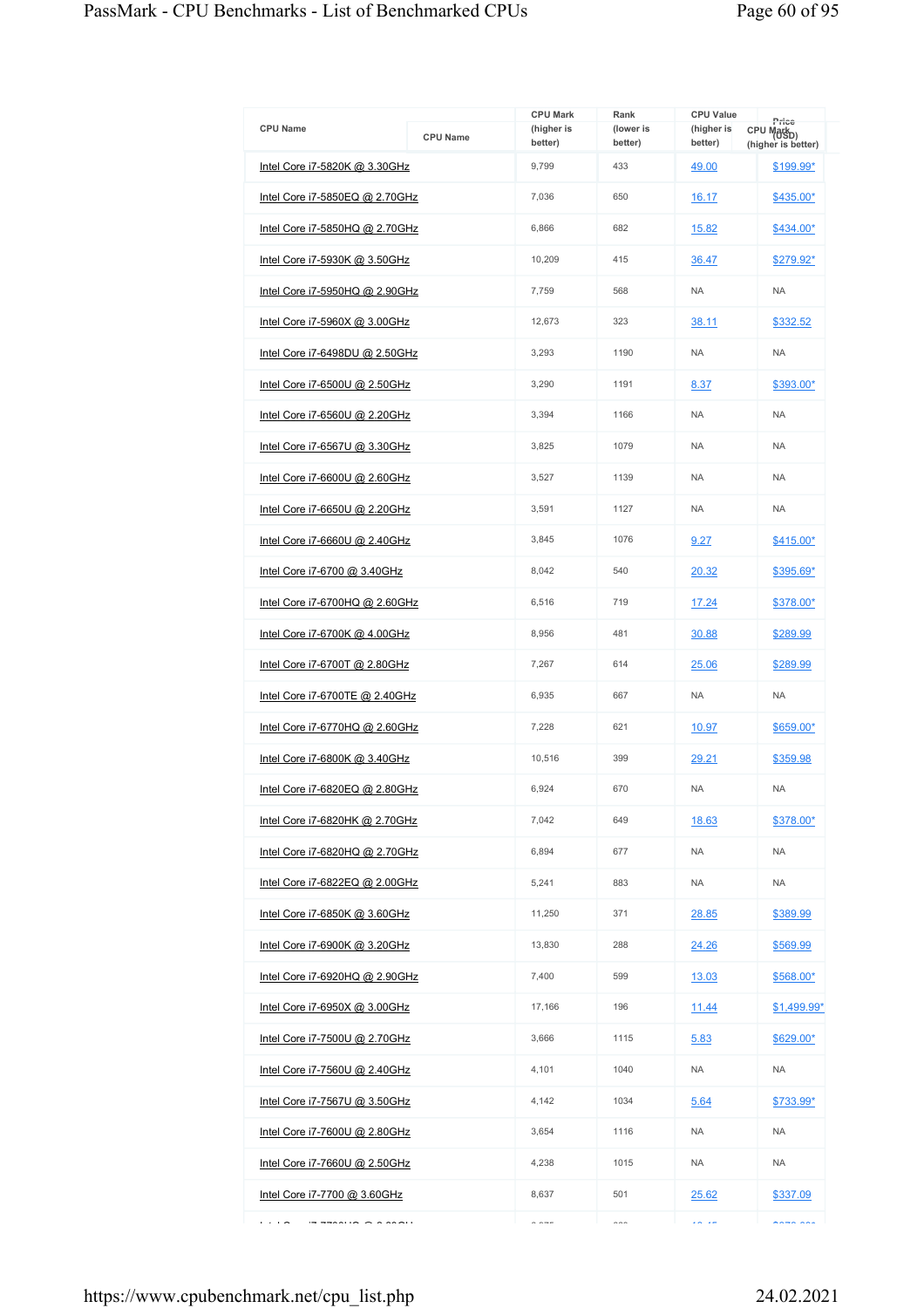| <b>CPU Name</b>                       | <b>CPU Name</b> | <b>CPU Mark</b><br>(higher is<br>better) | Rank<br>(lower is<br>better) | <b>CPU Value</b><br>(higher is<br>better) | Price<br>CPU Mark <sub>D)</sub><br>(higher is better) |
|---------------------------------------|-----------------|------------------------------------------|------------------------------|-------------------------------------------|-------------------------------------------------------|
| Intel Core i7-7700K @ 4.20GHz         |                 | 9,726                                    | 436                          | 25.15                                     | \$386.69                                              |
| <u>Intel Core i7-7700T @ 2.90GHz</u>  |                 | 7,894                                    | 554                          | 14.67                                     | \$538.04                                              |
| Intel Core i7-7740X @ 4.30GHz         |                 | 9,850                                    | 431                          | 36.48                                     | \$269.98                                              |
| Intel Core i7-7800X @ 3.50GHz         |                 | 12,697                                   | 321                          | 34.32                                     | \$369.99*                                             |
| Intel Core i7-7820EQ @ 3.00GHz        |                 | 7,059                                    | 648                          | 18.67                                     | \$378.00*                                             |
| Intel Core i7-7820HK @ 2.90GHz        |                 | 7.848                                    | 557                          | 20.76                                     | \$378.00*                                             |
| Intel Core i7-7820HQ @ 2.90GHz        |                 | 7,255                                    | 617                          | 19.19                                     | \$378.00*                                             |
| <u>Intel Core i7-7820X @ 3.60GHz</u>  |                 | 17,266                                   | 193                          | 28.83                                     | \$598.85*                                             |
| Intel Core i7-7900X @ 3.30GHz         |                 | 19,358                                   | 155                          | <b>NA</b>                                 | <b>NA</b>                                             |
| <u>Intel Core i7-7920HQ @ 3.10GHz</u> |                 | 8,055                                    | 539                          | 14.18                                     | \$568.00*                                             |
| Intel Core i7-8086K @ 4.00GHz         |                 | 14,678                                   | 252                          | 21.22                                     | \$691.76                                              |
| Intel Core i7-8500Y @ 1.50GHz         |                 | 2,964                                    | 1299                         | 7.54                                      | \$393.00*                                             |
| Intel Core i7-8550U @ 1.80GHz         |                 | 5,977                                    | 788                          | <b>NA</b>                                 | <b>NA</b>                                             |
| Intel Core i7-8557U @ 1.70GHz         |                 | 7,820                                    | 560                          | 18.14                                     | \$431.00*                                             |
| Intel Core i7-8559U @ 2.70GHz         |                 | 8,934                                    | 483                          | 12.43                                     | \$719.00                                              |
| <u>Intel Core i7-8565U @ 1.80GHz</u>  |                 | 6,408                                    | 732                          | <b>NA</b>                                 | <b>NA</b>                                             |
| Intel Core i7-8565UC @ 1.80GHz        |                 | 6,187                                    | 765                          | <b>NA</b>                                 | <b>NA</b>                                             |
| Intel Core i7-8569U @ 2.80GHz         |                 | 9,251                                    | 464                          | 21.46                                     | \$431.00*                                             |
| Intel Core i7-8650U @ 1.90GHz         |                 | 6,532                                    | 717                          | 6.23                                      | $$1,049.00*$                                          |
| Intel Core i7-8665U @ 1.90GHz         |                 | 6,554                                    | 711                          | 10.11                                     | \$647.95                                              |
| Intel Core i7-8665UE @ 1.70GHz        |                 | 6,587                                    | 709                          | 16.10                                     | \$409.00*                                             |
| Intel Core i7-8700 @ 3.20GHz          |                 | 13,076                                   | 310                          | 39.63                                     | \$329.98                                              |
| Intel Core i7-8700B @ 3.20GHz         |                 | 12,548                                   | 328                          | 41.41                                     | \$303.00*                                             |
| <u>Intel Core i7-8700K @ 3.70GHz</u>  |                 | 13.910                                   | 285                          | 44.88                                     | \$309.95                                              |
| Intel Core i7-8700T @ 2.40GHz         |                 | 10,856                                   | 388                          | 37.56                                     | \$289.00                                              |
| Intel Core i7-8705G @ 3.10GHz         |                 | 7,856                                    | 556                          | 5.12                                      | <u>\$1,535.11*</u>                                    |
| Intel Core i7-8706G @ 3.10GHz         |                 | 8,136                                    | 532                          | <b>NA</b>                                 | <b>NA</b>                                             |
| Intel Core i7-8709G @ 3.10GHz         |                 | 7,921                                    | 549                          | <b>NA</b>                                 | <b>NA</b>                                             |
| Intel Core i7-8750H @ 2.20GHz         |                 | 10,204                                   | 416                          | 25.83                                     | \$395.00*                                             |
| Intel Core i7-8809G @ 3.10GHz         |                 | 8,770                                    | 497                          | <b>NA</b>                                 | NA                                                    |
| Intel Core i7-8850H @ 2.60GHz         |                 | 10,499                                   | 400                          | 26.58                                     | \$395.00*                                             |
| Intel Core i7-9700 @ 3.00GHz          |                 | 13,546                                   | 296                          | 49.80                                     | \$271.98                                              |
| Intel Core i7-9700E @ 2.60GHz         |                 | 12,754                                   | 318                          | 39.49                                     | \$323.00*                                             |
| Intel Core i7-9700F @ 3.00GHz         |                 | 13,759                                   | 290                          | 54.17                                     | \$254.00                                              |
| .<br>$\overline{\phantom{a}}$         |                 | $\cdots$                                 | $\sim$ - $\sim$              | $-0.00$                                   | $\sim$                                                |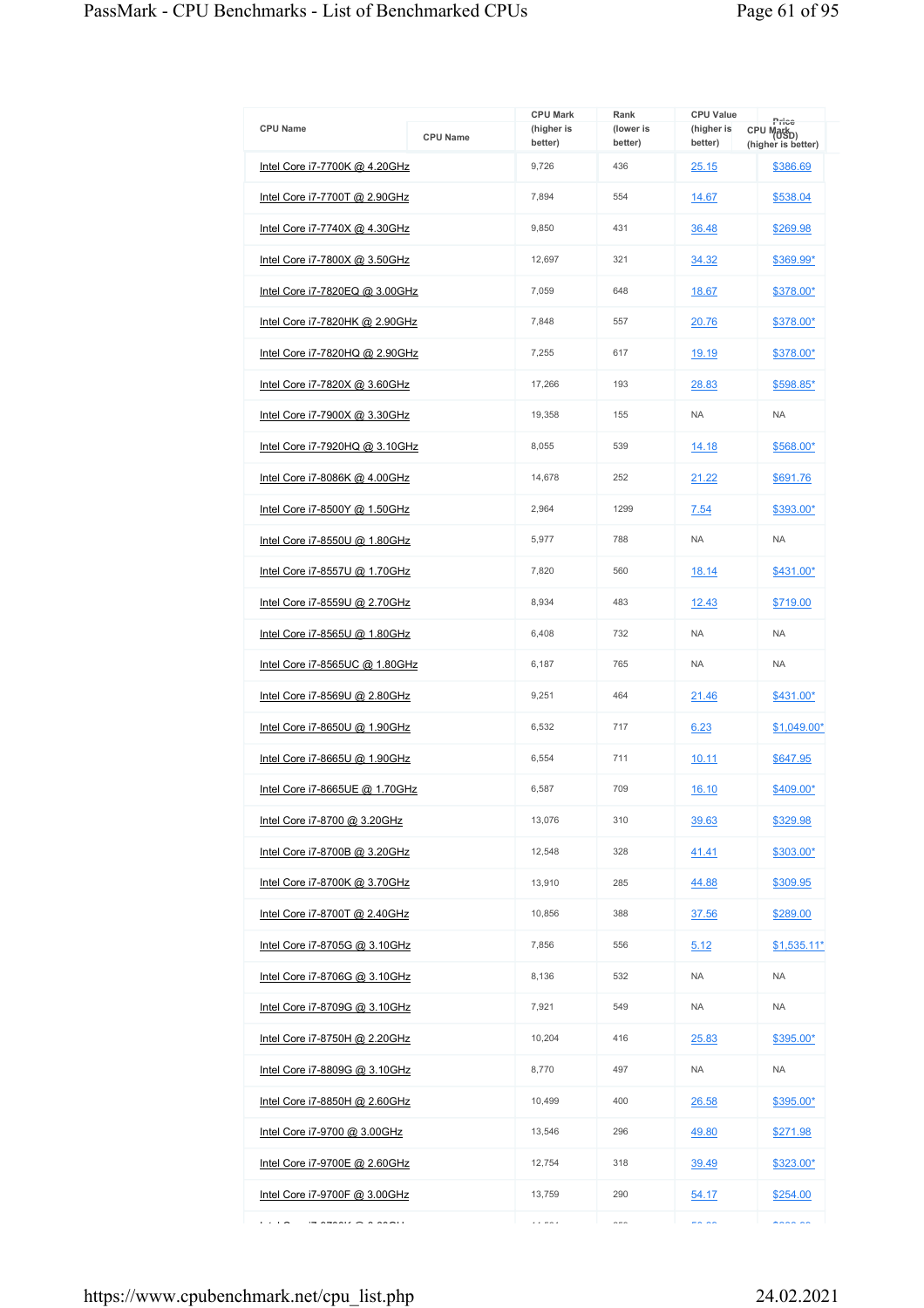|                                       |                 | <b>CPU Mark</b>       | Rank                 | <b>CPU Value</b>      | Price                                        |
|---------------------------------------|-----------------|-----------------------|----------------------|-----------------------|----------------------------------------------|
| <b>CPU Name</b>                       | <b>CPU Name</b> | (higher is<br>better) | (lower is<br>better) | (higher is<br>better) | CPU Mark <sub>D)</sub><br>(higher is better) |
| Intel Core i7-9700KF @ 3.60GHz        |                 | 14,678                | 253                  | 54.37                 | \$269.99                                     |
| <u>Intel Core i7-9700T @ 2.00GHz</u>  |                 | 10,773                | 393                  | 33.35                 | <u>\$323.00*</u>                             |
| Intel Core i7-9700TE @ 1.80GHz        |                 | 10,645                | 396                  | 32.96                 | \$323.00*                                    |
| <u>Intel Core i7-9750H @ 2.60GHz</u>  |                 | 11,338                | 366                  | 5.25                  | \$2,159.00*                                  |
| Intel Core i7-9750HF @ 2.60GHz        |                 | 11,698                | 352                  | 29.62                 | \$395.00*                                    |
| Intel Core i7-9800X @ 3.80GHz         |                 | 18,293                | 173                  | 48.14                 | \$380.00                                     |
| Intel Core i7-9850H @ 2.60GHz         |                 | 11,646                | 354                  | 8.92                  | \$1,305.76*                                  |
| Intel Core i7-9850HL @ 1.90GHz        |                 | 9,112                 | 472                  | 23.07                 | \$395.00*                                    |
| Intel Core i7-10510U @ 1.80GHz        |                 | 7,014                 | 655                  | 17.15                 | \$409.00*                                    |
| <u>Intel Core i7-10510Y @ 1.20GHz</u> |                 | 5,289                 | 875                  | 13.12                 | <u>\$403.00*</u>                             |
| Intel Core i7-10610U @ 1.80GHz        |                 | 7,245                 | 618                  | 17.71                 | \$409.00*                                    |
| <u>Intel Core i7-10700 @ 2.90GHz</u>  |                 | 17,437                | 190                  | 60.13                 | \$289.99                                     |
| Intel Core i7-10700F @ 2.90GHz        |                 | 17,111                | 200                  | 61.11                 | \$279.99                                     |
| Intel Core i7-10700K @ 3.80GHz        |                 | 19,554                | 151                  | 56.68                 | \$344.99                                     |
| Intel Core i7-10700KF @ 3.80GHz       |                 | 19,641                | 147                  | 59.70                 | \$328.99                                     |
| Intel Core i7-10700T @ 2.00GHz        |                 | 13,190                | 306                  | 40.83                 | \$323.00*                                    |
| Intel Core i7-10700TE @ 2.00GHz       |                 | 16,332                | 214                  | 49.49                 | \$330.00*                                    |
| Intel Core i7-10710U @ 1.10GHz        |                 | 10,019                | 424                  | 17.07                 | \$587.00                                     |
| Intel Core i7-10750H @ 2.60GHz        |                 | 12.627                | 325                  | <b>NA</b>             | <b>NA</b>                                    |
| <u>Intel Core i7-10810U @ 1.10GHz</u> |                 | 9,068                 | 475                  | 20.47                 | \$443.00*                                    |
| Intel Core i7-10850H @ 2.70GHz        |                 | 12,655                | 324                  | 32.04                 | \$395.00*                                    |
| <u>Intel Core i7-10870H @ 2.20GHz</u> |                 | 15,917                | 225                  | 38.17                 | \$417.00*                                    |
| Intel Core i7-10875H @ 2.30GHz        |                 | 15,966                | 223                  | 35.48                 | \$450.00*                                    |
| <u>Intel Core i7-11370H @ 3.30GHz</u> |                 | 13,353                | 303                  | 31.35                 | $$426.00*$                                   |
| Intel Core i7-11700K @ 3.60GHz        |                 | 27,108                | 60                   | <b>NA</b>             | <b>NA</b>                                    |
| <u>Intel Core i9-7900X @ 3.30GHz</u>  |                 | 21,446                | 123                  | 11.92                 | <u>\$1,798.95</u>                            |
| Intel Core i9-7920X @ 2.90GHz         |                 | 23,403                | 98                   | 43.34                 | <u>\$539.99</u>                              |
| <u>Intel Core i9-7940X @ 3.10GHz</u>  |                 | 26,924                | 62                   | 18.07                 | \$1,489.95*                                  |
| Intel Core i9-7960X @ 2.80GHz         |                 | 26,959                | 61                   | 31.02                 | \$869.00*                                    |
| Intel Core i9-7980XE @ 2.60GHz        |                 | 29,679                | 45                   | 25.83                 | <u>\$1,149.00*</u>                           |
| Intel Core i9-8950HK @ 2.90GHz        |                 | 10,773                | 392                  | 18.48                 | <u>\$583.00*</u>                             |
| Intel Core i9-9820X @ 3.30GHz         |                 | 20,504                | 135                  | 36.75                 | <u>\$558.00*</u>                             |
| Intel Core i9-9880H @ 2.30GHz         |                 | 14,052                | 279                  | 25.27                 | \$556.00*                                    |
| <u>Intel Core i9-9900 @ 3.10GHz</u>   |                 | 17,149                | 197                  | 44.96                 | \$381.40                                     |
| .                                     |                 | $\cdots$              | $\cdots$             | en ae                 | $\sim$                                       |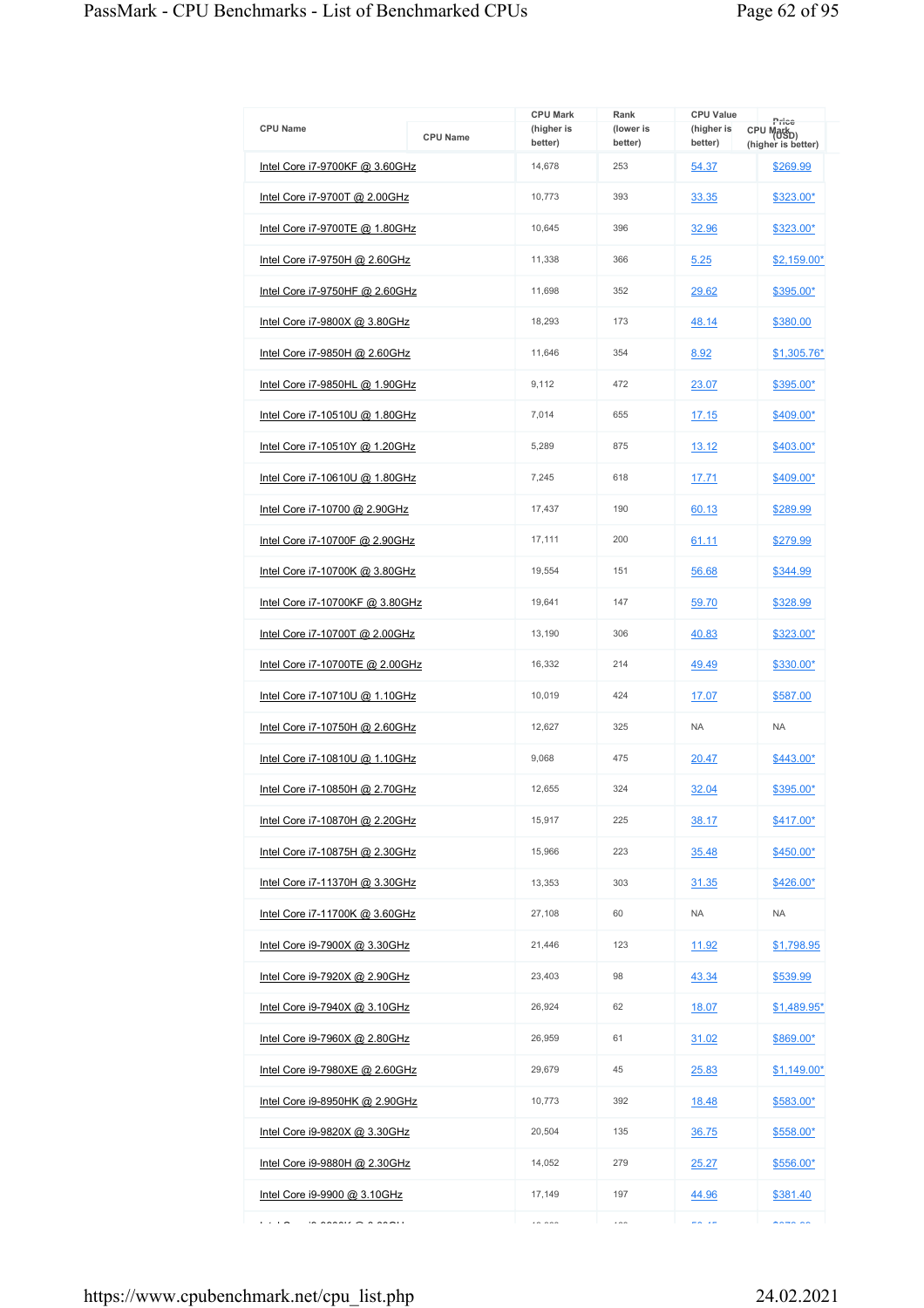| <b>CPU Name</b>                      | <b>CPU Name</b> | <b>CPU Mark</b><br>(higher is<br>better) | Rank<br>(lower is<br>better) | <b>CPU Value</b><br>(higher is<br>better) | Price<br>CPU Mark <sub>D)</sub><br>(higher is better) |
|--------------------------------------|-----------------|------------------------------------------|------------------------------|-------------------------------------------|-------------------------------------------------------|
| Intel Core i9-9900KF @ 3.60GHz       |                 | 18,901                                   | 162                          | 46.25                                     | \$408.64                                              |
| Intel Core i9-9900KS @ 4.00GHz       |                 | 19,571                                   | 150                          | 9.96                                      | \$1,965.00*                                           |
| Intel Core i9-9900T @ 2.10GHz        |                 | 13,844                                   | 287                          | 31.53                                     | \$439.00*                                             |
| Intel Core i9-9900X @ 3.50GHz        |                 | 21,810                                   | 119                          | 39.66                                     | \$549.99                                              |
| Intel Core i9-9920X @ 3.50GHz        |                 | 25,211                                   | 80                           | 38.33                                     | \$657.68                                              |
| <u>Intel Core i9-9940X @ 3.30GHz</u> |                 | 28,268                                   | 52                           | 43.09                                     | \$655.99                                              |
| Intel Core i9-9960X @ 3.10GHz        |                 | 30,878                                   | 39                           | 34.95                                     | \$883.55                                              |
| Intel Core i9-9980HK @ 2.40GHz       |                 | 15,117                                   | 239                          | 25.93                                     | \$583.00*                                             |
| Intel Core i9-9980XE @ 3.00GHz       |                 | 32,185                                   | 29                           | 34.17                                     | \$941.99                                              |
| Intel Core i9-9990XE @ 4.00GHz       |                 | 31,941                                   | 31                           | <b>NA</b>                                 | <b>NA</b>                                             |
| Intel Core i9-10850K @ 3.60GHz       |                 | 23.486                                   | 97                           | 57.42                                     | \$408.99                                              |
| Intel Core i9-10880H @ 2.30GHz       |                 | 15,390                                   | 236                          | <b>NA</b>                                 | <b>NA</b>                                             |
| Intel Core i9-10885H @ 2.40GHz       |                 | 15,980                                   | 222                          | 28.74                                     | \$556.00*                                             |
| <u>Intel Core i9-10900 @ 2.80GHz</u> |                 | 21,109                                   | 127                          | 62.09                                     | \$339.99                                              |
| Intel Core i9-10900F @ 2.80GHz       |                 | 21,121                                   | 126                          | 55.14                                     | \$383.03                                              |
| Intel Core i9-10900K @ 3.70GHz       |                 | 24,087                                   | 89                           | 44.61                                     | \$539.90                                              |
| Intel Core i9-10900KF @ 3.70GHz      |                 | 23,852                                   | 95                           | 53.01                                     | \$449.99                                              |
| Intel Core i9-10900T @ 1.90GHz       |                 | 16,403                                   | 212                          | 37.36                                     | \$439.00*                                             |
| Intel Core i9-10900X @ 3.70GHz       |                 | 22,720                                   | 108                          | 40.57                                     | \$559.99                                              |
| Intel Core i9-10910 @ 3.60GHz        |                 | 22,187                                   | 112                          | <b>NA</b>                                 | <b>NA</b>                                             |
| Intel Core i9-10920X @ 3.50GHz       |                 | 26,382                                   | 70                           | 37.69                                     | \$699.99                                              |
| Intel Core i9-10940X @ 3.30GHz       |                 | 29.170                                   | 47                           | 41.97                                     | \$695.00                                              |
| Intel Core i9-10980HK @ 2.40GHz      |                 | 16,602                                   | 206                          | 28.48                                     | \$583.00*                                             |
| Intel Core i9-10980XE @ 3.00GHz      |                 | 34,315                                   | 21                           | 33.48                                     | \$1,024.99                                            |
| Intel Core i9-11900K @ 3.50GHz       |                 | 28,082                                   | 53                           | <b>NA</b>                                 | <b>NA</b>                                             |
| Intel Core m3-6Y30 @ 0.90GHz         |                 | 1,759                                    | 1817                         | 6.26                                      | \$281.00*                                             |
| Intel Core m3-7Y30 @ 1.00GHz         |                 | 2,610                                    | 1412                         | <b>NA</b>                                 | <b>NA</b>                                             |
| <u>Intel Core m3-7Y32 @ 1.10GHz</u>  |                 | 2,742                                    | 1366                         | <b>NA</b>                                 | <b>NA</b>                                             |
| Intel Core m3-8100Y @ 1.10GHz        |                 | 3,016                                    | 1281                         | 10.73                                     | \$281.00*                                             |
| <u>Intel Core m5-6Y54 @ 1.10GHz</u>  |                 | 2,083                                    | 1633                         | <b>NA</b>                                 | <b>NA</b>                                             |
| Intel Core m5-6Y57 @ 1.10GHz         |                 | 2,332                                    | 1511                         | <b>NA</b>                                 | <b>NA</b>                                             |
| Intel Core m7-6Y75 @ 1.20GHz         |                 | 2,202                                    | 1579                         | <b>NA</b>                                 | <b>NA</b>                                             |
| Intel Core M-5Y10 @ 0.80GHz          |                 | 1,779                                    | 1806                         | NA.                                       | <b>NA</b>                                             |
| Intel Core M-5Y10a @ 0.80GHz         |                 | 1,905                                    | 1734                         | <b>NA</b>                                 | <b>NA</b>                                             |
| .<br><br>$\sim$ $\sim$ $\sim$ $\sim$ |                 | $\cdots$                                 | $- - -$                      | $\sim$ $\rightarrow$ $\rightarrow$        | $max = 1$                                             |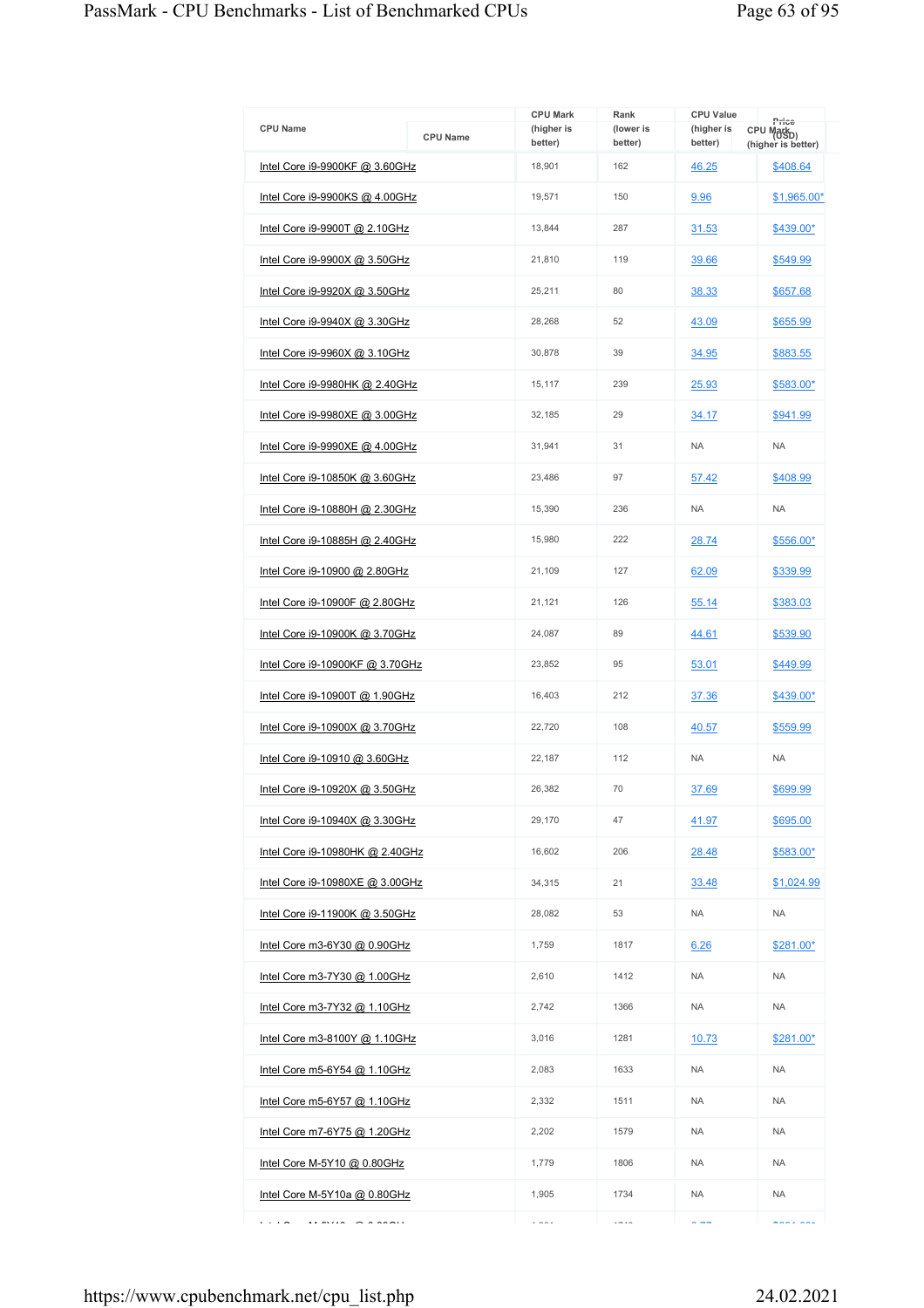| <b>CPU Name</b>                 | <b>CPU Name</b> | <b>CPU Mark</b><br>(higher is<br>better) | Rank<br>(lower is<br>better) | <b>CPU Value</b><br>(higher is<br>better) | Price<br>CPU Mark <sub>D)</sub><br>(higher is better) |
|---------------------------------|-----------------|------------------------------------------|------------------------------|-------------------------------------------|-------------------------------------------------------|
| Intel Core M-5Y31 @ 0.90GHz     |                 | 2,051                                    | 1654                         | <b>NA</b>                                 | <b>NA</b>                                             |
| Intel Core M-5Y51 @ 1.10GHz     |                 | 1,821                                    | 1782                         | <b>NA</b>                                 | <b>NA</b>                                             |
| Intel Core M-5Y70 @ 1.10GHz     |                 | 1,705                                    | 1838                         | <b>NA</b>                                 | <b>NA</b>                                             |
| Intel Core M-5Y71 @ 1.20GHz     |                 | 2,158                                    | 1600                         | 7.68                                      | \$281.00*                                             |
| Intel Core Solo T1300 @ 1.66GHz |                 | 210                                      | 3078                         | <b>NA</b>                                 | <b>NA</b>                                             |
| Intel Core Solo T1350 @ 1.86GHz |                 | 194                                      | 3099                         | <b>NA</b>                                 | <b>NA</b>                                             |
| Intel Core Solo T1400 @ 1.83GHz |                 | 253                                      | 3023                         | <b>NA</b>                                 | <b>NA</b>                                             |
| Intel Core Solo U1300 @ 1.06GHz |                 | 141                                      | 3175                         | <b>NA</b>                                 | <b>NA</b>                                             |
| Intel Core Solo U1400 @ 1.20GHz |                 | 130                                      | 3187                         | <b>NA</b>                                 | <b>NA</b>                                             |
| Intel Core Solo U1500 @ 1.33GHz |                 | 164                                      | 3140                         | <b>NA</b>                                 | <b>NA</b>                                             |
| Intel Pentium 4 1.50GHz         |                 | 86                                       | 3218                         | <b>NA</b>                                 | <b>NA</b>                                             |
| Intel Pentium 4 1.60GHz         |                 | 84                                       | 3219                         | <b>NA</b>                                 | <b>NA</b>                                             |
| Intel Pentium 4 1.70GHz         |                 | 86                                       | 3217                         | <b>NA</b>                                 | <b>NA</b>                                             |
| Intel Pentium 4 1.80GHz         |                 | 115                                      | 3201                         | <b>NA</b>                                 | <b>NA</b>                                             |
| Intel Pentium 4 1.90GHz         |                 | 104                                      | 3209                         | <b>NA</b>                                 | <b>NA</b>                                             |
| Intel Pentium 4 2.00GHz         |                 | 133                                      | 3183                         | <b>NA</b>                                 | <b>NA</b>                                             |
| Intel Pentium 4 2.20GHz         |                 | 157                                      | 3151                         | <b>NA</b>                                 | <b>NA</b>                                             |
| Intel Pentium 4 2.26GHz         |                 | 151                                      | 3163                         | <b>NA</b>                                 | <b>NA</b>                                             |
| Intel Pentium 4 2.40GHz         |                 | 131                                      | 3186                         | <b>NA</b>                                 | <b>NA</b>                                             |
| Intel Pentium 4 2.50GHz         |                 | 160                                      | 3146                         | <b>NA</b>                                 | <b>NA</b>                                             |
| Intel Pentium 4 2.53GHz         |                 | 162                                      | 3143                         | <b>NA</b>                                 | <b>NA</b>                                             |
| Intel Pentium 4 2.60GHz         |                 | 215                                      | 3073                         | <b>NA</b>                                 | <b>NA</b>                                             |
| Intel Pentium 4 2.66GHz         |                 | 157                                      | 3150                         | <b>NA</b>                                 | <b>NA</b>                                             |
| Intel Pentium 4 2.80GHz         |                 | 230                                      | 3058                         | <b>NA</b>                                 | <b>NA</b>                                             |
| Intel Pentium 4 2.93GHz         |                 | 150                                      | 3164                         | <b>NA</b>                                 | <b>NA</b>                                             |
| Intel Pentium 4 3.00GHz         |                 | 300                                      | 2956                         | <b>NA</b>                                 | <b>NA</b>                                             |
| Intel Pentium 4 3.06GHz         |                 | 249                                      | 3028                         | <b>NA</b>                                 | <b>NA</b>                                             |
| Intel Pentium 4 3.20GHz         |                 | 287                                      | 2976                         | <b>NA</b>                                 | <b>NA</b>                                             |
| Intel Pentium 4 3.40GHz         |                 | 302                                      | 2953                         | NA.                                       | <b>NA</b>                                             |
| Intel Pentium 4 3.46GHz         |                 | 295                                      | 2962                         | <b>NA</b>                                 | <b>NA</b>                                             |
| Intel Pentium 4 3.60GHz         |                 | 320                                      | 2935                         | <b>NA</b>                                 | <b>NA</b>                                             |
| Intel Pentium 4 3.73GHz         |                 | 385                                      | 2864                         | NA.                                       | <b>NA</b>                                             |
| Intel Pentium 4 3.80GHz         |                 | 313                                      | 2946                         | <b>NA</b>                                 | <b>NA</b>                                             |
| Intel Pentium 4 3.83GHz         |                 | 154                                      | 3157                         | <b>NA</b>                                 | <b>NA</b>                                             |
| .<br>$\cdot$<br>1.200000000     |                 | $\overline{\phantom{a}}$                 | $\sim$                       | $\ddotsc$                                 | $\ddotsc$                                             |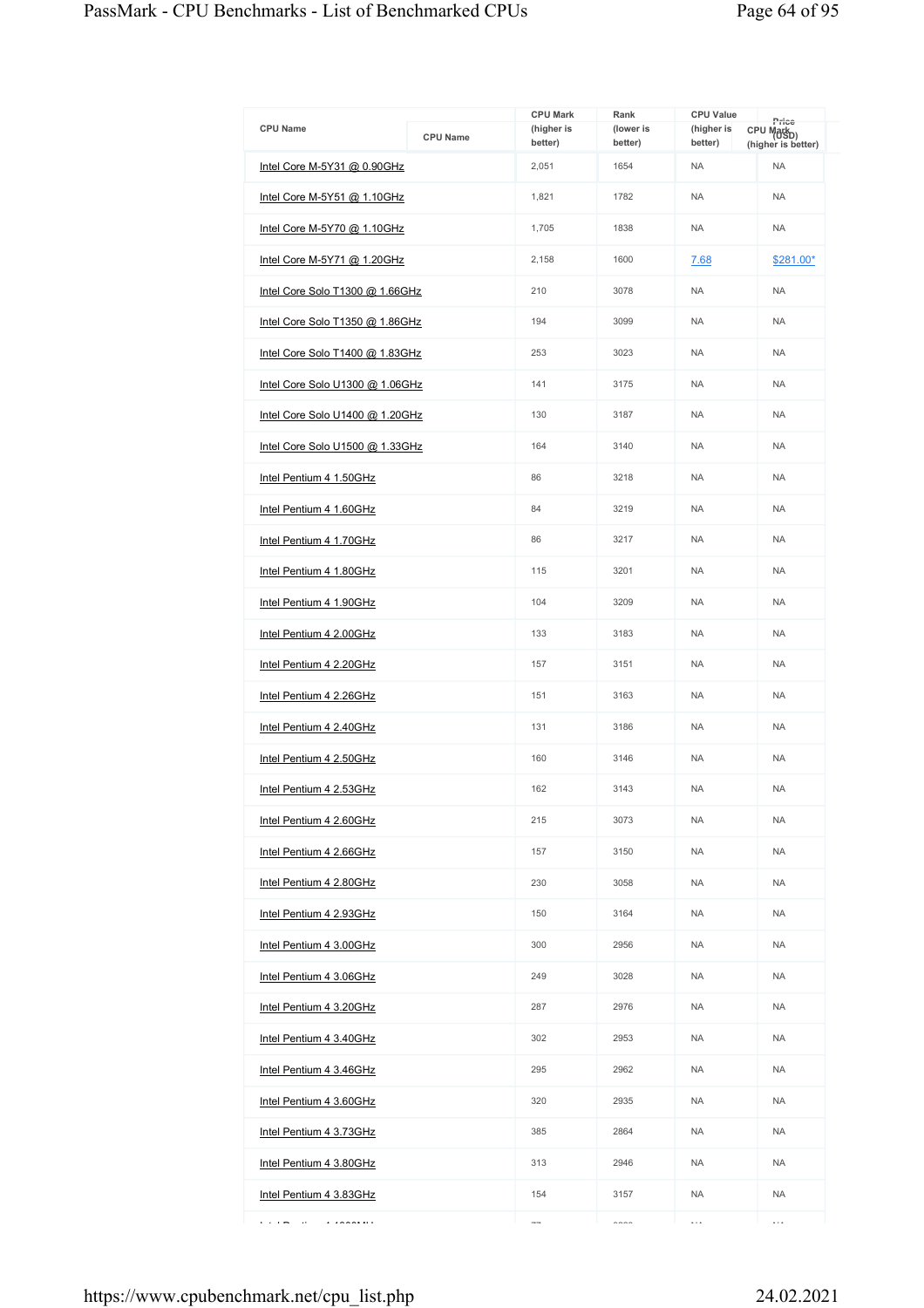| <b>CPU Name</b>                                                                                                                                                                                                                                                                                                                                                                                                                                                                     | <b>CPU Name</b> | <b>CPU Mark</b><br>(higher is<br>better) | Rank<br>(lower is<br>better) | <b>CPU Value</b><br>(higher is<br>better) | Price<br>CPU Markp)<br>(higher is better) |
|-------------------------------------------------------------------------------------------------------------------------------------------------------------------------------------------------------------------------------------------------------------------------------------------------------------------------------------------------------------------------------------------------------------------------------------------------------------------------------------|-----------------|------------------------------------------|------------------------------|-------------------------------------------|-------------------------------------------|
| Intel Pentium 4 1400MHz                                                                                                                                                                                                                                                                                                                                                                                                                                                             |                 | 83                                       | 3220                         | <b>NA</b>                                 | <b>NA</b>                                 |
| Intel Pentium 4 1500MHz                                                                                                                                                                                                                                                                                                                                                                                                                                                             |                 | 81                                       | 3221                         | <b>NA</b>                                 | <b>NA</b>                                 |
| Intel Pentium 4 1700MHz                                                                                                                                                                                                                                                                                                                                                                                                                                                             |                 | 100                                      | 3212                         | <b>NA</b>                                 | <b>NA</b>                                 |
| Intel Pentium 4 1800MHz                                                                                                                                                                                                                                                                                                                                                                                                                                                             |                 | 114                                      | 3203                         | <b>NA</b>                                 | <b>NA</b>                                 |
| Intel Pentium 4 Mobile 1.60GHz                                                                                                                                                                                                                                                                                                                                                                                                                                                      |                 | 116                                      | 3199                         | <b>NA</b>                                 | <b>NA</b>                                 |
| Intel Pentium 4 Mobile 1.80GHz                                                                                                                                                                                                                                                                                                                                                                                                                                                      |                 | 114                                      | 3202                         | <b>NA</b>                                 | <b>NA</b>                                 |
| Intel Pentium 4 Mobile 1.90GHz                                                                                                                                                                                                                                                                                                                                                                                                                                                      |                 | 136                                      | 3181                         | <b>NA</b>                                 | <b>NA</b>                                 |
| Intel Pentium 4 Mobile 2.00GHz                                                                                                                                                                                                                                                                                                                                                                                                                                                      |                 | 132                                      | 3185                         | <b>NA</b>                                 | <b>NA</b>                                 |
| Intel Pentium 957 @ 1.20GHz                                                                                                                                                                                                                                                                                                                                                                                                                                                         |                 | 622                                      | 2649                         | 4.64                                      | $$134.00*$                                |
| Intel Pentium 967 @ 1.30GHz                                                                                                                                                                                                                                                                                                                                                                                                                                                         |                 | 614                                      | 2656                         | <b>NA</b>                                 | <b>NA</b>                                 |
| Intel Pentium 987 @ 1.50GHz                                                                                                                                                                                                                                                                                                                                                                                                                                                         |                 | 605                                      | 2662                         | <b>NA</b>                                 | <b>NA</b>                                 |
| Intel Pentium 997 @ 1.60GHz                                                                                                                                                                                                                                                                                                                                                                                                                                                         |                 | 789                                      | 2497                         | <b>NA</b>                                 | <b>NA</b>                                 |
| Intel Pentium 1403 @ 2.60GHz                                                                                                                                                                                                                                                                                                                                                                                                                                                        |                 | 1,851                                    | 1769                         | <b>NA</b>                                 | <b>NA</b>                                 |
| <u>Intel Pentium 1403 v2 @ 2.60GHz</u>                                                                                                                                                                                                                                                                                                                                                                                                                                              |                 | 2,284                                    | 1530                         | <b>NA</b>                                 | <b>NA</b>                                 |
| Intel Pentium 2020M @ 2.40GHz                                                                                                                                                                                                                                                                                                                                                                                                                                                       |                 | 1,389                                    | 2027                         | 10.36                                     | $$134.00*$                                |
| Intel Pentium 2030M @ 2.50GHz                                                                                                                                                                                                                                                                                                                                                                                                                                                       |                 | 1,542                                    | 1951                         | 11.51                                     | $$134.00*$                                |
| Intel Pentium $2117U$ @ 1.80GHz                                                                                                                                                                                                                                                                                                                                                                                                                                                     |                 | 1,021                                    | 2302                         | 7.62                                      | $$134.00*$                                |
| Intel Pentium 2127U @ 1.90GHz                                                                                                                                                                                                                                                                                                                                                                                                                                                       |                 | 1,138                                    | 2209                         | 8.49                                      | $$134.00*$                                |
| Intel Pentium 2129Y @ 1.10GHz                                                                                                                                                                                                                                                                                                                                                                                                                                                       |                 | 638                                      | 2638                         | 4.76                                      | $$134.00*$                                |
| Intel Pentium 3550M @ 2.30GHz                                                                                                                                                                                                                                                                                                                                                                                                                                                       |                 | 1,412                                    | 2013                         | 6.54                                      | \$215.92*                                 |
| Intel Pentium 3556U @ 1.70GHz                                                                                                                                                                                                                                                                                                                                                                                                                                                       |                 | 990                                      | 2335                         | <b>NA</b>                                 | <b>NA</b>                                 |
| Intel Pentium 3558U $@$ 1.70GHz                                                                                                                                                                                                                                                                                                                                                                                                                                                     |                 | 984                                      | 2339                         | <b>NA</b>                                 | <b>NA</b>                                 |
| Intel Pentium 3560M @ 2.40GHz                                                                                                                                                                                                                                                                                                                                                                                                                                                       |                 | 1,609                                    | 1913                         | <b>NA</b>                                 | <b>NA</b>                                 |
| Intel Pentium 3560Y @ 1.20GHz                                                                                                                                                                                                                                                                                                                                                                                                                                                       |                 | 849                                      | 2442                         | <b>NA</b>                                 | <b>NA</b>                                 |
| Intel Pentium 3805U @ 1.90GHz                                                                                                                                                                                                                                                                                                                                                                                                                                                       |                 | 1.085                                    | 2250                         | <b>NA</b>                                 | <b>NA</b>                                 |
| Intel Pentium 3825U @ 1.90GHz                                                                                                                                                                                                                                                                                                                                                                                                                                                       |                 | 1,323                                    | 2072                         | <b>NA</b>                                 | <b>NA</b>                                 |
| Intel Pentium $4405U$ @ 2.10GHz                                                                                                                                                                                                                                                                                                                                                                                                                                                     |                 | 2,085                                    | 1632                         | <b>NA</b>                                 | <b>NA</b>                                 |
| Intel Pentium 4405Y @ 1.50GHz                                                                                                                                                                                                                                                                                                                                                                                                                                                       |                 | 1,518                                    | 1961                         | <b>NA</b>                                 | <b>NA</b>                                 |
| Intel Pentium 4410Y @ 1.50GHz                                                                                                                                                                                                                                                                                                                                                                                                                                                       |                 | 1,387                                    | 2029                         | 8.62                                      | $$161.00*$                                |
| Intel Pentium $4415U$ @ 2.30GHz                                                                                                                                                                                                                                                                                                                                                                                                                                                     |                 | 2,195                                    | 1584                         | <b>NA</b>                                 | <b>NA</b>                                 |
| Intel Pentium $4415Y$ @ 1.60GHz                                                                                                                                                                                                                                                                                                                                                                                                                                                     |                 | 1,617                                    | 1904                         | 10.04                                     | $$161.00*$                                |
| Intel Pentium $4417U$ @ 2.30GHz                                                                                                                                                                                                                                                                                                                                                                                                                                                     |                 | 2,227                                    | 1563                         | 13.83                                     | $$161.00*$                                |
| Intel Pentium $4425Y$ @ 1.70GHz                                                                                                                                                                                                                                                                                                                                                                                                                                                     |                 | 1,654                                    | 1873                         | 10.27                                     | <u>\$161.00*</u>                          |
| Intel Pentium 5405U @ 2.30GHz                                                                                                                                                                                                                                                                                                                                                                                                                                                       |                 | 2,305                                    | 1520                         | 14.32                                     | $$161.00*$                                |
| $\begin{array}{c} \n\text{if } \mathbf{a} \text{ is } \mathbf{a} \text{ is } \mathbf{a} \text{ is } \mathbf{a} \text{ is } \mathbf{a} \text{ is } \mathbf{a} \text{ is } \mathbf{a} \text{ is } \mathbf{a} \text{ is } \mathbf{a} \text{ is } \mathbf{a} \text{ is } \mathbf{a} \text{ is } \mathbf{a} \text{ is } \mathbf{a} \text{ is } \mathbf{a} \text{ is } \mathbf{a} \text{ is } \mathbf{a} \text{ is } \mathbf{a} \text{ is } \mathbf{a} \text{ is } \mathbf{a} \text$<br>. |                 | $\sim$ $\sim$ $\sim$                     | $---$                        | المساعدة                                  | AzAz AAF                                  |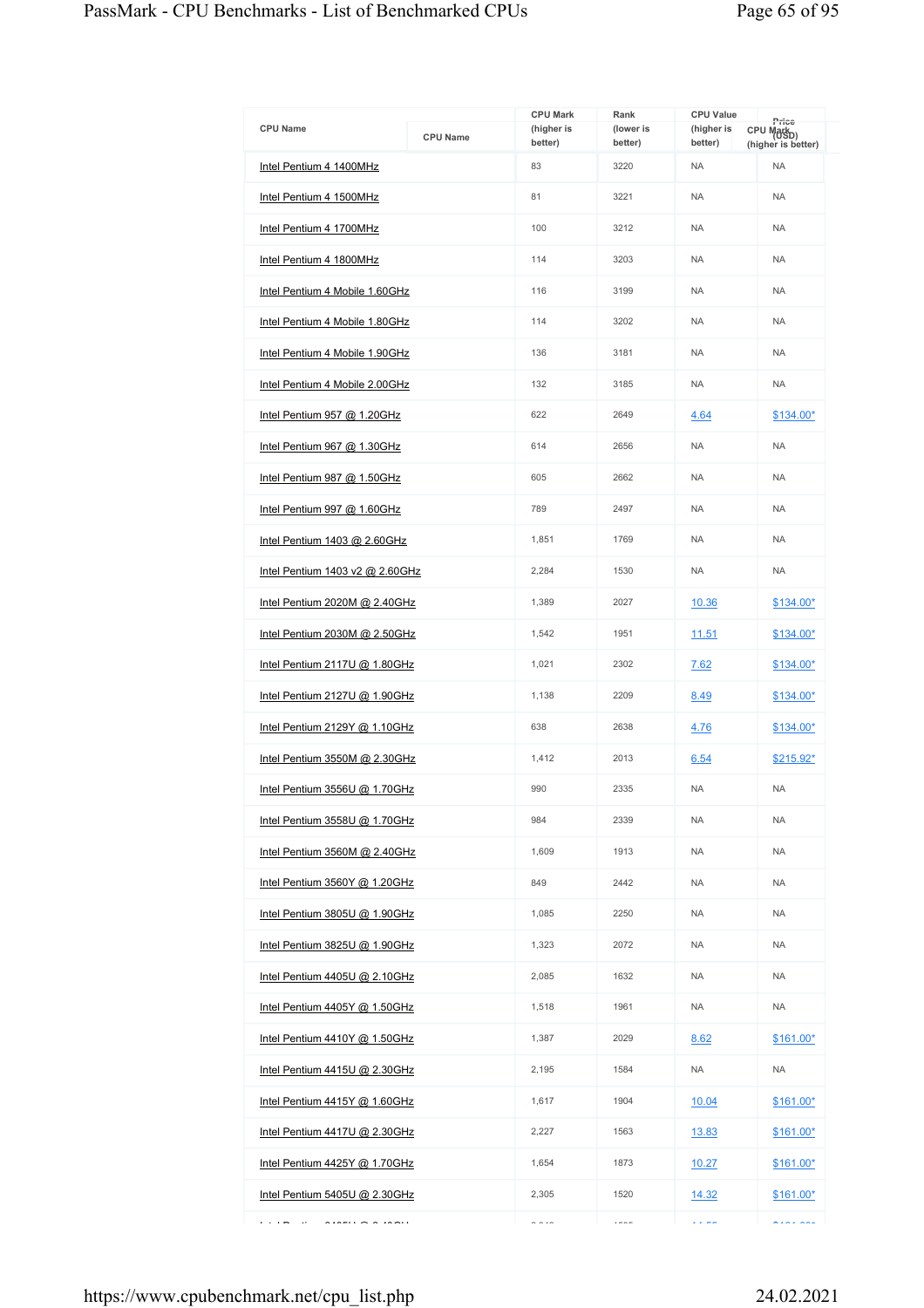| <b>CPU Name</b>                             | <b>CPU Name</b> | <b>CPU Mark</b><br>(higher is<br>better) | Rank<br>(lower is<br>better) | <b>CPU Value</b><br>(higher is<br>better) | Price<br>CPU Mark <sub>D)</sub><br>(higher is better) |
|---------------------------------------------|-----------------|------------------------------------------|------------------------------|-------------------------------------------|-------------------------------------------------------|
| Intel Pentium A1018 @ 2.10GHz               |                 | 1,117                                    | 2221                         | <b>NA</b>                                 | <b>NA</b>                                             |
| Intel Pentium A1020 @ 2.41GHz               |                 | 1,265                                    | 2114                         | <b>NA</b>                                 | <b>NA</b>                                             |
| Intel Pentium B940 $@$ 2.00GHz              |                 | 824                                      | 2464                         | 27.53                                     | $$29.94*$                                             |
| Intel Pentium B950 @ 2.10GHz                |                 | 964                                      | 2354                         | <b>NA</b>                                 | <b>NA</b>                                             |
| Intel Pentium B960 $@$ 2.20GHz              |                 | 870                                      | 2423                         | 22.48                                     | \$38.68*                                              |
| Intel Pentium B970 @ 2.30GHz                |                 | 1,078                                    | 2255                         | 21.13                                     | \$50.99*                                              |
| Intel Pentium B980 $@$ 2.40GHz              |                 | 1,063                                    | 2267                         | 15.20                                     | \$69.95*                                              |
| Intel Pentium D1508 @ 2.20GHz               |                 | 3,240                                    | 1210                         | 25.12                                     | $$129.00*$                                            |
| Intel Pentium D 805 @ 2.66GHz               |                 | 374                                      | 2876                         | <b>NA</b>                                 | <b>NA</b>                                             |
| Intel Pentium D 830 @ 3.00GHz               |                 | 519                                      | 2742                         | <b>NA</b>                                 | <b>NA</b>                                             |
| Intel Pentium D 915 @ 2.80GHz               |                 | 461                                      | 2799                         | <b>NA</b>                                 | <b>NA</b>                                             |
| Intel Pentium D 940 @ 3.20GHz               |                 | 498                                      | 2760                         | <b>NA</b>                                 | <b>NA</b>                                             |
| Intel Pentium D $950$ @ 3.40GHz             |                 | 674                                      | 2602                         | <b>NA</b>                                 | <b>NA</b>                                             |
| Intel Pentium D 960 @ 3.60GHz               |                 | 743                                      | 2541                         | <b>NA</b>                                 | <b>NA</b>                                             |
| Intel Pentium $E2140$ @ 1.60GHz             |                 | 508                                      | 2751                         | 5.65                                      | \$89.95*                                              |
| Intel Pentium E2160 @ 1.80GHz               |                 | 603                                      | 2664                         | 38.88                                     | $$15.51*$                                             |
| Intel Pentium E2180 @ 2.00GHz               |                 | 672                                      | 2607                         | 5.17                                      | $$129.90*$                                            |
| Intel Pentium E2200 @ 2.20GHz               |                 | 742                                      | 2543                         | <u>13.74</u>                              | $$54.00*$                                             |
| Intel Pentium E2210 $@$ 2.20GHz             |                 | 702                                      | 2574                         | <b>NA</b>                                 | <b>NA</b>                                             |
| Intel Pentium E2220 @ 2.40GHz               |                 | 805                                      | 2480                         | 14.64                                     | \$55.00                                               |
| Intel Pentium E5200 @ 2.50GHz               |                 | 838                                      | 2450                         | 16.77                                     | \$49.94                                               |
| Intel Pentium E5300 @ 2.60GHz               |                 | 905                                      | 2401                         | 15.21                                     | $$59.49*$                                             |
| Intel Pentium E5400 @ 2.70GHz               |                 | 908                                      | 2398                         | 12.11                                     | \$75.00*                                              |
| Intel Pentium E5500 @ 2.80GHz               |                 | 1,020                                    | 2303                         | 63.78                                     | \$15.99*                                              |
| Intel Pentium E5700 @ 3.00GHz               |                 | 1,012                                    | 2310                         | 25.33                                     | \$39.95                                               |
| Intel Pentium E5800 @ 3.20GHz               |                 | 1,155                                    | 2195                         | 96.65                                     | $$11.95*$                                             |
| Intel Pentium E6300 @ 2.80GHz               |                 | 964                                      | 2356                         | 16.83                                     | $$57.24*$                                             |
| Intel Pentium E6500 @ 2.93GHz               |                 | 1,132                                    | 2212                         | 32.36                                     | $$34.99*$                                             |
| Intel Pentium E6600 @ 3.06GHz               |                 | 971                                      | 2347                         | 9.25                                      | <u>\$104.99*</u>                                      |
| Intel Pentium E6700 @ 3.20GHz               |                 | 1,084                                    | 2254                         | 7.23                                      | \$149.95                                              |
| Intel Pentium E6800 @ 3.33GHz               |                 | 1,172                                    | 2186                         | 46.99                                     | \$24.95*                                              |
| Intel Pentium Extreme Edition 955 @ 3.46GHz |                 | 469                                      | 2788                         | 15.02                                     | $$31.23^*$                                            |
| Intel Pentium Extreme Edition 965 @ 3.73GHz |                 | 987                                      | 2338                         | <b>NA</b>                                 | <b>NA</b>                                             |
| Intel Pentium G620 @ 2.60GHz                |                 | 1,226                                    | 2147                         | 49.08                                     | $$24.99*$                                             |
| .<br>$\cdots$                               |                 | $\sim$ $\sim$                            | .                            | لأمالانا                                  | $\sim$ $\sim$ $\sim$                                  |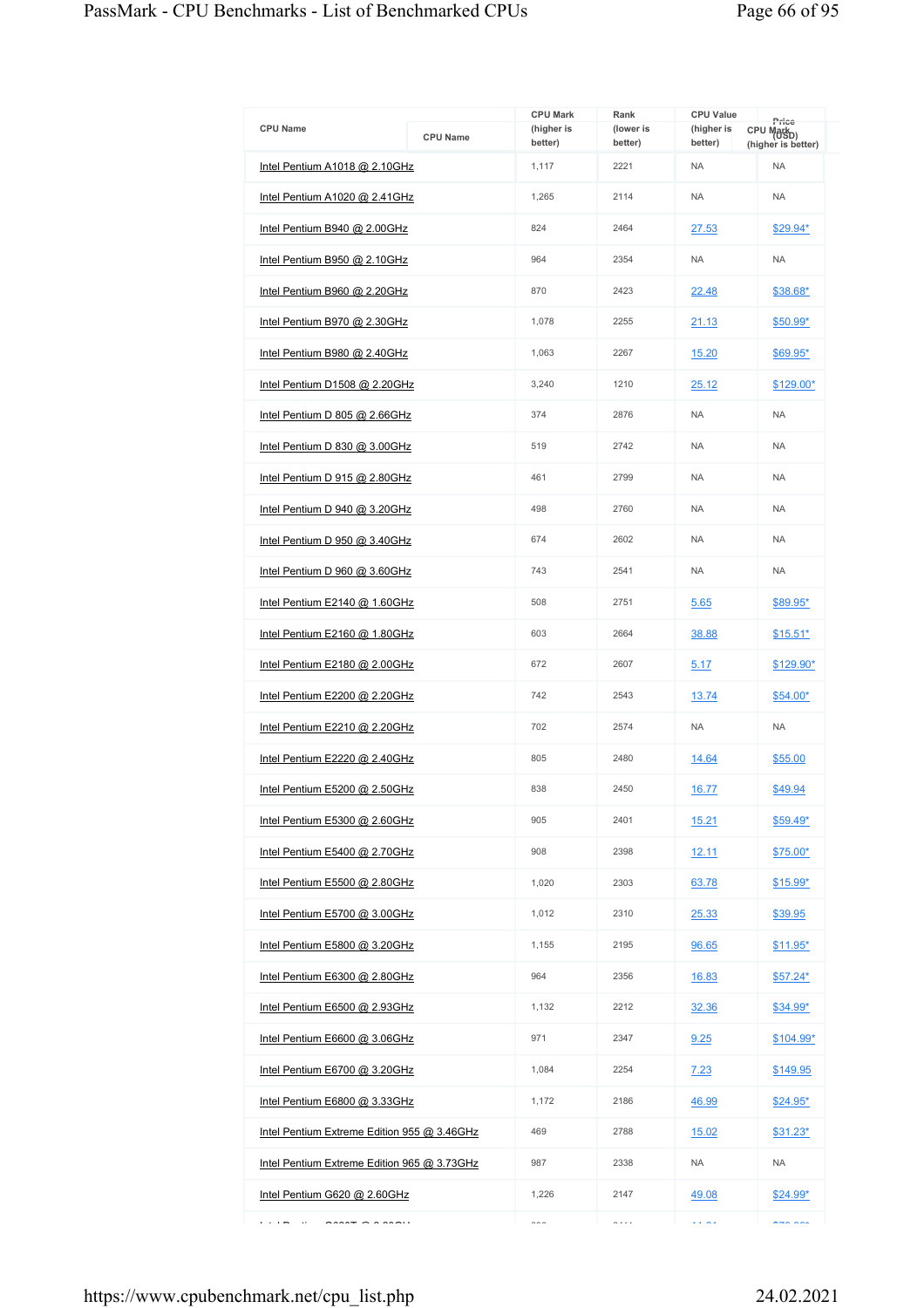|                                                         |                 | <b>CPU Mark</b>       | Rank                 | <b>CPU Value</b>      | Price                                        |
|---------------------------------------------------------|-----------------|-----------------------|----------------------|-----------------------|----------------------------------------------|
| <b>CPU Name</b>                                         | <b>CPU Name</b> | (higher is<br>better) | (lower is<br>better) | (higher is<br>better) | CPU Mark <sub>D)</sub><br>(higher is better) |
| Intel Pentium G630 @ 2.70GHz                            |                 | 1,297                 | 2090                 | 21.62                 | \$60.00                                      |
| Intel Pentium G630T @ 2.30GHz                           |                 | 959                   | 2360                 | 12.79                 | $$75.00*$                                    |
| Intel Pentium G640 @ 2.80GHz                            |                 | 1,242                 | 2129                 | 41.42                 | \$30.00                                      |
| Intel Pentium G640T @ 2.40GHz                           |                 | 1,139                 | 2205                 | 13.56                 | \$83.99*                                     |
| Intel Pentium G645 @ 2.90GHz                            |                 | 1,299                 | 2088                 | 13.92                 | $$93.35*$                                    |
| Intel Pentium G645T @ 2.50GHz                           |                 | 1,241                 | 2131                 | <b>NA</b>             | <b>NA</b>                                    |
| Intel Pentium G840 $@$ 2.80GHz                          |                 | 1,110                 | 2227                 | 31.72                 | $$34.99*$                                    |
| Intel Pentium G850 @ 2.90GHz                            |                 | 1,278                 | 2105                 | 6.80                  | \$187.99*                                    |
| Intel Pentium G860 @ 3.00GHz                            |                 | 1,365                 | 2041                 | 18.70                 | \$72.99                                      |
| Intel Pentium G870 @ 3.10GHz                            |                 | 1,541                 | 1953                 | 15.88                 | \$97.00*                                     |
| Intel Pentium G2010 @ 2.80GHz                           |                 | 1,509                 | 1964                 | 100.68                | $$14.99*$                                    |
| Intel Pentium G2020 @ 2.90GHz                           |                 | 1,678                 | 1859                 | 33.56                 | \$50.00                                      |
| Intel Pentium G2020T @ 2.50GHz                          |                 | 1,308                 | 2080                 | 27.49                 | \$47.60*                                     |
| Intel Pentium G2030 @ 3.00GHz                           |                 | 1,703                 | 1840                 | 58.72                 | \$29.00                                      |
| Intel Pentium G2030T @ 2.60GHz                          |                 | 1,595                 | 1922                 | 24.92                 | \$64.00*                                     |
| Intel Pentium G2100T @ 2.60GHz                          |                 | 1,691                 | 1848                 | <b>NA</b>             | <b>NA</b>                                    |
| Intel Pentium G2120 $@3.10 \text{GHz}$                  |                 | 1,899                 | 1741                 | 25.32                 | \$74.99*                                     |
| Intel Pentium G2120T @ 2.70GHz                          |                 | 1,613                 | 1908                 | <b>NA</b>             | <b>NA</b>                                    |
| Intel Pentium G2130 @ 3.20GHz                           |                 | 1,880                 | 1755                 | 43.07                 | \$43.64                                      |
| Intel Pentium G2140 @ 3.30GHz                           |                 | 2,059                 | 1646                 | 45.75                 | \$45.00*                                     |
| Intel Pentium G3220 @ 3.00GHz                           |                 | 1.840                 | 1776                 | 14.26                 | \$129.00                                     |
| Intel Pentium G3220T @ 2.60GHz                          |                 | 1,505                 | 1968                 | 16.90                 | \$89.08                                      |
| Intel Pentium G3240 @ 3.10GHz                           |                 | 1,864                 | 1762                 | <u>21.18</u>          | \$88.02                                      |
| Intel Pentium G3240T @ 2.70GHz                          |                 | 1,758                 | 1818                 | <b>NA</b>             | <b>NA</b>                                    |
| Intel Pentium G3250 @ 3.20GHz                           |                 | 1,916                 | 1726                 | 63.86                 | $$30.00*$                                    |
| Intel Pentium G3250T @ 2.80GHz                          |                 | 1,650                 | 1875                 | 18.33                 | <u>\$89.99*</u>                              |
| Intel Pentium G3258 @ 3.20GHz                           |                 | 2,039                 | 1661                 | 11.44                 | \$178.28                                     |
| Intel Pentium G3260 @ 3.30GHz                           |                 | 2,051                 | 1656                 | 11.40                 | \$179.87                                     |
| Intel Pentium G3260T @ 2.90GHz                          |                 | 1,993                 | 1685                 | 22.14                 | $$89.99^{\star}$                             |
| Intel Pentium G3320TE @ 2.30GHz                         |                 | 1,623                 | 1899                 | <b>NA</b>             | <b>NA</b>                                    |
| Intel Pentium G3420 @ 3.20GHz                           |                 | 1,953                 | 1701                 | 19.24                 | $$101.46*$                                   |
| Intel Pentium G3420T @ 2.70GHz                          |                 | 1,912                 | 1728                 | 11.95                 | \$159.99*                                    |
| Intel Pentium G3430 @ 3.30GHz                           |                 | 2,129                 | 1618                 | 23.65                 | \$89.99*                                     |
| Intel Pentium G3440 @ 3.30GHz                           |                 | 2,129                 | 1616                 | 13.31                 | \$159.94*                                    |
| $\sim$ $\sim$ $\sim$ $\sim$ $\sim$ $\sim$ $\sim$ $\sim$ |                 | $\sim$ $\sim$ $\sim$  | $100 - 100$          | $\ldots$              | $\ldots$                                     |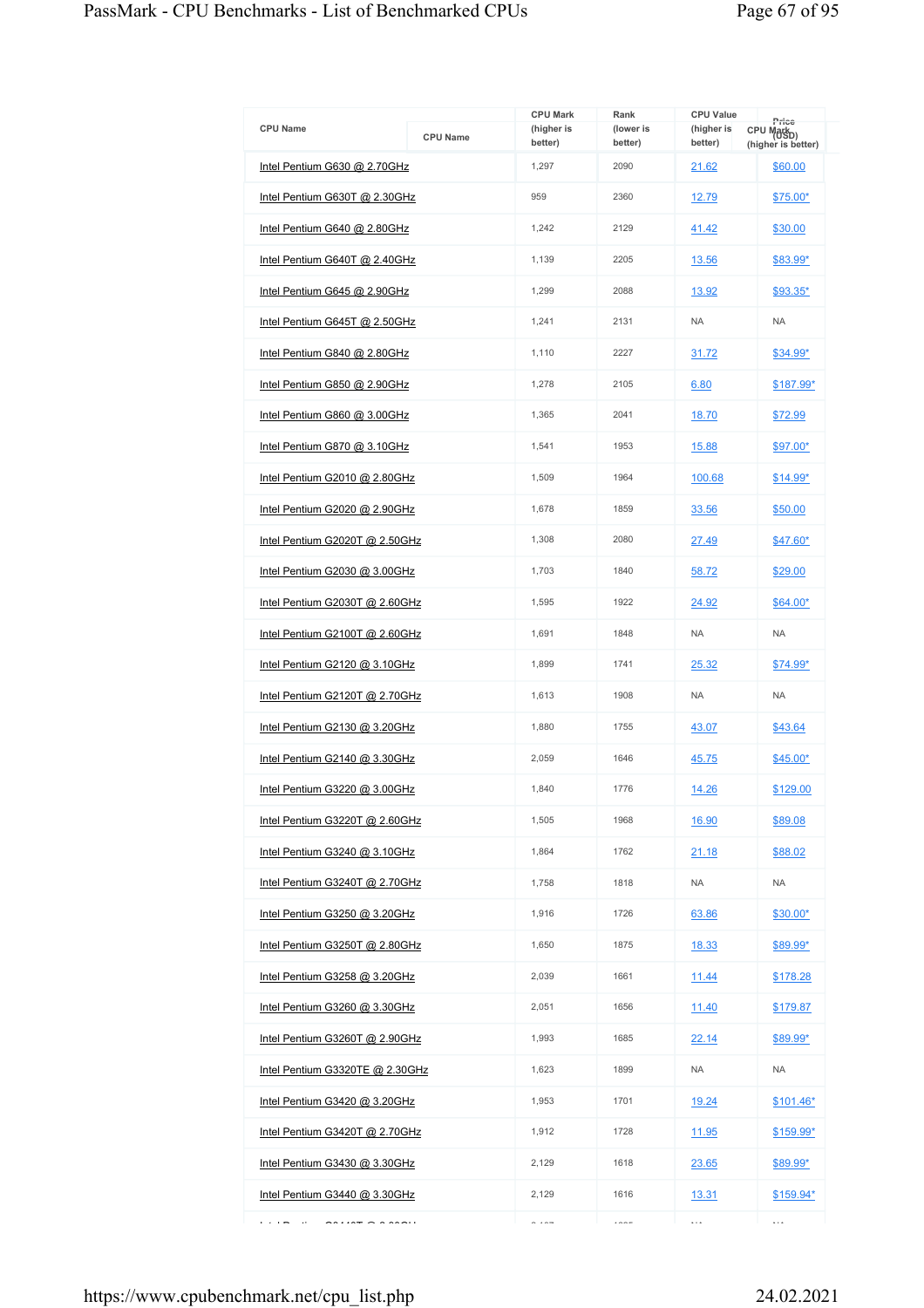| <b>CPU Name</b>                     | <b>CPU Name</b> | <b>CPU Mark</b><br>(higher is<br>better) | Rank<br>(lower is<br>better) | <b>CPU Value</b><br>(higher is<br>better) | Price<br>CPU Mark <sub>D)</sub><br>(higher is better) |
|-------------------------------------|-----------------|------------------------------------------|------------------------------|-------------------------------------------|-------------------------------------------------------|
| Intel Pentium G3450 @ 3.40GHz       |                 | 1,903                                    | 1737                         | 82.93                                     | \$22.95*                                              |
| Intel Pentium G3450T @ 2.90GHz      |                 | 2,016                                    | 1673                         | <b>NA</b>                                 | <b>NA</b>                                             |
| Intel Pentium G3460 @ 3.50GHz       |                 | 2,133                                    | 1613                         | 20.06                                     | \$106.37*                                             |
| Intel Pentium G3470 @ 3.60GHz       |                 | 2,428                                    | 1472                         | 23.28                                     | <u>\$104.29*</u>                                      |
| Intel Pentium G4400 @ 3.30GHz       |                 | 2,599                                    | 1416                         | 20.00                                     | \$129.99                                              |
| Intel Pentium G4400T @ 2.90GHz      |                 | 2.401                                    | 1482                         | <b>NA</b>                                 | <b>NA</b>                                             |
| Intel Pentium G4400TE @ 2.40GHz     |                 | 2,190                                    | 1588                         | 34.23                                     | \$64.00*                                              |
| Intel Pentium G4500 @ 3.50GHz       |                 | 2,869                                    | 1330                         | 26.99                                     | <u>\$106.30*</u>                                      |
| Intel Pentium G4500T @ 3.00GHz      |                 | 2,518                                    | 1440                         | <b>NA</b>                                 | <b>NA</b>                                             |
| Intel Pentium G4520 @ 3.60GHz       |                 | 2,942                                    | 1309                         | 12.52                                     | \$235.00                                              |
| Intel Pentium G4560 @ 3.50GHz       |                 | 3,540                                    | 1137                         | 39.72                                     | \$89.12*                                              |
| Intel Pentium G4560T @ 2.90GHz      |                 | 2,962                                    | 1301                         | 7.98                                      | \$371.00                                              |
| Intel Pentium G4600 @ 3.60GHz       |                 | 3,609                                    | 1120                         | 36.10                                     | \$99.97                                               |
| Intel Pentium G4600T @ 3.00GHz      |                 | 3,152                                    | 1242                         | 17.78                                     | $$177.28*$                                            |
| Intel Pentium G4620 @ 3.70GHz       |                 | 3,807                                    | 1085                         | 33.50                                     | \$113.66*                                             |
| Intel Pentium G6950 @ 2.80GHz       |                 | 1,262                                    | 2116                         | 17.13                                     | <u>\$73.69*</u>                                       |
| Intel Pentium G6951 @ 2.80GHz       |                 | 1,401                                    | 2022                         | 14.91                                     | \$94.00*                                              |
| Intel Pentium G6960 @ 2.93GHz       |                 | 1,293                                    | 2095                         | <b>NA</b>                                 | <b>NA</b>                                             |
| Intel Pentium Gold 7505 @ 2.00GHz   |                 | 5,537                                    | 840                          | <b>NA</b>                                 | <b>NA</b>                                             |
| Intel Pentium Gold G5400 @ 3.70GHz  |                 | 3,714                                    | 1101                         | 53.07                                     | \$69.99                                               |
| Intel Pentium Gold G5400T @ 3.10GHz |                 | 3,119                                    | 1251                         | 20.94                                     | \$148.95                                              |
| Intel Pentium Gold G5420 @ 3.80GHz  |                 | 3,413                                    | 1161                         | 24.55                                     | \$138.99                                              |
| Intel Pentium Gold G5420T @ 3.20GHz |                 | 3,716                                    | 1099                         | 58.06                                     | \$64.00*                                              |
| Intel Pentium Gold G5500 @ 3.80GHz  |                 | 3,680                                    | 1110                         | 26.67                                     | <u>\$137.98*</u>                                      |
| Intel Pentium Gold G5500T @ 3.20GHz |                 | 3,234                                    | 1212                         | 43.13                                     | <u>\$75.00*</u>                                       |
| Intel Pentium Gold G5600 @ 3.90GHz  |                 | 3,709                                    | 1102                         | 25.75                                     | $$144.04*$                                            |
| Intel Pentium Gold G5600F @ 3.90GHz |                 | 4,160                                    | 1028                         | <b>NA</b>                                 | NA                                                    |
| Intel Pentium Gold G5620 @ 4.00GHz  |                 | 4,102                                    | 1039                         | 20.81                                     | <u>\$197.12*</u>                                      |
| Intel Pentium Gold G6400 @ 4.00GHz  |                 | 4,150                                    | 1030                         | 63.86                                     | <u>\$64.99</u>                                        |
| Intel Pentium Gold G6500 @ 4.10GHz  |                 | 4,213                                    | 1018                         | 43.44                                     | \$96.99                                               |
| Intel Pentium III 1400 @ 1400MHz    |                 | 193                                      | 3101                         | <b>NA</b>                                 | <b>NA</b>                                             |
| Intel Pentium III 1400S @ 1400MHz   |                 | 194                                      | 3098                         | <b>NA</b>                                 | NA                                                    |
| Intel Pentium III Mobile 800MHz     |                 | 119                                      | 3197                         | <b>NA</b>                                 | <b>NA</b>                                             |
| Intel Pentium III Mobile 866MHz     |                 | 99                                       | 3213                         | <b>NA</b>                                 | <b>NA</b>                                             |
| .                                   |                 | $\cdots$                                 | $\sim$ $\sim$ $\sim$         | $\ddotsc$                                 | $\cdots$                                              |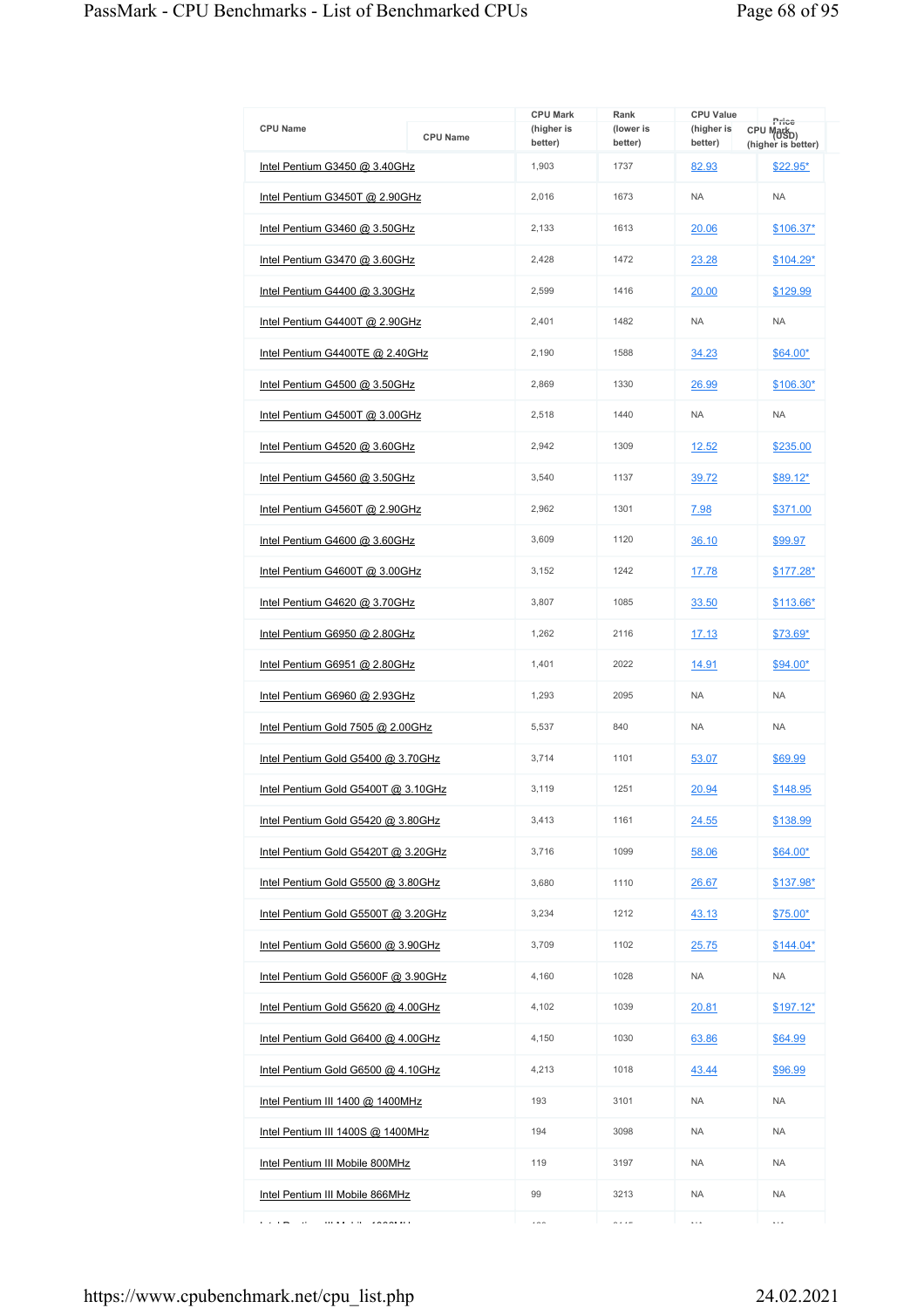| <b>CPU Name</b>                  | <b>CPU Name</b> | <b>CPU Mark</b><br>(higher is<br>better) | Rank<br>(lower is<br>better) | <b>CPU Value</b><br>(higher is<br>better) | Price<br>CPU Mark <sub>D)</sub><br>(higher is better) |
|----------------------------------|-----------------|------------------------------------------|------------------------------|-------------------------------------------|-------------------------------------------------------|
| Intel Pentium III Mobile 1133MHz |                 | 164                                      | 3141                         | <b>NA</b>                                 | <b>NA</b>                                             |
| Intel Pentium III Mobile 1200MHz |                 | 156                                      | 3152                         | <b>NA</b>                                 | <b>NA</b>                                             |
| Intel Pentium J2850 @ 2.41GHz    |                 | 1,016                                    | 2307                         | <b>NA</b>                                 | <b>NA</b>                                             |
| Intel Pentium J2900 @ 2.41GHz    |                 | 1,231                                    | 2143                         | <b>NA</b>                                 | <b>NA</b>                                             |
| Intel Pentium J3710 @ 1.60GHz    |                 | 1,306                                    | 2085                         | <b>NA</b>                                 | <b>NA</b>                                             |
| Intel Pentium J4205 @ 1.50GHz    |                 | 2,346                                    | 1504                         | <b>NA</b>                                 | <b>NA</b>                                             |
| Intel Pentium M 1.10GHz          |                 | 184                                      | 3110                         | <b>NA</b>                                 | <b>NA</b>                                             |
| Intel Pentium M 1.20GHz          |                 | 199                                      | 3088                         | <b>NA</b>                                 | <b>NA</b>                                             |
| Intel Pentium M 1.30GHz          |                 | 196                                      | 3093                         | <b>NA</b>                                 | <b>NA</b>                                             |
| Intel Pentium M 1.40GHz          |                 | 225                                      | 3064                         | <b>NA</b>                                 | <b>NA</b>                                             |
| Intel Pentium M 1.50GHz          |                 | 240                                      | 3037                         | <b>NA</b>                                 | <b>NA</b>                                             |
| Intel Pentium M 1.60GHz          |                 | 229                                      | 3059                         | <b>NA</b>                                 | <b>NA</b>                                             |
| Intel Pentium M 1.70GHz          |                 | 239                                      | 3038                         | <b>NA</b>                                 | <b>NA</b>                                             |
| Intel Pentium M 1.73GHz          |                 | 226                                      | 3061                         | <b>NA</b>                                 | <b>NA</b>                                             |
| Intel Pentium M 1.80GHz          |                 | 280                                      | 2986                         | <b>NA</b>                                 | <b>NA</b>                                             |
| Intel Pentium M 1.86GHz          |                 | 284                                      | 2981                         | <b>NA</b>                                 | <b>NA</b>                                             |
| Intel Pentium M 2.00GHz          |                 | 270                                      | 2998                         | <b>NA</b>                                 | <b>NA</b>                                             |
| Intel Pentium M 2.10GHz          |                 | 292                                      | 2969                         | <b>NA</b>                                 | NA                                                    |
| Intel Pentium M 2.13GHz          |                 | 271                                      | 2996                         | <b>NA</b>                                 | <b>NA</b>                                             |
| Intel Pentium M 2.26GHz          |                 | 235                                      | 3046                         | <b>NA</b>                                 | <b>NA</b>                                             |
| Intel Pentium M 900MHz           |                 | 141                                      | 3174                         | <b>NA</b>                                 | <b>NA</b>                                             |
| Intel Pentium M 1000MHz          |                 | 156                                      | 3154                         | <b>NA</b>                                 | <b>NA</b>                                             |
| Intel Pentium M 1200MHz          |                 | 155                                      | 3156                         | <b>NA</b>                                 | <b>NA</b>                                             |
| Intel Pentium M 1300MHz          |                 | 197                                      | 3090                         | <b>NA</b>                                 | NA                                                    |
| Intel Pentium M 1400MHz          |                 | 208                                      | 3081                         | <b>NA</b>                                 | <b>NA</b>                                             |
| Intel Pentium M 1500MHz          |                 | 188                                      | 3108                         | <b>NA</b>                                 | <b>NA</b>                                             |
| Intel Pentium M 1600MHz          |                 | 193                                      | 3102                         | <b>NA</b>                                 | <b>NA</b>                                             |
| Intel Pentium M 1700MHz          |                 | 237                                      | 3043                         | <b>NA</b>                                 | <b>NA</b>                                             |
| Intel Pentium N3510 @ 1.99GHz    |                 | 854                                      | 2439                         | <b>NA</b>                                 | NA                                                    |
| Intel Pentium N3520 @ 2.16GHz    |                 | 1,111                                    | 2226                         | <b>NA</b>                                 | <b>NA</b>                                             |
| Intel Pentium N3530 @ 2.16GHz    |                 | 1,194                                    | 2167                         | <b>NA</b>                                 | <b>NA</b>                                             |
| Intel Pentium N3540 @ 2.16GHz    |                 | 1,204                                    | 2161                         | 4.80                                      | \$250.87*                                             |
| Intel Pentium N3700 @ 1.60GHz    |                 | 1,308                                    | 2082                         | 2.94                                      | $$444.78*$                                            |
| Intel Pentium N3710 @ 1.60GHz    |                 | 1,359                                    | 2046                         | <b>NA</b>                                 | <b>NA</b>                                             |
| <b>College</b><br>$\cdots$       |                 | $\sim$ . $\sim$                          | $\cdots$                     | $\sim$ $\sim$                             | $n \cdot n \cdot n$                                   |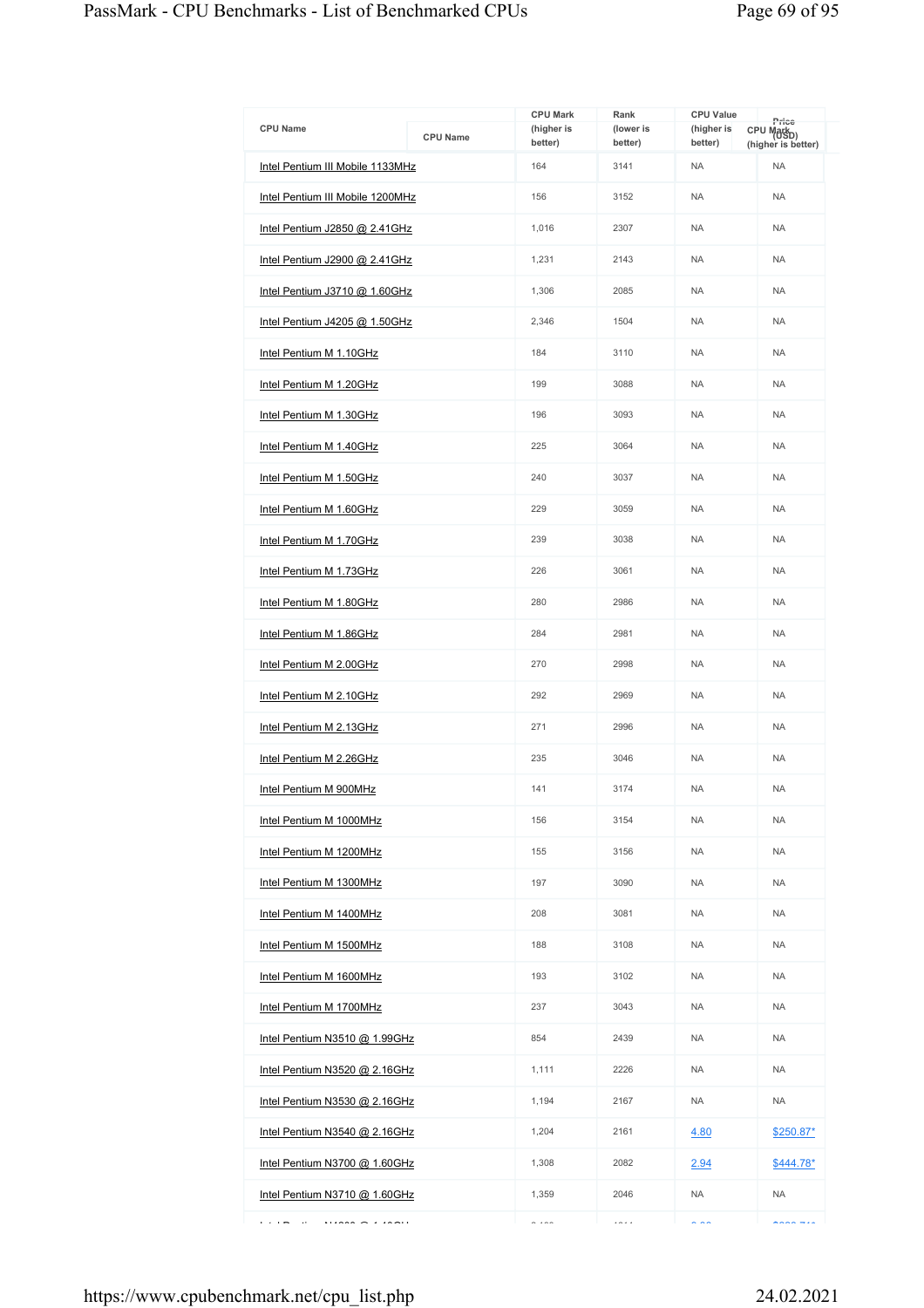| <b>CPU Name</b>                      | <b>CPU Name</b> | <b>CPU Mark</b><br>(higher is<br>better) | Rank<br>(lower is<br>better) | <b>CPU Value</b><br>(higher is<br>better) | Price<br>CPU Markp)<br>(higher is better) |
|--------------------------------------|-----------------|------------------------------------------|------------------------------|-------------------------------------------|-------------------------------------------|
| Intel Pentium P6000 @ 1.87GHz        |                 | 865                                      | 2428                         | <b>NA</b>                                 | <b>NA</b>                                 |
| Intel Pentium P6100 @ 2.00GHz        |                 | 848                                      | 2443                         | 29.80                                     | $$28.44*$                                 |
| Intel Pentium P6200 @ 2.13GHz        |                 | 858                                      | 2434                         | 19.10                                     | \$44.95*                                  |
| Intel Pentium P6300 @ 2.27GHz        |                 | 967                                      | 2351                         | <b>NA</b>                                 | <b>NA</b>                                 |
| Intel Pentium Silver J5005 @ 1.50GHz |                 | 3,095                                    | 1261                         | 13.27                                     | \$233.33*                                 |
| Intel Pentium Silver J5040 @ 2.00GHz |                 | 3,735                                    | 1095                         | <b>NA</b>                                 | <b>NA</b>                                 |
| Intel Pentium Silver N5000 @ 1.10GHz |                 | 2,618                                    | 1407                         | 16.26                                     | $$161.00*$                                |
| Intel Pentium Silver N5030 @ 1.10GHz |                 | 2,677                                    | 1386                         | <b>NA</b>                                 | <b>NA</b>                                 |
| Intel Pentium SU2700 @ 1.30GHz       |                 | 239                                      | 3040                         | <b>NA</b>                                 | <b>NA</b>                                 |
| Intel Pentium SU4100 @ 1.30GHz       |                 | 494                                      | 2765                         | <b>NA</b>                                 | <b>NA</b>                                 |
| Intel Pentium T2060 @ 1.60GHz        |                 | 328                                      | 2929                         | <b>NA</b>                                 | <b>NA</b>                                 |
| Intel Pentium T2080 @ 1.73GHz        |                 | 348                                      | 2903                         | 2.18                                      | $$159.95*$                                |
| Intel Pentium T2130 $@$ 1.86GHz      |                 | 382                                      | 2871                         | <b>NA</b>                                 | <b>NA</b>                                 |
| Intel Pentium T2310 @ 1.46GHz        |                 | 430                                      | 2824                         | <b>NA</b>                                 | <b>NA</b>                                 |
| Intel Pentium T2330 @ 1.60GHz        |                 | 464                                      | 2796                         | <b>NA</b>                                 | <b>NA</b>                                 |
| Intel Pentium T2370 @ 1.73GHz        |                 | 455                                      | 2801                         | 12.99                                     | \$35.00*                                  |
| Intel Pentium T2390 @ 1.86GHz        |                 | 594                                      | 2676                         | <b>NA</b>                                 | <b>NA</b>                                 |
| Intel Pentium T2410 @ 2.00GHz        |                 | 569                                      | 2702                         | <b>NA</b>                                 | <b>NA</b>                                 |
| Intel Pentium T3200 @ 2.00GHz        |                 | 639                                      | 2637                         | 53.27                                     | $$12.00*$                                 |
| Intel Pentium T3400 @ 2.16GHz        |                 | 607                                      | 2661                         | 6.74                                      | \$89.95*                                  |
| Intel Pentium T4200 @ 2.00GHz        |                 | 716                                      | 2562                         | 59.63                                     | $$12.00*$                                 |
| Intel Pentium T4300 @ 2.10GHz        |                 | 771                                      | 2512                         | 7.79                                      | \$98.95*                                  |
| Intel Pentium T4400 @ 2.20GHz        |                 | 744                                      | 2536                         | <b>NA</b>                                 | <b>NA</b>                                 |
| Intel Pentium T4500 @ 2.30GHz        |                 | 743                                      | 2538                         | 24.82                                     | $$29.95*$                                 |
| Intel Pentium U5400 @ 1.20GHz        |                 | 439                                      | 2814                         | <b>NA</b>                                 | <b>NA</b>                                 |
| Intel Pentium U5600 @ 1.33GHz        |                 | 587                                      | 2683                         | <b>NA</b>                                 | <b>NA</b>                                 |
| Intel T1400 @ 1.73GHz                |                 | 475                                      | 2783                         | 31.70                                     | $$15.00*$                                 |
| Intel T1500 @ 1.86GHz                |                 | 548                                      | 2720                         | <b>NA</b>                                 | <b>NA</b>                                 |
| Intel T2050 @ 2.00GHz                |                 | 516                                      | 2744                         | <b>NA</b>                                 | <b>NA</b>                                 |
| Intel Xeon 2.00GHz                   |                 | 152                                      | 3162                         | <b>NA</b>                                 | <b>NA</b>                                 |
| Intel XEON 2.20GHz                   |                 | 164                                      | 3137                         | <b>NA</b>                                 | <b>NA</b>                                 |
| Intel Xeon 2.40GHz                   |                 | 180                                      | 3119                         | 19.73                                     | $$9.10*$                                  |
| Intel Xeon 2.80GHz                   |                 | 260                                      | 3015                         | <b>NA</b>                                 | <b>NA</b>                                 |
| Intel Xeon 3.00GHz                   |                 | 425                                      | 2830                         | <b>NA</b>                                 | <b>NA</b>                                 |
| e a riva<br>0.0001                   |                 | $-1$                                     | $\sim$ $\sim$ $\sim$         | $\cdots$                                  | $\ldots$                                  |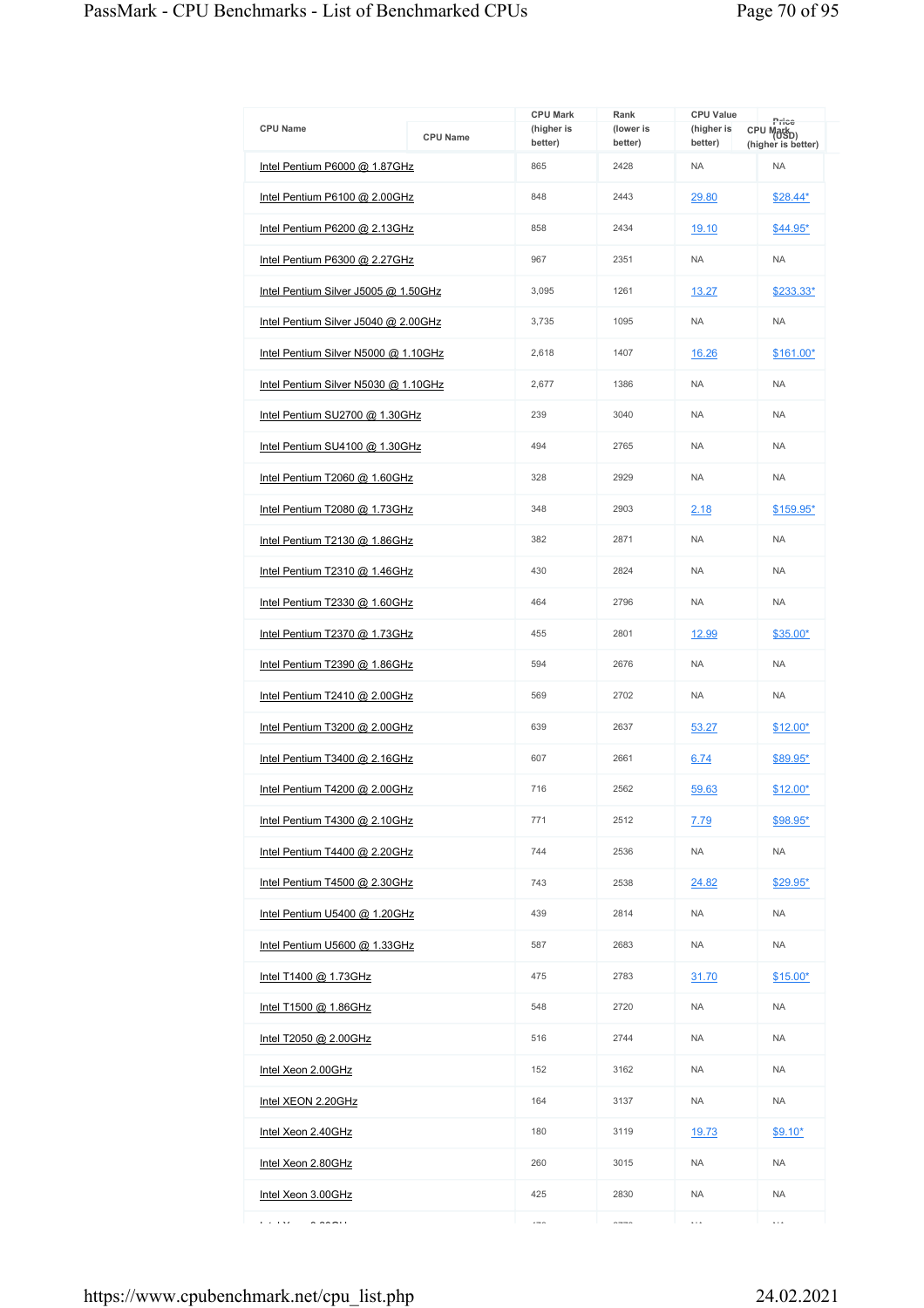| <b>CPU Name</b>                    | <b>CPU Name</b> | <b>CPU Mark</b><br>(higher is<br>better) | Rank<br>(lower is<br>better) | <b>CPU Value</b><br>(higher is<br>better) | Price<br>CPU Mark <sub>D)</sub><br>(higher is better) |
|------------------------------------|-----------------|------------------------------------------|------------------------------|-------------------------------------------|-------------------------------------------------------|
| Intel Xeon 3.40GHz                 |                 | 375                                      | 2875                         | <b>NA</b>                                 | <b>NA</b>                                             |
| Intel Xeon 3.60GHz                 |                 | 403                                      | 2848                         | 0.47                                      | \$851.00*                                             |
| Intel Xeon 3.73GHz                 |                 | 901                                      | 2405                         | <b>NA</b>                                 | <b>NA</b>                                             |
| Intel Xeon 3.80GHz                 |                 |                                          | 2859                         | 0.46                                      | \$851.00*                                             |
| Intel Xeon 3040 @ 1.86GHz          |                 | 789                                      | 2498                         | 31.52                                     | \$25.04*                                              |
| Intel Xeon 3050 @ 2.13GHz          |                 | 841                                      | 2447                         | 5.32                                      | \$157.95*                                             |
| Intel Xeon 3060 @ 2.40GHz          |                 | 939                                      | 2373                         | 40.84                                     | $$22.99*$                                             |
| Intel Xeon 3065 @ 2.33GHz          |                 | 822                                      | 2466                         | 39.33                                     | \$20.90*                                              |
| Intel Xeon 3070 @ 2.66GHz          |                 | 1.025                                    | 2300                         | 5.79                                      | \$176.96*                                             |
| Intel Xeon 3075 @ 2.66GHz          |                 | 1,096                                    | 2240                         | 3.13                                      | \$349.95*                                             |
| Intel Xeon 3085 @ 3.00GHz          |                 | 1,070                                    | 2260                         | <b>NA</b>                                 | <b>NA</b>                                             |
| Intel Xeon 5110 @ 1.60GHz          |                 | 600                                      | 2671                         | 17.14                                     | \$35.00*                                              |
| Intel Xeon 5120 @ 1.86GHz          |                 | 763                                      | 2520                         | 0.47                                      | \$1,619.99                                            |
| <u>Intel Xeon 5130 @ 2.00GHz</u>   |                 | 769                                      | 2513                         | 15.70                                     | \$48.99*                                              |
| Intel Xeon 5133 @ 2.20GHz          |                 | 887                                      | 2413                         | <b>NA</b>                                 | <b>NA</b>                                             |
| Intel Xeon 5140 @ 2.33GHz          |                 | 857                                      | 2435                         | 34.27                                     | \$24.99*                                              |
| Intel Xeon 5148 @ 2.33GHz          |                 | 912                                      | 2393                         | 45.62                                     | \$20.00                                               |
| Intel Xeon 5150 @ 2.66GHz          |                 | 728                                      | 2555                         | 23.50                                     | $$30.99*$                                             |
| Intel Xeon 5160 @ 3.00GHz          |                 | 963                                      | 2357                         | 19.27                                     | $$49.99^{\star}$                                      |
| Intel Xeon @ 2.00GHz               |                 | 7,363                                    | 604                          | <b>NA</b>                                 | <b>NA</b>                                             |
| Intel Xeon @ 2.20GHz               |                 | 1,237                                    | 2136                         | <b>NA</b>                                 | <b>NA</b>                                             |
| Intel Xeon Bronze 3104 @ 1.70GHz   |                 | 4.887                                    | 929                          | 21.06                                     | \$232.01                                              |
| Intel Xeon Bronze 3106 @ 1.70GHz   |                 | 6,532                                    | 716                          | 19.79                                     | \$329.99                                              |
| Intel Xeon Bronze 3204 @ 1.90GHz   |                 | 5,080                                    | 907                          | 20.57                                     | \$246.99                                              |
| Intel Xeon D-1518 @ 2.20GHz        |                 | 4,784                                    | 944                          | <b>NA</b>                                 | <b>NA</b>                                             |
| Intel Xeon D-1520 @ 2.20GHz        |                 | 3,324                                    | 1181                         | <b>NA</b>                                 | <b>NA</b>                                             |
| Intel Xeon D-1521 @ 2.40GHz        |                 | 5,931                                    | 795                          | <b>NA</b>                                 | <b>NA</b>                                             |
| Intel Xeon D-1528 @ 1.90GHz        |                 | 6,806                                    | 692                          | <b>NA</b>                                 | <b>NA</b>                                             |
| <u>Intel Xeon D-1531 @ 2.20GHz</u> |                 | 7,967                                    | 546                          | 22.89                                     | \$348.00*                                             |
| <u>Intel Xeon D-1537 @ 1.70GHz</u> |                 | 7,176                                    | 629                          | <u>12.57</u>                              | \$571.00*                                             |
| Intel Xeon D-1539 @ 1.60GHz        |                 | 7,175                                    | 630                          | 14.76                                     | \$486.00*                                             |
| Intel Xeon D-1540 @ 2.00GHz        |                 | 6,982                                    | 661                          | <b>NA</b>                                 | <b>NA</b>                                             |
| Intel Xeon D-1541 @ 2.10GHz        |                 | 9,544                                    | 445                          | <b>NA</b>                                 | <b>NA</b>                                             |
| Intel Xeon D-1548 @ 2.00GHz        |                 | 9,075                                    | 474                          | 16.35                                     | \$555.00*                                             |
| .                                  |                 | $-11$                                    | $\sim$                       | $\sim$ $\sim$                             | $\lambda$                                             |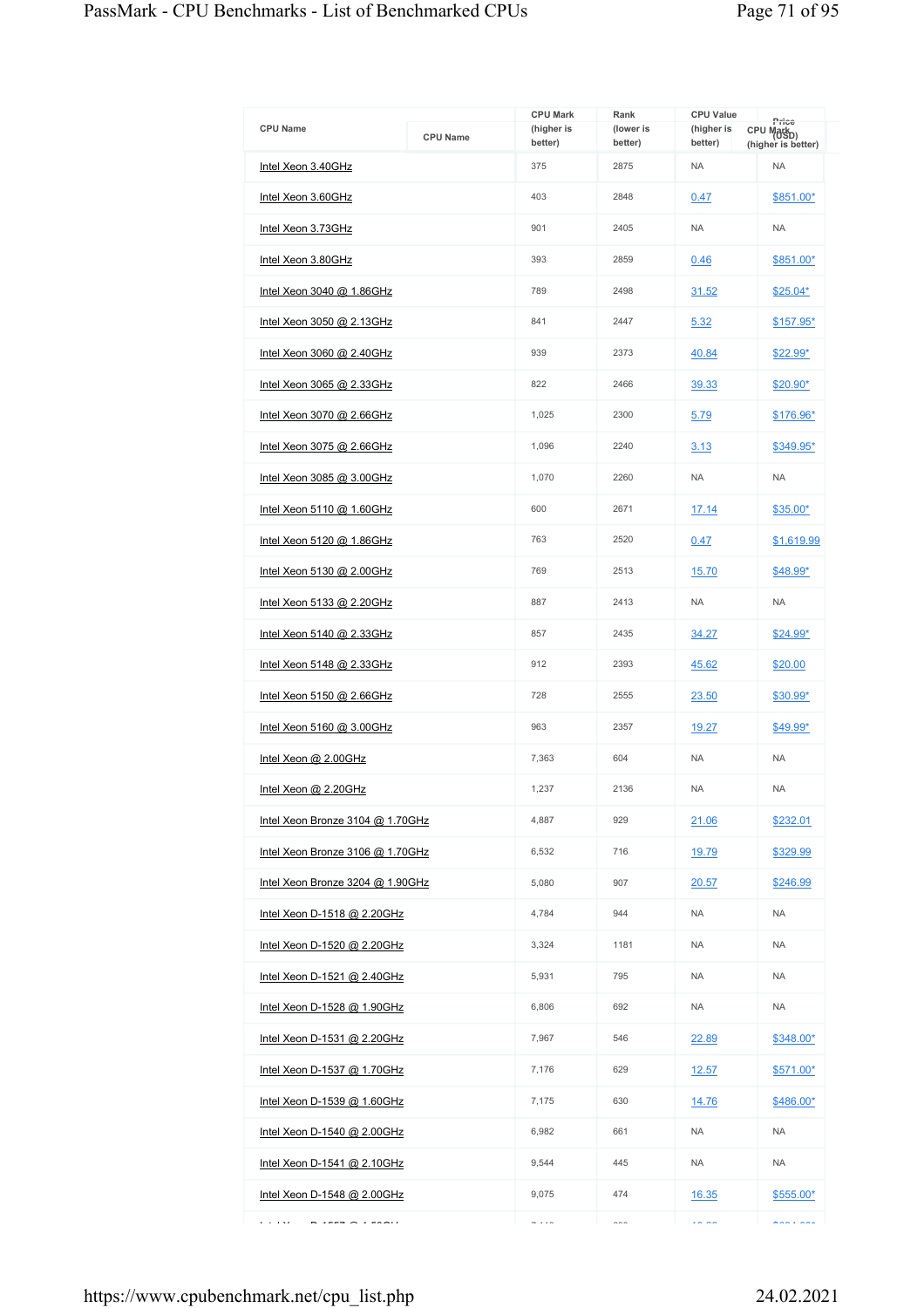| <b>CPU Name</b>                                                                                                   | <b>CPU Name</b>                 | <b>CPU Mark</b><br>(higher is<br>better) | Rank<br>(lower is<br>better) | <b>CPU Value</b><br>(higher is<br>better) | Price<br>CPU Mark <sub>D)</sub><br>(higher is better) |
|-------------------------------------------------------------------------------------------------------------------|---------------------------------|------------------------------------------|------------------------------|-------------------------------------------|-------------------------------------------------------|
| Intel Xeon D-1559 @ 1.50GHz                                                                                       |                                 | 5,647                                    | 824                          | <b>NA</b>                                 | <b>NA</b>                                             |
| Intel Xeon D-1567 @ 2.10GHz                                                                                       |                                 | 9.236                                    | 466                          | <b>NA</b>                                 | <b>NA</b>                                             |
| Intel Xeon D-1577 @ 1.30GHz                                                                                       |                                 | 11,645                                   | 355                          | 9.90                                      | $$1,176.00*$                                          |
| Intel Xeon D-1587 @ 1.70GHz                                                                                       |                                 | 9,223                                    | 468                          | <b>NA</b>                                 | <b>NA</b>                                             |
| Intel Xeon D-1602 @ 2.50GHz                                                                                       |                                 | 2,459                                    | 1463                         | 23.20                                     | \$106.00*                                             |
| Intel Xeon D-2123IT @ 2.20GHz                                                                                     |                                 | 7,731                                    | 570                          | 36.30                                     | \$213.00*                                             |
| Intel Xeon D-21411 @ 2.20GHz                                                                                      |                                 | 12,177                                   | 336                          | 21.94                                     | \$555.00*                                             |
| Intel Xeon D-2143IT @ 2.20GHz                                                                                     |                                 | 13,107                                   | 308                          | 23.16                                     | \$566.00*                                             |
| Intel Xeon D-2146NT @ 2.30GHz                                                                                     |                                 | 11,438                                   | 363                          | 17.84                                     | \$641.00*                                             |
| Intel Xeon D-2166NT @ 2.00GHz                                                                                     |                                 | 15,105                                   | 240                          | 15.03                                     | \$1,005.00*                                           |
| Intel Xeon D-2183IT @ 2.20GHz                                                                                     |                                 | 18,385                                   | 171                          | 10.42                                     | $$1,764.00*$                                          |
| Intel Xeon D-2187NT @ 2.00GHz                                                                                     |                                 | 18.727                                   | 165                          | 9.42                                      | \$1,989.00*                                           |
| Intel Xeon E3-1205 v6 @ 3.00GHz                                                                                   |                                 | 5,682                                    | 820                          | 29.44                                     | \$193.00*                                             |
| <u>Intel Xeon E3-1220 @ 3.10GHz</u>                                                                               |                                 | 3,707                                    | 1103                         | 20.60                                     | \$179.97                                              |
| Intel Xeon E3-1220 V2 @ 3.10GHz                                                                                   |                                 | 4,680                                    | 955                          | 11.70                                     | \$399.95                                              |
| Intel Xeon E3-1220 v3 @ 3.10GHz                                                                                   |                                 | 5,087                                    | 905                          | 12.72                                     | \$399.95                                              |
|                                                                                                                   | Intel Xeon E3-1220 v5 @ 3.00GHz |                                          | 821                          | 37.82                                     | $$150.00*$                                            |
| Intel Xeon E3-1220 v6 @ 3.00GHz                                                                                   |                                 | 6,048                                    | 781                          | 28.54                                     | \$211.90                                              |
| Intel Xeon E3-1220L @ 2.20GHz                                                                                     |                                 | 2,050                                    | 1657                         | <b>NA</b>                                 | <b>NA</b>                                             |
| Intel Xeon E3-1220L V2 @ 2.30GHz                                                                                  |                                 | 2,687                                    | 1381                         | <b>NA</b>                                 | <b>NA</b>                                             |
| Intel Xeon E3-1220L v3 @ 1.10GHz                                                                                  |                                 | 1.407                                    | 2018                         | <b>NA</b>                                 | <b>NA</b>                                             |
| Intel Xeon E3-1225 @ 3.10GHz                                                                                      |                                 | 3,730                                    | 1096                         | 87.98                                     | \$42.40                                               |
| Intel Xeon E3-1225 V2 @ 3.20GHz                                                                                   |                                 | 4,705                                    | 950                          | 68.20                                     | \$68.99*                                              |
| Intel Xeon E3-1225 v3 @ 3.20GHz                                                                                   |                                 | 5,275                                    | 878                          | 87.92                                     | $$59.99*$                                             |
| Intel Xeon E3-1225 v5 @ 3.30GHz                                                                                   |                                 | 5,829                                    | 809                          | 23.41                                     | \$248.99                                              |
| Intel Xeon E3-1225 v6 @ 3.30GHz                                                                                   |                                 | 6,296                                    | 749                          | 27.14                                     | \$231.99                                              |
| Intel Xeon E3-1226 v3 @ 3.30GHz                                                                                   |                                 | 5,366                                    | 859                          | 52.60                                     | $$102.00*$                                            |
| Intel Xeon E3-1230 @ 3.20GHz                                                                                      |                                 | 5,032                                    | 913                          | 12.04                                     | \$417.95                                              |
| Intel Xeon E3-1230 V2 @ 3.30GHz                                                                                   |                                 | 6,192                                    | 763                          | 20.74                                     | \$298.50                                              |
| Intel Xeon E3-1230 v3 @ 3.30GHz                                                                                   |                                 | 6,811                                    | 691                          | 13.16                                     | \$517.50                                              |
| Intel Xeon E3-1230 v5 @ 3.40GHz                                                                                   |                                 | 7,746                                    | 569                          | 22.68                                     | $$341.53*$                                            |
| Intel Xeon E3-1230 v6 @ 3.50GHz                                                                                   |                                 | 8,167                                    | 530                          | <u>30.47</u>                              | \$267.99                                              |
| Intel Xeon E3-1230L v3 @ 1.80GHz                                                                                  |                                 | 4,846                                    | 935                          | 10.80                                     | \$448.50                                              |
| Intel Xeon E3-1231 v3 @ 3.40GHz                                                                                   |                                 | 6,976                                    | 662                          | 13.95                                     | \$499.95                                              |
| e a less<br>$\begin{array}{c} \bullet & \bullet \bullet \bullet \\ \bullet & \bullet \bullet \bullet \end{array}$ |                                 | $- - -$                                  | $\sim$ $\sim$                | $\sim$ $\sim$                             | $\cdots$                                              |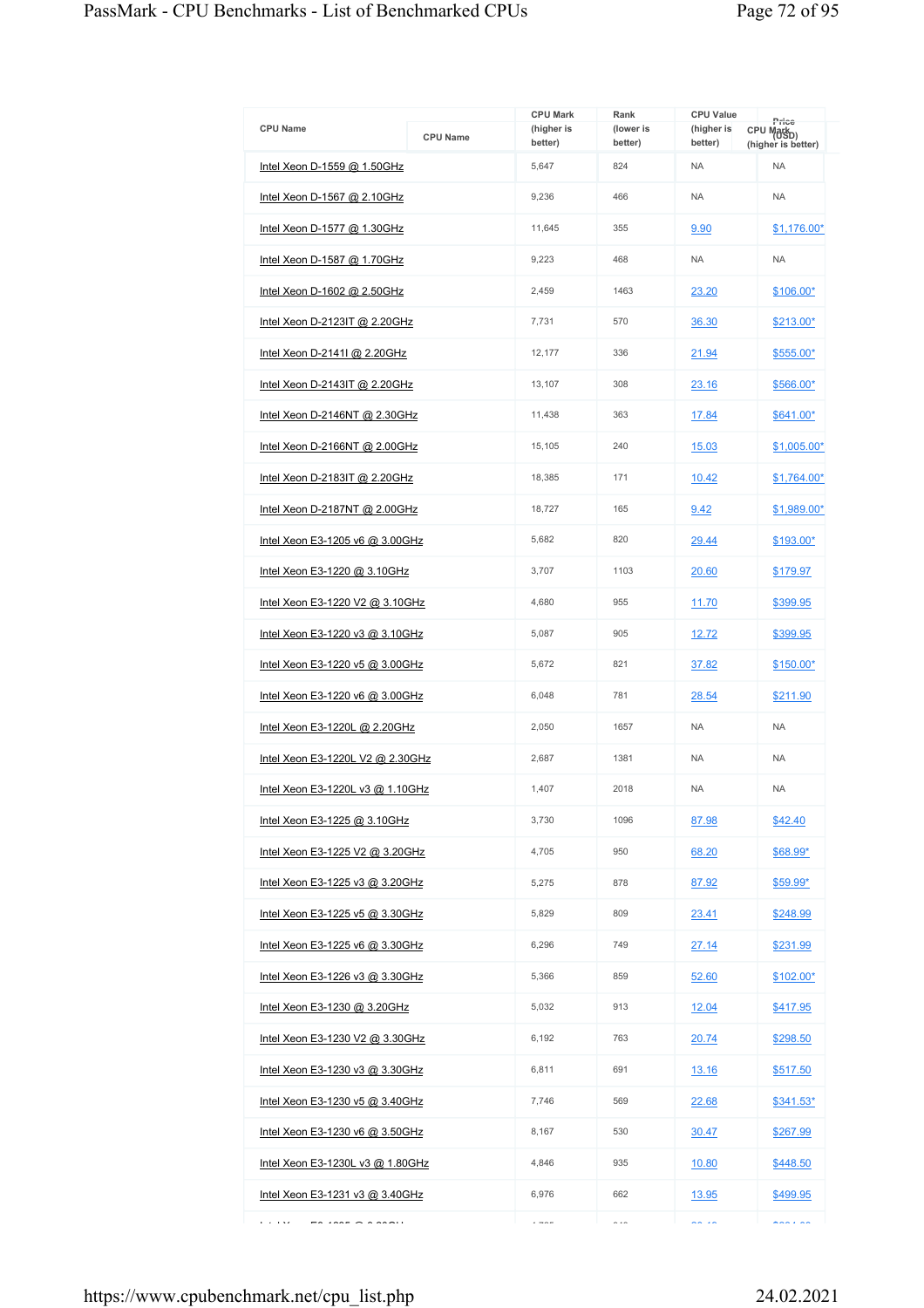| <b>CPU Name</b>                     | <b>CPU Name</b> | <b>CPU Mark</b><br>(higher is | Rank<br>(lower is | <b>CPU Value</b><br>(higher is | Price<br>CPU Mark <sub>D)</sub> |
|-------------------------------------|-----------------|-------------------------------|-------------------|--------------------------------|---------------------------------|
| Intel Xeon E3-1235L v5 @ 2.00GHz    |                 | better)<br>5,013              | better)<br>915    | better)<br><b>NA</b>           | (higher is better)<br><b>NA</b> |
|                                     |                 | 5,221                         | 884               |                                |                                 |
| Intel Xeon E3-1240 @ 3.30GHz        |                 |                               |                   | 9.12                           | \$572.59                        |
| Intel Xeon E3-1240 V2 @ 3.40GHz     |                 | 6,301                         | 746               | 18.26                          | \$345.00                        |
| Intel Xeon E3-1240 v3 @ 3.40GHz     |                 | 6,914                         | 673               | 6.92                           | \$999.00*                       |
| Intel Xeon E3-1240 v5 @ 3.50GHz     |                 | 8,227                         | 523               | 9.56                           | \$861.00                        |
| Intel Xeon E3-1240 v6 @ 3.70GHz     |                 | 8,809                         | 495               | 30.59                          | \$287.99                        |
| Intel Xeon E3-1240L v3 @ 2.00GHz    |                 | 5,062                         | 908               | <b>NA</b>                      | <b>NA</b>                       |
| Intel Xeon E3-1240L v5 @ 2.10GHz    |                 | 5,880                         | 803               | 21.15                          | \$278.00*                       |
| Intel Xeon E3-1241 v3 @ 3.50GHz     |                 | 7.122                         | 638               | 7.55                           | \$943.78                        |
| Intel Xeon E3-1245 @ 3.30GHz        |                 | 5,330                         | 866               | 21.75                          | \$245.00                        |
| Intel Xeon E3-1245 V2 @ 3.40GHz     |                 | 6,099                         | 773               | 16.60                          | \$367.50                        |
| Intel Xeon E3-1245 v3 @ 3.40GHz     |                 | 7.025                         | 653               | 23.50                          | \$299.00                        |
| Intel Xeon E3-1245 v5 @ 3.50GHz     |                 | 8,081                         | 537               | 23.40                          | \$345.31*                       |
| Intel Xeon E3-1245 v6 @ 3.70GHz     |                 | 8,533                         | 506               | 27.53                          | \$309.99                        |
| Intel Xeon E3-1246 v3 @ 3.50GHz     |                 | 7,186                         | 625               | 9.47                           | \$759.00                        |
| Intel Xeon E3-1260L @ 2.40GHz       |                 | 3,891                         | 1071              | 31.13                          | \$125.00*                       |
| Intel Xeon E3-1260L v5 @ 2.90GHz    |                 | 7,800                         | 561               | 10.60                          | \$736.16*                       |
| Intel Xeon E3-1265L @ 2.40GHz       |                 | 3,589                         | 1128              | 3.91                           | \$918.35*                       |
| Intel Xeon E3-1265L V2 @ 2.50GHz    |                 | 4,438                         | 989               | 29.98                          | \$148.00*                       |
| Intel Xeon E3-1265L v3 @ 2.50GHz    |                 | 6,019                         | 784               | 8.60                           | \$699.95                        |
| Intel Xeon E3-1265L v4 @ 2.30GHz    |                 | 6.493                         | 724               | <b>NA</b>                      | <b>NA</b>                       |
| Intel Xeon E3-1268L v3 @ 2.30GHz    |                 | 5.333                         | 865               | <b>NA</b>                      | <b>NA</b>                       |
| Intel Xeon E3-1268L v5 @ 2.40GHz    |                 | 6,600                         | 706               | 14.46                          | $$456.54*$                      |
| <u>Intel Xeon E3-1270 @ 3.40GHz</u> |                 | 5,349                         | 862               | 17.54                          | \$305.00*                       |
| Intel Xeon E3-1270 V2 @ 3.50GHz     |                 | 6.505                         | 721               | 24.18                          | \$269.00                        |
| Intel Xeon E3-1270 v3 @ 3.50GHz     |                 | 7,163                         | 633               | 12.24                          | \$585.00                        |
| Intel Xeon E3-1270 v5 @ 3.60GHz     |                 | 8.473                         | 508               | 9.23                           | \$918.00                        |
| Intel Xeon E3-1270 v6 @ 3.80GHz     |                 | 8,923                         | 486               | 26.25                          | \$339.99                        |
| Intel Xeon E3-1270L v4 @ 3.00GHz    |                 | 7,662                         | 577               | <b>NA</b>                      | <b>NA</b>                       |
| Intel Xeon E3-1271 v3 @ 3.60GHz     |                 | 7,308                         | 609               | 36.54                          | \$200.00*                       |
| Intel Xeon E3-1275 @ 3.40GHz        |                 | 5,433                         | 851               | 7.25                           | \$749.00                        |
| Intel Xeon E3-1275 V2 @ 3.50GHz     |                 | 6,398                         | 734               | 8.54                           | \$749.00                        |
| Intel Xeon E3-1275 v3 @ 3.50GHz     |                 | 6,989                         | 659               | 9.33                           | \$749.00                        |
| Intel Xeon E3-1275 v5 @ 3.60GHz     |                 | 8,379                         | 515               | 20.33                          | \$412.04                        |
| e a less<br>$1077 - 0.000001$       |                 | $\sim$ 000                    | $\sim$            | $\sim$ $\sim$                  | $\cdots$                        |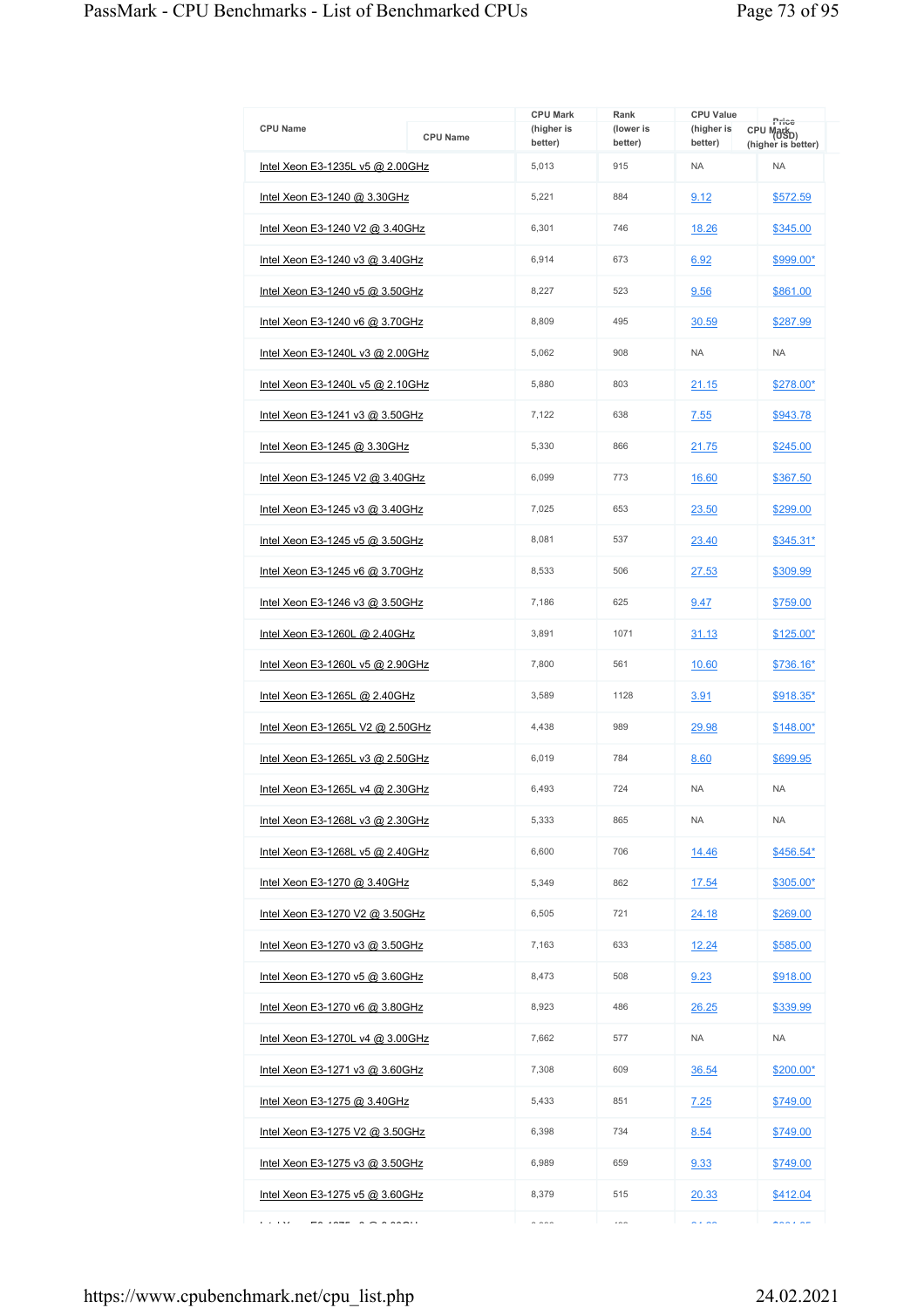|                                  |                 | <b>CPU Mark</b>             | Rank                 | <b>CPU Value</b>      | Price                                         |
|----------------------------------|-----------------|-----------------------------|----------------------|-----------------------|-----------------------------------------------|
| CPU Name                         | <b>CPU Name</b> | (higher is<br>better)       | (lower is<br>better) | (higher is<br>better) | CPU Mark <sub>D</sub> )<br>(higher is better) |
| Intel Xeon E3-1275L v3 @ 2.70GHz |                 | 5,949                       | 791                  | <b>NA</b>             | <b>NA</b>                                     |
| Intel Xeon E3-1276 v3 @ 3.60GHz  |                 | 7,374                       | 603                  | 7.79                  | \$947.00                                      |
| Intel Xeon E3-1280 @ 3.50GHz     |                 | 5,513                       | 844                  | 15.40                 | \$358.00                                      |
| Intel Xeon E3-1280 V2 @ 3.60GHz  |                 | 6,493                       | 725                  | 12.37                 | \$525.00                                      |
| Intel Xeon E3-1280 v3 @ 3.60GHz  |                 | 6,884                       | 680                  | 27.65                 | \$249.00                                      |
| Intel Xeon E3-1280 v5 @ 3.70GHz  |                 | 8.320                       | 518                  | 21.06                 | \$395.00*                                     |
| Intel Xeon E3-1280 v6 @ 3.90GHz  |                 | 9,087                       | 473                  | 21.51                 | \$422.51                                      |
| Intel Xeon E3-1281 v3 @ 3.70GHz  |                 | 7.210                       | 622                  | 13.20                 | \$546.25                                      |
| Intel Xeon E3-1285 v3 @ 3.60GHz  |                 | 7,171                       | 631                  | <b>NA</b>             | <b>NA</b>                                     |
| Intel Xeon E3-1285 v4 @ 3.50GHz  |                 | 7,614                       | 581                  | <b>NA</b>             | <b>NA</b>                                     |
| Intel Xeon E3-1285 v6 @ 4.10GHz  |                 | 9,276                       | 463                  | 19.23                 | \$482.27                                      |
| Intel Xeon E3-1285L v3 @ 3.10GHz |                 | 6,848                       | 685                  | 7.62                  | \$898.50                                      |
| Intel Xeon E3-1285L v4 @ 3.40GHz |                 | 7,934                       | 548                  | <b>NA</b>             | <b>NA</b>                                     |
| Intel Xeon E3-1286 v3 @ 3.70GHz  |                 | 7,418                       | 597                  | 8.84                  | \$839.00*                                     |
| Intel Xeon E3-1286L v3 @ 3.20GHz |                 | 6,450                       | 729                  | 8.33                  | \$774.00*                                     |
| Intel Xeon E3-1290 @ 3.60GHz     |                 | 4,988                       | 917                  | 5.64                  | \$885.00*                                     |
| Intel Xeon E3-1290 V2 @ 3.70GHz  |                 | 6,551                       | 713                  | 7.40                  | \$885.00*                                     |
| Intel Xeon E3-1505L v5 @ 2.00GHz |                 | 4,838                       | 936                  | <b>NA</b>             | <b>NA</b>                                     |
| Intel Xeon E3-1505L v6 @ 2.20GHz |                 | 6,088                       | 776                  | <b>NA</b>             | <b>NA</b>                                     |
| Intel Xeon E3-1505M v5 @ 2.80GHz |                 | 7,137                       | 637                  | <b>NA</b>             | <b>NA</b>                                     |
| Intel Xeon E3-1505M v6 @ 3.00GHz |                 | 6,848                       | 686                  | <b>NA</b>             | <b>NA</b>                                     |
| Intel Xeon E3-1515M v5 @ 2.80GHz |                 | 7,918                       | 550                  | <b>NA</b>             | <b>NA</b>                                     |
| Intel Xeon E3-1535M v5 @ 2.90GHz |                 | 7,422                       | 596                  | 11.91                 | \$623.00*                                     |
| Intel Xeon E3-1535M v6 @ 3.10GHz |                 | 8,432                       | 511                  | 13.53                 | \$623.00*                                     |
| Intel Xeon E3-1545M v5 @ 2.90GHz |                 | 7,663                       | 576                  | <b>NA</b>             | <b>NA</b>                                     |
| Intel Xeon E3-1575M v5 @ 3.00GHz |                 | 7,766                       | 565                  | 6.43                  | \$1,207.00*                                   |
| Intel Xeon E3-1585 v5 @ 3.50GHz  |                 | 8,408                       | 512                  | 15.12                 | \$556.00*                                     |
| Intel Xeon E3-1585L v5 @ 3.00GHz |                 | 8,021                       | 542                  | 18.02                 | $$445.00*$                                    |
| Intel Xeon E5-1410 @ 2.80GHz     |                 | 4,634                       | 965                  | 103.00                | \$44.99*                                      |
| Intel Xeon E5-1410 v2 @ 2.80GHz  |                 | 5,842                       | 808                  | 304.26                | $$19.20*$                                     |
| Intel Xeon E5-1428L v2 @ 2.20GHz |                 | 6,566                       | 710                  | <u>234.50</u>         | \$28.00*                                      |
| Intel Xeon E5-1603 @ 2.80GHz     |                 | 3,487                       | 1148                 | 233.26                | $$14.95*$                                     |
| Intel Xeon E5-1603 v3 @ 2.80GHz  |                 | 4,506                       | 977                  | 382.15                | $$11.79*$                                     |
| Intel Xeon E5-1603 v4 @ 2.80GHz  |                 | 4,838                       | 937                  | NA                    | <b>NA</b>                                     |
| e a resa<br>1007000000000        |                 | $\sim$ $\rightarrow$ $\sim$ | $\cdots$             | $\sim$ $\sim$ $\sim$  | wala mwa                                      |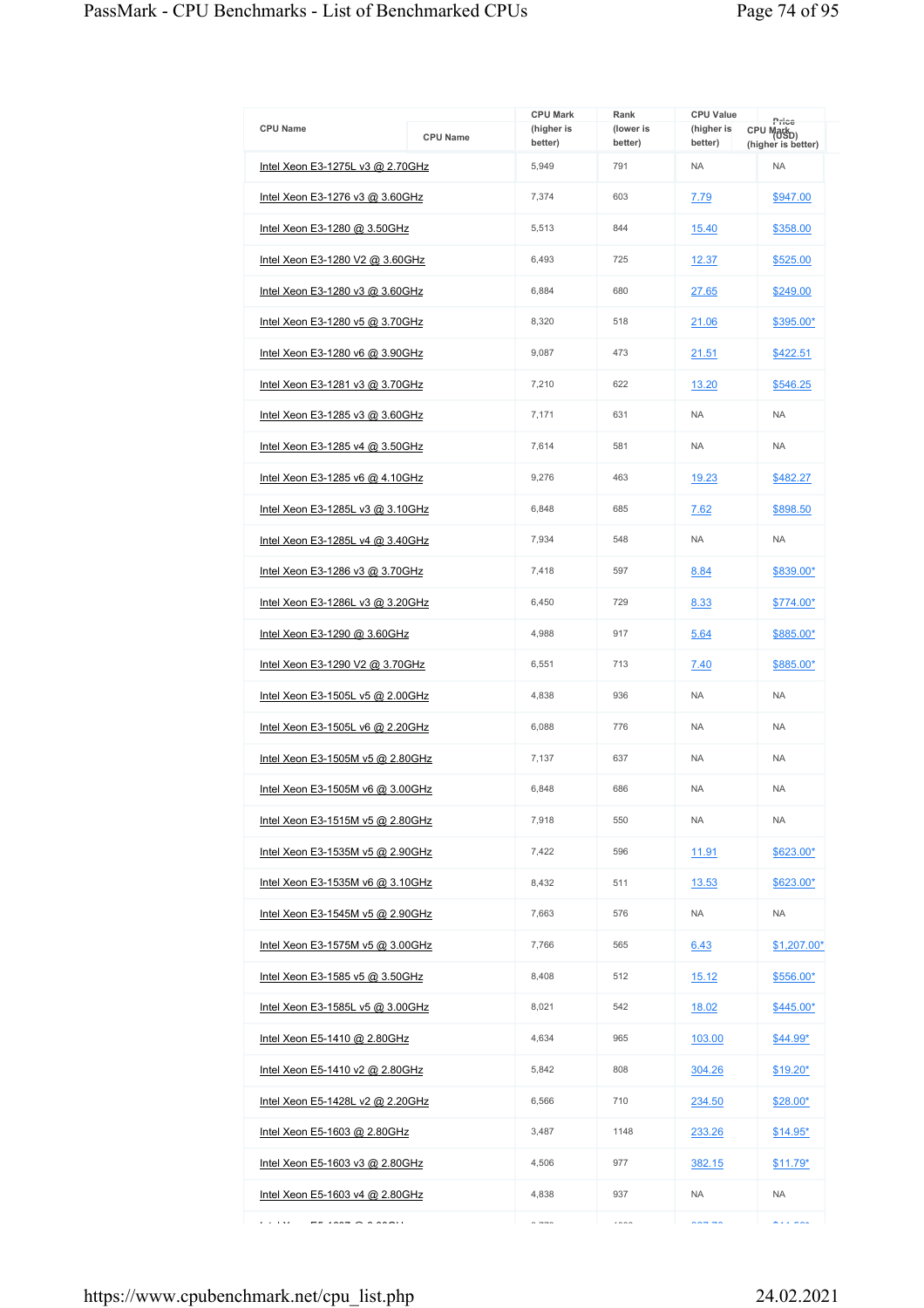| <b>CPU Name</b>                            | <b>CPU Name</b> | <b>CPU Mark</b><br>(higher is<br>better)         | Rank<br>(lower is<br>better) | <b>CPU Value</b><br>(higher is<br>better) | Price<br>CPU Mark <sub>D)</sub><br>(higher is better) |
|--------------------------------------------|-----------------|--------------------------------------------------|------------------------------|-------------------------------------------|-------------------------------------------------------|
| Intel Xeon E5-1607 v2 @ 3.00GHz            |                 | 4,312                                            | 1006                         | 18.75                                     | \$229.95                                              |
| Intel Xeon E5-1607 v3 @ 3.10GHz            |                 | 4,982                                            | 918                          | <b>NA</b>                                 | <b>NA</b>                                             |
| Intel Xeon E5-1607 v4 @ 3.10GHz            |                 | 5,623                                            | 827                          | 31.59                                     | \$178.02                                              |
| Intel Xeon E5-1620 @ 3.60GHz               |                 | 5,872                                            | 804                          | 17.90                                     | \$328.14                                              |
| Intel Xeon E5-1620 v2 @ 3.70GHz            |                 | 6,539                                            | 715                          | 20.89                                     | \$313.00*                                             |
| Intel Xeon E5-1620 v3 @ 3.50GHz            |                 | 6,961                                            | 666                          | 16.98                                     | \$409.95                                              |
| Intel Xeon E5-1620 v4 @ 3.50GHz            |                 | 7,316                                            | 608                          | 15.57                                     | \$469.95                                              |
| Intel Xeon E5-1630 v3 @ 3.70GHz            |                 | 7,458                                            | 592                          | 40.32                                     | <u>\$184.99*</u>                                      |
| Intel Xeon E5-1630 v4 @ 3.70GHz            |                 | 7,512                                            | 588                          | <b>NA</b>                                 | <b>NA</b>                                             |
| Intel Xeon E5-1650 @ 3.20GHz               |                 | 8,105                                            | 534                          | 16.46                                     | \$492.50*                                             |
| Intel Xeon E5-1650 v2 @ 3.50GHz            |                 | 9.137                                            | 470                          | 14.50                                     | \$630.00                                              |
| Intel Xeon E5-1650 v3 @ 3.50GHz            |                 | 10,332                                           | 408                          | 13.89                                     | \$744.04                                              |
| Intel Xeon E5-1650 v4 @ 3.60GHz            |                 | 11,147                                           | 374                          | 63.68                                     | \$175.04*                                             |
| Intel Xeon E5-1660 @ 3.30GHz               |                 | 8,368                                            | 516                          | 4.13                                      | \$2,025.00*                                           |
| Intel Xeon E5-1660 v2 @ 3.70GHz            |                 | 10,348                                           | 406                          | 5.75                                      | \$1,798.95                                            |
| Intel Xeon E5-1660 v3 @ 3.00GHz            |                 | 11,660                                           | 353                          | 29.23                                     | \$398.95                                              |
| Intel Xeon E5-1660 v4 @ 3.20GHz            |                 | 13,594                                           | 293                          | 9.07                                      | \$1,499.00                                            |
| Intel Xeon E5-1680 v2 @ 3.00GHz            |                 | 12,445                                           | 331                          | <b>NA</b>                                 | <b>NA</b>                                             |
| Intel Xeon E5-1680 v3 @ 3.20GHz            |                 | 13,055                                           | 311                          | 22.13                                     | \$589.99*                                             |
| Intel Xeon E5-1680 v4 @ 3.40GHz            |                 | 14,481                                           | 260                          | 2.96                                      | \$4,886.00*                                           |
| Intel Xeon E5-1681 v3 @ 2.90GHz            |                 | 14,820                                           | 246                          | <b>NA</b>                                 | <b>NA</b>                                             |
| Intel Xeon E5-2403 @ 1.80GHz               |                 | 2.464                                            | 1461                         | 10.17                                     | \$242.21                                              |
| Intel Xeon E5-2403 v2 @ 1.80GHz            |                 | 2,873                                            | 1327                         | 136.86                                    | $$20.99*$                                             |
| Intel Xeon E5-2407 @ 2.20GHz               |                 | 2,661                                            | 1390                         | 8.19                                      | \$325.03                                              |
| Intel Xeon E5-2407 v2 @ 2.40GHz            |                 | 4,034                                            | 1054                         | 16.20                                     | \$249.00*                                             |
| <u>Intel Xeon E5-2418L @ 2.00GHz</u>       |                 | 3,518                                            | 1142                         | <b>NA</b>                                 | <b>NA</b>                                             |
| Intel Xeon E5-2420 @ 1.90GHz               |                 | 5,165                                            | 889                          | 13.59                                     | \$380.01                                              |
| Intel Xeon E5-2420 v2 @ 2.20GHz            |                 | 6,490                                            | 726                          | 38.19                                     | \$169.95                                              |
| Intel Xeon E5-2430 @ 2.20GHz               |                 | 5,867                                            | 805                          | 20.14                                     | \$291.38*                                             |
| <u>Intel Xeon E5-2430 v2 @ 2.50GHz</u>     |                 | 7,319                                            | 607                          | 36.60                                     | \$199.99*                                             |
| Intel Xeon E5-2430L @ 2.00GHz              |                 | 5,263                                            | 879                          | 163.03                                    | $$32.28*$                                             |
| Intel Xeon E5-2430L v2 @ 2.40GHz           |                 | 5,014                                            | 914                          | <b>NA</b>                                 | <b>NA</b>                                             |
| Intel Xeon E5-2440 @ 2.40GHz               |                 | 5,766                                            | 816                          | 7.78                                      | \$741.00                                              |
| Intel Xeon E5-2440 v2 @ 1.90GHz            |                 | 6,927                                            | 668                          | 13.88                                     | \$499.00*                                             |
| محاديا<br>$\sum_{n=1}^{\infty}$<br>5.01101 |                 | $\sim$ $\rightarrow$ $\rightarrow$ $\rightarrow$ | $\sim$ $-$                   | $2 - 2$                                   | $\mathbf{A}$                                          |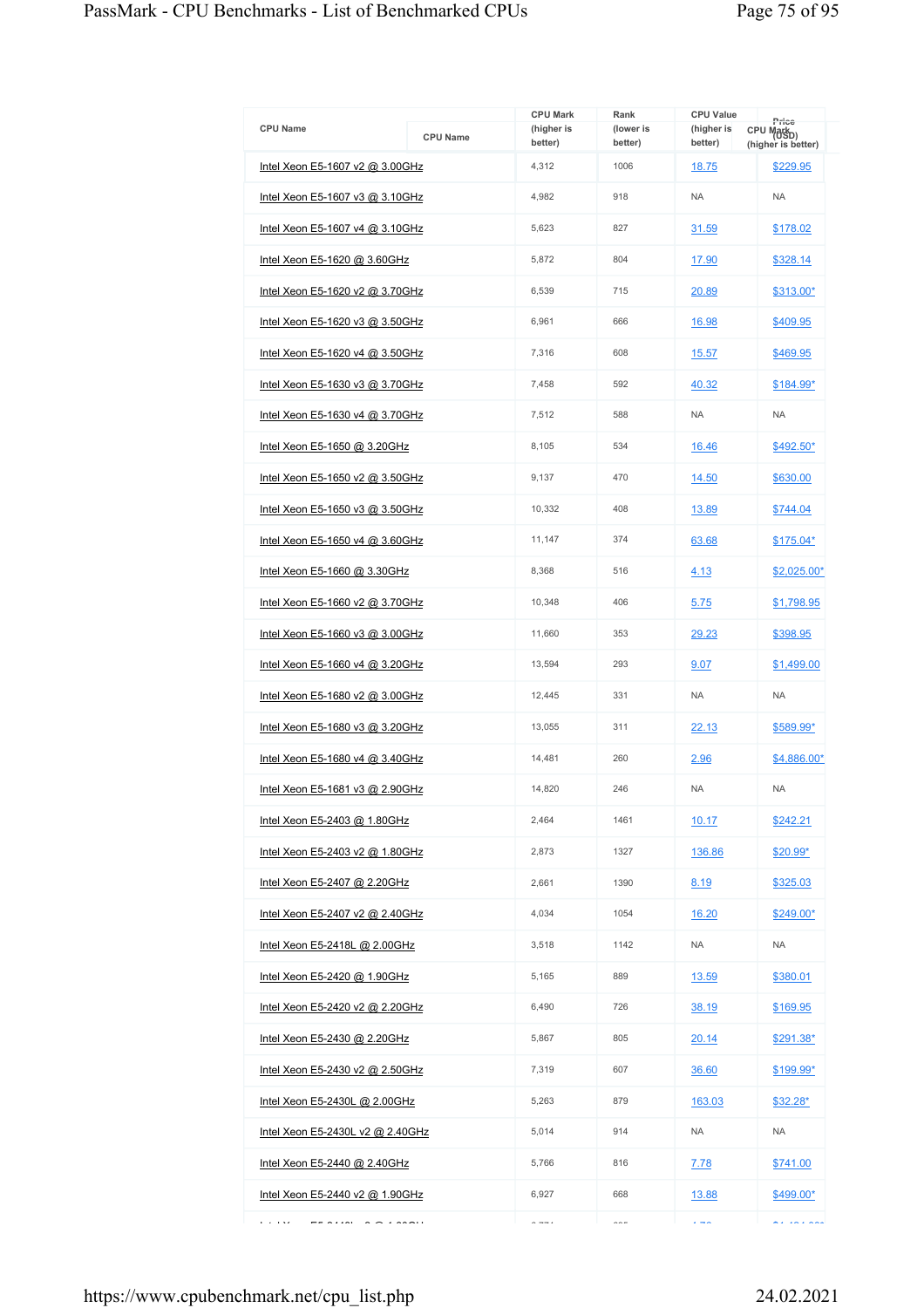| <b>CPU Name</b>                                            | <b>CPU Name</b> | <b>CPU Mark</b><br>(higher is<br>better) | Rank<br>(lower is<br>better) | <b>CPU Value</b><br>(higher is<br>better) | Price<br>CPU Mark <sub>D)</sub><br>(higher is better) |
|------------------------------------------------------------|-----------------|------------------------------------------|------------------------------|-------------------------------------------|-------------------------------------------------------|
| Intel Xeon E5-2450 @ 2.10GHz                               |                 | 6,886                                    | 679                          | 233.83                                    | \$29.45                                               |
| Intel Xeon E5-2450L @ 1.80GHz                              |                 | 5,538                                    | 839                          | 85.20                                     | \$65.00                                               |
| Intel Xeon E5-2470 @ 2.30GHz                               |                 | 8,090                                    | 536                          | 86.48                                     | $$93.55*$                                             |
| Intel Xeon E5-2470 v2 @ 2.40GHz                            |                 | 10,871                                   | 385                          | 37.48                                     | \$290.03*                                             |
| Intel Xeon E5-2603 @ 1.80GHz                               |                 | 2,362                                    | 1496                         | 7.91                                      | \$298.50*                                             |
| Intel Xeon E5-2603 v2 @ 1.80GHz                            |                 | 2,751                                    | 1362                         | 17.56                                     | \$156.71                                              |
| Intel Xeon E5-2603 v3 @ 1.60GHz                            |                 | 3,948                                    | 1064                         | 18.80                                     | \$209.95                                              |
| Intel Xeon E5-2603 v4 @ 1.70GHz                            |                 | 4,695                                    | 952                          | 11.08                                     | \$423.70*                                             |
| Intel Xeon E5-2608L v3 @ 2.00GHz                           |                 | 6.415                                    | 731                          | 14.55                                     | $$441.00*$                                            |
| Intel Xeon E5-2609 @ 2.40GHz                               |                 | 2,640                                    | 1397                         | 17.41                                     | \$151.58                                              |
| Intel Xeon E5-2609 v2 @ 2.50GHz                            |                 | 3,666                                    | 1114                         | 51.92                                     | \$70.61                                               |
| Intel Xeon E5-2609 v3 @ 1.90GHz                            |                 | 4,403                                    | 995                          | 10.90                                     | \$404.08*                                             |
| Intel Xeon E5-2609 v4 @ 1.70GHz                            |                 | 5,974                                    | 789                          | 16.61                                     | \$359.73*                                             |
| Intel Xeon E5-2618L v3 @ 2.30GHz                           |                 | 10,464                                   | 403                          | 10.16                                     | \$1,029.95*                                           |
| Intel Xeon E5-2618L v4 @ 2.20GHz                           |                 | 12,041                                   | 341                          | 17.71                                     | \$679.99*                                             |
| Intel Xeon E5-2620 @ 2.00GHz                               |                 | 5,258                                    | 881                          | 13.12                                     | \$400.69*                                             |
| Intel Xeon E5-2620 v2 @ 2.10GHz                            |                 | 6,200                                    | 761                          | 33.01                                     | \$187.85                                              |
| Intel Xeon E5-2620 v3 @ 2.40GHz                            |                 | 8,001                                    | 544                          | 66.92                                     | \$119.57                                              |
| Intel Xeon E5-2620 v4 @ 2.10GHz                            |                 | 8,963                                    | 480                          | 29.96                                     | \$299.13                                              |
| Intel Xeon E5-2623 v3 @ 3.00GHz                            |                 | 7,382                                    | 601                          | 106.55                                    | $$69.28*$                                             |
| Intel Xeon E5-2623 v4 @ 2.60GHz                            |                 | 7,162                                    | 634                          | 13.04                                     | \$549.00*                                             |
| Intel Xeon E5-2628L v2 @ 1.90GHz                           |                 | 7,181                                    | 627                          | <b>NA</b>                                 | <b>NA</b>                                             |
| Intel Xeon E5-2628L v3 @ 2.00GHz                           |                 | 9,949                                    | 427                          | <b>NA</b>                                 | <b>NA</b>                                             |
| Intel Xeon E5-2628L v4 @ 1.90GHz                           |                 | 11,079                                   | 376                          | 8.12                                      | \$1.364.00*                                           |
| Intel Xeon E5-2629 v3 @ 2.40GHz                            |                 | 9,062                                    | 476                          | <b>NA</b>                                 | <b>NA</b>                                             |
| Intel Xeon E5-2630 @ 2.30GHz                               |                 | 6,110                                    | 772                          | 112.24                                    | $$54.44*$                                             |
| Intel Xeon E5-2630 v2 @ 2.60GHz                            |                 | 7.444                                    | 593                          | 36.48                                     | \$204.08                                              |
| Intel Xeon E5-2630 v3 @ 2.40GHz                            |                 | 10,083                                   | 422                          | 24.60                                     | \$409.95                                              |
| Intel Xeon E5-2630 v4 @ 2.20GHz                            |                 | 11,605                                   | 356                          | 16.58                                     | \$699.99                                              |
| Intel Xeon E5-2630L @ 2.00GHz                              |                 | 5,303                                    | 874                          | <b>NA</b>                                 | <b>NA</b>                                             |
| Intel Xeon E5-2630L v2 @ 2.40GHz                           |                 | 6,337                                    | 743                          | 36.02                                     | \$175.95*                                             |
| Intel Xeon E5-2630L v3 @ 1.80GHz                           |                 | 8,610                                    | 504                          | 18.32                                     | \$469.90                                              |
| Intel Xeon E5-2630L v4 @ 1.80GHz                           |                 | 10,864                                   | 386                          | <b>NA</b>                                 | NA                                                    |
| Intel Xeon E5-2637 @ 3.00GHz                               |                 | 2,978                                    | 1294                         | 14.58                                     | $$204.25*$                                            |
| e a less<br>$\begin{array}{c} \n\text{and} \\ \end{array}$ |                 | $\sim$ $\sim$ $\sim$                     | $\rightarrow$ $\rightarrow$  | لأعاطف                                    | $\lambda$ - $\lambda$ $\lambda$                       |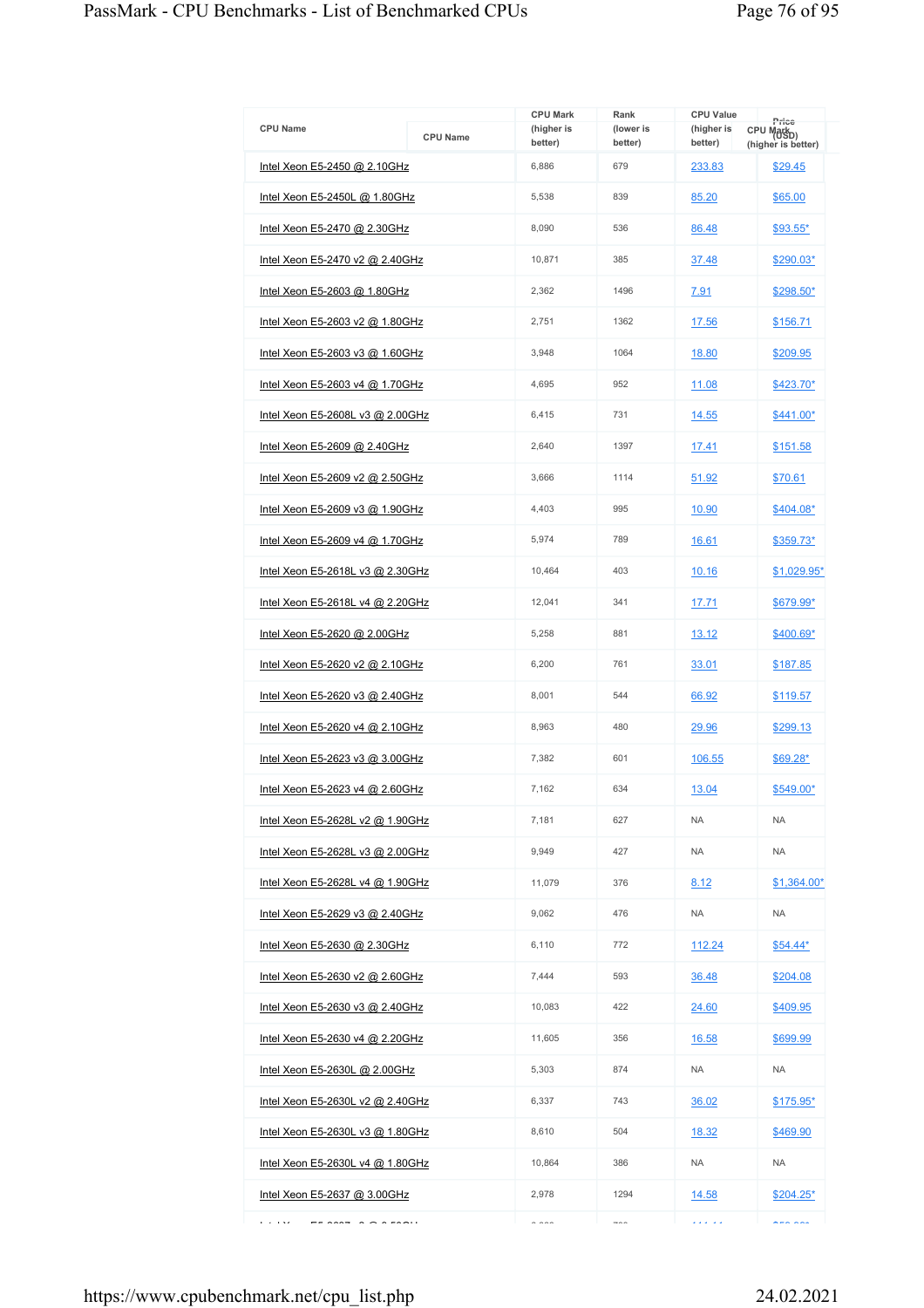| <b>CPU Name</b>                  | <b>CPU Name</b> | <b>CPU Mark</b><br>(higher is<br>better)  | Rank<br>(lower is<br>better) | <b>CPU Value</b><br>(higher is<br>better) | Price<br>CPU Mark <sub>D)</sub><br>(higher is better) |
|----------------------------------|-----------------|-------------------------------------------|------------------------------|-------------------------------------------|-------------------------------------------------------|
| Intel Xeon E5-2637 v3 @ 3.50GHz  |                 | 7,995                                     | 545                          | 5.59                                      | \$1,429.95                                            |
| Intel Xeon E5-2637 v4 @ 3.50GHz  |                 | 6,509                                     | 720                          | 5.93                                      | \$1,097.99                                            |
| Intel Xeon E5-2640 @ 2.50GHz     |                 | 6,321                                     | 745                          | 54.14                                     | $$116.75*$                                            |
| Intel Xeon E5-2640 v2 @ 2.00GHz  |                 | 7,772                                     | 564                          | 40.07                                     | \$193.95                                              |
| Intel Xeon E5-2640 v3 @ 2.60GHz  |                 | 11,069                                    | 377                          | 13.77                                     | \$803.61                                              |
| Intel Xeon E5-2640 v4 @ 2.40GHz  |                 | 11,065                                    | 378                          | 58.27                                     | \$189.88*                                             |
| Intel Xeon E5-2643 @ 3.30GHz     |                 | 5,521                                     | 841                          | 2.27                                      | \$2,431.11                                            |
| Intel Xeon E5-2643 v2 @ 3.50GHz  |                 | 8,867                                     | 490                          | 39.87                                     | \$222.43                                              |
| Intel Xeon E5-2643 v3 @ 3.40GHz  |                 | 10,520                                    | 398                          | 4.21                                      | \$2,499.95                                            |
| Intel Xeon E5-2643 v4 @ 3.40GHz  |                 | 11,261                                    | 370                          | 12.88                                     | \$874.00                                              |
| Intel Xeon E5-2648L @ 1.80GHz    |                 | 4,235                                     | 1016                         | <b>NA</b>                                 | <b>NA</b>                                             |
| Intel Xeon E5-2648L v2 @ 1.90GHz |                 | 8,611                                     | 503                          | 9.11                                      | \$945.00*                                             |
| Intel Xeon E5-2648L v3 @ 1.80GHz |                 | 9,847                                     | 432                          | 6.41                                      | \$1,536.65*                                           |
| Intel Xeon E5-2648L v4 @ 1.80GHz |                 | 11,547                                    | 357                          | <b>NA</b>                                 | <b>NA</b>                                             |
| Intel Xeon E5-2649 v3 @ 2.30GHz  |                 | 11,796                                    | 348                          | <b>NA</b>                                 | <b>NA</b>                                             |
| Intel Xeon E5-2650 @ 2.00GHz     |                 | 7,287                                     | 612                          | 205.10                                    | \$35.53                                               |
| Intel Xeon E5-2650 v2 @ 2.60GHz  |                 | 9,987                                     | 425                          | 66.58                                     | \$150.00                                              |
| Intel Xeon E5-2650 v3 @ 2.30GHz  |                 | 12,000                                    | 343                          | 141.51                                    | \$84.80*                                              |
| Intel Xeon E5-2650 v4 @ 2.20GHz  |                 | 10,066                                    | 423                          | 6.72                                      | \$1,498.50*                                           |
| Intel Xeon E5-2650L @ 1.80GHz    |                 | 5,929                                     | 796                          | 85.92                                     | \$69.00*                                              |
| Intel Xeon E5-2650L v2 @ 1.70GHz |                 | 7,475                                     | 589                          | 41.63                                     | \$179.56*                                             |
| Intel Xeon E5-2650L v3 @ 1.80GHz |                 | 11,711                                    | 351                          | 35.60                                     | \$328.95*                                             |
| Intel Xeon E5-2650L v4 @ 1.70GHz |                 | 11,918                                    | 346                          | 22.49                                     | $$529.99*$                                            |
| Intel Xeon E5-2651 v2 @ 1.80GHz  |                 | 9,030                                     | 479                          | <b>NA</b>                                 | <b>NA</b>                                             |
| Intel Xeon E5-2658 @ 2.10GHz     |                 | 6,073                                     | 778                          | 4.15                                      | $$1,462.00*$                                          |
| Intel Xeon E5-2658 v2 @ 2.40GHz  |                 | 10,280                                    | 411                          | 2.85                                      | \$3,604.00                                            |
| Intel Xeon E5-2658 v3 @ 2.20GHz  |                 | 13,487                                    | 298                          | <b>NA</b>                                 | <b>NA</b>                                             |
| Intel Xeon E5-2658 v4 @ 2.30GHz  |                 | 14,168                                    | 274                          | <b>NA</b>                                 | <b>NA</b>                                             |
| Intel Xeon E5-2660 @ 2.20GHz     |                 | 8,187                                     | 524                          | 82.73                                     | \$98.95                                               |
| Intel Xeon E5-2660 v2 @ 2.20GHz  |                 | 10,482                                    | 401                          | 36.15                                     | \$289.95                                              |
| Intel Xeon E5-2660 v3 @ 2.60GHz  |                 | 13,028                                    | 312                          | 42.32                                     | \$307.85                                              |
| Intel Xeon E5-2660 v4 @ 2.00GHz  |                 | 14,342                                    | 268                          | 16.87                                     | \$850.00*                                             |
| Intel Xeon E5-2663 v3 @ 2.80GHz  |                 | 11,739                                    | 349                          | <b>NA</b>                                 | <b>NA</b>                                             |
| Intel Xeon E5-2665 @ 2.40GHz     |                 | 8,445                                     | 510                          | 17.24                                     | \$489.95*                                             |
| محاديا                           |                 | $\rightarrow$ $\rightarrow$ $\rightarrow$ | $\sim$                       | $\sim$ $\sim$                             | $\ddotsc$                                             |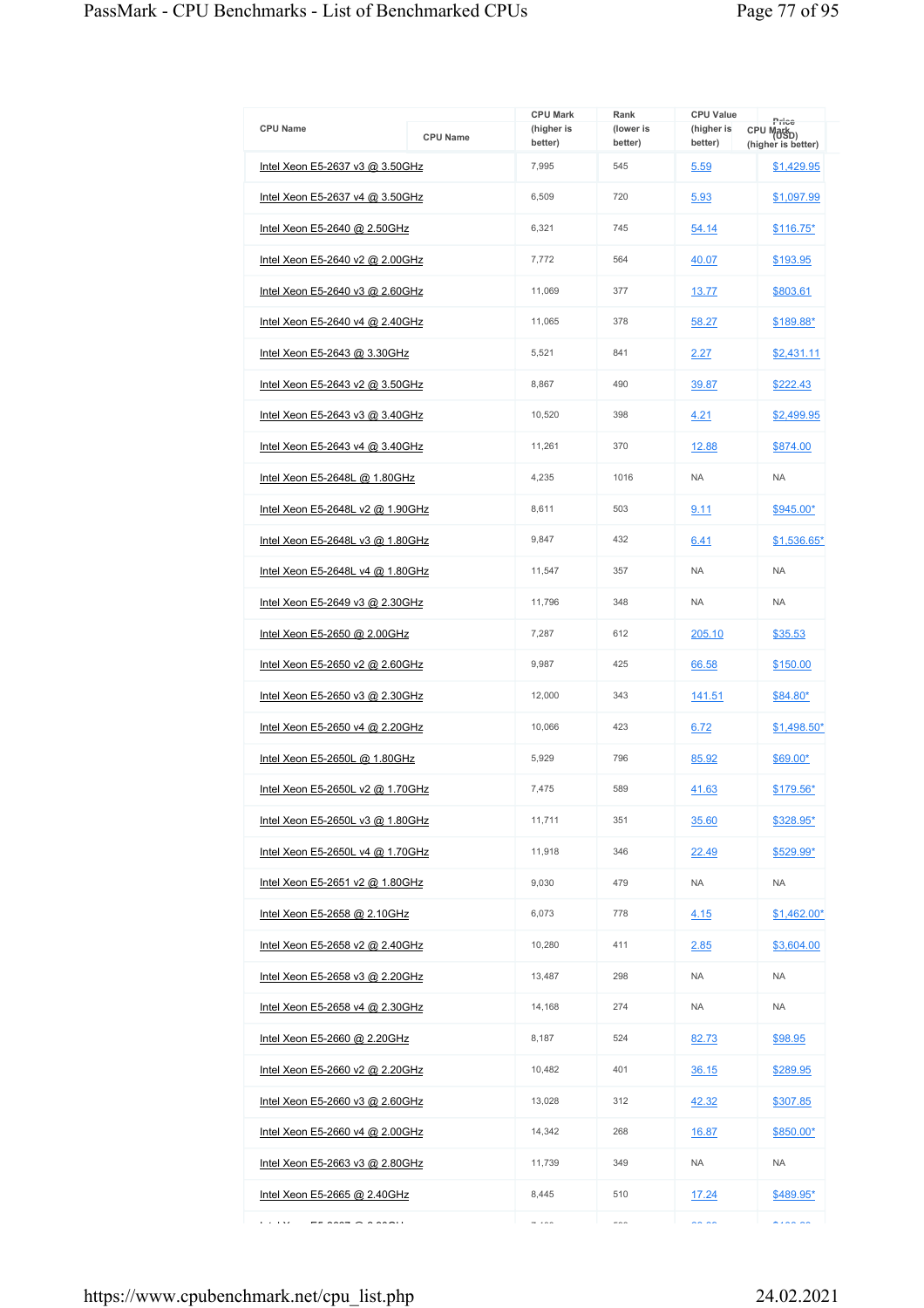|                                  |                 | <b>CPU Mark</b>       | Rank                 | <b>CPU Value</b>      | Price                                        |
|----------------------------------|-----------------|-----------------------|----------------------|-----------------------|----------------------------------------------|
| <b>CPU Name</b>                  | <b>CPU Name</b> | (higher is<br>better) | (lower is<br>better) | (higher is<br>better) | CPU Mark <sub>D)</sub><br>(higher is better) |
| Intel Xeon E5-2667 v2 @ 3.30GHz  |                 | 12,278                | 334                  | 61.41                 | \$199.95                                     |
| Intel Xeon E5-2667 v3 @ 3.20GHz  |                 | 12,739                | 320                  | 19.37                 | \$657.54                                     |
| Intel Xeon E5-2667 v4 @ 3.20GHz  |                 | 14,148                | 275                  | 6.58                  | \$2,149.00                                   |
| Intel Xeon E5-2669 v3 @ 2.30GHz  |                 | 16,107                | 219                  | <b>NA</b>             | <b>NA</b>                                    |
| Intel Xeon E5-2670 @ 2.60GHz     |                 | 8,932                 | 484                  | 28.45                 | \$313.98                                     |
| Intel Xeon E5-2670 v2 @ 2.50GHz  |                 | 11,525                | 358                  | 46.99                 | \$245.26*                                    |
| Intel Xeon E5-2670 v3 @ 2.30GHz  |                 | 13,995                | 281                  | 39.99                 | \$349.99                                     |
| Intel Xeon E5-2673 v2 @ 3.30GHz  |                 | 11,919                | 345                  | <b>NA</b>             | <b>NA</b>                                    |
| Intel Xeon E5-2673 v3 @ 2.40GHz  |                 | 13,599                | 292                  | 19.43                 | \$700.00*                                    |
| Intel Xeon E5-2673 v4 @ 2.30GHz  |                 | 17,533                | 189                  | 8.99                  | $$1,950.00*$                                 |
| Intel Xeon E5-2675 v3 @ 1.80GHz  |                 | 11.960                | 344                  | <b>NA</b>             | <b>NA</b>                                    |
| Intel Xeon E5-2676 v3 @ 2.40GHz  |                 | 14,407                | 264                  | <b>NA</b>             | <b>NA</b>                                    |
| Intel Xeon E5-2676 v4 @ 2.40GHz  |                 | 18,978                | 161                  | <b>NA</b>             | <b>NA</b>                                    |
| Intel Xeon E5-2678 v3 @ 2.50GHz  |                 | 14,710                | 251                  | 86.53                 | \$170.00*                                    |
| Intel Xeon E5-2679 v4 @ 2.50GHz  |                 | 23,908                | 93                   | 8.85                  | \$2,702.00*                                  |
| Intel Xeon E5-2680 @ 2.70GHz     |                 | 9,305                 | 460                  | 85.37                 | \$109.00                                     |
| Intel Xeon E5-2680 v2 @ 2.80GHz  |                 | 12,567                | 327                  | 36.57                 | \$343.60                                     |
| Intel Xeon E5-2680 v3 @ 2.50GHz  |                 | 15,467                | 234                  | 87.95                 | \$175.86                                     |
| Intel Xeon E5-2680 v4 @ 2.40GHz  |                 | 18.133                | 175                  | 30.48                 | \$594.94                                     |
| Intel Xeon E5-2680R v4 @ 2.40GHz |                 | 18.490                | 169                  | <b>NA</b>             | <b>NA</b>                                    |
| Intel Xeon E5-2682 v4 @ 2.50GHz  |                 | 19,634                | 148                  | <b>NA</b>             | <b>NA</b>                                    |
| Intel Xeon E5-2683 v3 @ 2.00GHz  |                 | 14.720                | 250                  | 9.82                  | \$1,498.95                                   |
| Intel Xeon E5-2683 v4 @ 2.10GHz  |                 | 18,017                | 179                  | 36.11                 | \$499.00*                                    |
| Intel Xeon E5-2685 v3 @ 2.60GHz  |                 | 12,944                | 314                  | <b>NA</b>             | <b>NA</b>                                    |
| Intel Xeon E5-2686 v3 @ 2.00GHz  |                 | 17,678                | 183                  | <b>NA</b>             | <b>NA</b>                                    |
| Intel Xeon E5-2686 v4 @ 2.30GHz  |                 | 16,745                | 203                  | <b>NA</b>             | <b>NA</b>                                    |
| Intel Xeon E5-2687W @ 3.10GHz    |                 | 9.437                 | 453                  | <u>16.85</u>          | \$559.95                                     |
| Intel Xeon E5-2687W v2 @ 3.40GHz |                 | 12,155                | 337                  | 12.22                 | \$995.00                                     |
| Intel Xeon E5-2687W v3 @ 3.10GHz |                 | 14,761                | 249                  | 7.38                  | $$1,998.95$ *                                |
| Intel Xeon E5-2687W v4 @ 3.00GHz |                 | 17,791                | 182                  | 8.18                  | \$2,174.99*                                  |
| Intel Xeon E5-2689 @ 2.60GHz     |                 | 9,773                 | 434                  | <b>NA</b>             | <b>NA</b>                                    |
| Intel Xeon E5-2689 v4 @ 3.10GHz  |                 | 16,706                | 204                  | <b>NA</b>             | <b>NA</b>                                    |
| Intel Xeon E5-2690 @ 2.90GHz     |                 | 9,985                 | 426                  | 34.44                 | \$289.95                                     |
| Intel Xeon E5-2690 v2 @ 3.00GHz  |                 | 13,116                | 307                  | 29.15                 | \$449.95                                     |
| e a less                         |                 | $\sim$ $\sim$         | $\sim$ $\sim$        | $\sim$ $\sim$         |                                              |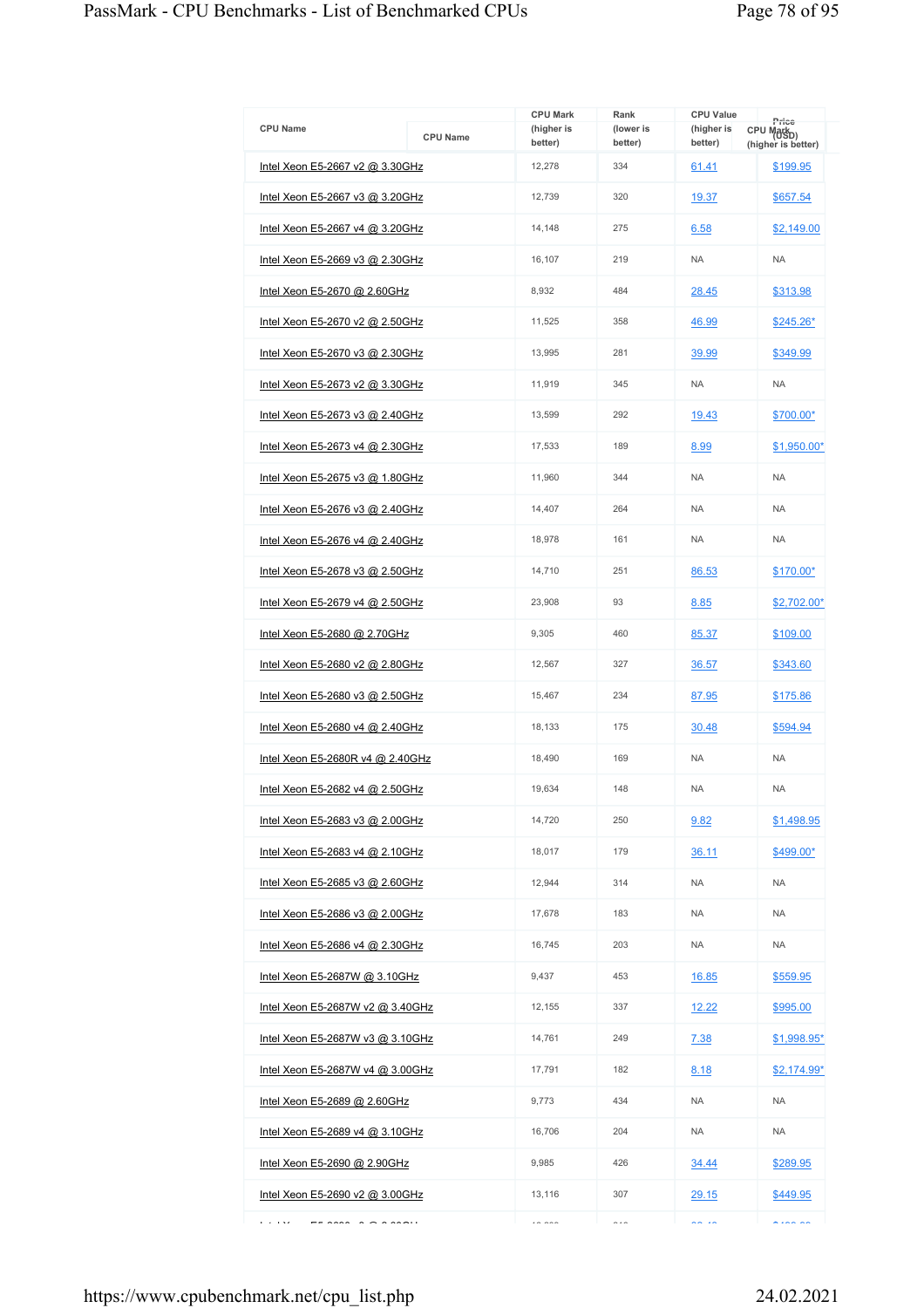| <b>CPU Name</b>                        | <b>CPU Name</b> | <b>CPU Mark</b><br>(higher is<br>better) | Rank<br>(lower is<br>better) | <b>CPU Value</b><br>(higher is<br>better) | Price<br>CPU Mark <sub>D)</sub><br>(higher is better) |
|----------------------------------------|-----------------|------------------------------------------|------------------------------|-------------------------------------------|-------------------------------------------------------|
| Intel Xeon E5-2690 v4 @ 2.60GHz        |                 | 17,678                                   | 184                          | 33.06                                     | \$534.72*                                             |
| <u>Intel Xeon E5-2692 v2 @ 2.20GHz</u> |                 | 12,119                                   | 339                          | <b>NA</b>                                 | <b>NA</b>                                             |
| Intel Xeon E5-2695 v2 @ 2.40GHz        |                 | 13,382                                   | 301                          | 20.72                                     | \$646.01                                              |
| Intel Xeon E5-2695 v3 @ 2.30GHz        |                 | 16,032                                   | 221                          | 34.67                                     | \$462.46                                              |
| Intel Xeon E5-2695 v4 @ 2.10GHz        |                 | 20,096                                   | 140                          | 2.80                                      | \$7,183.00*                                           |
| Intel Xeon E5-2696 v2 @ 2.50GHz        |                 | 14,122                                   | 277                          | <b>NA</b>                                 | <b>NA</b>                                             |
| Intel Xeon E5-2696 v3 @ 2.30GHz        |                 | 20,305                                   | 137                          | 8.13                                      | \$2,498.00*                                           |
| <u>Intel Xeon E5-2696 v4 @ 2.20GHz</u> |                 | 21,031                                   | 128                          | 7.51                                      | \$2,798.95*                                           |
| Intel Xeon E5-2697 v2 @ 2.70GHz        |                 | 14,358                                   | 266                          | 7.22                                      | \$1,989.95                                            |
| Intel Xeon E5-2697 v3 @ 2.60GHz        |                 | 17,649                                   | 185                          | 30.43                                     | \$580.00                                              |
| Intel Xeon E5-2697 v4 @ 2.30GHz        |                 | 20,556                                   | 134                          | 7.92                                      | \$2,595.00                                            |
| Intel Xeon E5-2697A v4 @ 2.60GHz       |                 | 18,996                                   | 160                          | <b>NA</b>                                 | <b>NA</b>                                             |
| Intel Xeon E5-2697R v4 @ 2.30GHz       |                 | 20,222                                   | 138                          | <b>NA</b>                                 | <b>NA</b>                                             |
| Intel Xeon E5-2698 v3 @ 2.30GHz        |                 | 19,681                                   | 146                          | 5.78                                      | \$3,405.95*                                           |
| Intel Xeon E5-2698 v4 @ 2.20GHz        |                 | 22,091                                   | 116                          | 6.09                                      | \$3,629.59*                                           |
| Intel Xeon E5-2699 v3 @ 2.30GHz        |                 | 20,019                                   | 142                          | 21.70                                     | <u>\$922.68*</u>                                      |
| Intel Xeon E5-2699 v4 @ 2.20GHz        |                 | 24,875                                   | 82                           | 20.75                                     | $$1,199.00*$                                          |
| Intel Xeon E5-2699A v4 @ 2.40GHz       |                 | 14,917                                   | 243                          | 3.02                                      | \$4,938.00*                                           |
| Intel Xeon E5-4603 @ 2.00GHz           |                 | 3,391                                    | 1167                         | 35.30                                     | \$96.04*                                              |
| Intel Xeon E5-4607 v2 @ 2.60GHz        |                 | 6,986                                    | 660                          | 5.53                                      | \$1.263.69*                                           |
| Intel Xeon E5-4610 @ 2.40GHz           |                 | 6.460                                    | 728                          | 5.28                                      | \$1,223.00*                                           |
| Intel Xeon E5-4610 v3 @ 1.70GHz        |                 | 7,229                                    | 620                          | 5.93                                      | \$1.219.00*                                           |
| Intel Xeon E5-4617 @ 2.90GHz           |                 | 6,298                                    | 748                          | 144.31                                    | $$43.64*$                                             |
| Intel Xeon E5-4620 @ 2.20GHz           |                 | 6,830                                    | 688                          | 50.89                                     | <u>\$134.21*</u>                                      |
| Intel Xeon E5-4620 v3 @ 2.00GHz        |                 | 10,681                                   | 395                          | 152.42                                    | \$70.08*                                              |
| <u>Intel Xeon E5-4627 v2 @ 3.30GHz</u> |                 | 9,320                                    | 459                          | 83.70                                     | <u>\$111.35</u>                                       |
| Intel Xeon E5-4627 v3 @ 2.60GHz        |                 | 11.507                                   | 360                          | 4.79                                      | \$2,400.00*                                           |
| Intel Xeon E5-4627 v4 @ 2.60GHz        |                 | 12,969                                   | 313                          | 5.83                                      | \$2,225.00*                                           |
| Intel Xeon E5-4640 @ 2.40GHz           |                 | 7,308                                    | 610                          | 2.68                                      | \$2,730.00*                                           |
| <u>Intel Xeon E5-4640 v3 @ 1.90GHz</u> |                 | 10,372                                   | 405                          | <b>NA</b>                                 | <b>NA</b>                                             |
| Intel Xeon E5-4648 v3 @ 1.70GHz        |                 | 9,061                                    | 477                          | <b>NA</b>                                 | <b>NA</b>                                             |
| Intel Xeon E5-4650 @ 2.70GHz           |                 | 8,463                                    | 509                          | 8.91                                      | \$950.00*                                             |
| Intel Xeon E5-4650 v3 @ 2.10GHz        |                 | 10,838                                   | 391                          | 2.82                                      | \$3,838.00*                                           |
| Intel Xeon E5-4650L @ 2.60GHz          |                 | 8,263                                    | 520                          | 140.93                                    | $$58.63*$                                             |
| محاديا<br>$1077 - 22200$               |                 | $\sim$ $\sim$ $\sim$                     | $---$                        | $\sim$ $\sim$                             | $\cdots$                                              |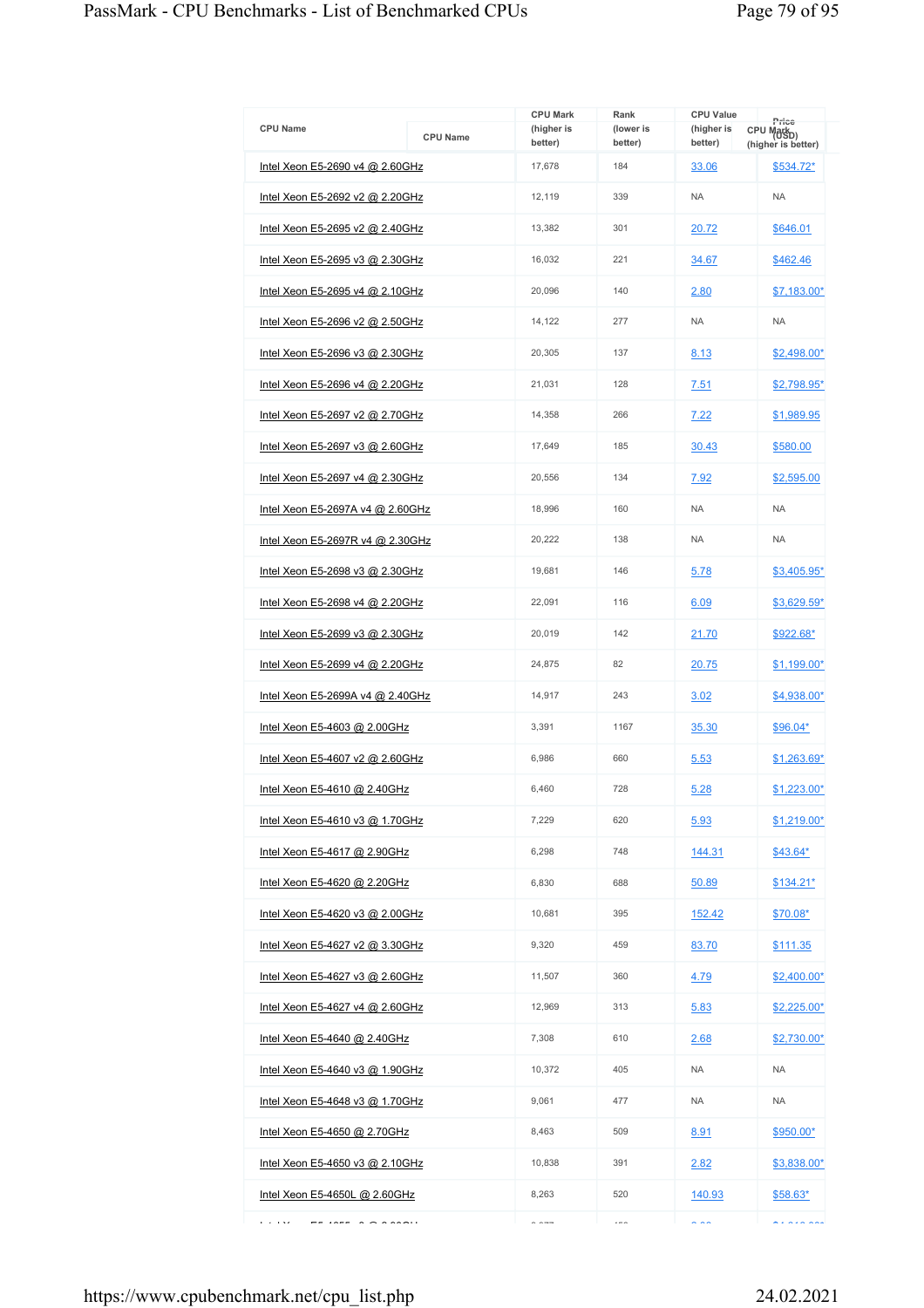| <b>CPU Name</b>                   | <b>CPU Name</b> | <b>CPU Mark</b><br>(higher is<br>better) | Rank<br>(lower is<br>better) | <b>CPU Value</b><br>(higher is<br>better) | Price<br>CPU Mark <sub>D)</sub><br>(higher is better) |
|-----------------------------------|-----------------|------------------------------------------|------------------------------|-------------------------------------------|-------------------------------------------------------|
| Intel Xeon E5-4657L v2 @ 2.40GHz  |                 | 12,495                                   | 330                          | 86.60                                     | $$144.29*$                                            |
| Intel Xeon E5-4660 v3 @ 2.10GHz   |                 | 14.256                                   | 272                          | 2.97                                      | $$4,800.00*$                                          |
| Intel Xeon E5-4667 v3 @ 2.00GHz   |                 | 15,397                                   | 235                          | 2.69                                      | $$5,729.00*$                                          |
| Intel Xeon E5-4669 v3 @ 2.10GHz   |                 | 17,209                                   | 195                          | 3.19                                      | \$5,400.00*                                           |
| Intel Xeon E5-4669 v4 @ 2.20GHz   |                 | 11,523                                   | 359                          | <b>NA</b>                                 | <b>NA</b>                                             |
| Intel Xeon E7- 2830 @ 2.13GHz     |                 | 2.027                                    | 1666                         | 1.14                                      | $$1,779.00*$                                          |
| Intel Xeon E3110 @ 3.00GHz        |                 | 1,242                                    | 2130                         | 6.21                                      | $$199.95*$                                            |
| Intel Xeon E3113 @ 3.00GHz        |                 | 1,429                                    | 2007                         | 145.96                                    | $$9.79*$                                              |
| Intel Xeon E3120 @ 3.16GHz        |                 | 1,330                                    | 2063                         | <b>NA</b>                                 | <b>NA</b>                                             |
| <u>Intel Xeon E5205 @ 1.86GHz</u> |                 | 838                                      | 2449                         | 58.75                                     | $$14.27*$                                             |
| Intel Xeon E5240 @ 3.00GHz        |                 | 1,448                                    | 1993                         | 16.32                                     | \$88.78*                                              |
| <u>Intel Xeon E5310 @ 1.60GHz</u> |                 | 1,306                                    | 2083                         | 26.65                                     | \$49.00*                                              |
| Intel Xeon E5320 @ 1.86GHz        |                 | 1,402                                    | 2021                         | 36.19                                     | $$38.75*$                                             |
| Intel Xeon E5335 @ 2.00GHz        |                 | 1,549                                    | 1946                         | 87.15                                     | $$17.77^*$                                            |
| Intel Xeon E5345 @ 2.33GHz        |                 | 1,814                                    | 1789                         | 45.36                                     | $$39.99^*$                                            |
| Intel Xeon E5405 @ 2.00GHz        |                 | 1,611                                    | 1912                         | 40.31                                     | \$39.95*                                              |
| Intel Xeon E5410 @ 2.33GHz        |                 | 1,923                                    | 1720                         | 21.86                                     | \$88.00*                                              |
| Intel Xeon E5420 @ 2.50GHz        |                 | 1,926                                    | 1719                         | 7.70                                      | \$249.95*                                             |
| Intel Xeon E5430 @ 2.66GHz        |                 | 2,196                                    | 1582                         | 9.55                                      | \$229.95*                                             |
| <u>Intel Xeon E5440 @ 2.83GHz</u> |                 | 2,256                                    | 1549                         | 59.38                                     | $$37.99*$                                             |
| Intel Xeon E5450 @ 3.00GHz        |                 | 2,455                                    | 1465                         | 66.36                                     | \$36.99*                                              |
| Intel Xeon E5462 @ 2.80GHz        |                 | 2,266                                    | 1540                         | 83.02                                     | \$27.30*                                              |
| Intel Xeon E5472 @ 3.00GHz        |                 | 2,432                                    | 1469                         | <u>121.35</u>                             | $$20.04*$                                             |
| <u>Intel Xeon E5502 @ 1.87GHz</u> |                 | 837                                      | 2452                         | 8.81                                      | $$95.00*$                                             |
| Intel Xeon E5503 @ 2.00GHz        |                 | 804                                      | 2483                         | 2.80                                      | \$287.01*                                             |
| Intel Xeon E5504 @ 2.00GHz        |                 | 1,529                                    | 1958                         | 25.50                                     | <u>\$59.95*</u>                                       |
| Intel Xeon E5506 @ 2.13GHz        |                 | 1,845                                    | 1773                         | 34.80                                     | $$53.01*$                                             |
| <u>Intel Xeon E5507 @ 2.27GHz</u> |                 | 1,928                                    | 1717                         | 4.22                                      | \$456.91*                                             |
| Intel Xeon E5520 @ 2.27GHz        |                 | 2,561                                    | 1428                         | 128.12                                    | $$19.99*$                                             |
| Intel Xeon E5530 @ 2.40GHz        |                 | 2,603                                    | 1413                         | 33.61                                     | \$77.44                                               |
| Intel Xeon E5540 @ 2.53GHz        |                 | 2,644                                    | 1396                         | 17.63                                     | \$149.95*                                             |
| Intel Xeon E5603 @ 1.60GHz        |                 | 1,935                                    | 1715                         | 14.99                                     | $$129.04*$                                            |
| Intel Xeon E5606 @ 2.13GHz        |                 | 2,500                                    | 1448                         | 15.92                                     | \$157.00*                                             |
| <u>Intel Xeon E5607 @ 2.27GHz</u> |                 | 2,686                                    | 1382                         | 38.81                                     | $$69.21*$                                             |
| e a less<br>$\blacksquare$        |                 | 0.000                                    | .                            | $\cdots -$                                | $\cdots$                                              |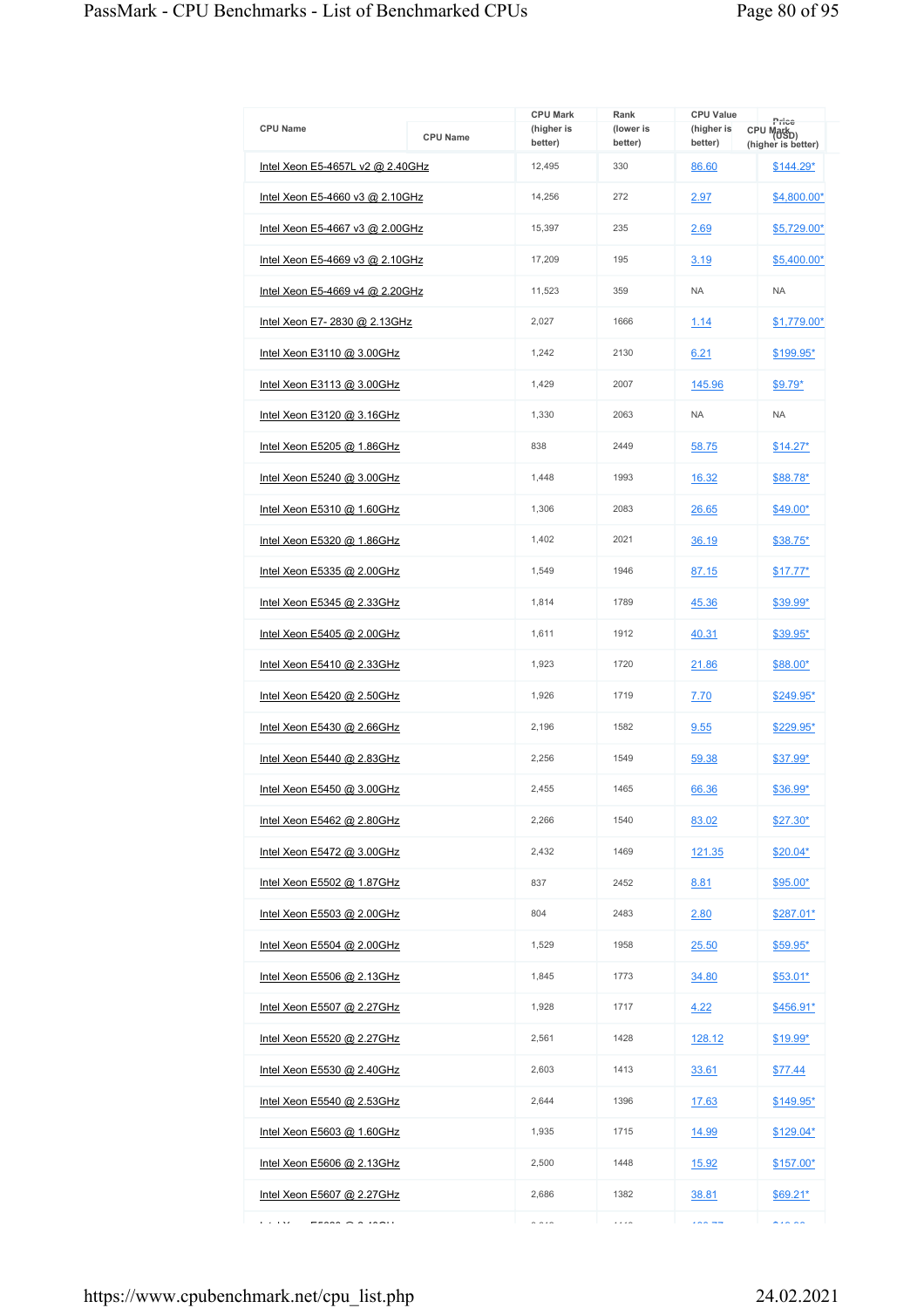|                                                                                                                                                                                                                                                                                                                                                                                                                                                                                                           |                 | <b>CPU Mark</b>       | Rank                     | <b>CPU Value</b>      |                                                       |
|-----------------------------------------------------------------------------------------------------------------------------------------------------------------------------------------------------------------------------------------------------------------------------------------------------------------------------------------------------------------------------------------------------------------------------------------------------------------------------------------------------------|-----------------|-----------------------|--------------------------|-----------------------|-------------------------------------------------------|
| <b>CPU Name</b>                                                                                                                                                                                                                                                                                                                                                                                                                                                                                           | <b>CPU Name</b> | (higher is<br>better) | (lower is<br>better)     | (higher is<br>better) | Price<br>CPU Mark <sub>D)</sub><br>(higher is better) |
| Intel Xeon E5630 @ 2.53GHz                                                                                                                                                                                                                                                                                                                                                                                                                                                                                |                 | 3,677                 | 1111                     | 12.17                 | \$302.04*                                             |
| Intel Xeon E5640 @ 2.67GHz                                                                                                                                                                                                                                                                                                                                                                                                                                                                                |                 | 4.018                 | 1056                     | 15.98                 | \$251.36                                              |
| Intel Xeon E5645 @ 2.40GHz                                                                                                                                                                                                                                                                                                                                                                                                                                                                                |                 | 4,963                 | 919                      | 52.75                 | \$94.08                                               |
| Intel Xeon E5649 @ 2.53GHz                                                                                                                                                                                                                                                                                                                                                                                                                                                                                |                 | 4,936                 | 923                      | 52.79                 | \$93.50*                                              |
| Intel Xeon E7320 @ 2.13GHz                                                                                                                                                                                                                                                                                                                                                                                                                                                                                |                 | 1.469                 | 1984                     | <b>NA</b>             | <b>NA</b>                                             |
| Intel Xeon E-2104G @ 3.20GHz                                                                                                                                                                                                                                                                                                                                                                                                                                                                              |                 | 6,215                 | 759                      | 32.20                 | \$193.00*                                             |
| Intel Xeon E-2124 $@$ 3.30GHz                                                                                                                                                                                                                                                                                                                                                                                                                                                                             |                 | 7,035                 | 651                      | 33.17                 | \$212.10                                              |
| <u>Intel Xeon E-2124G @ 3.40GHz</u>                                                                                                                                                                                                                                                                                                                                                                                                                                                                       |                 | 7,613                 | 582                      | 32.55                 | \$233.85                                              |
| Intel Xeon E-2126G @ 3.30GHz                                                                                                                                                                                                                                                                                                                                                                                                                                                                              |                 | 10,922                | 383                      | 37.93                 | \$287.95                                              |
| Intel Xeon E-2134 @ 3.50GHz                                                                                                                                                                                                                                                                                                                                                                                                                                                                               |                 | 8,253                 | 522                      | 30.56                 | \$270.05                                              |
| Intel Xeon E-2136 @ 3.30GHz                                                                                                                                                                                                                                                                                                                                                                                                                                                                               |                 | 13.506                | 297                      | 43.65                 | \$309.38                                              |
| Intel Xeon E-2144G @ 3.60GHz                                                                                                                                                                                                                                                                                                                                                                                                                                                                              |                 | 9,447                 | 452                      | 31.12                 | \$303.58                                              |
| Intel Xeon E-2146G @ 3.50GHz                                                                                                                                                                                                                                                                                                                                                                                                                                                                              |                 | 13,457                | 299                      | 40.78                 | \$329.99                                              |
| <u>Intel Xeon E-2174G @ 3.80GHz</u>                                                                                                                                                                                                                                                                                                                                                                                                                                                                       |                 | 9,502                 | 449                      | 27.39                 | \$346.99                                              |
| Intel Xeon E-2176G @ 3.70GHz                                                                                                                                                                                                                                                                                                                                                                                                                                                                              |                 | 13,683                | 291                      | 34.66                 | \$394.75                                              |
| <u>Intel Xeon E-2176M @ 2.70GHz</u>                                                                                                                                                                                                                                                                                                                                                                                                                                                                       |                 | 11,307                | 368                      | 25.13                 | \$450.00*                                             |
| Intel Xeon E-2186G @ 3.80GHz                                                                                                                                                                                                                                                                                                                                                                                                                                                                              |                 | 13,976                | 282                      | 27.64                 | \$505.67*                                             |
| Intel Xeon E-2186M @ 2.90GHz                                                                                                                                                                                                                                                                                                                                                                                                                                                                              |                 | 11,062                | 379                      | 17.76                 | \$623.00*                                             |
| Intel Xeon E-2224 @ 3.40GHz                                                                                                                                                                                                                                                                                                                                                                                                                                                                               |                 | 7,461                 | 591                      | 33.91                 | \$219.99                                              |
| Intel Xeon E-2224G @ 3.50GHz                                                                                                                                                                                                                                                                                                                                                                                                                                                                              |                 | 7,466                 | 590                      | 30.98                 | \$240.99                                              |
| Intel Xeon E-2226G @ 3.40GHz                                                                                                                                                                                                                                                                                                                                                                                                                                                                              |                 | 11,093                | 375                      | 38.02                 | \$291.74                                              |
| Intel Xeon E-2234 @ 3.60GHz                                                                                                                                                                                                                                                                                                                                                                                                                                                                               |                 | 9.555                 | 443                      | 32.39                 | \$294.99*                                             |
| Intel Xeon E-2236 @ 3.40GHz                                                                                                                                                                                                                                                                                                                                                                                                                                                                               |                 | 14,333                | 269                      | 36.10                 | \$396.99                                              |
| <u>Intel Xeon E-2244G @ 3.80GHz</u>                                                                                                                                                                                                                                                                                                                                                                                                                                                                       |                 | 10,220                | 414                      | 37.57                 | $$272.00*$                                            |
| Intel Xeon E-2246G @ 3.60GHz                                                                                                                                                                                                                                                                                                                                                                                                                                                                              |                 | 13,959                | 283                      | 44.88                 | $$311.00*$                                            |
| Intel Xeon E-2254ML @ 1.70GHz                                                                                                                                                                                                                                                                                                                                                                                                                                                                             |                 | 6,333                 | 744                      | <b>NA</b>             | <b>NA</b>                                             |
| Intel Xeon E-2274G @ 4.00GHz                                                                                                                                                                                                                                                                                                                                                                                                                                                                              |                 | 9.639                 | 439                      | 28.86                 | \$334.00*                                             |
| Intel Xeon E-2276G @ 3.80GHz                                                                                                                                                                                                                                                                                                                                                                                                                                                                              |                 | 13,553                | 295                      | 37.44                 | \$362.00*                                             |
| Intel Xeon E-2276M @ 2.80GHz                                                                                                                                                                                                                                                                                                                                                                                                                                                                              |                 | 12,216                | 335                      | 27.15                 | \$450.00*                                             |
| <u>Intel Xeon E-2278G @ 3.40GHz</u>                                                                                                                                                                                                                                                                                                                                                                                                                                                                       |                 | 17,609                | 186                      | 35.65                 | \$494.00*                                             |
| Intel Xeon E-2278GE @ 3.30GHz                                                                                                                                                                                                                                                                                                                                                                                                                                                                             |                 | 17,210                | 194                      | 34.84                 | \$494.00*                                             |
| Intel Xeon E-2278GEL @ 2.00GHz                                                                                                                                                                                                                                                                                                                                                                                                                                                                            |                 | 12,024                | 342                      | 24.34                 | \$494.00*                                             |
| Intel Xeon E-2286G $@$ 4.00GHz                                                                                                                                                                                                                                                                                                                                                                                                                                                                            |                 | 14,313                | 270                      | 31.81                 | \$450.00*                                             |
| Intel Xeon E-2286M @ 2.40GHz                                                                                                                                                                                                                                                                                                                                                                                                                                                                              |                 | 15,702                | 227                      | 9.70                  | \$1,618.06*                                           |
| e a less<br>$\mathcal{L}(\mathcal{L}(\mathcal{L}, \mathcal{L}, \mathcal{L}, \mathcal{L}, \mathcal{L}, \mathcal{L}, \mathcal{L}, \mathcal{L}, \mathcal{L}, \mathcal{L}, \mathcal{L}, \mathcal{L}, \mathcal{L}, \mathcal{L}, \mathcal{L}, \mathcal{L}, \mathcal{L}, \mathcal{L}, \mathcal{L}, \mathcal{L}, \mathcal{L}, \mathcal{L}, \mathcal{L}, \mathcal{L}, \mathcal{L}, \mathcal{L}, \mathcal{L}, \mathcal{L}, \mathcal{L}, \mathcal{L}, \mathcal{L}, \mathcal{L}, \mathcal{L}, \mathcal{L}, \mathcal{$ |                 | $-122$                | $\overline{\phantom{a}}$ | $\sim -1$             | $n = 22$                                              |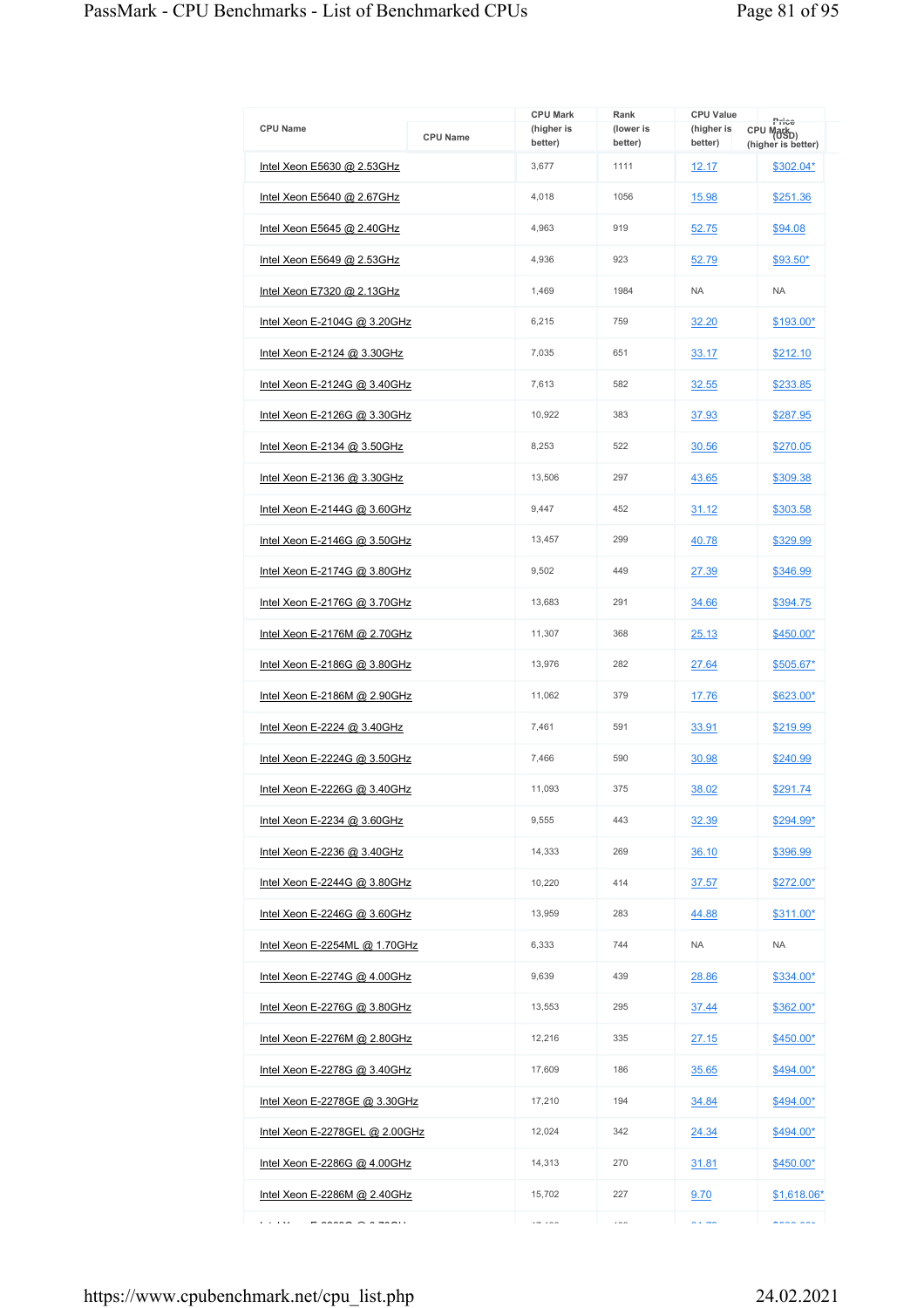| <b>CPU Name</b>                              | <b>CPU Name</b> | <b>CPU Mark</b><br>(higher is<br>better) | Rank<br>(lower is<br>better) | <b>CPU Value</b><br>(higher is<br>better) | Price<br>CPU Mark <sub>D)</sub><br>(higher is better) |
|----------------------------------------------|-----------------|------------------------------------------|------------------------------|-------------------------------------------|-------------------------------------------------------|
| Intel Xeon Gold 5117 @ 2.00GHz               |                 | 15,816                                   | 226                          | <b>NA</b>                                 | <b>NA</b>                                             |
| Intel Xeon Gold $5118$ @ 2.30GHz             |                 | 15,591                                   | 231                          | 12.00                                     | \$1,299.00*                                           |
| Intel Xeon Gold 5120 @ 2.20GHz               |                 | 16,990                                   | 201                          | 10.88                                     | \$1,561.00*                                           |
| Intel Xeon Gold 5120T @ 2.20GHz              |                 | 17,540                                   | 188                          | 10.16                                     | \$1,727.00*                                           |
| Intel Xeon Gold 5122 @ 3.60GHz               |                 | 9,278                                    | 462                          | 7.33                                      | \$1,266.44*                                           |
| Intel Xeon Gold 5215 @ 2.50GHz               |                 | 16,058                                   | 220                          | 12.55                                     | \$1.280.00*                                           |
| Intel Xeon Gold 5218 @ 2.30GHz               |                 | 22,117                                   | 115                          | 16.77                                     | \$1,318.95                                            |
| Intel Xeon Gold 5220 @ 2.20GHz               |                 | 25,740                                   | 74                           | 15.70                                     | <u>\$1,639.93*</u>                                    |
| Intel Xeon Gold 5222 @ 3.80GHz               |                 | 9,428                                    | 455                          | 7.21                                      | \$1,306.92                                            |
| Intel Xeon Gold 6126 @ 2.60GHz               |                 | 19,223                                   | 156                          | 10.62                                     | \$1,809.95*                                           |
| Intel Xeon Gold 6128 @ 3.40GHz               |                 | 14,273                                   | 271                          | 8.30                                      | \$1,719.99                                            |
| Intel Xeon Gold 6130 @ 2.10GHz               |                 | 18,634                                   | 167                          | 12.85                                     | \$1,450.00                                            |
| Intel Xeon Gold 6130T @ 2.10GHz              |                 | 21,803                                   | 121                          | 10.97                                     | \$1,988.00*                                           |
| Intel Xeon Gold 6132 @ 2.60GHz               |                 | 19,552                                   | 152                          | 9.32                                      | \$2,098.00*                                           |
| Intel Xeon Gold 6134 @ 3.20GHz               |                 | 16,513                                   | 209                          | 7.40                                      | \$2,230.06*                                           |
| Intel Xeon Gold 6136 @ 3.00GHz               |                 | 21,835                                   | 118                          | 8.22                                      | <u>\$2,654.82*</u>                                    |
| Intel Xeon Gold 6137 @ 3.90GHz               |                 | 19,365                                   | 154                          | <b>NA</b>                                 | <b>NA</b>                                             |
| Intel Xeon Gold 6138 @ 2.00GHz               |                 | 24,115                                   | 88                           | 9.78                                      | \$2,465.01                                            |
| Intel Xeon Gold 6138T @ 2.00GHz              |                 | 24,800                                   | 83                           | 9.04                                      | $$2,742.00*$                                          |
| Intel Xeon Gold 6140 @ 2.30GHz               |                 | 22,733                                   | 107                          | 7.94                                      | \$2,863.75*                                           |
| Intel Xeon Gold 6143 @ 2.80GHz               |                 | 24,786                                   | 84                           | <b>NA</b>                                 | <b>NA</b>                                             |
| Intel Xeon Gold 6144 @ 3.50GHz               |                 | 18,656                                   | 166                          | 5.86                                      | $$3,181.17*$                                          |
| Intel Xeon Gold 6146 @ 3.20GHz               |                 | 23,014                                   | 105                          | 7.46                                      | \$3,084.44                                            |
| Intel Xeon Gold 6148 @ 2.40GHz               |                 | 24,133                                   | 87                           | 7.50                                      | \$3,217.99                                            |
| Intel Xeon Gold 6152 @ 2.10GHz               |                 | 22,291                                   | 111                          | 5.42                                      | $$4,108.95*$                                          |
| Intel Xeon Gold 6154 @ 3.00GHz               |                 | 26,298                                   | 71                           | 7.19                                      | \$3,659.82*                                           |
| Intel Xeon Gold 6208U @ 2.90GHz              |                 | 26,677                                   | 64                           | 23.98                                     | \$1,112.26                                            |
| Intel Xeon Gold 6210U @ 2.50GHz              |                 | 27,131                                   | 59                           | 13.17                                     | \$2,059.86*                                           |
| Intel Xeon Gold 6212U @ 2.40GHz              |                 | 27,470                                   | 55                           | <u>13.73</u>                              | $$2,000.00*$                                          |
| Intel Xeon Gold 6226 @ 2.70GHz               |                 | 19,810                                   | 145                          | 11.65                                     | $$1,700.34*$                                          |
| Intel Xeon Gold 6226R @ 2.90GHz              |                 | 25,570                                   | 75                           | 18.76                                     | \$1,362.90                                            |
| Intel Xeon Gold 6230 @ 2.10GHz               |                 | 25,326                                   | 78                           | 12.81                                     | \$1,977.79                                            |
| Intel Xeon Gold 6238 @ 2.10GHz               |                 | 27,617                                   | 54                           | 10.57                                     | $$2,612.00*$                                          |
| Intel Xeon Gold 6242 @ 2.80GHz               |                 | 24,046                                   | 90                           | 9.66                                      | \$2,489.95*                                           |
| محاديا<br>$\cdots$ country $\sim$ 6 $\cdots$ |                 | $\sim$ $\sim$ $\sim$ $\sim$              | $\sim$                       | $\overline{a}$                            | $\sim$ can and                                        |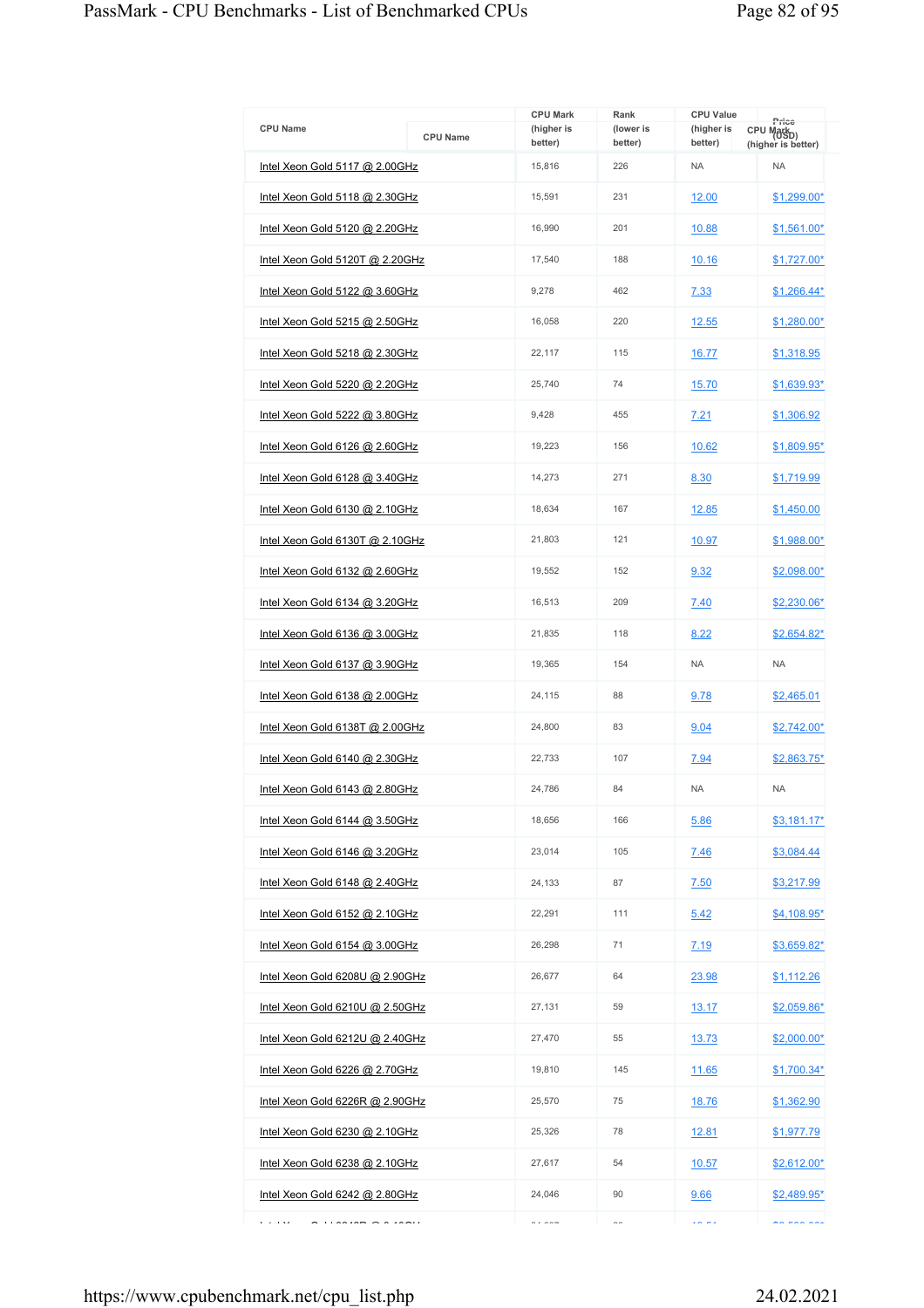| <b>CPU Name</b>                                                                                                                                                                                                                                                                                                                                                                                                                                                                         | <b>CPU Name</b> | <b>CPU Mark</b><br>(higher is<br>better) | Rank<br>(lower is<br>better) | <b>CPU Value</b><br>(higher is<br>better) | Price<br>CPU Mark <sub>D)</sub><br>(higher is better) |
|-----------------------------------------------------------------------------------------------------------------------------------------------------------------------------------------------------------------------------------------------------------------------------------------------------------------------------------------------------------------------------------------------------------------------------------------------------------------------------------------|-----------------|------------------------------------------|------------------------------|-------------------------------------------|-------------------------------------------------------|
| Intel Xeon Gold 6246 @ 3.30GHz                                                                                                                                                                                                                                                                                                                                                                                                                                                          |                 | 24,446                                   | 86                           | 7.37                                      | $$3,315.49*$                                          |
| Intel Xeon Gold 6246R @ 3.40GHz                                                                                                                                                                                                                                                                                                                                                                                                                                                         |                 | 30,485                                   | 41                           | 9.00                                      | \$3,389.00                                            |
| Intel Xeon Gold 6248 @ 2.50GHz                                                                                                                                                                                                                                                                                                                                                                                                                                                          |                 | 31,285                                   | 37                           | 10.68                                     | \$2,929.00                                            |
| Intel Xeon Gold 6248R @ 3.00GHz                                                                                                                                                                                                                                                                                                                                                                                                                                                         |                 | 38,521                                   | 18                           | 14.18                                     | \$2,717.00                                            |
| Intel Xeon Gold 6254 @ 3.10GHz                                                                                                                                                                                                                                                                                                                                                                                                                                                          |                 | 29.356                                   | 46                           | 8.10                                      | \$3,625.39                                            |
| Intel Xeon L3110 @ 3.00GHz                                                                                                                                                                                                                                                                                                                                                                                                                                                              |                 | 1,338                                    | 2053                         | <b>NA</b>                                 | <b>NA</b>                                             |
| Intel Xeon L3360 @ 2.83GHz                                                                                                                                                                                                                                                                                                                                                                                                                                                              |                 | 2,273                                    | 1536                         | 25.47                                     | \$89.23*                                              |
| <u>Intel Xeon L3406 @ 2.27GHz</u>                                                                                                                                                                                                                                                                                                                                                                                                                                                       |                 | 928                                      | 2384                         | 3.35                                      | \$277.01*                                             |
| Intel Xeon L3426 @ 1.87GHz                                                                                                                                                                                                                                                                                                                                                                                                                                                              |                 | 2,193                                    | 1586                         | 4.91                                      | $$447.01*$                                            |
| Intel Xeon L5240 @ 3.00GHz                                                                                                                                                                                                                                                                                                                                                                                                                                                              |                 | 1,337                                    | 2056                         | 42.57                                     | $$31.40*$                                             |
| Intel Xeon L5310 @ 1.60GHz                                                                                                                                                                                                                                                                                                                                                                                                                                                              |                 | 1,385                                    | 2031                         | 12.31                                     | $$112.50*$                                            |
| Intel Xeon L5320 @ 1.86GHz                                                                                                                                                                                                                                                                                                                                                                                                                                                              |                 | 1,118                                    | 2220                         | 15.97                                     | \$69.99*                                              |
| Intel Xeon L5335 @ 2.00GHz                                                                                                                                                                                                                                                                                                                                                                                                                                                              |                 | 1,678                                    | 1860                         | 89.29                                     | $$18.79*$                                             |
| Intel Xeon L5408 @ 2.13GHz                                                                                                                                                                                                                                                                                                                                                                                                                                                              |                 | 1,761                                    | 1814                         | <b>NA</b>                                 | <b>NA</b>                                             |
| Intel Xeon L5410 @ 2.33GHz                                                                                                                                                                                                                                                                                                                                                                                                                                                              |                 | 1,954                                    | 1699                         | 19.52                                     | \$100.08*                                             |
| <u>Intel Xeon L5420 @ 2.50GHz</u>                                                                                                                                                                                                                                                                                                                                                                                                                                                       |                 | 2,029                                    | 1664                         | 73.78                                     | $$27.50*$                                             |
| Intel Xeon L5430 @ 2.66GHz                                                                                                                                                                                                                                                                                                                                                                                                                                                              |                 | 2,210                                    | 1572                         | 13.99                                     | $$157.95*$                                            |
| Intel Xeon L5520 @ 2.27GHz                                                                                                                                                                                                                                                                                                                                                                                                                                                              |                 | 2,230                                    | 1559                         | 27.89                                     | <u>\$79.95*</u>                                       |
| Intel Xeon L5530 @ 2.40GHz                                                                                                                                                                                                                                                                                                                                                                                                                                                              |                 | 2,522                                    | 1436                         | 130.94                                    | $$19.26*$                                             |
| Intel Xeon L5609 @ 1.87GHz                                                                                                                                                                                                                                                                                                                                                                                                                                                              |                 | 3,298                                    | 1189                         | <b>NA</b>                                 | <b>NA</b>                                             |
| Intel Xeon L5630 @ 2.13GHz                                                                                                                                                                                                                                                                                                                                                                                                                                                              |                 | 2,836                                    | 1341                         | 135.11                                    | \$20.99*                                              |
| Intel Xeon L5638 @ 2.00GHz                                                                                                                                                                                                                                                                                                                                                                                                                                                              |                 | 3,225                                    | 1219                         | 46.14                                     | \$69.90*                                              |
| Intel Xeon L5639 @ 2.13GHz                                                                                                                                                                                                                                                                                                                                                                                                                                                              |                 | 4,419                                    | 992                          | <b>NA</b>                                 | <b>NA</b>                                             |
| <u>Intel Xeon L5640 @ 2.27GHz</u>                                                                                                                                                                                                                                                                                                                                                                                                                                                       |                 | 4,640                                    | 962                          | 51.58                                     | \$89.95*                                              |
| Intel Xeon L7455 @ 2.13GHz                                                                                                                                                                                                                                                                                                                                                                                                                                                              |                 | 2,494                                    | 1451                         | <b>NA</b>                                 | <b>NA</b>                                             |
| Intel Xeon MV 3.20GHz                                                                                                                                                                                                                                                                                                                                                                                                                                                                   |                 | 582                                      | 2688                         | <b>NA</b>                                 | <b>NA</b>                                             |
| Intel Xeon Platinum 8124M @ 3.00GHz                                                                                                                                                                                                                                                                                                                                                                                                                                                     |                 | 25,456                                   | 77                           | <b>NA</b>                                 | <b>NA</b>                                             |
| Intel Xeon Platinum 8151 @ 3.40GHz                                                                                                                                                                                                                                                                                                                                                                                                                                                      |                 | 6,591                                    | 707                          | <b>NA</b>                                 | <b>NA</b>                                             |
| Intel Xeon Platinum 8160 @ 2.10GHz                                                                                                                                                                                                                                                                                                                                                                                                                                                      |                 | 26,485                                   | 66                           | 5.90                                      | \$4,489.00*                                           |
| Intel Xeon Platinum 8167M @ 2.00GHz                                                                                                                                                                                                                                                                                                                                                                                                                                                     |                 | 25,266                                   | 79                           | <b>NA</b>                                 | <b>NA</b>                                             |
| Intel Xeon Platinum 8168 @ 2.70GHz                                                                                                                                                                                                                                                                                                                                                                                                                                                      |                 | 33,503                                   | 25                           | 5.69                                      | \$5,890.00*                                           |
| Intel Xeon Platinum 8173M @ 2.00GHz                                                                                                                                                                                                                                                                                                                                                                                                                                                     |                 | 27,377                                   | 57                           | <b>NA</b>                                 | <b>NA</b>                                             |
| Intel Xeon Platinum 8175M @ 2.50GHz                                                                                                                                                                                                                                                                                                                                                                                                                                                     |                 | 26,659                                   | 65                           | <b>NA</b>                                 | <b>NA</b>                                             |
| Intel Xeon Platinum 8176 @ 2.10GHz                                                                                                                                                                                                                                                                                                                                                                                                                                                      |                 | 23,179                                   | 102                          | 2.66                                      | \$8,725.00*                                           |
| محاديا<br>mi e<br>$\begin{array}{c} \n\text{if } \mathbf{a} \in \mathbb{R} \text{ and } \mathbf{a} \in \mathbb{R} \text{ and } \mathbf{a} \in \mathbb{R} \text{ and } \mathbf{a} \in \mathbb{R} \text{ and } \mathbf{a} \in \mathbb{R} \text{ and } \mathbf{a} \in \mathbb{R} \text{ and } \mathbf{a} \in \mathbb{R} \text{ and } \mathbf{a} \in \mathbb{R} \text{ and } \mathbf{a} \in \mathbb{R} \text{ and } \mathbf{a} \in \mathbb{R} \text{ and } \mathbf{a} \in \mathbb{R} \text$ |                 | $\sim$ $\sim$ $\sim$                     | $\sim$                       | $\cdots$                                  | $\cdots$                                              |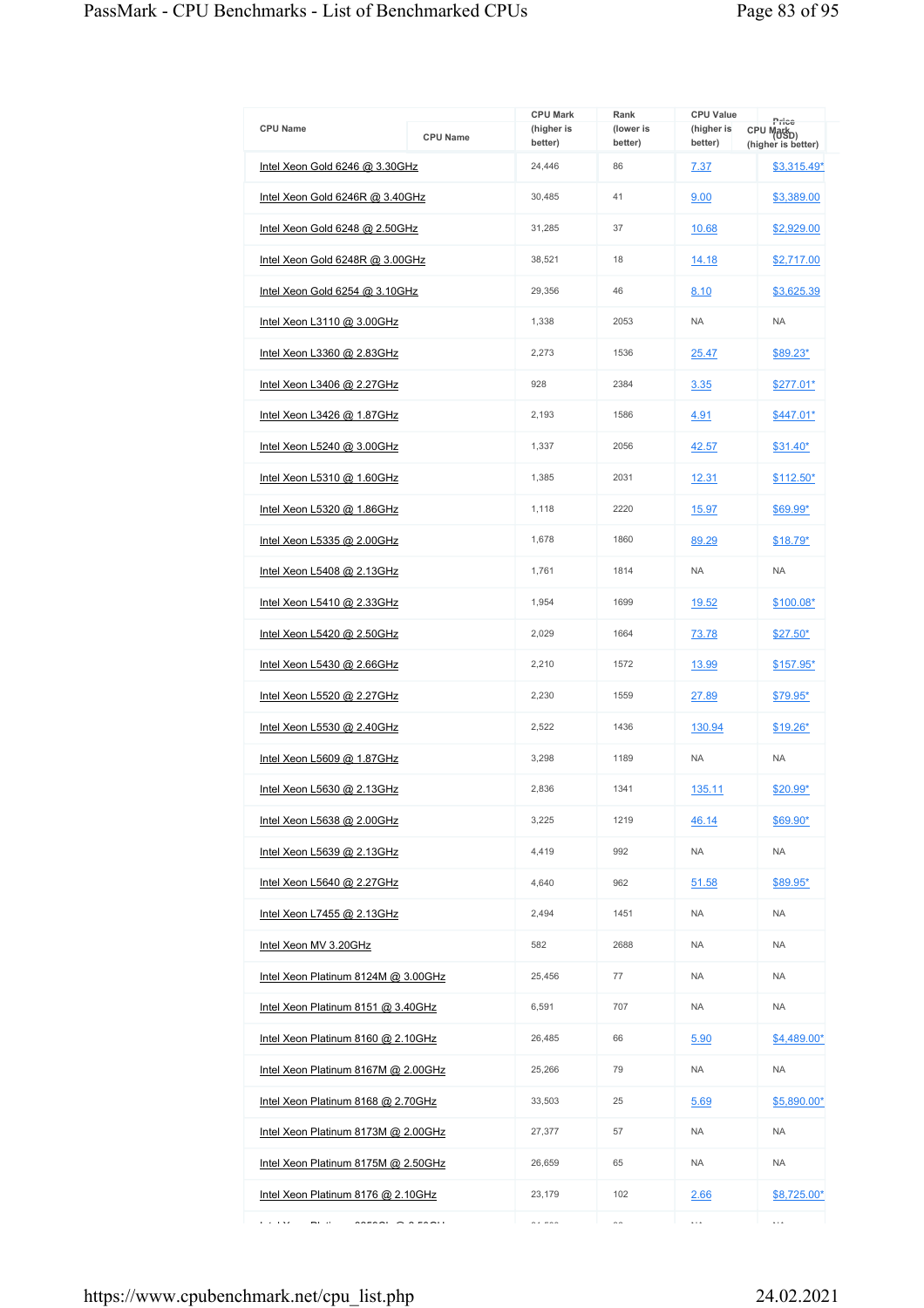| <b>CPU Name</b>                                                  | <b>CPU Name</b> | <b>CPU Mark</b><br>(higher is<br>better) | Rank<br>(lower is<br>better) | <b>CPU Value</b><br>(higher is<br>better) | Price<br>CPU Markp)<br>(higher is better) |
|------------------------------------------------------------------|-----------------|------------------------------------------|------------------------------|-------------------------------------------|-------------------------------------------|
| Intel Xeon Platinum 8260M @ 2.30GHz                              |                 | 33,970                                   | 24                           | 4.41                                      | \$7,705.00*                               |
| Intel Xeon Platinum 8268 @ 2.90GHz                               |                 | 30,103                                   | 44                           | 5.01                                      | \$6,005.98*                               |
| Intel Xeon Platinum 8280 @ 2.70GHz                               |                 | 37,575                                   | 19                           | 4.07                                      | \$9,242.00*                               |
| Intel Xeon Silver 4108 @ 1.80GHz                                 |                 | 9,302                                    | 461                          | 21.14                                     | \$439.99                                  |
| Intel Xeon Silver 4109T @ 2.00GHz                                |                 | 10,348                                   | 407                          | 20.65                                     | \$501.00*                                 |
| Intel Xeon Silver 4110 @ 2.10GHz                                 |                 | 10,160                                   | 419                          | 20.74                                     | \$489.95                                  |
| Intel Xeon Silver 4112 @ 2.60GHz                                 |                 | 6,625                                    | 705                          | 12.89                                     | \$513.99                                  |
| Intel Xeon Silver 4114 @ 2.20GHz                                 |                 | 12,800                                   | 317                          | 20.74                                     | \$617.03*                                 |
| Intel Xeon Silver 4116 @ 2.10GHz                                 |                 | 14,785                                   | 248                          | 15.61                                     | \$947.00                                  |
| Intel Xeon Silver 4123 @ 3.00GHz                                 |                 | 14,405                                   | 265                          | <b>NA</b>                                 | <b>NA</b>                                 |
| Intel Xeon Silver 4208 @ 2.10GHz                                 |                 | 11,219                                   | 372                          | 26.15                                     | \$429.00                                  |
| Intel Xeon Silver 4210 @ 2.20GHz                                 |                 | 14,419                                   | 263                          | 29.00                                     | \$497.25                                  |
| Intel Xeon Silver 4210R @ 2.40GHz                                |                 | 15,121                                   | 238                          | 29.51                                     | \$512.40                                  |
| Intel Xeon Silver 4214 @ 2.20GHz                                 |                 | 16,140                                   | 218                          | 22.91                                     | \$704.38                                  |
| Intel Xeon Silver 4214Y @ 2.20GHz                                |                 | 15,248                                   | 237                          | 19.85                                     | \$768.00*                                 |
| Intel Xeon Silver 4215 @ 2.50GHz                                 |                 | 14,439                                   | 262                          | 23.23                                     | \$621.57                                  |
| Intel Xeon Silver 4216 @ 2.10GHz                                 |                 | 18,561                                   | 168                          | 19.58                                     | \$948.10                                  |
| Intel Xeon W3503 @ 2.40GHz                                       |                 | 1,067                                    | 2262                         | 106.78                                    | $$9.99*$                                  |
| Intel Xeon W3505 @ 2.53GHz                                       |                 | 1,120                                    | 2218                         | 45.04                                     | $$24.86*$                                 |
| <u>Intel Xeon W3520 @ 2.67GHz</u>                                |                 | 2,757                                    | 1358                         | 6.89                                      | \$399.95*                                 |
| Intel Xeon W3530 @ 2.80GHz                                       |                 | 2.963                                    | 1300                         | 164.69                                    | \$17.99*                                  |
| Intel Xeon W3540 @ 2.93GHz                                       |                 | 2,890                                    | 1321                         | 145.10                                    | $$19.92*$                                 |
| Intel Xeon W3550 @ 3.07GHz                                       |                 | 3,121                                    | 1249                         | 62.48                                     | \$49.95                                   |
| <u>Intel Xeon W3565 @ 3.20GHz</u>                                |                 | 3,283                                    | 1194                         | 149.29                                    | \$21.99*                                  |
| Intel Xeon W3570 @ 3.20GHz                                       |                 | 3,354                                    | 1175                         | 7.14                                      | \$469.95*                                 |
| Intel Xeon W3580 @ 3.33GHz                                       |                 | 3,465                                    | 1151                         | 16.15                                     | $$214.50*$                                |
| Intel Xeon W3670 @ 3.20GHz                                       |                 | 6,553                                    | 712                          | 13.11                                     | \$499.99*                                 |
| <u>Intel Xeon W3680 @ 3.33GHz</u>                                |                 | 6,797                                    | 693                          | 15.19                                     | \$447.48                                  |
| Intel Xeon W3690 @ 3.47GHz                                       |                 | 7,158                                    | 635                          | 38.89                                     | \$184.04                                  |
| <u>Intel Xeon W5580 @ 3.20GHz</u>                                |                 | 3,386                                    | 1168                         | 84.66                                     | $$39.99^*$                                |
| Intel Xeon W5590 @ 3.33GHz                                       |                 | 3,234                                    | 1213                         | 61.04                                     | $$52.99*$                                 |
| Intel Xeon W-1250 @ 3.30GHz                                      |                 | 14,137                                   | 276                          | 49.78                                     | \$283.99*                                 |
| <u>Intel Xeon W-1270 @ 3.40GHz</u>                               |                 | 17,830                                   | 181                          | 49.25                                     | \$362.00*                                 |
| Intel Xeon W-1270P @ 3.80GHz                                     |                 | 18,079                                   | 177                          | 42.24                                     | \$428.00*                                 |
| e a less<br>$\cdots$ $\cdots$ $\sim$ $\sim$ $\sim$ $\sim$ $\sim$ |                 | $\sim$ $\sim$ $\sim$                     | $\cdots$                     | $\overline{1}$                            |                                           |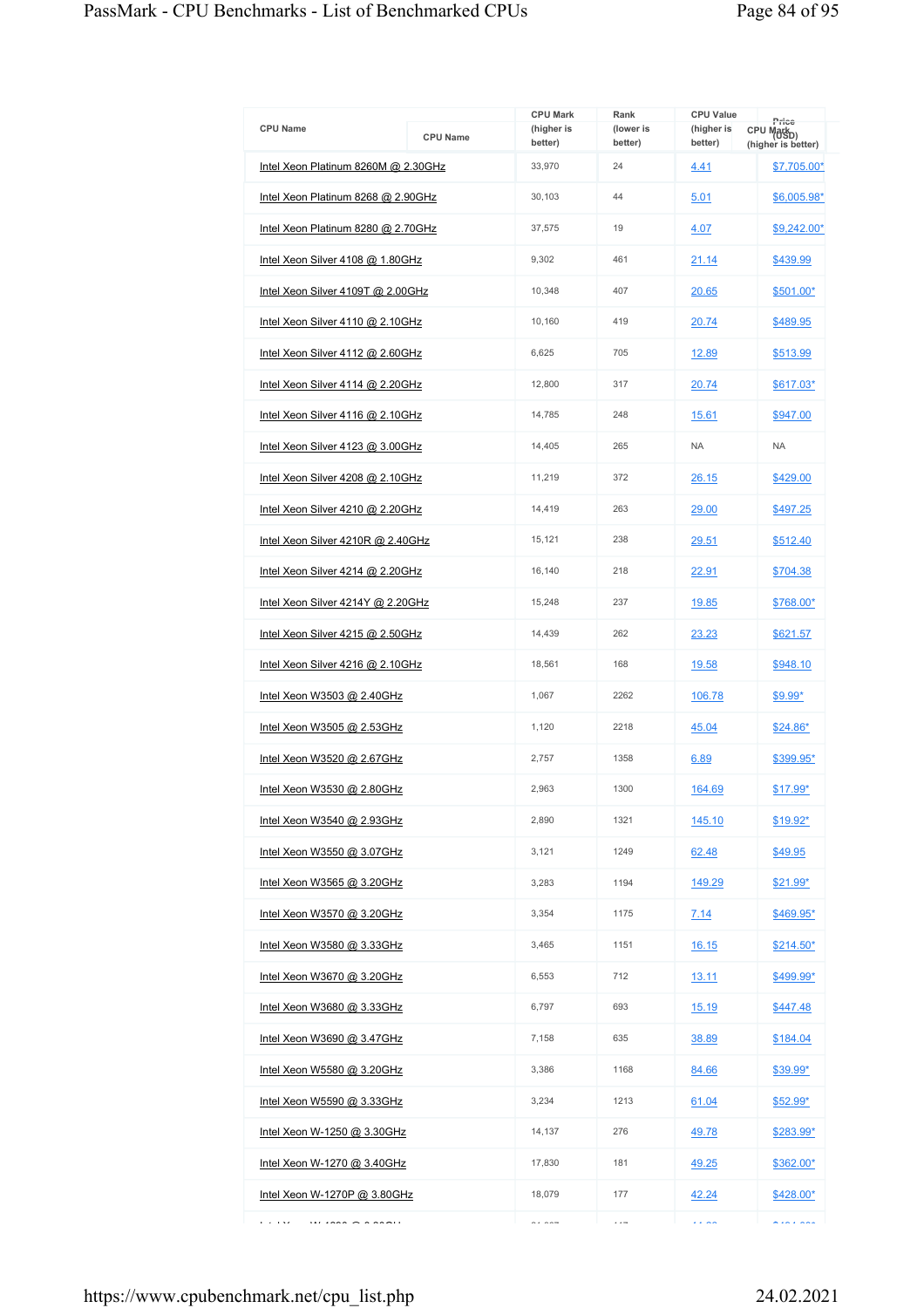|                                     |                 | <b>CPU Mark</b>       | Rank                 | <b>CPU Value</b>      |                                                       |
|-------------------------------------|-----------------|-----------------------|----------------------|-----------------------|-------------------------------------------------------|
| <b>CPU Name</b>                     | <b>CPU Name</b> | (higher is<br>better) | (lower is<br>better) | (higher is<br>better) | Price<br>CPU Mark <sub>D)</sub><br>(higher is better) |
| Intel Xeon W-1290P @ 3.70GHz        |                 | 23,888                | 94                   | 44.32                 | \$539.00*                                             |
| <u>Intel Xeon W-1290T @ 1.90GHz</u> |                 | 18.409                | 170                  | 37.27                 | \$494.00*                                             |
| Intel Xeon W-2102 @ 2.90GHz         |                 | 5,149                 | 896                  | 17.94                 | \$286.99*                                             |
| Intel Xeon W-2104 @ 3.20GHz         |                 | 6,362                 | 739                  | 24.95                 | \$255.00*                                             |
| Intel Xeon W-2123 @ 3.60GHz         |                 | 8,642                 | 500                  | 26.39                 | \$327.54                                              |
| Intel Xeon W-2125 @ 4.00GHz         |                 | 10,201                | 417                  | 12.75                 | \$799.95                                              |
| Intel Xeon W-2133 @ 3.60GHz         |                 | 12,288                | 333                  | 19.91                 | \$617.00*                                             |
| Intel Xeon W-2135 @ 3.70GHz         |                 | 14,038                | 280                  | 13.93                 | \$1,007.70*                                           |
| Intel Xeon W-2140B @ 3.20GHz        |                 | 16,237                | 217                  | <b>NA</b>             | <b>NA</b>                                             |
| Intel Xeon W-2145 @ 3.70GHz         |                 | 18,120                | 176                  | 18.34                 | \$988.03                                              |
| Intel Xeon W-2150B @ 3.00GHz        |                 | 20,172                | 139                  | <b>NA</b>             | <b>NA</b>                                             |
| <u>Intel Xeon W-2155 @ 3.30GHz</u>  |                 | 20,949                | 130                  | 13.69                 | \$1,530.39*                                           |
| Intel Xeon W-2170B @ 2.50GHz        |                 | 23,300                | 100                  | <b>NA</b>             | <b>NA</b>                                             |
| Intel Xeon W-2175 @ 2.50GHz         |                 | 23,050                | 104                  | 23.05                 | \$1,000.00*                                           |
| Intel Xeon W-2195 @ 2.30GHz         |                 | 27,139                | 58                   | 9.73                  | $$2,790.13$ *                                         |
| Intel Xeon W-2223 @ 3.60GHz         |                 | 8,630                 | 502                  | 26.55                 | \$324.99                                              |
| Intel Xeon W-2225 @ 4.10GHz         |                 | 11,409                | 364                  | 25.70                 | \$444.00*                                             |
| Intel Xeon W-2235 @ 3.80GHz         |                 | 14,351                | 267                  | <b>NA</b>             | <b>NA</b>                                             |
| Intel Xeon W-2245 @ 3.90GHz         |                 | 19,452                | 153                  | 26.65                 | \$729.99*                                             |
| Intel Xeon W-2255 @ 3.70GHz         |                 | 22,684                | 109                  | 29.16                 | \$778.00*                                             |
| Intel Xeon W-2265 @ 3.50GHz         |                 | 26,190                | 72                   | 27.74                 | \$944.00*                                             |
| Intel Xeon W-2275 @ 3.30GHz         |                 | 28,457                | 50                   | 25.59                 | \$1,112.00*                                           |
| Intel Xeon W-2295 @ 3.00GHz         |                 | 31,881                | 32                   | 23.92                 | \$1,333.00*                                           |
| <u>Intel Xeon W-3175X @ 3.10GHz</u> |                 | 31,814                | 33                   | 10.41                 | \$3,054.99                                            |
| Intel Xeon W-3223 @ 3.50GHz         |                 | 17,139                | 198                  | 21.20                 | \$808.44                                              |
| Intel Xeon W-3235 @ 3.30GHz         |                 | 24,592                | 85                   | <u>16.52</u>          | \$1,488.87                                            |
| Intel Xeon W-3245 @ 3.20GHz         |                 | 30,473                | 42                   | 12.63                 | $$2,412.15$ <sup>*</sup>                              |
| Intel Xeon W-3265 @ 2.70GHz         |                 | 30,105                | 43                   | 6.61                  | <u>\$4,551.37*</u>                                    |
| Intel Xeon W-3275M @ 2.50GHz        |                 | 39,478                | 15                   | 5.30                  | \$7,453.00*                                           |
| Intel Xeon W-10855M @ 2.80GHz       |                 | 13,299                | 304                  | 29.55                 | $$450.00*$                                            |
| Intel Xeon W-10885M @ 2.40GHz       |                 | 17,310                | 191                  | <u>27.78</u>          | \$623.00*                                             |
| Intel Xeon X3210 @ 2.13GHz          |                 | 1,599                 | 1918                 | 8.61                  | \$185.71*                                             |
| Intel Xeon X3220 @ 2.40GHz          |                 | 1,819                 | 1783                 | 27.50                 | \$66.14                                               |
| <u>Intel Xeon X3230 @ 2.66GHz</u>   |                 | 2,056                 | 1648                 | 5.87                  | \$349.95*                                             |
| <b>CALLAS</b><br>$\frac{1}{2}$      |                 | $\cdots$              | $\cdots$             | $\sim$ $\sim$ $\sim$  | $n \cdot n \cdot n$                                   |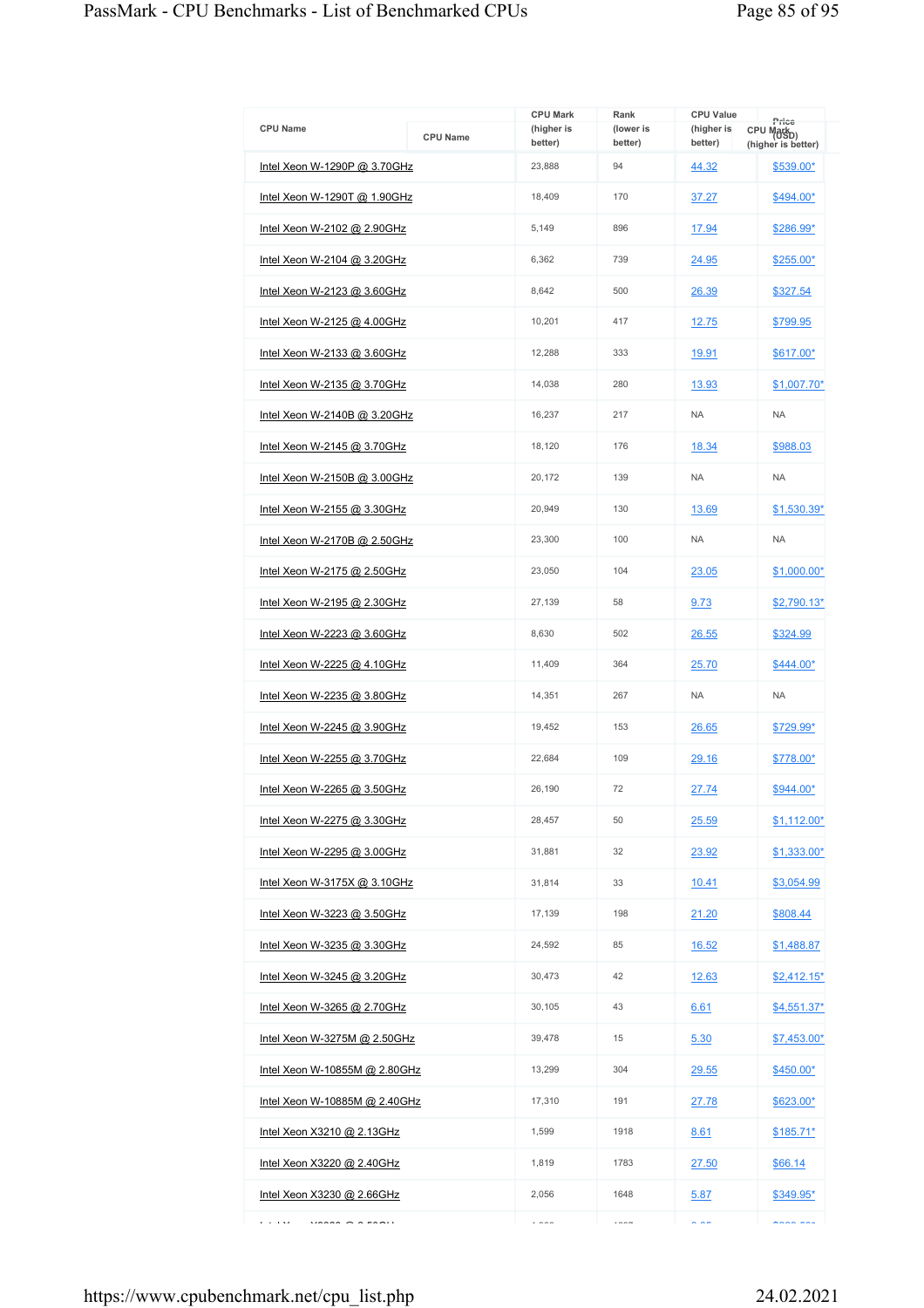|                                       |                 | <b>CPU Mark</b>       | Rank                     | <b>CPU Value</b>      |                                                       |
|---------------------------------------|-----------------|-----------------------|--------------------------|-----------------------|-------------------------------------------------------|
| <b>CPU Name</b>                       | <b>CPU Name</b> | (higher is<br>better) | (lower is<br>better)     | (higher is<br>better) | Price<br>CPU Mark <sub>D)</sub><br>(higher is better) |
| Intel Xeon X3323 @ 2.50GHz            |                 | 1,837                 | 1777                     | 94.86                 | $$19.36*$                                             |
| Intel Xeon X3330 @ 2.66GHz            |                 | 1.928                 | 1718                     | 9.18                  | \$210.00*                                             |
| Intel Xeon X3350 @ 2.66GHz            |                 | 2,158                 | 1601                     | 35.97                 | $$59.99*$                                             |
| <u>Intel Xeon X3353 @ 2.66GHz</u>     |                 | 2.229                 | 1561                     | 30.33                 | \$73.50*                                              |
| Intel Xeon X3360 @ 2.83GHz            |                 | 2,230                 | 1558                     | 55.77                 | \$39.99*                                              |
| <u>Intel Xeon X3363 @ 2.83GHz</u>     |                 | 2.225                 | 1564                     | 25.40                 | \$87.60*                                              |
| Intel Xeon X3370 @ 3.00GHz            |                 | 2,446                 | 1467                     | 61.16                 | $$40.00*$                                             |
| <u>Intel Xeon X3380 @ 3.16GHz</u>     |                 | 2,308                 | 1515                     | 4.53                  | \$509.95*                                             |
| Intel Xeon X3430 @ 2.40GHz            |                 | 2.208                 | 1576                     | 69.01                 | $$31.99*$                                             |
| Intel Xeon X3440 @ 2.53GHz            |                 | 2,616                 | 1409                     | 15.21                 | \$172.00*                                             |
| Intel Xeon X3450 @ 2.67GHz            |                 | 2,786                 | 1349                     | 99.55                 | \$27.99*                                              |
| Intel Xeon X3460 @ 2.80GHz            |                 | 2.705                 | 1377                     | 57.56                 | \$46.99*                                              |
| Intel Xeon X3470 @ 2.93GHz            |                 | 3,161                 | 1240                     | 31.69                 | $$99.75*$                                             |
| <u>Intel Xeon X3480 @ 3.07GHz</u>     |                 | 3,245                 | 1207                     | <b>NA</b>             | <b>NA</b>                                             |
| Intel Xeon X5260 @ 3.33GHz            |                 | 1,238                 | 2135                     | 23.80                 | $$52.00*$                                             |
| <u>Intel Xeon X5270 @ 3.50GHz</u>     |                 | 1,524                 | 1959                     | <b>NA</b>             | <b>NA</b>                                             |
| Intel Xeon X5272 @ 3.40GHz            |                 | 1,451                 | 1992                     | 10.36                 | \$140.00*                                             |
| Intel Xeon X5355 @ 2.66GHz            |                 | 1,979                 | 1692                     | 52.10                 | \$37.99*                                              |
| Intel Xeon X5365 @ 3.00GHz            |                 | 2,198                 | 1581                     | 34.89                 | $$62.99*$                                             |
| <u>Intel Xeon X5450 @ 3.00GHz</u>     |                 | 2,377                 | 1492                     | 47.58                 | \$49.96*                                              |
| Intel Xeon X5460 @ 3.16GHz            |                 | 2,533                 | 1433                     | 75.96                 | \$33.34*                                              |
| <u>Intel Xeon X5470 @ 3.33GHz</u>     |                 | 2,689                 | 1380                     | 26.89                 | \$99.99*                                              |
| Intel Xeon X5472 @ 3.00GHz            |                 | 2,340                 | 1507                     | 10.40                 | \$225.00*                                             |
| <u>Intel Xeon X5482 @ 3.20GHz</u>     |                 | 2,636                 | 1400                     | 26.37                 | \$99.95*                                              |
| Intel Xeon X5492 @ 3.40GHz            |                 | 2,705                 | 1376                     | 1.94                  | \$1,391.29*                                           |
| Intel Xeon X5550 @ 2.67GHz            |                 | 3,010                 | 1283                     | 73.18                 | \$41.13                                               |
| Intel Xeon X5560 @ 2.80GHz            |                 | 3,045                 | 1274                     | 203.14                | $$14.99*$                                             |
| Intel Xeon X5570 @ 2.93GHz            |                 | 3,137                 | 1245                     | 13.64                 | \$229.95                                              |
| Intel Xeon X5647 @ 2.93GHz            |                 | 4,522                 | 974                      | 226.91                | $$19.93*$                                             |
| <u>Intel Xeon X5650 @ 2.67GHz</u>     |                 | 5,796                 | 813                      | 64.41                 | \$89.99                                               |
| Intel Xeon X5660 @ 2.80GHz            |                 | 6,264                 | 756                      | 119.40                | $$52.46*$                                             |
| Intel Xeon X5667 @ 3.07GHz            |                 | 4,534                 | 973                      | 251.32                | $$18.04*$                                             |
| Intel Xeon X5670 @ 2.93GHz            |                 | 6,132                 | 770                      | 102.22                | \$59.99                                               |
| Intel Xeon X5672 @ 3.20GHz            |                 | 5,143                 | 898                      | 114.32                | $$44.99*$                                             |
| e a less<br>$V$ FATE $\bigcap$ A ATAU |                 | 0.000                 | $\overline{\phantom{a}}$ | $\sim$ $\sim$         | $\sim$ $\sim$                                         |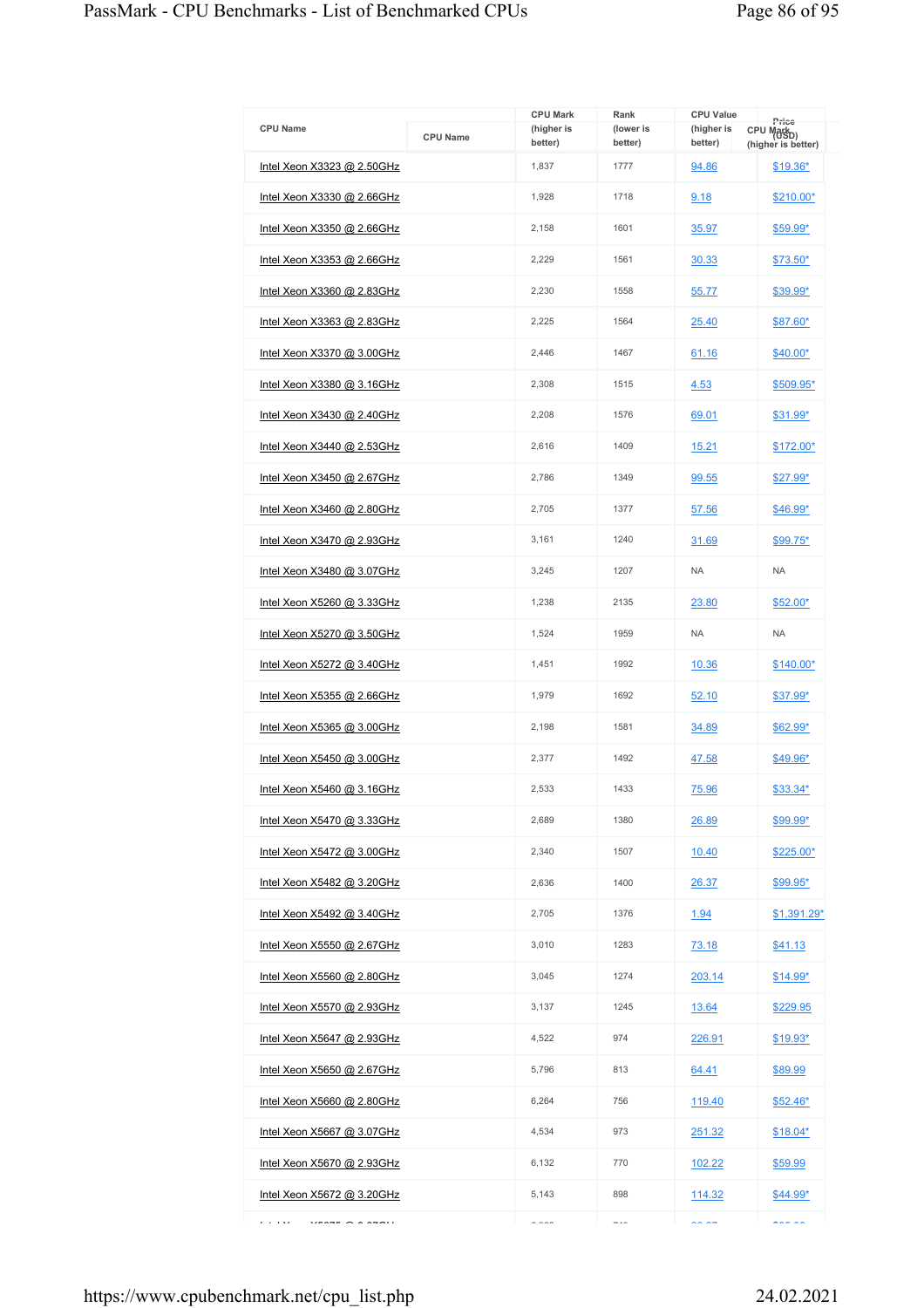|                            |                 | <b>CPU Mark</b>       | Rank                 | <b>CPU Value</b>      |                                                       |
|----------------------------|-----------------|-----------------------|----------------------|-----------------------|-------------------------------------------------------|
| <b>CPU Name</b>            | <b>CPU Name</b> | (higher is<br>better) | (lower is<br>better) | (higher is<br>better) | Price<br>CPU Mark <sub>D)</sub><br>(higher is better) |
| Intel Xeon X5677 @ 3.47GHz |                 | 5,198                 | 887                  | 47.25                 | $$110.00*$                                            |
| Intel Xeon X5679 @ 3.20GHz |                 | 7,095                 | 641                  | <b>NA</b>             | <b>NA</b>                                             |
| Intel Xeon X5680 @ 3.33GHz |                 | 6,671                 | 702                  | 61.26                 | \$108.90                                              |
| Intel Xeon X5687 @ 3.60GHz |                 | 5,325                 | 869                  | 35.51                 | \$149.95*                                             |
| Intel Xeon X5690 @ 3.47GHz |                 | 6,833                 | 687                  | 26.28                 | \$259.98                                              |
| Intel Xeon X5698 @ 4.40GHz |                 | 3.447                 | 1153                 | <b>NA</b>             | <b>NA</b>                                             |
| Intel Xeon X6550 @ 2.00GHz |                 | 1,936                 | 1714                 | <b>NA</b>             | <b>NA</b>                                             |
| MediaTek MT6735            |                 | 303                   | 2951                 | <b>NA</b>             | <b>NA</b>                                             |
| MediaTek MT6737            |                 | 304                   | 2950                 | <b>NA</b>             | <b>NA</b>                                             |
| MediaTek MT6737M           |                 | 468                   | 2789                 | <b>NA</b>             | <b>NA</b>                                             |
| MediaTek MT6737T           |                 | 591                   | 2679                 | <b>NA</b>             | <b>NA</b>                                             |
| MediaTek MT6739WA          |                 | 343                   | 2911                 | <b>NA</b>             | <b>NA</b>                                             |
| MediaTek MT6739WW          |                 | 448                   | 2807                 | <b>NA</b>             | <b>NA</b>                                             |
| MediaTek MT6750            |                 | 1,064                 | 2265                 | <b>NA</b>             | <b>NA</b>                                             |
| MediaTek MT6750T           |                 | 1,056                 | 2274                 | <b>NA</b>             | <b>NA</b>                                             |
| MediaTek MT6750V/WT        |                 | 1,108                 | 2229                 | <b>NA</b>             | <b>NA</b>                                             |
| MediaTek MT6753            |                 | 672                   | 2604                 | <b>NA</b>             | <b>NA</b>                                             |
| MediaTek MT6753T           |                 | 975                   | 2344                 | <b>NA</b>             | <b>NA</b>                                             |
| MediaTek MT6757CD          |                 | 1,033                 | 2293                 | <b>NA</b>             | <b>NA</b>                                             |
| MediaTek MT6757V           |                 | 1,729                 | 1827                 | <b>NA</b>             | <b>NA</b>                                             |
| MediaTek MT6761V/WBB       |                 | 654                   | 2621                 | <b>NA</b>             | <b>NA</b>                                             |
| <u>MediaTek MT6761V/WE</u> |                 | 792                   | 2492                 | <b>NA</b>             | <b>NA</b>                                             |
| MediaTek MT6762G           |                 | 958                   | 2362                 | <b>NA</b>             | <b>NA</b>                                             |
| MediaTek MT6762V/CA        |                 | 836                   | 2455                 | <b>NA</b>             | <b>NA</b>                                             |
| MediaTek MT6762V/CB        |                 | 1,243                 | 2128                 | <b>NA</b>             | <b>NA</b>                                             |
| MediaTek MT6762V/CN        |                 | 437                   | 2816                 | <b>NA</b>             | <b>NA</b>                                             |
| MediaTek MT6762V/WA        |                 | 1,167                 | 2187                 | <b>NA</b>             | <b>NA</b>                                             |
| MediaTek MT6762V/WB        |                 | 1,366                 | 2040                 | <b>NA</b>             | <b>NA</b>                                             |
| MediaTek MT6762V/WD        |                 | 1,417                 | 2009                 | <b>NA</b>             | <b>NA</b>                                             |
| MediaTek MT6762V/WR        |                 | 1,371                 | 2036                 | <b>NA</b>             | <b>NA</b>                                             |
| MediaTek MT6763V/CE        |                 | 2,049                 | 1658                 | <b>NA</b>             | <b>NA</b>                                             |
| MediaTek MT6763V/V         |                 | 1,231                 | 2141                 | <b>NA</b>             | <b>NA</b>                                             |
| MediaTek MT6765G           |                 | 997                   | 2323                 | <b>NA</b>             | <b>NA</b>                                             |
| MediaTek MT6765V/CA        |                 | 1,619                 | 1903                 | <b>NA</b>             | <b>NA</b>                                             |
| $\tau$ . Figurean line     |                 | $\sim$ $\sim$ $\sim$  | $\cdots$             | $\cdots$              | $\cdots$                                              |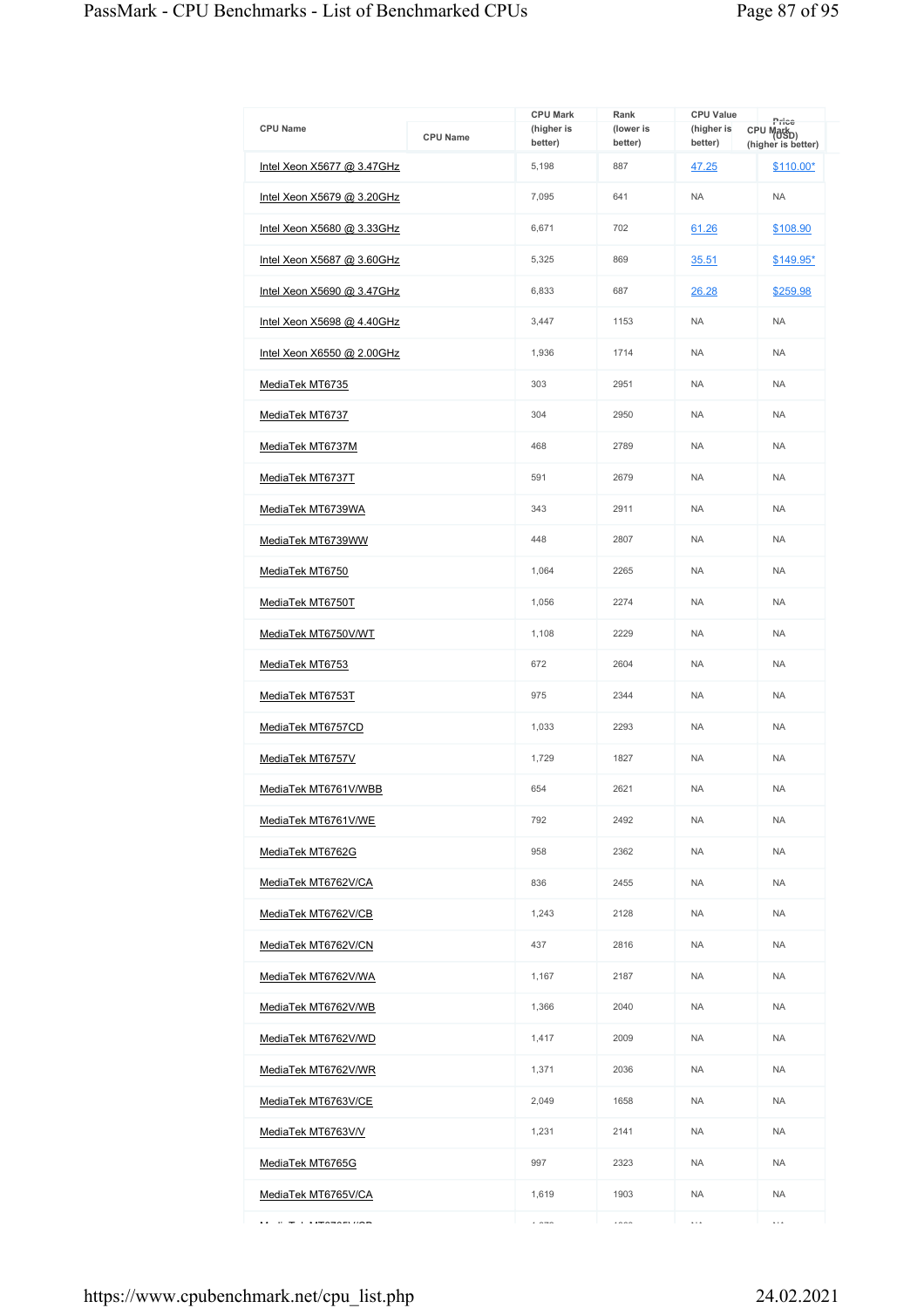| <b>CPU Name</b>                                                       | <b>CPU Name</b> | <b>CPU Mark</b><br>(higher is<br>better) | Rank<br>(lower is<br>better) | <b>CPU Value</b><br>(higher is<br>better) | Price<br>CPU Mark <sub>D)</sub><br>(higher is better) |
|-----------------------------------------------------------------------|-----------------|------------------------------------------|------------------------------|-------------------------------------------|-------------------------------------------------------|
| MediaTek MT6768V/CA                                                   |                 | 2,008                                    | 1680                         | <b>NA</b>                                 | <b>NA</b>                                             |
| MediaTek MT6769T                                                      |                 | 2,261                                    | 1546                         | <b>NA</b>                                 | <b>NA</b>                                             |
| MediaTek MT6769V/CB                                                   |                 | 2,166                                    | 1597                         | <b>NA</b>                                 | <b>NA</b>                                             |
| MediaTek MT6769V/WB                                                   |                 |                                          | 1587                         | <b>NA</b>                                 | <b>NA</b>                                             |
| MediaTek MT6769Z                                                      |                 | 2,190                                    | 1589                         | <b>NA</b>                                 | <b>NA</b>                                             |
| MediaTek MT6771V/C                                                    |                 | 2,263                                    | 1543                         | <b>NA</b>                                 | <b>NA</b>                                             |
| MediaTek MT6771V/CT                                                   |                 | 2,143                                    | 1608                         | <b>NA</b>                                 | <b>NA</b>                                             |
| MediaTek MT6771V/W                                                    |                 | 2,235                                    | 1556                         | <b>NA</b>                                 | <b>NA</b>                                             |
| MediaTek MT6771V/WM                                                   |                 | 2,073                                    | 1640                         | <b>NA</b>                                 | <b>NA</b>                                             |
| MediaTek MT6771V/WT                                                   |                 | 1,897                                    | 1743                         | <b>NA</b>                                 | <b>NA</b>                                             |
| MediaTek MT6779V/CE                                                   |                 | 2,570                                    | 1425                         | <b>NA</b>                                 | <b>NA</b>                                             |
| MediaTek MT6779V/CU                                                   |                 | 2,512                                    | 1442                         | <b>NA</b>                                 | <b>NA</b>                                             |
| MediaTek MT6779V/CV                                                   |                 | 2,561                                    | 1427                         | <b>NA</b>                                 | <b>NA</b>                                             |
| MediaTek MT6785V/CC                                                   |                 | 2,996                                    | 1288                         | <b>NA</b>                                 | <b>NA</b>                                             |
| MediaTek MT6785V/CD                                                   |                 | 2,949                                    | 1306                         | <b>NA</b>                                 | <b>NA</b>                                             |
| MediaTek MT6797                                                       |                 | 1,875                                    | 1759                         | <b>NA</b>                                 | <b>NA</b>                                             |
| MediaTek MT6797T                                                      |                 | 1,723                                    | 1828                         | <b>NA</b>                                 | <b>NA</b>                                             |
| MediaTek MT6797X                                                      |                 | 1,749                                    | 1821                         | <b>NA</b>                                 | <b>NA</b>                                             |
| MediaTek MT6853T                                                      |                 | 3,357                                    | 1173                         | <b>NA</b>                                 | <b>NA</b>                                             |
| MediaTek MT6873                                                       |                 | 3,575                                    | 1131                         | <b>NA</b>                                 | <b>NA</b>                                             |
| MediaTek MT8163                                                       |                 | 354                                      | 2901                         | <b>NA</b>                                 | <b>NA</b>                                             |
| MediaTek MT8166B                                                      |                 | 762                                      | 2521                         | <b>NA</b>                                 | <b>NA</b>                                             |
| MediaTek MT8167B                                                      |                 | 239                                      | 3039                         | <b>NA</b>                                 | <b>NA</b>                                             |
| <u>MediaTek MT8168A</u>                                               |                 | 576                                      | 2693                         | <b>NA</b>                                 | <b>NA</b>                                             |
| MediaTek MT8183                                                       |                 | 1,252                                    | 2123                         | <b>NA</b>                                 | <b>NA</b>                                             |
| MediaTek MT8735B                                                      |                 | 282                                      | 2983                         | <b>NA</b>                                 | <b>NA</b>                                             |
| MediaTek MT8768CT                                                     |                 | 1,691                                    | 1849                         | <b>NA</b>                                 | <b>NA</b>                                             |
| MediaTek MT8768WA                                                     |                 | 1,467                                    | 1987                         | <b>NA</b>                                 | <b>NA</b>                                             |
| MediaTek MT8768WT                                                     |                 | 1,716                                    | 1834                         | <b>NA</b>                                 | <b>NA</b>                                             |
| Microsoft ARM SQ1 @ 3.0 GHz                                           |                 | 4,045                                    | 1052                         | <b>NA</b>                                 | <b>NA</b>                                             |
| Mobile AMD Athlon 4 2400+                                             |                 | 233                                      | 3050                         | <b>NA</b>                                 | <b>NA</b>                                             |
| Mobile AMD Athlon 64 3200+                                            |                 | 326                                      | 2931                         | <b>NA</b>                                 | <b>NA</b>                                             |
| Mobile AMD Athlon 64 3400+                                            |                 | 333                                      | 2925                         | <b>NA</b>                                 | <b>NA</b>                                             |
| Mobile AMD Athlon 64 3700+                                            |                 | 356                                      | 2898                         | <b>NA</b>                                 | <b>NA</b>                                             |
| $\overline{a}$ and $\overline{a}$ and $\overline{a}$<br>.<br>$\cdots$ |                 | $\sim$ $\sim$                            | $\sim\cdot\cdot$             | $\ldots$                                  | $\ddotsc$                                             |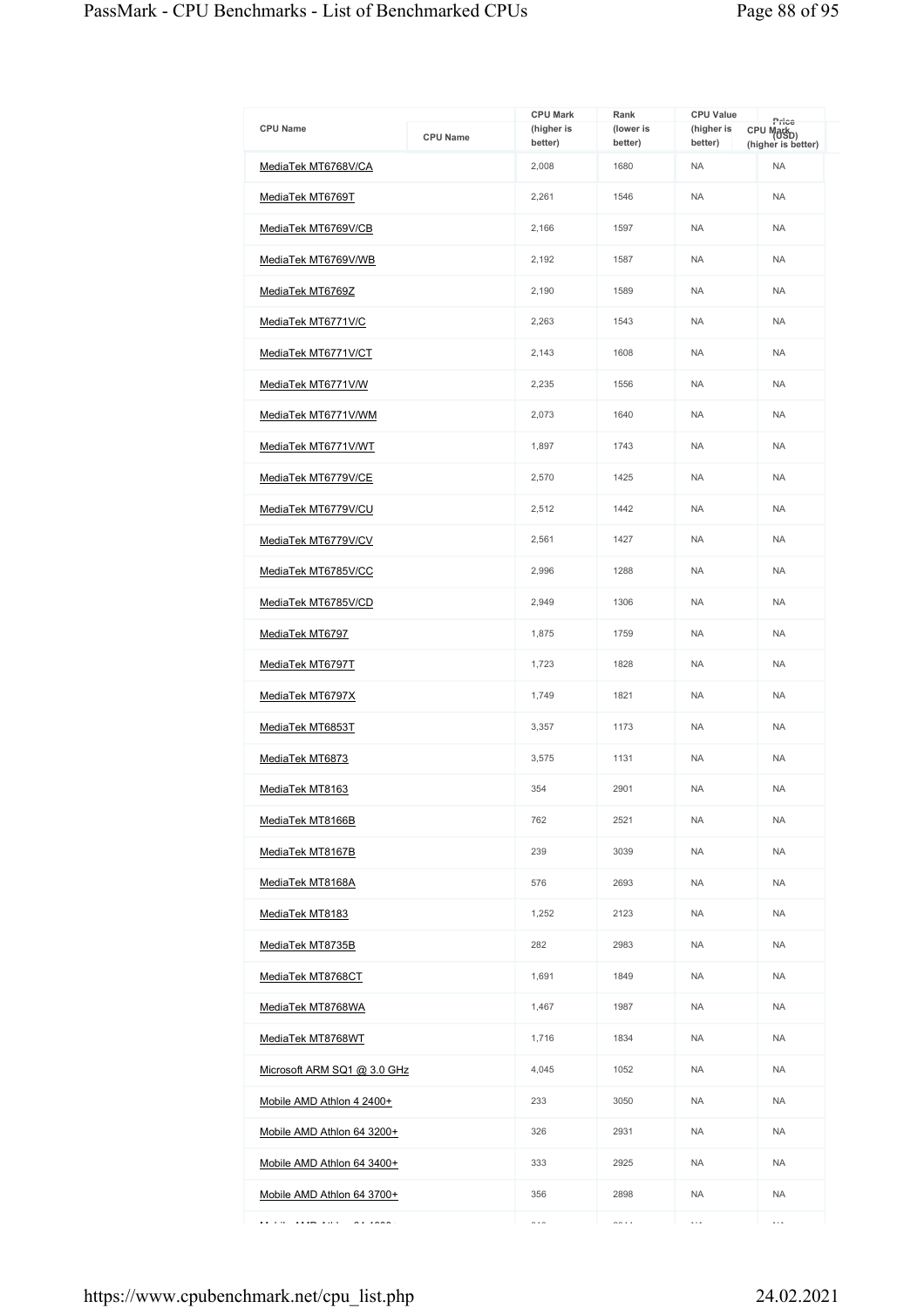|                                                                   |                 | <b>CPU Mark</b>       |                              |                                           |                                 |
|-------------------------------------------------------------------|-----------------|-----------------------|------------------------------|-------------------------------------------|---------------------------------|
| <b>CPU Name</b>                                                   | <b>CPU Name</b> | (higher is<br>better) | Rank<br>(lower is<br>better) | <b>CPU Value</b><br>(higher is<br>better) | Price<br>CPU Mark <sub>D)</sub> |
| Mobile AMD Athlon 2500+                                           |                 | 241                   | 3036                         | <b>NA</b>                                 | (higher is better)<br><b>NA</b> |
| Mobile AMD Athlon MP-M 1800+                                      |                 | 173                   | 3129                         | <b>NA</b>                                 | <b>NA</b>                       |
| Mobile AMD Athlon MP-M 2400+                                      |                 | 192                   | 3103                         | <b>NA</b>                                 | <b>NA</b>                       |
| Mobile AMD Athlon XP-M 1600+                                      |                 | 169                   | 3131                         | <b>NA</b>                                 | <b>NA</b>                       |
| Mobile AMD Athlon XP-M 1800+                                      |                 | 193                   | 3100                         | <b>NA</b>                                 | <b>NA</b>                       |
|                                                                   |                 | 196                   | 3094                         | <b>NA</b>                                 | <b>NA</b>                       |
| Mobile AMD Athlon XP-M 2000+                                      |                 | 237                   | 3044                         | <b>NA</b>                                 | <b>NA</b>                       |
| Mobile AMD Athlon XP-M 2200+                                      |                 |                       | 3063                         | <b>NA</b>                                 | <b>NA</b>                       |
| Mobile AMD Athlon XP-M 2400+                                      |                 | 225                   |                              |                                           |                                 |
| Mobile AMD Athlon XP-M 2500+                                      |                 | 226                   | 3062                         | <b>NA</b>                                 | <b>NA</b>                       |
| Mobile AMD Athlon XP-M 2600+                                      |                 | 241                   | 3035                         | <b>NA</b>                                 | <b>NA</b>                       |
| Mobile AMD Athlon XP-M 2800+                                      |                 | 238                   | 3042                         | <b>NA</b>                                 | <b>NA</b>                       |
| Mobile AMD Athlon XP-M 3000+                                      |                 | 238                   | 3041                         | <b>NA</b>                                 | <b>NA</b>                       |
| Mobile AMD Sempron 2100+                                          |                 | 164                   | 3139                         | <b>NA</b>                                 | <b>NA</b>                       |
| Mobile AMD Sempron 2600+                                          |                 | 256                   | 3017                         | <b>NA</b>                                 | <b>NA</b>                       |
| Mobile AMD Sempron 2800+                                          |                 | 237                   | 3045                         | <b>NA</b>                                 | <b>NA</b>                       |
| Mobile AMD Sempron 3000+                                          |                 | 269                   | 3000                         | <b>NA</b>                                 | <b>NA</b>                       |
| Mobile AMD Sempron 3100+                                          |                 | 277                   | 2989                         | <b>NA</b>                                 | <b>NA</b>                       |
| Mobile AMD Sempron 3200+                                          |                 | 245                   | 3031                         | <b>NA</b>                                 | <b>NA</b>                       |
| Mobile AMD Sempron 3300+                                          |                 | 294                   | 2964                         | <b>NA</b>                                 | <b>NA</b>                       |
| Mobile AMD Sempron 3400+                                          |                 | 321                   | 2934                         | <b>NA</b>                                 | <b>NA</b>                       |
| Mobile AMD Sempron 3500+                                          |                 | 290                   | 2971                         | <b>NA</b>                                 | <b>NA</b>                       |
| Mobile AMD Sempron 3600+                                          |                 | 302                   | 2954                         | <b>NA</b>                                 | <b>NA</b>                       |
| Mobile AMD Sempron 3800+                                          |                 | 335                   | 2920                         | <b>NA</b>                                 | <b>NA</b>                       |
| Mobile Intel Celeron 1.70GHz                                      |                 | 118                   | 3198                         | <b>NA</b>                                 | <b>NA</b>                       |
| Mobile Intel Celeron 1.80GHz                                      |                 | 121                   | 3194                         | <b>NA</b>                                 | <b>NA</b>                       |
| Mobile Intel Celeron 2.00GHz                                      |                 | 133                   | 3184                         | <b>NA</b>                                 | <b>NA</b>                       |
| Mobile Intel Celeron 2.20GHz                                      |                 | 147                   | 3168                         | <b>NA</b>                                 | <b>NA</b>                       |
| Mobile Intel Celeron 2.40GHz                                      |                 | 154                   | 3160                         | <b>NA</b>                                 | <b>NA</b>                       |
| Mobile Intel Celeron 1333MHz                                      |                 | 183                   | 3115                         | <b>NA</b>                                 | <b>NA</b>                       |
| Mobile Intel Pentium 4 2.66GHz                                    |                 | 182                   | 3116                         | <b>NA</b>                                 | <b>NA</b>                       |
| Mobile Intel Pentium 4 2.80GHz                                    |                 | 205                   | 3084                         | <b>NA</b>                                 | <b>NA</b>                       |
| Mobile Intel Pentium 4 3.06GHz                                    |                 | 220                   | 3070                         | <b>NA</b>                                 | <b>NA</b>                       |
| Mobile Intel Pentium 4 3.20GHz                                    |                 | 232                   | 3053                         | <b>NA</b>                                 | <b>NA</b>                       |
| Mobile Intel Pentium 4 3.33GHz                                    |                 | 344                   | 2908                         | <b>NA</b>                                 | <b>NA</b>                       |
| ka in se<br><b>Contractor</b><br>$\sim$<br><b><i>ALL HAND</i></b> |                 | $\cdots$              | $\cdots$                     | $\sim$ $\sim$ $\sim$                      | $\cdots$                        |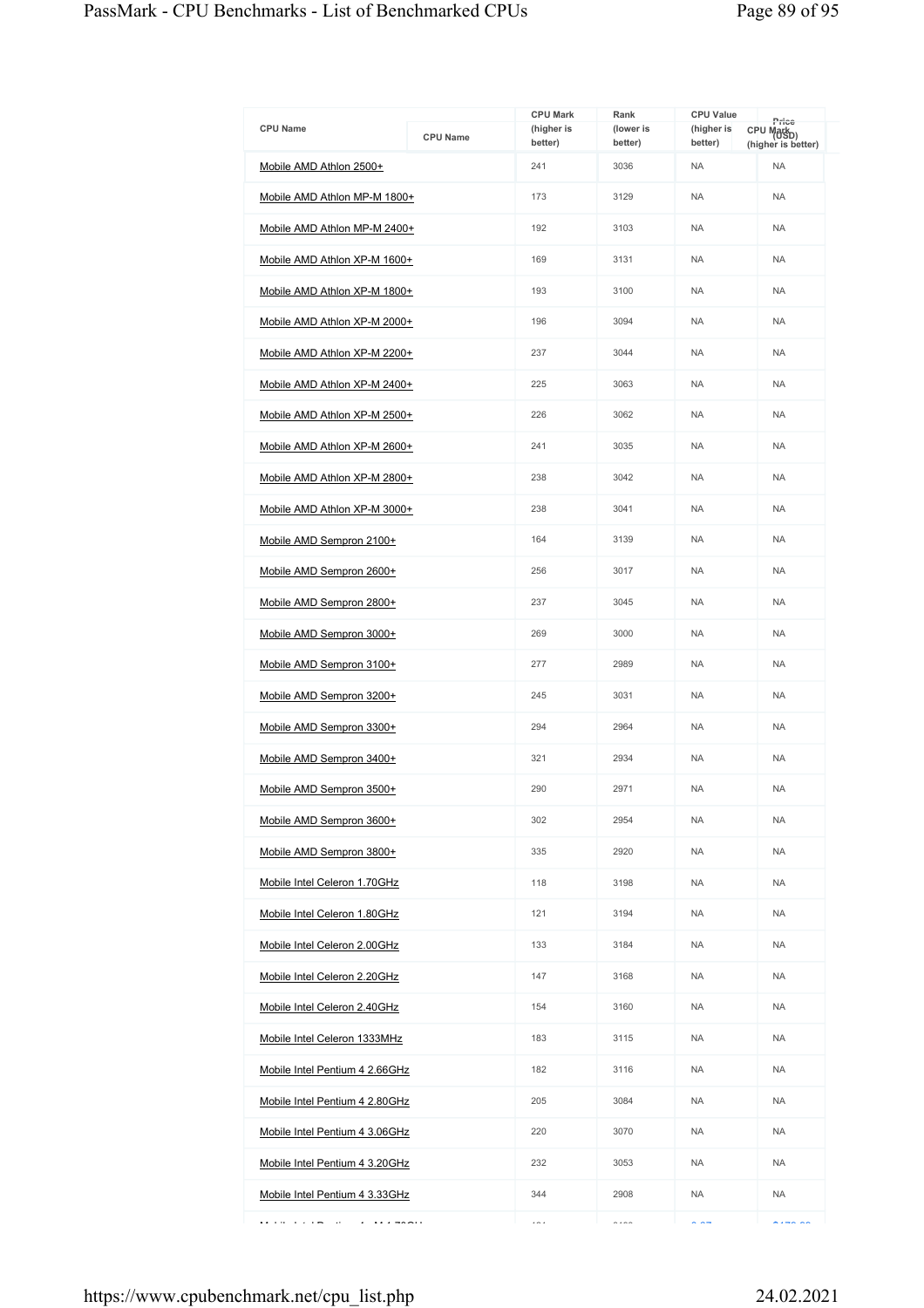| <b>CPU Name</b>                                       | <b>CPU Name</b> | <b>CPU Mark</b><br>(higher is | Rank<br>(lower is | <b>CPU Value</b><br>(higher is | Price<br>CPU Mark <sub>D)</sub> |
|-------------------------------------------------------|-----------------|-------------------------------|-------------------|--------------------------------|---------------------------------|
|                                                       |                 | better)                       | better)           | better)                        | (higher is better)              |
| Mobile Intel Pentium 4 - M 1.80GHz                    |                 | 119                           | 3196              | <b>NA</b>                      | <b>NA</b>                       |
| Mobile Intel Pentium 4 - M 2.00GHz                    |                 | 138                           | 3180              | <b>NA</b>                      | <b>NA</b>                       |
| Mobile Intel Pentium 4 - M 2.20GHz                    |                 | 143                           | 3171              | <b>NA</b>                      | <b>NA</b>                       |
| Mobile Intel Pentium 4 - M 2.40GHz                    |                 | 139                           | 3176              | <b>NA</b>                      | <b>NA</b>                       |
| Mobile Intel Pentium III - M 933MHz                   |                 | 130                           | 3188              | <b>NA</b>                      | <b>NA</b>                       |
| Mobile Intel Pentium III - M 1200MHz                  |                 | 146                           | 3169              | <b>NA</b>                      | <b>NA</b>                       |
| Pentium Dual-Core E6000 @ 3.46GHz                     |                 | 1,472                         | 1983              | <b>NA</b>                      | <b>NA</b>                       |
| QCT APQ8064 MAKO                                      |                 | 399                           | 2854              | <b>NA</b>                      | <b>NA</b>                       |
| Qualcomm APQ8084                                      |                 | 465                           | 2795              | <b>NA</b>                      | <b>NA</b>                       |
| Qualcomm APQ 8084 (Flattened Device Tree)             |                 | 776                           | 2506              | <b>NA</b>                      | <b>NA</b>                       |
| Qualcomm MSM8917                                      |                 | 641                           | 2636              | <b>NA</b>                      | <b>NA</b>                       |
| Qualcomm MSM8937                                      |                 | 1.072                         | 2259              | <b>NA</b>                      | <b>NA</b>                       |
| Qualcomm MSM8974                                      |                 | 638                           | 2639              | <b>NA</b>                      | <b>NA</b>                       |
| Qualcomm MSM8974PRO-AA                                |                 | 629                           | 2646              | <b>NA</b>                      | <b>NA</b>                       |
| Qualcomm MSM8974PRO-AC                                |                 | 507                           | 2752              | <b>NA</b>                      | <b>NA</b>                       |
| Qualcomm MSM8996PRO-AB                                |                 | 1,611                         | 1911              | <b>NA</b>                      | <b>NA</b>                       |
| Qualcomm MSM 8974 HAMMERHEAD (Flattened<br>Device Tre |                 | 566                           | 2703              | <b>NA</b>                      | <b>NA</b>                       |
| Qualcomm Snapdragon 8350                              |                 | 4,676                         | 957               | <b>NA</b>                      | <b>NA</b>                       |
| Qualcomm Technologies, Inc APQ8016                    |                 | 286                           | 2977              | <b>NA</b>                      | <b>NA</b>                       |
| Qualcomm Technologies, Inc APQ8017                    |                 | 346                           | 2905              | <b>NA</b>                      | <b>NA</b>                       |
| Qualcomm Technologies, Inc APQ8076                    |                 | 1,444                         | 1998              | NA                             | <b>NA</b>                       |
| Qualcomm Technologies, Inc APQ8096                    |                 | 1,389                         | 2028              | NA.                            | <b>NA</b>                       |
| Qualcomm Technologies, Inc ATOLL-AB                   |                 | 2,375                         | 1493              | <b>NA</b>                      | <b>NA</b>                       |
| Qualcomm Technologies, Inc BENGAL                     |                 | 2,215                         | 1570              | <b>NA</b>                      | <b>NA</b>                       |
| Qualcomm Technologies, Inc KONA                       |                 | 4,679                         | 956               | <b>NA</b>                      | <b>NA</b>                       |
| Qualcomm Technologies, Inc LAGOON                     |                 | 3,032                         | 1277              | <b>NA</b>                      | <b>NA</b>                       |
| Qualcomm Technologies, Inc LITO                       |                 | 2.992                         | 1289              | <b>NA</b>                      | <b>NA</b>                       |
| Qualcomm Technologies, Inc MSM8909                    |                 | 287                           | 2974              | <b>NA</b>                      | <b>NA</b>                       |
| Qualcomm Technologies, Inc MSM8916                    |                 | 430                           | 2823              | <b>NA</b>                      | <b>NA</b>                       |
| Qualcomm Technologies, Inc MSM8917                    |                 | 496                           | 2764              | <b>NA</b>                      | <b>NA</b>                       |
| Qualcomm Technologies, Inc MSM8920                    |                 | 361                           | 2891              | <b>NA</b>                      | <b>NA</b>                       |
| Qualcomm Technologies, Inc MSM8937                    |                 | 996                           | 2324              | <b>NA</b>                      | <b>NA</b>                       |
| Qualcomm Technologies, Inc MSM8939                    |                 | 755                           | 2525              | <b>NA</b>                      | <b>NA</b>                       |
| Qualcomm Technologies, Inc MSM8940                    |                 | 1,005                         | 2317              | <b>NA</b>                      | <b>NA</b>                       |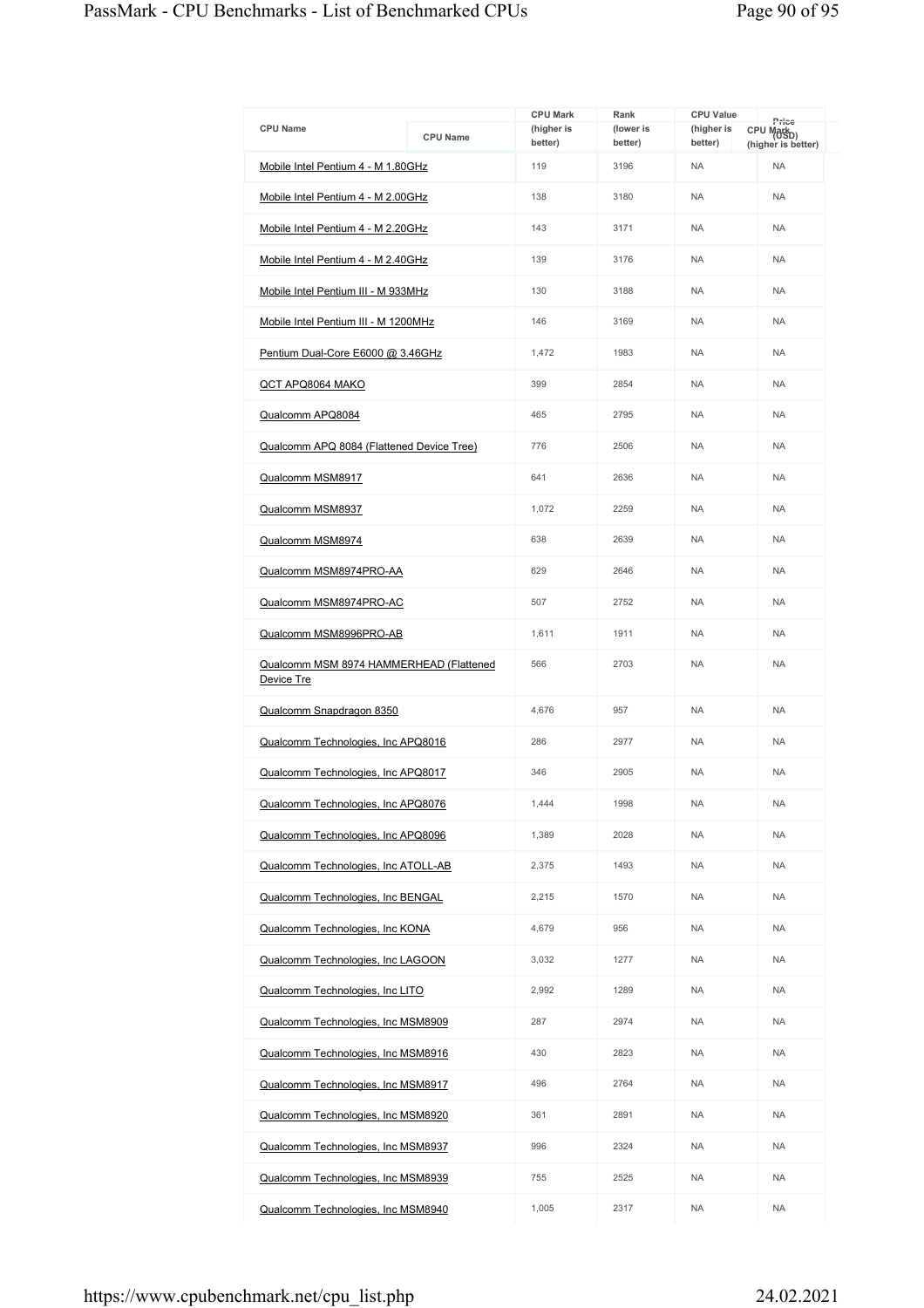| <b>CPU Name</b>                                       | <b>CPU Name</b>             | <b>CPU Mark</b><br>(higher is<br>better) | Rank<br>(lower is<br>better) | <b>CPU Value</b><br>(higher is<br>better) | Price<br>CPU Mark <sub>D)</sub><br>(higher is better) |
|-------------------------------------------------------|-----------------------------|------------------------------------------|------------------------------|-------------------------------------------|-------------------------------------------------------|
| Qualcomm Technologies, Inc MSM8952                    |                             | 835                                      | 2456                         | <b>NA</b>                                 | <b>NA</b>                                             |
| Qualcomm Technologies, Inc MSM8953                    |                             | 1,555                                    | 1939                         | <b>NA</b>                                 | <b>NA</b>                                             |
| Qualcomm Technologies, Inc MSM8976                    |                             | 1,367                                    | 2038                         | <b>NA</b>                                 | <b>NA</b>                                             |
| Qualcomm Technologies, Inc MSM8994                    |                             | 996                                      | 2325                         | <b>NA</b>                                 | <b>NA</b>                                             |
| Qualcomm Technologies, Inc MSM8996                    |                             | 1,247                                    | 2125                         | <b>NA</b>                                 | <b>NA</b>                                             |
| Qualcomm Technologies, Inc MSM8996pro                 |                             | 1,223                                    | 2148                         | <b>NA</b>                                 | <b>NA</b>                                             |
| Qualcomm Technologies, Inc MSM8998                    |                             | 2,497                                    | 1449                         | <b>NA</b>                                 | <b>NA</b>                                             |
| Qualcomm Technologies, Inc QCM2150                    |                             | 332                                      | 2927                         | <b>NA</b>                                 | <b>NA</b>                                             |
| Qualcomm Technologies, Inc QM215                      |                             | 558                                      | 2713                         | <b>NA</b>                                 | <b>NA</b>                                             |
| Qualcomm Technologies, Inc SDA660                     |                             | 2,204                                    | 1577                         | <b>NA</b>                                 | <b>NA</b>                                             |
| Qualcomm Technologies, Inc SDM429                     |                             | 918                                      | 2390                         | <b>NA</b>                                 | <b>NA</b>                                             |
| Qualcomm Technologies, Inc SDM439                     |                             | 1,145                                    | 2202                         | <b>NA</b>                                 | NA                                                    |
| Qualcomm Technologies, Inc SDM450                     |                             | 1,052                                    | 2280                         | <b>NA</b>                                 | <b>NA</b>                                             |
| Qualcomm Technologies, Inc SDM460                     |                             | 1,881                                    | 1753                         | <b>NA</b>                                 | <b>NA</b>                                             |
| Qualcomm Technologies, Inc SDM630                     |                             | 1,692                                    | 1847                         | <b>NA</b>                                 | <b>NA</b>                                             |
| Qualcomm Technologies, Inc SDM632                     |                             | 1,855                                    | 1766                         | <b>NA</b>                                 | <b>NA</b>                                             |
| Qualcomm Technologies, Inc SDM636                     |                             | 1,947                                    | 1705                         | <b>NA</b>                                 | <b>NA</b>                                             |
| Qualcomm Technologies, Inc SDM660                     |                             | 2,107                                    | 1626                         | <b>NA</b>                                 | <b>NA</b>                                             |
| Qualcomm Technologies, Inc SDM665                     |                             | 2,022                                    | 1669                         | <b>NA</b>                                 | <b>NA</b>                                             |
| Qualcomm Technologies, Inc SDM670                     |                             | 2,150                                    | 1605                         | <b>NA</b>                                 | <b>NA</b>                                             |
| Qualcomm Technologies, Inc SDM710                     |                             | 2.187                                    | 1591                         | <b>NA</b>                                 | <b>NA</b>                                             |
| Qualcomm Technologies, Inc SDM712                     |                             | 2,089                                    | 1631                         | <b>NA</b>                                 | <b>NA</b>                                             |
| Qualcomm Technologies, Inc SDM720G                    |                             | 2.852                                    | 1336                         | <b>NA</b>                                 | <b>NA</b>                                             |
| Qualcomm Technologies, Inc SDM730G AIE                |                             | 2,843                                    | 1339                         | <b>NA</b>                                 | <b>NA</b>                                             |
| Qualcomm Technologies, Inc SDM765G 5G                 |                             | 2,845                                    | 1338                         | <b>NA</b>                                 | <b>NA</b>                                             |
| Qualcomm Technologies, Inc SDMMAGPIE                  |                             | 2,781                                    | 1352                         | <b>NA</b>                                 | NA                                                    |
| Qualcomm Technologies, Inc SDMMAGPIEP                 |                             | 2,985                                    | 1291                         | <b>NA</b>                                 | <b>NA</b>                                             |
| Qualcomm Technologies, Inc SM4250                     |                             | 1,941                                    | 1708                         | <b>NA</b>                                 | <b>NA</b>                                             |
| Qualcomm Technologies, Inc SM6125                     |                             | 2,208                                    | 1575                         | <b>NA</b>                                 | <b>NA</b>                                             |
| Qualcomm Technologies, Inc SM6150                     |                             | 2,617                                    | 1408                         | <b>NA</b>                                 | <b>NA</b>                                             |
| Qualcomm Technologies, Inc SM7125                     |                             | 2,769                                    | 1356                         | <b>NA</b>                                 | <b>NA</b>                                             |
| Qualcomm Technologies, Inc SM7150                     |                             | 2,493                                    | 1452                         | <b>NA</b>                                 | <b>NA</b>                                             |
| Qualcomm Technologies, Inc SM7225                     |                             | 3,237                                    | 1211                         | <b>NA</b>                                 | NA                                                    |
| Qualcomm Technologies, Inc SM7250                     |                             | 3,081                                    | 1267                         | <b>NA</b>                                 | <b>NA</b>                                             |
| $\sim 10^{-11}$ $\rm{eV}$<br>$\overline{\phantom{0}}$ | $\sim$ $\sim$ $\sim$ $\sim$ | $\sim$ 000                               | 1000                         | $\cdots$                                  | $\cdots$                                              |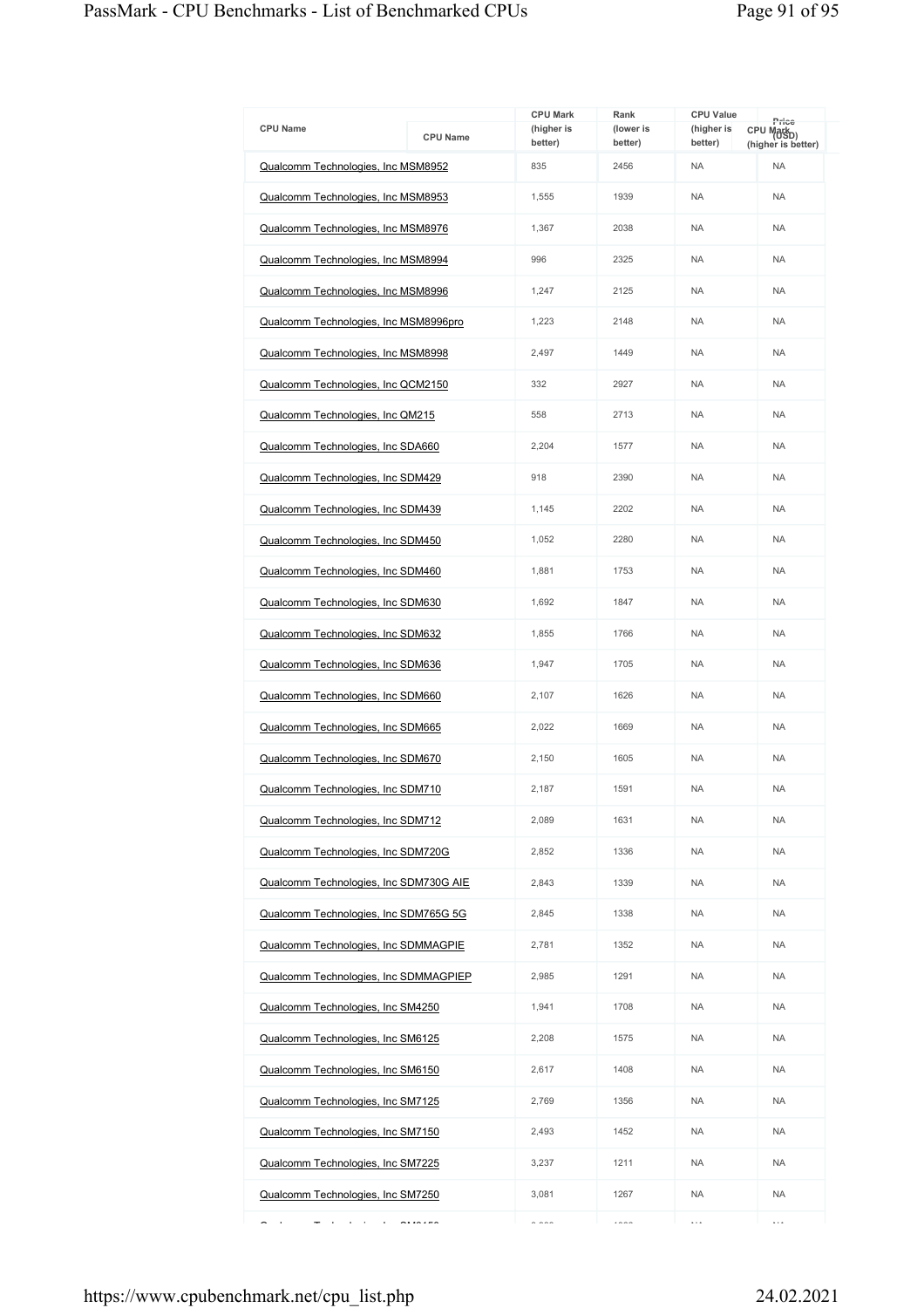| <b>CPU Name</b>                                       | <b>CPU Name</b> | <b>CPU Mark</b><br>(higher is<br>better) | Rank<br>(lower is<br>better) | <b>CPU Value</b><br>(higher is<br>better) | Price<br>CPU Markp)<br>(higher is better) |
|-------------------------------------------------------|-----------------|------------------------------------------|------------------------------|-------------------------------------------|-------------------------------------------|
| Qualcomm Technologies, Inc SM8150 Plus                |                 | 3,694                                    | 1107                         | <b>NA</b>                                 | <b>NA</b>                                 |
| Qualcomm Technologies, Inc SM8150P                    |                 | 3,895                                    | 1069                         | <b>NA</b>                                 | <b>NA</b>                                 |
| Qualcomm Technologies, Inc SM8250                     |                 | 5,132                                    | 899                          | <b>NA</b>                                 | <b>NA</b>                                 |
| Qualcomm Technologies, Inc TRINKET                    |                 | 2,009                                    | 1679                         | <b>NA</b>                                 | <b>NA</b>                                 |
| Rockchip (Device Tree)                                |                 | 636                                      | 2640                         | <b>NA</b>                                 | <b>NA</b>                                 |
| Rockchip RK3288 (Flattened Device Tree)               |                 | 477                                      | 2780                         | <b>NA</b>                                 | <b>NA</b>                                 |
| Rockchip RK3326                                       |                 | 204                                      | 3086                         | <b>NA</b>                                 | <b>NA</b>                                 |
| Rockchip RK3399                                       |                 | 2,162                                    | 1598                         | <b>NA</b>                                 | <b>NA</b>                                 |
| Samsung EXYNOS5420                                    |                 | 654                                      | 2622                         | <b>NA</b>                                 | <b>NA</b>                                 |
| Samsung EXYNOS5433                                    |                 | 855                                      | 2438                         | <b>NA</b>                                 | <b>NA</b>                                 |
| SAMSUNG Exynos7420                                    |                 | 782                                      | 2504                         | <b>NA</b>                                 | <b>NA</b>                                 |
| <b>SAMSUNG Exynos7580</b>                             |                 | 798                                      | 2487                         | <b>NA</b>                                 | <b>NA</b>                                 |
| Samsung Exynos 2100                                   |                 | 4,580                                    | 968                          | <b>NA</b>                                 | <b>NA</b>                                 |
| Samsung Exynos 7570                                   |                 | 305                                      | 2949                         | <b>NA</b>                                 | <b>NA</b>                                 |
| Samsung Exynos 7870                                   |                 | 809                                      | 2475                         | <b>NA</b>                                 | <b>NA</b>                                 |
| Samsung Exynos 7880                                   |                 | 1,670                                    | 1865                         | <b>NA</b>                                 | <b>NA</b>                                 |
| Samsung Exynos 7885                                   |                 | 1,500                                    | 1974                         | <b>NA</b>                                 | <b>NA</b>                                 |
| Samsung Exynos 7904                                   |                 | 1,629                                    | 1890                         | <b>NA</b>                                 | <b>NA</b>                                 |
| Samsung Exynos 8890                                   |                 | 2,253                                    | 1551                         | <b>NA</b>                                 | <b>NA</b>                                 |
| Samsung Exynos 8895                                   |                 | 2,646                                    | 1395                         | <b>NA</b>                                 | <b>NA</b>                                 |
| Samsung Exynos 9610                                   |                 | 1,560                                    | 1934                         | <b>NA</b>                                 | <b>NA</b>                                 |
| Samsung Exynos 9611                                   |                 | 2,014                                    | 1674                         | <b>NA</b>                                 | <b>NA</b>                                 |
| Samsung Exynos 9810                                   |                 | 3,210                                    | 1222                         | <b>NA</b>                                 | <b>NA</b>                                 |
| Samsung Exynos 9820                                   |                 | 3,205                                    | 1224                         | <b>NA</b>                                 | <b>NA</b>                                 |
| Samsung Exynos 9825                                   |                 | 3,499                                    | 1145                         | <b>NA</b>                                 | <b>NA</b>                                 |
| Samsung GrandPrimePlus LTE CIS rev04 board<br>based o |                 | 312                                      | 2947                         | <b>NA</b>                                 | <b>NA</b>                                 |
| <b>SAMSUNG JF</b>                                     |                 | 446                                      | 2810                         | <b>NA</b>                                 | <b>NA</b>                                 |
| Snapdragon 8cx @ 2.84 GHz                             |                 | 3,810                                    | 1084                         | <b>NA</b>                                 | <b>NA</b>                                 |
| Sony Mobile fusion3                                   |                 | 436                                      | 2818                         | <b>NA</b>                                 | <b>NA</b>                                 |
| Spreadtrum SC7731e                                    |                 | 288                                      | 2972                         | <b>NA</b>                                 | <b>NA</b>                                 |
| Unisoc SC9863a                                        |                 | 1,308                                    | 2081                         | <b>NA</b>                                 | <b>NA</b>                                 |
| Unisoc T618                                           |                 | 2,080                                    | 1635                         | <b>NA</b>                                 | <b>NA</b>                                 |
| Venus based on Qualcomm Technologies, Inc.<br>SM8350  |                 | 4,881                                    | 930                          | <b>NA</b>                                 | <b>NA</b>                                 |
| $1/11$ $C7$ $D$ $1000$ $M$ $L7$                       |                 | 150                                      | 2465                         | NΛ                                        | NΛ                                        |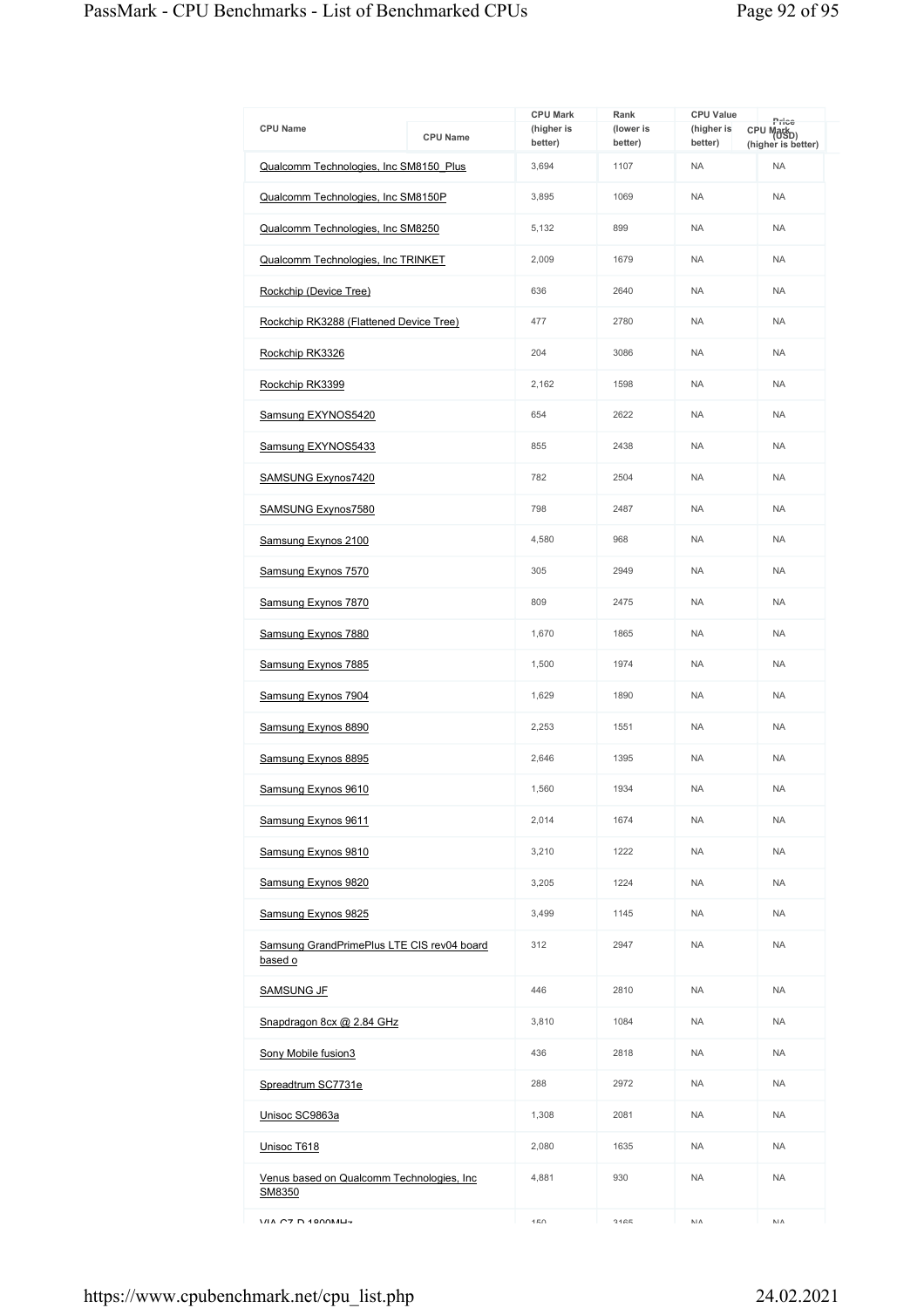| <b>CPU Name</b>                    | <b>CPU Name</b> | <b>CPU Mark</b><br>(higher is<br>better) | Rank<br>(lower is<br>better) | <b>CPU Value</b><br>(higher is<br>better) | Price<br>CPU Markp)<br>(higher is better) |
|------------------------------------|-----------------|------------------------------------------|------------------------------|-------------------------------------------|-------------------------------------------|
| <b>VIA C7-M 1200MHz</b>            |                 | 112                                      | 3205                         | <b>NA</b>                                 | <b>NA</b>                                 |
| <b>VIA C7-M 1600MHz</b>            |                 | 116                                      | 3200                         | <b>NA</b>                                 | <b>NA</b>                                 |
| VIA C7-M 6300MHz                   |                 | 145                                      | 3170                         | <b>NA</b>                                 | <b>NA</b>                                 |
| VIA Eden 1000MHz                   |                 | 80                                       | 3222                         | <b>NA</b>                                 | <b>NA</b>                                 |
| VIA Eden 1200MHz                   |                 | 93                                       | 3216                         | <b>NA</b>                                 | <b>NA</b>                                 |
| VIA Eden C1050@1.06GHz             |                 | 263                                      | 3010                         | <b>NA</b>                                 | <b>NA</b>                                 |
| VIA Eden X2 U4200 @ 1.0+ GHz       |                 | 315                                      | 2940                         | <b>NA</b>                                 | <b>NA</b>                                 |
| VIA Eden X4 C4250 @ 1.2+GHz        |                 | 944                                      | 2370                         | <b>NA</b>                                 | <b>NA</b>                                 |
| VIA Esther 1000MHz                 |                 | 95                                       | 3215                         | <b>NA</b>                                 | <b>NA</b>                                 |
| VIA Esther 1500MHz                 |                 | 135                                      | 3182                         | <b>NA</b>                                 | <b>NA</b>                                 |
| VIA Nano L2007@1600MHz             |                 | 254                                      | 3022                         | <b>NA</b>                                 | <b>NA</b>                                 |
| VIA Nano L2100@1800MHz             |                 | 279                                      | 2988                         | <b>NA</b>                                 | <b>NA</b>                                 |
| VIA Nano L2207@1600MHz             |                 | 165                                      | 3136                         | <b>NA</b>                                 | <b>NA</b>                                 |
| VIA Nano U2250 (1.6GHz Capable)    |                 | 270                                      | 2997                         | <b>NA</b>                                 | <b>NA</b>                                 |
| VIA Nano U2250@1300+MHz            |                 | 179                                      | 3121                         | <b>NA</b>                                 | <b>NA</b>                                 |
| VIA Nano U2500@1200MHz             |                 | 199                                      | 3089                         | <b>NA</b>                                 | <b>NA</b>                                 |
| VIA Nano U3500@1000MHz             |                 | 184                                      | 3109                         | <b>NA</b>                                 | <b>NA</b>                                 |
| VIA Nano X2 U4025 @ 1.2 GHz        |                 | 393                                      | 2857                         | <b>NA</b>                                 | <b>NA</b>                                 |
| <b>VIA Nehemiah</b>                |                 | 101                                      | 3210                         | <b>NA</b>                                 | <b>NA</b>                                 |
| VIA QuadCore C4650@2.0GHz          |                 | 1,323                                    | 2071                         | <b>NA</b>                                 | <b>NA</b>                                 |
| VIA QuadCore L4700 @ 1.2+ GHz      |                 | 773                                      | 2510                         | <b>NA</b>                                 | <b>NA</b>                                 |
| VIA QuadCore U4650 @ 1.0+ GHz      |                 | 666                                      | 2613                         | <b>NA</b>                                 | <b>NA</b>                                 |
| ZHAOXIN KaiXian KX-U6780A@2.7GHz   |                 | 3,744                                    | 1092                         | <b>NA</b>                                 | <b>NA</b>                                 |
| ZHAOXIN KaiXian ZX-C+ C4700@2.0GHz |                 | 1,547                                    | 1948                         | <b>NA</b>                                 | <b>NA</b>                                 |

*\* - Last price seen from our affiliates.*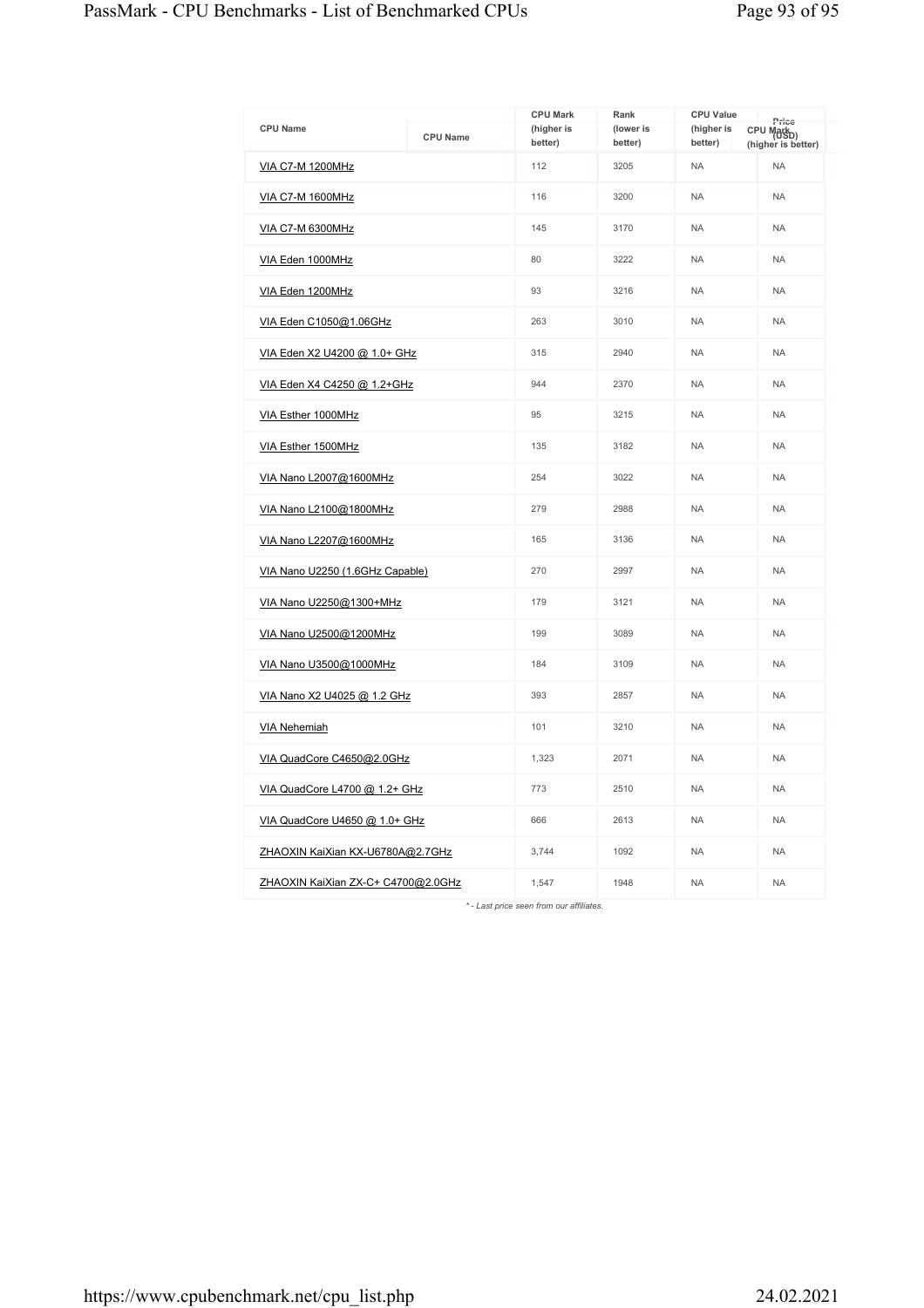| <b>CPU Name</b> |  |
|-----------------|--|
|-----------------|--|